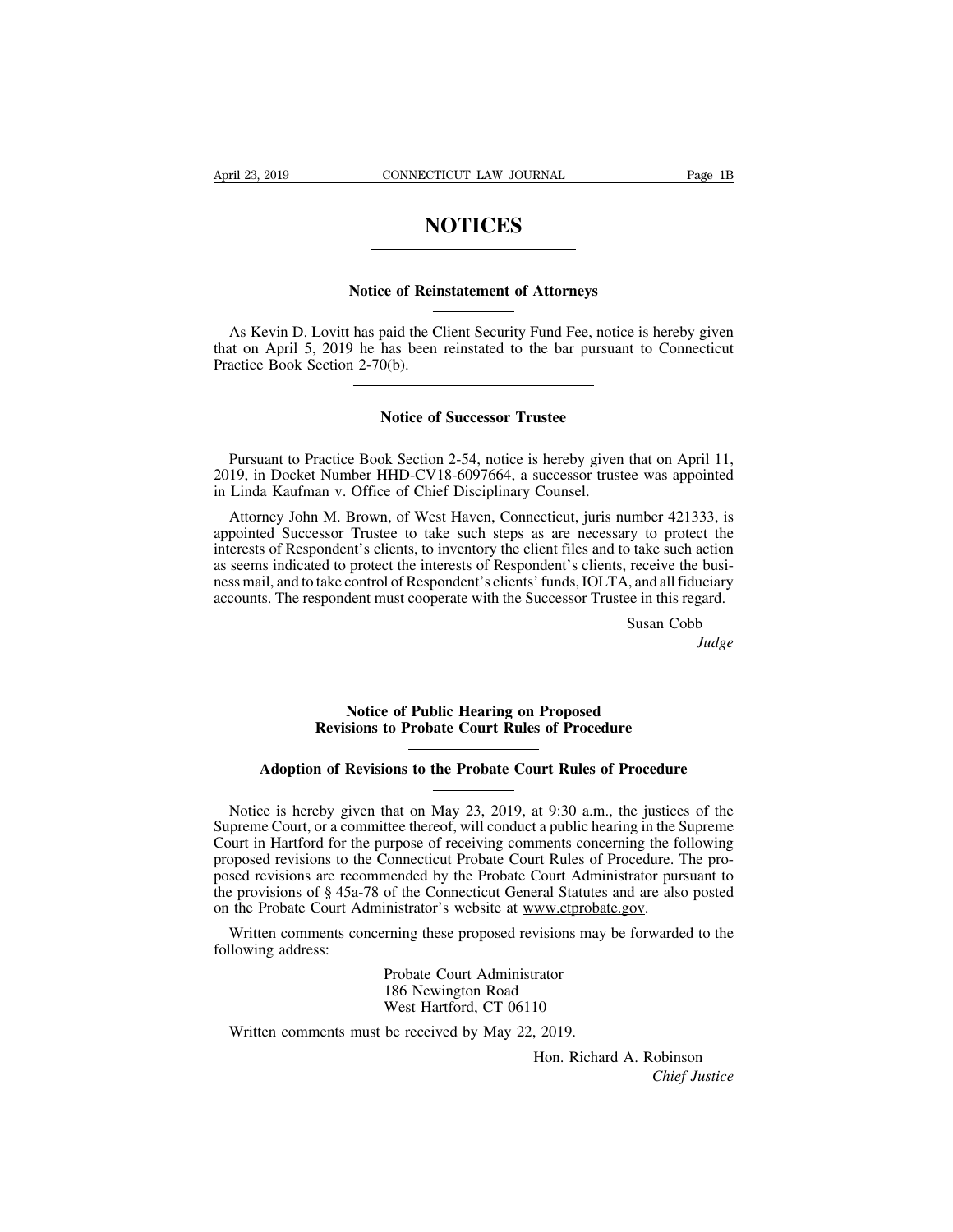## **Definitions**

Section<br>1.1 Definitions Section<br>1.1 Definitions<br>Section 1.1 Definitions Section<br>
1.1 Definitions<br> **Section 1.1 Definitions**<br>
In these rules:<br>
(1) "Account" manage a day

Section<br>1.1 Definitions<br>**Section 1.1 Definiti**<br>In these rules:<br>(1) "Account" m<br>ich a fiduciary provi (1) Continuous<br>
(1) Continuous<br>
(1) 'Account'' means a document meeting the requirements of rule 38 by<br>
(2) ''Account'' means a document meeting the requirements of rule 38 by<br>
(2) ''Beneficiary of a decedent's estate'' me Section 1.1 Definitions<br>
In these rules:<br>
(1) "Account" means a document meeting the requirements of rule 38 by<br>
which a fiduciary provides detailed information about the management of an estate.<br>
(2) "Beneficiary of a dec (2) <sup>1</sup> **Contriguity:** 1.1 **Definitions**<br>
these rules:<br>
(1) "Account" means a document meeting the requirements of rule 38 by<br>
h a fiduciary provides detailed information about the management of an estate.<br>
(2) "Beneficiar **Section 1.1 Definitions**<br>
In these rules:<br>
(1) "Account" means a document meeting the requir<br>
which a fiduciary provides detailed information about the ma<br>
(2) "Beneficiary of a decedent's estate" means a pers<br>
or may be ction 1.1 Definitions<br>these rules:<br>(1) "Account" means a document meeting the requiremer<br>h a fiduciary provides detailed information about the manage<br>(2) "Beneficiary of a decedent's estate" means a person or<br>ay be entitle these rules:<br>(1) "Account" means a document meeting the requirements of rule 38 by<br>h a fiduciary provides detailed information about the management of an estate.<br>(2) "Beneficiary of a decedent's estate" means a person or f

It these function<br>
(1) "Accomplement"<br>
(2) "Bene<br>
or may be entitied (3) "C.G.<br>
(4) "Cler!<br>
the court.<br>
(5) "Cont<br>
be a presumptic (1) Account means a document meeting the requirements of rate 56 by<br>h a fiduciary provides detailed information about the management of an estate.<br>(2) "Beneficiary of a decedent's estate" means a person or fiduciary that which a huddiary provides detailed information about the management of an estate.<br>
(2) "Beneficiary of a decedent's estate" means a person or fiduciary that is<br>
or may be entitled to a bequest or devise under a will.<br>
(3) determined if the interest of another presumptive remains a person of indictary that is<br>dor may be entitled to a bequest or devise under a will.<br>(3) "C.G.S." means a chief clerk, deputy clerk, clerk or assistant clerk of<br> because a condition specified in the will or other governing instrument is not be a presumptive remainder beneficiary'' means a trust beneficiary who would be a presumptive remainder beneficiary'' means a trust beneficiary (4) "Clerk" means a chief clerk, deputy clerk, clerk or assistant clerk of ourt.<br>
(5) "Contingent remainder beneficiary" means a trust beneficiary who would<br>
presumptive remainder beneficiary on the date the beneficiary's ( $\rightarrow$ ) Cicik means a ciner cicik, depaty cicik, cicik or asset<br>the court.<br>(5) "Contingent remainder beneficiary" means a trust beneficial<br>be a presumptive remainder beneficiary on the date the beneficial<br>determined if the (5) "Contingent remainder beneficiary" means a trust beneficiary who would presumptive remainder beneficiary on the date the beneficiary's interest is mined if the interest of another presumptive remainder beneficiary ter (3) Contingent remainder beneficiary ineans a dust beneficiary with the a presumptive remainder beneficiary is determined if the interest of another presumptive remainder beneficiary the because a condition specified in t presumptive remainter beneficially on the mined if the interest of another presumptives a condition specified in the will or oth (6) "Corporate fiduciary" means a bank, siness entity authorized to act as a fiducial (7) "Co

If the meters of another presumptive remainder beneficiary derifinated<br>use a condition specified in the will or other governing instrument is not met.<br>(6) "Corporate fiduciary" means a bank, trust company or other corporat because a condition spectrica in the win of other governing instrument is not inct.<br>
(6) "Corporate fiduciary" means a bank, trust company or other corporation<br>
or business entity authorized to act as a fiduciary in this s (b) Corporate Hutchary<br>or business entity authorized to<br>(7) "Corporate surety" me<br>to enter into contracts of surety<br>(8) "Court" means a Prol<br>(9) "Current beneficiary"<br>beneficiary's interest is determ<br>trust income or princi (7) "Corporate surety" means a corporation or other business entity authorized<br>ter into contracts of suretyship for probate bonds in this state.<br>(8) "Court" means a Probate Court.<br>(9) "Current beneficiary" means a trust be to enter into contracts of<br>
(8) "Court" means<br>
(9) "Current benef<br>
beneficiary's interest is<br>
trust income or principal<br>
(10) "Decree" mea<br>
ruling of the court.<br>
(11) "DRS" means<br>
(12) "eFile" means (8) "Court" means a Probate Court.<br>
(9) "Court" means a Probate Court.<br>
(9) "Current beneficiary" means a trust beneficiary who, on<br>
ficiary's interest is determined, is a distribute or permissible<br>
income or principal.<br>

(9) "Current beneficiary" means a trust beneficiary who, on the date the ficiary's interest is determined, is a distributee or permissible distributee of income or principal.<br>(10) "Decree" means a written decision, order, (2) Current behenciary means a trust behenciary who, on the date the ficiary's interest is determined, is a distributee or permissible distributee of income or principal.<br>(10) "Decree" means a written decision, order, gra beneficially s interest is determined, is a distributee of permission distributee of<br>trust income or principal.<br>(10) "Decree" means a written decision, order, grant, denial, opinion or other<br>ruling of the court.<br>(11) "DRS (10) "Decree" means a written decision, order, grant, denial, opir<br>ruling of the court.<br>(11) "DRS" means the Department of Revenue Services.<br>(12) "eFile" means to file a document with the court using the eFi<br>(13) "eFiling (10) Decree ineans a written decision, order, grant, dennar, opinion or other<br>g of the court.<br>(11) "DRS" means the Department of Revenue Services.<br>(12) <u>"eFile"</u> means to file a document with the court using the eFiling s (11) "DRS" means the Department of Revenus (12) "eFile" means to file a document with the  $(13)$  "eFiling system" means the system madministrator by which a registered filer can use the idocuments, view court records and (11) DKS means the Department of Reventic services.<br>
(12) <u>"eFile</u>" means to file a document with the court using the eFiling system.<br>
(13) "eFiling system" means the system maintained by the probate court<br>
mistrator by w (12) The means to the a document with the court using the (13) "eFiling system" means the system maintained by the administrator by which a registered filer can use the internet to file, is documents, view court records a

(15) Criming system means are system manufamed by the probate contributions in<br>strator by which a registered filer can use the internet to file, send and receive<br>ments, view court records and pay court fees and expenses.<br> documents, view court records and pay court fees and expenses.<br>
(14) "eService" means use of the eFiling system to transmit a filing, notice,<br>
decree or other document to a registered filer.<br>
(15) "Electronic signature" m (14) "eService" means use of the eFiling system t<br>decree or other document to a registered filer.<br>(15) "Electronic signature" means an electronic sy<br>or adopted by a person with the intent to sign the docur<br>(16) "Estate" m

(14) ESCIVICE means use of the Erimg system to transmit a rimig, notice,<br>e or other document to a registered filer.<br>(15) "Electronic signature" means an electronic symbol or process executed<br>lopted by a person with the in (15) "Electronic signature" means an electronic symbol or process executed<br>or adopted by a person with the intent to sign the document.<br>(16) "Estate" means a decedent's estate, trust, conservatorship estate, estate<br>of a m or adopted by a person with the intent to sign the document.<br>
(16) "Estate" means a decedent's estate, trust, conservatorship estate, estate<br>
of a minor or other legal structure under which a fiduciary has a duty to manag a minor, temporary custodian of the person of a minor, trust, conservatorship estate, estate of a minor or other legal structure under which a fiduciary has a duty to manage assets held for the benefit of one or more pers of a minor or other legal structure under which a fiduciary has a duty<br>assets held for the benefit of one or more persons.<br> $(13)(17)$  "Fiduciary" means a person serving as an administrate<br>conservator of the estate, conserv find the benefit of one or more persons.<br>
(143)(17) "Fiduciary" means a person serving as an administrator, executor,<br>
ervator of the estate, conservator of the person, guardian of an adult with<br>
ectual disability, guardi dentify in the requirement of one of more persons.<br>
(43)(17) "Fiduciary" means a person serving as an administrator, executor,<br>
conservator of the estate, conservator of the person, guardian of an adult with<br>
intellectual conservator of the estate, conservator of the estate, conservator of intellectual disability, guardian of the estate a minor, temporary custodian of the pers in any other role that the court determine  $(44)(18)$  "Financial Example 1 and disability, guardian of the person, guardian of an adult while<br>ectual disability, guardian of the estate of a minor, guardian of the person of<br>nor, temporary custodian of the person of a minor, trustee or pe

a minor, temporary custodian of the value of a minor, temporary custodian of the p<br>in any other role that the court determ<br> $(44)(18)$  "Financial report" mean<br>the requirements of rule 37 by which<br>about the management of an a minor, temporary custodian of the person of a minor, trustee or person serving<br>in any other role that the court determines is fiduciary in nature.<br> $(14)(18)$  "Financial report" means a simplified form of accounting meeti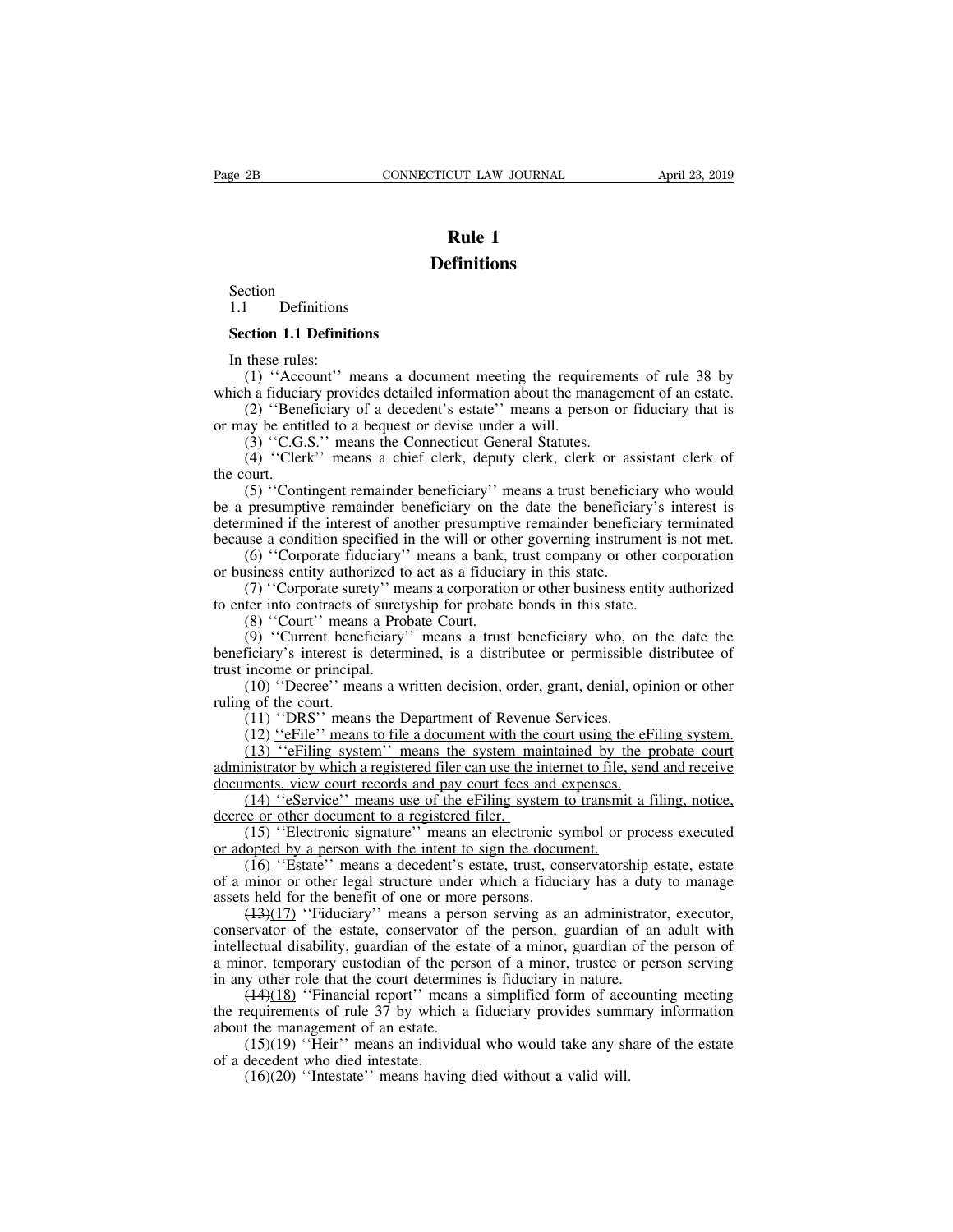23, 2019<br>
CONNECTICUT LAW JOURNAL<br>
(17)(21) "Minor" has the meaning provided in C.G.S. section 45a-604(4).<br>
(18)(22) "Motion" means a written filing seeking court action that is incidental<br>
e matter before the court. 23, 2019 CONNECTICUT LAW JOURNAL Page 3B<br>
(17)(21) "Minor" has the meaning provided in C.G.S. section 45a-604(4).<br>
(18)(22) "Motion" means a written filing seeking court action that is incidental<br>
e matter before the cour April 23, 2019 CONNECT<br>
(17)(21) "Minor" has the mea<br>
(18)(22) "Motion" means a wr<br>
to the matter before the court.<br>
(19)(23) "News media" mean<br>
is regularly engaged in the gathering

23, 2019 CONNECTICUT LAW JOURNAL Page 3B<br>
(17)(21) "Minor" has the meaning provided in C.G.S. section 45a-604(4).<br>
(18)(22) "Motion" means a written filing seeking court action that is incidental<br>
e matter before the cour (17)(21) "Minor" has the meaning provided in C.G.S. section 45a-604(4).<br>
(18)(22) "Motion" means a written filing seeking court action that is incidental<br>
to the matter before the court.<br>
(19)(23) "News media" means an en  $(17)(21)$  "Minor" has the meaning provided  $(18)(22)$  "Motion" means a written filing seekito the matter before the court.<br>  $(19)(23)$  "News media" means an entity, or is regularly engaged in the gathering and dissemire by ( $\frac{17}{22}$ ) "Minor" has the meaning provided in C.G.S. section 45a-604(4).<br>( $\frac{18}{22}$ ) "Motion" means a written filing seeking court action that is incidental<br>e matter before the court.<br>( $\frac{19}{23}$ ) "News media" mean (19.22) "Motion" mas are incuming provided in eventor (18.22) "Motion" means a written filing seeking court action to the matter before the court.<br>
(19.23) "News media" means an entity, or representative is regularly enga

(19)(22) 'Nontaxable estate'' means and estate of an entity, that  $(\frac{19}{23})$  "News media" means an entity, or representative of an entity, that gularly engaged in the gathering and dissemination of news and is approved e ( $\frac{19)(23}{23}$  "News media" means an entity, or representative of an entity, that<br>is regularly engaged in the gathering and dissemination of news and is approved<br>by the office of the chief court administrator.<br> $\frac{(20)(24)}$ is regularly engaged in the gathering and di<br>by the office of the chief court administrator<br> $(20)(24)$  "News media coverage" means<br>or photographing a hearing or conference by<br> $(21)(25)$  "Nontaxable estate" means the<br>taxable

(29)(24) "News media coverage" means broadcasting, televising, recording (29)(24) "News media coverage" means broadcasting, televising, recording otographing a hearing or conference by news media.<br>(24)(25) "Nontaxable est by an effice of the contract dammistation.<br>  $(20)(24)$  "News media coverage" means broadcasting, televising, recording<br>
or photographing a hearing or conference by news media.<br>  $(21)(25)$  "Nontaxable estate" means the estat or photographing a hearing or conference by news media.<br>
(21)(25) "Nontaxable estate" means the estate of a decedent whose Connecticut<br>
taxable estate is less than or equal to the amount that is exempt from the Connecticu  $\frac{(24)(25)}{(224)(26)}$ . Nonta:<br>taxable estate is less the<br>state tax under C.G.:<br> $\frac{(22)(26)}{(23)(27)}$ . Proceeding before the<br>whom the court dete<br>interested party.<br> $\frac{(23)(27)}{(24)(28)}$ . Person (24)(25) "Nontaxable estate" means the estate of a decedent whose Connecticut<br>taxable estate is less than or equal to the amount that is exempt from the Connecticut<br>estate tax under C.G.S. section 12-391.<br>(22)(26) "Party" (22)(26) 'Person' means an individual or entity.<br>
(22)(26) 'Party' means a person having a legal or financial interest in a<br>
eding before the court, a fiduciary under section 4.2 and any other person<br>
in the court determi (22)(26) "Party" means a person having a legal or financial interest in a<br>proceeding before the court, a fiduciary under section 4.2 and any other person<br>whom the court determines to be a party. The term has the same mean proceeding before the court,<br>proceeding before the court,<br>whom the court determines<br>interested party.<br> $\frac{(23)(27)}{185}$  "Person" mear<br> $\frac{(24)(28)}{185}$  "Person under c<br>under C.G.S. section 45a-646.<br> $\frac{(25)(29)}{185}$  "Persona

(25)(29) ''Person'' means a surety. The term has the same meaning as ested party.<br>
(23)(27) ''Person'' means an individual or entity.<br>
(24)(28) ''Person'' means an individual or entity.<br>
(24)(28) ''Person under conservato interested party.<br>  $(23)(27)$  "Person" mean<br>  $(24)(28)$  "Person under cc<br>
under C.G.S. section 45a-644<br>
C.G.S. section 45a-646.<br>  $(25)(29)$  "Personal surety<br>
to be a corporate surety.<br>  $(26)(30)$  "Petition" mea<br>
court. The te (23)(27) ''Person'' means an individual or entity.<br>
(24)(28) ''Person under conservatorship'' means a conserved person as defined<br>
r C.G.S. section 45a-644(h) or a person under voluntary representation under<br>
S. section 4 (24)(28) "Person Intellis and Individual of endity.<br>
(24)(28) "Person under conservatorship" means a cons<br>
under C.G.S. section 45a-644(h) or a person under volunta<br>
C.G.S. section 45a-646.<br>
(25)(29) "Personal surety" mea

(26.5) The section 45a-644(h) or a person under voluntary representation under<br>S. section 45a-646.<br>(25)(29) "Personal surety" means a surety that does not meet the requirements<br>a corporate surety.<br>(26)(30) "Petition" mean C.G.S. section 45a-646.<br>  $(25)(29)$  "Personal surety" means a surety that does not meet the requirements<br>
to be a corporate surety.<br>  $(26)(30)$  "Petition" means a written filing that commences a matter in the<br>
court. The te  $(25)(29)$  "Personal surety" means a surety that d<br>to be a corporate surety.<br> $(26)(30)$  "Petition" means a written filing that<br>court. The term has the same meaning as application<br> $(27)(31)$  "Presumptive remainder beneficiary (25)(29) "Personal surety" means a surety that does not meet the requirements<br>to be a corporate surety.<br>(26)(30) "Petition" means a written filing that commences a matter in the<br>court. The term has the same meaning as app (26)(30) "Petition" means a written filing that commences a matter in the . The term has the same meaning as application.<br>
(27)(31) "Presumptive remainder beneficiary" means a trust beneficiary who d be a distributee or p court. The term has the same mean<br>
(27)(31) "Presumptive remain<br>
would be a distributee or permissible<br>
date the beneficiary's interest is de<br>
(A) the trust terminated on the<br>
(B) the interests of the curren<br>
causing the (27)(31) ''Presumptive remainder beneficiary'' means a trust beneficiary who d be a distributee or permissible distributee of trust income or principal on the the beneficiary's interest is determined if:<br>(A) the trust ter (29)(33) ''Probate Court Rules'' means the Connecticut Probate Court Rules (39)(34) ''Probate Court Rules'' means the Connecticut Probate Court Rules'' means the individual holding the office  $(39)(32)$  ''Probate bond'' ha

date the beneficiary's interest is determined if:<br>
(A) the trust terminated on the date; or<br>
(B) the interests of the current beneficiaries te<br>
causing the trust to terminate.<br>  $(\frac{28)(32)}{\pmb{\cdot}29)(33)}$  "Probate bond" has t (A) the trust terminated on the date; or<br>
(B) the interests of the current beneficiaries terminated on the date without<br>
ng the trust to terminate.<br>  $\frac{(28)(32)}{1000}$  "Probate bond" has the meaning provided in C.G.S. sect (B) the interesting the trust to<br>causing the trust to<br> $\frac{(28)(32)}{(29)(33)}$  "Prology"<br>of the probate cour<br> $\frac{(30)(34)}{(31)(35)}$  "Pro<br> $\frac{(34)(35)}{(32)(36)}$  "Pur

(34)(32) ''Probate bond'' has the meaning provided in C.G.S. section 45a-139.<br>
(29)(33) ''Probate court administrator'' means the individual holding the office<br>
e probate court administrator of this state.<br>
(30)(34) ''Pro (28)(32) "Probate bond" has the meaning provided in C.G.S. section 45a-139.<br>
(29)(33) "Probate court administrator" means the individual holding the office<br>
e probate court administrator of this state.<br>
(30)(34) "Probate (29)(33) "Probate court administrator" means the individual holding the office<br>of the probate court administrator of this state.<br>(30)(34) "Probate Court Rules" means the Connecticut Probate Court Rules<br>of Procedure.<br>(31)( (37) ''Constructured filer'' means are matterial model of the errobate court administrator of this state.<br>  $(30)(34)$  ''Probate Court Rules'' means the Connecticut Probate Court Rules<br>  $(34)(35)$  ''Public notice'' has the m (34)(35) "Public notice" has the meaning provided in C.G.S. section 45a-126.<br>
(32)(36) "Purported will" means an instrument purporting to be a decedent's<br>
will and testament and any codicil to it that has not been admitte

system.

(34)(35) "Public notice" has the meaning provided in C.G.S. section 45a-126.<br>
(32)(36) "Purported will" means an instrument purporting to be a decedent's<br>
last will and testament and any codicil to it that has not been ad (32)(36) "Purported will" means an instrument purporting to be a decedent's will and testament and any codicil to it that has not been admitted to probate.<br>(37) "Registered filer" means a person who has registered to use accepts deferred payment of some or all of the proceeds of the settlement of a disputed or doubtful cannot approximately electronic means. United States mail, private carrier, in-hand delivery or other commonly accepted m  $\frac{(37) "Resistered filter" me  
\nsystem. (38) "Send" means transmi  
\ncarrier, in-hand delivery or other  
\n(33)(39) "Structured settlement  
\naccepts deferred payment of so  
\ndisputed or doubtful claim.  
\n(34)(40) "Taxable estate" i  
\ntaxable estate exceeds the amount$ (34) 'Send'' means transmit by electronic means, United States mail, private er, in-hand delivery or other commonly accepted method of communication.<br>(33) ''Send'' means transmit by electronic means, United States mail, p (38) "Send" means transmit by electronic means, United States mail, private carrier, in-hand delivery or other commonly accepted method of communication.<br>
(33)(39) "Structured settlement" means an arrangement under which carrier, in-hand delivery or other c<br>  $(33)(39)$  "Structured settlemer<br>
accepts deferred payment of some<br>
disputed or doubtful claim.<br>  $(34)(40)$  "Taxable estate" me<br>
taxable estate exceeds the amount<br>
under C.G.S. section (33)(39) "Structured settlement" means an arrangement under which (33)(39) "Structured settlement" means an arrangement under which the settled or doubtful claim.<br>
(34)(40) "Taxable estate" means the estate of a decedent

(36)(32) 'Contracts controlled the means and analysis and the values of the settlement of a tred or doubtful claim.<br>
(34)(40) "Taxable estate" means the estate of a decedent whose Connecticut lele estate exceeds the amoun disputed or doubtful claim.<br>  $(34)(40)$  "Taxable estate" means the estate of a decedent v<br>
taxable estate exceeds the amount that is exempt from the Con<br>
under C.G.S. section 12-391.<br>  $(35)(41)$  "Testate" means having died (34)(40) "Taxable estate" means the estate of a decedent whose Connecticut<br>le estate exceeds the amount that is exempt from the Connecticut estate tax<br>r C.G.S. section 12-391.<br>(35)(41) "Testate" means having died leaving taxable estate exceeds the amount that is exempt from the Connecticut estate tax under C.G.S. section 12-391.<br>  $(35)(41)$  "Testate" means having died leaving a valid will.<br>  $(36)(42)$  "Trust beneficiary" means a person that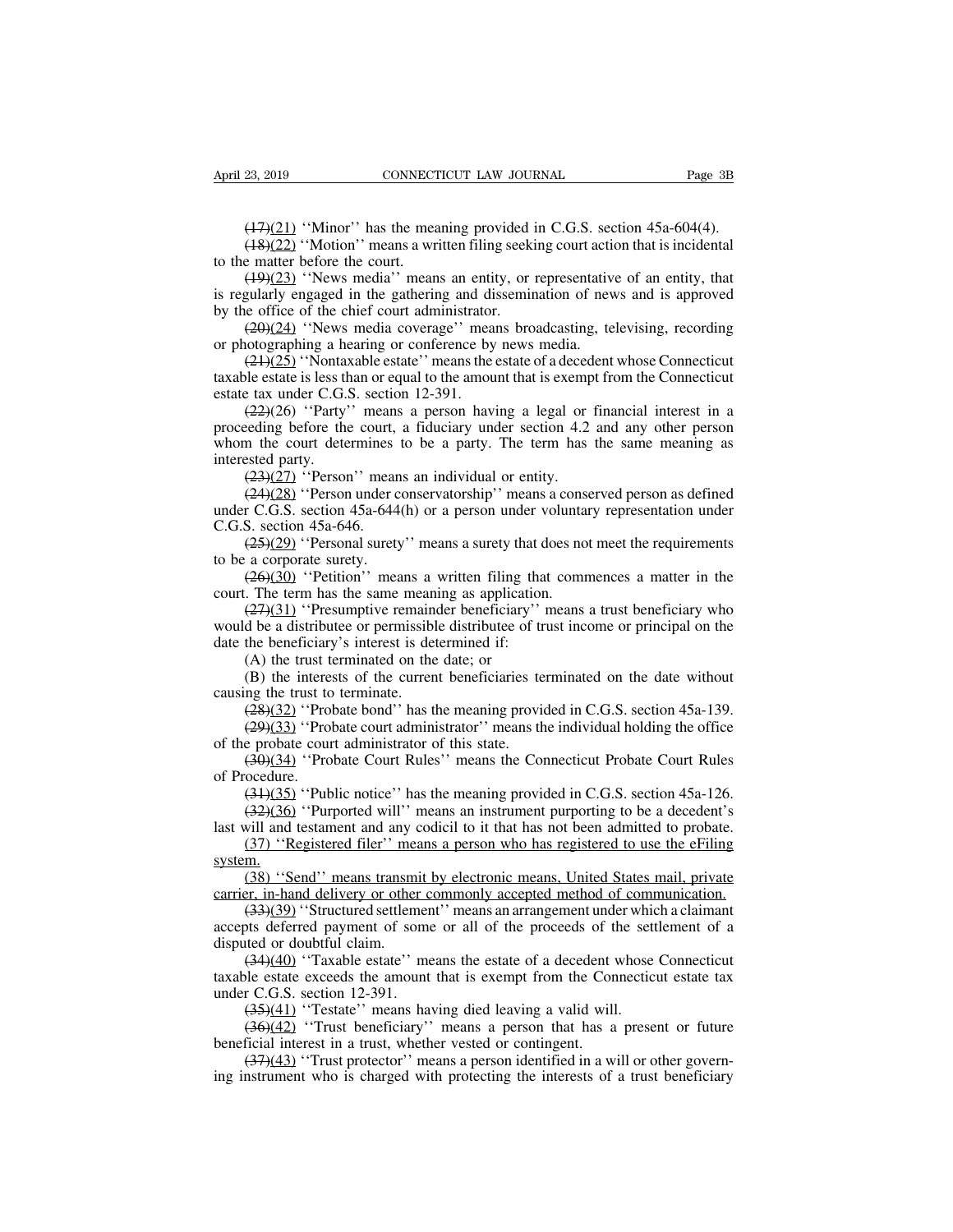Page 4B<br>
CONNECTICUT LAW JOURNAL<br>
and is identified as a trust protector, trust advisor, or beneficiary surrogate or as a<br>
person in an equivalent role.<br>
(38)(44) "Will" means an instrument and any codicil to it admitted t Page 4B<br>
cONNEC<br>
and is identified as a trust protect<br>
person in an equivalent role.<br>
(38)(44) "Will" means an ins<br>
as the last will and testament of a (38)(44) "Will" means an instrument and any codicil to it admitted to probate<br>e last will and testament of a decedent. Page 4B<br>
CONNECTICUT LAW JOU<br>
and is identified as a trust protector, trust advisor<br>
person in an equivalent role.<br>
(38)(44) "Will" means an instrument and an<br>
as the last will and testament of a decedent.<br> **Rule 3** CUT LAW JOURNAL<br>
trust advisor, or bene<br>
ument and any codicil<br>
cedent.<br> **Rule 3**<br> **Rule 3**<br> **Rule 3** St protector, trust advisor, or beneficiary supplements.<br>
Sole.<br>
Sole.<br>
Sole.<br> **Clerks, Files and Records** 

Controller in the last will and testament of a depth<br>the last will and testament of a depth<br>Section<br>3.1 Duties of clerk<br>3.2 Uniform numbering system<br>3.3 Decrees to be in writing

Section

**2.3**<br> **2.3**<br> **2.3**<br> **2.3**<br> **2.4**<br> **3.3**<br> **3.4**<br> **3.4**<br> **3.4**<br> **3.4**<br> **3.4**<br> **5.4**<br> **5.4**<br> **5.4**<br> **5.4**<br> **5.4**<br> **5.4**<br> **5.4**<br> **5.4**<br> **5.4**<br> **5.4**<br> **5.4**<br> **5.4**<br> **5.4**<br> **5.4**<br> **5.4**<br> **5.4**<br> **5.4**<br> **5.4**<br> **5.4**<br> **5.4**<br> **5.4 Example 3<br>
Section**<br>
3.1 Duties of clerk<br>
3.2 Uniform numbering system<br>
3.3 Decrees to be in writing<br>
3.4 Safekeeping of record<br>
3.5 Lost document

Section<br>
3.1 Duties of clerk<br>
3.2 Uniform numbering s<br>
3.3 Decrees to be in writ<br>
3.4 Safekeeping of record<br>
3.5 Lost document<br>
3.6 Electronic signature I

**Clerks, Files an**<br>
Section<br>
3.1 Duties of clerk<br>
3.2 Uniform numbering system<br>
3.3 Decrees to be in writing<br>
3.4 Safekeeping of record<br>
3.5 Lost document<br>
3.6 Electronic signature by judge or Section<br>
3.1 Duties of clerk<br>
3.2 Uniform numbering system<br>
3.3 Decrees to be in writing<br>
3.4 Safekeeping of record<br>
3.5 Lost document<br>
3.6 Electronic signature by judge or clerk<br>
Section 3.1 Duties of clerk 3.2 Uniform numbering system<br>
3.3 Decrees to be in writing<br>
3.4 Safekeeping of record<br>
3.5 Lost document<br>
3.6 Electronic signature by judge or<br> **Section 3.1 Duties of clerk**<br>
(a) A clerk shall:

3.3 Decrees to be 1<br>3.4 Safekeeping of<br>3.5 Lost document<br>3.6 Electronic sign:<br>**Section 3.1 Duties of (4)** A clerk shall:<br>(1) receive papers and the courts; (1) Safekeeping of record<br>
1) Lost document<br>
5 Electronic signature by judge or clerk<br>
1) A clerk shall:<br>
1) receive papers and documents filed with the court and transferred from<br>
1) courts;<br>
1) make and maintain a record 3.5 Lost doce<br>3.6 Electron<br>Section 3.1 Dut<br> $\leftrightarrow$  A clerk shall<br>(1) receive pa<br>other courts;<br>(2) make and<br>(3) have custo Electronic signature by judge or clerk<br> **ction 3.1 Duties of clerk**<br>
A clerk shall:<br>
(1) receive papers and documents filed with the court ar<br>
courts;<br>
(2) make and maintain a record of each proceeding;<br>
(3) have custody (a) A clerk shall:<br>
(1) receive papers and document<br>
other courts;<br>
(2) make and maintain a record of<br>
(3) have custody of and maintain in<br>
merged into the probate district;<br>
(4) schedule and give notice of here (5) bill A clerk shall:<br>(1) receive papers and documents filed with t<br>courts;<br>(2) make and maintain a record of each procee<br>(3) have custody of and maintain the records of<br>ed into the probate district;<br>(4) schedule and give notice (1) receive papers and documents filed with the courts;<br>(2) make and maintain a record of each proceed (3) have custody of and maintain the records of (3) have custody of and maintain the records of (4) schedule and give

(4) custom **3.1 Duties of clerk**<br>
(4) have clear to and maintain a record of each proceeding;<br>
(2) make and maintain a record of each proceeding;<br>
(3) have custody of and maintain the records of the court and any former co

(2) make and maintain a record of each proceeding;<br>
(3) have custody of and maintain the records of the court and any former court<br>
ed into the probate district;<br>
(4) schedule and give notice of hearings;<br>
(5) bill and col (2) make and maintain a record of each proceeding;<br>
(3) have custody of and maintain the records of the court and any former court<br>
rrged into the probate district;<br>
(4) schedule and give notice of hearings;<br>
(5) bill and (3) have custody of and maintain the records of the court and any former court<br>merged into the probate district;<br>(4) schedule and give notice of hearings;<br>(5) bill and collect probate fees; and<br>(6) perform all other dutie merged into the proba<br>
(4) schedule and<br>
(5) bill and colle<br>
(6) perform all o<br>
(b) The clerk shall<br>
record. The clerk shall<br>
section 8.10 (c).<br>
Section 3.2 Unifor (4) schedule and give notice of hearings;<br>
(5) bill and collect probate fees; and<br>
(6) perform all other duties as directed by the judge or re<br>
(b) The clerk shall send a copy of each decree to each pair<br>
cord. The clerk s (6) perform all other duties as directed by the judge or required by law.<br>
(b) The clerk shall send a copy of each decree to each party and attorney of cord. The clerk shall record the date the notice was mailed in accord (b) The clerk shall send a copy of each decree to each<br>record. The clerk shall record the date the notice was mai<br>section 8.10 (c).<br>**Section 3.2 Uniform numbering system**<br>The court shall use a uniform numbering system pre

**Section 3.2 Uniform numbering system**<br>**Section 3.2 Uniform numbering system**<br>The court shall use a uniform numbering system<br>ministrator to identify each matter before the course **Section 3.3 Decrees to be in writing**<br>Dec Section 3.2 Uniform numbering system<br>The court shall use a uniform numbering system prescribed by the probate court<br>ministrator to identify each matter before the court.<br>Section 3.3 Decrees to be in writing<br>Decrees shall b The court shall use a uniform numbering system<br>ministrator to identify each matter before the co<br>**Section 3.3 Decrees to be in writing**<br>Decrees shall be in writing. The court shall memo:<br>**Section 3.4 Safekeeping of record** 

Section 3.3 Decrees to be in writing<br>Decrees shall be in writing. The court shall memorialize each oral ruling in writing.<br>Section 3.4 Safekeeping of record<br>A clerk shall not permit court records to be taken from the court Section 3.3 Decrees to I<br>Decrees shall be in writing<br>Section 3.4 Safekeeping<br>A clerk shall not permit<br>judge's authorization.<br>Section 3.5 Lost docum Decrees shall be in writing. The cour<br>**Section 3.4 Safekeeping of record**<br>A clerk shall not permit court rece<br>dge's authorization.<br>**Section 3.5 Lost document**<br>Except for a purported will or will,

Section 3.4 Safekeeping of record<br>
A clerk shall not permit court records to be taken from the court without the<br>
1ge's authorization.<br>
Section 3.5 Lost document<br>
Except for a purported will or will, if a document in the c A clerk shall not permit court records to be taken from the court without the judge's authorization.<br> **Section 3.5 Lost document**<br>
Except for a purported will or will, if a document in the court file is mislaid, lost<br>
or d A clerk shall not permit court records to be taken from the court without the judge's authorization.<br> **Section 3.5 Lost document**<br>
Except for a purported will or will, if a document in the court file is mislaid, lost<br>
or d judge's authorization.<br> **Section 3.5 Lost document**<br>
Except for a purported will or will, if a d<br>
or destroyed, a party may substitute a co<br>
accurate and complete copy of the original<br>
substitute document that it is a copy **Section 3.5 Lost document**<br>Except for a purported will or will, if a document in the court file<br>destroyed, a party may substitute a copy if the clerk is satisfie<br>curate and complete copy of the original. The clerk shall m Except for a purported will or will, if a document in destroyed, a party may substitute a copy if the curate and complete copy of the original. The clerk bestitute document that it is a copy.<br>Section 3.6 Electronic signatu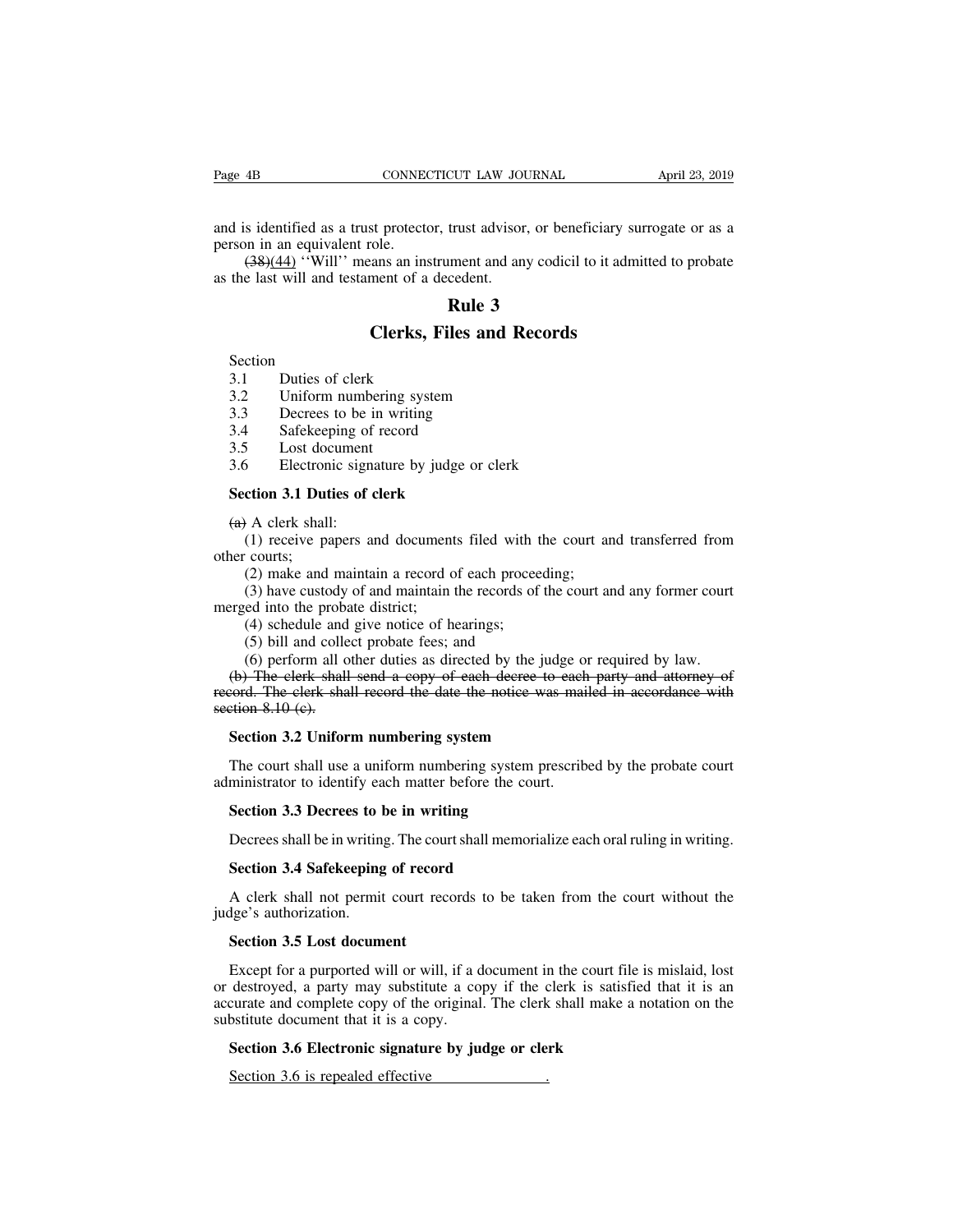## **Parties**

Section Section<br>4.1 Parties<br>4.2 Fiduciary as pa **14.4**<br> **14.1**<br> **14.1**<br> **14.2** Fiduciary as party<br> **14.1** Parties Section<br>4.1 Parties<br>4.2 Fiduciary as party<br>**Section 4.1 Parties**<br>(a) Except as otherwise per Section<br>4.1 Parties<br>4.2 Fiduciary as party<br>**Section 4.1 Parties**<br>(a) Except as otherwise permitted<br>a proceeding before the court.<br>(b) The listing of a person on an o

(a) Except as otherwise permitted by the court, only a party may participate in<br>
(a) Except as otherwise permitted by the court, only a party may participate in<br>
(b) The listing of a person on an order of notice does not m 4.1 Parties<br>
4.2 Fiduciary as party<br>
Section 4.1 Parties<br>
(a) Except as otherwise permitted by the court, only a party may participate in<br>
proceeding before the court.<br>
(b) The listing of a person on an order of notice doe Find Tarties<br>
(a) Except as otherwise permitted by the corroceeding before the court.<br>
(b) The listing of a person on an order of no<br> **Section 4.2 Fiduciary as party**<br>
(a) An executor or administrator of a deced (a) Except as otherwise permitted by the court, only a party may partic proceeding before the court.<br>
(b) The listing of a person on an order of notice does not make the person<br> **Section 4.2 Fiduciary as party**<br>
(a) An ex (1) Except as otherwise permitted by the court, only a party may participate in coeding before the court.<br>
(1) The listing of a person on an order of notice does not make the person a party.<br> **ction 4.2 Fiduciary as party** 

a proceeding before the composed of the Control of a person **4.2 Fiduciary**<br> **Section 4.2 Fiduciary**<br>
(a) An executor or adm<br>
(1) in the estate propointed; and<br>
(2) in any other prob<br>
(b) A trustee of a trust (2) The listing of a person on an order of notice does not make the person a party<br> **ction 4.2 Fiduciary as party**<br>
(4) An executor or administrator of a decedent's estate is a party:<br>
(1) in the estate proceeding in which

Section 4.2 Fiduciary as party<br>
(a) An executor or administrator of a de<br>
(1) in the estate proceeding in wh<br>
pointed; and<br>
(2) in any other probate proceeding i<br>
(b) A truste of a trust is a party:<br>
(1) in the trust proc (1) consideration 4.2 Fiduciary as party<br>
(1) in the estate proceeding in which the executor or administrator was<br>
inted; and<br>
(2) in any other probate proceeding in which the estate has an interest.<br>
(2) in any other prob (a) An executor or administrator of a decedent's estate is a party:<br>
(1) in the estate proceeding in which the executor or administrator was<br>
appointed; and<br>
(2) in any other probate proceeding in which the estate has an (a) An executor of administration<br>
(1) in the estate proceed<br>
appointed; and<br>
(2) in any other probate p<br>
(b) A trustee of a trust is a p<br>
(1) in the trust proceeding<br>
was not appointed by the court,<br>
the trustee acts; an (1) in the estate proceeding in which the estate has an interest.<br>
(2) in any other probate proceeding in which the estate has an interest.<br>
(1) in the trust proceeding in which the trustee was appointed or, if the trust<br> appointed; and<br>
(2) in any other probate proceeding in which the estate has an interest.<br>
(b) A trustee of a trust is a party:<br>
(1) in the trust proceeding in which the trustee was appointed or, if the trustee<br>
was not app (2) in any other probate proceeding in which the cstate has an interest.<br>
(1) in the trust proceeding in which the trustee was appointed or, if the trustee<br>
not appointed by the court, in a trust proceeding concerning the

and

(1) in the trust proceeding in which the trustee was appointed of, if the trustee not appointed by the court, in a trust proceeding concerning the trust for which ustee acts; and (2) in any other probate proceeding in whi was not appointed by the court, in a trust proceeding concerning the trust for which<br>the trustee acts; and<br>(2) in any other probate proceeding in which the trust has an interest.<br>(b) A conservator is a party:<br>(1) in the co the transic acts, and<br>
(2) in any other<br>
(c) A conservator<br>
(1) in the conservator<br>
and<br>
(2) in any other<br>
has an interest if the<br>
tor's authority.<br>
(d) A guardian of<br>
(1) in the guard (c) A conservator is a party:<br>
(c) A conservator is a party:<br>
(1) in the conservatorship proceeding in which the cond<br>
(2) in any other probate proceeding in which the perso<br>
s an interest if the subject of the proceeding (1) in the conservatorship proceeding in which the conservator was appointed;<br>
(2) in any other probate proceeding in which the person under conservatorship<br>
in interest if the subject of the proceeding is within the scop (1) in the conservatorship proceeding in which the person under conservatorship<br>n interest if the subject of the proceeding is within the scope of the conserva-<br>authority.<br>A guardian of the estate of a minor is a party:<br>(1 (2) in any other probate proceeding in which the person under conservatorship s an interest if the subject of the proceeding is within the scope of the conserva-<br>  $\dot{c}$  a temporary.<br>
(d) A guardian of the estate of a mi (2) in any other probate proceeding in which the person under conservatorsing<br>in interest if the subject of the proceeding is within the scope of the conserva-<br>authority.<br>(1) in the guardianship proceeding in which the gu

tor's authority.<br>
(d) A guardian of the e<br>
(1) in the guardiansh<br>
(2) in any other prob<br>
(e) A temporary custod<br>
(1) in the guardiansh<br>
appointed; and<br>
(2) in any other prob<br>
subject of the proceeding aturiority.<br>
(1) in the guardianship proceeding in which the guardian was appointed; and<br>
(2) in any other probate proceeding that affects the estate of the minor.<br>
A temporary custodian or guardian of the person of a mino (d) A guardian of the estate of a minor is a party.<br>
(1) in the guardianship proceeding in which the guardian was appointed; and<br>
(2) in any other probate proceeding that affects the estate of the minor.<br>
(e) A temporary (1) in the guardian (2) in any ot (e) A temporar (1) in the guardian (2) in any ot subject of the proportion of  $A$  guardian (1) in the gu (2) in any other probate proceeding that aricets the estate of the line<br>(e) A temporary custodian or guardian of the person of a minor is a pointed; and<br>(2) in any other probate proceeding in which the minor has an inte<br>b A temporary custodian or guardian or the person or a film is a party.<br>
(1) in the guardianship proceeding in which the custodian or guardian was<br>
inted; and<br>
(2) in any other probate proceeding in which the minor has an i (1) in the guardianship proceeding in which the eustodian of guardian was<br>inted; and (2) in any other probate proceeding in which the minor has an interest if the<br>cet of the proceeding is within the scope of the authority (2) in any other probate proceeding in which the minor has an interest if the subject of the proceeding is within the scope of the authority of the custodian or guardian.<br>
(f) A guardian of an adult with intellectual disa

guardian.<br>
(c) in any other proceding<br>
or guardian.<br>
(f) A guardian of an ad<br>
(1) in the guardianship<br>
(2) in any other proba<br>
in the guardian ditem<br>
(g) A guardian ad litem<br>
(1) in the proceeding guardian.<br>
(f) A guardian of an adult with intellecture (1) in the guardianship proceeding in (2) in any other probate proceeding in (2) in any other probate proceeding in visible ardian's authority.<br>
(g) A guardian ad li A guardian of an adult with intellectual disability is a party:<br>
(1) in the guardianship proceeding in which the guardian was appointed; and<br>
(2) in any other probate proceeding in which the <u>protected</u> person under guard

A guardian of an adult with interlectual disability is a party.<br>
(1) in the guardianship proceeding in which the guardian was appointed; and<br>
(2) in any other probate proceeding in which the <u>protected</u> person under guard (1) in the guardianship proceeding in which the guardian was appointed, and<br>
(2) in any other probate proceeding in which the protected person under guard-<br>
ianship has an interest if the subject of the proceeding is with (2) in any other probate proceeding in which the proceeding<br>
ianship has an interest if the subject of the proceeding<br>
guardian's authority.<br>
(g) A guardian ad litem is a party:<br>
(1) in the proceeding in which the guardia Supposes in the subject of the proceeding is whilm the ardian's authority.<br>
(g) A guardian ad litem is a party:<br>
(1) in the proceeding in which the guardian <u>ad litem</u> was appoin<br>
(2) in any other probate proceeding in whi (1) in the proceeding in which the guardian <u>ad litem</u> was appointed; and (2) in any other probate proceeding in which the <del>person</del> individual for whom uardian ad litem acts has an interest if the subject of the proceedin (g) A guardian ad fitch is a party.<br>
(1) in the proceeding in which the guardian <u>ad 1</u><br>
(2) in any other probate proceeding in which the<br>
the guardian ad litem acts has an interest if the subject<br>
the scope of the guardi (1) in the proceeding in which the guatural <u>ad helm</u> was appointed, and (2) in any other probate proceeding in which the <del>person</del> individual for whom uardian ad litem acts has an interest if the subject of the proceeding the guardian ad litem acts has an interest if the subject of the proceeding is within the scope of the guardian ad litem's appointment.<br>
(h) The court shall recognize any other fiduciary as a party:<br>
(1) in a probate proc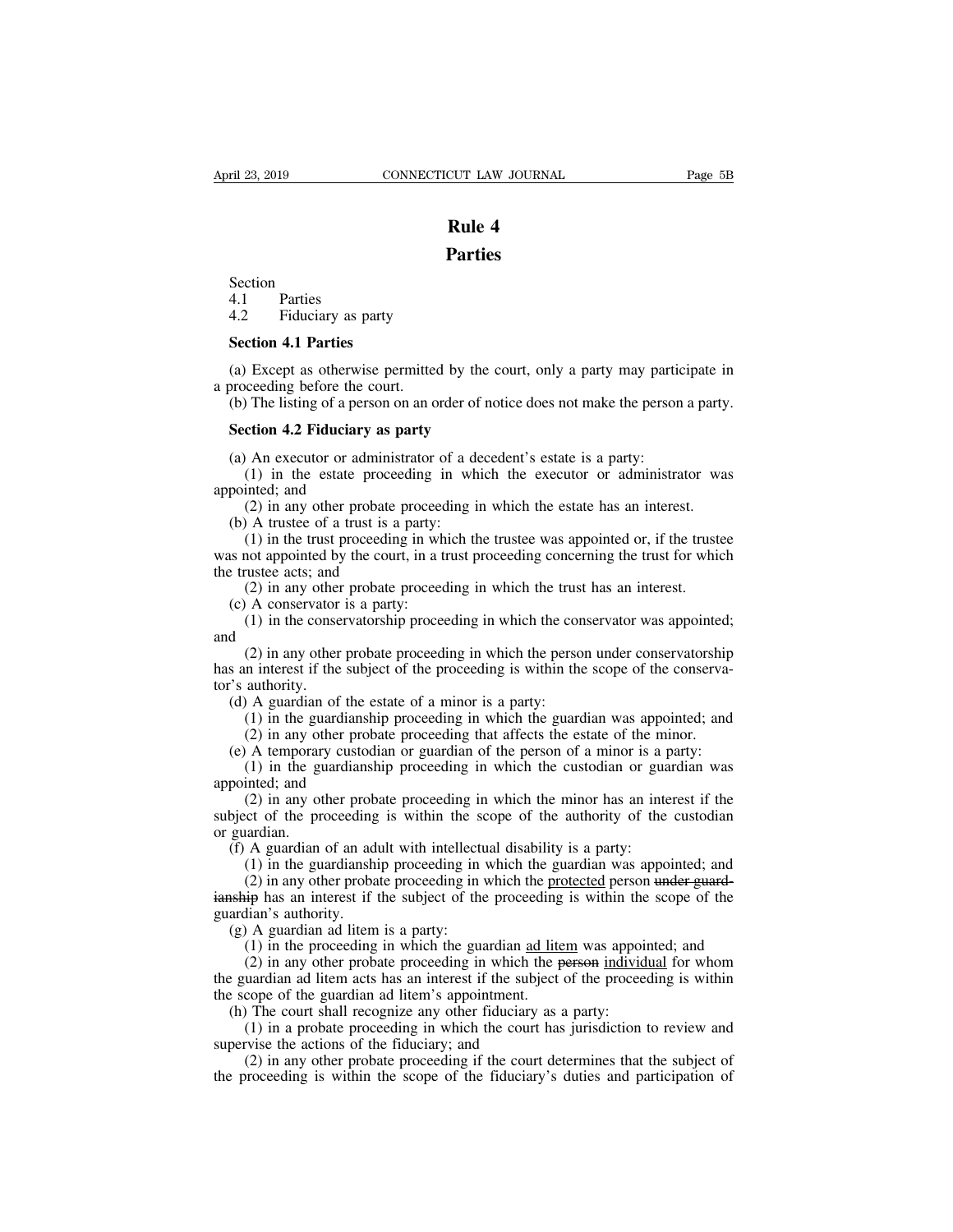Page 6B<br>
CONNECTICUT LAW JOURNAL<br>
the fiduciary is necessary to protect the interests of the individual for whom the<br>
fiduciary acts. Page 6B<br>the fiduciary is nec<br>fiduciary acts. **CUT LAW JOURNAL**<br>the interests of the in<br>**Rule 5**<br>**presentation;** Figures is necessary to protect the interests of the individual for whom the<br> **Rule 5**<br> **Representation by Attorney and Appearance**<br> **Representation by Attorney and Appearance**<br> **Expresentation before court** 

# **Self-representation;**

# Self-representation;<br>
Section<br>
Section<br>
5.1 Representation before court<br>
5.2 Out-of-state attorney appearing pro hac vice<br>
5.3 Legal intern<br>
5.4 When appearance required to be filed

- Section<br>5.1 Representation before court Self<br>
Representation b<br>
Section<br>
5.1 Representation before c<br>
5.2 Out-of-state attorney ap<br>
5.3 Legal intern<br>
5.4 When appearance requires
- **114.1 Rule :**<br> **12.1 Representation by Attorn**<br>
Section<br>
5.1 Representation before court<br>
5.2 Out-of-state attorney appearing pr<br>
5.3 Legal intern **Example 15.3**<br>Section<br>5.1 Representation before court<br>5.2 Out-of-state attorney appearin<br>5.3 Legal intern<br>5.4 When appearance required to<br>5.5 Form of appearance<br>5.6 Effect of appearance on abilit<br>5.7 Withdrawal of appeara 5.1 Representation before court<br>5.2 Out-of-state attorney appearing pro<br>5.3 Legal intern<br>5.4 When appearance required to be file<br>5.5 Form of appearance<br>5.6 Effect of appearance on ability to cl<br>5.7 Withdrawal of appearance
- 
- 
- 
- **Example 19 When all App**<br>Section<br>5.1 Representation before court<br>5.2 Out-of-state attorney appearing pro hac vice<br>5.3 Legal intern<br>5.4 When appearance required to be filed<br>5.5 Form of appearance<br>5.6 Effect of appearance o
- 
- Section<br>
5.1 Representation before court<br>
5.2 Out-of-state attorney appearing pro hac vice<br>
5.3 Legal intern<br>
5.4 When appearance required to be filed<br>
5.5 Form of appearance<br>
5.6 Effect of appearance on ability to challen 5.2 Out-of-state attorney appearing pro hac vice<br>5.3 Legal intern<br>5.4 When appearance required to be filed<br>5.5 Form of appearance<br>5.6 Effect of appearance<br>5.6 Effect of appearance<br>5.7 Withdrawal of appearance<br>5.8 Change of

5.3 Legal intern<br>
5.4 When appearance required to be filed<br>
5.5 Form of appearance<br>
5.6 Effect of appearance on ability to challen<br>
5.7 Withdrawal of appearance<br>
5.8 Change of <del>law firm name or <u>attorney's</u></del> constants the (5.5 Form of appearance<br>
5.6 Effect of appearance<br>
5.7 Withdrawal of appearance<br>
5.8 Change of <del>law firm name or</del> <u>attorney's</u> contact information<br> **Section 5.1 Representation before court**<br>
(a) A party who is an individua attorney. (b) Except as provided in section 5.2 or 5.3, only an attorney is entered in Section 5.1 Representation before court<br>
(a) A party who is an individual may represent himself or herself without an orney.<br>
(b) Except as prov 5.8 Change of law firm name or <u>attorney's</u> contact inform<br> **Section 5.1 Representation before court**<br>
(a) A party who is an individual may represent himself or l<br>
attorney.<br>
(b) Except as provided in section 5.2 or 5.3, Section 5.1 Representation before court<br>
(a) A party who is an individual may represent himself or herself without an<br>
orney.<br>
(b) Except as provided in section 5.2 or 5.3, only an attorney licensed to practice<br>
w in Conn **Section 5.1 Representation before court**<br>
(a) A party who is an individual may represent himself or herself without<br>
attorney.<br>
(b) Except as provided in section 5.2 or 5.3, only an attorney licensed to provide<br>
law in C (a) A party who is an individual may represent himself or herself vorney.<br>
(b) Except as provided in section 5.2 or 5.3, only an attorney licensed<br> *w* in Connecticut may represent a party before the court.<br>
(c) Nothing in

(b) Except as provided in section 5.2 or 5.3, only an attorney licensed to practice w in Connecticut may represent a party before the court.<br>
(c) Nothing in this rule shall prevent a fiduciary, except a corporate fiduciar atteriancy in Connecticut may represent a party before the court.<br>
(c) Nothing in this rule shall prevent a fiduciary, except a corporate fiduciary,<br>
from representing himself or herself, as fiduciary, without an attorney. (c) Nothing in this rule shall prevent a fiduciary, except a corporate fiduciary,<br>from representing himself or herself, as fiduciary, without an attorney.<br>**Section 5.2 Out-of-state attorney appearing pro hac vice**<br>(a) An from representing l<br> **Section 5.2 Out**<br>
(a) An attorney is<br>
attorney in good state<br>
to appear pro hac<br>
motion with:<br>
(1) an affidavi<br>
(A) certifying (1) an attorney icensed to practice law in Connection 5.2 Out-of-state attorney appearing pro I<br>An attorney licensed to practice law in Connection<br>the out-of-state, the District opear pro hac vice for a party. The moving a (A) certifying whether the out-of-state attorney appearing pro hac vice<br>an attorney licensed to practice law in Connecticut may move to permit an<br>y in good standing in another state, the District of Columbia or Puerto Ric

(a) An attorney licensed to practice law in Connecticut may move to permit an attorney in good standing in another state, the District of Columbia or Puerto Rico to appear pro hac vice for a party. The moving attorney shal (a) An attorney incensed to practice faw in Connecticut may move to perint and attorney in good standing in another state, the District of Columbia or Puerto Rico to appear pro hac vice for a party. The moving attorney sha ationity in good standing in another state, the District of Columbia of Fuerto Kico<br>to appear pro hac vice for a party. The moving attorney shall accompany the<br>motion with:<br>(1) an affidavit of the out-of-state attorney:<br>(A or appear pro naction<br>motion with:<br>(1) an affidavit<br>(A) certifying<br>pending in another j<br>inactive status, disba<br>practice of law and,<br>or resignation;<br>(B) agreeing with the Connecticut with.<br>
an affidavit of the out-of-state attorney:<br>
(A) certifying whether the out-of-state attorney has any disciplinary matter<br>
in another jurisdiction, has ever been reprimanded, suspended, placed on<br>
a status, disbarred (1) an amdavit of the odi-on-state attorney.<br>
(A) certifying whether the out-of-state attorney has any disciplinary matter<br>
pending in another jurisdiction, has ever been reprimanded, suspended, placed on<br>
inactive status (A) certifying withcl the odi-or-state attoricy has any disciplinaly matter<br>pending in another jurisdiction, has ever been reprimanded, suspended, placed on<br>inactive status, disbarred or otherwise disciplined, or has ever

pending in another jurisdiction, has ever be<br>inactive status, disbarred or otherwise disci-<br>practice of law and, if so, setting forth the cor-<br>resignation;<br>(B) agreeing to register with the statev<br>with the Connecticut Prac For the out-of-state attorney has been resigned from the origins of law and, if so, setting forth the circumstances concerning the discipline mation;<br>(B) agreeing to register with the statewide grievance committee in accor fractice of raw and, it so, setting forth the encluded areas concerning the discipline<br>or resignation;<br>(B) agreeing to register with the statewide grievance committee in accordance<br>with the Connecticut Practice Book while (B) agreeing to register with the statew<br>with the Connecticut Practice Book while app<br>after completion of the matter and immediate<br>the expiration of the two-year period;<br>(C) certifying that the out-of-state att<br>fee set fo (B) agreemg to register with the statewide grievance committee in accordance<br>
E Connecticut Practice Book while appearing in the matter and for two years<br>
mpletion of the matter and immediately notify the grievance commit

which the Confection Fractice Book will appearing in the inatter and for two years<br>after completion of the matter and immediately notify the grievance committee of<br>the expiration of the two-year period;<br>(C) certifying that anter completion of the matter and immediately notify the grievance committee of<br>the expiration of the two-year period;<br>(C) certifying that the out-of-state attorney has paid the client security fund<br>fee set forth in secti the expiration of the two-year period,<br>
(C) certifying that the out-of-state attorney I<br>
fee set forth in section 2-70 of the Connecticut Prace<br>
in which the motion is made; and<br>
(D) identifying the number of, by name and (C) certifying that the out-of-state attorney has paid the client security fund<br>fee set forth in section 2-70 of the Connecticut Practice Book for the calendar year<br>in which the motion is made; and<br>(D) identifying the num edgements of deeds, appointing the judge of probate in active book for the calculata year<br>in which the motion is made; and<br>(D) identifying the number of, by name and case number, each matter in<br>which the out-of-state attor In which the hotion is made, and<br>
(D) identifying the number of, by name and case num<br>
which the out-of-state attorney has appeared pro hac vice in the<br>
Court and or any other court the Superior Court of this state are<br>
pr (b) identifying the number of, by name and case number, each matter in<br>ich the out-of-state attorney has appeared pro hac vice in the a Probate Courts<br>ourt and or any other court the Superior Court of this state and the j

Figure 1.1 The court and or any other court the Superior Court of this state and the juris number<br>previously assigned to the attorney; and<br>(2) a certificate, acknowledged before an officer authorized to take acknowl-<br>edge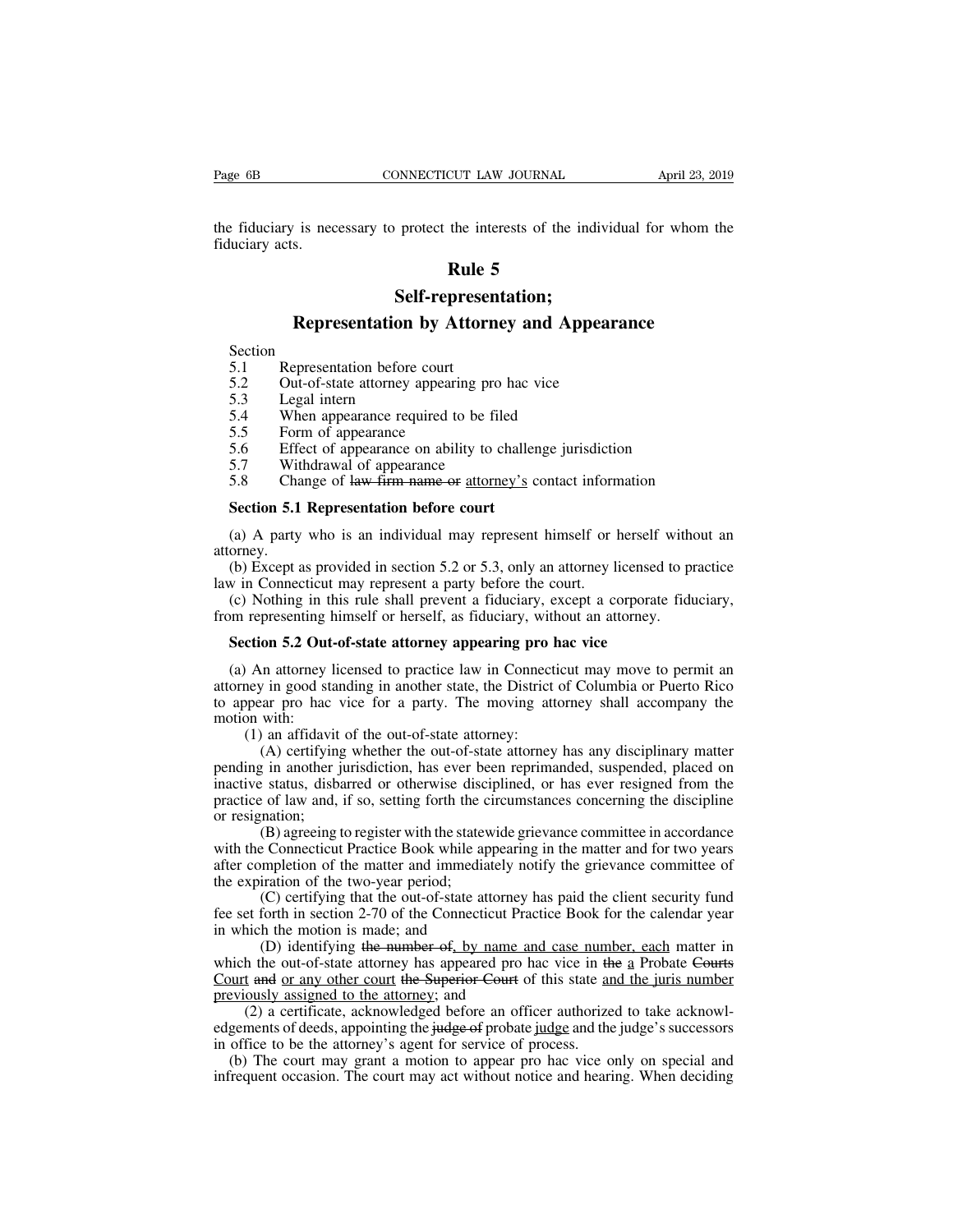April 23, 2019 CONNECTICUT LAW JOURNAL Page 7B<br>a motion under subsection (a), the court shall consider the facts or circumstances<br>affecting the personal or financial welfare of the party, not the out-of-state attorney,<br>whi April 23, 2019 CONNECTICUT LAW JOURNAL Page 7B<br>a motion under subsection (a), the court shall consider the facts or circumstances<br>affecting the personal or financial welfare of the party, not the out-of-state attorney,<br>whi April 23, 2019<br>
a motion under subsection<br>
affecting the personal or fi<br>
which may include:<br>
(1) a longstanding at<br>
(2) specialized skill c (2) 23, 2019 CONNECTICUT LAW JOURNAL Page<br>
(1) a longstanding the personal or financial welfare of the party, not the out-of-state attorney<br>
(1) a longstanding attorney-client relationship predating the matter;<br>
(2) specia (2) specialized skill on knowledge with respect to the facts or circumstances<br>ting the personal or financial welfare of the party, not the out-of-state attorney,<br>h may include:<br>(1) a longstanding attorney-client relationsh a motion under subsect<br>affecting the personal or<br>which may include:<br>(1) a longstanding<br>(2) specialized skil<br>to the matter; or<br>(3) the client's inal<br>(c) If the court permit tion under subsection (a), the court shall consider the facts or circumstances<br>ting the personal or financial welfare of the party, not the out-of-state attorney,<br>h may include:<br>(1) a longstanding attorney-client relations (c) If the court permits an out-of-state shall:<br>
(d) a longstanding attorney-client relationship predating the matter;<br>
(d) a longstanding attorney-client relationship predating the matter;<br>
(2) specialized skill or knowle

anceting the personal of miancial weirare of the which may include:<br>
(1) a longstanding attorney-client relationsh<br>
(2) specialized skill or knowledge with resp<br>
to the matter; or<br>
(3) the client's inability to secure the (1) a longstanding attorney-c<br>
(2) specialized skill or knowle matter; or<br>
(3) the client's inability to see<br>
(3) the client's inability to see<br>
(1) if the court permits an out-of<br>
(1) file an appearance;<br>
(2) attend all (1) a longstraining attorney-enem relationship predating the matter,<br>
(2) specialized skill or knowledge with respect to the party's affairs important<br>  $e$  matter; or<br>
(3) the client's inability to secure the services of to the matter; or<br>
(3) the client's inability<br>
(c) If the court permits an<br>
licensed to practice law in t<br>
(1) file an appearance;<br>
(2) attend all proceeds<br>
excused by the court;<br>
(3) sign all documents<br>
(4) assume full r (3) the client's inability to secure the services of a Connector (3) the client's inability to secure the services of a Connector If the court permits an out-of-state attorney to appear pro his sead to practice law in thi (3) the cheft s mability to secure the services of a Collectical attorney.<br>
If the court permits an out-of-state attorney to appear pro hac vice, an attorney<br>
sed to practice law in this state shall:<br>
(1) file an appearan

(1) file an appearance;<br>
(2) attend all proceedings with the attorney appearing pro hac vice <u>unless</u><br>
cused by the court;<br>
(3) sign all documents filed with the court; and<br>
(4) assume full responsibility for the conduct

(c) if the court permits and<br>licensed to practice law in th<br>(1) file an appearance;<br>(2) attend all proceedine<br>excused by the court;<br>(3) sign all documents f<br>(4) assume full responsi<br>appearing pro hac vice.<br>(d) If the cour

(1) file an appearance;<br>
(2) attend all proceedings with the attorney appearing pro hac vice <u>unless</u><br>
<u>excused by the court;</u><br>
(3) sign all documents filed with the court; and<br>
(4) assume full responsibility for the condu (2) attend an procecumgs with the attorney appearing pro hac vice <u>timess</u> cused by the court;<br>
(3) sign all documents filed with the court; and<br>
(4) assume full responsibility for the conduct of the matter and the attorn (3) sign all documents filed with the court; and<br>
(4) assume full responsibility for the conduct of the matter and the attorney<br>
appearing pro hac vice.<br>
(d) If the court permits an out-of-state attorney to appear pro hac (3) sign an do<br>
(4) assume fu<br>
appearing pro hac<br>
(d) If the court p<br>
shall immediately i<br>
(e) Any out-of-s<br>
pay the client secure<br>
in the matter.<br>
(f) If the clerk i<br>
hac vice has failed

(a) assume fun responsionity for the conduct of the matter and the attorney<br>pearing pro hac vice.<br>(d) If the court permits an out-of-state attorney to appear pro hac vice, the court<br>all immediately notify the statewide gri appearing pro nac vice.<br>
(d) If the court permits an out-of-state attorney to appear pro hac vice, the court<br>
shall immediately notify the statewide grievance committee.<br>
(e) Any out-of-state attorney permitted to appear p (a) If the coart permits an out-or-state attorney to appear pro hac vice, the coart<br>
shall immediately notify the statewide grievance committee.<br>
(e) Any out-of-state attorney permitted to appear pro hac vice in a matter s Shart immediately holdly the statewide grievance committee.<br>
(e) Any out-of-state attorney permitted to appear pro hace<br>
pay the client security fund fee for each calendar year in whice<br>
in the matter.<br>
(f) If the clerk is **Set in the Client security fund fee for each of** the matter.<br>
(f) If the clerk is notified that an out c vice has failed to pay the client secull, after notice and hearing, determine the mination of the privilege of appea (f) If the clerk is notified that an out-of-state attorney permitted to appear pro<br>c vice has failed to pay the client security fund fee under this section, the court<br>all, after notice and hearing, determine the appropriat

hac vice has failed to pay the client security fund fee under this section, the court<br>shall, after notice and hearing, determine the appropriate sanction, which may include<br>termination of the privilege of appearing in the shall, after notice and hearing, determine the appropriate sanction, which may include<br>termination of the privilege of appearing in the matter.<br>**Section 5.3 Legal intern**<br>(a) On motion of an attorney for a party, the court **Section 5.3 Legal intern**<br> **Section 5.3 Legal intern**<br>
(a) On motion of an attorney for a party, the court may permit a law student to<br>
serve as a legal intern on behalf of the party if the party consents. The petitioner<br> **Section 5.3 Legal**<br>(a) On motion of<br>serve as a legal inte<br>shall accompany the<br>of the intern's law<br>good standing.<br>(b) If the court pe<br>(1) supervise th Section 5.3 Legal intern<br>
(a) On motion of an attorney for a party, the court may permit a law student to<br>
ve as a legal intern on behalf of the party if the party consents. The petitioner<br>
all accompany the petition with On motion of an attorney for<br>as a legal intern on behalf of<br>accompany the petition with<br>e intern's law school that the<br>standing.<br>If the court permits the legal<br>(1) supervise the intern;<br>(2) attend all proceedings with<br>(3) (2) attend all proceedings with the conduction by<br>
(2) as a legal intern on behalf of the party if the j<br>
accompany the petition with a certification by<br>
e intern's law school that the school is accred<br>
standing.<br>
(1) sup As a legal intern on octain of the party if the party conserved<br>accompany the petition with a certification by an author<br>e intern's law school that the school is accredited and the<br>standing.<br>If the court permits the legal (4) assume full responsibility for the conduct of the matter and the intern.<br>
(4) assume full responsibility for the court; and<br>
(4) assume full responsibility for the court; and<br>
(4) assume full responsibility for the con od standing.<br>
(b) If the court permits the legal intern to appear, the attorney for<br>
(1) supervise the intern;<br>
(2) attend all proceedings with the intern;<br>
(3) sign all documents filed with the court; and<br>
(4) assume full

(1) supervise the intern;<br>
(2) attend all proceedings with the intern;<br>
(3) sign all documents filed with the court; and<br>
(4) assume full responsibility for the conduct of the matter and the intern.<br> **Section 5.4 When app** (2) attend all proceedings with the intern;<br>
(3) sign all documents filed with the court; and<br>
(4) assume full responsibility for the conduct of the matter and the intern.<br> **Section 5.4 When appearance required to be file** (3) sign all documents filed with the court; and<br>
(4) assume full responsibility for the conduct of the matter and the intern.<br> **Section 5.4 When appearance required to be filed**<br>
(a) A party representing himself or herse (4) assume full responsibility for the conduct of the matter and the intern.<br> **Section 5.4 When appearance required to be filed**<br>
(a) A party representing himself or herself is not required to file an appearance.<br>
(b) Unl **Section 5.4 When appearance required to be filed**<br>(a) A party representing himself or herself is not required to fil<br>(b) Unless appointed by the court, an attorney representing a p<br>appearance under section 5.5. If the re Section 5.4 When appearance required to be filed<br>
(a) A party representing himself or herself is not required to file an appearance.<br>
(b) Unless appointed by the court, an attorney representing a party shall file an<br>
pear (a) A party repres<br>(b) Unless appoin<br>appearance under se<br>an attorney in the ap<br>the appearance is fil<br>(c) A fiduciary w<br>an appearance.<br>**Section 5.5 Form** (b) Unless appointed by the court, an attorn<br>pearance under section 5.5. If the requireme<br>attorney in the appearing attorney's law firm<br>e appearance is filed without filing a separa<br>(c) A fiduciary without an attorney unde (a) attorney in the appearing attorney's law firm<br>
e appearance is filed without filing a separate<br>
(c) A fiduciary without an attorney under se<br>
appearance.<br> **Section 5.5 Form of appearance**<br>
(a) An appearance of an atto

ppearance is filed without filing a se<br>
(A fiduciary without an attorney ur<br>
ppearance.<br> **ction 5.5 Form of appearance**<br>
(A appearance of an attorney shall<br>
(1) be typed or printed in ink;<br>
(2) list in the heading the name

(2) A fiduciary without an attorney under section 5.1(c) is not required to file<br>ppearance.<br>**Comment of appearance**<br>(2) An appearance of an attorney shall:<br>(1) be typed or printed in ink;<br>(2) list in the heading the name an appearance.<br> **Section 5.5 Form of appearance**<br>
(a) An appearance of an attorney s<br>
(1) be typed or printed in ink;<br>
(2) list in the heading the name<br>
and the date of the appearance;<br>
(3)(2) be signed by the attorney (3)(3) component of appearance<br>
(4) An appearance of an attorney shall:<br>
(1) <del>be typed or printed in ink;</del><br>
(4) list in the heading the name of the matter, the name<br>
the date of the appearance;<br>
(3)(2) be signed by the at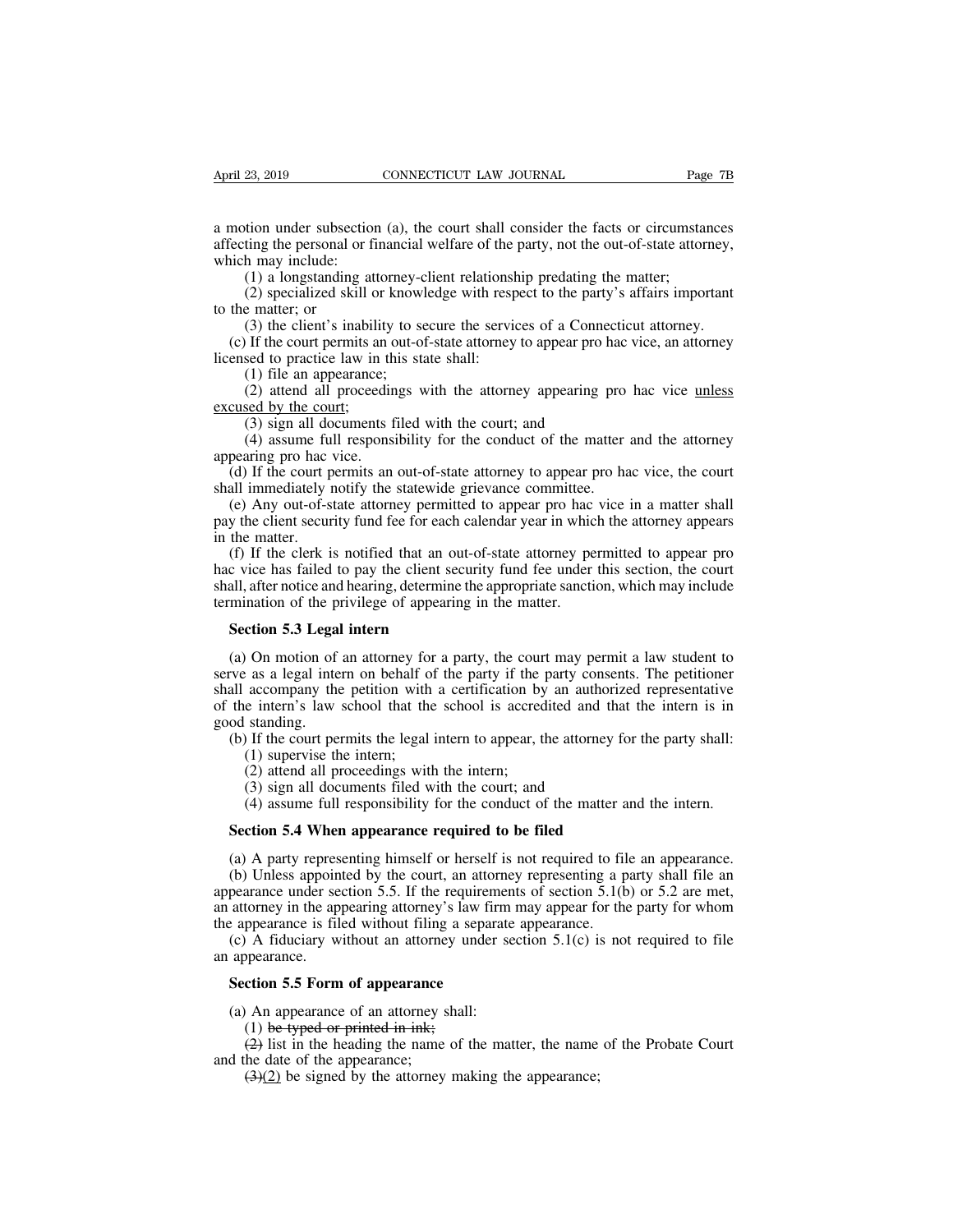(4)(3) contain the <u>attorney's</u> name, and juris number, of the attorney and the of the attorney's law firm, mailing address, email address and telephone ber; and Page 8B CONNECTICUT LAW JOURNAL April 23, 2019<br>
(4)(3) contain the <u>attorney's</u> name, and juris number, of the attorney and the<br>
name of the attorney's law firm, mailing address, email address and telephone<br>
number; and<br> Page 8B<br>  $(4)(3)$  contain the s<br>
name of the attorney's<br>
number; and<br>  $(5)(4)$  indicate whe<br>
appearance on file. SB CONNECTICUT LAW JOURNAL April 23, 2019<br>
(4)(3) contain the <u>attorney's</u> name, and juris number, of the attorney and the<br>  $\rightarrow$  of the attorney's law firm, mailing address<u>, email address</u> and telephone<br>
(5)(4) indicate  $(4)(3)$  contain the a<br>
name of the attorney's<br>
number; and<br>  $(5)(4)$  indicate whet<br>
appearance on file.<br>
(b) An attorney shall<br>
represented party and ce (4)(3) contain the <u>attorney's</u> name, and juris number, of the attorney and the<br>me of the attorney's law firm, mailing address, email address and telephone<br>mber; and<br>(5)(4) indicate whether the appearance is filed in lieu (4)(3) contain the <u>attorney's name</u>, and juris number, of the attorney and<br>mame of the attorney's law firm, mailing address, email address and tel<br>number; and<br>(5)(4) indicate whether the appearance is filed in lieu of, o

(e) If the attorney's law firm, mailing address, email address and telephone<br>mber; and (5)(4) indicate whether the appearance is filed in lieu of, or in addition to, an<br>pearance on file.<br>(b) An attorney shall send a copy manne of the anomey-s law fifth, manning address, chain address and elephone<br>number; and  $(5)(4)$  indicate whether the appearance is filed in lieu of, or in addition to, an<br>appearance on file.<br>(b) An attorney shall send a (5)(4) indicate whether the appearance is filed in lieu of, or in addition to, an appearance on file.<br>
(b) An attorney shall send a copy of the appearance to each attorney and self-<br>
represented party and certify to the c to the court interest appearance of the appearance on file.<br>
(b) An attorney shall send a copy of the appearance on file.<br>
(c) If the appearance is in lieu of an appearance shall, in addition to the require<br>
of the new ap (b) An attorney shall send a copy of the appearance to each attorney and self-<br>presented party and certify to the court that the copy has been sent.<br>(c) If the appearance is in lieu of an appearance on file, the attorney f (c) If the appearance is in lieu of an appearance on file, the attorney filing the w appearance shall, in addition to the requirements of subsection (b), send a copy the new appearance to the attorney whose appearance is the party appearance shall, in addition to the requirements of subsection (b), send a cop of the new appearance to the attorney whose appearance is to be replaced and certice to the court that the copy has been sent.<br>Secti

the new appearance to the attorney whose appearance<br>the court that the copy has been sent.<br>**Section 5.6 Effect of appearance on ability to check**<br>The filing of an appearance by an attorney, by itsel<br>e party represented by Section 5.6 Effect of appearance on ability to challenge jurisdiction<br>The filing of an appearance by an attorney, by itself, does not waive the right of<br>e party represented by the attorney to challenge jurisdiction of the

Section 5.0 Effect of appearance on ability to challenge jurisdiction<br>The filing of an appearance by an attorney, by itself, does not waive the right of<br>the party represented by the attorney to challenge jurisdiction of th (1) filing a notice by an attorney, by itself, does not waive the right of arty represented by the attorney to challenge jurisdiction of the court.<br> **ction 5.7 Withdrawal of appearance**<br>
If permitted under rule 1.16 of the the party represented by<br> **Section 5.7 Withdra**<br>
(a) If permitted under<br>
who is not a court-appo<br>
(1) filing a notice c<br>
hearing; and<br>
(2) sending a copy<br>
party and certifying to (2) sending a copy of the withdrawal to each attorney and self-represented and centrality are divided attorney may withdraw the attorney's appearance by:<br>
(1) filing a notice of withdrawal at least three business days befo **Section 5.7 Withdrawal of appearance**<br>(a) If permitted under rule 1.16 of the Rules of Professional Con<br>who is not a court-appointed attorney may withdraw the attorney's<br>(1) filing a notice of withdrawal at least three b (a) If permitted under rule 1.16 of the Rules of Professional Conduct, an attorney<br>io is not a court-appointed attorney may withdraw the attorney's appearance by:<br>(1) filing a notice of withdrawal at least three business In permitted under rule 1.10 of the Kures of Trotessional Conduct, an attorney<br>is not a court-appointed attorney may withdraw the attorney's appearance by:<br>(1) filing a notice of withdrawal at least three business days bef who is not a court-appointed<br>
(1) filing a notice of with<br>
hearing; and<br>
(2) sending a copy of<br>
party and certifying to the c<br>
(b) The three-day notice i<br>
(1) an attorney has file<br>
under section 5.5; or<br>
(2) the represente

(1) thing a notice of windrawar at least time business days before a sendance<br>ng; and<br>(2) sending a copy of the withdrawal to each attorney and self-represented<br>and certifying to the court that the copy has been sent.<br>The does not determined a copy of the withdrawal party and certifying to the court that the (b) The three-day notice requirement (1) an attorney has filed an appear under section 5.5; or (2) the represented party has filed a

**Section 5.8 Change of law firm name or attorney's contact information**<br>An attorney has filed an appearance in lieu of another appearance on file<br>der section 5.5; or<br>(2) the represented party has filed a written statement

(1) an attorney has filed an appearance in lieu of another appearance on file<br>der section 5.5; or<br>(2) the represented party has filed a written statement indicating that the party<br>es not object to the withdrawal.<br>**Section** under section 5.5; or<br>
(2) the represented party has filed a written statement indicating that the party<br>
does not object to the withdrawal.<br> **Section 5.8 Change of law firm name or attorney's contact information**<br>
An att (2) the represented party had does not object to the withdraw.<br>Section 5.8 Change of law firm.<br>An attorney who has entered the attorney's name, law firm, not the attorney's law firm. d a written statement<br> **Rule 6**<br> **Rule 6**<br> **Rule 6**<br> **Rule 6**<br> **Rule 6** Figure 1.<br> **Probate 3.1** and the probate shall notify the sailing address, <u>email addres</u><br> **Rule 6**<br> **Probate Fees** Francey S hame, <u>law firm</u>,<br>the attorney's law firm.<br>6.1 Filing fee<br>6.2 Waiver of probate 1<br>6.3 Withdrawal of petit

Section

- 
- **EXECUTE:**<br> **Rule 6.1**<br> **Section**<br>
6.1 Filing fee<br>
6.2 Waiver of probate fees and expen<br>
6.3 Withdrawal of petition<br>
6.4 Payment of probate fees and expe<br>
6.5 Copy of decree with court seal
- 
- **EXECUTE:**<br> **Rule 6.1**<br> **Probate Fees**<br>
Section<br>
6.1 Filing fee<br>
6.2 Waiver of probate fees and expenses<br>
6.3 Withdrawal of petition<br>
6.4 Payment of probate fees and expenses require
- 
- **Probate Fees**<br>
6.1 Filing fee<br>
6.2 Waiver of probate fees and expenses<br>
6.3 Withdrawal of petition<br>
6.4 Payment of probate fees and expenses required before final decree<br>
6.5 Copy of decree with court seal<br>
<u>6.6</u> Petition **Probate Fee**<br>
Section<br>
6.1 Filing fee<br>
6.2 Waiver of probate fees and expenses<br>
6.3 Withdrawal of petition<br>
6.4 Payment of probate fees and expense<br>
6.5 Copy of decree with court seal<br>
<u>6.6</u> Petitions to review conduct of Section<br>6.1 Filing fee<br>6.2 Waiver of probate fees and expenses<br>6.3 Withdrawal of petition<br>6.4 Payment of probate fees and expenses required before final decree<br>6.5 Copy of decree with court seal<br><u>6.6</u> Petitions to review c 6.1 Filing fee<br>
6.2 Waiver of probate fees and expenses<br>
6.3 Withdrawal of petition<br>
6.4 Payment of probate fees and expenses required before final decree<br>
6.5 Copy of decree with court seal<br>
<u>6.6</u> Petitions to review cond 6.2 Waiver of probate fees<br>6.3 Withdrawal of petition<br>6.4 Payment of probate fee:<br>6.5 Copy of decree with co<br><u>6.6</u> <u>Petitions to review cond</u><br>of attorney<br>**Section 6.1 Filing fee**<br>(a) Except in a proceeding cond

(a) Except in a proceeding concerning a decedent's estate or an accounting, a<br>
(b.6) Except in a proceeding concerning a decedent's estate or an accounting, a<br>
(a) Except in a proceeding concerning a decedent's estate or a 9.5 Copy of decree with court seal<br>
<u>6.6</u> Petitions to review conduct of agent, compel account or construe power<br>
of attorney<br> **Section 6.1 Filing fee**<br>
(a) Except in a proceeding concerning a decedent's estate or an acco (1) the court of equal to review conduct of agent, compel account or construe power<br>of attorney<br>conto **6.1 Filing fee**<br> $\theta$  Except in a proceeding concerning a decedent's estate or an accounting, a<br>oner shall submit the s **Section 6.1 Filing fee**<br>
(a) Except in a proceeding<br>
petitioner shall submit the statt<br>
(1) the court has waived<br>
C.G.S. section 45a-111;<br>
(2) the state of Connectic (a) Except in a proceeding concerning a decedent's estate or an accounting, a petitioner shall submit the statutory filing fee at the time of filing a petition, unless:<br>
(1) the court has waived or postponed the fee or th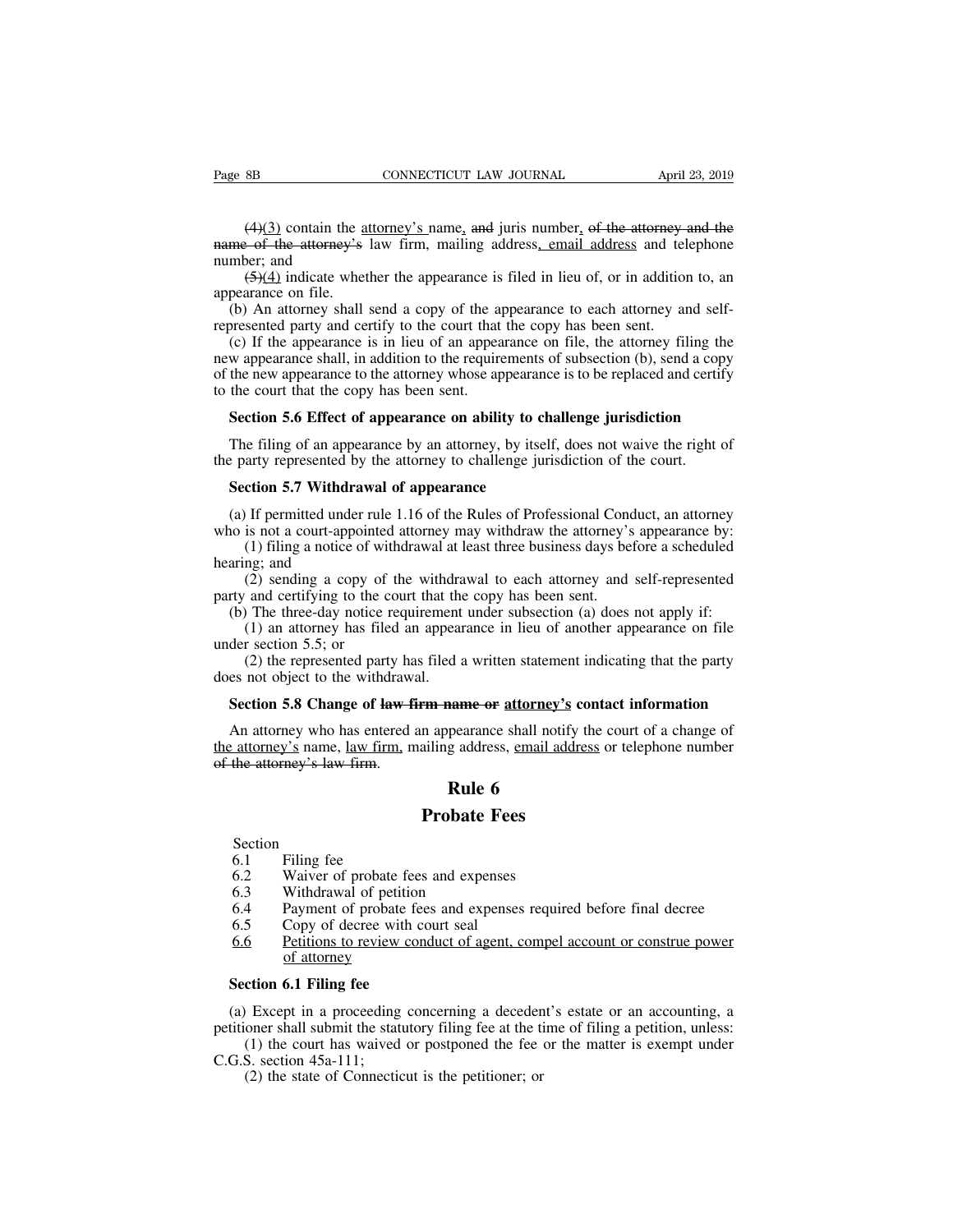(3) the filing fee for a competing petition in the same matter has already paid.<br>
Except as provided under subsection (a), a petition does not commence a April 23, 2019<br>
(3) the fili<br>
been paid.<br>
(b) Except as<br>
matter until the (3) the filing fee for a competing petition in the same matter has already<br>
(b) Except as provided under subsection (a), a petition does not commence a<br>
there until the required fee is paid.<br>
So there is not commence a<br>
So April 23, 2019<br>
CONNECTICUT<br>
(3) the filing fee for a competing 1<br>
been paid.<br>
(b) Except as provided under subsection<br>
matter until the required fee is paid.<br> **Section 6.2 Waiver of probate fees and Section 6.2 Waiver of** (3) the filing fee for a competing petition in the same<br>en paid.<br>(b) Except as provided under subsection (a), a petition do<br>atter until the required fee is paid.<br>**Section 6.2 Waiver of probate fees and expenses**<br>(a) A peti

(3) the filing fee for a competing petition in the same matter has already<br>en paid.<br>(b) Except as provided under subsection (a), a petition does not commence a<br>atter until the required fee is paid.<br>**Section 6.2 Waiver of** the cost of serviced under subsection (a), a petition does not commence a<br>term until the required fee is paid.<br>Section 6.2 Waiver of probate fees and expenses<br>(a) A petitioner may request a waiver of probate fees and expen (b) Except as provided under subsection (a), a petition does not commence a<br>matter until the required fee is paid.<br>**Section 6.2 Waiver of probate fees and expenses**<br>(a) A petitioner may request a waiver of probate fees an shall include any supporting information required of the right to bring a petition of the cost of service of process, at the time of filing the underlying petition. The request shall be filed on a form published by the pro Section 6.2 Waiver of probate fees and expenses<br>(a) A petitioner may request a waiver of probate fees and expenses, including<br>e cost of service of process, at the time of filing the underlying petition. The<br>quest shall be **Section 6.2 Waiver of probate fees and expenses**<br>(a) A petitioner may request a waiver of probate fees and expenses, including<br>the cost of service of process, at the time of filing the underlying petition. The<br>request sh (a) A petitioner may request a waiver of probate fees and the cost of service of process, at the time of filing the unde request shall be <u>filed</u> on a form published by the probate coushall include any supporting informati (a) *I* permoner may request a warver or probate rees and expenses, menange cost of service of process, at the time of filing the underlying petition. The quest shall be <u>filed</u> on a form published by the probate court ad

Example is the court and include any supporting information required by the probate court administrator and include any supporting information required by the court or the form.<br>The court may waive payment of probate fees the matter is the matter in the matter of the matter of the matter of the matter of the matter of the matter of the matter; and (2) file an updated request for waiver The court may waive payment of probate fees and expenses if the c<br>a petitioner will be deprived of the right to bring a petition by a<br>ence or that a petitioner is otherwise unable to pay.<br>If the court waives payment of pro

It a petitioner will be deprived of the right to<br>digence or that a petitioner is otherwise unable to<br>(c) If the court waives payment of probate fees an<br>(1) notify the court of a substantial change in<br>ependency of the matte

(c) If the court waives payment of probate fees and expenses, the petitioner shall:<br>
(1) notify the court of a substantial change in financial circumstances during<br>
e pendency of the matter; and<br>
(2) file an updated reque (1) notify the court of a substantial change in financial circumstances during<br>the pendency of the matter; and<br>(2) file an updated request for waiver if required by the court.<br>**Section 6.3 Withdrawal of petition**<br>If a pet the pendency of the matter; and<br>
(2) file an updated request for waiver if required by the court.<br> **Section 6.3 Withdrawal of petition**<br>
If a petitioner withdraws a petition after notice of hearing has been sent, the<br>
pet (2) file an updated request for waiver if required by the court.<br> **Section 6.3 Withdrawal of petition**<br>
If a petitioner withdraws a petition after notice of hearing has been sent, the<br>
petitioner is not entitled to a refu **Section 6.3 Withdrawal of petition**<br>If a petitioner withdraws a petition after notice of hearing has been sent, the<br>titioner is not entitled to a refund of the filing fee and expenses. The petitioner<br>all pay any expenses If a petitioner withdraws a petition after notice of hearing has been sent, the titioner is not entitled to a refund of the filing fee and expenses. The petitioner all pay any expenses incurred under C.G.S. section 45a-109 petitioner is not entitled to a refund of the filing fee and expenses. The petitioner shall pay any expenses incurred under C.G.S. section 45a-109 before the withdrawal is filed.<br>Section 6.4 Payment of probate fees and exp

shall pay any expenses incurred under C.G.S. section 45a-<br>is filed.<br>**Section 6.4 Payment of probate fees and expenses req**<br>Except as otherwise provided by statute, the court made<br>decree on a final account in a decedent's e **Section 6.4 Payment of probate fees and expenses**<br>Except as otherwise provided by statute, the court<br>cree on a final account in a decedent's estate or an<br>til all probate fees and expenses have been paid.<br>**Section 6.5 Copy** Except as otherwise provided by statute, the court may vertice on a final account in a decedent's estate or an accountil all probate fees and expenses have been paid.<br>Section 6.5 Copy of decree with court seal<br>Section 6.5 **Section 6.5 Copy of decree with court seal**<br>Section 6.5 Copy of decree with court seal<br>Section 6.5 Sepy of decree with court seal<br>Section 6.6 Petitions to review conduct of agent, compel account or construe<br>wer of attorne

# **power of a manufacture in a manufolic diverse in a manufolic Section 6.5 Copy of decree Section 6.5 is repealed effections to rever of attorney** (a) If a person simultaneous

Section 6.5 Copy of decree with court seal<br>Section 6.5 is repealed effective<br>Section 6.6 Petitions to review conduct of agent, compel account or construe<br>wer of attorney<br>(a) If a person simultaneously files petitions to re Section 6.5 is repealed effective<br>
Section 6.6 Petitions to review conduct of agent, compel account or construe<br>
power of attorney<br>
(a) If a person simultaneously files petitions to review the conduct of an agent<br>
under a Section 6.5 is repealed effective<br>Section 6.6 Petitions to review conduct of agent, compel account or construe<br>power of attorney<br>(a) If a person simultaneously files petitions to review the conduct of an agent<br>under a powe Section 6.6 Petitions to review conduct of agent, compel account or construe<br>wer of attorney<br>(a) If a person simultaneously files petitions to review the conduct of an agent<br>der a power of attorney, compel an account of th Section 6.6 Petitions to review conduct of agent, compel account or constraint power of attorney.<br>
(a) If a person simultaneously files petitions to review the conduct of an age under a power of attorney, compel an account **Rule 1 agent, comparently**<br> **Rule 7**<br> **Rule 7**<br> **Rule 7**<br> **Requirements** busly files petitions to review the compel an account of the agent or compel an account of the agent or competitions as a single petition subjection as separate filing fee for a petition unit is necessary to hear the petit

Filing Require<br>
The court determines that it is necessary to b<br> **Rule 7**<br>
Filing Require<br>
Section<br>
7.1 General filing requirements<br>
<u>7.1a Documents not to be eFiled</u><br>
7.2 Commencing a proceeding

Section

Section<br>
7.1 General filing<br>
7.1 Documents not<br>
7.2 Commencing a<br>
7.3 Forms<br>
7.4 Signature requi<br>
7.5 Account Numb Section<br>
7.1 General filing req<br>
7.1a Documents not to<br>
7.2 Commencing a pr<br>
7.3 Forms<br>
7.4 Signature required<br>
7.5 Account Numbers

Rule 7<br>
Rule 7<br>
Filing Requirem<br>
Section<br>
7.1 General filing requirements<br>
7.1a Documents not to be eFiled<br>
7.2 Commencing a proceeding<br>
7.3 Forms **Example 7<br>
Rule 7<br>
Section**<br>
7.1 General filing requirements<br>
<u>7.1a Documents not to be eFiled</u><br>
7.2 Commencing a proceeding<br>
7.3 Forms<br>
7.4 Signature required Final Section<br>
7.1 General filing requirements<br>
7.1 Documents not to be eFiled<br>
7.2 Commencing a proceeding<br>
7.3 Forms<br>
7.4 Signature required<br>
7.5 Account Numbers

- 
-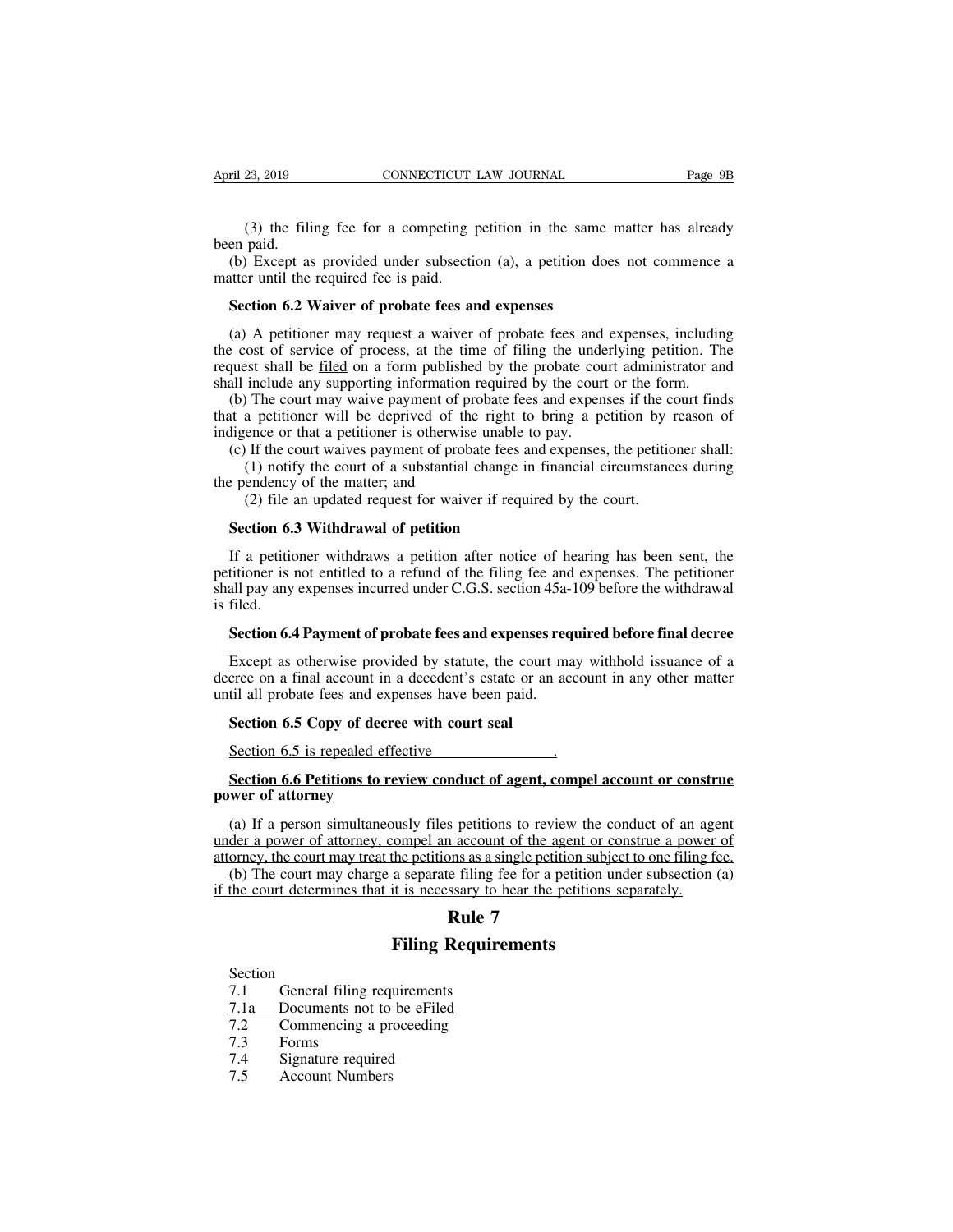**Section 7.1 General filing requirements**<br> **Section 7.1 General filing requirements**<br> **Section 7.1 a. a registere** (a) Except as provided in section 7.1a, a registered filer who has been granted<br>
(a) Except as provided in section 7.1a, a registered filer who has been granted<br>
iling access to a matter under section 22.2 shall eFile all example access to a matter under section 22.2 shall eFile all documents<br>
(a) Except as provided in section 7.1a, a registered filer who has been granted<br>
eFiling access to a matter under section 22.2 shall eFile all docume Fage 10B<br>
Section 7.1 General filing requirements<br>
(a) Except as provided in section 7.1a, a registered filer who has been granted<br>
eFiling access to a matter under section 22.2 shall eFile all documents relating to<br>
the m Section 7.1 Gene<br>
(a) Except as pro<br>
eFiling access to a 1<br>
the matter. A person<br>
in paper form.<br>
(b) A document f<br>
(1) be typed or Section 7.1 General filing requirements<br>
(a) Except as provided in section 7.1a, a registe<br>
iling access to a matter under section 22.2 shall<br>
e matter. A person without eFiling access to the<br>
paper form.<br>
(b) A document (1) except as provided in section 7.1a, a registered filer who has been granted and access to a matter under section 22.2 shall effile all documents relating to natter. A person without effiling access to the matter shall Except as provided in section 7.1a, a registered filer who had access to a matter under section 22.2 shall effile all docum atter. A person without effiling access to the matter shall file per form.<br>
[A document filed with Except as provided in section 7.1a, a registered filer who has been granted<br>ag access to a matter under section 22.2 shall eFile all documents relating to<br>natter. A person without eFiling access to the matter shall file a the matter. A person with<br>the matter. A person with<br>in paper form.<br>(b) A document filed w<br>(1) be typed or printed<br>(2) be signed and dat<br>(3) after the matter is<br>the matter; and<br>(4) satisfy the filing 1<br>(b)(c) The court may

(4) satisfy the filing requirements under governing statutes and the and documents<br>(1) be typed or printed in ink and, if submitted on paper, be prepared using ink;<br>(2) be signed and dated in accordance with section 7.4;<br> (b) A document filed with the court shall:<br>
(l) be typed or printed in ink and, if submitted on paper, be prepared using ink;<br>
(2) be signed and dated in accordance with section 7.4;<br>
(3) after the matter is commenced, re (b) A document filed with the court share.<br>
(1) be typed or printed in ink and, if submitted (2) be signed and dated in accordance with<br>
(3) after the matter is commenced, refer to<br>
the matter; and<br>
(4) satisfy the filing (1) oc typed of princed in ance, it substituted on paper, to prepared using find,<br>
(2) be signed and dated in accordance with section 7.4;<br>
(3) after the matter is commenced, refer to the name that the court assigned<br>  $e$ 

(2) oc signed and dated in accordance with section 7.4,<br>
(3) after the matter is commenced, refer to the name that the court assigned<br>
the matter; and<br>
(4) satisfy the filing requirements under governing statutes and thes (b) and the matter is commented, refer to the name that the court assigned<br>  $\epsilon$  matter; and<br>
(4) satisfy the filing requirements under governing statutes and these rules.<br>
(b)(c) The court may accept for filing a documen (4) satisfy the filing requirements under governing statutes and these rules.<br>
(b)(c) The court may accept for filing a document that is in substantial compliance<br>
with the requirements of subsection  $\left(\frac{a}{b}\right)$ .<br>
(e)(d (+) sansly the limit equiver the filing a document that is in substantial compliance<br>with the requirements of subsection  $\left(\frac{a}{b}\right)$ .<br>( $\left(\frac{c}{d}\right)$  The elerk court may require a party to correct a document by substitut the filing party of send a copy of the filing to any party or attorney who requests it, free of charge.<br>
Here  $\frac{d}{dt}$  and  $\frac{d}{dt}$  are period of the petition or page that complies with subsection (a).<br>
(d)(e) If requir with the requirements of subsection ( $\frac{df(t)}{dt}$ ).<br>
( $\frac{df(t)}{dt}$ ) The elerk court may require a party to correct a document by substituting<br>
a corrected or substituted document or page that complies with subsection (a).<br>  $\frac{f(x)}{f(x)}$  a corrected or substitut  $\frac{f(x)}{g(x)}$  if required b shall send a copy of th and certify to the cour the filing party to send a the filing party shall set it, free of charge.<br>Section 7.1a Docum (d)(e) If required by these rules, a person filing a peall send a copy of the petition or document to each pard d certify to the court that the copy has been sent. If the filing party to send a copy of the petition or docu Shall send a copy of the petition or document to each party and attorney of record<br>and certify to the court that the copy has been sent. If these rules do not require<br>the filing party to send a copy of the petition or docu ling party to send a copy of the petition or document to each party are ling party shall send a copy of the filing to any party or attorney with the original send a copy of the filing to any party or attorney with estament (2) ling party shall send a copy of the filing to any party shall send a copy of the filing to any party of charge.<br> **Condition 7.1a Documents not to be eFiled**<br>
person may not eFile:<br>
(1) an original will, codicil or othe

(3) an original record of paternity on a form published by the commissioner (4) an original will, codicil or other testamentary document;<br>(2) an original will, codicil or other testamentary document;<br>(2) an original probat (1) an original will, codicil or other testamentary documen<br>(2) an original probate bond or bond rider;<br>(3) an original record of adoption on a form published by<br>blic health;<br>(4) an original record of paternity on a form p (2) an original probate bond or bond rider;<br>
(3) an original record of adoption on a form pub<br>
public health;<br>
(4) an original record of paternity on a form pub<br>
public health; or<br>
(5) a document that the court requires in

**Section 7.1a Docum**<br>A person may not e<br>(1) an original wi<br>(2) an original pro<br>(3) an original resort public health;<br>(4) an original resort public health; or (1) an original will, codicil or other testamentary document;<br>(1) an original will, codicil or other testamentary document;<br>(2) an original probate bond or bond rider;<br>(3) an original record of adoption on a form published A person may not eFile:<br>
(1) an original will, co<br>
(2) an original probate<br>
(3) an original record<br>
of public health;<br>
(4) an original record<br>
of public health; or<br>
(5) a document that the<br>
Section 7.2 Commons) (4) an original record of paternity on a form published by the commissioner<br>public health; or<br>(5) a document that the court requires in paper form.<br>**Section 7.2 Commencing a proceeding**<br>(a) To commence a proceeding, a peti (4) an original record of paternity on a form published by the comm<br>of public health; or<br>(5) a document that the court requires in paper form.<br>**Section 7.2 Commencing a proceeding**<br>(a) To commence a proceeding, a petition

(5) a document that the court requires in paper form.<br> **ction 7.2 Commencing a proceeding**<br>
To commence a proceeding, a petitioner shall file a petition, together<br>
iling fee required under section 6.1. The petition shall i (5) a document that the court requires in pape<br>
ction 7.2 Commencing a proceeding<br>
To commence a proceeding, a petitioner sha<br>
iling fee required under section 6.1. The petit<br>
(1) a description of the action sought and th (3) the date of a proceeding<br>
3) To commence a proceeding, a petitioner shall file a petition, to<br>
3) To commence a proceeding, a petitioner shall file a petition, to<br>
3) in a description of the action sought and the basis

(4) the name and proceeding<br>
(4) To commence a proceeding, a petitioner shall file a petition, together with<br>
iling fee required under section 6.1. The petition shall include:<br>
(1) a description of the action sought and th

(a) To commence a proceeding, a petitioner<br>any filing fee required under section 6.1. The pe<br>(1) a description of the action sought and t<br>(2) the name and address of each party;<br>(3) the date of birth of each party who is (a) To commence a procecumg, a pethodic shall include:<br>
(1) a description of the action sought and the basis for the request;<br>
(2) the name and address of each party;<br>
(3) the date of birth of each party who is a minor; a (1) a description of the action of the petition shall include.<br>
(1) a description of the action sought and the basis for the request;<br>
(2) the name and address of each party,<br>
(3) the date of birth of each party who is a m (1) a description of the action solgin and the basis for the request,<br>
(2) the name and address of each party;<br>
(3) the date of birth of each party who is a minor; and<br>
(4) the name, address and position of trust of the l (2) the name and<br>
(3) the date of bi<br>
(4) the name, ad<br>
party who has been a<br>
(b) The petitioner s<br>
of each party. If the pe<br>
the petition shall incl<br>
locate the party.<br>
(c) A petitioner shall<br>
indicate whether a party. (3) the tate of binti of each party who is a filmot, and (4) the name, address and position of trust of the legal representative of any rty who has been adjudicated incapable.<br>
(b) The petitioner shall use reasonable effo ( $+$ ) the name, address and position of this of the legal representative of any<br>party who has been adjudicated incapable.<br>(b) The petitioner shall use reasonable efforts to determine the name and address<br>of each party. If party who has occh adjudicated incapable.<br>
(b) The petitioner shall use reasonable efform of each party. If the petitioner is unable to det<br>
the petition shall include a statement described<br>
locate the party.<br>
(c) A petiti The petitioner shall use reased<br>
ch party. If the petitioner is un<br>
etition shall include a statem<br>
e the party.<br>
A petitioner shall, in accord<br>
ate whether a party is in the a<br>
mencing a proceeding concerr<br>
(1) a decedent

en party. It the per-<br>etition shall incl<br>e the party.<br>A petitioner sha<br>ate whether a par<br>mencing a procee<br>(1) a decedent's<br>(2) a trust;<br>(3) a children's 1<br>(4) any other ma e the party.<br>
A petitioner shall, in accordance<br>
ate whether a party is in the active<br>
mencing a proceeding concerning:<br>
(1) a decedent's estate;<br>
(2) a trust;<br>
(3) a children's matter; or<br>
(4) any other matter in which ad (4) any other shall, in accordance with the Servicemembers Civil Relief Act, ate whether a party is in the active military service of the United States when mencing a proceeding concerning:<br>
(1) a decedent's estate;<br>
(2) a  $i$  indicate v<br>indicate v<br>commenc<br>(1) a<br>(2) a<br>(3) a<br>(4) a<br>is sought.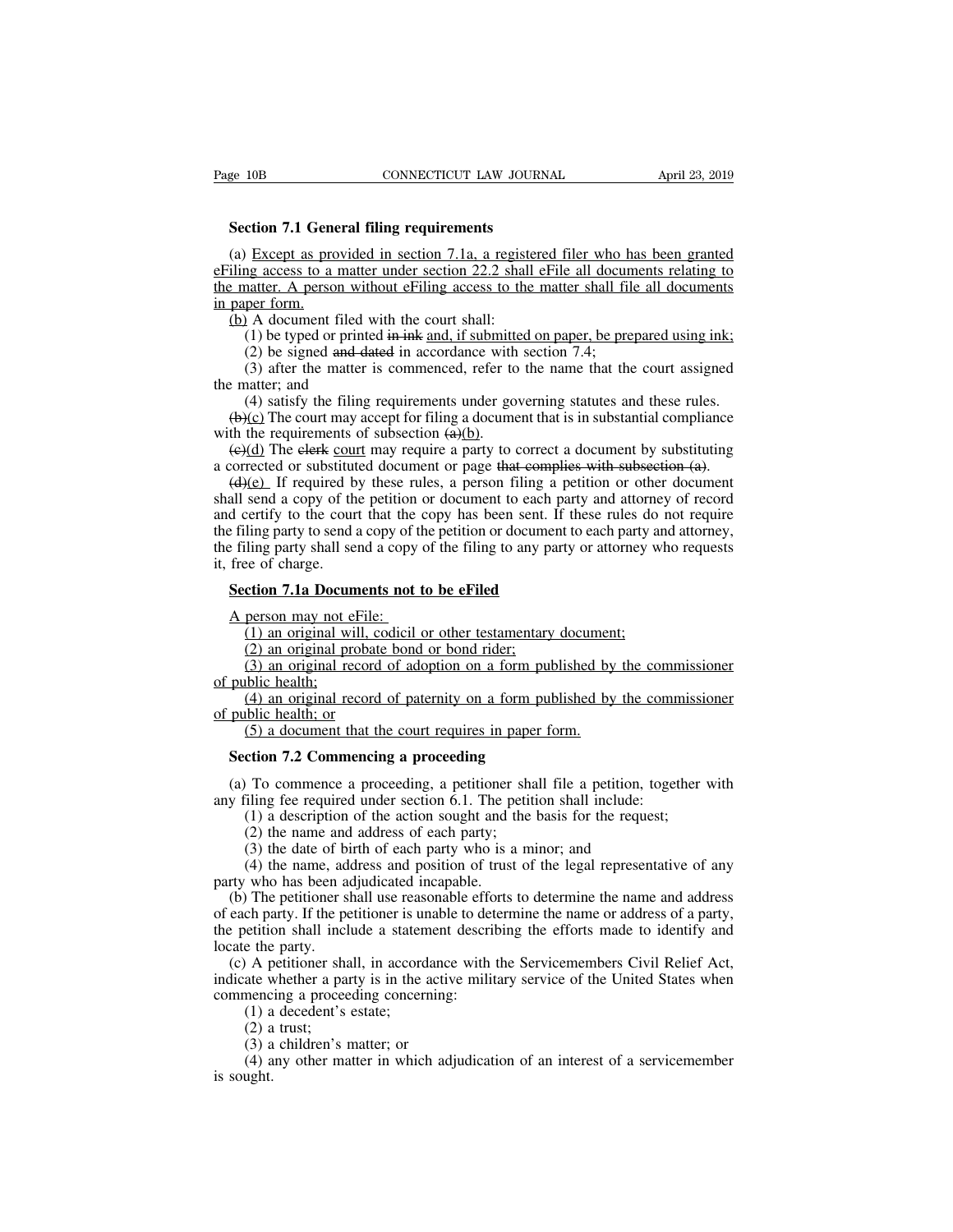**Section 7.3 Forms**<br> **Section 7.3 Forms**<br> **Section 7.3 Forms** 

(a) The court shall accept a document if it:<br>
(a) The court shall accept a document if it:<br>
(b) is filed on using the latest revision of a form<br>
ministrator; and (23, 2019 CONNECTICUT LAW JOURNAL Page 11B<br>
(1) **7.3 Forms**<br>
(1) is filed on using the latest revision of a form published by the probate court<br>
nistrator; and<br>
(2) complies with sections 7.1 and through 7.2. **Example 13 Section 7.3 Forms**<br>
(a) The court shall accept  $(1)$  is filed  $\Theta$  using the 1<br>
administrator; and<br>
(2) complies with sectio<br>
(b) The court may require (2) complies the court shall accept a document if it:<br>(1) is filed on using the latest revision of a form publis<br>inistrator; and<br>(2) complies with sections 7.1 and through 7.2.<br>(2) The court may require documentation in ad Section 7.3 Forms<br>
(a) The court shall accept a document if it:<br>
(1) is filed  $\Theta$  using the latest revision of a form published by the probate court<br>
ministrator; and<br>
(2) complies with sections 7.1 and <u>through</u> 7.2.<br>
(

form.

(a) The court shall accept a document if it:<br>
(1) is filed  $\Theta$ n using the latest revision of a form published by the probate court<br>
ministrator; and<br>
(2) complies with sections 7.1 and <u>through</u> 7.2.<br>
(b) The court may r (1) is filed  $\Theta$  using the latest revision of a form published by the probate court<br>administrator; and<br>(2) complies with sections 7.1 and <u>through</u> 7.2.<br>(b) The court may require documentation in addition to the informat administrator; and<br>
(2) complies with sections 7.1 and <u>through</u> 7.2.<br>
(b) The court may require documentation in addition to the information on the<br>
form.<br>
(c) Unless otherwise required by statute or these rules, use of a (2) complies with<br>
(b) The court may<br>
form.<br>
(c) Unless otherwi<br>
by the probate court a<br>
by the probate court<br>
and these rules.<br> **Section 7.4 Signat** (b) The court may require documentation in<br>
The Court may required by statute or the<br>
the probate court administrator is not required<br>
the probate court administrator shall complete<br>
d these rules.<br> **Section 7.4 Signature** (c) Unless otherwise required by statute or these rules, use of a form published<br>the probate court administrator is not required. A petition not on a form published<br>the probate court administrator shall comply with the re

by the probate court administrator is not required. A petition not on a form published<br>by the probate court administrator shall comply with the requirements of statute<br>and these rules.<br>**Section 7.4 Signature required**<br>(a) by the probate court adi<br>and these rules.<br>Section 7.4 Signature<br>(a) Except as provide<br>motion, petition or othe<br>individual filing it.<br>(b) The court may as<br>original signature when (a) Except as provided in subsection (b), the court shall not act on a request,<br>
(a) Except as provided in subsection (b), the court shall not act on a request,<br>
stion, petition or other document unless it bears the origin **Section 7.4 Signature required**<br>
(a) Except as provided in subsection (b),<br>
motion, petition or other document unless individual filing it.<br>
(b) The court may act on a request, motioniginal signature when in receipt of a Except as provided in subsection (b), the court shall not act on a request,<br>  $\frac{1}{2}$  written or other document unless it bears the original signature of the<br>
idual filing it.<br>
The court may act on a request, motion, pet (a) Except as provided in subsection (b), the councion, petition or other document unless it bears<br>individual filing it.<br>(b) The court may act on a request, motion, pet<br>original signature when in receipt of a:<br>(1) written on, petition or other document unless it bears the original signature of the<br>idual filing it.<br>The court may act on a request, motion, petition or document lacking an<br>nal signature when in receipt of a:<br>(1) written request

idual filing it.<br>
The court may act on a request, motion, petition<br>
and signature when in receipt of a:<br>
(1) written request for a hearing when the court h<br>
mline notice procedure under section 8.6;<br>
(2) document submitted (4) Commitment petition, including the court has given notice using an anal signature when in receipt of a:<br>
(1) written request for a hearing when the court has given notice using the miline notice procedure under section original signature when in receipt of a:<br>
(1) written request for a hearing when the court has given notice using the<br>
streamline notice procedure under section 8.6;<br>
(2) document submitted by a state agency with an elect (1) written request<br>streamline notice proces<br>(2) document subn<br>(3) motion or requ<br>(4) commitment p<br>when the signed origin<br>hearing; and<br>(5) request, motion<br>necessary before the sig mline notice procedure under section 8.6;<br>
(2) document submitted by a state agency with an electronic signature;<br>
(3) motion or request made during a hearing;<br>
(4) commitment petition, including a request for a probable c (2) document submitted by a state agency wi<br>
(3) motion or request made during a hearing<br>
(4) commitment petition, including a reques<br>
when the signed original petition will be deliver<br>
hearing; and<br>
(5) request, motion, (3) motion or request made during a hearing;<br>
(4) commitment petition, including a request for a probable cause hearing,<br>
een the signed original petition will be delivered to the court on or before the<br>
aring; and<br>
(5) r (4) commitment petition, including a request for a probable cause hearing,<br>when the signed original petition will be delivered to the court on or before the<br>hearing; and<br>(5) request, motion, petition or document if the cou (d) Except as provided in subsections (e) and the court on or before the daring; and<br>
(5) request, motion, petition or document if the court determines that action is<br>
cessary before the signed original is filed.<br>
(c) An a

Francessary before the signed original is filed.<br>
(5) request, motion, petition or document if the court determin<br>
necessary before the signed original is filed.<br>
(e) An attorney may sign a request, motion, petition or oth (5) request, motion, petition or document if the court determines that action is<br>cessary before the signed original is filed.<br>(c) An attorney may sign a request, motion, petition or other document on behalf<br>a client unles is not signed by another explained in statement of a client unless it is required to be signed under oath or penalty of false statement.<br>
(d) Except as provided in subsections (c) and (e), each cofiduciary shall sign a req (e) An attorney may sign a request, motion, petition or other document on behalf<br>of a client unless it is required to be signed under oath or penalty of false statement.<br>(d) Except as provided in subsections (c) and (e), e

a client unless it is required to be signed under oath or penalty of false statement.<br>(d) Except as provided in subsections (c) and (e), each cofiduciary shall sign a quest, motion, petition or other document filed in a ma (d) Except as provided in subsections (c) and (e), each cofiduciary shall sign a<br>request, motion, petition or other document filed in a matter.<br>(e) A cofiduciary may submit a request, motion, petition or other document th request, motion, petition<br>
(e) A cofiduciary may<br>
is not signed by another<br>
explaining why the sign<br>
(a) Except as provide<br>
motion, petition or othe<br>
seeking the action.<br>
(b) An attorney may s<br>
of a client if the docum (e) A cofiduciary may submit a request, motion, petition or other document that not signed by another cofiduciary if the filing includes a written statement plaining why the signature could not be obtained.<br>(a) Except as is not signed by another cofiduciary if the filing includes a written statement<br>explaining why the signature could not be obtained.<br>(a) Except as provided in subsection (b), the court shall not act on a request,<br>motion, pe explaining why the s<br>(a) Except as provention, petition or of<br>seeking the action.<br>(b) An attorney ma<br>of a client if the doc<br>false statement.<br>(c) The court shall<br>submitted to the court (a) Except as provided in subsection (b), the court shall not act on a request, of the court shall not act on a request, by the person eking the action.<br>(b) An attorney may sign a request, motion, petition or other docume

(1) An attorney may sign a request, motion, petition or other d<br>client if the document is not required to be signed under<br>statement.<br>The court shall not act on a request, motion, petition of<br>itted to the court by facsimile

motion, petition or other document unless the document is signed by the person<br>seeking the action.<br>(b) An attorney may sign a request, motion, petition or other document on behalf<br>of a client if the document is not require seeking the action.<br>
(b) An attorney may sign a request, motion, petition<br>
of a client if the document is not required to be sign<br>
false statement.<br>
(c) The court shall not act on a request, motion,<br>
submitted to the court client if the document is not required to be signed under oath or penalty of statement.<br>The court shall not act on a request, motion, petition or other document initted to the court by facsimile or email, except that the c Statement.<br>
The court shall not act on a request, motion, petition or other document<br>
itted to the court by facsimile or email, except that the court may act on the<br>
wing documents if submitted by facsimile:<br>
(1) a written (c) The court shall not act on a<br>submitted to the court by facsimile<br>following documents if submitted by<br>(1) a written request for a hear<br>(2) a commitment petition, inclu<br>(3) a request, motion, petition<br>immediate action is

b b b b court by facsimile or email, except that the court may act on the lowing documents if submitted by facsimile:<br>
(1) a written request for a hearing under section 8.6;<br>
(2) a commitment petition, including a request following documents if submitted by facsimile:<br>
(1) a written request for a hearing under section 8.6;<br>
(2) a commitment petition, including a request for a probable cause hearing; or<br>
(3) a request, motion, petition or ot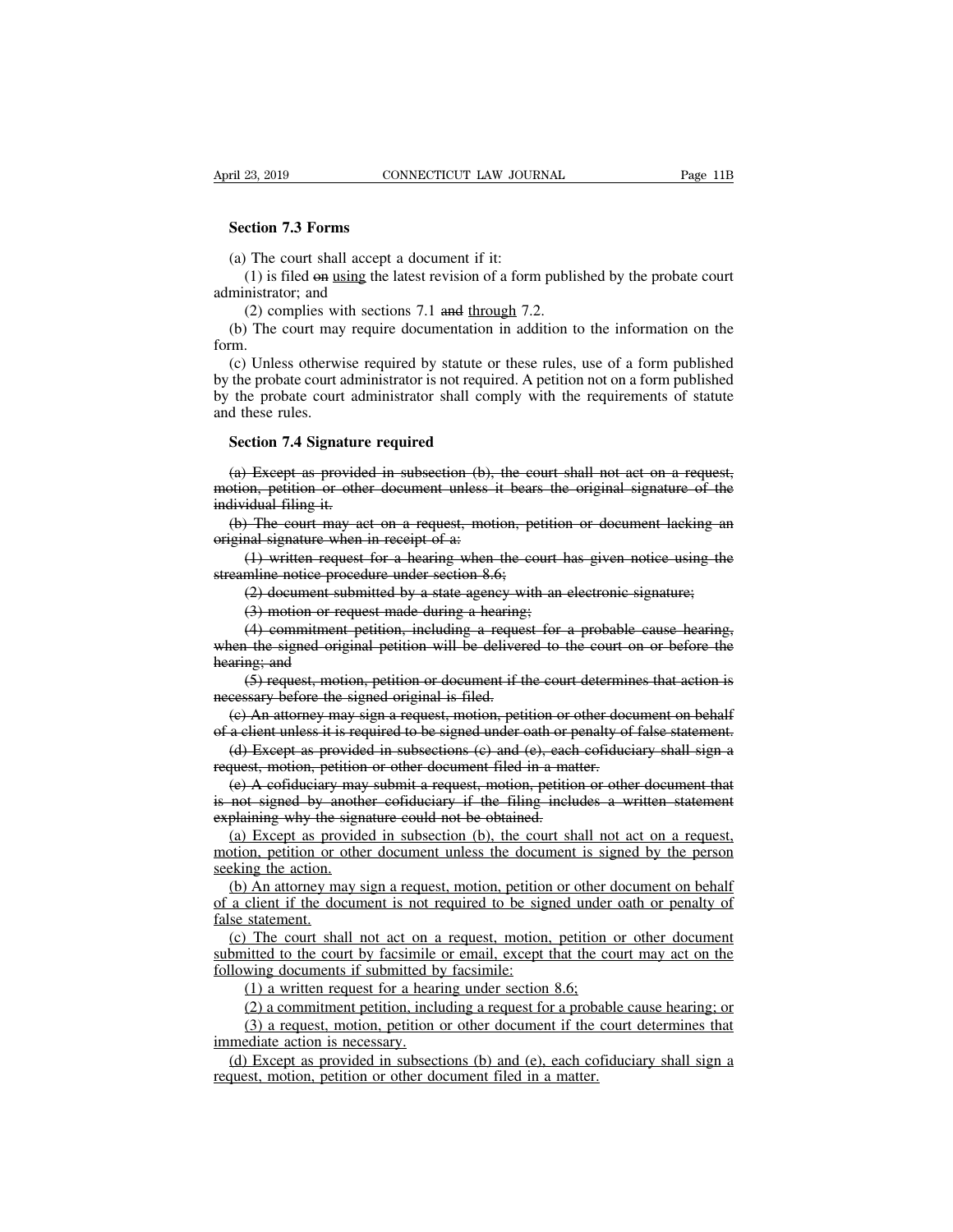(e) A cofiduciary may submit a request, motion, petition or other document that<br>that is a cofiduciary may submit a request, motion, petition or other document that<br>plaining why the signature could not be obtained. Fage 12B CONNECTICUT LAW JOURNAL April 23, 2019<br>
(e) A cofiduciary may submit a request, motion, petition or other document that<br>
is not signed by another cofiduciary if the filing includes a written statement<br>
explaining Page 12B CONNECTICUT LAW JOURNAL<br>
(e) A cofiduciary may submit a request, motion, petition<br>
is not signed by another cofiduciary if the filing inclu<br>
explaining why the signature could not be obtained.<br>
(f) An electronic s (e) A cofiduciary may submit a request, motion, petition or other document that<br>not signed by another cofiduciary if the filing includes a written statement<br>plaining why the signature could not be obtained.<br>(f) An electron (e) A cofiduciary may submit a request,<br>not signed by another cofiduciary if plaining why the signature could not be<br>(f) An electronic signature has the same<br>**Section 7.5 Account Numbers**<br>(a) Except as provided in subsecti

(e) A cofiduciary may submit a request, motion, petition or other document that<br>not signed by another cofiduciary if the filing includes a written statement<br>plaining why the signature could not be obtained.<br>(f) An electro is not signed by another cofiduciary if the filing includes a written statement explaining why the signature could not be obtained.<br>
(f) An electronic signature has the same effect as a handwritten signature.<br> **Section 7.** Explaining why the signature could not be obtained.<br>
(f) An electronic signature has the same effect as a handwritten signature.<br> **Section 7.5 Account Numbers**<br>
(a) Except as provided in subsections (b) through (d), when (f) An electronic signature has the sample Section 7.5 Account Numbers<br>(a) Except as provided in subsections (about an account held at a bank or other<br>the name of the financial institution and<br>in lieu of the full account Section 7.5 Account Numbers<br>(a) Except as provided in subsections (b) through (d), when reporting information<br>out an account held at a bank or other financial institution, the fiduciary may list<br>e name of the financial in **Section 7.5 Account Numbers**<br>(a) Except as provided in subsections (b) through (d), when reporting information<br>about an account held at a bank or other financial institution, the fiduciary may list<br>the name of the financ (a) Except as provided in subsections (b) through (d), when reporting information<br>out an account held at a bank or other financial institution, the fiduciary may list<br>e name of the financial institution and the last four (a) Except as provided in subsections (b) directed it), when reporting information<br>about an account held at a bank or other financial institution, the fiduciary may list<br>the name of the financial institution and the last (d) The court may require the fiduciary to provide the full account number<br>
(d) A petitioner filing an affidavit in lieu of administration shall list the name of<br>
(b) A petitioner filing an affidavit in lieu of administra

in lieu of the final matrix in lieu of the final account number.<br>
(b) A petitioner filing an affidavit in lieu of administration shall list<br>
the financial institution and full account number for each of the deceder<br>
(c) A In lieu of administration<br>in lieu of administration<br>the a restricted account<br>ution and full account<br>ciary to provide the state disclosure is necess<br>**Rule 8**<br>Notice

(a) The court may require the Huderlay to provide account if the court determines that disclosure<br> **Rule 8**<br>
Notice<br>
Section<br>
8.1 Notice of hearing and decree<br>
8.2 To whom notice is given<br>
8.3 Change of address while matte

# **Notice**

# Section<br>8.1

- 
- 
- **Rule 8**<br>**Rule 8**<br>**Rule 8**<br>**Rule 8**<br>**Rule 8**<br>**Rule 8**<br>**Rule 8**<br>**Rule 8**<br>**Rule 8**<br>**Rule 8**<br>**Rule 8**<br>**Rule 6**<br>**Rule 5**<br>**Rule is given**<br>**Rule 3**<br>**Change of address while matter is p<br><b>Rule 5**<br>**Rule 5**<br>**Rule 5**<br>**Change of addre Rule 8**<br> **Rule 8**<br> **Notice**<br> **Salude 2.3**<br> **Change of address while matter is pending<br>
<b>Salude 2.3**<br> **Change of address while matter is pending**<br> **Salude 2.4**<br> **Contents of notice of hearing**<br> **Salude 3.5**<br> **How notice of Notice**<br>
Section<br>
8.1 Notice of hearing and decree<br>
8.2 To whom notice is given<br>
8.3 Change of address while matter is pendi<br>
8.4 Contents of notice of hearing<br>
8.5 How notice of hearing given<br>
8.6 Streamline notice proce **Notice**<br>
Section<br>
8.1 Notice of hearing and decree<br>
8.2 To whom notice is given<br>
8.3 Change of address while matter is pend<br>
8.4 Contents of notice of hearing<br>
8.5 How notice of hearing given<br>
8.6 Streamline notice proced
- 
- 
- 
- 
- Section<br>
8.1 Notice of hearing and decree<br>
8.2 To whom notice is given<br>
8.3 Change of address while matter is per<br>
8.4 Contents of notice of hearing<br>
8.5 How notice of hearing given<br>
8.6 Streamline notice procedure<br>
8.7 Wa 8.1 Notice of hearing and decree<br>
8.2 To whom notice is given<br>
8.3 Change of address while matter is pene<br>
8.4 Contents of notice of hearing<br>
8.5 How notice of hearing given<br>
8.6 Streamline notice procedure<br>
8.7 Waiver of 8.2 To whom notice is given<br>8.3 Change of address while matter is pending<br>8.4 Contents of notice of hearing<br>8.5 How notice of hearing given<br>8.6 Streamline notice procedure<br>8.7 Waiver of notice of hearing<br>8.8 Address unknow 8.3 Change of address while matter is pending<br>
8.3 Change of address while matter is pending<br>
8.5 How notice of hearing given<br>
8.6 Streamline notice procedure<br>
8.7 Waiver of notice of hearing<br>
8.8 Address unknown; notice o 8.3 Change of address with matter is<br>
8.4 Contents of notice of hearing<br>
8.5 How notice of hearing given<br>
8.6 Streamline notice procedure<br>
8.7 Waiver of notice of hearing<br>
8.8 Address unknown; notice of hearing<br>
8.9 Notice 8.5 How notice of hearing given<br>
8.6 Streamline notice procedure<br>
8.7 Waiver of notice of hearing<br>
8.8 Address unknown; notice of hearing returned<br>
8.9 Notice of hearing for member of military ser<br>
8.10 <del>Notice of decree</del>
- 
- 

8.7 Waiver of notice of hearing<br>
8.8 Address unknown; notice of hearing returned undelivered<br>
8.9 Notice of hearing for member of military service<br>
8.10 Notice of decree Decree<br>
Section 8.1 Notice of hearing and decree<br>
Un (1) Schedule a hearing for member of military service<br>
(1) Notice of hearing for member of military service<br>
(1) Schedule a hearing or conference, as applicable, on each motion or petition,<br>
(1) schedule a hearing or confe

8.9 Notice of hearing for member of milita<br>8.10 Notice of decree Decree<br>Section 8.1 Notice of hearing and decree<br>Unless otherwise provided by law or these rule<br>(1) schedule a hearing or conference, as appli<br>including the (2) 10 10 10 10 Notice of decree Decree<br>
(2) contom **8.1** Notice of hearing and decree<br>
iless otherwise provided by law or these rules, the court shall:<br>
(1) schedule a hearing or conference, as applicable, on each motion **Section 8.1 Notice of hearin**<br>Unless otherwise provided by<br>(1) schedule a hearing or coincluding the court's own motio<br>(2) give notice of each hear<br>8.2 through 8.9; and<br>(3) send a copy of each de ction 8.1 Notice of hearing and decree<br>lless otherwise provided by law or these rules, the court shall:<br>(1) schedule a hearing or conference, as applicable, on each motion or petition<br>ding the court's own motion; <u>and</u><br>(2) Unless otherwise provided by law or these rules, t<br>
(1) schedule a hearing or conference, as applicable<br>
cluding the court's own motion; <u>and</u><br>
(2) give notice of each hearing or conference in the<br>
2 through 8.9; and<br>
(3) counting the court's own motion; and<br>
(2) give notice of each hearing or conference in the manner pro<br>
2 through 8.9; and<br>
(3) send a copy of each decree in the manner provided in section 8.2 To whom notice is given<br>
(a) (2) give notice c<br>hrough 8.9; and<br>(3) send a copy<br>**ction 8.2 To w**<br>The court shal<br>(1) party;<br>(2) attorney of :<br>(3) fiduciary fo find 8.9; and<br>
(3) send a copy of each deer<br>
ction 8.2 To whom notice i<br>
(1) party;<br>
(2) attorney of record;<br>
(3) fiduciary for a party und<br>
(4) other person required by

- 
- 

(3) send a copy of each decree in the manner provided in<br>
ction 8.2 To whom notice is given<br>
The court shall give notice under section 8.1 to each:<br>
(1) party;<br>
(2) attorney of record;<br>
(3) fiduciary for a party under sec (1) other with the court shall give notice is given<br>(1) party;<br>(2) attorney of record;<br>(3) fiduciary for a party under section<br>(4) other person required by law.<br>(4) other person required by law.<br>If a proceeding may affect Section 8.2 To whom notice is given<br>
(a) The court shall give notice under section 8.1 to each:<br>
(1) party;<br>
(2) attorney of record;<br>
(3) fiduciary for a party under section 4.2; and<br>
(4) other person required by law.<br>
(b (2) attorney of record,<br>
(3) fiduciary for a party under section 4.2; and<br>
(4) other person required by law.<br>
If a proceeding may affect a charitable interest or beneficiary, the cound<br>
notice to the Attorney General unde (3) Hulchary for a party under section 4.2, and<br>
(4) other person required by law.<br>
If a proceeding may affect a charitable interest or beneficiary, the c<br>
notice to the Attorney General under section 8.1.<br>
Unless otherwi

(a) The court shall give notice under section 8.1 to each:<br>
(1) party;<br>
(2) attorney of record;<br>
(3) fiduciary for a party under section 4.2; and<br>
(4) other person required by law.<br>
(b) If a proceeding may affect a charit (a) The court shall give holded under section 6.1 to each.<br>
(1) party;<br>
(2) attorney of record;<br>
(3) fiduciary for a party under section 4.2; and<br>
(4) other person required by law.<br>
(b) If a proceeding may affect a charit (1) party,<br>
(2) attorney of record;<br>
(3) fiduciary for a party<br>
(4) other person required<br>
(b) If a proceeding may aff<br>
give notice to the Attorney G<br>
(c) Unless otherwise prohil<br>
8.1 to any person who:<br>
(1) requests noti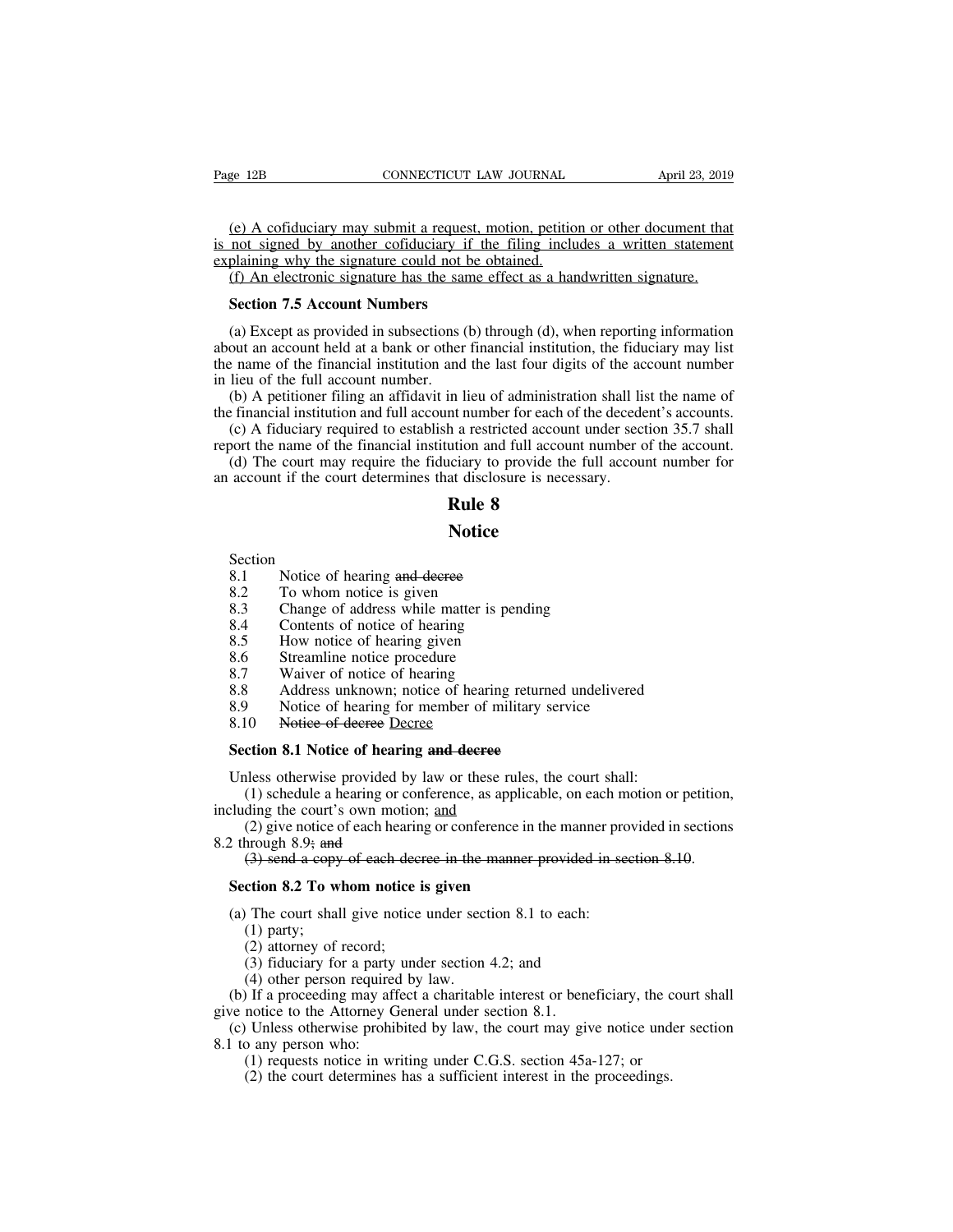(d) On request of a party or on the court's own motion, the court may remove a<br>
straight of a party or on the court's own motion, the court may remove a<br>
straight the court determines that the person is not entitled to not April 23, 2019 CONNECTICUT LAW JOURNAL Page 13B<br>
(d) On request of a party or on the court's own motion, the court may remove a<br>
person from the list of persons to whom the court will give notice of future proceed-<br>
ings i April 23, 2019 CONNECTICUT LAW JOURNAL Page 13B<br>
(d) On request of a party or on the court's own motion, the court may remove a<br>
person from the list of persons to whom the court will give notice of future proceed-<br>
ings i April 23, 2019 CONNECTICUT LAW JOURNAL Page 13B<br>
(d) On request of a party or on the court's own motion, the court may remove a<br>
person from the list of persons to whom the court will give notice of future proceed-<br>
ings i (d) On request of a party or on the court's own motion, the court may remove a person from the list of persons to whom the court will give notice of future proceedings if the court determines that the person is not entitle (d) On request of a party or on the court's own motion, the court may remove a<br>person from the list of persons to whom the court will give notice of future proceed-<br>ings if the court determines that the person is not enti 45a-127. rson from the list of persons to whom the court will give notice of futures is if the court determines that the person is not entitled to notice under i. The court may act without notice and hearing. If the court removem t (a) A party shall inform the court and the fiduciary, if the court removes a person<br>om the list, the court shall notify the person, in writing, of the removal and inform<br>e person that a written request for special notice from the list, the court shall notify the person, in writis<br>the person that a written request for special notice may<br> $45a-127$ .<br>**Section 8.3 Change of address while matter is**  $\mu$ <br>(a) A party shall inform the court and t

Exercise reason that a written request for special notice may be made under C.G.S. section a-127.<br>Section 8.3 Change of address while matter is pending<br>(a) A party shall inform the court and the fiduciary, if any, of a cha 45a-127.<br> **Section 8.3 Change of address while matter is pending**<br>
(a) A party shall inform the court and the fiduciary, if any, of a change in address<br>
of the party during the pendency of the matter.<br>
(b) A fiduciary sha **Section 8.3 Change of**<br>(a) A party shall inform<br>of the party during the pe<br>(b) A fiduciary shall un<br>address of a party to whoi<br>court of the change.<br>(c) If there is no fidu<br>informed of any change i

Section 8.5 Change of address while matter is pending<br>
(a) A party shall inform the court and the fiduciary, if any, of a change in address<br>
the party during the pendency of the matter.<br>
(b) A fiduciary shall use reasonab (a) A party shall inform the court and the fiduciary, if any, of a change in address of the party during the pendency of the matter.<br>
(b) A fiduciary shall use reasonable efforts to keep informed of any change in address (a) A party shall mornt the coard and the red of the party during the pendency of the matte<br>(b) A fiduciary shall use reasonable efforts<br>address of a party to whom the fiduciary owes<br>court of the change.<br>(c) If there is no (b) A fiduciary shall use reasonable efforts to keep in<br>dress of a party to whom the fiduciary owes a fiduciary<br>urt of the change.<br>(c) If there is no fiduciary, a petitioner shall use re<br>formed of any change in address of urt of the change.<br>
(c) If there is no fiduciary, a petitioner shall use reformed of any change in address of a party during th<br>
d shall notify the court of the change.<br> **Section 8.4 Contents of notice of hearing**<br>
A notic If there is no fiduciary, a petitioner shall use reasonable efforts to keep<br>med of any change in address of a party during the pendency of the matter<br>shall notify the court of the change.<br>**ction 8.4 Contents of notice of** informed of any chan<br>and shall notify the c<br>**Section 8.4 Conter**<br>A notice of hearing<br>(1) a description<br>the conference;<br>(2) the time and<br>(3) a list of the r

Shall notify the court of the change.<br> **ction 8.4 Contents of notice of hearing**<br>
notice of hearing or conference shall include:<br>
(1) a description of the motion or petition to be heard or the subject<br>
onference;<br>
(2) the (3) a contents of notice of hearing<br>
notice of hearing or conference shall include:<br>
(1) a description of the motion or petition to be heard or the subject matter of<br>
onference;<br>
(2) the time and place of the hearing or co Section 8.4 Contents of<br>A notice of hearing or<br>(1) a description of the<br>conference;<br>(2) the time and plac<br>(3) a list of the name<br>notice is being sent.<br>Section 8.5 How notic A notice of hearing or conference shall include:<br>
(1) a description of the motion or petition to be hear<br>
e conference;<br>
(2) the time and place of the hearing or conference;<br>
(3) a list of the names and addresses of partie

(2) the time and place of the hearing or conference; and<br>
(3) a list of the names and addresses of parties, attorneys and others to whom<br>
tice is being sent.<br> **Section 8.5 How notice of hearing given**<br>
(a) Unless otherwise (2) the time and place of the hearing or conference; and<br>
(3) a list of the names and addresses of parties, attorneys and other<br>
notice is being sent.<br> **Section 8.5 How notice of hearing given**<br>
(a) Unless otherwise requi notice is being sent.<br> **Section 8.5 How notice of hearing given**<br>
(a) Unless otherwise required by law, the conference to each person entitled to notice un<br>
(1) regular mail; or estruct to each regipperson who is not a reg

(3) a list of the names and addresses of parties, attorneys and others to whom<br>e is being sent.<br>**ction 8.5 How notice of hearing given**<br> $\cdot$  Unless otherwise required by law, the court shall give notice of hearing or<br>renc (2) other method that the court shall give notice of hearing or<br>
(1) otherwise required by law, the court shall give notice of hearing or<br>
(1) regular mail; or eService to each registered filer and regular mail to each<br>
on

Section 8.5 How<br>
(a) Unless otherw<br>
conference to each 1<br>
(1) regular main<br>
person who is not a<br>
(2) other method<br>
of the hearing.<br>
(b) Notice by mon transmission. (a) Unless otherwise required by law, the court shall give notice of hearing or inference to each person entitled to notice under section 8.2 by:<br>
(1) regular mail; or eService to each registered filer and regular mail to (a) Offices due was<br>
conference to each pe<br>
(1) regular mail;<br>
person who is not a re<br>
(2) other method<br>
of the hearing.<br>
(b) Notice by mail<br>
on transmission.<br>
(c) Unless otherwise<br>
notice of hearing or co (a) regular mail; or estable the control of the court of the court of the court of the court of the court determines necessary to notify a party person the hearing.<br>
(b) Notice by mail is complete on mailing. Notice by est

The person who is not a registered filer; or<br>person who is not a registered filer; or<br>(2) other method that the court determines necessary to notify a party person<br>of the hearing.<br>(b) Notice by mail is complete on mailing. (2) other method that the court determines necessary to notify a party person the hearing.<br>
(b) Notice by mail is complete on mailing. Notice by eService is complete transmission.<br>
(c) Unless otherwise required by law or (b) Notice by<br>on transmission.<br>(c) Notice by<br>on transmission.<br>(c) Unless other notice of hearing<br>(d) The court<br>was given.<br>(e) If, before hearing or confe

(b) Notice by mail is complete on mailing. <u>Notice by eService is complete</u><br>transmission.<br>(c) Unless otherwise required by law or directed by the court, the court shall give<br>tice of hearing or conference at least seven day (b) Totace by man is complete on maning. <u>Totace by coeffice is complete</u><br>on transmission.<br>(c) Unless otherwise required by law or directed by the court, the court shall give<br>notice of hearing or conference at least seven (c) Unless otherwise required by law or directed by the court, the court shall give notice of hearing or conference at least seven days before the hearing or conference.<br>
(d) The court shall certify on the record the date (c) omess otherwise required by taw of unceted by the court, the coart shall give<br>notice of hearing or conference at least seven days before the hearing or conference.<br>(d) The court shall certify on the record the date and the date and time when the hearing or conference, the court reschedules the hearing or conference was given.<br>
(e) If, before commencing a hearing or conference, the court reschedules the hearing or conference to another da (a) The court shart eetiny (was given.<br>
(e) If, before commencing<br>
hearing or conference to another<br>
rescheduled hearing or conference<br>
a hearing or conference at which<br>
the date and time when the h<br>
additional written not (e) If, before commencing a hearing or conference<br>aring or conference to another date and time, the co<br>scheduled hearing or conference in accordance with thi<br>nearing or conference at which parties are in attendar<br>e date an (a) Except as provided in subsection (i), the court may, in lieu of scheduling and time when the hearing or conference will continue without giving ditional written notice.<br>Section 8.6 Streamline notice procedure<br>(a) Excep

is a hearing or conference at which parties are in attendance, the court may announce<br>the date and time when the hearing or conference will continue without giving<br>additional written notice.<br>**Section 8.6 Streamline notice** the date and time when the hearing or conference will continue without giving<br>additional written notice.<br>Section 8.6 Streamline notice procedure<br>(a) Except as provided in subsection (i), the court may, in lieu of schedulin additional written notice.<br>
Section 8.6 Streamline notice procedure<br>
(a) Except as provided in subsection (i), the court may, in lieu of scheduling a<br>
hearing, use the The streamline notice procedure for the matters set fo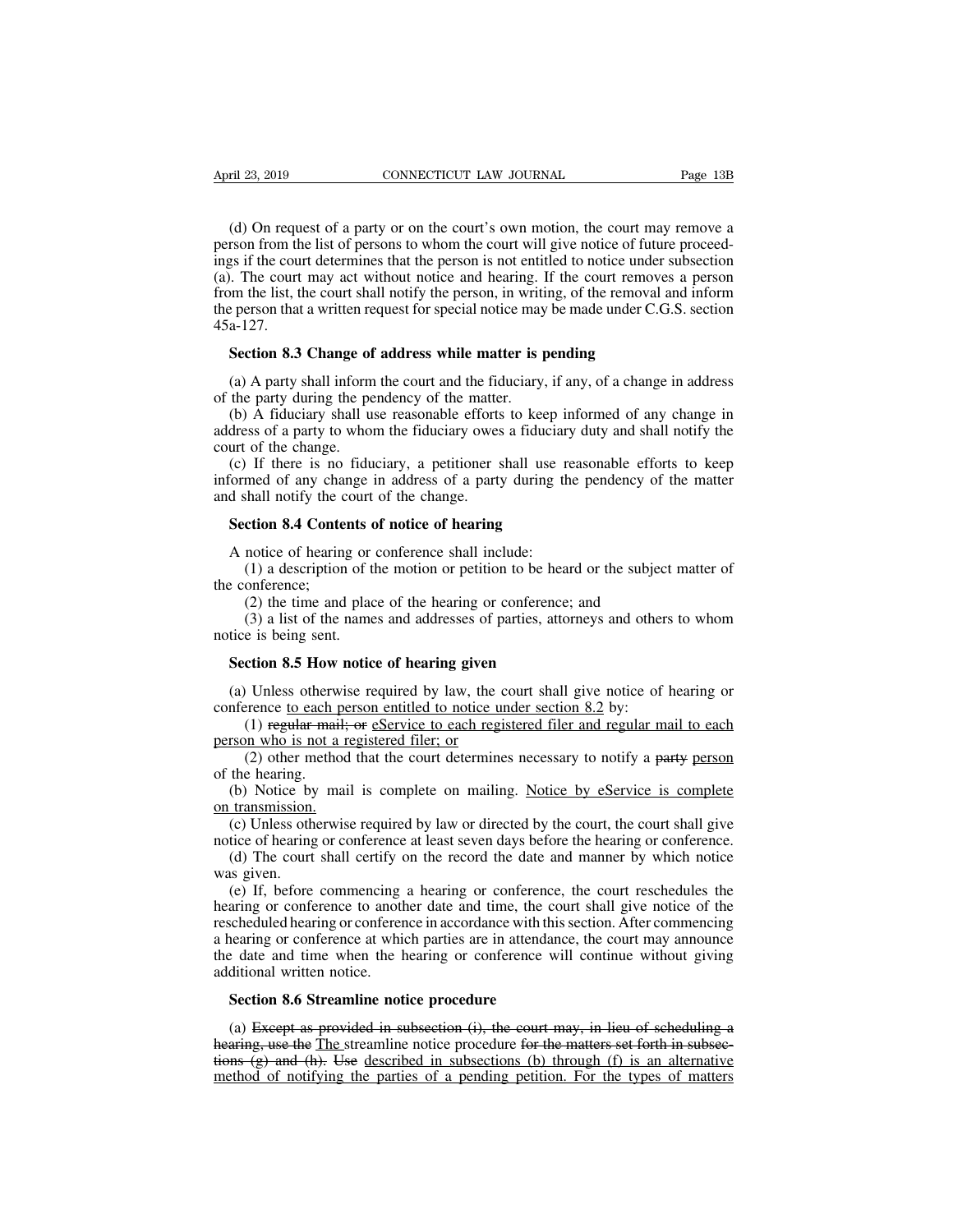Page 14B<br>
CONNECTICUT LAW JOURNAL<br>
described in subsections (g) and (h), use of the streamline notice procedure under<br>
this section satisfies a requirement for notice and hearing under statute or these rules.<br>
(b) When usi

the Page 14B<br>
CONNECTICUT LAW JOURNAL<br>
described in subsections (g) and (h), use of the streamline notice procedure under<br>
this section satisfies a requirement for notice and hearing under statute or these rules.<br>
(b) When (b) ge 14B<br>
(b) CONNECTICUT LAW JOURNAL<br>
Scribed in subsections (g) and (h), use of the streamline notice procedure under<br>
s section satisfies a requirement for notice and hearing under statute or these rules.<br>
(b) When us The right to request a hearing shall include a statement that:<br>
this section satisfies a requirement for notice and hearing under statute or these rules.<br>
(b) When using the streamline notice procedure, the court shall giv described in subsections (g) at<br>this section satisfies a requirem<br>(b) When using the streaml<br>the right to request a hearing t<br>notice under section 8.2.<br>(c) A notice of the right to<br>(1) the court will, on wr scribed in subsections (g) and (h), use of the streamline notice procedure under<br>s section satisfies a requirement for notice and hearing under statute or these rules.<br>(b) When using the streamline notice procedure, the co (1) the court must receive the written request for a hearing on or before the court shall give notice of when using the streamline notice and hearing under statute or these rules.<br>
When using the streamline notice procedur this section satisfies a request<br>(b) When using the st<br>the right to request a heal<br>notice under section 8.2.<br>(c) A notice of the rigi<br>(1) the court will, a<br>motion or petition;<br>(2) the court must r<br>date specified in the not (2) When using the streamline notice procedure, the court shall give notice of ight to request a hearing to each person that the court determines is entitled to e under section 8.2.<br>A notice of the right to request a heari the right to request a hearing to each person<br>notice under section 8.2.<br>(c) A notice of the right to request a hea<br>(1) the court will, on written request<br>motion or petition;<br>(2) the court must receive the written<br>date spe

e under section 8.2.<br>
A notice of the right to request a hearing shall include a statement that:<br>
(1) the court will, on written request of a party, schedule a hearing on the<br>
on or petition;<br>
(2) the court must receive th (c) A notice of the right to request a hearing shall include a statement that:<br>
(1) the court will, on written request of a party, schedule a hearing on the<br>
motion or petition;<br>
(2) the court must receive the written requ (1) the court will, on written request of a party, schedule a hearing on the otion or petition;<br>
(2) the court must receive the written request for a hearing on or before the repecified in the notice; and (3) the court ma motion or petition;<br>(2) the court must receive the written re<br>date specified in the notice; and<br>(3) the court may approve the motion or p<br>request for a hearing is not received on or bel<br>(d) The court shall give notice of t (2) the court must receive the written request for a hearing on or before the te specified in the notice; and (3) the court may approve the motion or petition without a hearing if a written quest for a hearing is not rece date specified in the notice; and<br>
(3) the court may approve the motion or petition wi<br>
request for a hearing is not received on or before the da<br>
(d) The court shall give notice of the right to request<br>
before the deadlin

(3) the court may approve the motion or petition without a hearing if a written quest for a hearing is not received on or before the date specified in the notice.<br>(d) The court shall give notice of the right to request a may approve the motion or before the date specified in the notice.<br>
(d) The court shall give notice of the right to request a hearing at least ten days<br>
before the deadline to request a hearing.<br>
(e) If the court receives (d) The court shall give notice of the right to request a hearing at before the deadline to request a hearing.<br>
(e) If the court receives a timely written request for a hearing, t schedule a hearing and give notice of the fore the deadline to request a hearing.<br>
(e) If the court receives a timely written request for a hearing, the court shall<br>
hedule a hearing and give notice of the hearing.<br>
(f) If the court does not receive a timely writt (e) If the court receives a timely written request for a hearing, the schedule a hearing and give notice of the hearing.<br>
(f) If the court does not receive a timely written request for a hearmay approve the motion or petit dule a hearing and give notice of the I<br>If the court does not receive a timely<br>approve the motion or petition. The court scheduling a hearing and giving n<br>I Except as provided in subsection (i),<br>clure under this section in If the court do<br>approve the mc<br>out scheduling :<br>) Except as prov<br>dure under this<br>(2) trusts.<br>) Except as prov<br>dure under this (a) approve the motion or petition. The court may not deny the motion or petition<br>thout scheduling a hearing and giving notice of the hearing.<br>(g) Except as provided in subsection (i), the court shall use the streamline no

without scheduling a hearing and giving notice of the hearing.<br>
(g) Except as provided in subsection (i), the court shall use the stre<br>
procedure under this section in the following <u>types of</u> matters:<br>
(1) decedents' est (1) Except as provided in subsection (i), the court shall use the edure under this section in the following types of matters:<br>(1) decedents' estates; and<br>(2) trusts.<br>(2) trusts.<br>However as provided in subsection (i), the

exercise under this section in the following types of  $n(1)$  decedents' estates; and  $(2)$  trusts.<br>
(2) trusts.<br>
(2) trusts.<br>
(2) trusts.<br>
(2) an account of a guardian of the estate of a minority of a conservator of the e (1) decedents' estates; and<br>
(2) trusts.<br>
(2) trusts.<br>
(2) an account of a guardian of the estate of a minor;<br>
(1) an account of a guardian of the estate of a minor;<br>
(2) an account of a conservator of the estate;<br>
(3) <u>a</u>

(2) trusts.<br>
(2) Except as provided in subsection (i), the court<br>
edure under this section in the following types<br>
(1) an account of a guardian of the estate of a<br>
(2) an account of a conservator of the estate;<br>
(3) <u>an a</u> (4) Except as provided in subsection (i), the court may use the streamline notice<br>edure under this section in the following types of matters:<br>(1) an account of a guardian of the estate;<br>(3) an account of a guardian of an procedure under this section in the fo<br>
(1) an account of a guardian of<br>
(2) an account of a conservator<br>
(3) <u>an account of a guardian of</u><br>
(4) a motion to modify visitation<br>
(4)(5) a motion to transfer a pro<br>
section 45

(1) an account of a guardian of the estate of a minor;<br>(2) an account of a conservator of the estate;<br>(3) <u>an account of a guardian of an adult with intellectual disability;</u><br>(4) a motion to modify visitation orders;<br>(4)( (2) an account of a conservator of the estate;<br>
(3) an account of a guardian of an adult with intellectu<br>
(4) a motion to modify visitation orders;<br>
(4)(5) a motion to transfer a probate file between proba<br>
section 45a-59 (3) an account of a guardian of an adult with intellectual disability;<br>(4) a motion to modify visitation orders;<br>(4)(5) a motion to transfer a probate file between probate courts under C.G.S.<br>on 45a-599 or 45a-677(h);<br>(5)

(4) a motion to modify visitation orders;<br>
(4)(5) a motion to transfer a probate file between probate courts under C.C<br>
section 45a-599 or 45a-677(h);<br>
(5)(6) a motion to transfer a contested children's matter to the Supe (4)(5) a motion to transfer a probate file between probate courts under C.G.S.<br>ction 45a-599 or 45a-677(h);<br>(5)(6) a motion to transfer a contested children's matter to the Superior Court<br>der C.G.S. section 45a-623 or 45a section 45a-599 or 45a-677(h);<br>  $(5)(6)$  a motion to transfer a contested children's matter to the Superior Court<br>
under C.G.S. section 45a-623 or 45a-715(g); and<br>  $(6)(7)$  a petition to transfer a conservatorship matter to  $\frac{5(6)}{0}$  a mot<br>under C.G.S. sect<br> $\frac{6(7)}{1}$  a petit<br>a transfer from a<br>i (i) The court s<br>procedure for a j<br>mines that:<br>(1) the matte<br>(2) public no r C.G.S. section 45a-623 or 45a-715(g); and<br>  $(6)(2)$  a petition to transfer a conservatorship matter to another state or accessfer from another state under C.G.S. section 45a-667p or 45a-667q.<br>
The court shall schedule a (6)( $\overline{2}$ ) a petition to transfer a conservatorship matter to another state usfer from another state under C.G.S. section 45a-667p or 45a-667q.<br>The court shall schedule a hearing rather than using the streamline for a nsfer from another state under C.G.S. section 45a-667p or 45a-667q.<br>The court shall schedule a hearing rather than using the streamline notice<br>edure for a proceeding specified in subsection (g) or (h) if the court deter-<br>s (i) The court shall schedule a hearing rathe<br>procedure for a proceeding specified in subset<br>mines that:<br>(1) the matter is contested or requires testi<br>(2) public notice is required to protect the<br>(3) the circumstances rela edure for a proceeding specified in subsection (g) or (h) if the court deter-<br>s that:<br>(1) the matter is contested or requires testimony or legal argument;<br>(2) public notice is required to protect the interests of a party;<br>

mines that:<br>
(1) the matter is contested or requires testimony or legal argument;<br>
(2) public notice is required to protect the interests of a party;<br>
(3) the circumstances related to the particular petition require the co (1) the matter is contested or requires testimoly of<br>
(2) public notice is required to protect the interest<br>
(3) the circumstances related to the particular peti<br>
nearing with attendance by a party; or<br>
(4) the matter invo

a hearing with attenda<br>
(4) the matter inv<br>
construction of a docu<br> **Section 8.7 Waiver**<br>
(a) A party may wa<br>
waiver of notice.<br>
(b) A fiduciary iden<br>
of the individual for w

(3) the circumstances related to the particular petition require the conduct of hearing with attendance by a party; or (4) the matter involves the doctrine of cy pres or equitable deviation or the nstruction of a document (4) the matter involves the doctrine of cy pres or equitable deviation or the instruction of a document that affects a charitable beneficiary or interest.<br>Section 8.7 Waiver of notice of hearing<br>(a) A party may waive the p

construction of a document that affects a charitable beneficiary or interest.<br> **Section 8.7 Waiver of notice of hearing**<br>
(a) A party may waive the party's right to notice of hearing by filing a written<br>
waiver of notice.<br>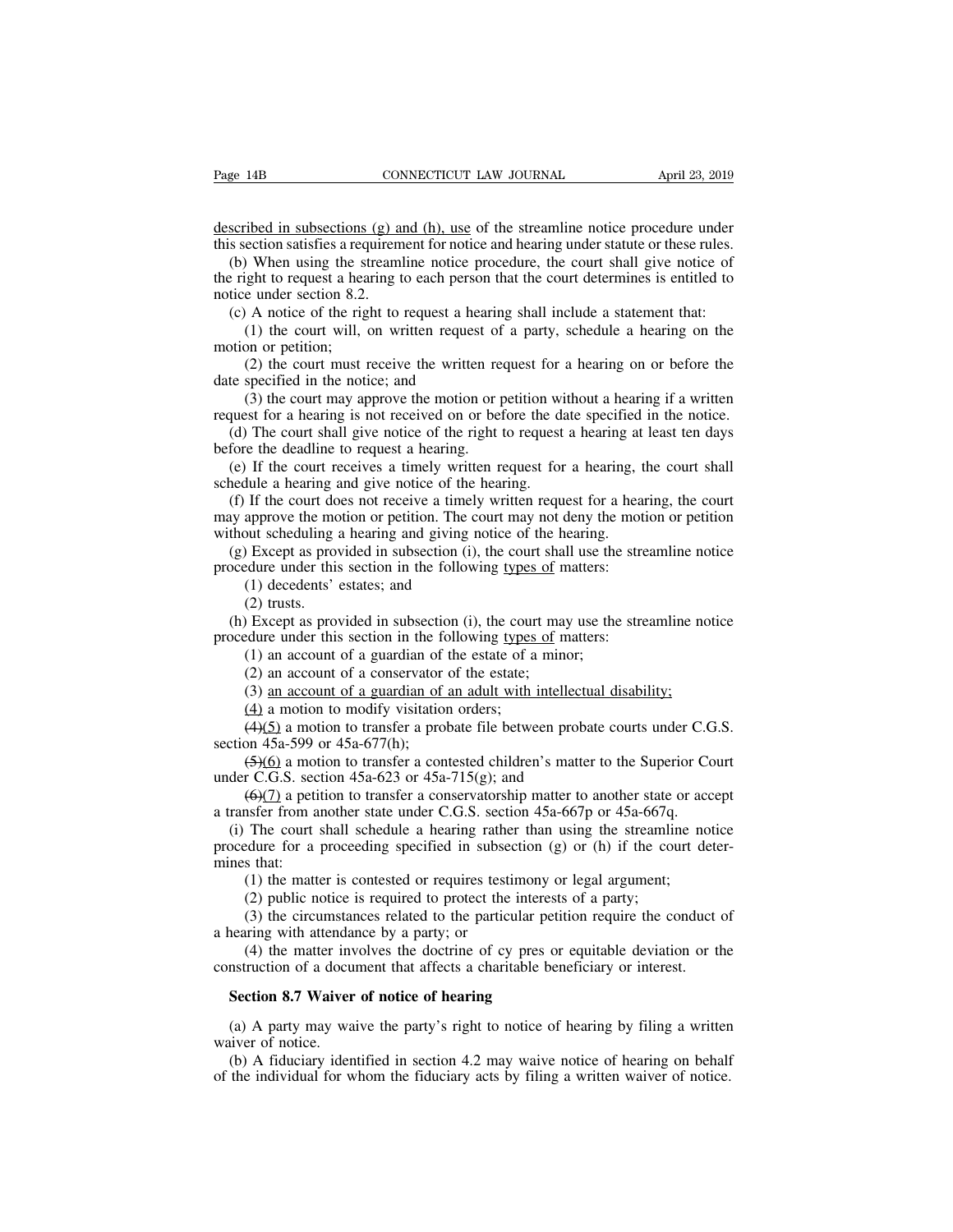**Section 8.8 Address unknown; notice of hearing returned undelivered** (a) Except as otherwise provided by law, if the name or address of a party is<br>
section 8.8 Address unknown; notice of hearing returned undelivered<br>
(a) Except as otherwise provided by law, if the name or address of a party Example 123, 2019<br> **Example 23, 2019** CONNECTICUT LAW JOURNAL Page 15B<br> **Section 8.8 Address unknown; notice of hearing returned undelivered**<br>
(a) Except as otherwise provided by law, if the name or address of a party is<br> **Section 8.8 Address unknown; notice of hearing returned undeliver**<br>(a) Except as otherwise provided by law, if the name or address of a<br>unknown, the court may give public notice of a hearing, appoint a guardian<br>for the pe

Section 8.8 Address unknown; notice of hearing returned undelivered<br>(a) Except as otherwise provided by law, if the name or address of a party is<br>known, the court may give public notice of a hearing, appoint a guardian ad Section 8.8 Address unknown; notice of hearing returned undelivered<br>
(a) Except as otherwise provided by law, if the name or address of a party is<br>
unknown, the court may give public notice of a hearing, appoint a guardian (a) Except as otherwise provided by law, if the name or address of a party is unknown, the court may give public notice of a hearing, appoint a guardian ad litem for the person, dispense with notice or take other appropri (a) Except as otherwise provided by law, if the name or address of a party is unknown, the court may give public notice of a hearing, appoint a guardian ad litem for the person, dispense with notice or take other appropri known, the court may give public notice of a hearing, appoint a guardian ad litem<br>r the person, dispense with notice or take other appropriate action.<br>(b) If, before a hearing, notice to a person is returned to the court u for the person, dispense with notice or take other appropriate action.<br>
(b) If, before a hearing, notice to a person is returned to the court undelivered,<br>
the court may order additional mail notice. If additional mail not

(b) If, before a hearing, notice to a person is returned to the court undelivered, the court may order additional mail notice. If additional mail notice would be futile, the court may, give public notice, appoint a guardi the court may order additional mail notice. If additional mail notice would be futile, the court may, give public notice, appoint a guardian ad litem for the person, dispense with notice or take other appropriate action.<br> The court may, give public notice, appoint a guardian ad litem for the person, dispense<br>with notice or take other appropriate action.<br>(c) If, after the hearing but before a decree is issued, the court is notified of a<br>new met court digital public proceed to the appropriate action.<br>
(c) If, after the hearing but before a decree is issued, the<br>
new address for a person who might not have received notic<br>
court may delay issuance of the decree (c) If, after the hearing but before a decree is issued, the court is notified of a w address for a person who might not have received notice of the hearing, the urt may delay issuance of the decree for a reasonable perio who might not have received indice of the hearing, the court may delay issuance of the decree for a reasonable period to allow the person to request another hearing or waive notice of hearing. The court shall give notice o the wave the decree for a reasonable period to allow the person to request another hearing or waive notice of hearing. The court shall give notice of the delay, including the period and reason for the delay, to each person

before the delay, included to request another<br>court determines<br>(d) If, after a d<br>who might not has<br>the decree to the<br>an attorney.<br>(e) If a person<br>notice, the court the delay, including the period and reason for the delay, to each person that the urt determines is entitled to notice under section 8.2.<br>
(d) If, after a decree is issued, the court is notified of a new address for a pers court determines is entitled to notice under section 8.2.<br>
(d) If, after a decree is issued, the court is notified of a new<br>
who might not have received notice of the hearing, the cour<br>
the decree to the person and a state If, after a decree is issued, the court is notified of a new address for a person<br>might not have received notice of the hearing, the court shall send a copy of<br>lecree to the person and a statement that the person may wish who might not have received notice of the hearing, the decree to the person and a statement that the an attorney.<br>
(e) If a person appears at a hearing for which the notice, the court may proceed with the hearing unles<br>
(1 (2) the matter is a conservatorship proceeding and the respondent was not the person appears at a hearing for which the person did not receive proper e, the court may proceed with the hearing unless:<br>(1) the court determi

an attorney.<br>
(e) If a person appears at a hearing for which the person did not recondice, the court may proceed with the hearing unless:<br>
(1) the court determines, on objection raised at the hearing, that<br>
would be prejud (c) If a person appears at a hearing for which are person and not receive proceed, the court may proceed with the hearing unless:<br>
(1) the court determines, on objection raised at the hearing, that the p<br>
uuld be prejudic

(1) the court determines, on objection raised at the hearing, that the person<br>vuld be prejudiced by the lack of notice; or<br>(2) the matter is a conservatorship proceeding and the respondent was not<br>rsonally served as requi would be prejudiced by the lack of notice; or<br>
(2) the matter is a conservatorship proceeding and the respondent was not<br>
personally served as required under C.G.S. section 45a-649(a)(2).<br> **Section 8.9 Notice of hearing f** (2) the matter is a conservatorship<br>personally served as required under C.G.S.<br>**Section 8.9 Notice of hearing for mer**<br>(a) A party to a proceeding identified u<br>military service of the United States may<br>address to which not (a) A party to a proceeding identified under section 45a-649(a)(2).<br> **Section 8.9 Notice of hearing for member of military service**<br>
(a) A party to a proceeding identified under section 7.2(c) who is in the active<br>
litary **Section 8.9 Notice of hearing for member of military service**<br>
(a) A party to a proceeding identified under section 7.2(c) who is in the active<br>
military service of the United States may file a special appearance indicat (a) A party to a proceeding ide<br>military service of the United Standaress to which notice can be ser<br>(b) If the party does not file a sp<br>shall appoint an attorney for the p<br>party and attorney of record.<br>(c) The court shal (a) A party to a proceeding identified under section 7.2(c) who is in the active<br>litary service of the United States may file a special appearance indicating the<br>dress to which notice can be sent.<br>(b) If the party does no

military service of the United States may file a special appearance indicating t address to which notice can be sent.<br>
(b) If the party does not file a special appearance under subsection (a), the coushall appoint an attor (b) If the party does not file a special appearance<br>
(b) If the party does not file a special appearance<br>
all appoint an attorney for the party and send no<br>
rty and attorney of record.<br>
(c) The court shall not issue a fina

(c) The court shall not issue a final decision in a matter identified in section<br>(c) The court shall not issue a final decision in a matter identified in section<br>(c) unless the requirements of subsection (a) or (b) have be party and attorney of record.<br>
(c) The court shall not issue a final decision in a matter identified in section 7.2(c) unless the requirements of subsection (a) or (b) have been satisfied.<br> **Section 8.10 Notice of decree** (c) The court shall not issue a final decision in a matter 1<br>7.2(c) unless the requirements of subsection (a) or (b) have be<br>**Section 8.10** Notice of decree Decree<br>(a) The court shall send<del>, by regular mail,</del> a copy of ea (1) a digital image of the decree to each person violent of the decree bearing the court shall send, by regular mail, a copy of each decree bearing the ecourt and a copy of the certification under (e) to each person entit **Section 8.10 Notice of decree Decree**<br>
(a) The court shall send, by regular mail, a copy of each decree bearing the seal<br>
of the court and a copy of the certification under (c) to each person entitled to<br>
notice under se (a) The court shall send, by regular mail, a copy of each decree bearing the seal the court and a copy of the certification under (e) to each person entitled to tice under section 8.2, free of charge, by transmitting:<br>
(1 (a) The court shall send, by regular in of the court and a copy of the certificantic under section 8.2, free of charge.<br>(1) a digital image of the decree to (2) a paper copy of the decree to (b) On request, the court shal

the court and a copy of the certification under (e) to each person entitled to<br>tice under section 8.2, <u>free of charge, by transmitting:</u><br>(1) a digital image of the decree to each registered filer; and<br>(2) a paper copy of notice under section 8.2, <u>free of charge, by transmitting:</u><br>
(1) a digital image of the decree to each registered filer; and<br>
(2) a paper copy of the decree to each person who is not a registered filer.<br>
(b) On request, seal to a fiduciary free of charge.<br>
(c) Unless a different time is required by law or directed by the court, the court<br>
shall mail the copy of send the decree not later than ten days after the date of<br>
the decree.<br>
(e)(d (2) a paper copy of the decree to each person who is not a registered filer.<br>
(b) On request, the court shall send a paper copy of the decree bearing the court<br>
al to a fiduciary free of charge.<br>
(c) Unless a different ti (b) On request, the court shall send a paper copy of the decree bearing the court seal to a fiduciary free of charge.<br>
(c) Unless a different time is required by law or directed by the court, the court shall mail the copy

seal to a fiduciary free of charge.<br>
(c) Unless a different time is required by law or directe shall mail the copy of send the decree not later than te the decree.<br>
(e)(d) The court shall certify on the decree or on a seq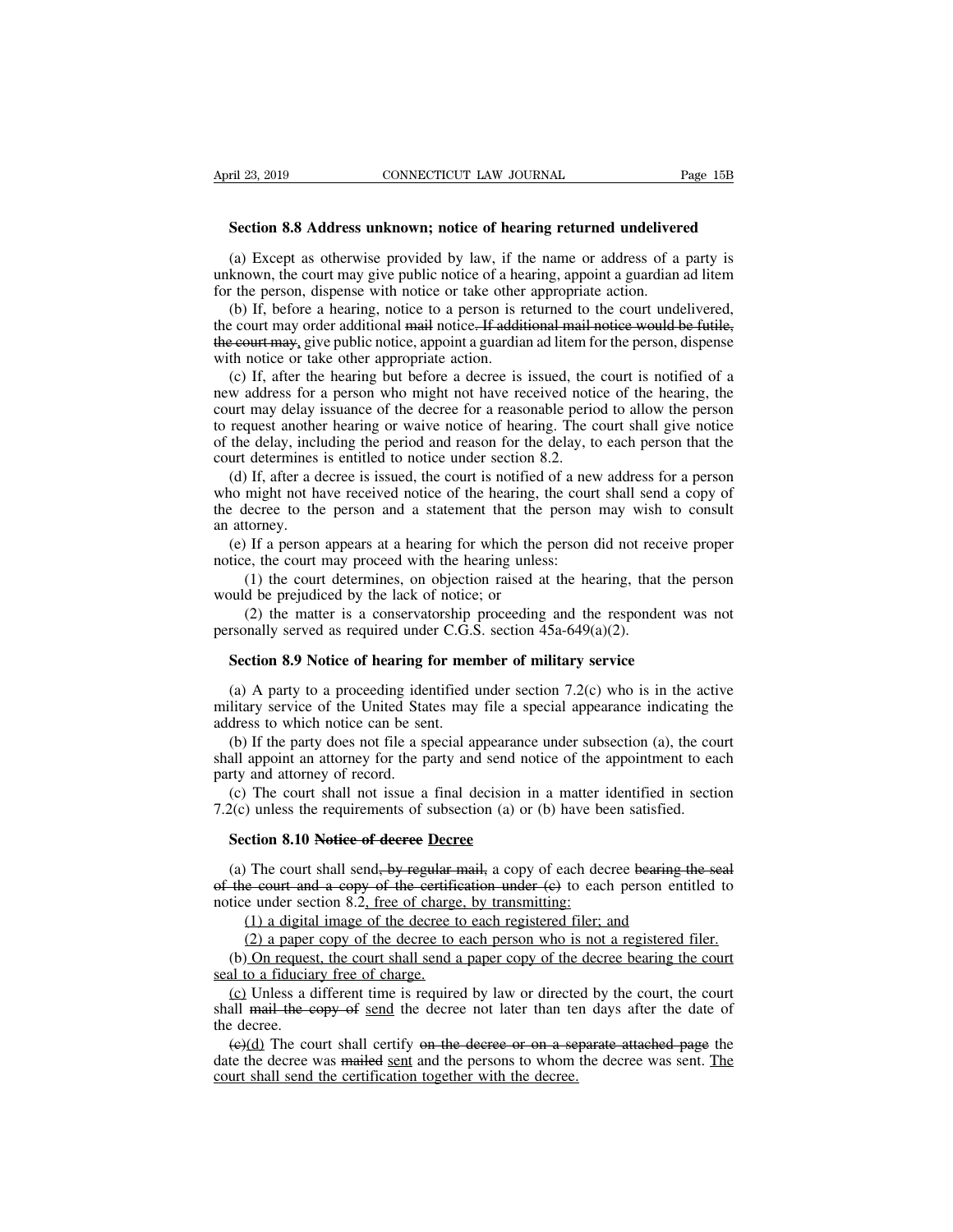# **CUT LAW JOURNAL<br><b>Rule 9**<br>**g Time Periods CONNECTICUT LAW JOURNAL**<br> **Rule 9**<br> **Counting Time Periods**<br>
periods

Section

**Example 19.1 Counting Ti**<br>
Section<br>
9.1 Counting time periods<br>
9.2 Extension of time period

# **Example 9<br>
Rule 9<br>
Counting Time 1**<br>
9.1 Counting time periods<br>
9.2 Extension of time period<br> **Section 9.1 Counting time periods**

**Counting Time I**<br>Section<br>9.1 Counting time periods<br>9.2 Extension of time period<br>Section 9.1 Counting time periods<br>(a) Unless otherwise required by law, a period (b) COLTET CONSTRIBUTE:<br>
1.1 Counting time periods<br>
(a) Unless otherwise required by law, a period of time shall be calculated using<br>
(a) Unless otherwise required by law, a period of time shall be calculated using<br>
endar Section<br>
9.1 Counting time periods<br>
9.2 Extension of time periods<br>
(a) Unless otherwise required by law, a period of time shall be calculated using<br>
calendar days. If a statute or rule establishes a period using business d 9.1 Counting time periods<br>9.2 Extension of time period<br>Section 9.1 Counting time periods<br>(a) Unless otherwise required by law, a period of time shall be calcul<br>calendar days. If a statute or rule establishes a period using

9.2 Extension of time period<br>
Section 9.1 Counting time periods<br>
(a) Unless otherwise required by law, a period of time shall be calculated using<br>
endar days. If a statute or rule establishes a period using business days, Section 9.1 Counting time periods<br>
(a) Unless otherwise required by law, a period of time shall be calculated using<br>
calendar days. If a statute or rule establishes a period using business days, the period<br>
shall be calcul **Section 9.1 Counting time periods**<br>(a) Unless otherwise required by law, a period of time shall be calculated using<br>calendar days. If a statute or rule establishes a period using business days, the period<br>shall be calcul (a) Unless otherwise required by law<br>calendar days. If a statute or rule establis<br>shall be calculated by excluding Saturd<br>(b) Unless otherwise required by lav<br>excluding the day of the act or event v<br>the period is specified (a) Oness otherwise required by law, a period of time shall be calculated using<br>endar days. If a statute or rule establishes a period using business days, the period<br>ill be calculated by excluding Saturdays, Sundays and ho including the calculated by excluding Saturdays, Sundays and holidays.<br>
(b) Unless otherwise required by law, a period of time shall be calculated by<br>
excluding the day of the act or event with reference to which the perio Shall be calculated by excluding balandays, balandays and hondays.<br>
(b) Unless otherwise required by law, a period of time shall be calculated by excluding the day of the act or event with reference to which the period is (d) Concess otherwise required by Taw, a period of time shall be calculated by cluding the day of the act or event with reference to which the period runs. If period is specified in hours, the hour of the act or event wit

the period is specified in hours, the hour of the act or event with reference to which the period runs shall be excluded.<br>
(c) Unless otherwise required by law, a period of time shall be calculated by including the last da the period is specified in hours, the hour of the act or event with reference to which<br>the period runs shall be excluded.<br>(c) Unless otherwise required by law, a period of time shall be calculated by<br>including the last day

(c) Unless otherwise required by law, a period of time shall be calculated by luding the last day of the period unless the court is not open on that day. If the urt is not open, the period shall extend through the next da (c) ones once was equited by taw, a period of the shall of clue and the court is not open, the period shall extend through the next day the court is open.<br>
(d) Except as provided in subsection (e), a document received by t merating the fast day of the period amess the coart is not open on that day. It the<br>court is not open, the period shall extend through the next day the court is open.<br>(d) Except as provided in subsection (e), a document re court is not open, the period shall extend through the next day the coart is<br>(d) Except as provided in subsection (e), a document received by the<br>through the eFiling system after the posted closing time is deemed filed on<br> ough the eFiling system after the posted closing time  $\chi$  that the court is open.<br>
(e) If a registered filer is unable to file a document of functional for 30 consecutive minutes during re<br>  $\chi$  for filing the document, (e) If a registered filer is unable to file a document because the eFiling system<br>not functional for 30 consecutive minutes during regular court hours on the last<br> $y$  for filing the document, the document is deemed timely is not functional for 30 consecutive minutes during regular court hours on the<br>day for filing the document, the document is deemed timely filed if received by<br>court on the next business day that the eFiling system is opera

(b) Unless otherwise required by the effiling system is operational.<br>Section 9.2 Extension of time period<br>(a) A party may request extension of a period of time established by court order.<br>e request shall be in writing and court on the next business day that the eFiling system is operational.<br>
Section 9.2 Extension of time period<br>
(a) A party may request extension of a period of time established by court order.<br>
The request shall be in writ decision. **eriod**<br>
of a period of time est<br>
made before expiration<br>
law, the court may act<br>
notify each party and a<br> **Rule 10**<br> **ntinuances** Exercision.<br> **10.1** Continuation of hearing<br>
10.2 Assessment of expenses if hearing

## **Continuances**

Section<br>10.1 Continuation of hearing

**10.2**<br> **10.1**<br> **10.1**<br> **10.2** Assessment of expenses if hearing continued<br> **10.2** Assessment of expenses if hearing continued<br> **Section 10.1 Continuance of hearing** 

**Continuances**<br>Section<br>10.1 Continuation of hearing<br>10.2 Assessment of expenses if hearing continuance of hearing<br>(a) On request of a party or on the court's own m (a) On request of a party or on the court's own motion, the court may continue<br>
(a) On request of a party or on the court's own motion, the court may continue<br>
(a) On request of a party or on the court's own motion, the co

Section<br>10.1 Continuation c<br>10.2 Assessment of<br>**Section 10.1 Continua**<br>(a) On request of a part<br>a scheduled hearing.<br>(b) The party seeking a<br>of the scheduled hearing (b) The party seeking a continuance shall file a written request as far in advance<br>
(a) On request of a party or on the court's own motion, the court may continue<br>
cheduled hearing.<br>
(b) The party seeking a continuance sha 10.2 Assessment of expenses if hearing continued<br> **Section 10.1 Continuance of hearing**<br>
(a) On request of a party or on the court's own motion, the court may continue<br>
a scheduled hearing.<br>
(b) The party seeking a continu Section 10.1 Continuance of hearing<br>
(a) On request of a party or on the court's own motion, the court may continu<br>
a scheduled hearing.<br>
(b) The party seeking a continuance shall file a written request as far in advanc<br>
o

Section 10.1 Continuance of hearing<br>
(a) On request of a party or on the court's own motion, the court may continue<br>
cheduled hearing.<br>
(b) The party seeking a continuance shall file a written request as far in advance<br>
th (a) On request of a party or on the court's own motion, the court may continue a scheduled hearing.<br>
(b) The party seeking a continuance shall file a written request as far in advance<br>
of the scheduled hearing as possible. (a) On request on<br>a scheduled hearing<br>(b) The party see<br>of the scheduled he<br>continuance and inc<br>(c) The party see<br>attorney of record a<br>has been sent.<br>(d) The court ma<br>adherence will caus (b) The party seeking a continuance shall file a written request as far in advance the scheduled hearing as possible. The request shall state the reason for the ntinuance and indicate whether each party has agreed to the c (b) The party seeking a control of the scheduled hearing as p continuance and indicate whet (c) The party seeking a control of record and self-rep has been sent. (d) The court may waive the adherence will cause injustice.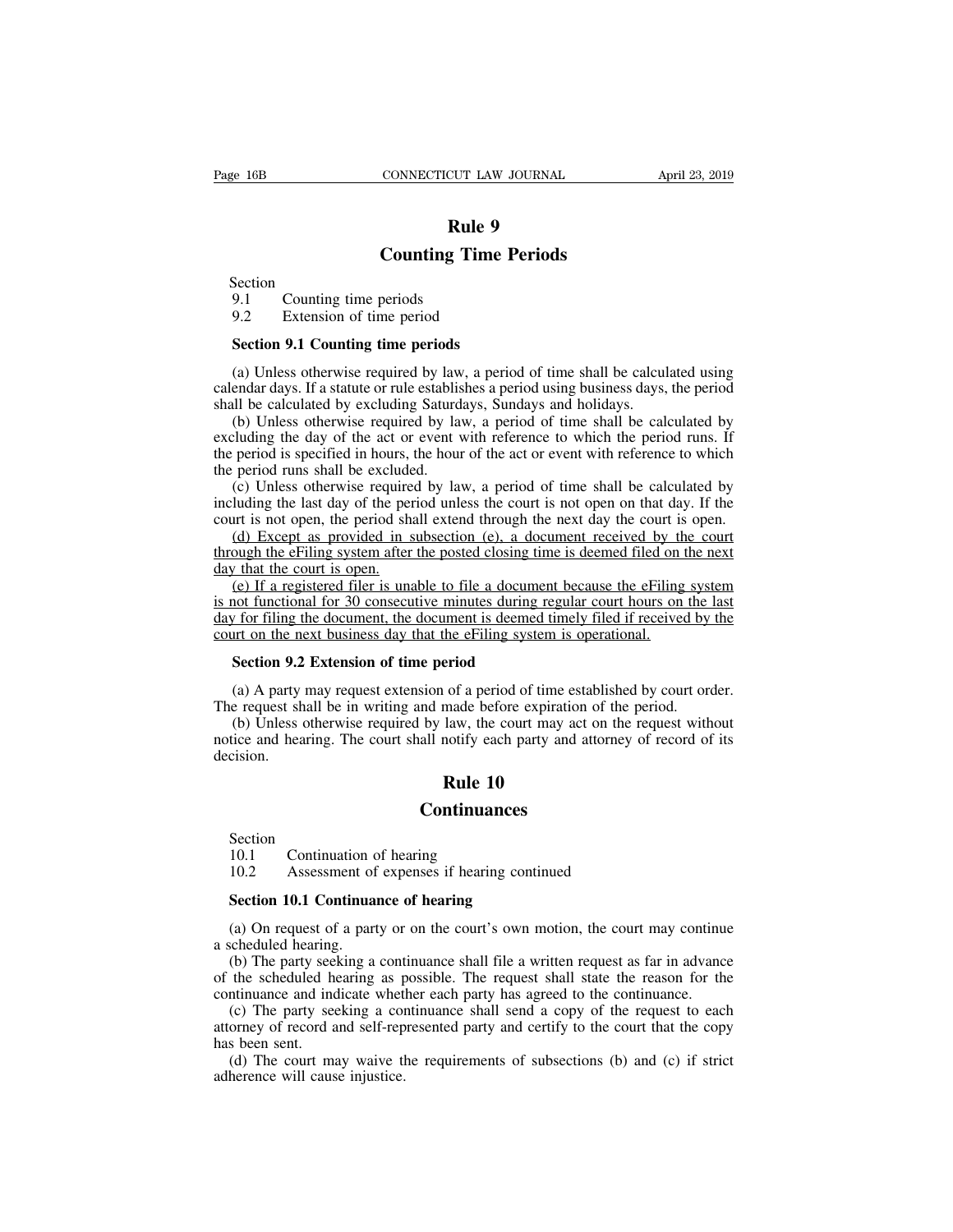(e) The court may act on a request for continuance or objection to the request<br>
(e) The court may act on a request for continuance or objection to the request<br>
Socian 10.2 Assessment of any same if begins a setting d April 23, 2019 CONNI<br>
(e) The court may act on a re<br>
without notice and hearing.<br>
Section 10.2 Assessment of e **Section 10.2 Assessment of expenses if hearing continuance** or objection to the thout notice and hearing.<br>**Section 10.2 Assessment of expenses if hearing continued**<br>(a) If the court grants the request of a party for a con

(e) The court may act on a request for continuance or objection to the request<br>thout notice and hearing.<br>**Section 10.2 Assessment of expenses if hearing continued**<br>(a) If the court grants the request of a party for a cont (e) The court may act on a request for continuance or objection to the request<br>without notice and hearing.<br>**Section 10.2 Assessment of expenses if hearing continued**<br>(a) If the court grants the request of a party for a co (e) The court may act on a request for without notice and hearing.<br> **Section 10.2 Assessment of expenses**<br>
(a) If the court grants the request of assess fees and expenses against the ret<br>  $\frac{106a(f)}{15a-106a(g)}$  or  $45a-10$ 

(a) If the court grants the request of a party for a continuance, the court may<br>
(a) If the court grants the request of a party for a continuance, the court may<br>
sess fees and expenses against the requesting party under C Section 10.2 Assessment of expenses if hearing continued<br>
(a) If the court grants the request of a party for a continuance, the court may<br>
assess fees and expenses against the requesting party under C.G.S. section 45a-<br> Section 10.2 Assessment of expenses if hearing continually<br>
(a) If the court grants the request of a party for a continual<br>
assess fees and expenses against the requesting party unde<br>  $\frac{106a(f)}{45a-106a(g)}$  or  $\frac{45a-107$ the set of a party for a continuate of a party for a continuate explores<br>
Rule 11<br> **Rule 11**<br> **Rule 11**<br> **Rule 11**<br> **Rule 11** Figures the request of a party for a commutance, the compresses against the requesting party under C.G.S. sect (g) or 45a-107(g).<br>
continues a hearing because a party or attorney for the pair and the court may assess fees G.S. section  $45a-106a(f)$   $45a-106a(g)$  or  $45a-107(g)$ <br> **Rule 11**<br> **Service of Process on Court** as<br>
Section 11.1 Service of process on court as agent<br>
Section 11.1 Service of process on court as agent

Section

**Rule 11**<br>**Section**<br>**Section**<br>**Section 11.1 Service of process on court as agent<br><b>Section 11.1 Service of process on court as agent**<br>(a) If service of process is made on the court as agent for s Section<br>
Section<br>
11.1 Service of process on court as agent<br>
Section 11.1 Service of process on court as agent<br>
(a) If service of process is made on the court as agent for service of process for<br>
nonresident fiduciary, att Section<br>11.1 Service of process on court as agent<br>**Section 11.1 Service of process on court as agent**<br>(a) If service of process is made on the court as agent for service of process for<br>a nonresident fiduciary, attorney app Section<br>
11.1 Service of process on court as agent<br>
section 11.1 Service of process on court as agent<br>
(a) If service of process is made on the court as agent for service of process for<br>
a nonresident fiduciary, attorney a 11.1 Service of process on court as agent<br> **Section 11.1 Service of process on court as agent**<br>
(a) If service of process is made on the court as agent for service of process for<br>
a nonresident fiduciary, attorney appeari Section 11.1 Service of process on court as agent<br>(a) If service of process is made on the court as agent for service of process for<br>nonresident fiduciary, attorney appearing pro hac vice or nonresident personal<br>rety on a

Section 11.1 Service of process on court as agent<br>
(a) If service of process is made on the court as agent for service of process for<br>
a nonresident fiduciary, attorney appearing pro hac vice or nonresident personal<br>
suret (a) If service of process is made on the court as agent for service of process for<br>a nonresident fiduciary, attorney appearing pro hac vice or nonresident personal<br>surety on a probate bond, the court shall record on the se (a) If service of process is made on the court as agent for service of process for<br>a nonresident fiduciary, attorney appearing pro hac vice or nonresident personal<br>surety on a probate bond, the court shall record on the se a noncestical riductary, attorney appearing pro nae vice or noncestical personal<br>surety on a probate bond, the court shall record on the served papers the date and<br>hour that service was made.<br>(b) Not later than two busines surely on a probact bond, thour that service was made<br>(b) Not later than two bushall send the original serve<br>surety and a eopy digital in<br>fiduciary or the Connecticu<br>vice. If the attorney is not<br>copy by regular mail.<br>(c) T (b) Not later than two business days after service is made on the court, the court<br>all send the original served papers, by certified mail, to the fiduciary, attorney or<br>rety and a copy digital image, by regular mail eservi (b) Not fact than two business days after service is made on the conshall send the original served papers, by certified mail, to the fiduciary surety and a eopy <u>digital image</u>, by regular mail esservice, to the attendiduc by certified mail, to the regular mail estands to the regular mail estands of the act of appearing with the att composite the matter, the composite of the served papper permanent official required **Rule 12** pointed Attorne **Court-**<br> **Court-**<br> **Court-**<br> **Court-**<br> **Court-**<br> **Court-appointed Attorney**<br> **Court-appointed Attorney**<br> **Court-appointed Attorney**<br> **Court-appointed Attorney**<br> **Court-appointed Attorney** 

Section<br>12.1

- 
- The date and hour of service in the permanent<br>the date and hour of service in the permanent<br>**Rule 12**<br>Court-appointed A<br>Section<br>12.1 When attorney appointed<br>12.2 Appointment from panel of attorneys<br>istrator **12.2 Court-appointed Attorney**<br>
12.1 **When attorney appointed**<br>
12.2 **Appointment from panel of attorneys maintained by probate court administrator**<br>
12.3 **Appointment from panel of attorneys maintained by court** istrator **Court-appointed Attorney**<br>
12.1 When attorney appointed<br>
12.2 Appointment from panel of attorneys maintained by probate court<br>
istrator<br>
12.3 Appointment from panel of attorneys maintained by court<br>
12.4 Court-appointed a **Example 12.1**<br>
12.1 When attorney appointed<br>
12.2 Appointment from panel of attorneys maintained by probate court<br>
istrator<br>
12.3 Appointment from panel of attorneys maintained by court<br>
12.4 Court-appointed attorney: Rul Section<br>
12.1 When attorney appointed<br>
12.2 Appointment from panel of attor<br>
istrator<br>
12.3 Appointment from panel of att<br>
12.4 Court-appointed attorney: Rule<br>
12.5 Duration of appointment<br>
12.6 Withdrawal from court appoi 12.1 When attorney appointed<br>
12.2 Appointment from panel of attorneys mainta<br>
istrator<br>
12.3 Appointment from panel of attorneys main<br>
12.4 Court-appointed attorney: Rules of Profess<br>
12.5 Duration of appointment<br>
12.6 Wi 12.2 Appointment from panel of attorneys maintain<br>
istrator<br>
12.3 Appointment from panel of attorneys maint.<br>
12.4 Court-appointed attorney: Rules of Professia<br>
12.5 Duration of appointment<br>
12.6 Withdrawal from court appo
- 
- 
- 
- 

(a) The court shall appoint an attorney in a party when appointment<br>
(a) The court-appointment<br>
12.5 Duration of appointment<br>
12.6 Withdrawal from court appointment<br> **Section 12.1 When attorney appointed**<br>
(a) The court sh

12.4 Court-apper<br>12.5 Duration c<br>12.6 Withdrawa<br>**Section 12.1 When**<br>(a) The court shall a<br>required by law.<br>(b) The court shall authorized by law and (b) The court shall appointment<br> **Section 12.1 When attorney appointed**<br>
(a) The court shall appoint an attorney to represent a party when appointment is<br>
quired by law.<br>
(b) The court shall appoint an attorney to represen 12.6 Withdrawal from court appointment<br> **Section 12.1 When attorney appointed**<br>
(a) The court shall appoint an attorney to represent a party when appointment is<br>
required by law.<br>
(b) The court shall appoint an attorney to **Section 12.1 When attorney appoi**<br>(a) The court shall appoint an attorney equired by law.<br>(b) The court shall appoint an attorney authorized by law and the court deter protect the interests of the party.<br>(c) The court sha Section 12.1 When attorney appointed<br>
(a) The court shall appoint an attorney to represent a party when appointment is<br>
(b) The court shall appoint an attorney to represent a party when appointment is<br>
thorized by law and

record.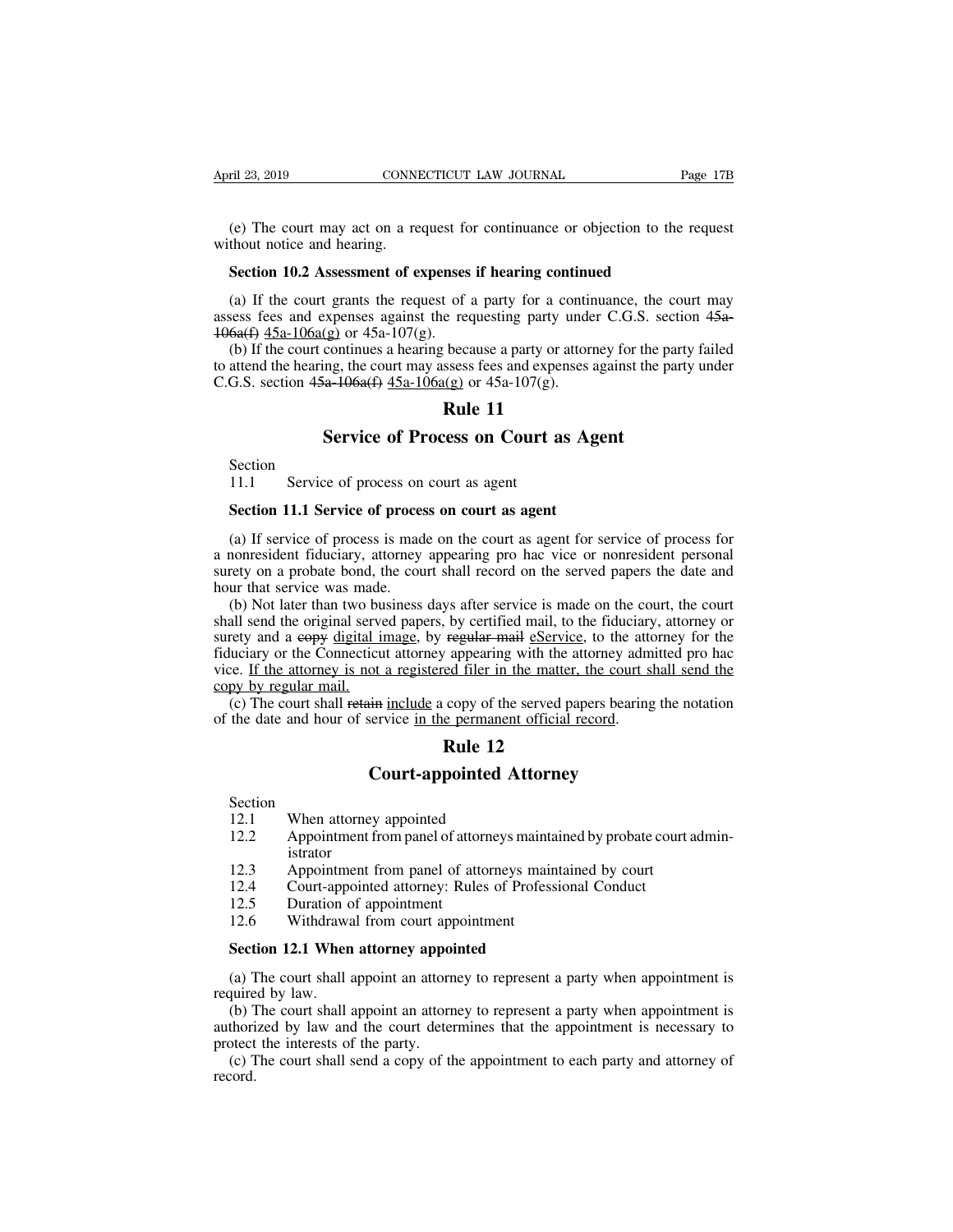# **Section 12.2 Appointment from panel of attorneys maintained by probate**<br> **Section 12.2 Appointment from panel of attorneys maintained by probate**<br>
The court shall appoint as etterney for an uncorresponded party from the p Page 18B CON<br> **court administrator**<br> **court administrator**<br>
The court shall appoint an atternate maintained by the problem

Section 12.2 Appointment from panel of attorneys maintained by probate<br>Section 12.2 Appointment from panel of attorneys maintained by probate<br>urt administrator<br>The court shall appoint an attorney for an unrepresented party Fage 18B<br> **EXECUTE CONNECTICUT LAW JOURNAL** April 23, 2019<br> **Section 12.2 Appointment from panel of attorneys maintained by probate**<br>
court administrator<br>
The court shall appoint an attorney for an unrepresented party from **Section 12.2 Appointment from pa**<br> **court administrator**<br>
The court shall appoint an attorney for<br>
attorneys maintained by the probate court<br>
in the following <u>types of</u> matters:<br>
(1) commitment for treatment of 1<br>
17a-76 orcession 12.2 Appointment from panel of attorneys maintained by probate<br>t administrator<br>e court shall appoint an attorney for an unrepresented party from the panel of<br>neys maintained by the probate court administrator whe **Section 12.2 Appointicular court administrator**<br>The court shall appoint<br>attorneys maintained by the<br>in the following types of<br>(1) commitment for<br>17a-76 or 17a-498;<br>(2) involuntary place<br>section 17a-274; **t administrator**<br>
is court shall appoint an attorney for an unrepresented party from the panel of<br>
neys maintained by the probate court administrator when appointment is required<br>
following types of matters:<br>
(1) commitme The court shall appo<br>attorneys maintained by<br>in the following types<br>(1) commitment 1<br>17a-76 or 17a-498;<br>(2) involuntary planetion 17a-274;<br>(3) appointment of<br>(4) commitment f (3) appointment of a special limited conservator under C.G.S. section 17a-543a;<br>
(1) commitment for treatment of psychiatric disability under C.G.S. section<br>
16 or 17a-498;<br>
(2) involuntary placement of a person with intel

(1) commitment 1<br>17a-76 or 17a-498;<br>(2) involuntary planet 1<br>section 17a-274;<br>(3) appointment of<br>(4) commitment fraction 17a-685;<br>(5) order of quaran<br>(6) commitment fraction

(4) commitment of a special limited conservator under C.G.S. section<br>(1) commitment for treatment of psychiatric disability under C.G.S. section<br>76 or 17a-498;<br>(2) involuntary placement of a person with intellectual disabi (1) communication tradinent of psychiatric disability under C.G.S. section 16 or 17a-498;<br>
(2) involuntary placement of a person with intellectual disability under C.G.S.<br>
on 17a-274;<br>
(3) appointment of a special limited (2) involuntary placement of a person with intellectual disability under C.G.S.<br>
on 17a-274;<br>
(3) appointment of a special limited conservator under C.G.S. section 17a-543a;<br>
(4) commitment for treatment of drug and alcoh (2) involutionary placement of a person with interlectual disability under C.G.S.<br>
on 17a-274;<br>
(3) appointment of a special limited conservator under C.G.S. section 17a-543a;<br>
(4) commitment for treatment of drug and alc (3) appointment of a special limited conservator under C.G.S. section 17a-685;<br>
(4) commitment for treatment of drug and alcohol dependence on 17a-685;<br>
(5) order of quarantine or isolation under C.G.S. sections 19a-13<br>
( (3) appointment of a special initial conservator under C.O.S. section 17a-545a, (4) commitment for treatment of drug and alcohol dependency under C.G.S. on 17a-685;<br>
(5) order of quarantine or isolation under C.G.S. secti

ction 17a-685;<br>
(5) order of quarantine or isolation under C.G.S. sections 19a-131b and 19a-221;<br>
(6) commitment for treatment of tuberculosis under C.G.S. section 19a-265(h);<br>
(7) involuntary appointment of conservator un

(b) Order of quarantine of isolation under C.O.S. section<br>
(6) commitment for treatment of tuberculosis under C.<br>
(7) involuntary appointment of conservator under C.O.<br>
(8) sterilization under C.O.S. section 45a-694; and<br> (b) Communical for distancent of discreteness and erections. Section 12a-205(ii),<br>
(7) involuntary appointment of conservator under C.G.S. section 45a-649a;<br>
(8) sterilization under C.G.S. section 45a-694; and<br>
(9) any ot (*i*) involuntally appointment of conservator under C.O.S. section 45a-644,<br>
(8) sterilization under C.G.S. section 45a-694; and<br>
(9) any other statute that requires appointment of an attorney from the panel.<br> **Section 12** (b) stemzation under C.G.S. section 45a-654, and<br>
(9) any other statute that requires appointment of an attorney<br> **Section 12.3 Appointment from panel of attorneys maintair**<br>
(a) Each court shall maintain a panel of attor (c) any other statute that requires appointment of an attorney from the panel.<br> **Section 12.3 Appointment from panel of attorneys maintained by court**<br>
(a) Each court shall maintain a panel of attorneys.<br>
(b) If the appoi Section 12.3 Appointment from panel of attorneys maintained by court<br>
(a) Each court shall maintain a panel of attorneys.<br>
(b) If the appointment of an attorney for an unrepresented party is required by<br>
law and the appoin (a) Each court shall maintain a panel of attorneys.<br>
(b) If the appointment of an attorney for an unrepresented party is required by<br>
w and the appointment is not governed by section 12.2, the court shall appoint<br>
attorney (b) It the appointment of an attorney for an untepresented party is required by  $w$  and the appointment is not governed by section 12.2, the court shall appoint attorney from the panel maintained under subsection (a).<br>(c)

raw and the appointment is not governed by section 12.2, the code an attorney from the panel maintained under subsection (a).<br>
(c) Notwithstanding subsection (b), the court may appoint an at panel maintained by the probate (c) Notwithstanding subsection (b), the court mel maintained by the probate court administrator<br>**Section 12.4 Court-appointed attorney: Rule**<br>An attorney appointed to represent a party und<br>ent in accordance with the Rules

Section 12.4 Court-appointed attorney: Rules of Professional Conduct<br>An attorney appointed to represent a party under rule 12 shall advocate for the<br>ent in accordance with the Rules of Professional Conduct.<br>Section 12.5 Du Section 12.4 Court-appointed attorney: Rules of Professional Conduct<br>An attorney appointed to represent a party under rule 12 shall advocate for the<br>client in accordance with the Rules of Professional Conduct.<br>Section 12.5 An attorney appointe<br>client in accordance wit<br>Section 12.5 Duratio<br>Unless otherwise requested<br>shall continue for the d<br>order of the court.<br>Section 12.6 Withdr ent in accordance with the Rules of Professional Conduct.<br> **Section 12.5 Duration of appointment**<br>
Unless otherwise required by law, the appointment of an at<br>
all continue for the duration of the matter in the Probate C<br>
d

Section 12.5 Duration of appointment<br>Unless otherwise required by law, the appointment of an attorney by the court<br>all continue for the duration of the matter in the Probate Court or until further<br>der of the court.<br>Section Unless otherwise required by law, the appointment of an attorney by the court<br>shall continue for the duration of the matter in the Probate Court or until further<br>order of the court.<br>**Section 12.6 Withdrawal from court appo** notice and hearing. If the court appointment<br>attorney by the court<br>order of the court.<br>**Section 12.6 Withdrawal from court appointment**<br>On written request of a court-appointed attorney, the court may permit the attorney<br>to From the court.<br>
Section 12.6 Withdrawal from court appointment<br>
On written request of a court-appointed attorney, the court may permit the attorney<br>
to withdraw from representation of a party. The court may act on the req Figure 11 the Frobate<br> **Rule 13**<br> **Rule 13**<br> **Rule 13**<br> **Rule 13**<br> **Rule 13**<br> **Rule 13 Court-appointment**<br> **Court-appointed attorney, the court may permit the attorney**<br> **Court-appointed attorney**, the court may act on the request without<br> **Guardian Ad Litem**<br> **Court-appointed Guardian Ad Litem**<br> **Court-app** ice and hearing. If the court grants the request, the court shall appoint<br>orney and notify each party and attorney of record of the appointment.<br> **Rule 13**<br> **Court-appointed Guardian Ad Litem**<br>
Section<br>
13.1 Mandatory appo orney and notify each party and attorney of record of the appointment.<br> **Rule 13**<br> **Court-appointed Guardian Ad Litem**<br>
Section<br>
13.1 Mandatory appointment of guardian ad litem<br>
13.2 Discretionary appointment of guardian a

- Section<br>13.1 Mandatory appointment of guardian ad litem
- **Court-appointed Guardian Ad Litem**<br>
Section<br>
13.1 Mandatory appointment of guardian ad litem<br>
13.2 Discretionary appointment of guardian ad litem<br>
13.3 Scope of appointment<br>
13.4 Termination of appointment<br>
13.5 Who may s
- 
- **13.3**<br>Court-appointed<br>13.1 Mandatory appointment of g<br>13.2 Discretionary appointment c<br>13.3 Scope of appointment<br>13.4 Termination of appointment<br>13.5 Who may serve as guardian
- **13.4** Court-appointed Guar<br>
13.1 Mandatory appointment of guardia<br>
13.2 Discretionary appointment of guar<br>
13.3 Scope of appointment<br>
13.4 Termination of appointment<br>
13.5 Who may serve as guardian ad litem<br>
13.6 Duties o
- 
- 
- Section<br>
13.1 Mandatory appointment of guardian ad litem<br>
13.2 Discretionary appointment of guardian ad lite<br>
13.3 Scope of appointment<br>
13.4 Termination of appointment<br>
13.5 Who may serve as guardian ad litem<br>
13.6 Duties 13.1 Mandatory appointment of guardian ad<br>
13.2 Discretionary appointment of guardian a<br>
13.3 Scope of appointment<br>
13.4 Termination of appointment<br>
13.5 Who may serve as guardian ad litem<br>
13.6 Duties of guardian ad litem 13.1 Manuadory appointment or guardian ad litem<br>
13.2 Discretionary appointment of guardian ad litem<br>
13.3 Scope of appointment<br>
13.5 Who may serve as guardian ad litem<br>
13.6 Duties of guardian ad litem<br>
13.7 Instruction a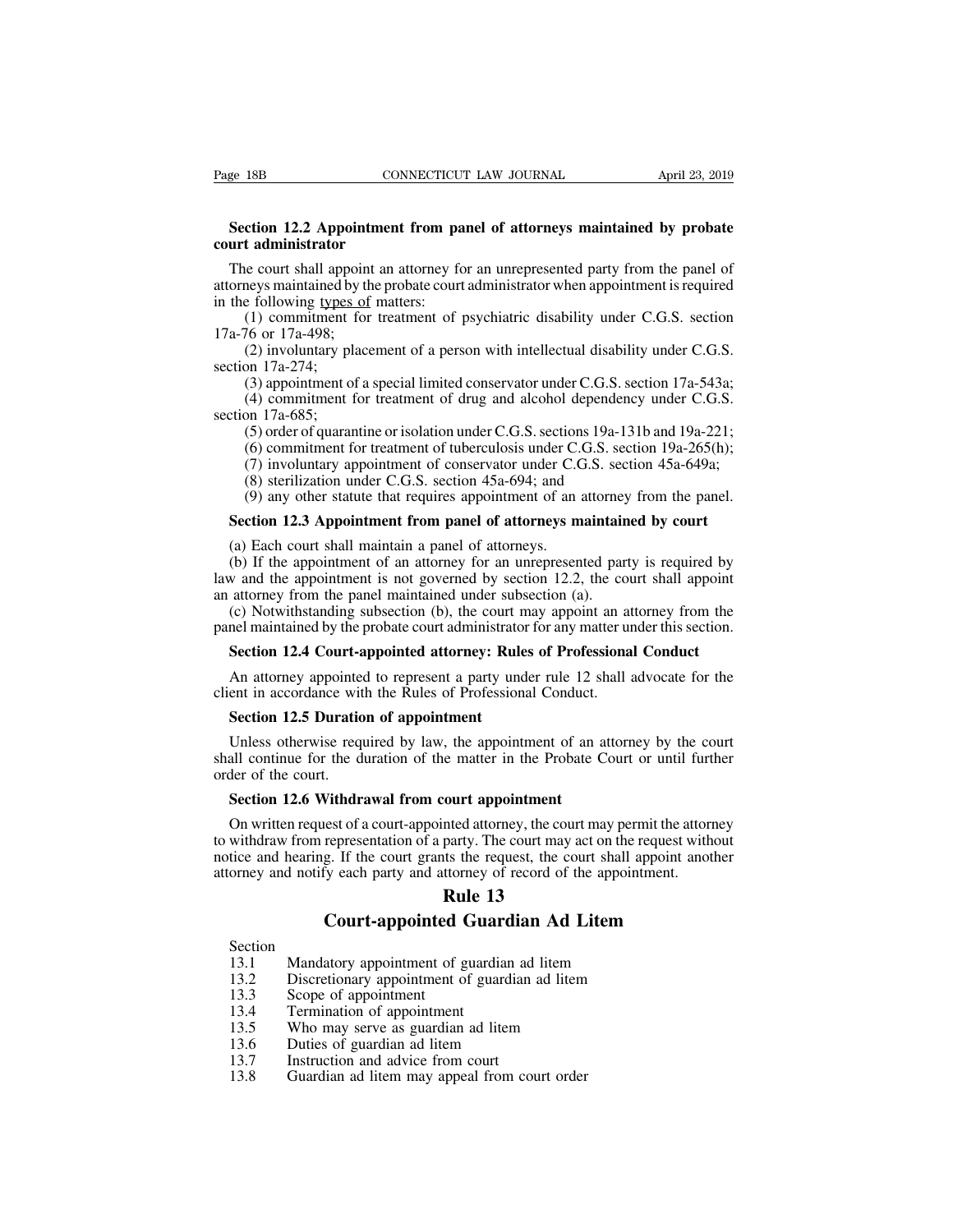# **EXECTIAN SECTION CONNECTICUT LAW JOURNAL**<br> **Section 13.1 Mandatory appointment of guardian ad litem**<br>
(a) The court shall appoint a guardian ad litem for:<br>
(b) a percept who is a minor or is incompatent in a proceeding un

(a) The court shall appoint a guardian ad lead of the court shall appoint a guardian ad litem for:<br>
(a) The court shall appoint a guardian ad litem for:<br>
(b) a parent who is a minor or is incompetent in a proxitions 45a-60 (23, 2019 CONNECTICUT LAW JOURNAL Page 19B<br>
(23, 2019 CONNECTICUT LAW JOURNAL Page 19B<br>
(21) a **parent** who is a minor or is incompetent in a proceeding under C.G.S.<br>
(21) a parent who is a minor or is incompetent in a pro Section 13.1 Mandatory appointment of guardian ad litem<br>
(a) The court shall appoint a guardian ad litem for:<br>
(b) a parent who is a minor or is incompetent in a proceeding under C.<br>
sections 45a-603 through 45a-622 or sec

**ction 13.1 Mandatory appointment of guardian ad litem**<br>
The court shall appoint a guardian ad litem for:<br>
(1) a parent who is a minor or is incompetent in a proceeding under C<br>
ons  $45a-603$  through  $45a-622$  or sections **ction 13.1 Mandatory appointment of guardian ad litem**<br>
The court shall appoint a guardian ad litem for:<br>
(1) a parent who is a minor or is incompetent in a proceeding under C.G.S.<br>
ons 45a-603 through 45a-622 or section

**Section 13.1 Mandat**<br>
(a) The court shall ap<br>
(1) a parent who is<br>
sections  $45a-603$  throug<br>
(2) a minor child in<br>
(3) a parent who is<br>
section  $46b-172a$ ;<br>
(4) a relative in a<br>
whose identity is sougle The court shall appoint a guardian ad litem for:<br>
(1) a parent who is a minor or is incompetent in a proceeding under C.G.S.<br>
ons 45a-603 through 45a-622 or sections 45a-715 through 45a-719;<br>
(2) a minor child in a proceed (a) The court shall appoint a guardiant ad inclinion.<br>
(1) a parent who is a minor or is incompetent in a proceeding under C.G.S.<br>
sections 45a-603 through 45a-622 or sections 45a-715 through 45a-719;<br>
(2) a minor child i (1) a parent who is a minor of is incompetent in a proceeding under C.O.S.<br>sections 45a-603 through 45a-622 or sections 45a-715 through 45a-719;<br>(2) a minor child in a proceeding under C.G.S. section 46b-172a;<br>(3) a paren (2) a minor child in a proceeding under C.G.S. section 46b-172a;<br>
(3) a parent who is a minor or is incompetent in a proceeding under C.G.S.<br>
on 46b-172a;<br>
(4) a relative in a proceeding under C.G.S. section 45a-751b or 4 (2) a minor clind in a procee<br>
(3) a parent who is a minor<br>
section 46b-172a;<br>
(4) a relative in a proceedin<br>
whose identity is sought and wh<br>
incompetent but has not been adju<br>
(5) a party in a proceeding une<br>
ment of a (b) a parch who is a minor of is incompetent in a proceeding under C.G.S.<br>
(d) a relative in a proceeding under C.G.S. section 45a-751b or 45a-753(c)<br>
nose identity is sought and whose address is unknown or who appears to (4) a relat<br>
(4) a relat<br>
whose identity<br>
incompetent bu<br>
(5) a party<br>
ment of a guard<br>
(b) The cour<br>
of record.<br> **Section 13.2** is sought and whose address is unknown or who appears to be competent but has not been adjudicated incompetent by a court; and (5) a party in a proceeding under any other statute or rule that requires appointment of a guar

(5) a party in a proceeding under any other statute or rule that requires appoint-<br>ent of a guardian ad litem.<br>(b) The court shall send a copy of the appointment to each party and attorney<br>record.<br>**Section 13.2 Discretion** ment of a guardian ad litem.<br>
(b) The court shall send a copy<br>
of record.<br> **Section 13.2 Discretionary apporanticle in the Section 13.2 Discretionary apporanticle**<br>
(a) Except as prohibited by C.G guardian ad litem for a (1) The court shall send a cord.<br> **(1)** The court shall send a cord.<br> **(1)** Except as prohibited by<br>
lian ad litem for a party:<br>
(1) who is a minor;<br>
(2) who is incompetent of<br>
licated incompetent by a

(2) contrains and a copy of the appointment to each party and attorney<br>
cord.<br>
(2) except as prohibited by C.G.S. section 45a-132, the court may appoint a<br>
lian ad litem for a party:<br>
(1) who is a minor;<br>
(2) who is incom **Section 13.2 Discretionary appointme**<br>
(a) Except as prohibited by C.G.S. see<br>
guardian ad litem for a party:<br>
(1) who is a minor;<br>
(2) who is incompetent or who appe<br>
adjudicated incompetent by a court;<br>
(3) who is unde **ction 13.2 Discretionary appointment of guality Except as prohibited by C.G.S. section 45a dian ad litem for a party:**<br>(1) who is a minor; (2) who is incompetent or who appears to be licated incompetent by a court; (3) w

Except as prohibited by C.G.S. section 45*i* dian ad litem for a party:<br>(1) who is a minor;<br>(2) who is incompetent or who appears to be<br>licated incompetent by a court;<br>(3) who is undetermined or unborn; or<br>(4) whose name o (a) Except as promoted by C.O.S. section 45a-152, the court may appoint a<br>ardian ad litem for a party:<br>(1) who is a minor;<br>(2) who is incompetent or who appears to be incompetent but has not been<br>judicated incompetent by (1) who is a minor;<br>
(2) who is incompetent or who appears to be incompetent but has not been<br>
adjudicated incompetent by a court;<br>
(3) who is undetermined or unborn; or<br>
(4) whose name or address is unknown.<br>
(b) The cour (1) who is a fillinot,<br>
(2) who is incompetent or who appears to be incompetent adjudicated incompetent by a court;<br>
(3) who is undetermined or unborn; or<br>
(4) whose name or address is unknown.<br>
(b) The court may consider

(z) who is incompetent of who appears to be incompetent but has not been<br>judicated incompetent by a court;<br>(3) who is undetermined or unborn; or<br>(4) whose name or address is unknown.<br>(b) The court may consider the appoint (3) who is undetermined or unborn; or<br>
(4) whose name or address is unknown.<br>
(b) The court may consider the appointment of a guardian ad litem for a party<br>
on request of a party or person interested in the welfare of a p (4) whose name or addres<br>
(4) whose name or addres<br>
(b) The court may consider<br>
on request of a party or person<br>
own motion. The court may ac<br>
(c) The court may appoint<br>
scourt, after considering the lega<br>
appointment is (a) Whose hand of address is unknown.<br>
(b) The court may consider the appointment of a guardian ad litem for a party<br>
request of a party or person interested in the welfare of a party or on the court's<br> *n* motion. The co (b) The court hay consider the appointment of a guardian ad fitem for a party<br>on request of a party or person interested in the welfare of a party or on the court's<br>own motion. The court may act without notice and hearing on request or a part<br>own motion. The c<br>(c) The court m<br>court, after conside<br>appointment is nec<br>(d) In a proceeding<br>17a-543a or 45a-6<br>132(a) apply.<br>(e) The court sh<br>of record. (c) The court may act winduct notice and nearing.<br>
(c) The court may appoint a guardian ad litem under this section only if the<br>
urt, after considering the legal and financial interests at issue, determines that the<br>
point

(c) The Court<br>court, after com-<br>appointment is<br>(d) In a proce-<br> $17a-543a$  or  $45$ <br> $132(a)$  apply.<br>(e) The cour-<br>of record.<br>**Section 13.3** pointment is necessary.<br>
(d) In a proceeding involving a conserved p<br>
a-543a or 45a-644 through 45a-663, the pro<br>
2(a) apply.<br>
(e) The court shall send a copy of the appoint<br> **Section 13.3 Scope of appointment**<br>
(a) The co (a) In a proceeding involving a conserved person under C.G.S. section 17a-543, a-543a or 45a-644 through 45a-663, the procedures under C.G.S. section 45a-2(a) apply.<br>
(e) The court shall send a copy of the appointment to

17a-5-3a or 43a-644 modgle 43a-663, the procedures<br>
132(a) apply.<br>
(e) The court shall send a copy of the appointment<br>
of record.<br> **Section 13.3 Scope of appointment**<br>
(a) The court may limit the scope of appointment c<br>
s (e) The court shall send a copy of the appointment to each party and attorney<br>record.<br>**Section 13.3 Scope of appointment**<br>(a) The court may limit the scope of appointment of a guardian ad litem to a<br>ecific purpose or to a 17 a.543a or 45a-644 through 45a-663, the court shall limit the scope of appointment (a) The court may limit the scope of appointment of a guardian ad litem to a specific purpose or to answer a specific question.<br>
(b) In **Section 13.3 Scope of appointment**<br>
(a) The court may limit the scope of appointment of a guardian ad lite<br>
specific purpose or to answer a specific question.<br>
(b) In a proceeding involving a conserved person under C.G.S **Section 13.5 Scope of appointment**<br>
(a) The court may limit the scope of appointment<br>
ecific purpose or to answer a specific question.<br>
(b) In a proceeding involving a conserved person u<br>
a-543a or 45a-644 through 45a-663

(a) The court may mint the scope of appointment of a guardian ad fitem to a<br>ecific purpose or to answer a specific question.<br>(b) In a proceeding involving a conserved person under C.G.S. section 17a-543,<br>a-543a or 45a-644 specific purpose of to answer a specific question.<br>
(b) In a proceeding involving a conserved person under C.G.S. section 17a-543,<br>
17a-543a or 45a-644 through 45a-663, the court shall limit the scope of appointment<br>
of a (b) In a proceeding involving a conserved person under C.O.S. section 17a-5-7-3, 17a-543a or 45a-644 through 45a-663, the court shall limit the scope of appointment of a guardian ad litem in accordance with C.G.S. section (a) On request of a party or on the court shall minit the scope of appointment a guardian ad litem in accordance with C.G.S. section 45a-132(a).<br> **Section 13.4 Termination of appointment**<br>
(a) On request of a party or on **Section 13.4 Termination of appointment**<br>
(a) On request of a party or on the court's own motion, the court may terminate<br>
the appointment of a guardian ad litem at any time if the court determines that a<br>
guardian ad li **Section 13.4 Termination of appointment**<br>
(a) On request of a party or on the court's own motion, the court may terminate<br>
the appointment of a guardian ad litem at any time if the court determines that a<br>
guardian ad li (a) On request of a party or on the court's own motion, the court may the appointment of a guardian ad litem at any time if the court determin ardian ad litem is no longer needed. The court may act without notice and (b) I

e appointment of a guardian ad litem at any time if the court determines that a ardian ad litem is no longer needed. The court may act without notice and hearing.<br>(b) In a proceeding involving a conserved person under C.G. guardian ad litem is no longer needed. The court may act without notice and hearing<br>(b) In a proceeding involving a conserved person under C.G.S. section 17a-542<br>17a-543a or 45a-644 through 45a-663, the court shall termina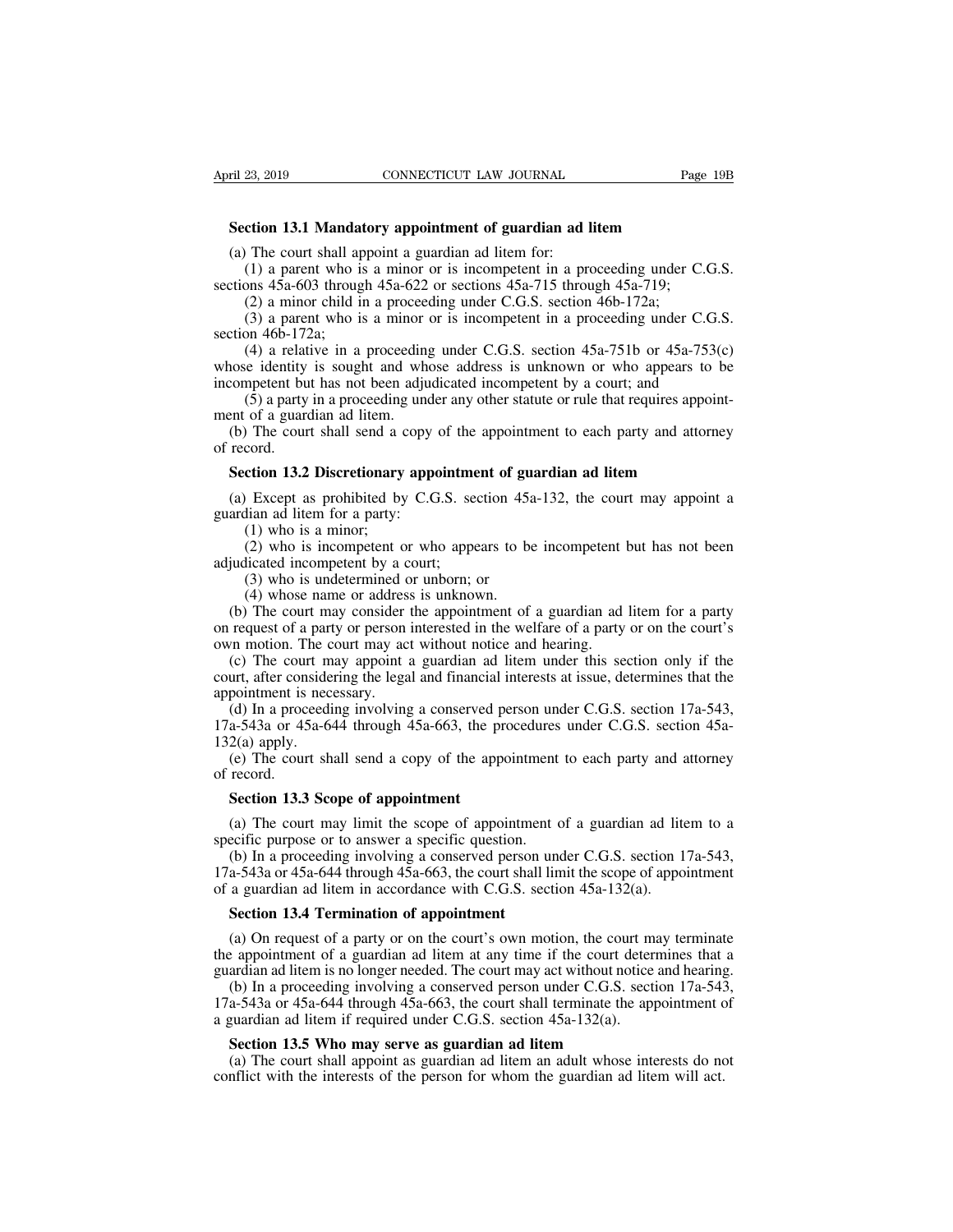(b) When appointing a guardian ad litem for a person, the court shall:<br>
(b) When appointing a guardian ad litem for a person, the court shall:<br>
(1) consider whether the interests of the person require the protection c<br>
ard (2018) CONNECTICUT LAW JOURNAL April 23, 2019<br>
(1) CONNECTICUT LAW JOURNAL April 23, 2019<br>
(1) consider whether the interests of the person require the protection of a<br>
dian ad litem with legal or other professional traini

Page 20B CONNECTICUT LAW JOURNAL<br>(b) When appointing a guardian ad litem for a person, the cou<br>(1) consider whether the interests of the person require th<br>guardian ad litem with legal or other professional training;<br>(2) gi (2) give preference to a parent, guardian or other family member if the person, the court shall:<br>
(1) consider whether the interests of the person, the court shall:<br>
(1) consider whether the interests of the person requir (b) When appointing a guardian ad litem for a person, the court shall:<br>
(1) consider whether the interests of the person require the protection of a<br>
guardian ad litem with legal or other professional training;<br>
(2) give (b) When appointing a guardian ad litem for a person, the court shall:<br>
(1) consider whether the interests of the person require the protection of a<br>
guardian ad litem with legal or other professional training;<br>
(2) give When appointing a guardian ad litem for a person, the court shall:<br>(1) consider whether the interests of the person require the protection of a<br>lian ad litem with legal or other professional training;<br>(2) give preference (1) consider whether the interests of the person require t<br>ardian ad litem with legal or other professional training;<br>(2) give preference to a parent, guardian or other family me<br>a minor, unless the court finds a conflict (2) give preference to a parent, guardian ad litem shall are professional training is a collear professional training is (3) match the abilities of the guardian ad Section 13.6 Duties of guardian ad (a) A guardian ad lite (2) give presence to triangular of our distribution (a) or that<br>minor, unless the court finds a conflict of interest under subsection (a) or that<br>or other professional training is required under subsection (b) (1); and<br>(3

degrad or other profession<br>(3) match the abi<br>**Section 13.6 Duties**<br>(a) A guardian ad li<br>(1) advocate for<br>acting; and<br>(2) if the person<br>guardian of the minor (3) match the abilities of the guardian ad litem with the needs of the person.<br> **ction 13.6 Duties of guardian ad litem**<br>
A guardian ad litem shall:<br>
(1) advocate for the best interests of the person for whom the guardian **Solution 13.6 Duties of the guardian ad litem**<br>(a) A guardian ad litem shall:<br>(1) advocate for the best interests of the person for whom the guardian is<br>acting; and<br>(2) if the person is a minor, make reasonable efforts t **Section 13.6 Duties of guardian a**<br>(a) A guardian ad litem shall:<br>(1) advocate for the best interes<br>acting; and<br>(2) if the person is a minor, mal<br>guardian of the minor who is not a pa<br>guardian ad litem and the court.<br>(b)

(a) A guardian ad litem shall:<br>
(1) advocate for the best interests of the person for whom the guardian is<br>
ting; and<br>
(2) if the person is a minor, make reasonable efforts to keep each parent or<br>
ardian of the minor who (a) A guardian ad fitch share.<br>
(1) advocate for the best interests of the person for whom the guardian is<br>
acting; and<br>
(2) if the person is a minor, make reasonable efforts to keep each parent or<br>
guardian of the minor (1) advocate for the best interests of the person for whom the guardian is<br>acting; and<br>(2) if the person is a minor, make reasonable efforts to keep each parent or<br>guardian of the minor who is not a party to the matter adv (2) if the person is a minor, make reasonable efforts guardian of the minor who is not a party to the matter advi guardian ad litem and the court.<br>(b) A guardian ad litem may recommend to the court a wa tion or compromise (z) If the person is a filmot, make teasonable criots to keep each part of a<br>ardian of the minor who is not a party to the matter advised of the actions of the<br>ardian ad litem and the court.<br>(b) A guardian ad litem may re guardian of the fillino who is not a party to the matter a<br>guardian ad litem and the court.<br>(b) A guardian ad litem may recommend to the court a<br>tion or compromise of the rights or interests of the pers<br>ad litem is acting (b) A guardian ad litem may recommend to the court a wai<br>in or compromise of the rights or interests of the person i<br>litem is acting and may, with approval of the court, effectual<br>odification or compromise on behalf of the

Item is acting and may, with approval of the court, effectuate the waiver, election, odification or compromise on behalf of the person.<br>(c) A guardian ad litem does not have title to, or custody of, property of the rson fo and means a during and may, while approvant of an exact, encedate the warver, encession,<br>modification or compromise on behalf of the person.<br>(c) A guardian ad litem does not have title to, or custody of, property of the<br>pe (c) A guardian ad litem<br>person for whom the guard<br>**Section 13.7 Instruction**<br>(a) On request of a guar<br>may give instruction and ad<br>the guardian ad litem.<br>(b) A guardian ad litem and Advice and instruction Institution (b) A guardian ad litem and litem is acting.<br> **Section 13.7 Instruction and advice from court**<br>
(a) On request of a guardian ad litem or on the court's own motion, the court<br>
ay give instruction and advice concerning the d **Section 13.7 Instruction and advice from court**<br>
(a) On request of a guardian ad litem or on the court's own motion, the court<br>
may give instruction and advice concerning the duties and scope of appointment of<br>
the guard **Section 13.7 Instruction and advice from court**<br>(a) On request of a guardian ad litem or on the court's own motion, the comay give instruction and advice concerning the duties and scope of appointment<br>the guardian ad lite (a) On request of a guardian ad litem or on the court's own motion, the oray give instruction and advice concerning the duties and scope of appointme e guardian ad litem.<br>
(b) A guardian ad litem and the court shall not en

A guardian ad litem may appeal from court shall be provided at a hearing or equation ad litem and the court shall not engage in ex parte communication.<br>
(b) A guardian ad litem and the court shall be provided at a hearing (b) A guardian ad litem and the court shall not engage in ex parte communication.<br>Advice and instruction Instruction from the court shall be provided at a hearing or<br>conference or in writing with a copy to each party and Advice and instruction Instruction from the court shall be provided at a hearing or conference or in writing with a copy to each party and attorney of record.<br> **Section 13.8 Guardian ad litem may appeal from court order**<br> the state from the court shall be p<br>
y to each party and atto<br>
y to each party and atto<br>
may appeal from cou<br>
om a decree affecting th<br>
acting. Subject to app<br>
wy expenses in connect<br> **Rule 16**<br> **Pearings and Re** Furting with a copy to each party and attorney of record.<br> **Guardian ad litem may appeal from court order**<br>
litem may appeal from a decree affecting the interests of the puardian ad litem is acting. Subject to approval of The means of the may incur accuracy expenses in conne and item may incur necessary expenses in conne<br> **16.1** Public Access to Hearings and R<br>
Section<br>
16.1 Public access to hearings and records<br>
16.2 Statutorily confidenti

Section

**16.4** Public Access to Hearings and<br>16.1 Public access to hearings and records<br>16.2 Statutorily confidential matters in general<br>16.3 Redaction of name or address of party in<br>16.4 Confidentiality of judge's notes<br>16.5 Conf

The anti-<br>
16.2 Statutorily confidences in the Section<br>
16.1 Public access to hearings and records<br>
16.2 Statutorily confidential matters in general<br>
16.3 Redaction of name or address of party in statuto<br>
16.4 Confidential **16.3 Rule 16**<br>**Rublic Access to Hearings and Records**<br>16.1 Public access to hearings and records<br>16.2 Statutorily confidential matters in general<br>16.3 Redaction of name or address of party in statutorily confidential ma

- 
- 
- **Public Access to Hearings and Reco**<br>Section<br>16.1 Public access to hearings and records<br>16.2 Statutorily confidential matters in general<br>16.3 Redaction of name or address of party in statutorily<br>16.4 Confidentiality of jud Section<br>
16.1 Public access to hearings and records<br>
16.2 Statutorily confidential matters in general<br>
16.3 Redaction of name or address of party in statutorily confidential matter<br>
16.4 Confidentiality of judge's notes<br>
1 16.1 Public access to hearings and records<br>
16.2 Statutorily confidential matters in general<br>
16.3 Redaction of name or address of party in statutorily confidential matter<br>
16.4 Confidentiality of judge's notes<br>
16.5 Confi matter
- 
- 16.3 Balandony confidential matters in general<br>
16.3 Redaction of name or address of party in statutorily confidential matter<br>
16.5 Confidentiality of social security numbers<br>
16.6 Motion to close hearing or seal record in 16.9 Redaction of name of address of party in statutority confidential matter<br>
16.4 Confidentiality of judge's notes<br>
16.5 Confidentiality of social security numbers<br>
16.6 Motion to close hearing or seal record in nonconfi Confidentiality of judge s notes<br>Confidentiality of social security<br>Motion to close hearing or seal if<br>Hearing on motion to close hea<br>matter<br>Order to close hearing or seal re<br>Public access to motion, hearing a<br>in nonconfid 16.5 Confidentially of social security funnotis<br>
16.6 Motion to close hearing or seal record in nonconfidential<br>
16.7 Hearing on motion to close hearing or seal record in no<br>
20.8 Order to close hearing or seal record in n 16.7 Hearing on motion to close hearing or seal record in nonconf<br>
16.7 Hearing on motion to close hearing or seal record<br>
16.8 Order to close hearing or seal record in nonconfi<br>
16.9 Public access to motion, hearing and o 16.7 The matter<br>
16.8 Order to close hearing or seal record in nonconfidential<br>
16.9 Public access to motion, hearing and order to close<br>
in nonconfidential matter<br>
16.10 Vacating order to close hearing or seal record<br>
16.
- 
- 
-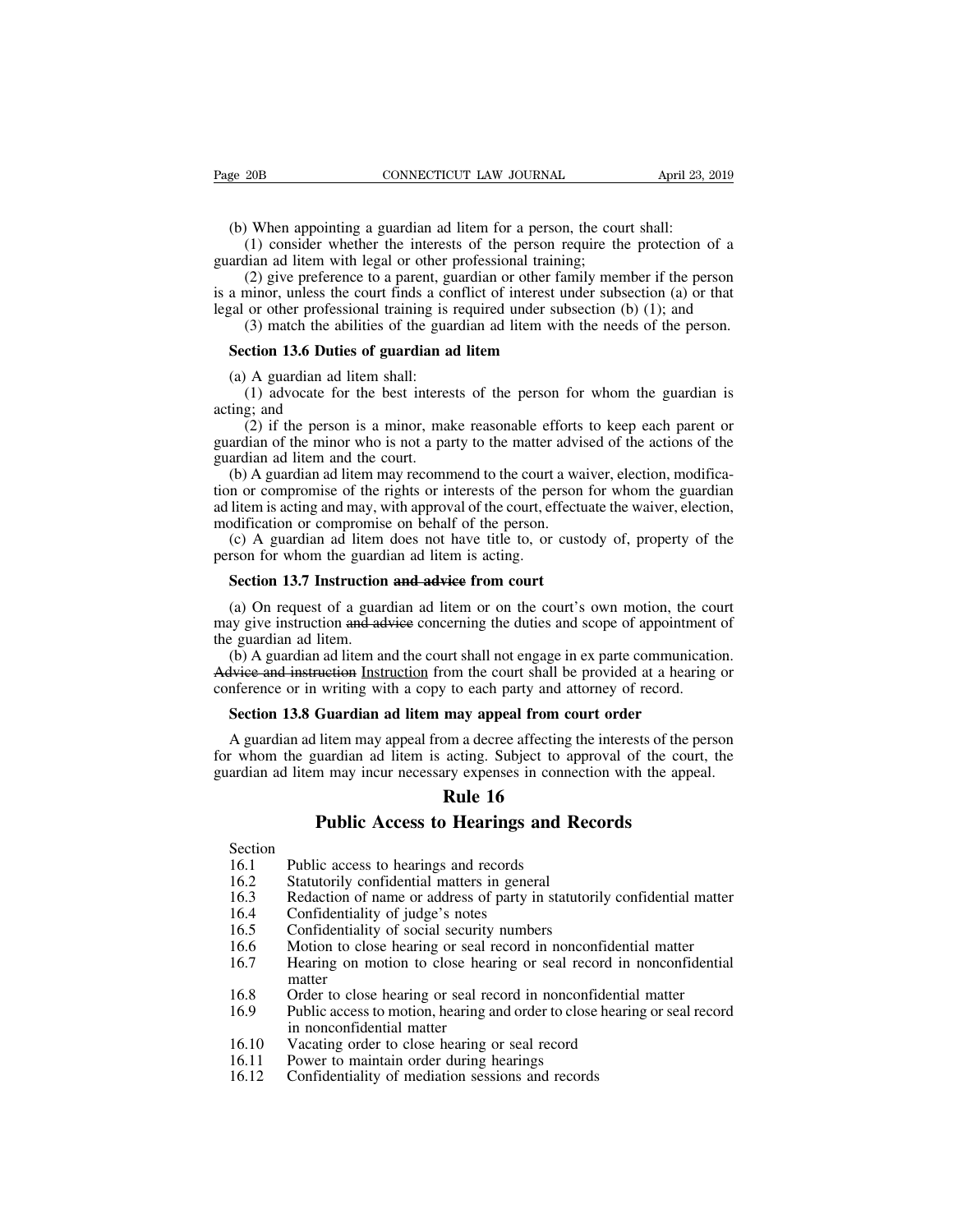**Section 16.1 Public access to hearings and records**<br> **Section 16.1 Public access to hearings and records**<br> **Section 16.1 Public access to hearings and records**<br> **Section 16.1 Public access to hearings and records**<br> **Secti** (a) Unless Except as otherwise provided by law, or directed by the court in the Except as otherwise provided by law, or directed by the court in cordance with this rule, members of the public may observe hearings, status i April 23, 2019 CONNECTICUT LAW JOURNAL Page 21B<br> **Section 16.1 Public access to hearings and records**<br>
(a) Unless Except as otherwise provided by law<sub>7</sub> or directed by the court in<br>
accordance with this rule, members of th CONNECTICUT LAW JOURNAL Fage 2TD<br>
Section 16.1 Public access to hearings and records<br>
(a) Unless Except as otherwise provided by law<sub>7</sub> or directed by the court in<br>
accordance with this rule, members of the public may obse **Section 16.1 Public a**<br>(a) Unless Except as<br>accordance with this rul<br>conferences and hearing<br>from court records.<br>(b) No person may ac<br>person is a registered file Section 16.1 Public access to hearings and records<br>(a) Unless Except as otherwise provided by law<sub>7</sub> or directed by the court in<br>cordance with this rule, members of the public may observe hearings, status<br>nferences and he **Section 16.1 Public access to hearings and records**<br>
(a) Unless Except as otherwise provided by law, or directed by the court in<br>
accordance with this rule, members of the public may observe hearings, status<br>
conferences (a) Unless Excess<br>accordance with the conferences and her<br>from court records<br>(b) No person in<br>person is a register<br>section 22.2.<br>**Section 16.2 St** accordance with this rule, members of the public may observe hearings, status conferences and hearing management conferences and may view and obtain copies from court records.<br>
(b) No person may access court records throug

(b) No person may access court records through the eFiling system unless the<br>rson is a registered filer who has obtained court approval for eFiling access under<br>ction 22.2.<br>**Section 16.2 Statutorily confidential matters in** (b) No person may access court records through the eFiling system unless the person is a registered filer who has obtained court approval for eFiling access under section 22.2.<br>Section 16.2 Statutorily confidential matters person is a registered filer who has obtained court approval for eFiling access under<br>section 22.2.<br>**Section 16.2 Statutorily confidential matters in general**<br>(a) Except as otherwise ordered by the court, a person who is n Section 22.2.<br>
Section 16.2 Statutorily confidential matters in general<br>
(a) Except as otherwise ordered by the court, a person who is not a party is not<br>
entitled to observe a hearing, status conference or hearing managem **Section 16.2 Statutorily confidential matters in general**<br>
(a) Except as otherwise ordered by the court, a person who is not a party is not<br>
entitled to observe a hearing, status conference or hearing management conferen **Section 16.2 Statutorily confidential matters in general**<br>(a) Except as otherwise ordered by the court, a person who is not a<br>entitled to observe a hearing, status conference or hearing management<br>or view or obtain copie (a) Except as otherwise ordered by the court, a person who is not a party is not titled to observe a hearing, status conference or hearing management conference view or obtain copies from the record in a matter that is con (a) Except as otherwise ordered by the court, a person who is not a party is not entitled to observe a hearing, status conference or hearing management conference or view or obtain copies from the record in a matter that entitica to observe a nearing, status conficience of nearing management conficience<br>or view or obtain copies from the record in a matter that is confidential under statute.<br>If part, but not all, of the hearing, conference

or view or obtain copies from the record in a matter that is confidential under<br>If part, but not all, of the hearing, conference or record is confidential, a<br>who is not a party is not entitled to observe the confidential p part, but not an, or the hearing, connectice of record is connuential, a person<br>to is not a party is not entitled to observe the confidential part of the hearing or<br>nference or have access to the confidential part of the r to is not a party is not entitied to observe the confidential part of the nearing of inference or have access to the confidential part of the record.<br>(b) Except as provided in section 16.3 or rule 17, a party or attorney (b) Except as provided in section 16.3 or rule 17, a party or attornation is entitled to participate in the hearing and to view and obtain correcord, including an audio recording or transcript. The court may prove attorney entitled to participate in the hearing and to view and obtain copies from the cord, including an audio recording or transcript. The court may prohibit a party attorney from disclosing a confidential record to any other per

record, including an<br>or attorney from disc<br>(c) C.G.S. sections<br>(d) The court may<br>confidential matter if<br>**Section 16.3 Reda<br>tial matter**<br>(a) On motion of a

(c) C.G.S. sections 45a-743 through 45a-753 govern access to adoption records.<br>
(d) The court may permit a person who is not a party to attend a hearing on a mfidential matter if permitted by law or if all parties consent (d) The court may permit a person who is not a party to attend a hearing on a confidential matter if permitted by law or if all parties consent.<br> **Section 16.3 Redaction of name or address of party in statutorily confiden** confidential matter if permitted by law or if all parties consent.<br> **Section 16.3 Redaction of name or address of party in statutorily confidential matter**<br>
(a) On motion of a party in a matter that is confidential under s **Section 16.3 Redaction of name or address of party in statutorily confidential matter<br>tial matter<br>(a) On motion of a party in a matter that is confidential under statute, the court<br>may redact the name or address of a par Section 16.3 Redaction of name or address of party in statutorily c** tial matter<br>
(a) On motion of a party in a matter that is confidential under statute,<br>
may redact the name or address of a party, and information that (a) On motion of a party in a matter that is confidential under statute, the court<br>y redact the name or address of a party, and information that would reveal the<br>me or address of a party, if the court determines that redac (a) On motion of a party in a matter that is confidential under statute, the court may redact the name or address of a party, and information that would reveal the name or address of a party, if the court determines that r (a) On motion of a party in a matter that is connucted in the statute, the court<br>be divergenced the name or address of a party, and information that would reveal the<br>me or address of a party, if the court determines that may redact the name or<br>name or address of a pa<br>protect the safety of a pa<br>name. The court may ac<br>(b) A party seeking re<br>in support of the request<br>(c) On motion of a pa<br>redaction order if:<br>(1) the grounds for<br>(2) the order (1) the safety of a party, it all court determines that ided<br>
ct the safety of a party. The court may use a pseudonym<br>
i. The court may act on the motion without notice and I<br>
A party seeking redaction under subsection (a)

(2) the court may act on the motion without notice and hearing.<br>
(2) A party seeking redaction under subsection (a) shall file an affidavit of pport of the request before filing a document containing the name or a On motio The court may act on the model may act on the motion (a) shall file an affit support of the request before filing a document containing the name (c) On motion of a party or on the court's own motion, the court is action o support of the request before filing a document contain<br>(c) On motion of a party or on the court's own motion<br>laction order if:<br>(1) the grounds for redaction no longer exist; or<br>(2) the order to redact the information was

daction order if:<br>
(1) the grounds for redaction no longer exist; or<br>
(2) the order to redact the information was improvidently issued.<br>
The court may act on the motion without notice and hearing.<br> **Section 16.4 Confidenti** (1) the grounds for redaction no longer exist; or<br>
(2) the order to redact the information was improvidently issued.<br>
The court may act on the motion without notice and hearing.<br> **Section 16.4 Confidentiality of judge's n** (2) the order to redact the information<br>The court may act on the motion without<br>**Section 16.4 Confidentiality of judge's**<br>Except as otherwise required by law or d<br>judge in connection with a matter are confi<br>person other th Free coart may act on the motion whilout holted and hearing.<br>**Section 16.4 Confidentiality of judge's notes**<br>Except as otherwise required by law or directed by the court, notes<br>dge in connection with a matter are confident Except as otherwide<br>Except as otherwide<br>in connection<br>section 16.5 Con<br>See rule 17.<br>Section 16.6 Mot Except as officient wise required by faw of directed by the court, holes taken by the dige in connection with a matter are confidential and may not be viewed by any rson other than a clerk of the court.<br>**Section 16.5 Confi** 

(a) A party seeking to close a hearing or seal record in nonconfidential matter<br>(a) A party seeking to close a hearing or seal record in nonconfidential matter<br>(a) A party seeking to close a hearing to the public shall fil Section 16.5 Confidentiality of social security nu<br>See rule 17.<br>Section 16.6 Motion to close hearing or seal recon<br>(a) A party seeking to close a hearing to the publ<br>three business days before the hearing on the matter.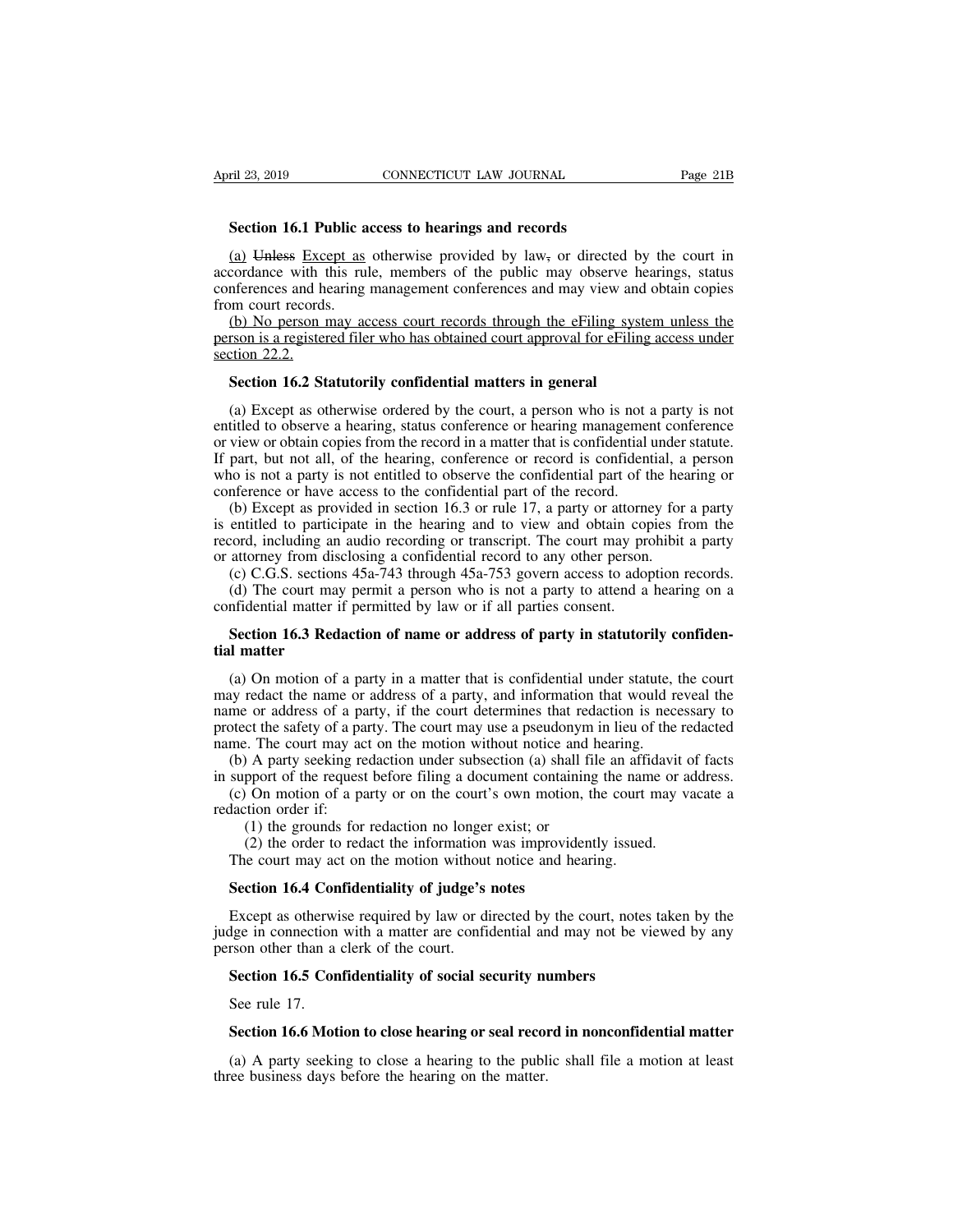(b) A party seeking to seal all or a part of a record shall file a motion before<br>ting a document that is the subject of the motion. The motion to seal may request<br>e of a pseudonym in lieu of the name of a party or redactio Fage 22B CONNECTICUT LAW JOURNAL April 23, 2019<br>(b) A party seeking to seal all or a part of a record shall file a motion before<br>filing a document that is the subject of the motion. The motion to seal may request<br>use of a Page 22B CONNECTICUT LAW JOURNAL April 23, 2019<br>
(b) A party seeking to seal all or a part of a record shall file a motion before<br>
filing a document that is the subject of the motion. The motion to seal may request<br>
use of (b) A party seeking to seal all or a part of a record shall file a motion before<br>
(b) A party seeking to seal all or a part of a record shall file a motion before<br>
ing a document that is the subject of the motion. The moti (b) A party seeking to seal all or a part of a refiling a document that is the subject of the motion.<br>use of a pseudonym in lieu of the name of a party or<br>(c) A motion to close a hearing or seal a record v<br>set forth the gr (b) A party seeking to seal all or a part of a record shall file a motion before ing a document that is the subject of the motion. The motion to seal may request e of a pseudonym in lieu of the name of a party or redactio (b) A party see<br>filing a document<br>use of a pseudony<br>(c) A motion to<br>set forth the grour<br>(d) The court m<br>own motion.<br>**Section 16.7 He** 

If a document that is the stolpect of the motion. The motion to sear may request<br>e of a pseudonym in lieu of the name of a party or redaction of other information.<br>(c) A motion to close a hearing or seal a record under sub **the COV and Section**<br> **the COV A motion to cld**<br> **tial matter**<br> **tial matter**<br> **tial matter**<br> **tial matter**<br> **tial matter** 

(d) The court may initiate a proceeding to close a hearing or seal a record on its<br>
(d) The court may initiate a proceeding to close a hearing or seal a record on its<br> **Section 16.7 Hearing on motion to close hearing or se** (d) The court may initiate a proceeding to close a hearing or seal a record on its<br>own motion.<br>**Section 16.7 Hearing on motion to close hearing or seal record in nonconfidential matter**<br>(a) The court shall give notice of t own motion.<br>
Section 16.7 Hearing on motion to close hearing or seal record in nonconfidential<br>
matter<br>
(a) The court shall give notice of the hearing on a motion to close a hearing to<br>
the public or seal a record to each **Section 16.7 Hearing on motion to close hearing or seal record in nonconfidential matter**<br>
(a) The court shall give notice of the hearing on a motion to close a hearing to<br>
the public or seal a record to each party and at **Section 16./ Hearing on motion to close nearing or seal record in tial matter**<br>(a) The court shall give notice of the hearing on a motion to close<br>the public or seal a record to each party and attorney of record. The co<br>n (a) The court shall give notice of the hearing on a motion to close a hearing to e public or seal a record to each party and attorney of record. The court shall post tice of the time, date and place of the hearing at a lo (a) The court shall give notice of the hearing on a motion to close a hearing to the public or seal a record to each party and attorney of record. The court shall post notice of the time, date and place of the hearing at a the public or state the public or state of the scourt that is another method (b) Any per may present at issue.<br>Section 16.

the of the time, date and place of the hearing at a location in of adjacent to the urt that is accessible to the public. The court may, in addition, give notice by other method if necessary to notify the public of the hear other method if necessary to notify the public of the hearing.<br>
(b) Any person whom the court determines to have an interest in the proceeding<br>
signe, the vidence and argument concerning the public and private interests<br>
i

(b) Any person whom the court determines to have an interest in the proceeding may present evidence and argument concerning the public and private interests at issue.<br>Section 16.8 Order to close hearing or seal record in may present evidence and a<br>at issue.<br>Section 16.8 Order to clo<br>(a) After conducting a he<br>or a part of a hearing be clo<br>if the court finds that:<br>(1) closure or sealing i<br>public interest in open court (1) closure or sealing or seal record in nonconfidential matter<br>
After conducting a hearing under section 16.7, the court may order that all<br>
part of a hearing be closed to the public or all or a part of a record be seale **Section 16.8 Order to close hearing or seal record in nonconfidenti**<br>(a) After conducting a hearing under section 16.7, the court may ord<br>or a part of a hearing be closed to the public or all or a part of a record<br>if the (2) After conducting a hearing under section 16.7, the court may order that all part of a hearing be closed to the public or all or a part of a record be sealed  $\epsilon$  court finds that:<br>(1) closure or sealing is necessary t (a) After conducting a hearing under section 16.7, the court may<br>or a part of a hearing be closed to the public or all or a part of a rec<br>if the court finds that:<br>(1) closure or sealing is necessary to preserve an interes part of a hearing be closed to the public or all or a part of a record be sealed<br>  $\cdot$  court finds that:<br>
(1) closure or sealing is necessary to preserve an interest that overrides the<br>
c interest in open court proceedings

the court finds that:<br>
(1) closure or sealing is necessary to preserve an interest that overrides the<br>
blic interest in open court proceedings and access to the record;<br>
(2) there are no reasonable alternatives to closure (1) closure or sealing is necessary to prese public interest in open court proceedings and ac (2) there are no reasonable alternatives to close tion of witnesses or redaction or use of pseudon (3) the order is no broader

(2) there are no<br>tion of witnesses or<br>(3) the order is<br>(b) An agreement<br>sufficient basis to c<br>(c) If the court is<br>hall specify:<br>(1) the interest<br>proceedings and ac (3) the order is no broader than necess<br>
(b) An agreement by the parties to clos<br>
sufficient basis to order closure or sealing.<br>
(c) If the court issues an order to close<br>
shall specify:<br>
(1) the interest being protected

blic interest in open court proceedings and access to the record;<br>
(2) there are no reasonable alternatives to closure or sealing, including sequestra-<br>
n of witnesses or redaction or use of pseudonyms; and<br>
(3) the order (3) the order is no broader than necessary to protect the overriding interest.<br>
(3) the order is no broader than necessary to protect the overriding interest.<br>
) An agreement by the parties to close a hearing or seal a rec (2) An agreement by the parties to close a hearing or seal a record is not a cient basis to order closure or sealing.<br>
If the court issues an order to close a hearing or seal a record, the court specify:<br>
(1) the interest If the court issues an order to close a hearing or seal a record, the court<br>specify:<br>(1) the interest being protected that overrides the public interest in open court<br>eedings and access to the record;<br>(2) the alternatives

(1) the interest being protected that overrides<br>eedings and access to the record;<br>(2) the alternatives to closure or sealing the<br>ns why the alternatives were unavailable or i<br>(3) the basis for the determination that the o

sufficient basis to order closure or sealing.<br>
(c) If the court issues an order to close a hearing or seal a re<br>
shall specify:<br>
(1) the interest being protected that overrides the public interes<br>
proceedings and access to

shall specify:<br>
(1) the interest being protected that overrides the public interest in<br>
proceedings and access to the record;<br>
(2) the alternatives to closure or sealing that the court conside<br>
reasons why the alternatives (2) the alternatives to closure or sealing that the court considered and the assons why the alternatives were unavailable or inadequate;<br>
(3) the basis for the determination that the order is no broader than necessary prot reasons why the alternatives to closure of scaling the<br>reasons why the alternatives were unavailable or<br>(3) the basis for the determination that the order<br>(4) the scope and duration of the order.<br>**Section 16.9 Public acce** 

(3) the basis for the determination that the order is no broader than hecessary<br>protect the interest that overrides the public interest; and<br>(4) the scope and duration of the order.<br>**Section 16.9 Public access to motion,** (4) the scope and duration of the order.<br> **Section 16.9 Public access to motion, hearing and order to close hearing or**<br> **seal record in nonconfidential matter**<br>
(a) Except as provided in subsection (b), members of the pub (4) the scope and duration of the order.<br> **Section 16.9 Public access to motion, hearing and order to close hearing or**<br> **seal record in nonconfidential matter**<br>
(a) Except as provided in subsection (b), members of the pu **Section 16.9 Public acces**<br>**seal record in nonconfiden**<br>(a) Except as provided in<br>obtain copies of a motion to<br>order granting or denying t<br>hearing on the motion.<br>(b) If a motion to close a<br>extraordinary circumstances, (a) Except as provided in subsection (b), members of the public may view and tain copies of a motion to close a hearing to the public or seal a record and the der granting or denying the motion. Members of the public may o (a) Except as provided in subsection (b), members of the public may view and obtain copies of a motion to close a hearing to the public or seal a record and the order granting or denying the motion. Members of the public m (a) Excep<br>obtain copid<br>order grant<br>hearing on<br>(b) If a r<br>extraordina<br>the motion.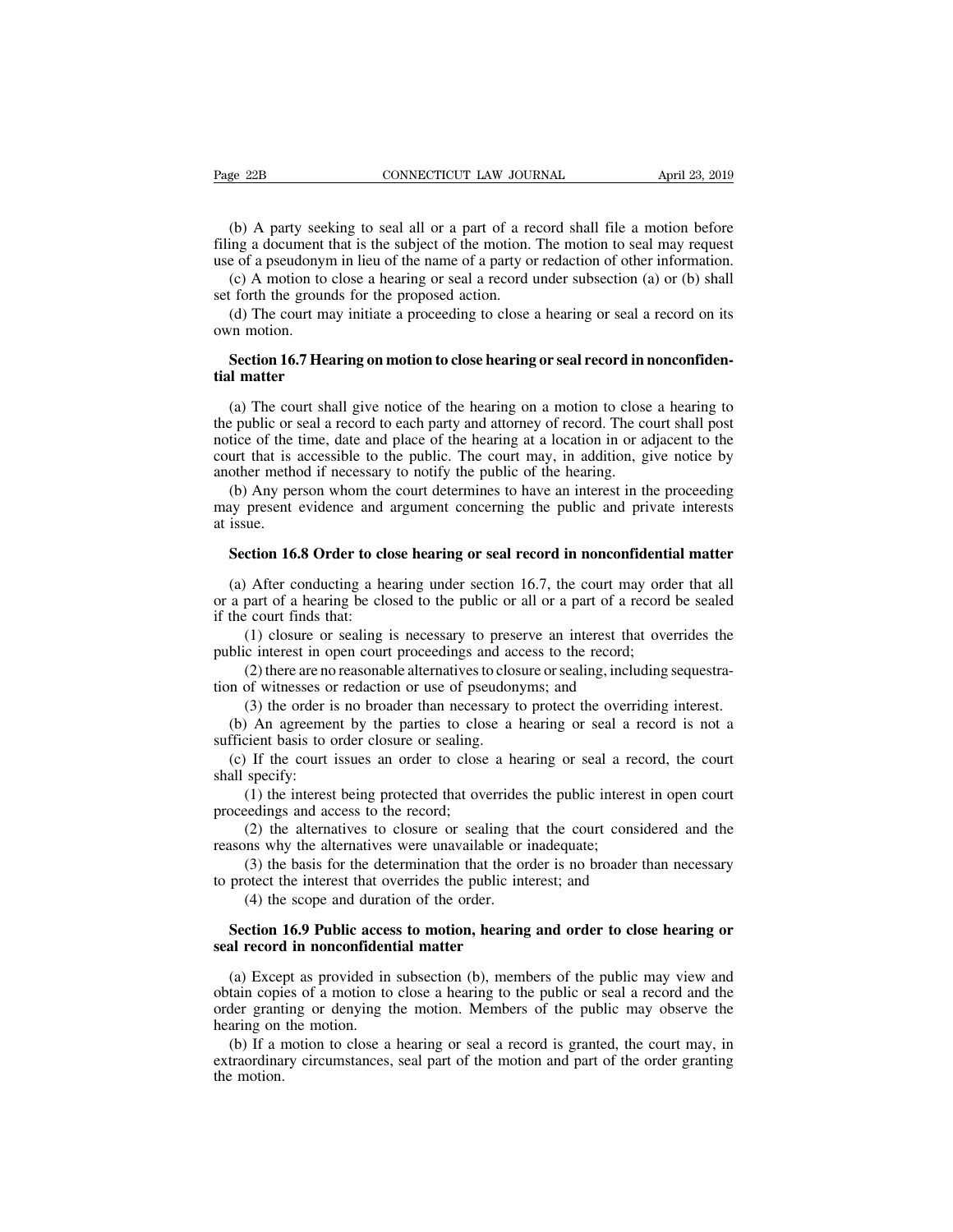**FREE 23, 2019 CONNECTICUT LAW JOURNAL** Page<br> **Section 16.10 Vacating order to close hearing or seal record**<br>
On motion of a party or on the court's own motion, after notice and hearing, THE 23, 2019 CONNECTICUT LAW JOURNAL Page 23B<br> **Section 16.10 Vacating order to close hearing or seal record**<br>
On motion of a party or on the court's own motion, after notice and hearing, the<br>
urt may vacate an order to cl CONNECTICUT LAW JOURNAL Page 23B<br> **Section 16.10 Vacating order to close hearing or seal record**<br>
On motion of a party or on the court's own motion, after notice and hearing, the<br>
court may vacate an order to close a heari (23, 2019)<br>
(23, 2019)<br>
(23, 2019)<br>
(1) **16.10** Vacating order to close hearing or seal record<br>
(1) motion of a party or on the court's own motion, after notice and hearing, the<br>
(1) the grounds for closing the hearing or ction 16.10 Vacating order to close hearing or<br>a motion of a party or on the court's own motion, a<br>may vacate an order to close a hearing to the pu<br>(1) the grounds for closing the hearing or sealing<br>(2) the order was impro (3) the interest protected by the record and hearing or seal record<br>(4) the interest protocol a hearing to the public or seal a record if:<br>(1) the grounds for closing the hearing to the public or seal a record if:<br>(1) the Section 16.10 Vacating order to close hearing or sea<br>
On motion of a party or on the court's own motion, aft<br>
court may vacate an order to close a hearing to the public<br>
(1) the grounds for closing the hearing or sealing t On motion of a party or on the court's own motion, after notice and<br>urt may vacate an order to close a hearing to the public or seal a re<br>(1) the grounds for closing the hearing or sealing the record no 1<br>(2) the order was

(1) the grounds for closing the hearing or sealing the record no longer exist;<br>
(2) the order was improvidently issued; or<br>
(3) the interest protected by the order no longer outweighs the public interest<br>
open court proce (2) the order was improvidently issued; or<br>
(3) the interest protected by the order no longer outweighs the public interest<br>
in open court proceedings and access to the record.<br> **Section 16.11 Power to maintain order duri** (3) the interest protected by the order no longer outwe<br>in open court proceedings and access to the record.<br>**Section 16.11 Power to maintain order during hearing**<br>If a person is disruptive during a hearing, the court may Section 16.11 Power to maintain order during hearings<br>
If a person is disruptive during a hearing, the court may take reasonable step<br>
initialin order and ensure a fair and expeditious hearing for the parties, inclue<br>
impo Section 10.11 Power<br>If a person is disruptive<br>intain order and ensure<br>imposition of limitatified<br>See section 21.7.<br>Transfor Forder during nearing<br>
nearing, the court may the<br>
lexpeditious hearing for<br>
sess to the hearing.<br> **Rule 18**<br> **Rule 18**<br> **Rule 18** is disruptive during a hearing, the court may take reasonable steps<br>
in and ensure a fair and expeditious hearing for the parties, includin<br>
in of limitations on access to the hearing.<br> **Transfer of Matter between Probate** 

|                                                                                                                                                                                                                                                                          | Rule 18<br><b>Transfer of Matter between Probate Courts</b>               |
|--------------------------------------------------------------------------------------------------------------------------------------------------------------------------------------------------------------------------------------------------------------------------|---------------------------------------------------------------------------|
| Section                                                                                                                                                                                                                                                                  |                                                                           |
| 18.1                                                                                                                                                                                                                                                                     | Transfer of guardianship matter                                           |
| 18.2                                                                                                                                                                                                                                                                     | Transfer of conservatorship matter                                        |
| 18.3                                                                                                                                                                                                                                                                     | Transfer of initial petition                                              |
| <u>18.4</u>                                                                                                                                                                                                                                                              | Consolidation of children's matters                                       |
| 18.5                                                                                                                                                                                                                                                                     | <u>Transfer of children's matter to Regional Children's Probate Court</u> |
| Section 18.1 Transfer of guardianship matter                                                                                                                                                                                                                             |                                                                           |
| (a) On motion of a person authorized by C.G.S. section 45a-599 or 45a-677, the<br>urt may transfer a guardianship matter to another Probate Court if it the transferring<br><u>urt</u> finds that an adult with intellectual disability or a minor has become a resident |                                                                           |

18.3 Transfer of initial petition<br>
18.4 Consolidation of children's matters<br>
18.5 Transfer of children's matter to Regional Children's Probate Court<br> **Section 18.1 Transfer of guardianship matter**<br>
(a) On motion of a pers 18.4 Consolidation of children's matters<br>18.5 Transfer of children's matter to Regional Children's Probate Court<br>**Section 18.1 Transfer of guardianship matter**<br>(a) On motion of a person authorized by C.G.S. section 45a-59 **18.5** Transfer of children's matter to Regional Children's Probate Court<br> **Section 18.1 Transfer of guardianship matter**<br>
(a) On motion of a person authorized by C.G.S. section 45a-599 or 45a-677, the<br>
court may transfer Section 18.1 Transfer of guardianship matter<br>
(a) On motion of a person authorized by C.G.S. section 45a-599 or 45a-677, the<br>
court may transfer a guardianship matter to another Probate Court if it the transferring<br>
court **Section 18.1 Transfer of guardianship matter**<br>(a) On motion of a person authorized by C.G.S. section 45a-599 or<br>court may transfer a guardianship matter to another Probate Court if it the<br>court finds that an adult with i (a) On motion of a person authorized by C.G.S. section 45a-599 or 45a-677, the urt may transfer a guardianship matter to another Probate Court if it the transferring unt finds that an adult with intellectual disability or (a) Of motion of a person authorized by C.O.S. section  $45a-599$  of  $45a-077$ , the court may transfer a guardianship matter to another Probate Court if it the transferring court finds that an adult with intellectual disab

Court may transfer a guardianship matter to another Frobate Court in  $\#$  the manistering court finds that an adult with intellectual disability or a minor has become a resident of the other probate district and that the **EXECUTE THE SURVE CONTE THE CONTEXT CONTEXT** of the other probate district and that the transfer is in the best interests of the adult with intellectual disability or the minor. The court may act on the motion without no or the other probate district and that the transfer is in the best interests of the addit<br>with intellectual disability or the minor. The court may act on the motion without<br>notice and hearing or may use the streamline noti with interaction usability of the filmot. The condition<br>notice and hearing or may use the streamline no<br>(b) If the court has established a trust under  $\alpha$ <br>and the guardianship for the beneficiary of the<br>18.1(a), the cour (b) If the court has established a trust under C.G.S. section 4<br>1 the guardianship for the beneficiary of the trust is transfe<br>1(a), the court may, on motion of a person authorized by C<br> $\theta$  or 45a-677 to request a transf 1(a), the court may, on motion of a person authorized by C.G.S. section 45a-<br>
a) or 45a-677 to request a transfer of the guardianship, transfer the trust to the bate district to which the guardianship has been transferred 599 or 45a-677 to request a transfer of the guardianship, transfer the trust to the probate district to which the guardianship has been transferred. The court may act on the motion without notice and hearing.<br> **Section 18** 

probate district t<br>on the motion w<br>**Section 18.2**<br>(a) On motion<br>transfer a conser<br>finds that:<br>(1) a persor<br>district; and (1) a person under conservatorship matter<br>
(1) a person authorized by C.G.S. section 45a-661, the court shall<br>
fer a conservatorship matter to another Probate Court if it the transferring court<br>
that:<br>
(1) a person under c **Section 18.2 Trans**<br>(a) On motion of a p<br>transfer a conservatorsh<br>finds that:<br>(1) a person under<br>district; and<br>(2) the requested to<br>(b) If a transfer is re ection 18.2 Transfer of conservatorship matter<br>
(2) On motion of a person authorized by C.G.S. section 45a-661, the court shall<br>
fer a conservatorship matter to another Probate Court if it the transferring court<br>
(1) a per (a) On motion of a person authorized by C.G.S. section 45a-661, the court shall insfer a conservatorship matter to another Probate Court if it the transferring court ds that:<br>
(1) a person under conservatorship has become (a) On motion or a person authorized by C.O.3. section 45a-001, the court<br>transfer a conservatorship matter to another Probate Court if it the transferring<br>finds that:<br>(1) a person under conservatorship has become a resid

(c) If the court has established a trust under C.G.S. section 45a-151 or 45a-655 d the conservatorship for the beneficiary of the trust is transferial and cision on a pending petition or motion before ordering the transfe and the conservatorship has become a resident of the other probate district; and (2) the requested transfer is the preference of the person under conservatorship.<br>
(b) If a transfer is required under C.G.S. section 45a-66 (1) a person under conservatorship has become a resident of the other probate<br>district; and<br>(2) the requested transfer is the preference of the person under conservatorship.<br>(b) If a transfer is required under C.G.S. sect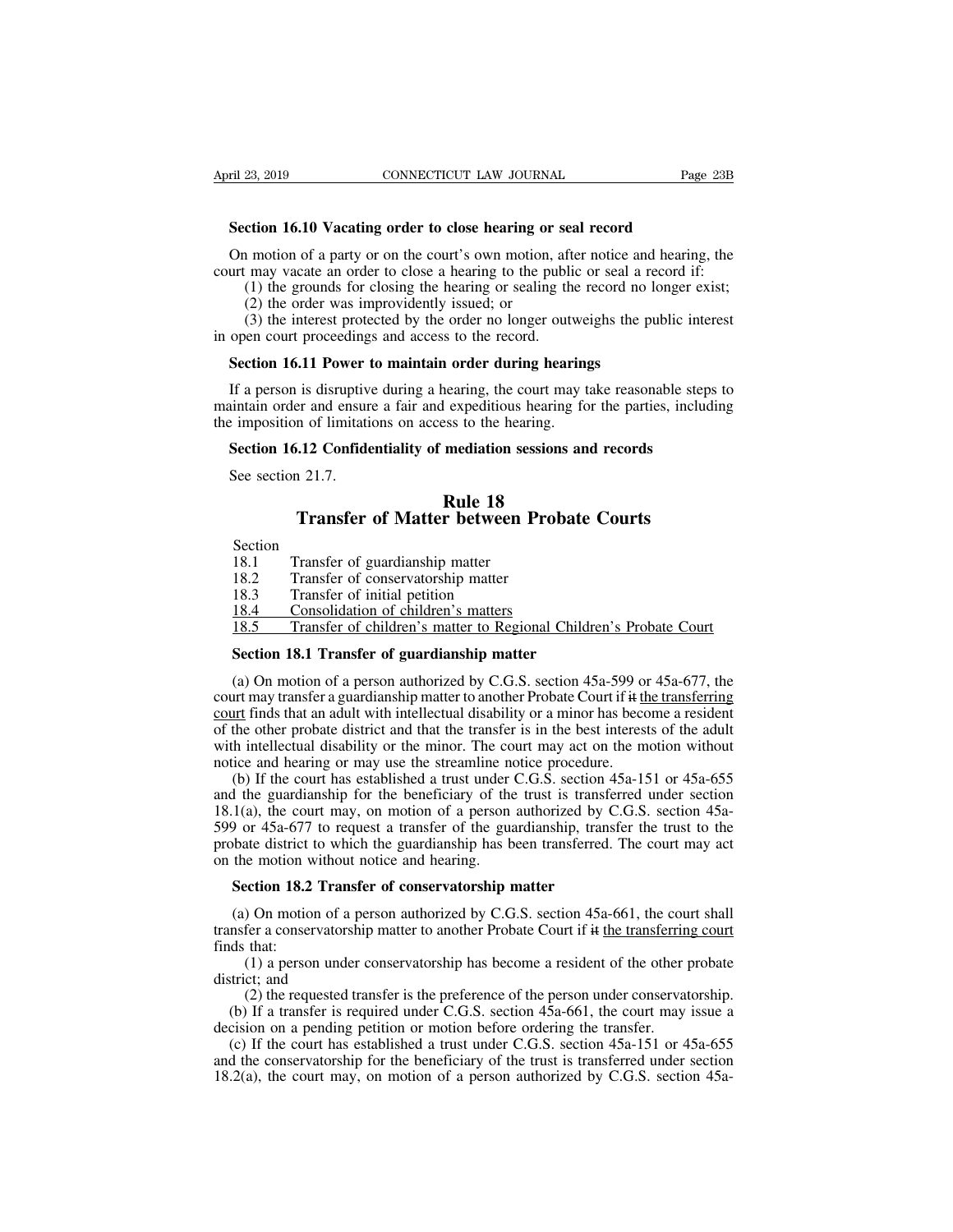Fage 24B CONNECTICUT LAW JOURNAL April 23, 2019<br>661 to request a transfer of the conservatorship, transfer the trust to the probate<br>district to which the conservatorship has been transferred. The court may act on the<br>motio Page 24B CONNECTICUT LAW JOURNAL April 23, 2019<br>661 to request a transfer of the conservatorship, transfer the trust to the probate<br>district to which the conservatorship has been transferred. The court may act on the<br>motio Page 24B CONNECTICUT<br>661 to request a transfer of the conservedistrict to which the conservatorship has<br>motion without notice and hearing.<br>**Section 18.3 Transfer of initial petit** EXTENT LAW JOURNAL<br>
1 to request a transfer of the conservatorship, transferred<br>
strict to which the conservatorship has been transferred<br>
obtion without notice and hearing.<br> **Section 18.3 Transfer of initial petition**<br>
If

1 to request a transfer of the conservatorship, transfer the trust to the probate strict to which the conservatorship has been transferred. The court may act on the botion without notice and hearing.<br>Section 18.3 Transfer 661 to request a transfer of the conservatorship, transfer the trust to the probate district to which the conservatorship has been transferred. The court may act on the motion without notice and hearing.<br> **Section 18.3 Tra** district to which the conservatorship has been transferred. The court may act on the<br>motion without notice and hearing.<br>**Section 18.3 Transfer of initial petition**<br>If the court finds that it does not have jurisdiction to h motion without notice and hearing.<br>
Section 18.3 Transfer of initial petition<br>
If the court finds that it does not have jurisdiction to hear a petition seeking to<br>
initiate a matter but that another Probate Court in this s Section 18.3 Transfer<br>If the court finds that<br>initiate a matter but that<br>to hear the matter, the cc<br>C.G.S. section 45a-98d.<br>under this section.<br>Section 18.4 Consoli If the court finds that it does not have jurisdiction to hear tiate a matter but that another Probate Court in this state do hear the matter, the court shall transfer or dismiss the petition G.S. section 45a-98d. The court tiate a matter but that another Probate Court in this state does have jurisdiction<br>hear the matter, the court shall transfer or dismiss the petition in accordance with<br>G.S. section 45a-98d. <del>The court shall conduct a heari</del>

to hear the matter, the court shall transfer or dismiss the petition in accordance with<br>C.G.S. section 45a-98d. <del>The court shall conduct a hearing before making findings<br>under this section.<br>Section 18.4 Consolidation of ch</del> C.G.S. section 45a-98d. The court shall conduct a hearing before making findings<br>under this section.<br>Section 18.4 Consolidation of children's matters<br>(a) On motion of a party or on the court's own motion, a court may trans 9115 under this section.<br> **Section 18.4 Consolidation of children's matters**<br>
(a) On motion of a party or on the court's own motion, a court may transfer a<br>
matter concerning guardianship of the person of a minor under C.G (1) a priori and the same minority of the security of the court's own motion, a court may transfer a per concerning guardianship of the person of a minor under C.G.S. sections 45a-<br>through 45a-625 or termination of parenta Section 18.4 Consolidat<br>
(a) On motion of a party<br>
matter concerning guardian<br>
603 through 45a-625 or ter<br>
715 through 45a-719 to an<br>
(1) a prior matter concerned<br>
(2) the transfer is in the (b) The court may act on On motion of a party or on the court's own motion, a<br>er concerning guardianship of the person of a minor under<br>through  $45a-625$  or termination of parental rights under<br>through  $45a-719$  to another Probate Court if the tr (a) Oh motion of a party of on the court s own motion, a court may transfer a<br>titer concerning guardianship of the person of a minor under C.G.S. sections 45a-<br>3 through 45a-625 or termination of parental rights under C.G. 603 through 45a-625 or termination of parental rights under C.G.S. sections 45a-715 through 45a-719 to another Probate Court if the transferring court finds that:<br>
(1) a prior matter concerning the same minor is pending o

**S** through 45a-719 to another Probate Court if the transferring court finds that:<br>
(1) a prior matter concerning the same minor is pending or continuing in the<br>
ler court; and<br>
(2) the transfer is in the best interests of

# **Court**

(2) the transfer is in the best interests of the minor.<br>
(b) The court may act on a motion under subsection (a) without notice and hearing<br>
may use the streamline notice procedure.<br> **Section 18.5 Transfer of children's ma** (b) The court may act on a motion under subsection (a) without notice and hearing<br>or may use the streamline notice procedure.<br>**Section 18.5 Transfer of children's matter to Regional Children's Probate**<br>**Court**<br>(a) On moti or may use the streamline<br> **Section 18.5 Transfer**<br> **Court**<br>
(a) On motion of a par<br>
participate in a Regional C<br>
to a children's court.<br>
(b) Before deciding a motive judge of the children's Section 18.5 Transfer of children's matter to Regional Children's Probate<br>Court<br>(a) On motion of a party or on the court's own motion, a court that does not<br>participate in a Regional Children's Probate Court may transfer Court<br>
(a) On motion of a party or<br>
participate in a Regional Childre<br>
to a children's court.<br>
(b) Before deciding a motion to<br>
tive judge of the children's court<br>
court to handle the matter.<br>
(c) A matter transferred unde (a) On motion of a party or on the court's own motion, a court that does not<br>tricipate in a Regional Children's Probate Court may transfer a children's matter<br>a children's court.<br>(b) Before deciding a motion to transfer,

(a) On motion of a party or on the court's own motion, a court that does not participate in a Regional Children's Probate Court may transfer a children's matter to a children's court.<br>
(b) Before deciding a motion to tran participate in a Regional Children's Probate Court may to<br>participate in a Regional Children's Probate Court may to<br>a children's court.<br>(b) Before deciding a motion to transfer, the court shall c<br>tive judge of the children Probate Court may tran<br>
nsfer, the court shall cons<br>
serning the resources av<br>
section may be heard b<br>
section may be heard b<br>
ildren's court.<br> **Rule 19**<br> **ter in Another Court Pending Matter in Another Court Shall consult with the a**<br>
<u>Idren's court concerning the resources available at the</u><br>
<u>matter.</u><br>
<u>Secred</u> under this section may be heard by the transfer<br>
icipates in the children's court.<br>

19.1 matter and states and section into your court.<br>
21.1 Duty to notify court of pending matter in another court<br>
19.1 Duty to notify court of pending matter in another court<br>
19.1 Duty to notify court of pending matter i

Section<br>19.1 Duty to notify court of pending matter in another court

**Section**<br>**Section**<br>**Section**<br>**Duty to notify court of pending matter in another court**<br>**Section 19.1 Duty to notify court of pending matter in another court**<br>**Upon becoming aware that matters are pending in more than one Pending Matter in Another Court**<br>
19.1 Duty to notify court of pending matter in another court<br> **Section 19.1 Duty to notify court of pending matter in another court**<br>
Upon becoming aware that matters are pending in more Section<br>19.1 Duty to notify court of pending matter in another court<br>Section 19.1 Duty to notify court of pending matter in another court<br>Upon becoming aware that matters are pending in more than one court concerning<br>the s Section<br>19.1 Duty to notify court of<br>**Section 19.1 Duty to notify cou**<br>Upon becoming aware that matter<br>the same person or estate, a party<br>in which a matter is pending. reading matter in anoth<br> **t of pending matter in**<br> **Rule 22**<br> **Rule 22**<br> **Rule 22**<br> **Rule 22** Example 1986 of estate, a party share innocentately hours,<br>which a matter is pending.<br>Example 22<br>Example 22.1 Registration for eFiling system<br>22.2 eFiling access in a matter<br>22.3 When eFiling mandatory

## **eFiling**

Section<br>22.1 Registration for eFiling system **2**<br> **22.1**<br> **22.2**<br> **22.2**<br> **22.3**<br> **22.3**<br> **22.3**<br> **22.3**<br> **22.3**<br> **22.3**<br> **22.3**<br> **22.3**<br> **22.3**<br> **22.3**<br> **22.4**<br> **22.4**<br> **22.4**<br> **22.4**<br> **22.4**<br> **22.4**<br> **22.4**<br> **22.4**<br> **22.4**<br> **22.4** Section<br>
22.1 Registration for eFiling s<br>
22.2 eFiling access in a matte<br>
22.3 When eFiling mandatory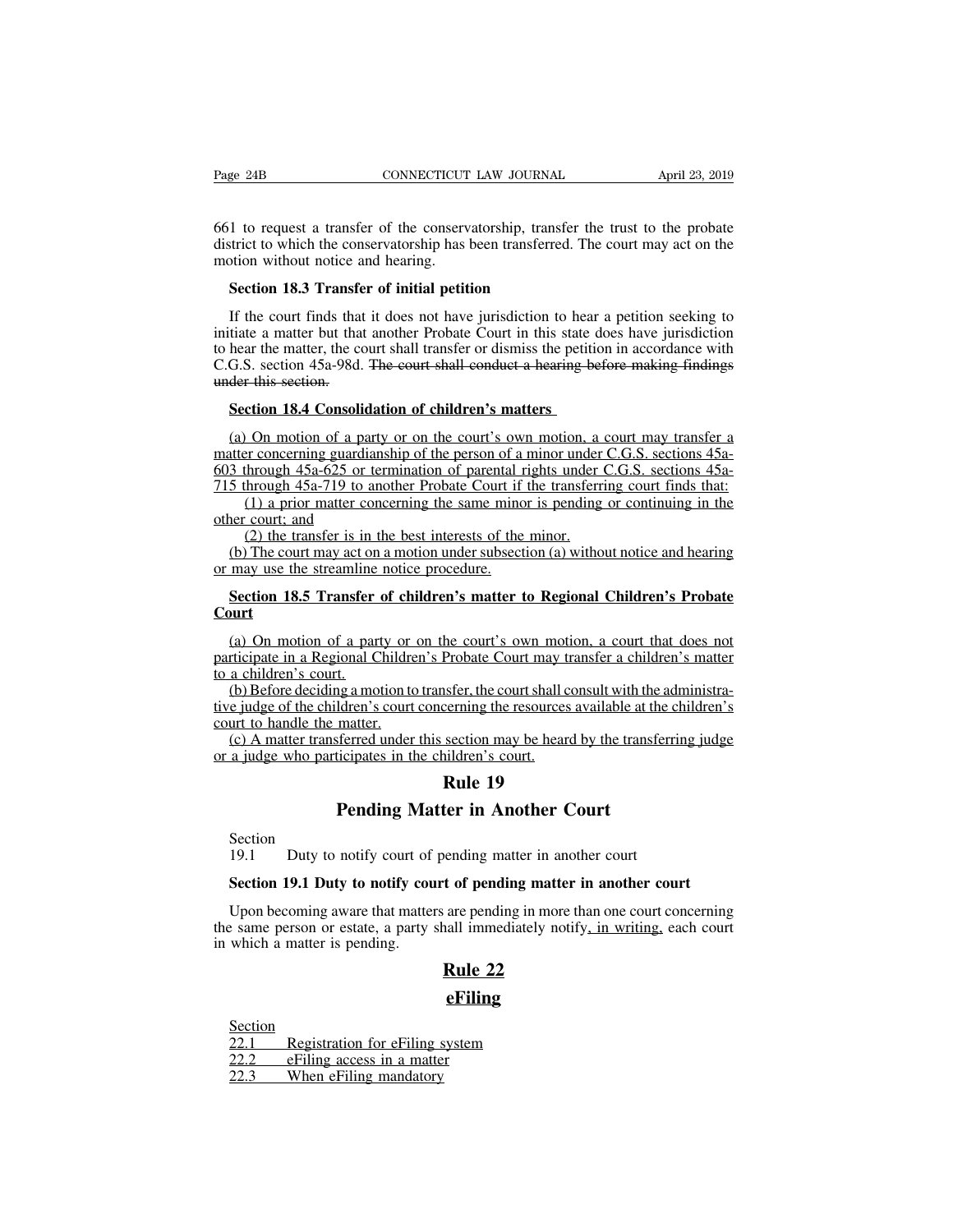**Section 22.1 Registration for eFiling system** (a) Except as provided in subsection (c), an attorney who appears or is appointed<br>
(a) Except as provided in subsection (c), an attorney who appears or is appointed<br>
the court in a probate matter shall register for the eFi by the court in a probate matter shall register of the eFiling system<br>
(a) Except as provided in subsection (c), an attorney who appears or is appointed<br>
by the court in a probate matter shall register for the eFiling syst Section 22.1 Registration for eFiling system<br>
(a) Except as provided in subsection (c), an attorne<br>
by the court in a probate matter shall register for the<br>
for the system is optional for all other persons.<br>
(b) A register Section 22.1 Registration for eFiling system<br>
(a) Except as provided in subsection (c), an attorney who appears or is appointed<br>
the court in a probate matter shall register for the eFiling system. Registration<br>
(b) A regi **Section 22.1 Registration for eFiling syste**<br>(a) Except as provided in subsection (c), an a<br>by the court in a probate matter shall register to<br>for the system is optional for all other persons.<br>(b) A registered filer shall Section 22.1 Registration for effiling system<br>
(a) Except as provided in subsection (c), an attorney who appears or is appointed<br>
the court in a probate matter shall register for the eFiling system. Registration<br>
(b) A reg (a) Except as provided in subsection (c), an attorney<br>by the court in a probate matter shall register for the of<br>for the system is optional for all other persons.<br>(b) A registered filer shall comply with the standard<br>court

the court in a probate matter shall register for the system is optional for all other persons.<br>
(b) A registered filer shall comply with the standar urt administrator for use of the system.<br>
(c) The administrator may excus (b) A registered filer shall comply with the standards established by the probate<br>urt administrator for use of the system.<br>(c) The administrator may excuse an attorney from the requirement to use the<br>stem if the attorney

court administrator<br>
(c) The administs<br>
system if the attorne<br> **Section 22.2 eFil**<br>
(a) No person mathements<br>
(b) a registered<br>
(c) a party or a (1) The administrator may excuse an attorney from the requirement to use the<br>
m if the attorney is unable due to disability.<br>
ction 22.2 eFiling access in a matter<br>
No person may access an existing matter through the eFili

(2) a party or an able due to disability.<br>
(2) a person may access in a matter<br>
(1) a registered filer who has requested eFiling access to the matter; and<br>
(2) a party or an attorney or guardian ad litem for a party in the Section 22.2 eFiling access in a matter<br>
(a) No person may access an existing matter through the eFiling system unless<br>
eperson is:<br>
(1) a registered filer who has requested eFiling access to the matter; and<br>
(2) a party **Section 22.2 eFiling access in a matter**<br>
(a) No person may access an existing matter through the eFiling system unless<br>
the person is:<br>
(1) a registered filer who has requested eFiling access to the matter; and<br>
(2) a p (a) No person may a<br>the person is:<br>(1) a registered fil<br>(2) a party or an a<br>(b) By requesting el<br>notices, decrees and oth<br>in statute or rule.<br>(c) The court shall a<br>matter on verification 1 (a) No person may access an existing matter unodgen the error ing system unless<br>
2 person is:<br>
(1) a registered filer who has requested eFiling access to the matter; and<br>
(2) a party or an attorney or guardian ad litem fo (1) a registered filer who has requested eFiling access to the r (2) a party or an attorney or guardian ad litem for a party in t (b) By requesting eFiling access, a person agrees to receive eSerotices, decrees and other (2) a party or an attorney or guardian ad litem for a party in the matter.<br>
(b) By requesting eFiling access, a person agrees to receive eService of filings,<br>
tices, decrees and other documents and to waive any other form (b) By reques<br>
notices, decrees a<br>
in statute or rule<br>
(c) The court<br>
matter on verific<br>
(d) The court s<br>
(2) appoint (1) received a person agrees to receive estimate or mings, es, decrees and other documents and to waive any other form of notice specified tutte or rule.<br>The court shall approve a person's request for eFiling access to an

The court shall approve a person's request for eFiling access to an existin<br>atute or rule.<br>The court shall approve a person's request for eFiling access to an existin<br>ar on verification that the person is a party to the ma The court shall approve a person's request for eFiling access to an existing<br>er on verification that the person is a party to the matter.<br>The court shall approve an attorney's request for eFiling access to an existing<br>er o (e) The court shall approve a person's request for error and existing<br>the represention that the person is a party to the matter.<br>(d) The court shall approve an attorney's request for eFiling access to an existing<br>atter on (d) The court shall approve an attorney's rematter on:<br>
(1) receipt of the attorney's appearance<br>
(2) appointment of the attorney to repres<br>
(3) admission of an out-of-state attorney<br>
(e) The court shall approve the reques (f) The court shall approve an attorney's request for or mig access to an extisting<br>there on:<br>(1) receipt of the attorney's appearance on behalf of a party in the matter;<br>(2) appointment of the attorney to represent a par (1) receipt of the attorney's appearance on b<br>
(2) appointment of the attorney to represent<br>
(3) admission of an out-of-state attorney to a<br>
(e) The court shall approve the request of a cordination<br>
for eFiling access to (2) appointment of the attorney to represent a pa<br>
(3) admission of an out-of-state attorney to appear<br>
(e) The court shall approve the request of a court-<br>
refiling access to an existing matter.<br>
(f) Court approval is not

(e) The court shall approve the request of a court-appointed guardian ad litem<br>for eFiling access to an existing matter.<br>(f) Court approval is not required to eFile a petition that commences a new matter<br>or an appearance

Filing access to an existing matter.<br>
Court approval is not required to eFile a petition that commences a new matter<br>
appearance as an attorney in a matter.<br> **Court grants a registered filer eFiling access to a matter, th** Court approval is not required to eFile a petition that commences a new matter<br>
appearance as an attorney in a matter.<br> **ction 22.3 When eFiling mandatory**<br>
the court grants a registered filer eFiling access to a matter, t or an appearance as an attom<br>
Section 22.3 When eFili<br>
If the court grants a regis<br>
(1) shall eFile all docum<br>
(2) shall receive all filin<br>
by eService; and<br>
(3) may view and down<br>
the eFiling system. (1) shall effer effling mandatory<br>
the court grants a registered filer effling access to a matter, the filer:<br>
(1) shall effile all documents in the matter, except as provided in section 7.1a;<br>
(2) shall receive all filing Section 22.3 When elf<br>If the court grants a re<br>(1) shall eFile all do<br>(2) shall receive all<br>by eService; and<br>(3) may view and d<br>the eFiling system. **Rule 30**<br>
The matter, except as p<br>
the matter, except as p<br>
ces, decrees and other domination and document<br> **Rule 30**<br> **Rule 30**<br> **Rule 30 December 12 and 12 and 12 and 12 and 13 and 13 and 13 and 14 and 15 and 16 and 16 and 16 and 16 and 16 and 16 and 16 and 16 and 16 and 16 and 16 and 16 and 16 and 16 and 16 and 16 and 16 and 16 and 16 and 16 and 16 and 16** 

## Section

- 30.1 When streamline notice procedure may be used in decedent's estate pro-<br>30.1 When streamline notice procedure may be used in decedent's estate pro-<br>30.2 Death certificate or other proof of death ceeding **Example 30**<br> **Decedents' Estates**<br>
Section<br>
30.1 When streamline notice procedure may be used in de<br>
ceeding<br>
30.2 Death certificate or other proof of death<br>
30.3 Court may require petitioner to submit family tree<br>
30.4 C **120.3**<br> **130.1 Extractly Section**<br>
30.1 **When streamline notice procedure may be used in decedent's<br>
ceeding<br>
30.2 Death certificate or other proof of death<br>
30.3 Court may require petitioner to submit family tree<br>
30.4 Section**<br>30.1 When streamline notice procedure may be used in decedent's estate pro<br>ceeding<br>30.2 Death certificate or other proof of death<br>30.3 Court may require petitioner to submit family tree<br>30.4 Court to inform petit Section<br>
30.1 When streamline notice procedure may be used in decedent's estate pro-<br>
ceeding<br>
30.2 Death certificate or other proof of death<br>
30.3 Court may require petitioner to submit family tree<br>
30.4 Court to inform p 30.1 When streamline notice procedure may be used in deced<br>ceeding<br>30.2 Death certificate or other proof of death<br>30.3 Court may require petitioner to submit family tree<br>30.4 Court to inform petitioner of purported will in
- 
- 
- 
- 
- 
- 
- From the complete procedure may be used in accessor.<br>
20.3 Death certificate or other proof of death<br>
30.3 Court may require petitioner to submit family tree<br>
30.4 Court to inform petitioner of purported will in its custod 30.2 Death certificate or other proof of death<br>30.3 Court may require petitioner to submit family tree<br>30.4 Court to inform petitioner of purported will in its custody<br>30.5 Notice in proceeding to grant administration of i Death certificate or other proof of death<br>Court may require petitioner to submit family tree<br>Court to inform petitioner of purported will in its custody<br>Notice in proceeding to grant administration of intestate estate<br>Noti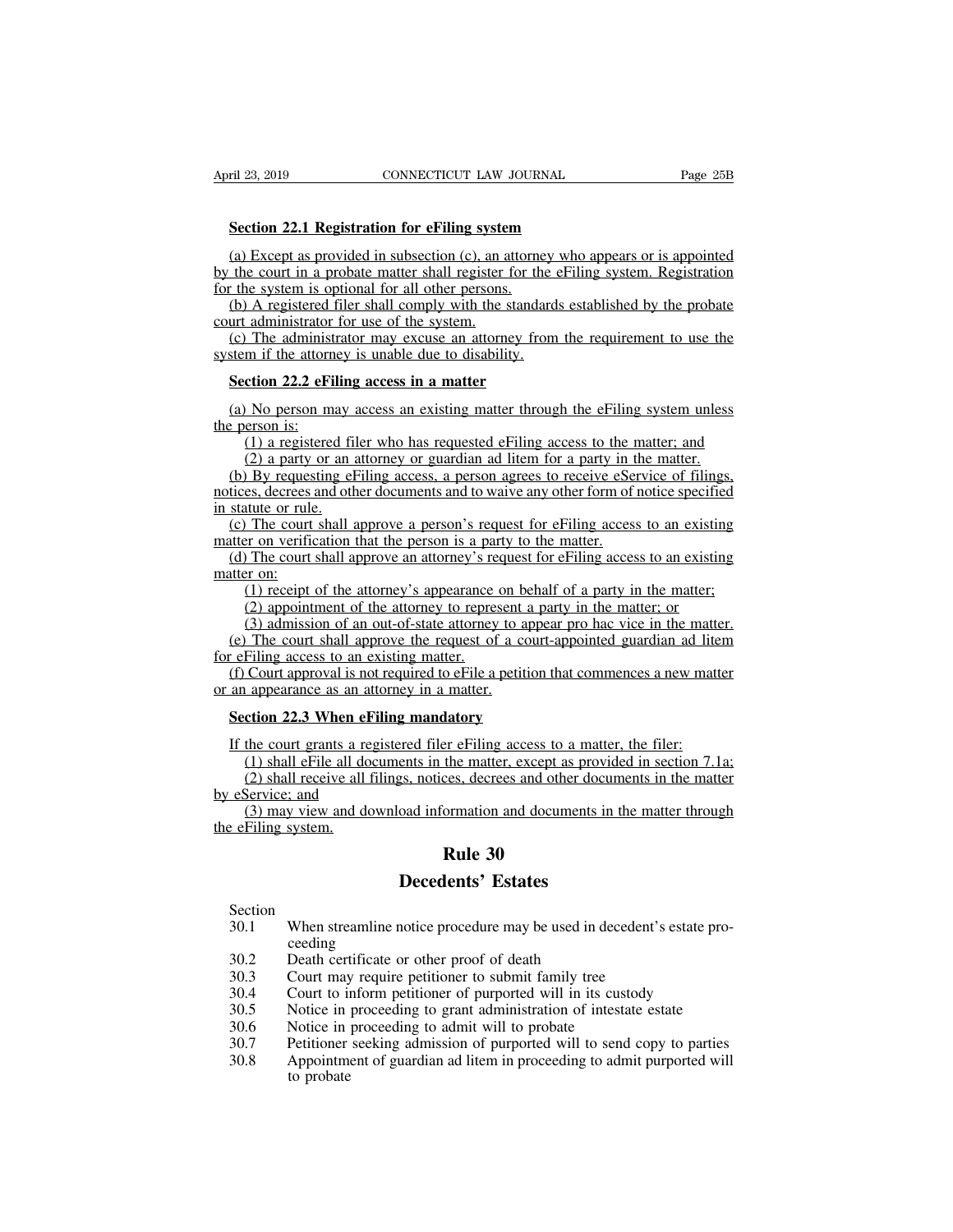- 30.9 CONNECTICUT LAW JOURNAL April 23, 2019<br>30.9 Appointment of guardian ad litem in intestate estate or after admission<br>30.10 Notice in testate estates after admission of will Appointment<br>of will<br>Notice in tes<br>Notice when EXEMBED SURVEY CONNECTICUT LAW JOURNAL<br>
30.9 Appointment of guardian ad litem in intestate estate of<br>
30.10 Notice in testate estates after admission of will<br>
30.11 Notice when heir or beneficiary is a foreign citizen<br>
30.
- 
- 
- EXEM EXECUTE SOME CONNECTICUT LAW JOURNAL<br>
30.9 Appointment of guardian ad litem in intestate estate or after ac<br>
30.10 Notice in testate estates after admission of will<br>
30.11 Notice when heir or beneficiary is a foreign 30.9 Appointment of guardian ad litem in intestate estate or after admission<br>30.10 Notice in testate estates after admission of will<br>30.11 Notice when heir or beneficiary is a foreign citizen<br>30.12 Executor or administrato Appointment of guardian ad litem in intestate estate or after admission<br>of will<br>Notice in testate estates after admission of will<br>Notice when heir or beneficiary is a foreign citizen<br>Executor or administrator to send copy attorney<br>Conflicting petitions for appointment of commissioner of administrative
- 30.3 Appointment of guardian ad inclinion in messare estate of anciental admission<br>of will<br>30.10 Notice in testate estates after admission of will<br>30.11 Notice when heir or beneficiary is a foreign citizen<br>30.12 Executor o Service in testate estates after admission of will<br>Notice when heir or beneficiary is a foreign citizen<br>Executor or administrator to send copy of inventory, status update,<br>financial report, account and affidavit of closing cedure<br>Settlement of claims in favor of decedent's estate 30.12 Executor or administrator to send copy of inventory, sta<br>
financial report, account and affidavit of closing to each<br>
attorney<br>
30.13 Conflicting petitions for appointment of commissioner of adr<br>
services as legal re 30.12 Execution of administration to schild copy of invention<br>financial report, account and affidavit of closing to<br>attorney<br>30.13 Conflicting petitions for appointment of commissioner<br>services as legal representative and 30.13 Conflicting petitions for appointment of commissioner of administrative<br>services as legal representative and settlement using small estates pro-<br>cedure<br>30.14 Settlement of claims in favor of decedent's estate<br>30.15 S Example Conflicting petitions for appointmen<br>services as legal representative and<br>cedure<br>Settlement of claims in favor of dec<br>Sale of real property from decedent<br>Distribution from estate to minor c<br>managing his or her affa 30.13 Connecting peritions for appointment<br>services as legal representative and<br>cedure<br>30.15 Sale of real property from decedent'<br>30.16 Distribution from estate to minor of<br>managing his or her affairs<br>30.17 Mutual distribu
- 
- 
- services as legal representative and settlement us<br>cedure<br>30.14 Settlement of claims in favor of decedent's estate<br>30.15 Sale of real property from decedent's estate<br>30.16 Distribution from estate to minor or beneficiary<br>m 30.14 Settlement of claims in favor of decedent's estate<br>
30.15 Sale of real property from decedent's estate<br>
30.16 Distribution from estate to minor or beneficiary who is incapable of<br>
managing his or her affairs<br>
30.17 M 30.15 Sale of real property from decedent's estate<br>30.15 Sale of real property from decedent's estate<br>30.16 Distribution from estate to minor or beneficiary who is incapable of<br>managing his or her affairs<br>30.17 Mutual dist
- 
- 
- 
- 30.10 Bistribution from estate to film of deficiting who is incapact<br>managing his or her affairs<br>30.17 Mutual distribution agreement<br>30.18 Distribution that bypasses inoperative trust<br>30.19 When executor or administrator t
- trator<br>When executor or administrator to submit status update
- 
- 30.17 Mutual distribution agreement<br>
30.18 Distribution that bypasses inoperative trust<br>
30.19 When executor or administrator to submit financial report or account<br>
30.20 Required contents of financial report or account of 30.17 Widual distribution agreement<br>
30.18 Distribution that bypasses inoperative trust<br>
30.19 When executor or administrator to submit financial report or account<br>
30.20 Required contents of financial report or account of Distribution that by passes inoperative trust<br>
When executor or administrator to submit financial report or a<br>
Required contents of financial report or account of executor or a<br>
trator<br>
When executor or administrator to su 30.20 Required contents of financial report or account of executor<br>30.21 When executor or administrator to submit status upd<br>30.22 When inventory and final financial report or account<br>30.23 Use of affidavit in lieu of admi 30.20 Required collens of mialicial report of account of executor of administrator<br>30.21 When executor or administrator to submit status update<br>30.22 When inventory and final financial report or account excused<br>30.23 Use o 30.21 When executor or administrator to submit status update<br>30.22 When inventory and final financial report or account excused<br>30.23 Use of affidavit in lieu of administration when full estate eligible to be<br>settled as a When inventory and<br>When inventory and<br>Use of affidavit in 1<br>settled as a small es<br>Administrative closs<br>Construction, title a<br>Withholding of disti<br>tain crimes<br>90.1 When streamli 30.23 Use of affidavit in lieu of administration when full estate eligible to be settled as a small estate Affidavit to settle full estate<br>30.24 Administrative closure of decedent's estate<br>30.25 Construction, title and cy
- 
- 
- 30.25 Construce<br>30.26 Withhold<br>tain crim<br>Seetion 30.1 Whe<br>tate proceeding<br>See rule 8.6.<br>Section 30.2 Deat

# settled as a small<br>30.24 Administrative clo<br>30.25 Construction, title<br>30.26 Withholding of di<br>tain crimes<br>**Section 30.1 When strean**<br>estate proceeding<br>See rule 8.6. So.26 Withholding of distribution when heir or beneficiary charge<br> **Section 30.1 When streamline notice procedure may be used in**<br> **See rule 8.6.**<br> **Section 30.2 Death certificate or other proof of death**<br>
A petitioner see

Section 30.1 When streamline notice procedure may be used in decedent's<br>state proceeding<br>See rule 8.6.<br>Section 30.2 Death certificate or other proof of death<br>A petitioner seeking admission of a purported will to probate or Section 50.1 When streamline notice procedure may be used in decedent s<br>estate proceeding<br>See rule 8.6.<br>Section 30.2 Death certificate or other proof of death<br>A petitioner seeking admission of a purported will to probate o See rule 8.6.<br>Section 30.2 Death certificate or other proof of death<br>A petitioner seeking admission of a purported will to probate or the grant of<br>administration for the estate of an intestate decedent shall accompany the See rule 8.6.<br>
Section 30.2 Death certificate or other proof of death<br>
A petitioner seeking admission of a purported will to probate or the grant of<br>
administration for the estate of an intestate decedent shall accompany t Section 30.2 Death certificate or other p<br>A petitioner seeking admission of a purpe<br>administration for the estate of an intestate d<br>with a eertified copy of the decedent's death<br>to obtain a death certificate for the decede A petitioner seeking admission of a purported will to probate or the grant<br>ministration for the estate of an intestate decedent shall accompany the petitio<br>th a certified copy of the decedent's death certificate. If the pe ministration for the estate of an intestate decedent shall accompany the petition<br>th a eertified copy of the decedent's death certificate. If the petitioner is unable<br>obtain a death certificate for the decedent, the petiti

with a eertified copy of the decedent's death certificate. If the petitioner is unable<br>to obtain a death certificate for the decedent, the petitioner may present other<br>evidence to prove the decedent's death.<br>**Section 30.3** to obtain a death certificate for the decedent, the petitioner may present other evidence to prove the decedent's death.<br> **Section 30.3 Court may require petitioner to submit family tree** If necessary to determine the dece evidence to prove the decedent's death.<br> **Section 30.3 Court may require petitioner to submit family tree**<br>
If necessary to determine the decedent's heirs, the court may require a petitioner<br>
seeking admission of a purport Section 30.3 Court may require probability of the deceders seeking admission of a purported will the estate of an intestate decedent to subfamily relationships or other reasonable decedent's family members.<br>Section 30.4 Co If necessary to determine the decedent's heirs, the court may require a petitioner<br>
Eximple a method will to probate or the grant of administration of<br>
e estate of an intestate decedent to submit a family tree that illustr exting admission of a purported will to probate or the grant of administration of<br>e estate of an intestate decedent to submit a family tree that illustrates the decedent's<br>mily relationships or other reasonably available i

the estate of an intestate decedent to submit a family tree that illustrates the decedent's family relationships or other reasonably available information about the identity of the decedent's family members.<br> **Section 30.4** family relationships or other reasonably available information about the identity of<br>the decedent's family members.<br>**Section 30.4 Court to inform petitioner of purported will in its custody**<br>(a) If a petitioner seeks admis the decedent's family members.<br> **Section 30.4 Court to inform petitioner of purported will in its custody**<br>
(a) If a petitioner seeks admission of a purported will to probate and the court<br>
has another purported will for t **Section 30.4 Com**<br>
(a) If a petitioner<br>
has another purported<br>
advise the petitioner<br>
shall provide the nan<br>
other purported will.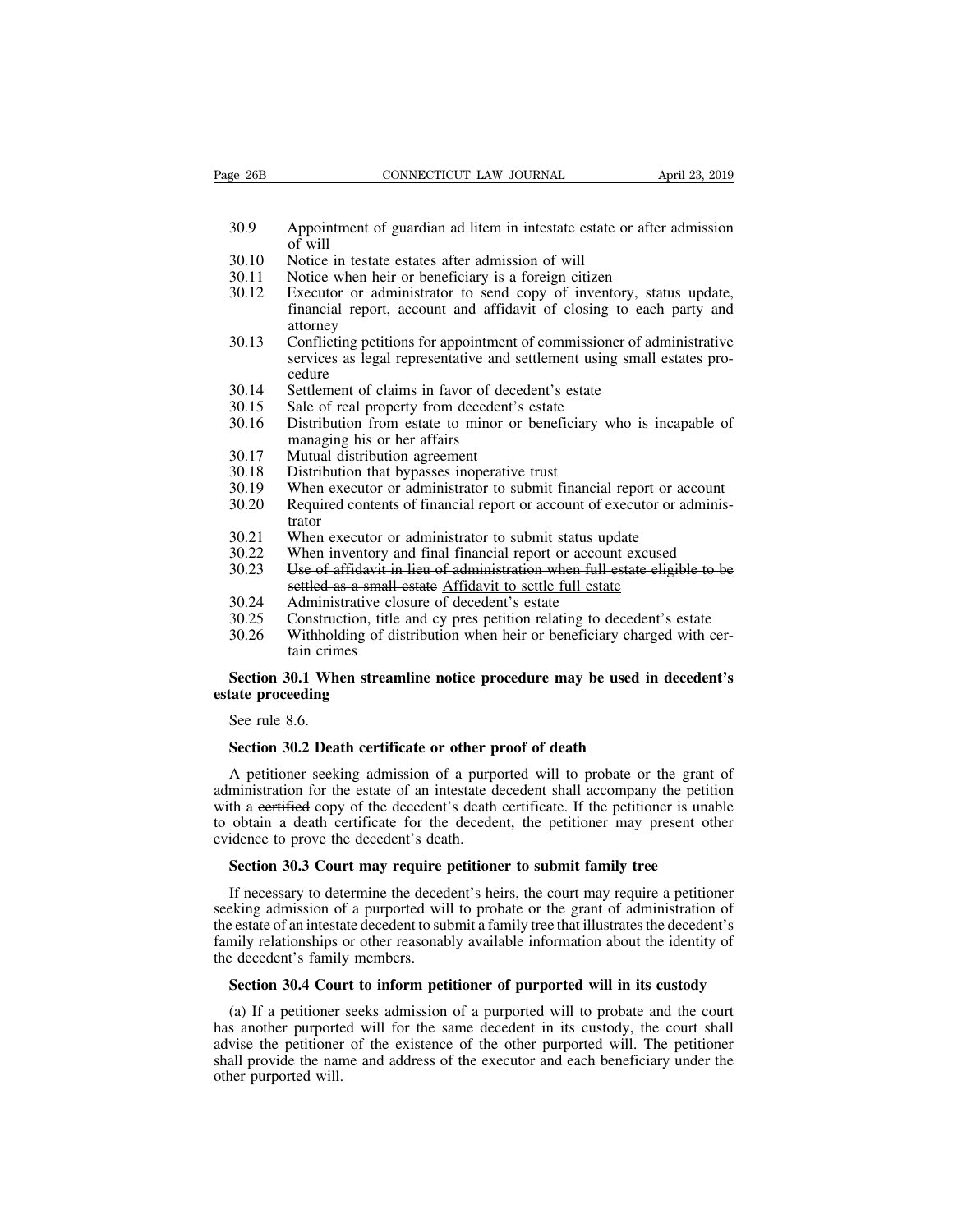(b) If a petitioner seeks the grant of intestate administration of an estate and the urt has a purported will for the same decedent in its custody, the court shall notify be petitioner of the existence of the purported wil content and solutions above that the same decedent in its custody, the court has a purported will for the same decedent in its custody, the court shall notify the petitioner of the existence of the purported will. The peti April 23, 2019 CONNECTICUT LAW JOURNAL Page 27B<br>
(b) If a petitioner seeks the grant of intestate administration of an estate and the<br>
court has a purported will for the same decedent in its custody, the court shall notify The name and address of the executor and each beneficiary of the executor of the executor has a purported will for the same decedent in its custody, the court shall notify the petitioner of the existence of the purported w (b) If a petitioner seeks the grant of intestate administration of an estate and the court has a purported will for the same decedent in its custody, the court shall notify the petitioner of the existence of the purported (b) If a petitioner seeks the grant of intestate administration of an estate and the court has a purported will for the same decedent in its custody, the court shall notify the petitioner of the existence of the purported (b) If a petitioner seeks the grant of intestate administration of an estate and the court has a purported will for the same decedent in its custody, the court shall notify the petitioner of the existence of the purported (b) If a pertificant secks the grant of intestate administration of an estate and the court has a purported will for the same decedent in its custody, the court shall notify the petitioner of the existence of the purporte admission. Example 20.13 and and address of the executor and each beneficiary under the purported will.<br>
He court shall schedule a hearing on the admission of the purported will before<br>
ting on the petition for intestate administrati ting on the petition for intestate administration. If no executor or beneficiary<br>der the purported will appears at the hearing to advocate for admission of the<br>rported will, the court shall appoint a temporary administrato under the purported will appears at the hearing to advocate<br>purported will, the court shall appoint a temporary administ<br>admission.<br>**Section 30.5 Notice in proceeding to grant administratio**<br>(a) The court shall send notice orted will, the court shall appoint a te<br>ssion.<br>**ction 30.5 Notice in proceeding to gr**<br>The court shall send notice of <u>hearinistration</u> of the estate of an intestate (1) each of the decedent's heirs;<br>(2) the proposed admi

Sion.<br> **Comptet administrator and SOLE Administration of the state of an intestate**<br>
(1) each of the decedent's heirs;<br>
(2) the proposed administrator;<br>
(3) the petitioner;<br>
(4) the executor of each purported w. **ction 30.5 Notice in pr**<br>(1) The court shall send<br>inistration of the estate  $(1)$  each of the deceden<br>(2) the proposed admini<br>(3) the petitioner;<br>(4) the executor of each<br>(5) the beneficiaries une (4) the executor of each purported will in the custody of the court (6) each attention of the estate of an intestate decedent to:<br>(1) each of the estate of an intestate decedent to:<br>(1) each of the decedent's heirs;<br>(2) th (5) The court shall send notice of <u>hearing on</u> a petition seeking the grant of mistration of the estate of an intestate decedent to:<br>
(1) each of the decedent's heirs;<br>
(2) the proposed administrator;<br>
(3) the petitioner; The court shan schd holice of  $\frac{\text{learning}}{\text{test}}$ <br>
instration of the estate of an intestate deced<br>
(1) each of the decedent's heirs;<br>
(2) the proposed administrator;<br>
(3) the petitioner;<br>
(4) the executor of each purported wil

(1) each of the estate of an intestate decedent<br>
(1) each of the decedent's heirs;<br>
(2) the proposed administrator;<br>
(3) the petitioner;<br>
(4) the executor of each purported will in the c<br>
(5) the beneficiaries under any p (b) Cach of the decedent shalls,<br>
(c) the proposed administrator;<br>
(3) the petitioner;<br>
(4) the executor of each purported will in the custody of the court;<br>
(5) the beneficiaries under any purported will in the custody o (3) the periposed administrator,<br>
(3) the petitioner;<br>
(4) the executor of each purported will in the custody of the court;<br>
(5) the beneficiaries under any purported will in the custody of the court;<br>
(6) each attorney o (4) the executor of each purported w<br>
(5) the beneficiaries under any purpo<br>
(6) each attorney of record; and<br>
(7) other persons as the court determ<br>
(b) The court shall send a copy of the d<br>
(a). If the court grants the (5) the beneficiaries under  $(6)$  cach put<br>(6) each attorney of record;<br>(7) other persons as the couplement of the court shall send a cop<br>f the court grants the petitic<br>inistration, which shall inclu<br>(1) a list of the hei (3) the benche<br>also that any purported with in the (6) each attorney of record; and<br>(7) other persons as the court determines.<br>The court shall send a copy of the decree to each per<br>f the court grants the petition, the cou (7) other persons as the court determines.<br>
(7) other persons as the court determines.<br>
The court shall send a copy of the decree to each person listed in subsection<br>
of the court grants the petition, the court shall also (b) Once persons as the court determines.<br>
(b) The court shall send a copy of the decree to each person listed in subsection<br>
(a). If the court grants the petition, the court shall also send notice of the grant of<br>
admini The court shall schedule at every of the decree to claim person issical in subsection<br>f the court grants the petition, the court shall also send notice of the grant of<br>instration, which shall include:<br>(1) a list of the he

(a). It also contribute to the administration, which shall include:<br>
(1) a list of the heirs;<br>
(2) the name and address of the<br>
(3) a statement indicating whe<br>
probate bond and advising the heirs<br>
(4) a statement indicati (1) a list of the heirs;<br>
(2) the name and address of the administrator;<br>
(3) a statement indicating whether the administrator is required to so<br>
boate bond and advising the heirs of their right to request a bond; and<br>
(4 (3) a statement indicating whether the administrator is required to submit a obate bond and advising the heirs of their right to request a bond; and (4) a statement indicating that the heirs may address any questions rega probate bond and a<br>
(4) a statement<br>
the estate to the adr<br> **Section 30.6 Not**<br>
(a) The court sha<br>
to probate to:<br>
(1) each of the<br>
(2) each benef (4) a statement indicating that the heir<br>state to the administrator.<br>**ction 30.6 Notice in proceeding to ac**<br> $\overline{ }$  The court shall send notice of <u>hearing</u><br>obate to:<br>(1) each of the decedent's heirs;<br>(2) each beneficiar

State to the administrator.<br> **Common 30.6 Notice in proceeding to admit will to probate**<br>
The court shall send notice of <u>hearing on</u> a petition to admit a purported will<br>
obate to:<br>
(1) each of the decedent's heirs;<br>
(2)

**Section 30.6 Notice in proceeding to admi**<br>(a) The court shall send notice of <u>hearing on</u><br>to probate to:<br>(1) each of the decedent's heirs;<br>(2) each beneficiary<u>, including the trustee</u><br>purported will being offered for pr (3) each current and proceeding to admit will to probate<br>
(3) each court shall send notice of <u>hearing on</u> a petition to admit a purported will<br>
(1) each of the decedent's heirs;<br>
(2) each beneficiary, including the truste

(a) The court shall send notice of <u>hearing on</u> a petition<br>to probate to:<br>(1) each of the decedent's heirs;<br>(2) each beneficiary<u>, including the trustee of any in</u><br>purported will being offered for probate;<br>(3) each curren (1) each of the decedent's heirs;<br>(2) each beneficiary, including the trustee of any inter vivos trust, under the<br>orted will being offered for probate;<br>(3) each current and presumptive remainder beneficiary of a trust esta (1) each of the decedent's heirs;<br>
(2) each beneficiary, including the trustee of any inter vivos trust, under the<br>
purported will being offered for probate;<br>
(3) each current and presumptive remainder beneficiary of a tr (1) each of the uccede (2) each beneficiary, if purported will being offered (3) each current and punder the purported will be (4) the Attorney Genpresumptive remainder benor charitable interest; (5) the proposed exect (6 (2) each beneficiary, including the trustee of any inter vivos trust, under the purported will being offered for probate;<br>
(3) each current and presumptive remainder beneficiary of a trust established under the purported (3) each current and pre<br>
(3) each current and pre<br>
(4) the Attorney Gener<br>
(4) the Attorney Gener<br>
imptive remainder benef<br>
arritable interest;<br>
(5) the proposed execut<br>
(6) the petitioner;<br>
(7) each beneficiary, in-<br>
pu (3) each current and presumptive remainder beneficiary of a trust established<br>
(4) the Attorney General, if a beneficiary under a will or any current or<br>
umptive remainder beneficiary of a trust established under the will (4) the Attorney General, if a beneficiary under a will or any<br>presumptive remainder beneficiary of a trust established under the will<br>or charitable interest;<br>(5) the proposed executor or administrator;<br>(6) the petitioner; (4) the Tatolicy Scheral, it a beneficiary under a will be any current of implive remainder beneficiary of a trust established under the will is a charity aritable interest;<br>(5) the proposed executor or administrator;<br>(6)

or charitable interest;<br>
(5) the proposed executor or administrator;<br>
(6) the peritioner;<br>
(7) each beneficiary<u>, including the trustee of any inter vivos trust</u>, under an<br>
other purported will of the decedent in the custo (5) the proposed executor or administrator;<br>(6) the proposed executor or administrator;<br>(7) each beneficiary, including the trustee<br>purported will of the decedent in the cust<br>(8) each current and presumptive remainde<br>r an

(6) the peritioner;<br>
(6) the petitioner;<br>
(7) each beneficiary, including the trustee of any<br>
purported will of the decedent in the custody of<br>
(8) each current and presumptive remainder ben<br>
r any other purported will of (7) each beneficiary, including the trustee of any inter vivos trust, under any<br>er purported will of the decedent in the custody of the court;<br>(8) each current and presumptive remainder beneficiary of a trust established<br> (b) cach ocherricany<u>, including the tasket</u> of any line vivos trust, there any other purported will of the decedent in the custody of the court;<br>
(8) each current and presumptive remainder beneficiary of a trust establis (8) each current and presumptive remainder beneficiary<br>under any other purported will of the decedent in the custod<br>(9) each attorney of record; and<br>(10) other persons as the court determines.<br>(b) The court shall send a co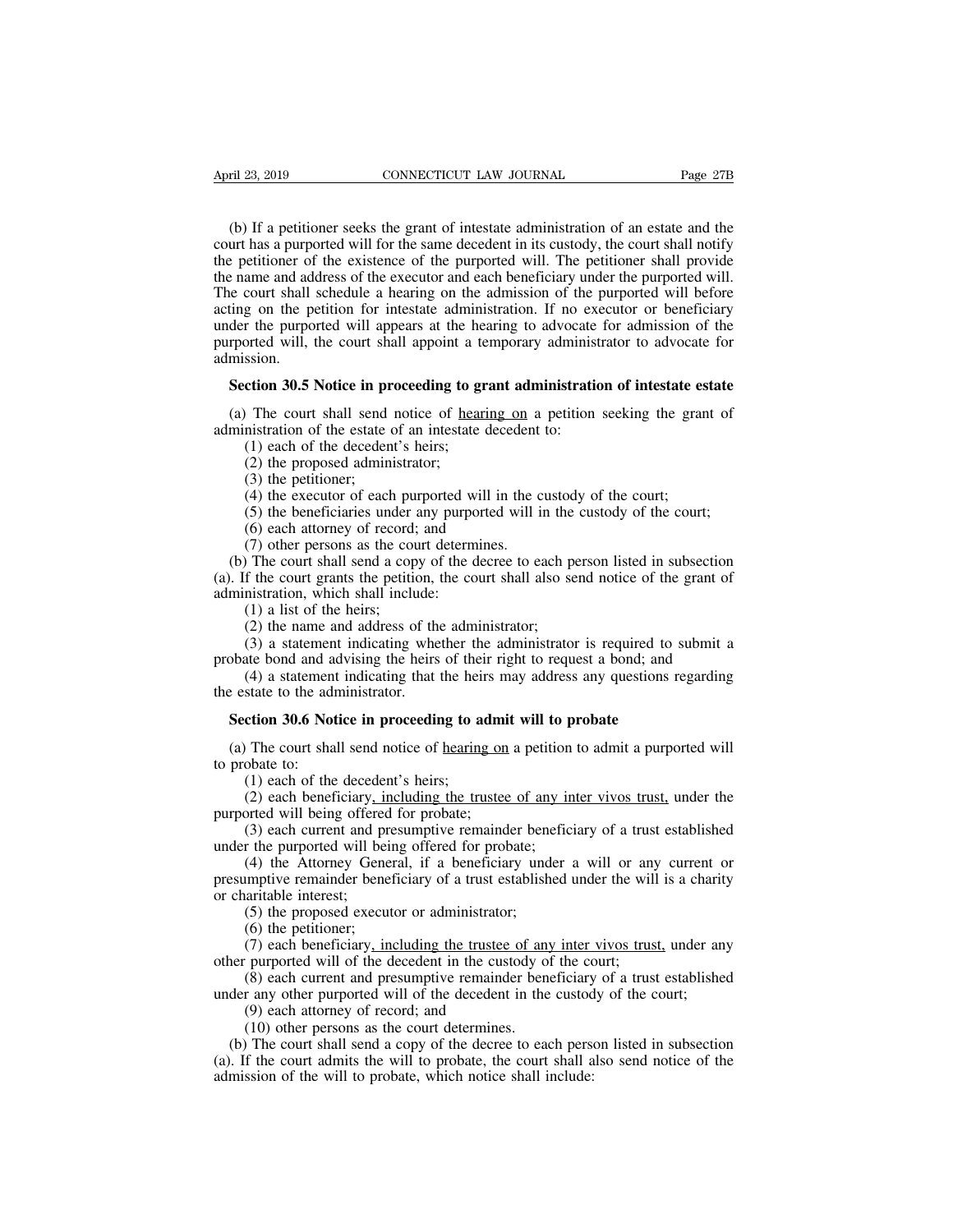(1) a list of the beneficiaries named in the will and the names of the current<br>(1) a list of the beneficiaries named in the will and the names of the current<br>presumptive remainder beneficiaries under any trust established Page 28B CONNECTICUT LAW JOURNAL April 23, 2019<br>
(1) a list of the beneficiaries named in the will and the names of the current<br>
and presumptive remainder beneficiaries under any trust established under the will;<br>
(2) the (1) a list of the beneficiaries named in the will and the names of<br>
(1) a list of the beneficiaries named in the will and the names of<br>
resumptive remainder beneficiaries under any trust established un<br>
(2) the name and ad

(1) a list of the beneficiaries named in the will and the names of the current<br>(1) a list of the beneficiaries named in the will and the names of the current<br>presumptive remainder beneficiaries under any trust established (1) a list of the beneficiaries named in the will and the names of the current<br>and presumptive remainder beneficiaries under any trust established under the will;<br>(2) the name and address of the executor or administrator; (1) a list of the<br>and presumptive rem.<br>(2) the name and<br>(3) a statement i<br>submit a probate bor<br>bond; and<br>(4) a statement<br>regarding the estate t (1) a list of the beneficiaries named in the will and the names of the current<br>resumptive remainder beneficiaries under any trust established under the will;<br>(2) the name and address of the executor or administrator;<br>(3) (1) a list of the benchedness handce in the will and<br>and presumptive remainder beneficiaries under any trust es<br>(2) the name and address of the executor or administ<br>(3) a statement indicating whether the executor or adm<br>su (2) the name and address of the executor or administrator;<br>
(3) a statement indicating whether the executor or administrator is required to<br>
bmit a probate bond and advising the beneficiaries of their right to request a<br>
n (3) a statement<br>submit a probate  $\theta$ <br>bond; and<br>(4) a statement<br>regarding the estate<br>**Section 30.7 Pe**<br>**to parties**<br>A petitioner see

A petitioner seeking admission of a purported will to send a copy<br>the petitioner seeking admission of purported will to send copy<br>parties<br>A petitioner seeking admission of a purported will to send copy<br>the petitioner seek (4) a statement indicating that the beneficiaries may address any questions<br>regarding the estate to the executor or administrator.<br>**Section 30.7 Petitioner seeking admission of purported will to send copy**<br>**to parties**<br>A ( $\rightarrow$ ) a statement indicating that the concretenties in<br>regarding the estate to the executor or administrator.<br>**Section 30.7 Petitioner seeking admission of purp**<br>to parties<br>A petitioner seeking admission of a purported w **Section 30.7 Petitioner seeking admission of purported will to send copy parties**<br>A petitioner seeking admission of a purported will to probate shall send a copy<br>the petition and the will to each person listed under secti **to parties**<br>
A petitioner seeking admission<br>
of the petition and the will to ea<br>
certify to the court that the copie<br> **Section 30.8 Appointment of**<br> **ported will to probate**<br>
(a) In a proceeding for the admay enneint a gu A petitioner seeking admission of a purported will to probate shall send a copy<br>the petition and the will to each person listed under section  $30.6(a)$  and shall<br>trify to the court that the copies have been sent.<br>**Section** 

may appoint a guardian ad litem in proceeding to admit pur-<br>ported will to each person listed under section 30.6(a) and shall<br>certify to the court that the copies have been sent.<br>**Section 30.8 Appointment of guardian ad l** or the pention and the win to each<br>certify to the court that the copies h<br>**Section 30.8 Appointment of gual ported will to probate**<br>(a) In a proceeding for the admis<br>may appoint a guardian ad litem for<br>as provided in secti (1) in the court data the copies have been sent.<br> **Court do an heir court of guardian ad litem in proceeding to admit pur-**<br>
In a proceeding for the admission of a purported will to probate, the court<br>
appoint a guardian **Section 30.8 Appointment of guardian ad litem in proceeding to admit pur-**<br>ported will to probate<br>(a) In a proceeding for the admission of a purported will to probate, the court<br>may appoint a guardian ad litem for an hei ported will to probate<br>
(a) In a proceeding for the admission of<br>
may appoint a guardian ad litem for an hei<br>
as provided in section 13.2 if:<br>
(1) in the case of an heir, the court deter<br>
a greater share of the estate if t

In a proceeding for the admission of a purported will to probate, the court appoint a guardian ad litem for an heir or beneficiary of a decedent's estate ovided in section 13.2 if:<br>(1) in the case of an heir, the court det (a) In a proceeding for the admission of a purported will to probate, the court may appoint a guardian ad litem for an heir or beneficiary of a decedent's estate as provided in section 13.2 if:<br>
(1) in the case of an heir may appoint a guardian ad inclif for all net of beinchclary of a decedent is estate<br>as provided in section 13.2 if:<br>(1) in the case of an heir, the court determines that the heir would likely receive<br>a greater share of the (1) in the case of an heir, the court determines that the heir would likely a greater share of the estate if the decedent died intestate than under the pu will that is being offered for probate; (2) in the case of a benef (1) in the case of an heir, the court determines that the field would inkery receive<br>ater share of the estate if the decedent died intestate than under the purported<br>that is being offered for probate;<br>(2) in the case of a a greater share of the estate if the decedent died intestate than under the purported<br>will that is being offered for probate;<br>(2) in the case of a beneficiary under a purported will in the custody of the<br>court that is not with that is being offered<br>
(2) in the case of a<br>
court that is not being of<br>
would receive a greater<br>
for probate than under t<br>
(3) in the case of a l<br>
the court determines that<br>
of the beneficiary.<br>
(b) Except as otherw (z) in the case of a beneficiary under a purported with in the custody of the urt that is not being offered for probate, the court determines that the beneficiary vuld receive a greater share of the estate under the will

becount that is not being offered for probate, the court determines that the benefictary would receive a greater share of the estate under the will that is not being offered for probate, or (3) in the case of a beneficiary would receive a greater sinate or the estate under the will that is not delig orieted<br>for probate than under the will that is being offered for probate; or<br>(3) in the case of a beneficiary under a purported will being offe (3) in the case of a beneficiary under a purported will being offered for probate, or (3) in the case of a beneficiary under a purported will being offered for probate, the court determines that a guardian ad litem is nece (b) in the case of a beneficiary under a purported with being offered tof probate, the court determines that a guardian ad litem is necessary to protect the interests of the beneficiary.<br>
(b) Except as otherwise directed In the beneficiary.<br>
(b) Except as otherwise directed by the court, a guardian ad litem appointed under<br>
subsection (a) shall make reasonable efforts to verify that each heir or beneficiary<br>
whose name or address is unknow (b) Except as otherwise directed by the court, a guardian ad litem appointed under subsection (a) shall make reasonable efforts to verify that each heir or beneficiary whose name or address is unknown cannot be located but (b) Except as officially stated by the court, a guardian ad internappointed under<br>subsection (a) shall make reasonable efforts to verify that each heir or beneficiary<br>whose name or address is unknown cannot be located but subsection (a) shart make reasonable enorts to vertry that each fiert of ocherriciary<br>whose name or address is unknown cannot be located but is not required to conduct<br>an exhaustive search for the heir or beneficiary. If t whose hank of address is dinknown cannot oc located out is not required to conduct<br>an exhaustive search for the heir or beneficiary. If the guardian ad litem is unable to<br>locate an heir or beneficiary or if the heir or ben an exhausuve search for the heir of beneficiary. If the guardian ad fitem is unable to locate an heir or beneficiary or if the heir or beneficiary is a minor or is incompetent, undetermined or unborn, the guardian ad litem objection.<br>(c) The appointment of a guardian ad litem under this section shall terminate on determined of unborn, the guardian ad litem share vertry that the win was dury<br>ecuted and make inquiry of appropriate persons to determine whether a reasonable<br>sis exists to challenge the validity of the will. The guardian Executed and make metally of appropriate persons to determine whether a reasonable basis exists to challenge the validity of the will. The guardian ad litem shall advise the court in writing whether the guardian ad litem o basis carsts to chancing the vantury of the will. The guardian ad litem shall advise<br>the court in writing whether the guardian ad litem objects to the admission of the<br>will. If the guardian ad litem objects to admission of

met court in writing with<br>will. If the guardian ad li<br>shall request a hearing o<br>objection.<br>(c) The appointment of<br>the admission of the will unle<br>under section 30.9.<br>Section 30.9 Appoint all request a hearing on the petition and shall present evidence in support of the<br>jection.<br>(c) The appointment of a guardian ad litem under this section shall terminate on<br>examission of the will to probate and the disposi **bijection.**<br>
(c) The appointment c<br>
the admission of the will unle<br>
admission of the will unle<br>
under section 30.9.<br> **Section 30.9 Appoin<br>
admission of will**<br>
(a) In any proceeding<br>
after the admission of the (c) The appointment of a guardian ad mem under unis section small terminate on<br>
a admission of the will to probate and the disposition of any appeal from the<br>
mission of the will unless the court determines that a guardia

admission of the will unless the court determines that a guardian ad litem is necessary<br>under section 30.9.<br>**Section 30.9 Appointment of guardian ad litem in intestate estate or after**<br>**admission of will**<br>(a) In any procee definition 30.9.<br> **Section 30.9 Appointment of guardian ad litem in intestate estate or after**<br> **admission of will**<br>
(a) In any proceeding concerning an intestate estate or concerning a testate estate<br>
after the admission Section 30.9. Section 30.9.<br>Section 30.9 Appointment of guardian ad litem in intestate esta<br>admission of will<br>(a) In any proceeding concerning an intestate estate or concerning a t<br>after the admission of the will, the cour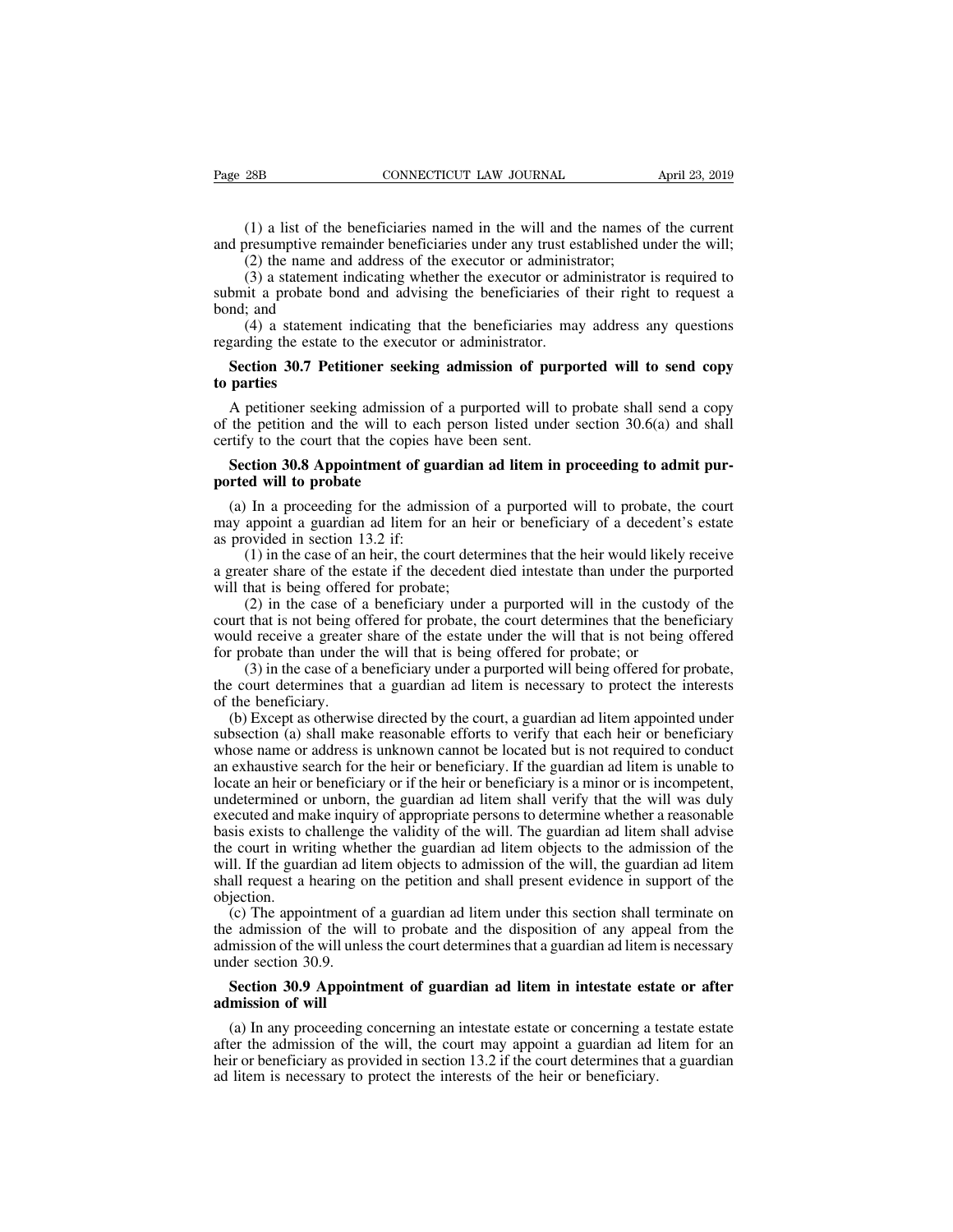(b) Except as otherwise directed by the court, a guardian ad litem appointed under<br>s section shall take reasonable steps to locate each heir or beneficiary whose<br>cation is unknown. If the guardian ad litem is unable to loc the section shall take reasonable steps to locate each heir or beneficiary whose<br>this section shall take reasonable steps to locate each heir or beneficiary whose<br>location is unknown. If the guardian ad litem is unable to April 23, 2019 CONNECTICUT LAW JOURNAL Page 29B<br>
(b) Except as otherwise directed by the court, a guardian ad litem appointed under<br>
this section shall take reasonable steps to locate each heir or beneficiary whose<br>
locati April 23, 2019 CONNECTICUT LAW JOURNAL Page 29B<br>
(b) Except as otherwise directed by the court, a guardian ad litem appointed under<br>
this section shall take reasonable steps to locate each heir or beneficiary whose<br>
locati (b) Except as otherwise directed by the court, a guardian ad litem appointed under this section shall take reasonable steps to locate each heir or beneficiary whose location is unknown. If the guardian ad litem is unable t (b) Except as otherwise directed by the court, a guardian ad litem appointed under this section shall take reasonable steps to locate each heir or beneficiary whose location is unknown. If the guardian ad litem is unable t (b) Except as otherwise directed by the court, a guardian ad litem appointed under this section shall take reasonable steps to locate each heir or beneficiary whose location is unknown. If the guardian ad litem is unable t (b) Except as otherwise directed by the court, a guardian ad internappointed under<br>this section shall take reasonable steps to locate each heir or beneficiary whose<br>location is unknown. If the guardian ad litem is unable t Insis section shall take reasonable steps to locate each hell of ochiencially whose<br>location is unknown. If the guardian ad litem is unable to locate the heir or beneficiary<br>or if the heir or beneficiary is a minor or is i ocation is unknown. It the guardian ad intent is unable to locate the helt of ocherriciary<br>or if the heir or beneficiary is a minor or is incompetent, undetermined or unborn,<br>the guardian ad litem shall review each petitio or it the field of benchedary is a minor or is incompetent, undetermined or under<br>the guardian ad litem shall review each petition concerning the estate and the over<br>management of the estate. The guardian ad litem shall ad anagement of the estate. The guardian ad litem shall advise the court in each efference the guardian ad litem objects to any petition and may petition the view of any action of the executor or administrator to which the gu below of any action of the executor or administrator to which the guardian ad litem<br>jects. If the guardian ad litem objects to a petition or petitions the court for review<br>an action by the executor or administrator, the g

required under section 30.10 Notice in the executor of metals and litem shall request a hearing and shall present evidence in support of the objection or petition.<br>Section 30.10 Notice in testate estates after admission of by the executor or administrator, the guardian ad litem shall request a hearing and shall present evidence in support of the objection or petition.<br> **Section 30.10 Notice in testate estates after admission of will**<br>
After be a mix and shall present evidence in support of the objection or petition<br>Section 30.10 Notice in testate estates after admission of will<br>After sending a copy of the decree admitting a will to probate and t<br>required unde **Section 30.10 Notice in testate estates after admission of will**<br>After sending a copy of the decree admitting a will to probate and the notice<br>quired under section 30.6(b), the court is not required to give notice of subs After sending a copy of the decree admitting a will to probate and the notice<br>quired under section 30.6(b), the court is not required to give notice of subsequent<br>occedings to the decedent's heirs or beneficiaries under a

required under section 30.6(b), the court is not required to give notice of subsequent proceedings to the decedent's heirs or beneficiaries under any purported will not admitted to probate unless requested under C.G.S. se proceedings to the decedent's heirs or beneficiaries under any purported will not admitted to probate unless requested under C.G.S. section 45a-127.<br>Section 30.11 Notice when heir or beneficiary is a foreign citizen If th admitted to probate unless requested under C.G.S. section 45a-127.<br> **Section 30.11 Notice when heir or beneficiary is a foreign citizen**<br>
If the court is aware that an heir or beneficiary is a citizen of a foreign country<br> Section 30.11 Notice when heir or beneficiary is a foreign citizen<br>If the court is aware that an heir or beneficiary is a citizen of a foreign<br>and if required by treaty between the United States and the country of<br>heir or **Section 30.11 Toxice when helt of beneficiary is a foreign cluzer.**<br>If the court is aware that an heir or beneficiary is a citizen of a foreign country<br>d if required by treaty between the United States and the country of If the court is aware that an heir or beneficiary is a citizen of a foreign country<br>and if required by treaty between the United States and the country of which an<br>heir or beneficiary is a citizen, the court shall send a c

# **attorney**

ir or beneficiary is a citizen, the court shall send  $a$  copy of  $a$  the decree admitting will to probate or granting administration of the estate of an intestate decedent to  $e$  embassy or consulate of the country of the a will to probate or granting administration of the estate of an intestate decedent to<br>the embassy or consulate of the country of the heir or beneficiary.<br>**Section 30.12 Executor or administrator to send copy of inventory,** the embassy or consulate of the country of the heir or beneficiary.<br> **Section 30.12 Executor or administrator to send copy of inventory, status**<br> **update, financial report, account and affidavit of closing to each party an** Section 30.12 Executor or administrator to send copy of inventory, status update, financial report, account and affidavit of closing to each party and attorney (a) Except as provided in subsection (c), the executor or admi section 30.12 Exection or administrator to sent copy or inventory, states<br>update, financial report, account and affidavit of closing to each party and<br>attorney<br>(a) Except as provided in subsection (c), the executor or admi in a subsection (a) Except as provided in subsection (c), the executor or administrator of an estate shall send a copy of the inventory, each supplemental or substitute inventory, each status update, each financial report (a) Except as provided in subsection (c), the executor or administrator of an esta<br>shall send a copy of the inventory, each supplemental or substitute inventory, eac<br>status update, each financial report or account and the (a) Except as provided in subsection (c), the executor of administrator of an estate all send a copy of the inventory, each supplemental or substitute inventory, each thus update, each financial report or account and the shall send a copy of the inventory, each supplemental or substitute inventory, each<br>status update, each financial report or account and the affidavit of closing, at the<br>time of filing, to each party and attorney of record

status update, each manieral report of account and the armawn of closing, at the time of filing, to each party and attorney of record and shall certify to the court that the copy has been sent. An executor or administrator that the copy has been sent. An executor or administrator who submits an affidavit<br>in lieu of administration as a substitute for an inventory or account under section<br>30.23 shall send copies of the affidavit in accordance at the time of a solid state. An execution of administration who submits an aritoavition in lieu of administration as a substitute for an inventory or account under section 30.23 shall send copies of the affidavit in accor m hed of administration<br>30.23 shall send copies of<br>the sented of a trust establish<br>executor shall send a cop<br>tory, each status update, e<br>at the time of filing, to the<br>copy has been sent.<br>(c) The executor or ac<br>copies under (b) If a beneficiary under a will or any current or presumptive remainder benefi-<br>ty of a trust established under the will is a charity or charitable interest, the<br>ecutor shall send a copy of the inventory, each supplement (b) If a beneficiary under a wifi of any current of presumptive remainder beneficiary of a trust established under the will is a charity or charitable interest, the executor shall send a copy of the inventory, each supple

executor shall send a copy of the inventory, each supplemental or substitute inventory, each status update, each financial report or account and the affidavit of closing, at the time of filing, to the Attorney General and Executor shall schular a copy of the inventory, each supplemental or substitute inven-<br>tory, each status update, each financial report or account and the affidavit of closing,<br>at the time of filing, to the Attorney General edgment, the court shall not send notice of any subsequent procedure of sending<br>copies under subsections (a) and (b) to any beneficiary of a specific bequest who<br>has acknowledged, in writing, receipt of the bequest. The ex at the time of fining, to the Attorney General and share eclity to the court that<br>copy has been sent.<br>(c) The executor or administrator is excused from the requirement of send<br>copies under subsections (a) and (b) to any be (c) The executor or administrator is excused from the requirement of sending<br>pies under subsections (a) and (b) to any beneficiary of a specific bequest who<br>s acknowledged, in writing, receipt of the bequest. The executor copies under subsections (a) and (b) to any beneficiary of a specific bequest who<br>has acknowledged, in writing, receipt of the bequest. The executor or administrator<br>shall file a copy of the acknowledgment with the court. has acknowledged, in writing<br>shall file a copy of the ackno-<br>edgment, the court shall not sciary unless the court grants<br>Section 30.13 Confliction<br>administrative services as<br>estates procedure<br>If the commissioner of adminis

# If the commissioner of administrative of any subsequent proceeding to the benefi-<br>In the court shall not send notice of any subsequent proceeding to the benefi-<br>In the court grants special notice under C.G.S. section 45a-1 Example of a decedent and settlement of commissioner of administrative services as legal representative and settlement using small estates procedure<br>If the commissioner of administrative services were and settlement using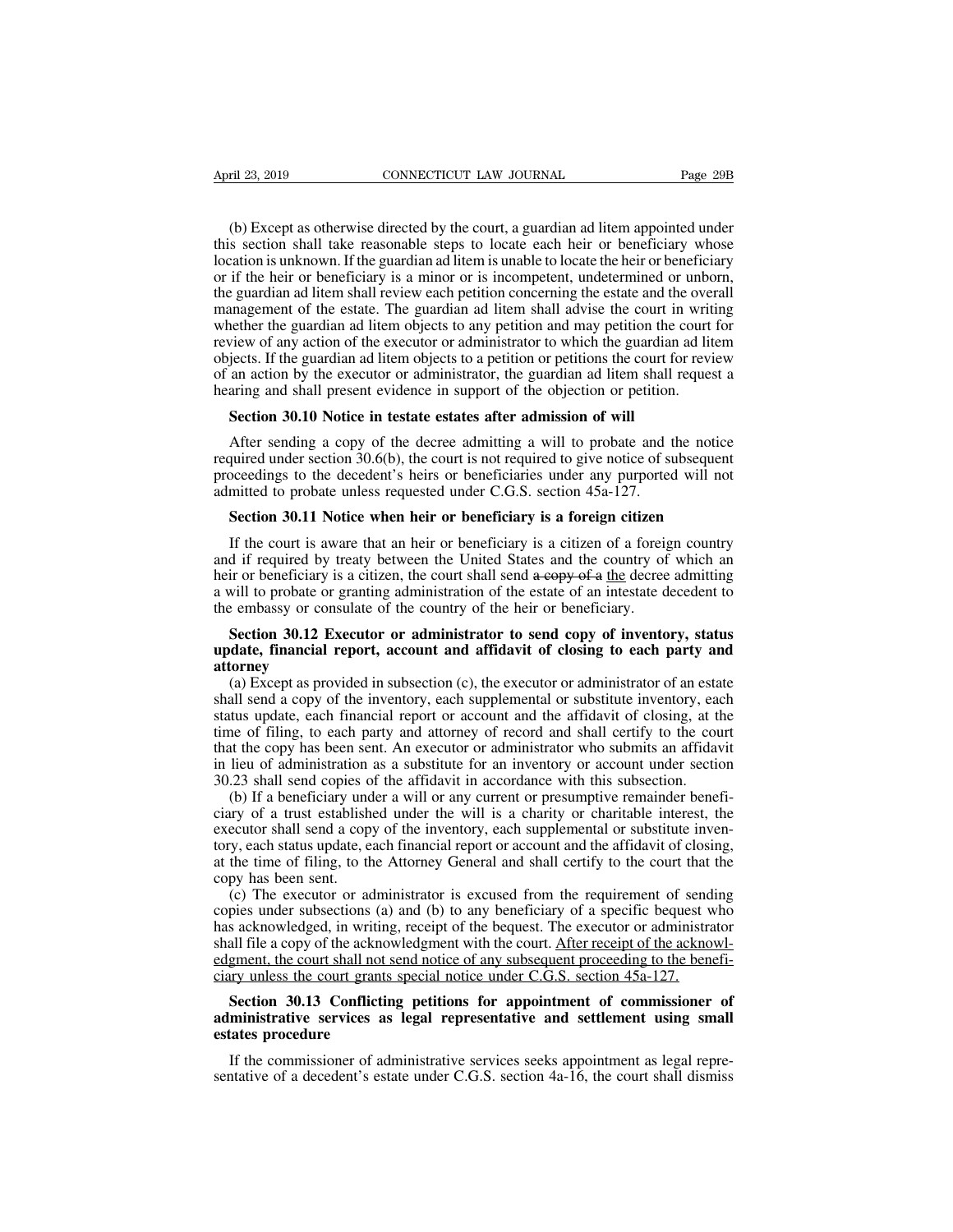Page 30B<br>
CONNECTICUT LAW JOURNAL<br>
an affidavit in lieu of administration concerning the same estate that was not acted<br>
on before the court's receipt of the commissioner's application. The court may act<br>
without notice an Page 30B CONNECTICUT LAW JOURNAL April 23, 2019<br>an affidavit in lieu of administration concerning the same estate that was not acted<br>on before the court's receipt of the commissioner's application. The court may act<br>withou Page 30B CONNECTICUT LAW JOURNAL April 23, 2019<br>an affidavit in lieu of administration concerning the same estate that was not acted<br>on before the court's receipt of the commissioner's application. The court may act<br>withou The age 308<br>CONNECTICUT LAW JOURNAL<br>an affidavit in lieu of administration concerning the same<br>on before the court's receipt of the commissioner's applic<br>without notice and hearing. The court shall send a copy<br>the affidavi affidavit in lieu of administration concerning the same estate that was not accept before the court's receipt of the commissioner's application. The court may thout notice and hearing. The court shall send a copy of the de affidavit in lieu of administration concerning the same estate that was not acted<br>before the court's receipt of the commissioner's application. The court may act<br>thout notice and hearing. The court shall send a copy of the on before the court's receipt of the commissioner's application. The court may act<br>without notice and hearing. The court shall send a copy of the decree dismissing<br>the affidavit to the petitioner and the commissioner.<br>**Sec** 

without notice and hearing. The court shall send a copy<br>the affidavit to the petitioner and the commissioner.<br>**Section 30.14 Settlement of claims in favor of dece**<br>(a) An executor or administrator may file a petition so<br>cl ffidavit to the petitioner and the commissioner.<br> **ction 30.14 Settlement of claims in favor of deceden**<br>
An executor or administrator may file a petition seeki<br>
1 in favor of the estate. The executor or administrator<br>
on (2) an itemized list of claims in favor of decedent's estate<br>
An executor or administrator may file a petition seeking authority to settle a<br>
in favor of the estate. The executor or administrator shall accompany the<br>
on wi **Section 30.14 Setuement 6**<br>(a) An executor or administ<br>claim in favor of the estate.<br>petition with a settlement state<br>(1) the gross amount of ti<br>(2) an itemized list of exproposed attorney's fee;<br>(3) the total amount of (4) An executor or administrator may file a petition seeking<br>
i in favor of the estate. The executor or administrator is<br>
on with a settlement statement that includes:<br>
(1) the gross amount of the proposed settlement;<br>
(2) (4) in favor of the estate. The executor or administrator<br>on with a settlement statement that includes:<br>(1) the gross amount of the proposed settlement;<br>(2) an itemized list of expenses associated with the settl<br>osed attor

(1) the gross amount of the proposed settlement;<br>
(2) an itemized list of expenses associated with the settlement, including a<br>
seed attorney's fee;<br>
(3) the total amount of liens for medical expenses;<br>
(4) the total amoun (1) the gross amount of the proposed settlement;<br>
(2) an itemized list of expenses associated with the settlement<br>
seed attorney's fee;<br>
(3) the total amount of liens for medical expenses;<br>
(4) the total amount of liens f

(2) an itemized list of expenses associated with the settlement, including any<br>oposed attorney's fee;<br>(3) the total amount of liens for medical expenses;<br>(4) the total amount of liens for public assistance;<br>(5) the antici proposed attorney's fee;<br>
(3) the total amount of liens for medical expenses;<br>
(4) the total amount of liens for public assistance;<br>
(5) the anticipated net proceeds that the estate will receive; and<br>
(6) the terms of a pr (3) the total amount of liens for medical expenses;<br>
(4) the total amount of liens for public assistance;<br>
(5) the anticipated net proceeds that the estate will receive; and<br>
(6) the terms of a proposed structured settleme (4) the total amount of 1<br>(5) the anticipated net p<br>(6) the terms of a propor<br>The executor or admini<br>is in the best interests<br>mistrator to submit addit<br>(1) police reports;<br>(2) medical reports;<br>(3) medical expenses; an (5) the anticipated net pro<br>(6) the terms of a propose<br>The executor or administ<br>is in the best interests of<br>nistrator to submit additio<br>(1) police reports;<br>(2) medical reports;<br>(3) medical expenses; and<br>(4) health, liabil (6) the terms of a proposed structure<br>
(6) the terms of a proposed structure<br>
is in the best interests of the estate.<br>
instrator to submit additional informa<br>
(1) police reports;<br>
(2) medical reports;<br>
(3) medical expense (4) The executor or administrator shall present evidence that the propos<br>is in the best interests of the estate. The court may require the ex-<br>mistrator to submit additional information, including, but not limited<br>(1) poli (e) The court may require the executor or<br>ministrator to submit additional information, including, but not limited to:<br>(1) police reports;<br>(2) medical reports;<br>(3) medical expenses; and<br>(4) health, liability and uninsured

administrator to submit additional information, includin<br>
(1) police reports;<br>
(2) medical reports;<br>
(3) medical expenses; and<br>
(4) health, liability and uninsured motorist insurane<br>
(c) The court may approve the proposed (1) police reports;<br>
(2) medical reports;<br>
(3) medical expenses; and<br>
(4) health, liability and uninsured motorist insurance coverage.<br>
(c) The court may approve the proposed settlement if the court determines that<br>  $\epsilon$  (2) medical reports;<br>
(3) medical expenses; and<br>
(4) health, liability and uninsured motorist insurance coverage.<br>
(c) The court may approve the proposed settlement if the court determines that<br>
the settlement is in the b (3) medical e<br>
(4) health, lia<br>
(c) The court m<br>
the settlement is is<br>
(d) The execute<br>
substitute inventor<br>
after receipt.<br>
Section 30.15 S (4) health, hability and uninsured motorist insurance coverage.<br>
(c) The court may approve the proposed settlement if the court determ<br>
e settlement is in the best interests of the estate.<br>
(d) The executor or administrato

Execution is in the best interests of the estate.<br>
(d) The executor or administrator shall file an inventory or supplemental or<br>
bstitute inventory showing the proceeds of the settlement not later than 30 days<br>
er receipt. (d) The executor or administrator shall file an inventory or supplemental or substitute inventory showing the proceeds of the settlement not later than 30 days after receipt.<br> **Section 30.15 Sale of real property from dece** substitute inventory showing the proceeds of the settlement not later than 30 days<br>after receipt.<br>Section 30.15 Sale of real property from decedent's estate<br>(a) An executor or administrator may file a petition seeking auth supplemental or substitute inventory substitute inventory substitute inventory of the contract of sale and, if not previously filed, an inventory or supplemental or substitute inventory that lists the property and includes **Section 30.1**<br>(a) An execu<br>property by pri<br>with a copy o<br>supplemental c<br>the deed.<br>(b) The execualue of the pro Section 30.15 Sale of real property from decedent's estate<br>
(a) An executor or administrator may file a petition seeking authority to sell real<br>
operty by private sale. The executor or administrator shall accompany the pe (a) An executor or administrator may file a petition seeking authority to sell real property by private sale. The executor or administrator shall accompany the petition with a copy of the contract of sale and, if not previ (a) An executor or administrator may file a pethon seeking admonty to sen real property by private sale. The executor or administrator shall accompany the petition with a copy of the contract of sale and, if not previously

property by private sate. The executor<br>with a copy of the contract of sale<br>supplemental or substitute inventory<br>the deed.<br>(b) The executor or administrator s<br>value of the property. The court may ra<br>a comparative market ana (c) The court may require the executor or administrator seeking authority to seller executor or administrator shall present evidence regarding the fair market lue of the property. The court may require the executor or adm the deed.<br>
(b) The executor or administrator shall present value of the property. The court may require the a comparative market analysis, appraisal, munic about the value of the property.<br>
(c) The court may require the ex (b) The executor or administrator shall present evidence regarding the fair market<br>lue of the property. The court may require the executor or administrator to submit<br>comparative market analysis, appraisal, municipal asses value of the property. The court may require the executor or administrator to submit<br>a comparative market analysis, appraisal, municipal assessment or other information<br>about the value of the property.<br>(c) The court may re

For the property: The court may require that<br>a comparative market analysis, a<br>hout the value of the property<br>(c) The court may require the<br>the property to submit a return<br>(d) Notice of hearing on the pe<br>unless the court d

out the value of the property.<br>
(c) The court may require the executor or administrator seeking authority to sell<br>
e property to submit a return of claims.<br>
(d) Notice of hearing on the petition shall not be required to be (c) The court may require the executor or administrator seeking authority to sell<br>the property to submit a return of claims.<br>(d) Notice of hearing on the petition shall not be required to be made by publication<br>unless the (c) The coalid may require the excelabor of dammissimor seeking admorty to set<br>the property to submit a return of claims.<br>(d) Notice of hearing on the petition shall not be required to be made by publication<br>unless the cou (d) Notice of hearing on the petition shall not be required to be made by publication unless the court determines that notification of the public is necessary to protect the interests of the estate.<br>
(e) The court may exc (a) Note of health<br>unless the court dete<br>the interests of the est<br>(e) The court may<br>notice. If a benefician<br>ciary of a trust estal<br>court may excuse no<br>waiving notice.<br>(f) The court may<br>the sale is in the bes For the court may excuse notice of hearing on the petition if all parties waive tice. If a beneficiary under a will or any current or presumptive remainder beneficiary of a trust established under the will is a charity or the sale is the best interests of the best interests.<br>
(e) The court may excuse notice of hearinotice. If a beneficiary under a will or any cu<br>
ciary of a trust established under the will<br>
court may excuse notice only if t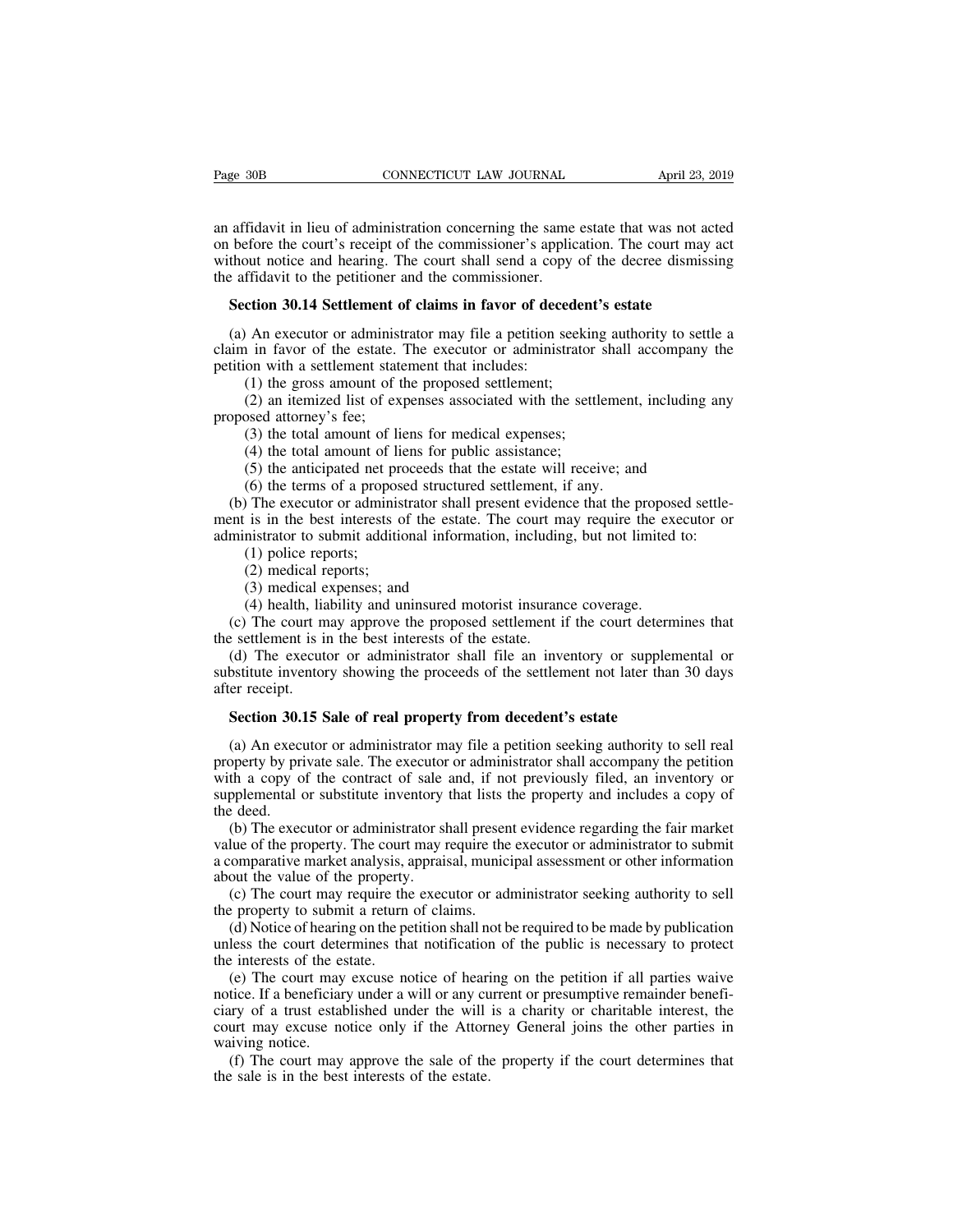(g) If a prospective purchaser other than the buyer identified in the petition<br>licates that the prospective purchaser is willing to pay a price that is higher than<br>e amount specified in the contract of sale, the court may April 23, 2019 CONNECTICUT LAW JOURNAL Page 31B<br>
(g) If a prospective purchaser other than the buyer identified in the petition<br>
indicates that the prospective purchaser is willing to pay a price that is higher than<br>
the a April 23, 2019 CONNECTICUT LAW JOURNAL Page 31B<br>
(g) If a prospective purchaser other than the buyer identified in the petition<br>
indicates that the prospective purchaser is willing to pay a price that is higher than<br>
the a April 23, 2019 CONNECTICUT LAW JOURNAL Page 31B<br>
(g) If a prospective purchaser other than the buyer identified in the petition<br>
indicates that the prospective purchaser is willing to pay a price that is higher than<br>
the a (g) If a prospective purindicates that the prospective<br>the amount specified in the<br>order a public sale or take<br>interests of the estate.<br>**Section 30.16 Distribution** (g) If a prospective purchaser other than the buyer identified in the petition indicates that the prospective purchaser is willing to pay a price that is higher than the amount specified in the contract of sale, the court (g) If a prospective purchaser other than<br>indicates that the prospective purchaser is wi<br>the amount specified in the contract of sale,<br>order a public sale or take other action as t<br>interests of the estate.<br>**Section 30.16 D** Exercise amount specified in the contract of sale, the court may deny the petition and<br>der a public sale or take other action as the court determines to be in the best<br>erests of the estate.<br>**Section 30.16 Distribution from** 

order a public sale or take other action as the court determines to be in the best<br>interests of the estate.<br>**Section 30.16 Distribution from estate to minor or beneficiary who is incapa-**<br>**ble of managing his or her affair** interests of the estate.<br> **Section 30.16 Distribution from estate to minor or beneficiary who is incapa-**<br> **ble of managing his or her affairs**<br>
(a) Except as provided by will, an executor or administrator shall not make<br> Section 30.16 Distribution from estate to minor or beneficiary who is incapa-<br>ble of managing his or her affairs<br>(a) Except as provided by will, an executor or administrator shall not make<br>distribution to, or on behalf of, Section 30.16 Distribution from estate to minor or beneficiary who is incapa-<br>ble of managing his or her affairs<br>(a) Except as provided by will, an executor or administrator shall not make<br>distribution to, or on behalf of, ble of managing his or her affairs<br>
(a) Except as provided by will, an executor or administrator shall not make<br>
distribution to, or on behalf of, an adult heir or beneficiary who has been adjudicated<br>
incapable of managin (a) Except as provided by will, an executor or administ<br>distribution to, or on behalf of, an adult heir or beneficiary who<br>incapable of managing his or her affairs unless a conservator<br>appointed or a court has determined t (a) Except as provided by will, an executor or administrator shall not make<br>tribution to, or on behalf of, an adult heir or beneficiary who has been adjudicated<br>capable of managing his or her affairs unless a conservator o distribution to, or on behalf of, an addit heli or beneficiary who has been adjudicated<br>incapable of managing his or her affairs unless a conservator of the estate has been<br>appointed or a court has determined that adequate

meapaore of managing ins of her attants unless a conservator of the estate has occh<br>appointed or a court has determined that adequate alternative arrangements for the<br>management of the financial affairs of the heir or bene appointed or a court has determined that adequate anternative arrangements for the management of the financial affairs of the heir or beneficiary have been established. The court may require proof of the authority of a con management of the minorial arians of the net of oentertedary have ocen established.<br>The court may require proof of the authority of a conservator or other representative<br>to receive property on behalf of the heir or benefi The court may require proof of the authority of a conservator of other representative<br>to receive property on behalf of the heir or beneficiary.<br>(b) Except as provided by will, an executor or administrator shall not make<br>d (b) Except as provided by will, an executor or administrator shall not make distribution to, or on behalf of, an heir or beneficiary who is a minor residing in this state if the total amount of distributions from the estat (b) Except as provided by win, an execution of administrator share in to make<br>distribution to, or on behalf of, an heir or beneficiary who is a minor residing in<br>this state if the total amount of distributions from the es distribution to, or on octrain of, an incrited of ocherricially who is a filmot residing in<br>this state if the total amount of distributions from the estate is anticipated to exceed<br>the amount under C.G.S. section 45a-631 u the amount under C.G.S. section 45a-631 unless a guardian of the estate has been<br>appointed for the minor. If the minor resides outside this state, the executor or<br>administrator shall not make distribution to, or on behalf incommutative to receive Theorem and appointed for the minor. If the minor resides outside this stand administrator shall not make distribution to, or on behalf of, guardian has been appointed for the minor under C.G.S. se ministrator shall not make distribution to, or on behal<br>ardian has been appointed for the minor under C.G.S.<br>5 or the court has approved distribution in accordance<br>e jurisdiction of residence concerning the management<br>urt 5 or the court has approved distribution in accordance with the requirements of<br>e jurisdiction of residence concerning the management of estates of minors. The<br>urt may require proof of the authority of a guardian of the e

the jurisdiction of residence concerning the management of estates of minors. The<br>court may require proof of the authority of a guardian of the estate or other legal<br>representative to receive property on behalf of the mino Fraction and provides a guardian of the estate or other legal<br>representative to receive property on behalf of the minor.<br>**Section 30.17 Mutual distribution agreement**<br>(a) In an intestate estate, a mutual distribution agree representative to receive property on behalf of the minor.<br> **Section 30.17 Mutual distribution agreement**<br>
(a) In an intestate estate, a mutual distribution agreement<br>
execute the agreement in accordance with the requireme Section 30.17 Mutual distribution agreement<br>
(a) In an intestate estate, a mutual distribution agreement is valid if all the heirs<br>
ecute the agreement in accordance with the requirements of C.G.S. section 45a-<br>
3(b). A m

Section 30.17 Mutual distribution agreement<br>
(a) In an intestate estate, a mutual distribution agreement is valid if all the heirs<br>
execute the agreement in accordance with the requirements of C.G.S. section 45a-<br>
433(b). (a) In an intestate estate, a mutual distribution agreement is valid if all the heirs execute the agreement in accordance with the requirements of C.G.S. section 45a-433(b). A mutual distribution agreement under this subs (a) In an increase estate, a middle distribution agreement is valid if an the hensexecute the agreement in accordance with the requirements of C.G.S. section 45a-433(b). A mutual distribution agreement under this subsecti A charity or charitable interest, a mutual distribution agreement is valid if all the beneficiaries whose interests are affected by the distribution agreement is valid if all the beneficiaries whose interests are affected  $433(0)$ . A mutual distribution agreement under this subsection may provide for distribution of property to a person other than an heir.<br>
(b) In a testate estate, a mutual distribution agreement is valid if all the benefi unstribution of property to a person other than an hen.<br>
(b) In a testate estate, a mutual distribution agreement is valid if all the beneficiaries<br>
whose interests are affected by the distribution execute the agreement in (b) In a testate estate, a mutual distribution<br>whose interests are affected by the distribution<br>with the requirements of C.G.S. section<br>any current or presumptive remainder<br>will is a charity or charitable interest, a<br>if th th the requirements of C.G.S. section 45a-434. If a beneficiary under<br>y current or presumptive remainder beneficiary of a trust establishe<br>Il is a charity or charitable interest, a mutual distribution agreement i<br>the Attor Il is a charity or charitable interest, a mutual distribution agreement is valid only<br>the Attorney General is party to the agreement. A mutual distribution agreement<br>der this subsection may provide for distribution of prop

if the Attorney General is party to the agreement. A mutual distribution agreement<br>under this subsection may provide for distribution of property to a person other<br>than a beneficiary under the will.<br>**Section 30.18 Distribu** under this subsection may provide for distribution of property to a person other<br>than a beneficiary under the will.<br>**Section 30.18 Distribution that bypasses inoperative trust**<br>An executor or administrator who proposes dis than a beneficiary under the will.<br> **Section 30.18 Distribution that bypasses inoperative trust**<br>
An executor or administrator who proposes distribution from an estate directly<br>
to the beneficiaries of an inoperative trust **Section 30.18 Distribution that bypasses inoperative trust**<br>An executor or administrator who proposes distribution from an estate directly<br>the beneficiaries of an inoperative trust rather than to the trustee shall file a<br> An executor or<br>
to the beneficiarie<br>
motion for authoriz<br>
may hear the motion<br>
Section 30.19 V<br>
or account<br>
(a) An executor the beneficiaries of an inoperative trust rather than to the trustee shall file a<br>btion for authorization to bypass the trust under C.G.S. section 45a-482. The court<br>ay hear the motion at the same time as the final financi

motion for authorization to bypass the trust under C.G.S. section 45a-482. The court<br>may hear the motion at the same time as the final financial report or account.<br>**Section 30.19 When executor or administrator to submit fi** may hear the motion at the same time as the final financial report or account.<br>Section 30.19 When executor or administrator to submit financial report<br>or account<br>(a) An executor or administrator shall submit a final financ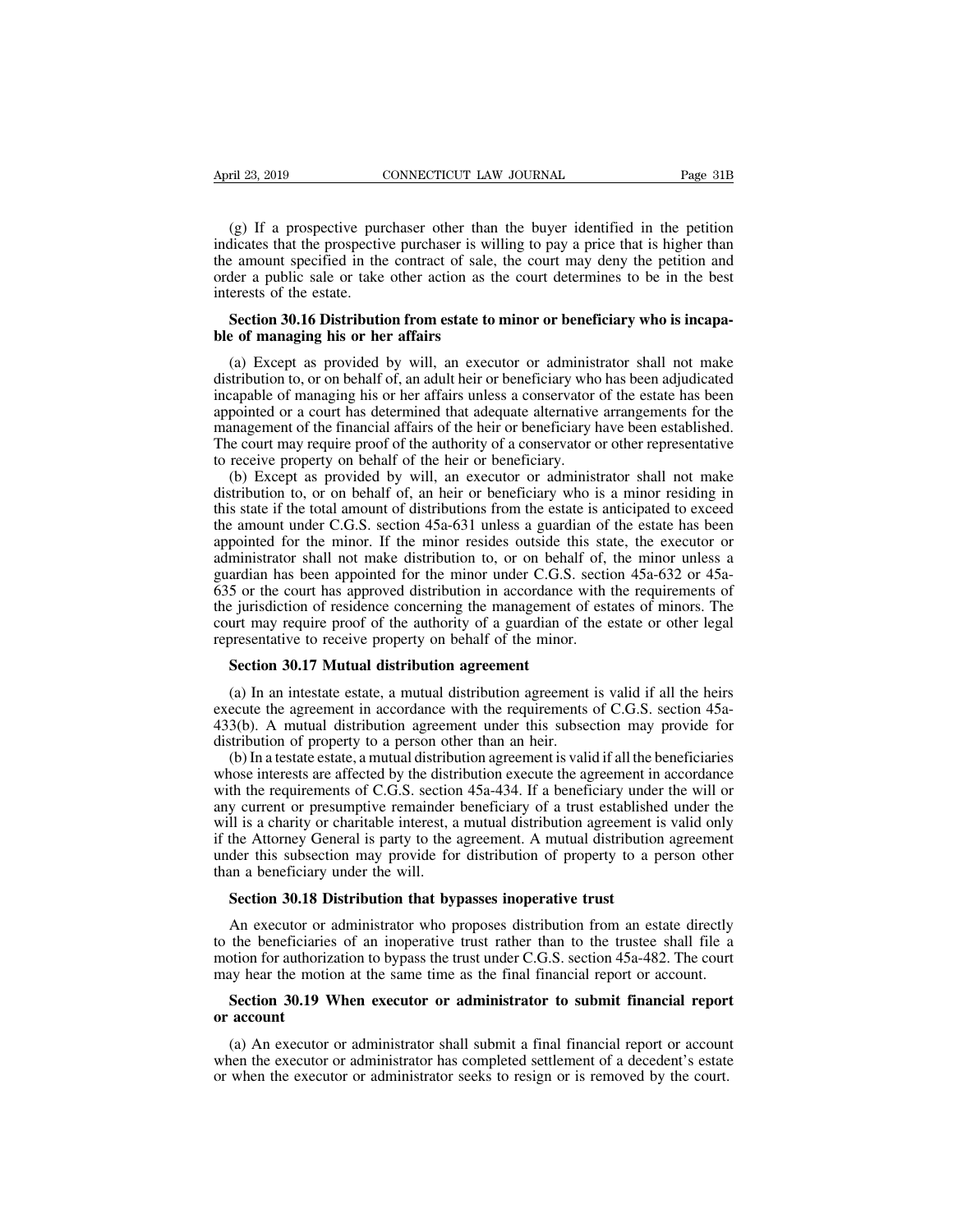(b) The fiduciary of the estate of an executor or administrator who dies while<br>ministering a decedent's estate shall file a final financial report or account on<br>half of the deceased executor or administrator. Page 32B CONNECTICUT LAW JOURNAL April 23, 2019<br>
(b) The fiduciary of the estate of an executor or administrator who dies while<br>
administering a decedent's estate shall file a final financial report or account on<br>
behalf o Page 32B<br>
CONNECTICUT LAW JOURNA<br>
(b) The fiduciary of the estate of an executor or administering a decedent's estate shall file a final fin<br>
behalf of the deceased executor or administrator.<br>
(c) On motion of a party or o

(b) The fiduciary of the estate of an executor or administrator who dies while<br>
ministering a decedent's estate shall file a final financial report or account on<br>
half of the deceased executor or administrator.<br>
(c) On mot (b) The fiduciary of the estate of an executor or administrator who dies while administering a decedent's estate shall file a final financial report or account on behalf of the deceased executor or administrator.<br>
(c) On (b) The fiduciary of the estate of an e<br>administering a decedent's estate shall fi<br>behalf of the deceased executor or admin<br>(c) On motion of a party or on the cour<br>executor or administrator to file an interir<br>to protect th (b) The fiduciary of the estate of an executor or administrator who dies while ministering a decedent's estate shall file a final financial report or account on half of the deceased executor or administrator.<br>(c) On motio administering a decedent's estate shall file a final financial report or account on<br>behalf of the deceased executor or administrator.<br>(c) On motion of a party or on the court's own motion, the court may direct the<br>executor

45a-383. (c) On motion of a party of on the court s own motion, the court may direct the<br>ecutor or administrator to file an interim financial report or account if necessary<br>protect the interests of the estate.<br>(d) An executor or ad Execution of administrator to<br>to protect the interests of the<br><u>(d) An executor or administration</u><br>simultaneously with a petitic<br>45a-383.<br>**Section 30.20 Required**<br>or administrator<br>See rules 36 through 38. (a) An executor or administration<br>multaneously with a petition for<br>a-383.<br>Section 30.20 Required cont<br>administrator<br>See rules 36 through 38.<br>Section 30.21 When executor

# **Section 30.20 Required contents of financial report or account of executor administrator**<br>See rules 36 through 38.<br>**Section 30.21 When executor or administrator to submit status update**<br>(a) Not later than three months aft

Section 30.20 Required contents of financial report or account of executor<br>administrator<br>See rules 36 through 38.<br>Section 30.21 When executor or administrator to submit status update<br>(a) Not later than three months after t or administrator<br>See rules 36 through 38.<br>Section 30.21 When executor or administrator to submit status update<br>(a) Not later than three months after the first anniversary of the appointment of<br>an executor or administrator See rules 36 through 38.<br>
Section 30.21 When executor or administrator to submit status update<br>
(a) Not later than three months after the first anniversary of the appointment of<br>
an executor or administrator and on each an See rules 30 through 38.<br>Section 30.21 When executor or administrator to submit status update<br>(a) Not later than three months after the first anniversary of the appointment of<br>an executor or administrator and on each anniv (1) the approximate amount of the estate on hand on the date of the status appointment of eccutor or administrator and on each anniversary date thereafter, an executor ministrator who has not submitted an interim or final (2) the approximate amount of the estate on hand on the date of the extendence of ministrator who has not submitted an interim or final financial report or account submit an update on the status of the estate, which status an executor or administrator who has<br>shall submit an update<br>(1) the approximat<br>ciaries;<br>(2) the approxima<br>update; and<br>(3) the reasons wl ministrator who has not submitted an interim or final financial reposeubmit an update on the status of the estate, which status update s(1) the approximate amount of distributions already made to the heiss;<br>(2) the approxi

ciaries;

all submit an update on the status of the estate, which status update shall include:<br>
(1) the approximate amount of distributions already made to the heirs or benefi-<br>
iries;<br>
(2) the approximate amount of the estate on ha (1) the approximate amount of distributions already made to the heirs or beneficiaries;<br>
(2) the approximate amount of the estate on hand on the date of the status<br>
update; and<br>
(3) the reasons why administration has not ciaries;<br>(2) the app<br>update; and<br>(3) the rea<br>(b) On motio<br>executor or adr<br>the estate.<br>**Section 30.2** date; and<br>
(3) the reasons why administration has not been completed.<br>
(b) On motion of a party or on the court's own motion, the court may order the<br>
ecutor or administrator to take specific steps to expedite the administ

(b) On motion of a party or on the court's own motion, the court may order the ecutor or administrator to take specific steps to expedite the administration of  $e$  estate.<br>Section 30.22 When inventory and final financial (b) On motion of a party or on the court's own motion, the court may order the executor or administrator to take specific steps to expedite the administration of the estate.<br> **Section 30.22 When inventory and final financi** executor or administrator to take specific steps to expedite the administration of<br>the estate.<br>Section 30.22 When inventory and final financial report or account excused<br>(a) The temporary administrator of a decedent's esta did not take control of any same inventory and final financial report or account excused<br>
(a) The temporary administrator of a decedent's estate may petition the court to<br>
excuse the requirement of an inventory and final f Section 30.22 When inventory and final financial report or account excused<br>(a) The temporary administrator of a decedent's estate may petition the court to<br>excuse the requirement of an inventory and final financial report Section 50.22 When inventory and final financial report or acco<br>(a) The temporary administrator of a decedent's estate may petition<br>excuse the requirement of an inventory and final financial report or<br>submitting a statemen (a) The temporary administrator of a decedent's estate may petition the court to cuse the requirement of an inventory and final financial report or account by bmitting a statement signed under penalty of false statement th excuse the requirement of an inventory and final financial report or account by<br>submitting a statement signed under penalty of false statement that the administrator<br>did not take control of any assets or income of the esta submitting a statement signed under penalty of false statement that the administered did not take control of any assets or income of the estate. The administrator send a copy of the statement, at the time of filing, to eac I not take control of any assets or income of the estate. The administrator shall<br>nd a copy of the statement, at the time of filing, to each party and attorney of<br>cord and shall certify to the court that the copy has been

send a copy of the statement, at the time of filing, to each party and attorney of<br>record and shall certify to the court that the copy has been sent.<br>(b) The court may excuse the requirement that the temporary administrato record and shall certify to the court that the copy has been sent.<br>
(b) The court may excuse the requirement that the temporary administrator submit<br>
an inventory and final financial report or account if the court determin (b) The court may excuse the requirement that the temporary administrator submit<br>an inventory and final financial report or account if the court determines that the<br>administrator did not take control of any assets or incom an inventory and final financial report or account if the court determines that the administrator did not take control of any assets or income of the estate.<br>
(c) The executor or administrator of a decedent's estate may pe administrator did not take control of any assets or income of the estate.<br>
(c) The executor or administrator of a decedent's estate may petition the court<br>
to excuse the requirement of an inventory and final financial repo (c) The executor or administrator of a decedent's estate may petition the court excuse the requirement of an inventory and final financial report or account by bmitting a statement signed under penalty of false statement t to excuse the requirement of an inventory and final financial report or account by submitting a statement signed under penalty of false statement that the estate has no assets and, if not previously filed, a return of clai

submitting a statement signed under penalty of false statement that the estate has<br>no assets and, if not previously filed, a return of claims. The executor or administrator<br>shall send a copy of the statement, at the time o all shows are all that the requirement that the time of claims. The executor or administrator shall send a copy of the statement, at the time of filing, to each party, creditor and attorney of record and shall certify to t fill find a copy of the statement, at the time of filing, to each party, creditor and attorney of record and shall certify to the court that the copy has been sent.<br>
(d) When giving notice of the hearing on the acceptance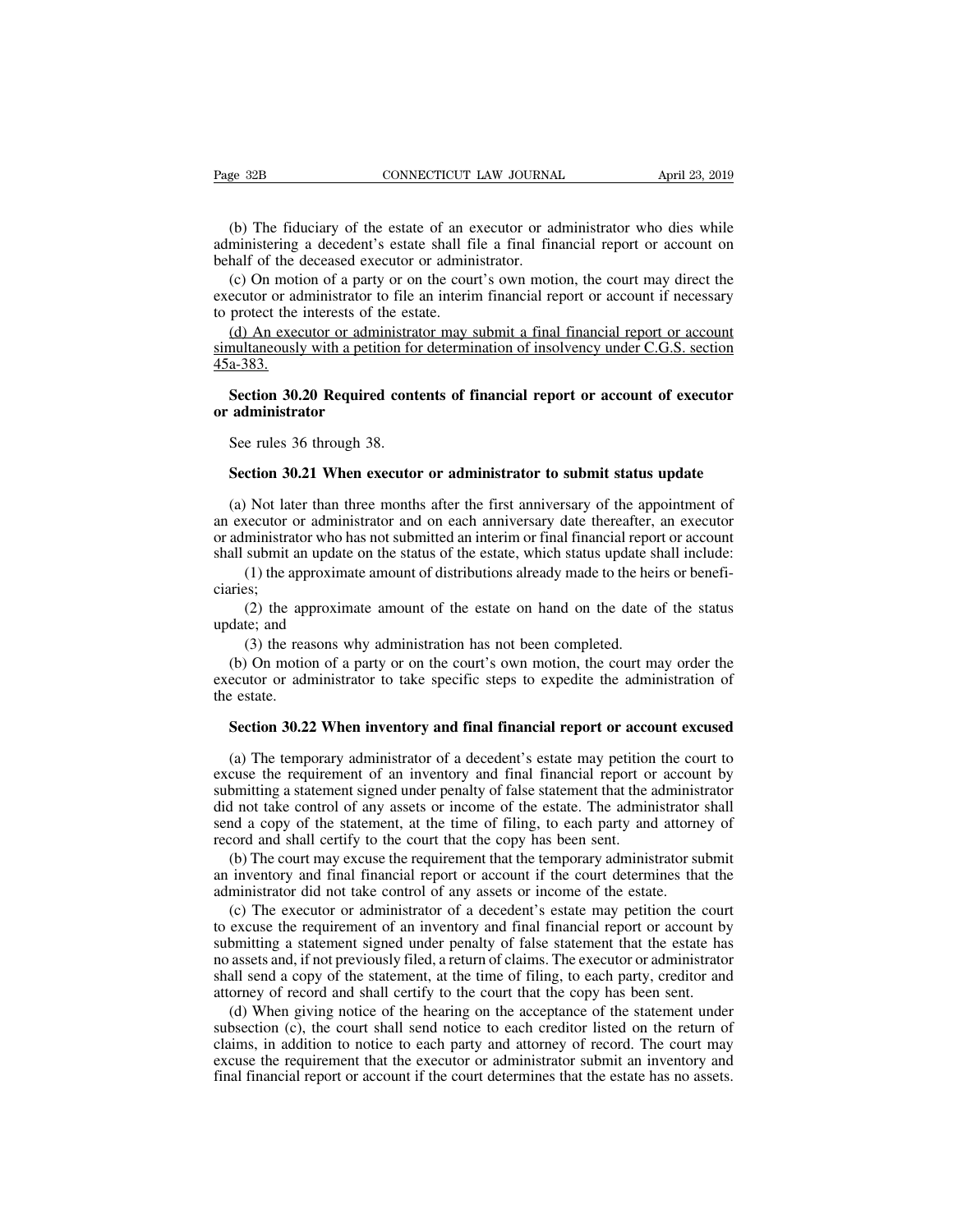# **FREE 338**<br>
Section 30.23 Use of affidavit in lieu of administration when full estate eligible<br>
be settled as a small estate Affidavit to settle full estate **to be settled as a small estate Affidavit in lieu of administration when full estate**<br> **to be settled as a small estate Affidavit to settle full estate**<br>
(a) If a decedent's estate is opened as a full estate but is subseq

(a) If a decedent's estate is opened as a full estate but is subsequently determined<br>(a) If a decedent's estate is opened as a full estate but is subsequently determined<br>be eligible for settlement as a small estate under C Section 30.23 Use of affidavit in lieu of administration when full estate eligible<br>to be settled as a small estate Affidavit to settle full estate<br>(a) If a decedent's estate is opened as a full estate but is subsequently Section 30.23 Use of affidavit in lieu of administration when full estate eligible<br>to be settled as a small estate Affidavit to settle full estate<br>(a) If a decedent's estate is opened as a full estate but is subsequently d **Section 30.23 Use of affidavit in lieu of administration when full estate eligible to be settled as a small estate-Affidavit to settle full estate (a) If a decedent's estate is opened as a full estate but is subsequently** Section 30.23 Use of all about in the inventory and administration when full estate engine<br>to be settled as a small estate  $\Delta$ ffidavit to settle full estate<br>(a) If a decedent's estate is opened as a full estate but is su **to be settled as a small estate-Affidavit to settle full estate**<br>(a) If a decedent's estate is opened as a full estate but is subsequently determined<br>to be eligible for settlement as a small estate under C.G.S. section 45 (a) If a decedent's estate is opened as a full estate but is subsequently determined<br>to be eligible for settlement as a small estate under C.G.S. section  $45a-273$ , the<br>executor or administrator may submit an affidavit in (a) If a decedent s estate<br>to be eligible for settlem<br>executor or administrator<br>request for order of district<br>tor as a substitute for the i<br>shall send a copy of the is<br>of filing, to each party an<br>copy has been sent.<br>(b) Th be engible to settement as a small estate anter C.O.B. section 45a 275, the ecutor or administrator may submit an affidavit in lieu of administration and quest for order of distribution on a form published by the probate request for order of distribution on a form published by the probate court administra-<br>tor as a substitute for the inventory, return of claims and final account. The fiduciary<br>shall send a copy of the affidavit and request for a substitute for the inventory, return of claims and final account. The fiduciary<br>shall send a copy of the affidavit and request for order of distribution, at the time<br>of filing, to each party and attorney of record a

**Example 18 a** substituted<br>shall send a cop<br>of filing, to eac<br>copy has been s<br>(b) The court<br>order of distribution<br>for order of distribution<br>the estate.<br>**Section 30.2** filing, to each party and attorney of record and shall certify to the coupy has been sent.<br>(b) The court may, after notice and hearing, approve the affidavit and refer of distribution as a final account if it determines th (b) The court may, after notice and hearing, approve the affidavit and request for<br>der of distribution as a final account if it determines that the affidavit and request<br>corder of distribution are is sufficient to review order of distribution as a final account if it determines that the affidavit and request<br>for order of distribution are is sufficient to review the fiduciary's management of<br>the estate.<br>Section 30.24 Administrative closure

for order of distribution are is sufficient to review the fiduciary's manager<br>the estate.<br>Section 30.24 Administrative closure of decedent's estate<br>(a) The court may, after notice and hearing, close a decedent's estate adm state.<br>
ction 30.24 Administrative closure of decedent's estate<br>
The court may, after notice and hearing, close a decedent's estate administra-<br>
pefore receipt of a final financial report or account and before expiration o **Section 30.24 Administrative closure of decedent's estate**<br>(a) The court may, after notice and hearing, close a decedent's estat<br>tively before receipt of a final financial report or account and before<br>the period specified The court may, after notice and hearing, close a decedent's estate administra-<br>  $v$  before receipt of a final financial report or account and before expiration of<br>
eriod specified in C.G.S. section 45a-331 if the court fi v before receipt of a final financial report or account and before expiration of eriod specified in C.G.S. section 45a-331 if the court finds that:<br>(1) the clerk has made reasonable efforts to remind the executor or admin

the period specified in (1) the clerk has may<br>in writing, of the require<br>(2) the executor or a<br>tration; (3) appointment of<br>purpose; and (4) no party object:<br>(b) The administrative

tration;

(1) the clerk has made reasonable efforts to remind the exerting, of the requirements to complete the administratio<br>(2) the executor or administrator has neglected or refuse<br>in;<br>(3) appointment of a successor executor or writing, of the requirements to complete the administration;<br>
(2) the executor or administrator has neglected or refused to complete adminis-<br>
tion;<br>
(3) appointment of a successor executor or administrator would serve no (2) the executor or administrator has neglected or refused to complete administration;<br>
(3) appointment of a successor executor or administrator would serve no useful<br>
purpose; and<br>
(4) no party objects to the administrat 45331, the court may, at any time and without notice and hearing, reopen an estate that has been administratively closed.<br>
45331, the court shall not release any existing probate bond or restricted account.<br>
45a-331, the c (3) appointment of a successor executor or administrator would serve no useful<br>rpose; and<br>(4) no party objects to the administrative closure.<br>(b) The administrative closure of an estate shall not relieve the executor or<br>m purpose; and<br>
(4) no party objects to the administrat<br>
(b) The administrative closure of an est<br>
administrator from any liability or obligatio<br>
45a-331, the court shall not release any exis<br>
(c) The court may, at any time (4) no party objects to the administrative closure.<br>
(b) The administrative closure of an estate shall not relieve the executor or<br>
ministrator from any liability or obligation. Except as provided in C.G.S. section<br>
a-331,

# **estate**

a-331, the court shall not release any existing probate bond or restricted account.<br>(c) The court may, at any time and without notice and hearing, reopen an estate<br>at has been administratively closed.<br>**Section 30.25 Constr** (c) The court may, at any time and without notice and hearing, reopen an estate<br>that has been administratively closed.<br>Section 30.25 Construction, title and cy pres petition relating to decedent's<br>estate<br>(a) If the court that has been administratively closed.<br> **Section 30.25 Construction, title and cy pres petition relating to decerate**<br>
(a) If the court declines jurisdiction to hear a construction, title or cy pres p<br>
concerning a deceden

Section 30.25 Construction, title and cy pres petition relating to decedent's<br>tate<br>(a) If the court declines jurisdiction to hear a construction, title or cy pres petition<br>ncerning a decedent's estate under C.G.S. section section 50.25 Construction, the and cy pres petition relating to decedent's<br>estate<br>(a) If the court declines jurisdiction to hear a construction, title or cy pres petition<br>concerning a decedent's estate under C.G.S. secti (a) If the court declines jurisdiction to hear a construction, title or cy preconcerning a decedent's estate under C.G.S. section  $45a-98a(a)$ , the court s written notice of the declination to each party and attorney of re (a) If the court declines jurisdiction to hear a construction, title or cy pres petition nocerning a decedent's estate under C.G.S. section 45a-98a(a), the court shall send itten notice of the declination to each party and written notice of the declination to each party and attorney of record.<br>
(b) If a beneficiary under a will or any current or presumptive remainder beneficiary of a trust established under the will is a charity or charitabl

(b) If a beneficiary under a will or any current or presumptive remainder benefi-<br>try of a trust established under the will is a charity or charitable interest, the court<br>all send written notice of the declination to the A ciary of a trust established under the will is a charity or charitable interest, the court<br>shall send written notice of the declination to the Attorney General.<br>**Section 30.26 Withholding of distribution when heir or benef** shall send written notice of the declination to the Attorney General.<br> **Section 30.26 Withholding of distribution when heir or beneficiary charged**<br>
with certain crimes<br>
On motion of the victim advocate, state's attorney o Section 30.26 Withholding of distribution when heir or beneficiary charged<br>with certain crimes<br>On motion of the victim advocate, state's attorney or official having an equivalent<br>role in another jurisdiction or on motion o **Section 30.26 Withholding of distribution when heir or beneficiary charged** with certain crimes<br>
On motion of the victim advocate, state's attorney or official having an equivalent<br>
role in another jurisdiction or on mot With certain crimes<br>On motion of the victim advocate, state's attorney or official having an equivalent<br>role in another jurisdiction or on motion of a party or court-appointed guardian ad<br>litem, the court shall direct the On motion of the victim advocate, state's attorney<br>role in another jurisdiction or on motion of a party<br>litem, the court shall direct the executor or administr-<br>to an heir or beneficiary if the court finds that the<br>charged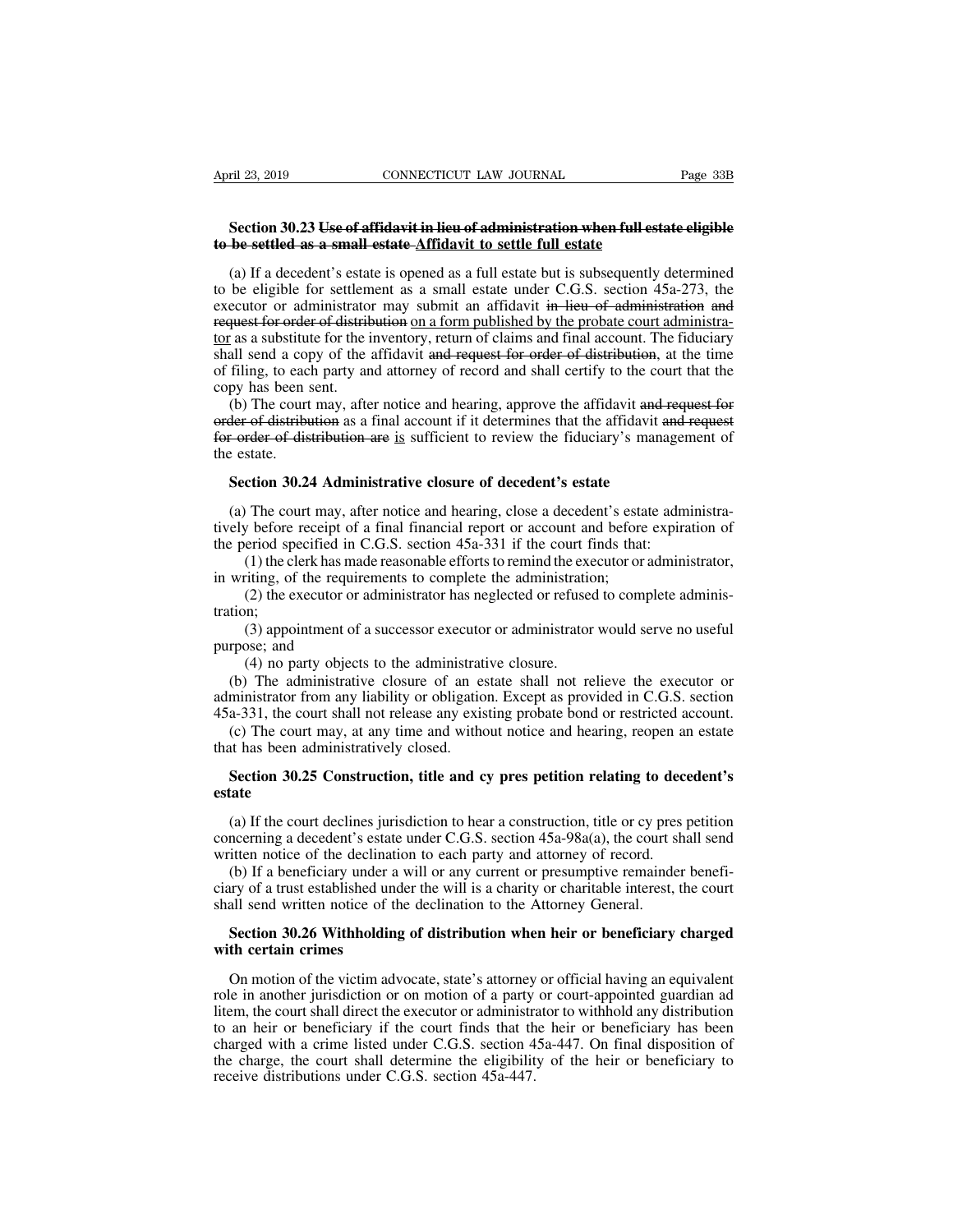# **Rule 31<br><b>Rule 31**<br>**Rule 31**<br>**Tax Matters EXECTICUT LAW JOURNAL**<br> **Extate Tax Matters**

Section

- **31.1**<br>**31.1**<br>**23.2** Requirements for estate tax forms for nontaxable estates<u>; extensions</u><br>31.3 Valuation of property for nontaxable estates<br>31.4 Amended tax forms for nontaxable estates **Estate Tax Matters**<br>
Section<br>
31.1 Applicability<br>
31.2 Requirements for estate tax forms for nontaxable est<br>
31.3 Valuation of property for nontaxable estates<br>
31.4 Amended tax forms for nontaxable estates<br>
31.5 Procedure **Estate Tax Matters**<br>
Section<br>
31.1 Applicability<br>
31.2 Requirements for estate tax forms for nontaxable est<br>
31.3 Valuation of property for nontaxable estates<br>
31.4 Amended tax forms for nontaxable estates<br>
31.5 Procedure
- **Estate**<br>
Section<br>
31.1 Applicability<br>
31.2 Requirements for estate<br>
31.3 Valuation of property fo
- 
- 
- 
- **Estate Tax Matters**<br>
Section<br>
31.1 Applicability<br>
31.2 Requirements for estate tax forms for nontaxable estates<u>; extensions</u><br>
31.3 Valuation of property for nontaxable estates<br>
31.4 Amended tax forms for nontaxable estat Section<br>
31.1 Applicability<br>
31.2 Requirements for estate tax forms for nontaxable est<br>
31.3 Valuation of property for nontaxable estates<br>
31.4 Amended tax forms for nontaxable estates<br>
31.5 Procedure when court unable to 31.1 Applicability<br>
31.2 Requirements for estate tax forms for nontaxable estates<u>; extensions</u><br>
31.3 Valuation of property for nontaxable estates<br>
31.3 Procedure when court unable to determine if estate is nontaxable<br>
31. Requirements for estate tax fo<br>Valuation of property for nont<br>Amended tax forms for nontax<br>Procedure when court unable i<br>Domicile declaration for nonta<br>Recording attachments to estate<br>nent official record<br>Confidentiality o 31.2 Requirements for estate tax forms for nontaxable estates, extensioned 31.3 Valuation of property for nontaxable estates<br>31.3 Procedure when court unable to determine if estate is nontaxable<br>31.6 Domicile declaration f 31.9 Valuation of property for homaxable estates<br>
31.4 Amended tax forms for nontaxable estates<br>
31.5 Procedure when court unable to determine if estate is nontaxable<br>
31.6 Domicile declaration for nontaxable estates<br>
31.7 Amended tax forms for nontaxabre<br>Procedure when court unable to d<br>Domicile declaration for nontaxabre<br>Recording attachments to estate tay<br>nent official record<br>Confidentiality of information on<br>Determination of amount of pr 31.6 Domicile declaration for non<br>
31.7 Recording attachments to esta<br>
<u>ment official record</u><br>
31.8 Confidentiality of informatio<br>
31.9 Determination of amount of<br>
probate fee calculation<br> **Section 31.1 Applicability**<br>
Sec
- 
- 

ment official record<br>
31.8 Confidentiality of information on filed tax form<br>
31.9 Determination of amount of property passing to surviving spouse for<br>
probate fee calculation<br>
Section 31.1 Applicability<br>
Sections 31.2 thro 31.8 Confidentiality of information on filed tax f<br>31.9 Determination of amount of property passin<br>probate fee calculation<br>Section 31.1 Applicability<br>Sections 31.2 through 31.6 apply only to nontaxable est<br>31.9 apply both 31.9 Determination of amount of property passing to surviving spouse for<br>probate fee calculation<br>Section 31.1 Applicability<br>Section 31.2 through 31.6 apply only to nontaxable estates. Sections 31.7 through<br>9 apply both to

# **extensions**

Section 31.1 Applicability<br>
Sections 31.2 through 31.6 apply only to nontaxable estates. Sections 31.7 through<br>
9 apply both to taxable and nontaxable estates.<br>
Section 31.2 Requirements for estate tax forms for nontaxable Sections 31.2 through 31.6 apply only to nontaxable estates. Sections 31.7 through 31.9 apply both to taxable and nontaxable estates.<br> **Section 31.2 Requirements for estate tax forms for nontaxable estates;**<br> **Section 31.2** 31.9 apply both to taxab<br>Section 31.2 Requir<br>extensions<br>(a) Except as modified<br>related forms for a nonta<br>published by DRS.<br>(b) If the court grants<br>court shall send the exte (a) Except as modified by this rule, a person filing a DRS Form CT-706 NT and  $\frac{1}{2}$  Except as modified by this rule, a person filing a DRS Form CT-706 NT and ated forms for a nontaxable estate shall comply with the in Section 31.2 Requirements for estate tax forms for nontaxable extensions<br>
(a) Except as modified by this rule, a person filing a DRS Form CT-70<br>
related forms for a nontaxable estate shall comply with the instructions for<br> **Section**<br> **SECTE 12.5 SECT 2016** (**a**) Except as modified by this rule, a person filing a DRS Form CT-7 ated forms for a nontaxable estate shall comply with the instructions for blished by DRS.<br> **(b)** If the court grants

(a) Except as provided in subsection (c), a person filing a DRS Form CT-706 NT, the unt shall send the extension of time to file a DRS Form CT-706 NT, the unt shall send the extension to each party and attorney of record.<br> published by DRS.<br>
(b) If the court grants an extension of time to file a DRS Form CT-706 NT, the<br>
court shall send the extension to each party and attorney of record.<br> **Section 31.3 Valuation of property for nontaxable es** (b) If the court grants an extension of time to file a DRS Form CT-706 NT, the court shall send the extension to each party and attorney of record.<br> **Section 31.3 Valuation of property for nontaxable estates**<br>
(a) Except a (1) a comparative market value as of the date of the assessment;<br>(2) a comparation of property for nontaxable estates<br>(1) Except as provided in subsection (c), a person filing a DRS Form CT-706<br>or a nontaxable estate shall (2) information from the municipal assessment of the assessment;<br>
(3) a written approach of the fair municipal assessment of the following:<br>
(1) a comparative market analysis prepared by a real estate broker or agent;<br>
(2) **Section 31.3 Valuation of property for nontaxable estates**<br>
(a) Except as provided in subsection (c), a person filing a DRS Form CT-706<br>
NT for a nontaxable estate shall substantiate the fair market value of real propert Except as provided in subsection<br>or a nontaxable estate shall subst<br>red to be reported on the form by<br>(1) a comparative market analysi<br>(2) information from the munici<br>ct 100 percent of the fair market<br>(3) a written apprais

Except as provided in subsection (c), a person rimg a DKS Form C1-700<br>or a nontaxable estate shall substantiate the fair market value of real property<br>red to be reported on the form by submitting any one of the following: length transaction that is completed not later than six months after the decedent.<br>
(b) Except as provided in subsection (c), the court may require a property, adjusted to reflect 100 percent of the fair market value as o required to be reported (1) a compara<br>
(2) informatic<br>
reflect 100 percent<br>
(3) a written a<br>
(4) written properties<br>
the decedent.<br>
(b) Except as properties

(b) a comparative market analysis prepared by a real estate broker or agent,<br>
(2) information from the municipal assessment of the property, adjusted to<br>
dect 100 percent of the fair market value as of the date of the ass (2) information from the maintepar assessment of the property, adjusted to reflect 100 percent of the fair market value as of the date of the assessment;<br>
(3) a written proport of the actual sales price if the property is reflect 100 percent of the fail market value as of the date of the assessment,<br>
(3) a written proof of the actual sales price if the property is sold in an arm's-<br>
length transaction that is completed not later than six mo (3) a written appraisat, or<br>
(4) written proof of the act<br>
length transaction that is comp<br>
the decedent.<br>
(b) Except as provided in sub<br>
DRS Form CT-706 NT to substa<br>
required to be reported on the<br>
reasonable proof of va (a) whiteh poor of the actual sates price if the property is sold in an all sample transaction that is completed not later than six months after the death of e decedent.<br>
(b) Except as provided in subsection (c), the cour the decedent.<br>
(b) Except as provided in subsection (c), the court may require a person filing a<br>
DRS Form CT-706 NT to substantiate the fair market value of any personal property<br>
required to be reported on the form by su (b) Except as provided in subsection (c), the court may require a person filing DRS Form CT-706 NT to substantiate the fair market value of any personal propert required to be reported on the form by supplying a written ap

RS Form CT-706 NT to substantiate the fair market value of any person quired to be reported on the form by supplying a written appraisonable proof of value.<br>
(c) If an Internal Revenue Service Form 706 is required for the

Sonable proof of value.<br>
(c) If an Internal Revenue Service Form 706 is required for the decedent, the<br>
rson filing a DRS Form CT-706 NT shall report each asset on the DRS Form<br>
T-706 NT at the value shown on the Internal (c) If an Internal Revenue Service Form 706 is required for the decedent, the person filing a DRS Form CT-706 NT shall report each asset on the DRS Form CT-706 NT at the value shown on the Internal Revenue Service Form 70 person filing a DRS Form CT-706 NT shall report each asset on the DRS Form CT-706 NT at the value shown on the Internal Revenue Service Form 706.<br>Section 31.4 Amended tax forms for nontaxable estates<br>(a) Except as provided CT-706 NT at the value shown on the Internal Revenue Service Form 706.<br> **Section 31.4 Amended tax forms for nontaxable estates**<br>
(a) Except as provided in subsection (b), if property reported on a DRS Form<br>
CT-706 NT for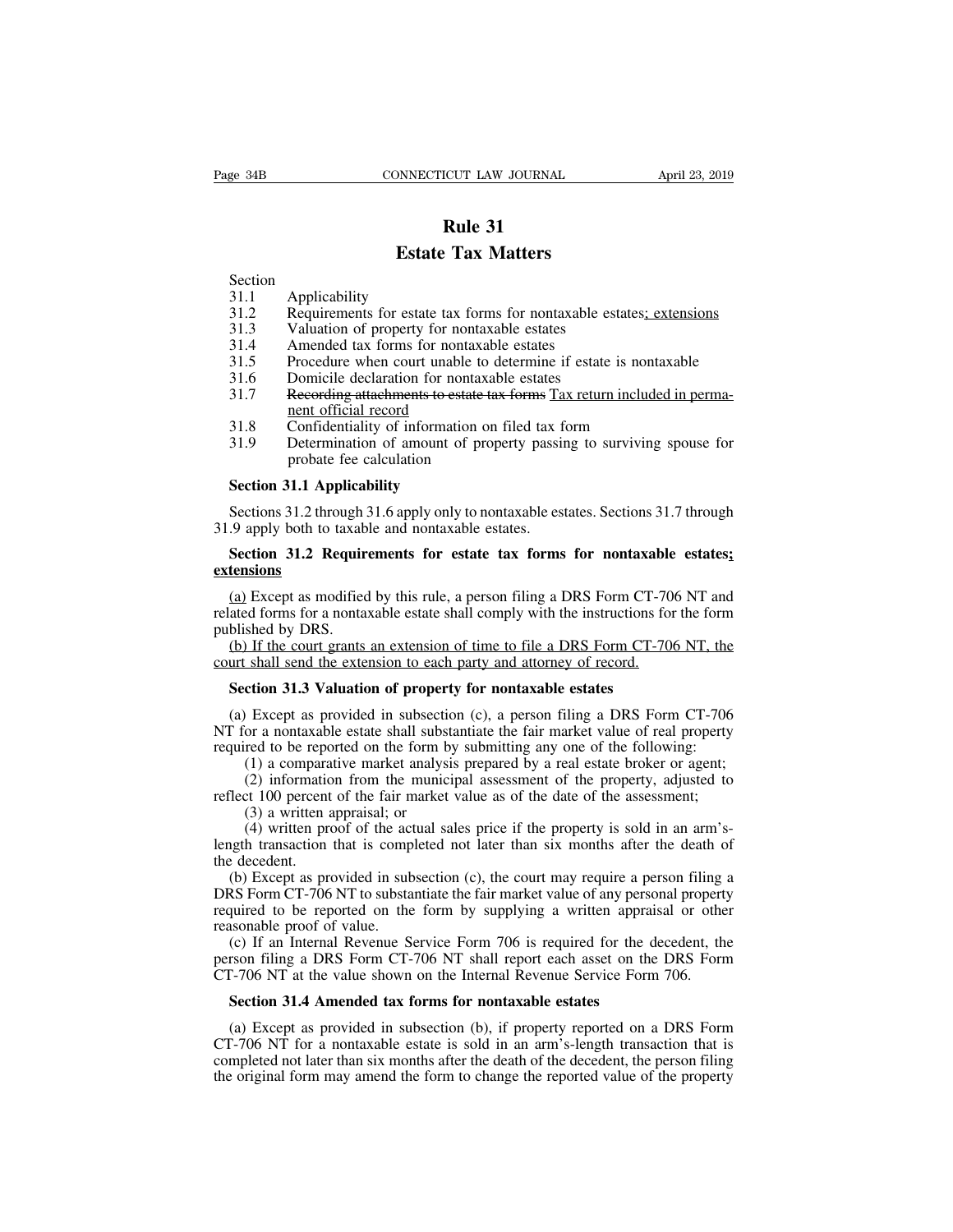April 23, 2019 CONNECTICUT LAW JOURNAL Page 35B<br>to the amount of the sales price. The form may be amended to change the reported<br>value of any property that is not sold within the six-month period only if the person<br>filing value of any property that is not sold within the six-month period only if the person<br>to the amount of the sales price. The form may be amended to change the reported<br>value of any property that is not sold within the six-m Filiph 23, 2019 **CONNECTICUT LAW JOURNAL** Page 35B<br>to the amount of the sales price. The form may be amended to change the reported<br>value of any property that is not sold within the six-month period only if the person<br>fili April 23, 2019 CONNECTICUT LAW JOURNAL Page 35B<br>to the amount of the sales price. The form may be amended to change the reported<br>value of any property that is not sold within the six-month period only if the person<br>filing The real property that is not sold within the six-month period of ange the reported value of any property that is not sold within the six-month period only if the person filing the form submits substantiation that the fair to the amount of the sales price. The form may be amended to change the reported value of any property that is not sold within the six-month period only if the person<br>filing the form submits substantiation that the fair ma to the amount of the sales price. The form may be amended to change the reported value of any property that is not sold within the six-month period only if the person filing the form submits substantiation that the fair ma of the amount of the sates price. The value of any property that is not so filing the form submits substantiate the time of the decedent's death is A change to the reported value for the methods listed in section 31.3 prop (b) If an Internal Revenue Service Form 706 is required for the decedent, the resonance of the decedent's death is different from the amount originally reported. Change to the reported value for real property shall be subs ming the form submits substantiation that the fan market value of the property at<br>the time of the decedent's death is different from the amount originally reported.<br>A change to the reported value for real property shall be the methods listed in section 31.3(a). A change to the reported value for real property shall be substantiated by one of the methods listed in section 31.3(a). A change to the reported value for personal property shall be

A change to the<br>the methods list<br>property shall be<br>of value as the of<br>(b) If an Inte<br>person filing the<br>to reflect any ar<br>Form 706.<br>**Section 31.5** betty shall be substantiated by a written appraisal or such other reasonable proof<br>value as the court directs.<br>(b) If an Internal Revenue Service Form 706 is required for the decedent, the<br>rson filing the DRS Form CT-706 N (b) If an Internal Revenue Service Form 706 is required for the decedent, the rson filing the DRS Form CT-706 NT shall amend the DRS Form CT-706 NT reflect any amendments, changes or corrections to the Internal Revenue Ser

person filing the DRS Form CT-706 NT shall amend the DRS Form CT-706 NT<br>to reflect any amendments, changes or corrections to the Internal Revenue Service<br>Form 706.<br>**Section 31.5 Procedure when court unable to determine if** to reflect any amendments, changes or corrections to the Internal Revenue Service<br>Form 706.<br>Section 31.5 Procedure when court unable to determine if estate is nontaxable<br>If the court is unable to determine from review of a Form 706.<br> **Section 31.5 Procedure when court unable to determine if estate is nontaxable**<br>
If the court is unable to determine from review of a DRS Form CT-706 NT and<br>
accompanying materials whether the Connecticut taxabl **Section 31.5 Procedure when court unable to determine if estate** If the court is unable to determine from review of a DRS Form C1 accompanying materials whether the Connecticut taxable estate is less to the amount that is If the court is unable to determine from review of a DRS Form CT-<br>
Section 31.6 Domicile also whether the Connecticut taxable estate is less the<br>
the amount that is exempt from the Connecticut estate tax under C.<br>
1991, th companying materials whether the Connecticut taxable estate is less than or equal<br>the amount that is exempt from the Connecticut estate tax under C.G.S. section<br>-391, the court shall require the person filing the form to f

to the amount that is exempt from the Connecticut estate tax under C.G.S. section 12-391, the court shall require the person filing the form to file a DRS Form CT-706/709 with DRS and submit a copy of the form to the court 12-391, the court shall require the person filing the form to file a DRS Form CT-<br>706/709 with DRS and submit a copy of the form to the court.<br>**Section 31.6 Domicile declaration for nontaxable estates**<br>A person filing a DR 706/709 with DRS and submit a copy of the form to the court.<br> **Section 31.6 Domicile declaration for nontaxable estates**<br>
A person filing a DRS Form CT-706 NT claiming that the decedent was not<br>
domiciled in Connecticut sh Section 31.6 Domicile declaration for nontaxable estates<br>A person filing a DRS Form CT-706 NT claiming that the decedent was not<br>domiciled in Connecticut shall submit a DRS Form C-3 UGE State of Connecticut<br>Domicile Declar Section 31.6 Domicile declaration for nontaxable estates<br>A person filing a DRS Form CT-706 NT claiming that the decedent was not<br>domiciled in Connecticut shall submit a DRS Form C-3 UGE State of Connecticut<br>Domicile Declar A person filing a DRS Form CT-706 NT claiming that the decedent was not<br>domiciled in Connecticut shall submit a DRS Form C-3 UGE State of Connecticut<br>Domicile Declaration. If the court is unable to determine the decedent's A person filling a DK3 Form CT-700 IVT claiming the domiciled in Connecticut shall submit a DRS Form C-3 U<br>Domicile Declaration. If the court is unable to determine<br>from the information contained in the domicile declaratio positive method is the court is unable to determine the decedent's domicile<br>the information contained in the domicile declaration, the court may schedule<br>nearing to permit the person filing the domicile declaration to pres from the information contained in the dom<br>a hearing to permit the person filing the c<br>in support of the domicile declaration. The<br>regarding the decedent's domicile. The cle<br>estate in accordance with the court's deter<br>**Sect** support of the domicile declaration. The court shall make a written determination<br>garding the decedent's domicile. The clerk shall calculate the probate fee for the<br>tate in accordance with the court's determination.<br>**Secti** 

regarding the decedent's domicile. The clerk shall calculate the probate fee for the estate in accordance with the court's determination.<br> **Section 31.7 Recording attachments to estate tax forms Tax return included**<br> **in p** in accordance with the court's determination.<br> **Section 31.7 Recording attachments to estate tax forms Tax return included**<br> **in permanent official record**<br>
The court shall record each DRS Form CT-706 NT or CT-706/709 toge Section 31.7 Recording attachments to estate tax forms Tax return included<br>in permanent official record<br>The court shall record each DRS Form CT-706 NT or CT-706/709 together with<br>each attachment submitted with the form unl Section 31.7 Recording attachments to estate tax forms Tax return included<br>in permanent official record<br>The court shall record each DRS Form CT-706 NT or CT-706/709 together with<br>each attachment submitted with the form unl permanent official record<br>The court shall record each DRS Form CT-706 NT or CT-706/709 together with<br>ch attachment submitted with the form unless the person filing the form specifies<br>writing that an attachment need not be The court shall record each DRS Form CT 706 NT or CT 706/709 together with<br>each attachment submitted with the form unless the person filing the form specifies<br>in writing that an attachment need not be recorded. The court m The coart shan record each DKS I of the CI-700 IVT<br>each attachment submitted with the form unless the per<br>in writing that an attachment need not be recorded.<br>attachment even if the person filing the form indicates<br>be recor

writing that an attachment need not be recorded. The court may record the achment even if the person filing the form indicates that the attachment need not recorded if the court finds that the attachment is needed to under recorded if the court finds that the attachment is needed to understand the return.<br>The court shall include each estate tax return and each attachment to the return<br>the permanent official record, except that the court may, The court shall include each estate tax return and each attachment to the return<br>in the permanent official record, except that the court may, on written request of<br>the filer, exclude an attachment from the record.<br>**Section** 

in the permanent<br>the filer, exclude<br>**Section 31.8 (**<br>(a) Except as p<br>a DRS Form CT<br>any person.<br>(b) The court<br>estate tax return i

(b) The court may disclose a DRS Form CT-706 NT or CT-706/709 or other exercise a provided in subsections (b) through (d), the court shall not disclose DRS Form CT-706 NT or CT-706/709 or other estate tax return informatio Section 31.8 Confidentiality of information on filed tax form<br>
(a) Except as provided in subsections (b) through (d), the court shall not disclose<br>
a DRS Form CT-706 NT or CT-706/709 or other estate tax return information Section 31.8 Confiden<br>
(a) Except as provided<br>
a DRS Form CT-706 NT<br>
any person.<br>
(b) The court may disestate tax return information<br>
of revenue services.<br>
(c) On request, the court of the restate tax return (a) Except as provided in subsections (b) through (d), the court shall not disclose<br>DRS Form CT-706 NT or CT-706/709 or other estate tax return information to<br>y person.<br>(b) The court may disclose a DRS Form CT-706 NT or C (a) Except as provided in subsections (b) unough (d), the court shart not<br>a DRS Form CT-706 NT or CT-706/709 or other estate tax return inform<br>any person.<br>(b) The court may disclose a DRS Form CT-706 NT or CT-706/709<br>esta (1) the person seeking disclosure is:<br>
(2) the person of the form CT-706/709 of other cancel the form.<br>
The court may disclose a DRS Form CT-706/709 or other extate tax return information to the probate court administrator (2) The court may disclose a DRS F<br>
e tax return information to the probat<br>
venue services.<br>
On request, the court may disclose<br>
her estate tax return information wit<br>
(1) the person who filed the form co<br>
(2) the person s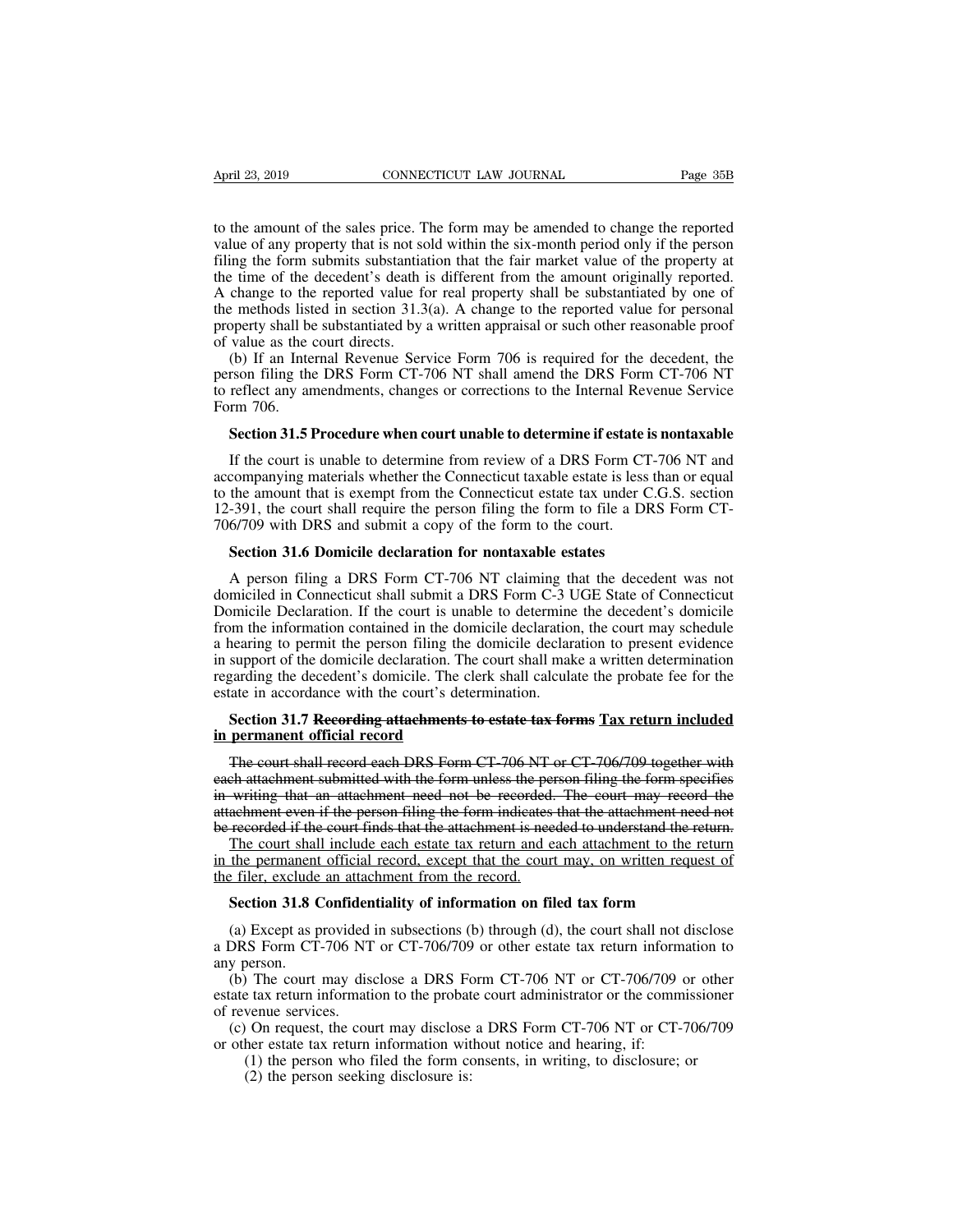- 
- Page 36B CONNECTICUT LAW JOURNAL April 23, 1<br>
(A) a fiduciary of the estate;<br>
(B) in the case of an intestate estate, an heir of the estate; or<br>
(C) in the case of a testate estate, a residuary beneficiary of the estate.
	-

(A) a fiduciary of the estate;<br>
(B) in the case of an intestate estate, an heir of the estate; or<br>
(C) in the case of a testate estate, a residuary beneficiary of the estate<br>
on motion of a person not listed in subsection (A) a fiduciary of the estate;<br>
(B) in the case of an intestate estate, an heir of the estate; or<br>
(C) in the case of a testate estate, a residuary beneficiary of the estate.<br>
(C) in the case of a testate estate, a residua (d) a fiduciary of the estate;<br>
(d) a fiduciary of the estate;<br>
(d) in the case of an intestate estate, an heir of the estate; or<br>
(c) in the case of a testate estate, a residuary beneficiary of the estate.<br>
(d) On motion (A) a fiduciary of the estate;<br>
(B) in the case of an intestate estate, an heir of the estate; or<br>
(C) in the case of a testate estate, a residuary beneficiary of the estate.<br>
(d) On motion of a person not listed in subsec (A) a fiduciary of the estate;<br>
(B) in the case of an intestate estate, an heir of the estate; or<br>
(C) in the case of a testate estate, a residuary beneficiary of the estate.<br>
(d) On motion of a person not listed in subse (A) a fiduciary of the estate;<br>
(B) in the case of an intestate estate, an heir of the estate; or<br>
(C) in the case of a testate estate, a residuary beneficiary of the estate.<br>
(d) On motion of a person not listed in subse (A) a holder of the case of an<br>
(B) in the case of an<br>
(C) in the case of a te<br>
(d) On motion of a person<br>
ing, the court may disclose a<br>
tax return information under<br>
requesting person has a mate<br>
contained in the return. (C) in the case of a testate estate, a residuary beneficiary of the estate.<br>
1) On motion of a person not listed in subsection (c) and after notice and hear-<br>
the court may disclose a DRS Form CT-706 NT or CT-706/709 or o (d) On motion of a person not listed in subsecting, the court may disclose a DRS Form CT-706 tax return information under C.G.S. section 12 requesting person has a material interest that w contained in the return.<br>**Section** eturn information under C.G.S. section 12-398(c) if the court finds that the<br>esting person has a material interest that will be affected by the information<br>ined in the return.<br>**Section 31.9 Determination of amount of prope** 

requesting person has a material interest that will be affected by the information<br>contained in the return.<br>**Section 31.9 Determination of amount of property passing to surviving**<br>**spouse for probate fee calculation**<br>To ca contained in the return.<br>
Section 31.9 Determination of amount of property passing to surviving<br>
spouse for probate fee calculation<br>
To calculate the probate fee for an estate under C.G.S. section 45a-107, property<br>
shall Section 31.9 Determination<br>spouse for probate fee calculation.<br>To calculate the probate fee for<br>shall be treated as passing to the<br>directly to the spouse or the propert<br>estate tax marital deduction. **f** amount of property<br>in estate under C.G.S. se<br>inviving spouse only if<br>sheld in a trust that qual:<br>**Rule 32**<br>**Trusts** 32.1 When streamline notice procedure may be used in trust proceeding<br>32.1 When streamline notice procedure may be used in trust proceeding<br>32.2 Notice in trust proceeding<br>32.3 Virtual representation and appointment of gua

## **Trusts**

- Section<br>32.1 When streamline notice procedure may be used in trust proceeding
- 
- **22**<br> **22**<br> **22**<br> **22**<br> **32.1**<br> **23.2**<br>
Notice in trust proceeding<br> **32.3**<br>
Virtual representation and appointmen<br>
ceeding **32.1**<br>**Trusts**<br>**Section**<br>**32.1** When streamline notice procedure may be used in trust proceeding<br>**32.2** Notice in trust proceeding<br>**32.3** Virtual representation and appointment of guardian ad litem in trust pro-<br>ceeding<br> ceeding<br>Trustee to send copy of inventory, financial report or account, affidavit
- **Section**<br>
32.1 When streamline notice procedure may be used in trust proceeding<br>
32.2 Notice in trust proceeding<br>
32.3 Virtual representation and appointment of guardian ad litem in trust pro-<br>
ceeding<br>
32.4 Trustee to se When streamline notice procedure may be used in trust proceeding<br>Notice in trust proceeding<br>Virtual representation and appointment of guardian ad litem in trust pro-<br>ceeding<br>Trustee to send copy of inventory, financial rep 32.1 When streamline notice procedure may be used in trust<br>32.2 Notice in trust proceeding<br>32.3 Virtual representation and appointment of guardian ad lite<br>ceeding<br>32.4 Trustee to send copy of inventory, financial report or 32.1 When steamline holice procedure may be used in thust procedure<br>32.2 Notice in trust proceeding<br>32.3 Virtual representation and appointment of guardian ad litem in trust pro<br>ceeding<br>32.4 Trustee to send copy of invento 32.3 Virtual representation and appointment of guardian ad litem in trust proceeding<br>32.4 Trustee to send copy of inventory, financial report or account, affidate<br>32.5 When trustee to submit financial report or account<br>32. 32.3 White representation and appointment of guardian ad inclinit trust pro-<br>32.3 Trustee to send copy of inventory, financial report or account<u>, affidavit</u><br>32.5 When trustee to submit financial report or account<br>32.6 Req 32.4 Trustee to send copy of inventory, financial report or account<br>of closing, and petition to terminate to each party and attorn<br>32.5 When trustee to submit financial report or account<br>32.6 Required contents of financial
- 
- 
- 
- 
- 

# of closing, and petition to terminate to each party and attorney<br>
32.5 When trustee to submit financial report or account<br>
32.6 Required contents of financial report or account of trustee<br>
32.7 When final financial report **ceeding** 32.7 When fir<br>
32.8 Reimburs<br>
32.9 Construc<br> **Section 32.1 When See rule 8.6.**<br> **Section 32.2 Notical** S2.6 Remiousement of probate lees to pentione<br> **Section 32.1 When streamline notice procedure is<br>
Section 32.1 When streamline notice procedure is<br>
Section 32.2 Notice in trust proceeding<br>
(a) The court shall send notice o** Section 32.1 When streamline notice procedure may be used in trust<br>eding<br>See rule 8.6.<br>Section 32.2 Notice in trust proceeding<br>(a) The court shall send notice of a proceeding concerning a trust to:<br>(1) the settlor, if livi (1) the settlem set and the settlem<br>
(1) the settlor, if living;<br>
(1) the settlor, if living;<br>
(2) each current beneficiary;<br>
(3) each presumptive remaind

- e rule 8.6.<br>
ction 32.2 Notice in trust proceed<br>
The court shall send notice of a p<br>
(1) the settlor, if living;<br>
(2) each current beneficiary;<br>
(3) each presumptive remainder be<br>
(4) the Attorney General, if: e rule 8.6.<br> **ction 32.2 Notice in trust proceeding**<br>
The court shall send notice of a proceeding conce<br>
(1) the settlor, if living;<br>
(2) each current beneficiary;<br>
(3) each presumptive remainder beneficiary;<br>
(4) the Atto
	-
	-
	-
	-

**ction 32.2 Notice in trust proceed**<br>(1) the court shall send notice of a p<br>(1) the settlor, if living;<br>(2) each current beneficiary;<br>(3) each presumptive remainder be<br>(4) the Attorney General, if:<br>(A) a current beneficiar (A) a current beneficiary or presumptive remainder beneficiary;<br>
(A) a current beneficiary;<br>
(A) a current beneficiary;<br>
(A) a current beneficiary is a charity or presumptive remainder beneficiary is a charity<br>
(A) a curr

# (a) The court shall send notio<br>
(1) the settlor, if living;<br>
(2) each current beneficiar<br>
(3) each presumptive rema<br>
(4) the Attorney General, i<br>
(A) a current beneficiary<br>
or charitable interest; or<br>
(B) the trust is a s (B) the settlor, if living;<br>
(B) the settlor, if living;<br>
(B) each current beneficiary;<br>
(B) each presumptive remainder beneficiary;<br>
(A) a current beneficiary or presumptive remainder beneficiary is a charity<br>
(A) a curre (1) the settor, it it will<br>
(2) each current benefit<br>
(3) each presumptive r<br>
(4) the Attorney Gener<br>
(A) a current benefit<br>
or charitable interest; or<br>
(B) the trust is a spe<br>
151(b) or 45a-655(e);<br>
(5) the trustee;<br>
(6) (3) each current between<br>
(3) each presumptive<br>
(4) the Attorney Gen<br>
(A) a current bene<br>
arritable interest; or<br>
(B) the trust is a s<br>
(5) or 45a-655(e);<br>
(5) the truste;<br>
(6) the trust protecto<br>
(7) other persons as (3) cach presumptive remainder benefielary,<br>
(4) the Attorney General, if:<br>
(A) a current beneficiary or presumptive rearitable interest; or<br>
(B) the trust is a special needs trust estable<br>
(6) or 45a-655(e);<br>
(5) the tru

- 
- 

(4) the Attorney General, in:<br>
(A) a current beneficiary or presumptive rem<br>
aritable interest; or<br>
(B) the trust is a special needs trust establis<br>
(b) or 45a-655(e);<br>
(5) the trustes;<br>
(6) the trust protector, if any; a (A) a current beneficiary of presumptive remainder beneficiary is a charity<br>charitable interest; or<br>(B) the trust is a special needs trust established under C.G.S. section 45a-<br>1(b) or 45a-655(e);<br>(5) the trustee;<br>(6) the (B) the trust is a special needs trust established under C.G.S. section 45a-<br>151(b) or 45a-655(e);<br>(5) the trustee;<br>(6) the trust protector, if any; and<br>(7) other persons as the court determines.<br>(b) Notice to contingent (b) the thist is a special necess thist established and<br>151(b) or 45a-655(e);<br>(5) the trustee;<br>(6) the trust protector, if any; and<br>(7) other persons as the court determines.<br>(b) Notice to contingent remainder beneficiari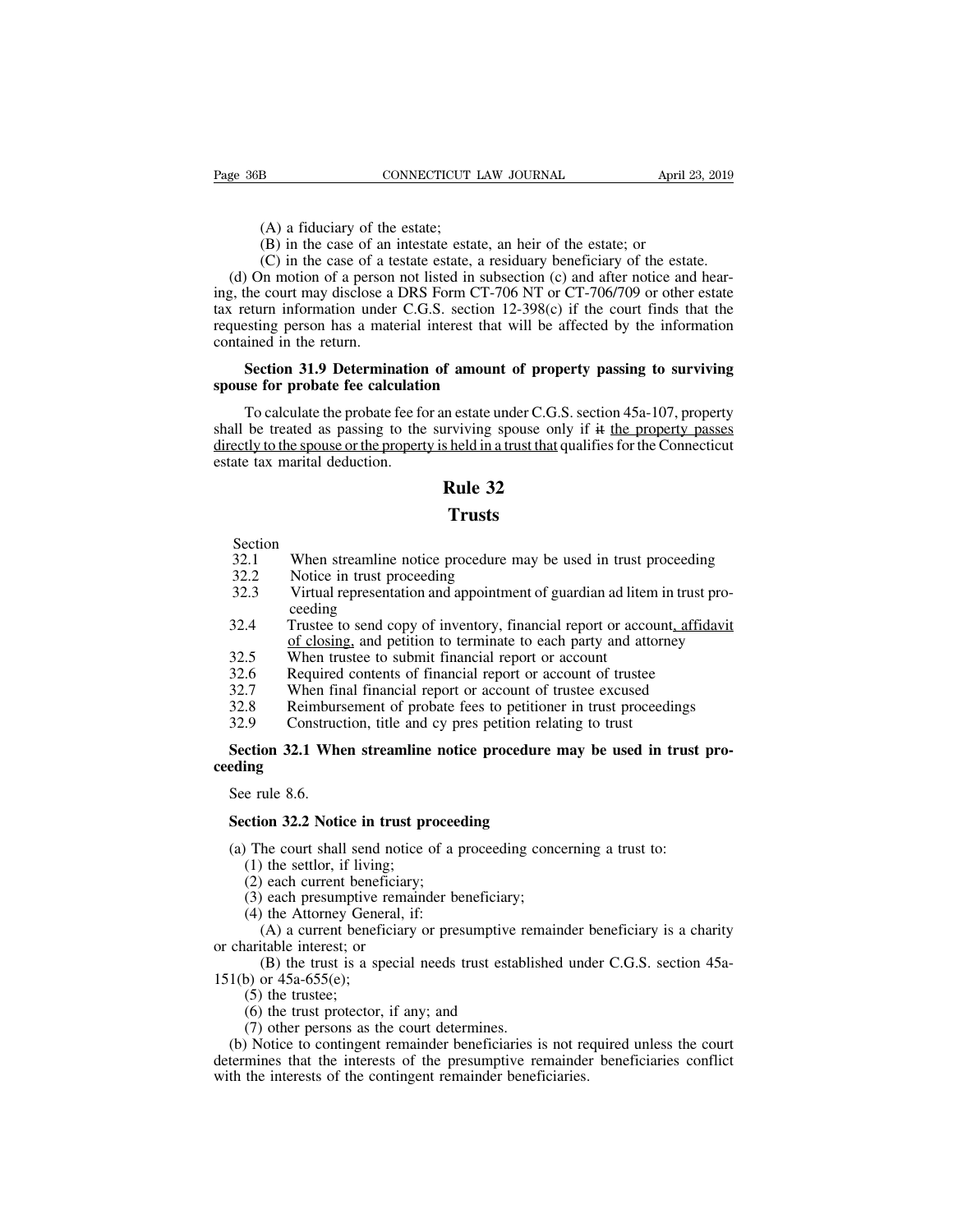# **EXECTIVE SECTION CONNECTICUT LAW JOURNAL** Page 37B<br> **Section 32.3 Virtual representation and appointment of guardian ad litem**<br> **EXECTION 12.3 Virtual representation and appointment of guardian ad litem in trust proceeding**<br> **in trust proceeding**<br> **in trust proceeding**<br> **in A petitioner in a trust proceeding**

(a) A petitioner in a trust proceeding shall inform the court if a trust beneficiary<br>(a) A petitioner in a trust proceeding shall inform the court if a trust beneficiary<br>titled to notice under section 32.2 is a minor or is EXECTE THE SURVEY CONVECTIVE THE SURVEY THE SURVEY THE SURVEY THE SECTION SECTION THAN SUCH SECTION IN A DETERMINED SECTION IN THE SECTION (a) A petitioner in a trust proceeding shall inform the court if a trust beneficia **Section 32.3 Virtual representation and appointment of guardian ad litem** in trust proceeding<br>in trust proceeding<br>(a) A petitioner in a trust proceeding shall inform the court if a trust beneficiary<br>entitled to notice un **Section 32.3 Virtual representation and appointment of guardian ad litem**<br>in trust proceeding<br>(a) A petitioner in a trust proceeding shall inform the court if a trust beneficiary<br>entitled to notice under section 32.2 is **Section 32.3 Virtual representation and appointment of**<br>in trust proceeding<br>(a) A petitioner in a trust proceeding shall inform the court intitled to notice under section 32.2 is a minor or is incompete<br>unborn or if the trust proceeding<br>
(a) A petitioner in a trust proceeding shall inform the court if a trust beneficiary<br>
titled to notice under section 32.2 is a minor or is incompetent, undetermined or<br>
born or if the beneficiary's name (a) A petitioner in a trust proceeding shall inform the court if a trust beneficiary<br>entitled to notice under section 32.2 is a minor or is incompetent, undetermined or<br>unborn or if the beneficiary's name or address is un

(a) A pethological in a this proceeding shall momin the court if a this denertially entitled to notice under section 32.2 is a minor or is incompetent, undetermined or unborn or if the beneficiary's name or address is unk that the interests of the beneficiary or date interests of the beneficiary or class of beneficiary who is legally capable of acting can virtually represent the beneficiary under C.G.S. section  $45a-487d$ .<br>
(b) On receipt indicate whether an adult beneficiary who is legally capable of acting can virtually represent the beneficiary under C.G.S. section 45a-487d.<br>
(b) On receipt of information under subsection (a) or on the court's own motion mateate whether an addit benchemary who is tegany eapable of acting can virtually<br>represent the beneficiary under C.G.S. section 45a-487d.<br>(b) On receipt of information under subsection (a) or on the court's own motion,<br>th (b) On receipt of information under subsection (a) or on the court's own<br>the court shall make a written determination whether a beneficiary or<br>beneficiaries will be virtually represented in the proceeding. If the court de<br> Exercise court shall make a written determination whether a beneficiary or class of ineficiaries will be virtually represented in the proceeding. If the court determines at the interests of the beneficiary or class of bene beneficiaries will be virtually represented in the proceeding. If the court determines<br>that the interests of the beneficiary or class of beneficiaries are not virtually repre-<br>sented or that the representation might be ina

inted or that the representation might be inadequate, the court shall appoint a ardian ad litem to represent the interests of the beneficiary or class of beneficiaries.<br>
se court may act under this subsection without notic guardian ad litem to represent the interests of the beneficiary or class of beneficiaries.<br>The court may act under this subsection without notice and hearing.<br>**Section 32.4 Trustee to send copy of inventory, financial repo** The court may act under this subsection without notice and hearing.<br> **Section 32.4 Trustee to send copy of inventory, financial report or account,**<br> **affidavit of closing, and petition to terminate to each party and attorn Section 32.4 Trustee to send copy of inve**<br>**affidavit of closing, and petition to termina**<br>(a) A trustee of a testamentary trust or other t<br>of the court shall send a copy of the inventory<br>inventory, at the time of filing, Section 32.4 Trustee to send copy of inventory, financial report or account,<br>fidavit of closing, and petition to terminate to each party and attorney<br>(a) A trustee of a testamentary trust or other trust subject to continu

and a court of the court shall send a copy of the inventory and attorney<br>(a) A trustee of a testamentary trust or other trust subject to continuing jurisdiction<br>of the court shall send a copy of the inventory and each sup (a) A trustee of a testamentary trust or other trust subject to continuing jurisdiction of the court shall send a copy of the inventory and each supplemental or substitute inventory, at the time of filing, to each party a (a) Translet of a testamentally disk of other disk slopect to continuing jurisdiction<br>of the court shall send a copy of the inventory and each supplemental or substitute<br>inventory, at the time of filing, to each party and and shall certify and shall certify of the inventory and each supplies<br>inventory, at the time of filing, to each party and attorney of rec-<br>to the court that the copy has been sent.<br>(b) A trustee of a testamentary trust, (b) A trustee of a testamentary trust, an inter vivos trust subject to the jurisdiction the court under C.G.S. section 45a-175 or another trust subject to continuing isdiction of the court shall send a copy of each financ (b) A trustee of a testamentary trust, an inter vivos trust subject to the jurisdiction of the court under C.G.S. section  $45a-175$  or another trust subject to continuing jurisdiction of the court shall send a copy of eac

(b) A disket of a testamentary trust, an inter vivos trast storject to the jurisdiction of the court under C.G.S. section 45a-175 or another trust subject to continuing jurisdiction of the court shall send a copy of each or the coard under exonstracted with 45a-484 or 45a-484 or 45a-175 or another trast stationed to communing the affidavit of closing, at the time of filing, to each party and attorney of record and shall certify to the cour jurisdiction of the court shall send a copy of each financial report or account <u>and</u><br>the affidavit of closing, at the time of filing, to each party and attorney of record<br>and shall certify to the court that the copy has b (d) If a beneficiary of a trust is a charity or charitable interest, the trustee of a testamentary trust, an inter vivos trust subject to the jurisdiction the court under C.G.S. section 45a-175 or another trust subject to send by the contract which is the time of the initial contribution of the court under C.G.S. section 45a-175 or another trust subject to continuing jurisdiction of the court shall send a copy of a petition to terminate th (c) The trastee of a testamentary trast, an inter vivos trast structure of the court under C.G.S. section 45a-175 or another trust subject to continuing jurisdiction of the court shall send a copy of a petition to termina

Tradiction of the court shall send a copy of a petition to terminate the trust u<br>G.S. section 45a-484 or 45a-520, at the time of filing, to each party and atto<br>record and shall certify to the court that the copy has been s

record and shall certify to the court that the copy has been sent.<br>
(d) If a beneficiary of a trust is a charity or charitable interest, the trustee shall<br>
nd a copy of each filing under subsection (a), (b) or (c), at the (d) If a beneficiary of a trust is a charity or charitable interest, the trustee shall send a copy of each filing under subsection (a), (b) or (c), at the time of filing, to the Attorney General and shall certify to the c send a copy of each filing under subsection (a), (b) or (c), at the time of filing, to the Attorney General and shall certify to the court that the copy has been sent.<br> **Section 32.5 When trustee to submit financial report** the Attorney General and shall certify to the court that the copy has been sent.<br> **Section 32.5 When trustee to submit financial report or account**<br>
(a) A trustee of a testamentary trust or other trust subject to continuin **Section 32.5 When trustee to submit financial**<br>(a) A trustee of a testamentary trust or other trus<br>Court jurisdiction shall submit a periodic financial<br>during each three-year period unless the court or the<br>ment directs mo Section 32.5 When trustee to submit financial report or account<br>(a) A trustee of a testamentary trust or other trust subject to continuing Probate<br>urt jurisdiction shall submit a periodic financial report or account at lea (a) A trustee of a testamentary trust or other trust subject to continuing Probate<br>Court jurisdiction shall submit a periodic financial report or account at least once<br>during each three-year period unless the court or the

(a) A trastee or a testamentary trust or other trast stocket to continuing rrotate Court jurisdiction shall submit a periodic financial report or account at least once during each three-year period unless the court or the Court jurisdiction shall submit a periodic infinite-tal report or account at least once<br>during each three-year period unless the court or the will or other governing instru-<br>ment directs more frequent accounts. The first a during caen ince-year period amess the court of the win of other governing instrument directs more frequent accounts. The first accounting period shall commence on the date that the court appoints the trustee.<br>
(b) If the ment directs informed increases. The first accounting period shall commence on the date that the court appoints the trustee.<br>
(b) If the will excuses periodic accounts, the court shall not require the trustee of a testamen (b) If the will excuses periodic accounts, the court shall not require the trustee of a testamentary trust to submit periodic financial reports or accounts. On motion of a party or on the court's own motion and after noti (b) If the will excluses periodic accounts, the court shall not require the dividend of a testamentary trust to submit periodic financial reports or accounts. On m of a party or on the court's own motion and after notice a testamentary trust to stable protote infinite the rotice and hearing, the court may<br>a party or on the court's own motion and after notice and hearing, the court may<br>quire a financial report or account for a specified per submit a final financial report or account for a specified period if necessary to protect<br>the interests of a party. After issuing a decision on the financial report or account<br>under this subsection, the court shall not req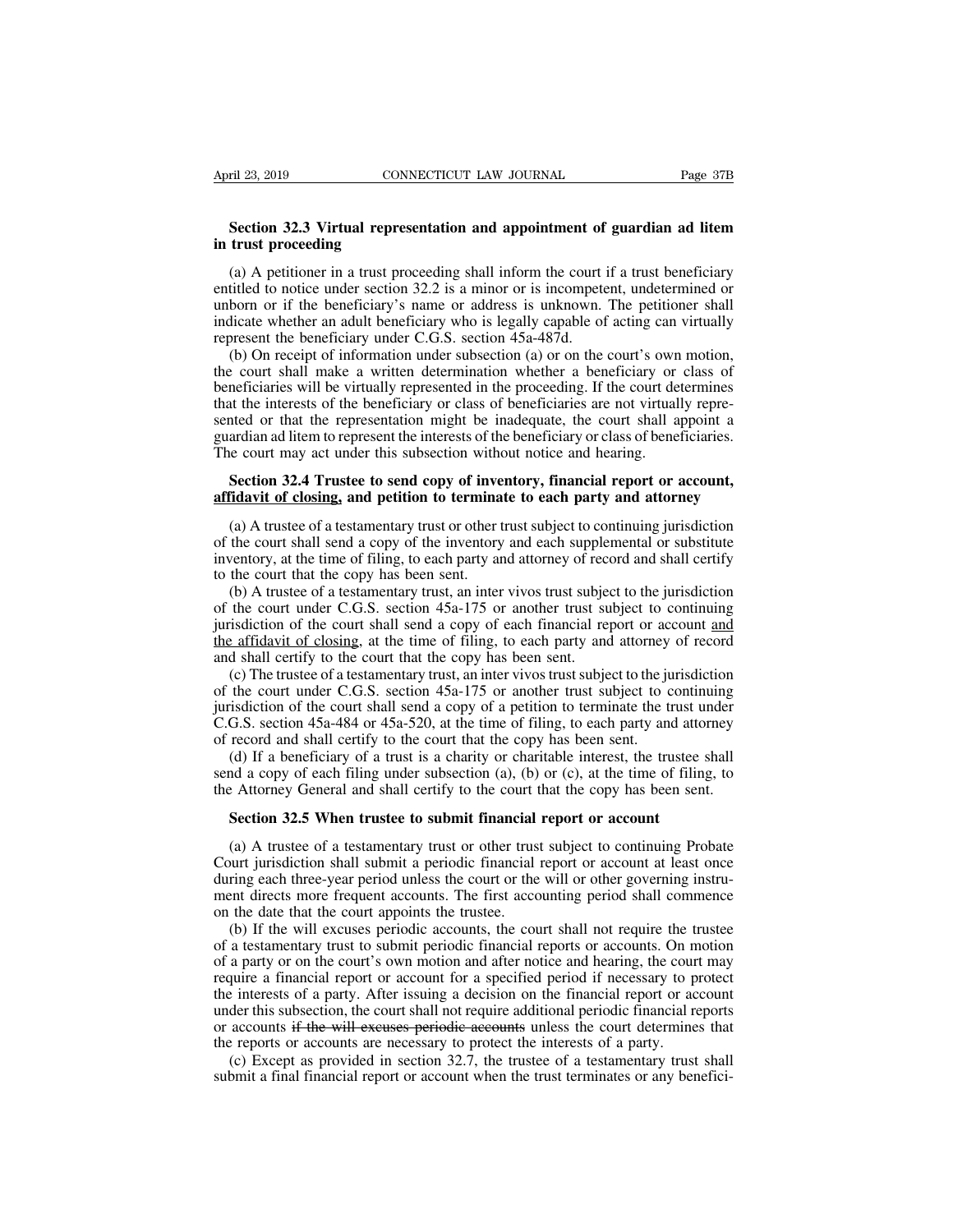Page 38B<br>
CONNECTICUT LAW JOURNAL<br>
CONNECTICUT LAW JOURNAL<br>
ary's interest in the trust terminates or when the fiduciary seeks to resign or is<br>
removed by the court.<br>
(d) Except as provided in section 32.7, if a trustee di Page 38B CONNECTICUT LAW JOURNAL April 23, 2019<br>ary's interest in the trust terminates or when the fiduciary seeks to resign or is<br>removed by the court.<br>(d) Except as provided in section 32.7, if a trustee dies while admin

(d) Except as provided in section 32.7, if a trustee dies while administering the section 32.7, if a trustee dies while administering the section 32.7, if a trustee dies while administering the section of administrator of The executor or administrator of the estate of the deceased trustee shall file,<br>and the executor or administrator of the estate of the deceased trustee shall file,<br>on behalf of the deceased trustee, a final financial repor ary's interest in the trust terminates or when the fiduciary seeks to resign or is<br>removed by the court.<br>(d) Except as provided in section 32.7, if a trustee dies while administering the<br>trust, the executor or administrato y's interest in the trust terminates or when the fiduciary seeks to resign or is moved by the court.<br>
(d) Except as provided in section 32.7, if a trustee dies while administering the st, the executor or administrator of t See rules 36 through 38.<br>See rules 32.6 Required contents 32.6 Required content<br>See rules 36 through 38.<br>Section 32.7 When final final Integrals, the executor or administrator of the estate of the deceased trustee shall file, behalf of the deceased trustee, a final financial report or account for the trust.<br> **Section 32.6 Required contents of financial re** 

Section 32.6 Required contents of financial report or account of trustee<br>See rules 36 through 38.<br>Section 32.7 When final financial report or account of trustee excused<br>(a) The trustee of a testamentary trust may petition **Section 32.6 Required contents of financial report or account of trustee**<br>See rules 36 through 38.<br>**Section 32.7 When final financial report or account of trustee excused**<br>(a) The trustee of a testamentary trust may peti See rules 36 t<br>
Section 32.7<br>
(a) The truste<br>
requirement of a<br>
32.5(d) if:<br>
(1) the will<br>
(2) each cu (1) the will wave final financial report or account<br>(1) The trustee of a testamentary trust may petition<br>rement of a final financial report or account required<br>(1) if:<br>(1) the will waives periodic accounts; and<br>(2) each cu

**ction 32.7 When final financial report or account of trustee excused**<br>The trustee of a testamentary trust may petition the court to excuse the<br>rement of a final financial report or account required under section  $32.5(c)$ (a) The trustee of a testamentary trust may petition the court to excuse the requirement of a final financial report or account required under section 32.5(c) or 32.5(d) if:<br>
(1) the will waives periodic accounts; and<br>
(2 (a) The trustee of a testamentary trust may petition the court to excuse the requirement of a final financial report or account required under section 32.5(c) or 32.5(d) if:<br>
(1) the will waives periodic accounts; and<br>
(2 quirement of a final financial report or account required<br>.5(d) if:<br>(1) the will waives periodic accounts; and<br>(2) each current beneficiary and presumptive rema<br>st has signed a written instrument that waives the fin<br>knowl (1) the will waives periodic accounts; and<br>
(2) each current beneficiary and presumptive rems<br>
has signed a written instrument that waives the fir<br>
bowledges the amount of the distribution to which the<br>
(1) A petition und (1) the will waives periodic accounts; and<br>
(2) each current beneficiary and presumptive remainder beneficiary of the<br>
has signed a written instrument that waives the final report or account and<br>
owledges the amount of th (2) each current beneficiary and presumptive remainder beneficiary of has signed a written instrument that waives the final report or account owledges the amount of the distribution to which the beneficiary is entitled an mas signed a written instrument that waives the rinal report or account and<br>owledges the amount of the distribution to which the beneficiary is entitled.<br>(1) A petition under subsection (a) shall include:<br>(1) the signed w

acknowleages the amount or the distribution to which the beneficiary is entitled.<br>
(b) A petition under subsection (a) shall include:<br>
(1) the signed waiver under subsection (a)(2);<br>
(2) an itemized list of assets on hand, (A) the signed waiver under subsection (a) shall include:<br>
(a) the signed waiver under subsection (a)(2);<br>
(a) an itemized list of assets on hand, shown at current fair market value;<br>
(a) an itemized proposed distribution (B) the signed waver under subsection (a)(2);<br>
an itemized list of assets on hand, shown at current fair market value;<br>
(a) an itemized proposed distribution to each beneficiary; and<br>
(b) for the period since the most rec

(a) an itemized list of assets on hand, shown at cumum and and teminated proposed distribution to each bend for the period since the most recent financial court or, if none, since the trustee accepted the (A) the method us (3) an itemized proposed distribution to each beneficiary; and<br>
(4) for the period since the most recent financial report or account approved<br>
the court or, if none, since the trustee accepted the trusteeship, a summary o (4) for the period since the most recent financial report or account approved<br>by the court or, if none, since the trustee accepted the trusteeship, a summary of:<br>(A) the method used to determine the compensation of the tr by the court or, if none, since the trustee accepted the trusteeship, a summary of:<br>
(A) the method used to determine the compensation of the trustee;<br>
(B) the information that has been provided to the beneficiaries; and<br> (A) the method used to determine the compensation of t<br>
(B) the information that has been provided to the benefic<br>
(C) the trustee's management of the trust.<br>
(c) The court may excuse the final report or account if the cou (b) the internation that has been provided to the bencheraries, and<br>
(c) the trustee's management of the trust.<br>
(c) The court may excuse the final report or account if the court determines that<br>
would impose an unreasonab (c) The court may excuse the final report or account if the court determines that<br>would impose an unreasonable burden to require the report or account and that<br>ch current beneficiary and presumptive remainder beneficiary h

It would impose an unreasonable burden to require the report or account and that<br>each current beneficiary and presumptive remainder beneficiary has knowingly and<br>voluntarily waived the requirement of a report or account.<br> each current beneficiary and presumptive remainder beneficiary has knowingly and<br>voluntarily waived the requirement of a report or account.<br>**Section 32.8 Reimbursement of probate fees to petitioner in trust proceeding**<br>On voluntarily waived the requirement of a report or account.<br> **Section 32.8 Reimbursement of probate fees to petitioner in trust proceeding**<br>
On motion of a party or on the court's own motion, the court may order the<br>
truste **Section 32.8 Reimbursement of probate fees to petitioner in trust proceeding**<br>On motion of a party or on the court's own motion, the court may order the<br>trustee of a trust to reimburse a party for any probate fees incurr Section 32.8 Reimbursement of probate lees to petitioner in trust proceeding<br>On motion of a party or on the court's own motion, the court may order the<br>trustee of a trust to reimburse a party for any probate fees incurred On motion of a party or on the court's own motion, the court may order the trustee of a trust to reimburse a party for any probate fees incurred in making a petition to the court concerning the trust if the court determine On motion of a party of on the court's own motion, the<br>trustee of a trust to reimburse a party for any probate fees<br>petition to the court concerning the trust if the court determin<br>of the fees is equitable. The court may a tition to the court concerning the trust if the court determines that reimbursement<br>the fees is equitable. The court may act without notice and hearing. If the court<br>termines that reimbursement of the fees is equitable, bu termines that reimbursement of the fees is equitable, but the court previously<br>ived the petitioning party's fees under C.G.S. section 45a-111(c), the trustee shall<br>mit payment to the probate court administration fund. The

waved the petitioning party's tees under C.G.S. section 45a-111(c), the trustee shall<br>remit payment to the probate court administration fund. The reimbursed fees shall<br>be paid from trust assets as an administration expens remit payment to the probate court administration tund. The reimbuble paid from trust assets as an administration expense.<br> **Section 32.9 Construction, title and cy pres petition relating t**<br>
(a) If the court declines juri paid from trust assets as an administration expense.<br>Section 32.9 Construction, title and cy pres petition relating to trust<br>(a) If the court declines jurisdiction to hear a construction, title or cy pres petition<br>neerning **Section 32.9 Construction, title and cy pres petition relating to trust**<br>(a) If the court declines jurisdiction to hear a construction, title or cy pres petition<br>concerning a trust under C.G.S. section  $45a-98a(a)$ , the c (a) If the court concerning a trus<br>concerning a trus<br>notice of the decli<br>(b) If a current<br>charitable interest<br>Attorney General.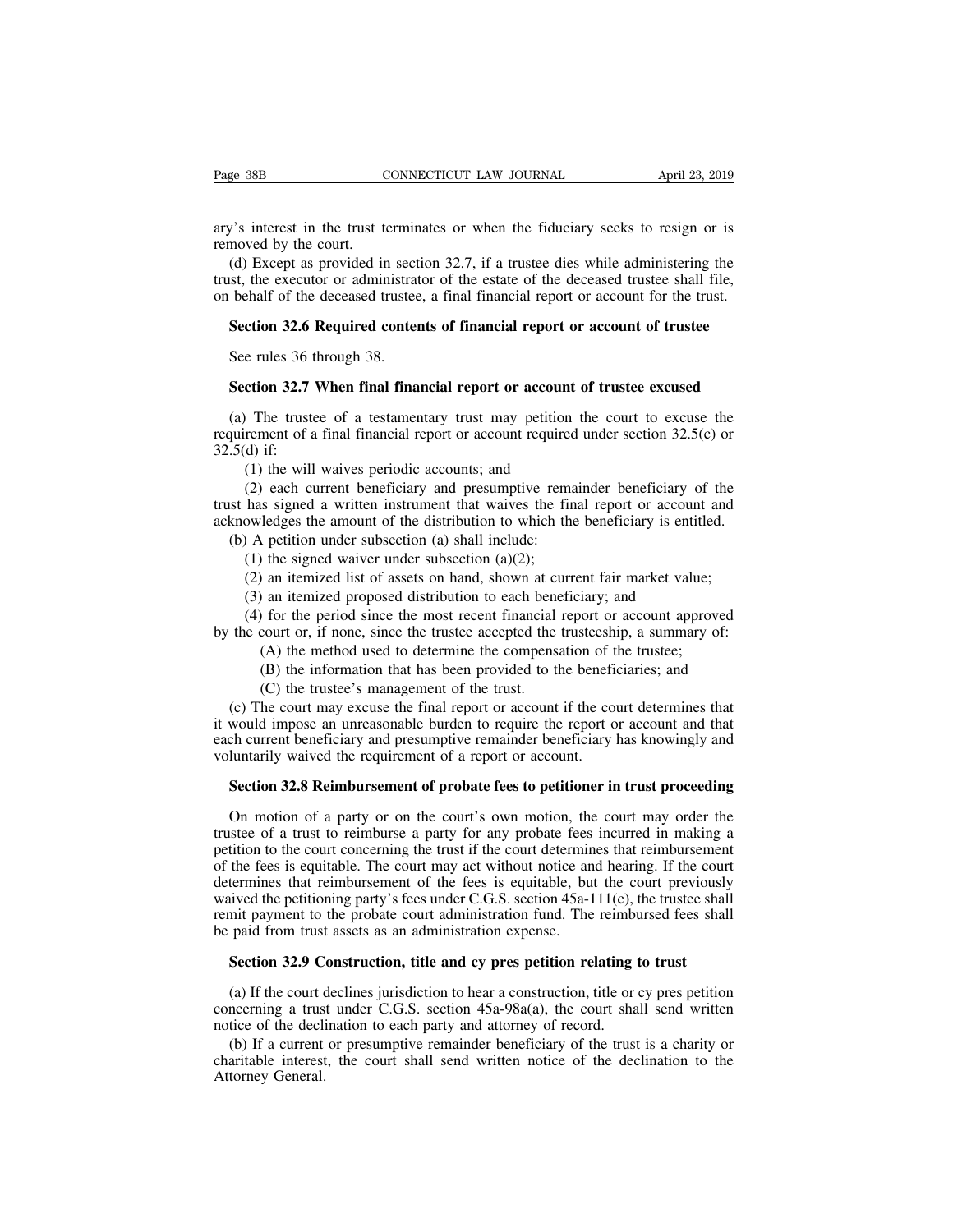### **Conservators**

- Section<br>33.1 When streamline notice procedure may be used in conservatorship pro-**233**<br> **233**<br> **23.1**<br>
When streamline notice procedure may be used in conservatorship pro-<br>
ceeding<br>
Petition for voluntary representation to be heard before petition for ceeding
- 33.1 **Example 33**<br>
Section<br>
33.1 When streamline notice procedure may be used in conservatorship pro-<br>
33.2 Petition for voluntary representation to be heard before petition for<br>
involuntary conservatorship<br>
33.3 Appointme **Conservators**<br>
When streamline notice procedure may<br>
ceeding<br>
Petition for voluntary representation<br>
involuntary conservatorship<br>
Appointment of temporary conservatorship<br>
Extension of temporary conservatorship Section<br>
33.1 When streamline notice procedure may be used in conservatorship pro-<br>
ceeding<br>
33.2 Petition for voluntary representation to be heard before petition for<br>
involuntary conservatorship<br>
33.3 Appointment of temp Section<br>33.1 When streamline notice procedure may be used in conservatorship pro-<br>ceeding<br>33.2 Petition for voluntary representation to be heard before petition for<br>involuntary conservatorship<br>33.3 Appointment of temporary When streamline notice pr<br>ceeding<br>Petition for voluntary rep<br>involuntary conservatorshi<br>Appointment of temporary<br>Extension of temporary co<br>torship petition<br>Motion to close conservat<br>of medical evidence 33.1 When steamline holice poccular may be used in conservatorship proceeding<br>33.2 Petition for voluntary representation to be heard before petition for<br>involuntary conservatorship<br>33.3 Appointment of temporary conservator Petition for voluntary represe<br>involuntary conservatorship<br>Appointment of temporary conservatorship<br>Extension of temporary conservatorship<br>petition<br>Motion to close conservatorship<br>of medical evidence<br>Criminal background ch
- 
- Franco in a conservatorship<br>involuntary conservatorship<br>33.3 Appointment of temporary conservatorship<br>53.4 Extension of temporary conservatorship<br>torship petition<br>33.5 Motion to close conservatorship hearin<br>6 medical evide 33.3 Appointment of temporary conservator without notice and headled S3.4 Extension of temporary conservatorship pending decision on c torship petition<br>33.5 Motion to close conservatorship hearing to public during presof m
- 
- 
- 
- 
- Extension of temporary conservatorship pendin<br>33.4 Extension of temporary conservatorship pendin<br>torship petition<br>33.5 Motion to close conservatorship hearing to pure<br>of medical evidence<br>33.7 Court to review qualifications Extension of emporary conservatorship penamg decision of conservatorship<br>33.5 Motion to close conservatorship hearing to public during presentation<br>33.6 Criminal background check<br>33.7 Court to review qualifications of prop Motion to close conservatorship hearing to public during presentation<br>of medical evidence<br>Criminal background check<br>Court to review qualifications of proposed conservator<br>Hearing to review duties of conservator<br>Conservator 33.3 Motion to close conservatorship hearing to public during presentation<br>of medical evidence<br>33.6 Criminal background check<br>33.7 Court to review qualifications of proposed conservator<br>33.7 Elearing to review duties of co 33.6 Criminal background check<br>33.7 Court to review qualifications of proposed conservator<br>33.7 Exering to review duties of conservator<br>33.8 Conservator of estate to send copy of inventory, financial report, and<br>account <u>a</u> 33.7 Court to review qualifications of proposed conservator<br>
33.7 Court to review qualifications of proposed conservator<br>
33.8 Conservator of estate to send copy of inventory, financial repor<br>
account <u>and affidavit of clo</u> 33.7<br>
23.7 Hearing to review duties of conservator<br>
33.7 Hearing to review duties of conservator<br>
33.8 Conservator of estate to send copy of inventory, financial report, and<br>
account <u>and affidavit of closing</u> to each part 33.12 Sale of real multiple parcels of real property<br>
33.8 Conservator of estate to send copy of inventory, financial<br>
account <u>and affidavit of closing</u> to each party and attorney<br>
33.9 <del>Jointly owned</del> <u>Joint</u> assets and 33.33 Conservator of estate to sell copy of inventory, mialical account and affidavit of closing to each party and attorney 33.9 For Form and funding of trust with conservatorship as 33.11 Settlement of claims in favor of
- 
- 33.10 **Establishment and funding of trust with conservatorship asset**<br>33.10 Establishment and funding of trust with conservatorship asset<br>33.11 Settlement of claims in favor of conservatorship estate<br>33.12 Sale of real pro
- 
- 
- 
- 
- 
- 
- 33.9 **For Funds and Solution Colombia** and Solution and Solution and Solution and Funds for the funding of trust with conservatorship assets 33.11 Settlement of claims in favor of conservatorship estate<br>33.11 Settlement of
- 
- 33.11 Settlement of claims in favor of conservatorship assess<br>33.11 Settlement of claims in favor of conservatorship estate<br>33.12 Sale of real property from conservatorship estate<br>33.12 Sale of real property from conservat 33.11 Settlement of claims in favor of conservatorship estate<br>33.11 Petitions to compromise multiple claims associated with same injury<br>33.12 Sale of real property from conservatorship estate<br>33.13 Release of funds from re 33.12 Sale of real property from conservatorship estated what same injury<br>33.12 Sale of real property from conservatorship estate<br>33.13 Release of funds from restricted account in conservatorship estate<br>33.14 When conserva Sale of lear property from conservatorship<br>Petitions to sell multiple parcels of real pr<br>Release of funds from restricted account is<br>When conservator to submit financial report<br>Required contents of financial report or acco 33.13 Release of funds from<br>33.13 Release of funds from<br>33.14 When conservator to st<br>33.15 Required contents of fii<br>33.16 When conservator of e<br>33.17 Periodic or final finance<br>conservatorship is Title<br>33.18 Sterilization<br>3 When conservator to submit<br>Required contents of financia<br>When conservator of estate 1<br>Periodic or final financial rep<br>conservatorship is Title 19 r<br>Sterilization<br>Reimbursement of probate<br>estate proceeding<br>Petition to deter 33.15 Required collections of mialteral report of account of conservator of 33.16 When conservator of estate to verify restricted account in force<br>33.17 Periodic or final financial report or account excused when persor<br>con 33.17 When conservator of estate to verify restricted account in fort<br>33.17 Periodic or final financial report or account excused when pers<br>conservatorship is Title 19 recipient<br>33.19 Reimbursement of probate fees to petit
- 
- 33.13 Reiease of funds from essure account in conservatorship estate<br>33.14 When conservator to submit financial report or account<br>33.15 Required contents of financial report or account of conservator of estate<br>33.16 When c 33.17 Periodic or final manchal report of account excused when person under<br>
33.18 Sterilization<br>
33.19 Reimbursement of probate fees to petitioner in conservatorship<br>
33.20 Petition to determine title relating to conserva Sterilization<br>
Reimbursement of probate fee<br>
estate proceeding<br>
Petition to determine title relatiin<br>
Notice of termination of volunti<br>
Petitions to change residence, s<br>
or terminate tenancy<br>
3.1 When streamline notice pro 33.19 Reimbursement of probate fees to petitioner in conservatorship of<br>estate proceeding<br>33.20 Petition to determine title relating to conservatorship<br>33.21 Notice of termination of voluntary conservatorship<br>33.22 Petitio
- 
- 
- 33.21 Notice of<br>33.21 Notice of<br>33.22 Petitions<br>or termin<br>Section 33.1 Whe<br>p proceeding<br>See rule 8.6.<br>Section 33.2 Petit

estate proceedin<br>33.20 Petition to deter<br>33.21 Notice of termin<br>33.22 Petitions to char<br>or terminate ten<br>**Section 33.1 When strea**<br>**ship proceeding**<br>See rule 8.6. 33.22 Petitions to change residence, sell real property or household contents<br>or terminate tenancy<br>**Section 33.1 When streamline notice procedure may be used in conservator-**<br>ip proceeding<br>See rule 8.6.<br>**Section 33.2 Petit** or terminate tenancy<br> **Section 33.1 When streamline notice proceding**<br>
See rule 8.6.<br> **Section 33.2 Petition for voluntary repress<br>
for involuntary conservatorship**<br>
(a) A respondent in an involuntary conservatorship

Section 33.1 When streamline notice procedure may be used in conservator-<br>ip proceeding<br>See rule 8.6.<br>Section 33.2 Petition for voluntary representation to be heard before petition<br>r involuntary conservatorship<br>(a) A respo **Ship proceeding**<br>See rule 8.6.<br>**Section 33.2 Petition for voluntary representation to be heard before petition**<br>for involuntary conservatorship<br>(a) A respondent in an involuntary conservatorship proceeding may file a pet See rule 8.6.<br>
Section 33.2 Petition for voluntary representation to be<br>
for involuntary conservatorship<br>
(a) A respondent in an involuntary conservatorship proceed<br>
for voluntary representation under C.G.S. section 45a-64

Section 33.2 Petition for voluntary representation to be heard before petition<br>r involuntary conservatorship<br>(a) A respondent in an involuntary conservatorship proceeding may file a petition<br>r voluntary representation und **Section 33.2 Petition for voluntary representation to be heard before petition**<br>for involuntary conservatorship<br>(a) A respondent in an involuntary conservatorship proceeding may file a petition<br>for voluntary representati for involuntary conservatorship<br>
(a) A respondent in an involuntary conservatorship proceeding may file a petition<br>
for voluntary representation under C.G.S. section 45a-646 at any time before the<br>
court decides the invol (a) A respondent in an involuntary conservatorship proceeding may file a petition<br>for voluntary representation under C.G.S. section  $45a-646$  at any time before the<br>court decides the involuntary conservatorship petition.<br> (a) A responsion in an invertion<br>for voluntary representation<br>court decides the involuntar<br>(b) The court shall hear a<br>under subsection (a) before<br>The court may conduct the<br>the same time as a hearing or<br>notice of another he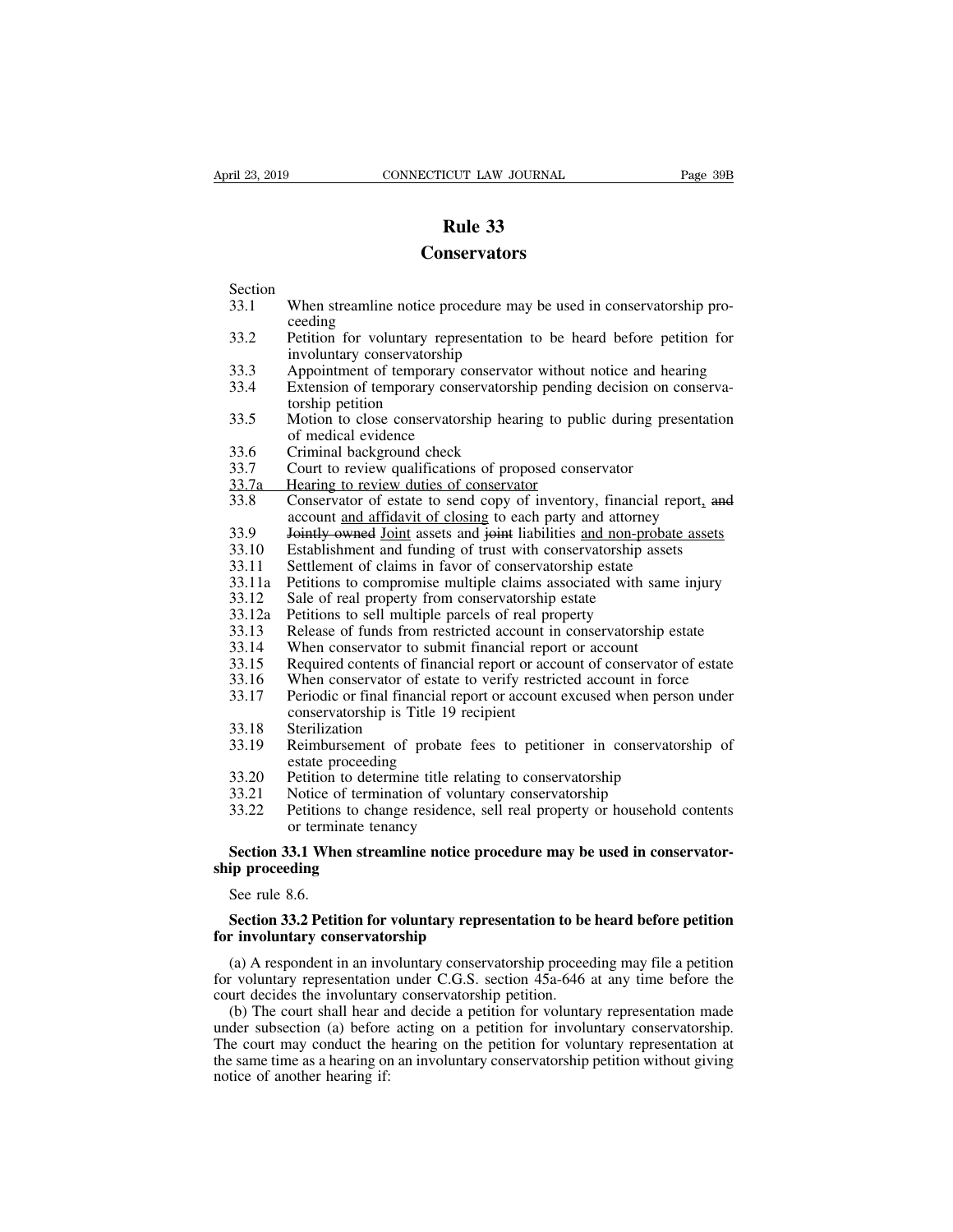(1) the respondent is present; and<br>(2) each party entitled to notice under C.G.S.<br>a written waiver of notice of the hearing on (2) the respondent is present; and<br>
(2) each party entitled to notice under C.G.S. section 45a-646 is present or has<br>
a written waiver of notice of the hearing on voluntary representation. Fage 40B CONNECTICUT LAW JOURNAL April 23, 20<br>
(1) the respondent is present; and<br>
(2) each party entitled to notice under C.G.S. section 45a-646 is present or h<br>
filed a written waiver of notice of the hearing on voluntar (1) the respondent is present; and<br>
(2) each party entitled to notice under C.G.S. section 45a-646 is present or has<br>
ed a written waiver of notice of the hearing on voluntary representation.<br> **Section 33.3 Appointment of** (1) the respondent is present; and<br>
(2) each party entitled to notice under C.G.S. section 45a-646 is present or has<br>
ed a written waiver of notice of the hearing on voluntary representation.<br> **Section 33.3 Appointment of** 

### **hearing**

(2) each party entitled to notice under C.G.S. section 45<br>filed a written waiver of notice of the hearing on voluntary<br>**Section 33.3 Appointment of temporary conservator**<br>**hearing**<br>(a) The court may act on a petition to a ed a written waiver of notice of the hearing on voluntary representation.<br> **Section 33.3 Appointment of temporary conservator without notice and**<br> **aring**<br>
(a) The court may act on a petition to appoint a temporary conserv **Section 33.3 Appointment of temporary conservator without notice and hearing**<br>(a) The court may act on a petition to appoint a temporary conservator under C.G.S. section 45a-654(d) without notice and hearing.<br>(b) If the Section 35.5 Appointment of temporary conservator without notice and<br>hearing<br>(a) The court may act on a petition to appoint a temporary conservator under<br>C.G.S. section 45a-654(d) without notice and hearing.<br>(b) If the co hearing<br>
(a) The court may act on a petition to appoint a temporary conservator under<br>
C.G.S. section 45a-654(d) without notice and hearing.<br>
(b) If the court determines that it is necessary to meet with the petitioner be (a) The court may act on a petition to appoint a temporary conservator under C.G.S. section 45a-654(d) without notice and hearing.<br>
(b) If the court determines that it is necessary to meet with the petitioner before decid C.G.S. section 45a-654(d) without notice and hearing.<br>C.G.S. section 45a-654(d) without notice and hearing.<br>(b) If the court determines that it is necessary to meet with the petitioner before<br>deciding a petition to appoin (b) If the court determines (b) If the court determines (deciding a petition to appoint<br>court shall make an audio record to the parties. If the court appoint<br>conservatorship hearing requiring judge who met with the petiti ciding a petition to appoint a temporary conservator on an ex parte basis, the<br>urt shall make an audio recording of the meeting. The recording shall be available<br>the parties. If the court appoints a temporary conservator a court shall make an audio recording of<br>to the parties. If the court appoints<br>conservatorship hearing required by C<br>judge who met with the petitioner shall<br>conservatorship hearing.<br>**Section 33.4 Extension of tempoir<br>conserv** mservatorship hearing required by C.G.S. section  $45a-654(d)(1)$  is contested, the dge who met with the petitioner shall be disqualified from conducting the temporary mservatorship hearing.<br>Section 33.4 Extension of tempora

judge who met with the petitioner shall be disqualified from conducting the temporary<br>conservatorship hearing.<br>**Section 33.4 Extension of temporary conservatorship pending decision on**<br>**conservatorship petition**<br>On written conservatorship hearing.<br> **Section 33.4 Extension of temporary conservatorship pending decision on**<br> **Conservatorship petition**<br>
On written request of a party, the court may extend the appointment of a temporary<br>
conservat Section 33.4 Extension of temporar<br>conservatorship petition<br>On written request of a party, the court r<br>conservator until disposition of a pend<br>provided that the extension may not ex-<br>request without notice and hearing.<br>Sec **Section 33.5 Motion**<br> **Section** 3.5 **Motion** to close conservatorship conservatorship petition, by ided that the extension may not exceed 30 days. The court may act on the quest without notice and hearing.<br> **Section 33.5** On written request of a party, the cours<br>conservator until disposition of a perovided that the extension may not<br>request without notice and hearing.<br>**Section 33.5 Motion to close conservation of medical evidence**<br>See rule mervator until divided that the explored that the explored vertical explored See rule 16.<br>See rule 16.<br>See rule 16.<br>Section 33.6 Crip

# Figures without notice and hearing.<br> **Section 33.5 Motion to close conservatorship hearing that is section 33.6 Motion to close conservatorship hearing that is seen that is seen that is seen that any time during a conserva**

Section 33.5 Motion to close conservatorship hearing to public during presention of medical evidence<br>See rule 16.<br>Section 33.6 Criminal background check<br>At any time during a conservatorship proceeding, the court may obtain **tation of medical evidence**<br>See rule 16.<br>**Section 33.6 Criminal b**<br>At any time during a cons<br>background check of:<br>(1) the conservator or  $(2)$  an individual provi e rule 16.<br>
ction 33.6 Criminal background check<br>
any time during a conservatorship proceeding, the<br>
ground check of:<br>
(1) the conservator or proposed conservator;<br>
(2) an individual providing care to the person und<br>
(3) a

(2) an individual background check<br>
any time during a conservatorship proceeding, the court may obtain a crimin<br>
ground check of:<br>
(1) the conservator or proposed conservator;<br>
(2) an individual providing care to the perso (3) an individual background check<br>any time during a conservatorship proceeding, the court may obtain a criminal<br>ground check of:<br>(1) the conservator or proposed conservator;<br>(2) an individual providing care to the person (4) any time during a conservatorship proceeding, the court may obtain a criminal<br>ground check of:<br>(1) the conservator or proposed conservator;<br>(2) an individual providing care to the person under conservatorship;<br>(3) an i servatorship. **Section 33.7 Court to review qualifications of proposed conservatorship;**<br>
(2) an individual providing care to the person under conservatorship; (3) an individual living in the household of the person under conservatorshi

(2) an individual providing care to the person under conservatorship;<br>
(3) an individual living in the household of the person under conservatorship; or<br>
(4) any other person if necessary to protect the interests of the p (3) an individual living in the household of the person under conservatorship; or<br>
(4) any other person if necessary to protect the interests of the person under con-<br>
servatorship.<br> **Section 33.7 Court to review qualific** (4) any other person if necessary to protect the interests of the person under conservatorship.<br>Section 33.7 Court to review qualifications of proposed conservator<br>If a person under conservatorship has not designated or n servatorship.<br>
Section 33.7 Court to review qualifications of proposed conservator<br>
If a person under conservatorship has not designated or nominated a conservator,<br>
the court shall, before making an appointment, give the Section 33.7 Court to review qualifications of proposed conservator<br>If a person under conservatorship has not designated or nominated a conservator,<br>the court shall, before making an appointment, give the parties an opport Section 35.7 Court to review qualifications of proposed conservator<br>If a person under conservatorship has not designated or nominated a conse<br>the court shall, before making an appointment, give the parties an opportu<br>prese If a person under conservatorship has not designated or nominated a<br>
E court shall, before making an appointment, give the parties an o<br>
seent evidence and argument regarding the qualifications of a propose<br>
successor cons before and argument regarding the qualifications of a proposed conservator<br>successor conservator. When deciding whether to appoint the proposed conserva-<br>or successor conservator, the court shall consider the factors set f

or successor conservator. When deciding whether to appoint the proposed conserva-<br>tor or successor conservator, the court shall consider the factors set forth in C.G.S.<br>section 45a-650(h) based on evidence in the record of tor or successor conservator, the court shall consider the factors set forth in C.G.S.<br>section 45a-650(h) based on evidence in the record of the proceeding.<br>**Section 33.7a Hearing to review duties of conservator**<br>Before ap section 45a-650(h) based on evidence in the record of the proceeding.<br> **Section 33.7a Hearing to review duties of conservator**<br>
Before appointing a conservator, the court shall require the conservator to attend<br>
a hearing Section 33.7a Hearing to review duties of conservator<br>Before appointing a conservator, the court shall require the conservator to attend<br>a hearing to review the duties of the conservator, provided that the court may excuse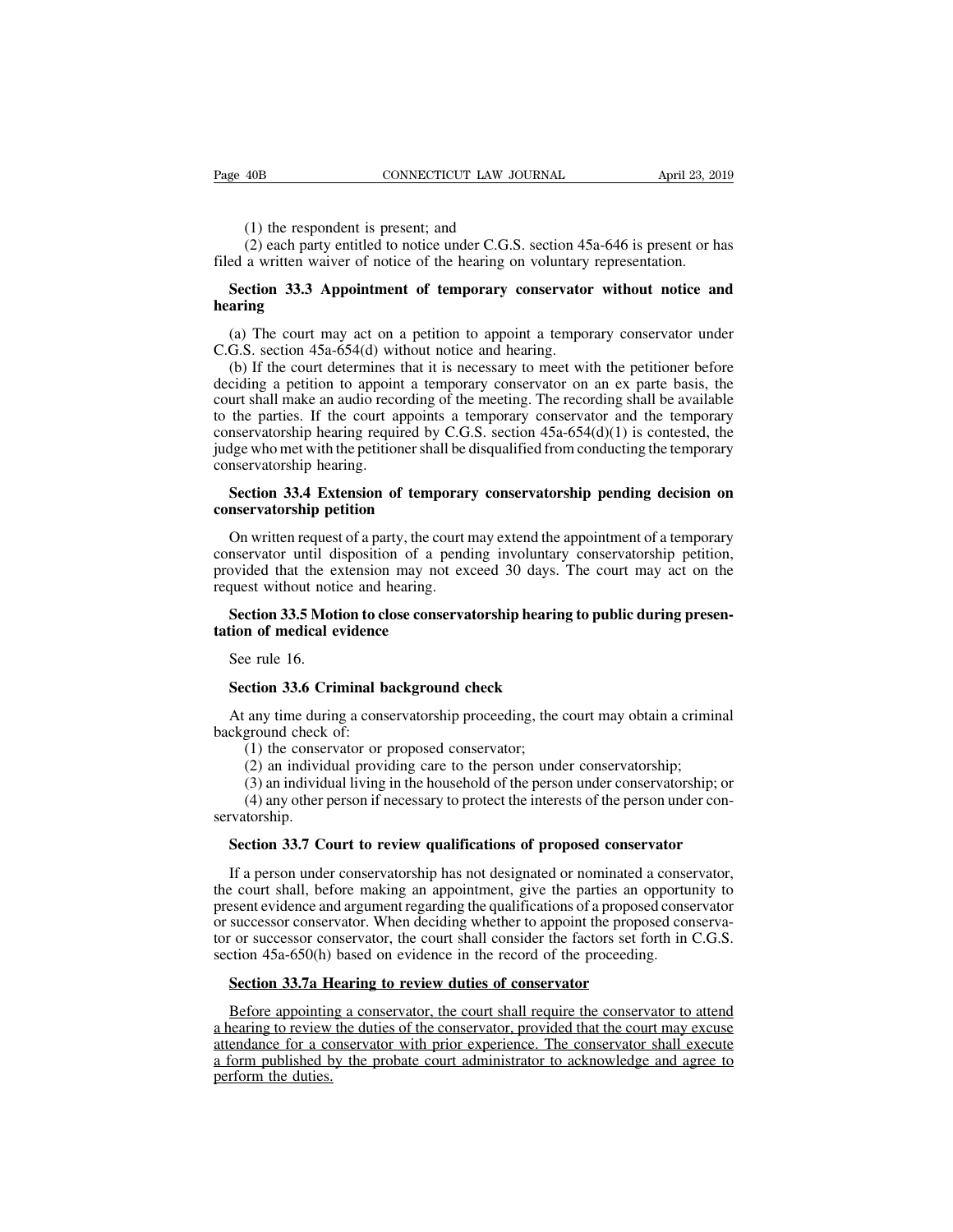# **EXECTIVE CONSECTICUT LAW JOURNAL** Page 41B<br> **Section 33.8 Conservator of estate to send copy of inventory, financial report,**<br> **A** account and affidavit of closing to each party and attorney **April 23, 2019 CONNECTICUT LAW JOURNAL** Page<br> **and account and affidavit of closing to each party and attorney**<br> **A conservator of the estate shall send a copy of the inventory and each supplem**

Fil 23, 2019 CONNECTICUT LAW JOURNAL Page 41B<br> **Section 33.8 Conservator of estate to send copy of inventory, financial report,**<br> **A account and affidavit of closing to each party and attorney**<br>
A conservator of the estate Section 33.8 Conservator of estate to send copy of inventory, financial report,<br>and account and affidavit of closing to each party and attorney<br>A conservator of the estate shall send a copy of the inventory and each supple Section 33.8 Conservator of estate to send copy of inventory, financial report,<br>and account <u>and affidavit of closing</u> to each party and attorney<br>A conservator of the estate shall send a copy of the inventory and each supp Section 33.8 Conservator of estate to send<br>and account <u>and affidavit of closing</u> to eacl<br>A conservator of the estate shall send a copy<br>tal or substitute inventory and each financial r<br>closing, at the time of filing, to ea **Section 33.9 Jointly owned Joint assets and joint liabilities and non-probate**<br> **Section 33.9 Jointly owned Joint assets and joint liabilities and non-probate** or substitute inventory and each financial report or account and the affidavit of osing, at the time of filing, to each party and attorney of record and shall certify the court that the copy has been sent.<br>Section 33.9 Joi

### **assets**

closing, at the time of filing, to each party and attorney of record and shall certify<br>to the court that the copy has been sent.<br>**Section 33.9 Jointly owned Joint assets and joint liabilities and non-probate**<br>**assets**<br>(a) ship has a present interest in an asset said joint interest in an ann-probate assets<br>
(a) If a person under conservatorship holds an asset jointly with another person<br>
or is jointly liable with another person on a debt, or **Section 33.9 Jointly owned Joint assets and joint liabilities and non-probate assets**<br>
(a) If a person under conservatorship holds an asset jointly with another person<br>
or is jointly liable with another person on a debt, Section 33.9 Jointly owned Joint assets and joint liassets<br>assets<br>(a) If a person under conservatorship holds an asset j<br>or is jointly liable with another person on a debt, or if the<br>ship has a present interest in an asset Sets<br>
(a) If a person under conservatorship holds an asset jointly with another person<br>
is jointly liable with another person on a debt, or if the person under conservator-<br>
ip has a present interest in an asset that would (a) If a person under conservatorship holds an asset jointly with another person<br>or is jointly liable with another person on a debt, or if the person under conservator-<br>ship has a present interest in an asset that would, o (a) If a person under conservatorship holds an asset jointly with another person<br>or is jointly liable with another person on a debt, or if the person under conservator-<br>ship has a present interest in an asset that would, o

or is jointly habite with another person on a debt, or if the person under conservator-<br>ship has a present interest in an asset that would, on his or her death, pass outside<br>his or her probate estate, the conservator of th has a present interest in an asset that would, on ins of her death, pass outside r her probate estate, the conservator of the estate may petition for instructions erning administration of the asset or liability.<br>The court the person of the asset or liability.<br>
(b) The court shall give notice of the hearing on a<br>
to each party and attorney of record and to each pe<br>
asset or liability described in subsection (a). When<br>
should administer the The court shall give notice of the hearing on a petich party and attorney of record and to each person or liability described in subsection (a). When decided administer the asset or liability, the court shall consi (1) the The coard shall give holded of the healing of a pertion dineer subsection (a) ch party and attorney of record and to each person having an interest in an or liability described in subsection (a). When deciding how the con any and attently of record and to call person haviasset or liability described in subsection (a). When deciding is should administer the asset or liability, the court shall consider to (1) the provisions of any will, trust

(4) the person is obligated to support;<br>
(5) the investor of the manner of the court shall consider the following factors:<br>
(1) the provisions of any will, trust instrument or other estate planning document<br>
(2) the origi (1) the provisions of any will, trust instrument or other estate planning document<br>executed by the person under conservatorship;<br>(2) the original source of the asset or liability;<br>(3) the current and anticipated needs of t

(1) the provisions of any wint, and instantion of other estate praising document<br>ted by the person under conservatorship;<br>(2) the original source of the asset or liability;<br>(3) the current and anticipated needs of the per (2) the original source of the asset or liability;<br>
(3) the current and anticipated needs of the person under conservatorship and<br>
any individual whom the person is obligated to support;<br>
(4) the availability of other ass (3) the original solute of the data<br>
(3) the current and anticipated<br>
ndividual whom the person is (4) the availability of other a<br>
revatorship and any individual<br>
(5) the impact of the manner of<br>
ligibility of the person **Section 33.10 Establishment and funding of trust with conservatorship assets**<br>
(a) A conservator of the manner of administration of the joint asset or liability on<br> **Section 33.10 Establishment and funding of trust with c** 

mervatorship and any individual whom the person is obligated to support;<br>
(5) the impact of the manner of administration of the joint asset or liability on<br>
e eligibility of the person under conservatorship for public assi (5) the impact of the manner of administration of the joint asset or liability on<br>the eligibility of the person under conservatorship for public assistance; and<br>(6) other relevant factors.<br>**Section 33.10 Establishment and** the eligibility of the person under conservatorship for public assistance; and (6) other relevant factors.<br>Section 33.10 Establishment and funding of trust with conservatorship assets (a) A conservator of the estate may fi (6) other relevant factors.<br> **Section 33.10 Establishment and funding of trust with conservatorship assets**<br>
(a) A conservator of the estate may file a petition seeking authority to establish<br>
and fund a trust under C.G.S **Section 33.10 Establishment and funding of trust with conservators**<br>(a) A conservator of the estate may file a petition seeking authority to<br>and fund a trust under C.G.S. section 45a-655(e). Before filing the pe<br>conserva Section 33.10 Establishment and funding of trust with cons<br>(a) A conservator of the estate may file a petition seeking au<br>d fund a trust under C.G.S. section 45a-655(e). Before filin<br>mservator shall make a diligent effort A conservator of the estate may file a<br>fund a trust under C.G.S. section 45a-t-<br>ervator shall make a diligent effort to obta<br>her estate planning document executed<br>may be affected by the establishment an<br>The conservator sha The conservator of the estate may the a periodic seeking atationty to establish<br>fund a trust under C.G.S. section 45a-655(e). Before filing the petition, the<br>ervator shall make a diligent effort to obtain a copy of each w and rand a dast dimeter C.O.<br>
conservator shall make a diligor<br>
or other estate planning doc<br>
that may be affected by the<br>
(b) The conservator shall<br>
(1) the proposed trust ir<br>
(2) a written explanatio<br>
under conservators Fractional manning document executed by the person under conservatorship<br>her estate planning document executed by the person under conservatorship<br>may be affected by the establishment and funding of the trust.<br>(1) the prop

of our one praining to<br>that may be affected by the<br>(b) The conservator shall<br>(1) the proposed trust<br>(2) a written explanati<br>under conservatorship;<br>(3) a statement indicat<br>in the proposed trust;<br>(4) the name and curre<br>torsh (1) the proposed trust instrument;<br>
(1) the proposed trust instrument;<br>
(2) a written explanation of the benefits of the proposed trust for the person<br>
r conservatorship;<br>
(3) a statement indicating whether the conservato

torship;

(2) a written explanation of the benefits of the proposed trust for the person r conservatorship;<br>
(3) a statement indicating whether the conservator has any beneficial interest<br>
e proposed trust;<br>
(4) the name and curren and the proposed and to the person under conservatorship;<br>
(3) a statement indicating whether the conservator has any beneficial interest<br>
in the proposed trust;<br>
(4) the name and current address of each heir of the perso (3) a statement indicatin<br>in the proposed trust;<br>(4) the name and currer<br>torship;<br>(5) a copy of each will<br>obtained under subsection (a<br>the original document;<br>(6) the name and currer<br>(7) the name and currer (3) a statement indicating whether the conservator has any beneficial interest<br>in the proposed trust;<br>(4) the name and current address of each heir of the person under conserva-<br>torship;<br>(5) a copy of each will, trust ins (4) the name and current address of each heir of the person under conserva-<br>ip;<br>(5) a copy of each will, trust instrument or other estate planning document<br>ned under subsection (a) together with a statement regarding the torship;<br>
(5) a copy of each will, trust instrument or other estate planning document<br>
obtained under subsection (a) together with a statement regarding the location of<br>
the original document;<br>
(6) the name and current ad (5) a copy of each will, trust instrument or other estate planning document<br>ned under subsection (a) together with a statement regarding the location of<br>riginal document;<br>(6) the name and current address of each beneficia botained under subsection (a) together with a statement regarding the locate original document;<br>
(6) the name and current address of each beneficiary under any will;<br>
(7) the name and current address of each current and p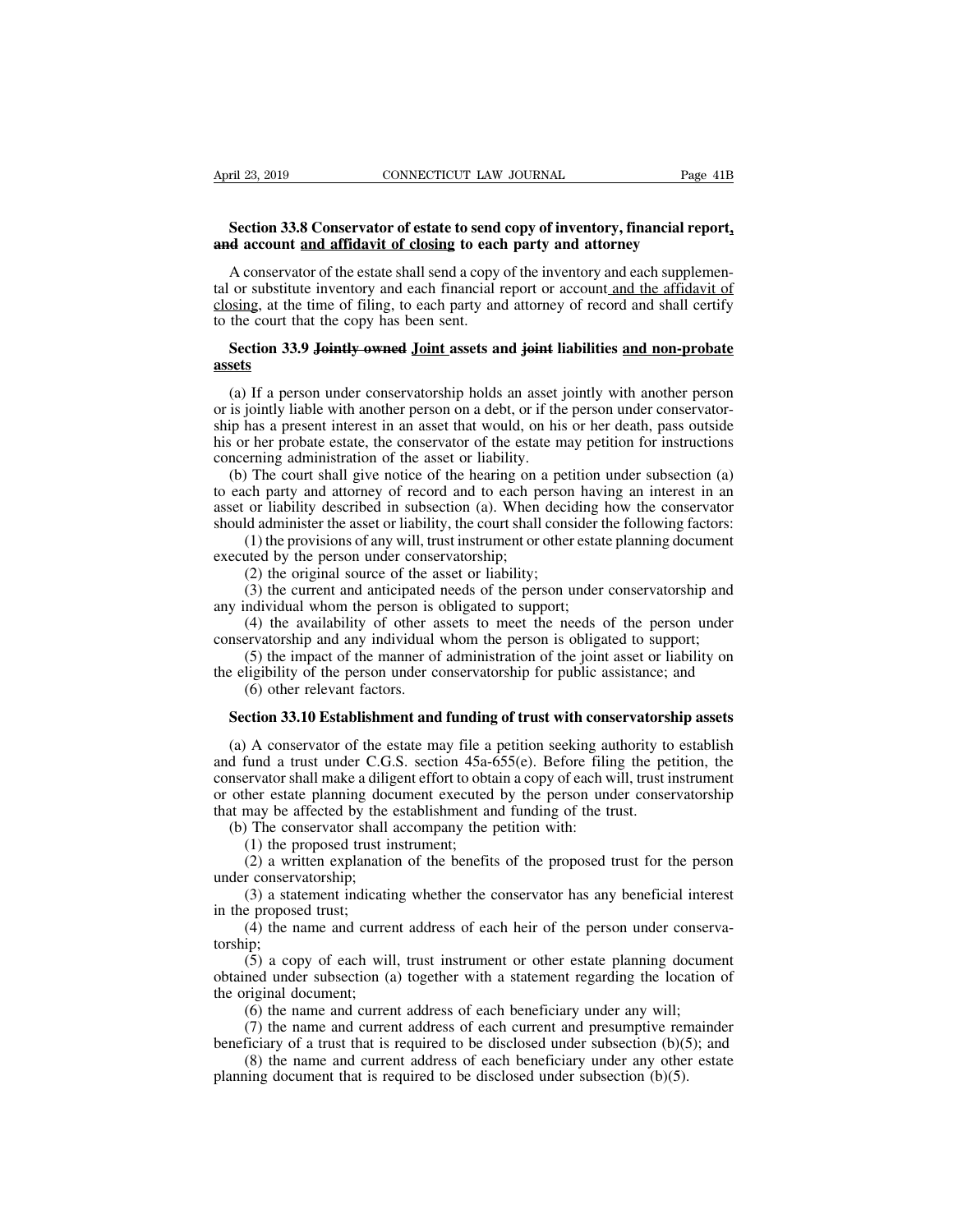(c) The court shall give notice of the hearing on the petition to:<br>
(c) The court shall give notice of the hearing on the petition to:<br>
(2) the heirs of the person under conservatorship; (2) the court shall give notice of the hearing on the petitity (1) each party and attorney of record;<br>
(2) the heirs of the person under conservatorship;<br>
(3) each beneficiary under any will;<br>
(4) each current and presumpt

(1) 42B<br>
CONNECTICUT LAW JO<br>
(1) each party and attorney of record;<br>
(2) the heirs of the person under conservato<br>
(3) each beneficiary under any will;

42B **CONNECTICUT LAW .**<br>
The court shall give notice of the hearing<br>
(1) each party and attorney of record;<br>
(2) the heirs of the person under conserva<br>
(3) each beneficiary under any will;<br>
(4) each current and presumpti The court shall give notice of the hearing on the petition to:<br>
(1) each party and attorney of record;<br>
(2) the heirs of the person under conservatorship;<br>
(3) each beneficiary under any will;<br>
(4) each current and presum

(c) The court shall give notice o<br>
(1) each party and attorney of<br>
(2) the heirs of the person une<br>
(3) each beneficiary under any<br>
(4) each current and presumpt<br>
fied under subsection (b)(7);<br>
(5) each beneficiary under The court shall give notice of the hearing on the petition to:<br>
(1) each party and attorney of record;<br>
(2) the heirs of the person under conservatorship;<br>
(3) each beneficiary under any will;<br>
(4) each current and presum (1) each party and<br>
(2) the heirs of the<br>
(3) each beneficiar<br>
(4) each current and<br>
fied under subsection (b)<br>
(5) each beneficiary<br>
subsection (b)(8);<br>
(6) the commission<br>
(7) the commission (2) the heirs of the person under conservatorship;<br>
(3) each beneficiary under any will;<br>
(4) each current and presumptive remainder beneficiary<br>
under subsection (b)(7);<br>
(5) each beneficiary under any other estate plann (3) each beneficiary under any will;<br>(4) each current and presumptive remainder be<br>under subsection (b)(7);<br>(5) each beneficiary under any other estate plar<br>ection (b)(8);<br>(6) the commissioner of administrative service<br>(7 (4) each current and presumptive remaind<br>under subsection (b)(7);<br>(5) each beneficiary under any other estate<br>ection (b)(8);<br>(6) the commissioner of administrative s<br>(7) the commissioner of social services;<br>(8) the Attorn under subsection (b)(7);<br>(5) each beneficiary under any other estate plant<br>ection (b)(8);<br>(6) the commissioner of administrative services<br>(7) the commissioner of social services;<br>(8) the Attorney General; and<br>(9) other pe (5) each beneficiary under any other estate planning document identified under<br>bsection (b)(8);<br>(6) the commissioner of administrative services;<br>(7) the commissioner of social services;<br>(8) the Attorney General; and<br>(9) o

subsection (b)(8);<br>
(6) the commissioner of ad<br>
(7) the commissioner of so<br>
(8) the Attorney General; a<br>
(9) other persons as the coud<br>
(d) The conservator shall have<br>
C.G.S. section  $45a-655(e)$ .<br>
(e) If the court approve

(6) the commissioner of administrative services;<br>
(7) the commissioner of social services;<br>
(8) the Attorney General; and<br>
(9) other persons as the court determines.<br>
(d) The conservator shall have the burden of proving t (7) the commissioner of social services;<br>
(8) the Attorney General; and<br>
(9) other persons as the court determines.<br>
(d) The conservator shall have the burden of proving the findings required under<br>
C.G.S. section 45a-655 (8) the Attorney General; and<br>
(9) other persons as the court determines.<br>
(d) The conservator shall have the burden of proving the findings required under<br>
C.G.S. section 45a-655(e).<br>
(e) If the court approves the establ (9) other persons as the court dete<br>
(d) The conservator shall have the bu<br>
C.G.S. section  $45a-655(e)$ .<br>
(e) If the court approves the establish<br>
shall have a continuing duty to report the<br>
other estate planning document (a) The conservator shall have the burden of proving the findings required under G.S. section 45a-655(e).<br>
(e) If the court approves the establishment and funding of a trust, the conservator<br>
all have a continuing duty to (e) If the court approves the establishment and funding of a trust, the conservator all have a continuing duty to report the discovery of any will, trust instrument or ner estate planning document of the person under conse

shall have a continuing duty to report the discovery of any will, trust instrument or<br>other estate planning document of the person under conservatorship that was not<br>previously submitted to the court.<br>**Section 33.11 Settle** other estate planning document of the p<br>previously submitted to the court.<br>**Section 33.11 Settlement of claims i**<br>(a) A conservator of the estate may f<br>claim in favor of the estate. The conser<br>settlement statement that inc ously submitted to the court.<br> **ction 33.11 Settlement of claims in favor of conservaluation**<br>
A conservator of the estate may file a petition seekin<br>
in favor of the estate. The conservator shall accompare<br>
ment statement (2) an itemized list of the estate may file a petition seeking authority to settle a in favor of the estate. The conservator shall accompany the petition with a ment statement that includes:<br>(1) the gross amount of the pro (a) A conservator of the estate<br>claim in favor of the estate. The c<br>settlement statement that includes:<br>(1) the gross amount of the p<br>(2) an itemized list of the exp<br>any proposed attorney's fee;<br>(3) the total amount of lie (4) A conservator of the estate may file a petition seeking<br>
1 in favor of the estate. The conservator shall accompany<br>
1 in favor of the estate. The conservator shall accompany<br>
1 (1) the gross amount of the proposed sett 1 in favor of the estate. The conservator shall accomparement statement that includes:<br>
(1) the gross amount of the proposed settlement;<br>
(2) an itemized list of the expenses associated with the<br>
proposed attorney's fee;<br>

ment statement that includes:<br>
(1) the gross amount of the proposed settlement;<br>
(2) an itemized list of the expenses associated with the settlement, includi<br>
proposed attorney's fee;<br>
(3) the total amount of liens for med

(1) the gross amount of the proposed settlement;<br>(2) an itemized list of the expenses associated with the settler<br>proposed attorney's fee;<br>(3) the total amount of liens for medical expenses;<br>(4) the total amount of liens (2) an itemized list of the expenses associated with the settlement, including<br>y proposed attorney's fee;<br>(3) the total amount of liens for medical expenses;<br>(4) the total amount of liens for public assistance;<br>(5) the an any proposed attorney's fee;<br>
(3) the total amount of liens for medical expenses;<br>
(4) the total amount of liens for public assistance;<br>
(5) the anticipated net proceeds that the estate will receive; and<br>
(6) the terms of (3) the total amount of liens for medical expenses;<br>
(4) the total amount of liens for public assistance;<br>
(5) the anticipated net proceeds that the estate will receive; and<br>
(6) the terms of a proposed structured settlem (4) the total amount of 1<br>(5) the anticipated net p<br>(6) the terms of a propor<br>The conservator shall<br>est interests of the persent interests of the persent<br>ervator to submit addition<br>(1) police reports;<br>(2) medical reports; (5) the anticipated net pro<br>
(6) the terms of a propose<br>
) The conservator shall p<br>
est interests of the person<br>
ervator to submit additions<br>
(1) police reports;<br>
(2) medical reports;<br>
(3) medical expenses; and<br>
(4) healt (6) the terms of a proposed structure<br>(6) The conservator shall present evid<br>eest interests of the person under con<br>ervator to submit additional informati<br>(1) police reports;<br>(2) medical reports;<br>(3) medical expenses; and<br> (4) The conservator shall present evidence that the proposed settlem<br>est interests of the person under conservatorship. The court may re<br>ervator to submit additional information, including, but not limited to<br>(1) police re (e) the person under conservatorship. The court may require the<br>nservator to submit additional information, including, but not limited to:<br>(1) police reports;<br>(2) medical reports;<br>(3) medical expenses; and<br>(4) health, liab

the settlement is in the settlement is in the settlement interests of the settlement is in the best interests of the person under conservatorship.<br>
(a) The court may approve the proposed settlement if the court determines (1) police reports;<br>
(2) medical reports;<br>
(3) medical expenses; and<br>
(4) health, liability and uninsured motorist insurance coverage.<br>
(c) The court may approve the proposed settlement if the court determines that<br>
settl (2) medical reports;<br>
(3) medical expenses; and<br>
(4) health, liability and uninsured motorist insurance coverage.<br>
(c) The court may approve the proposed settlement if the court determines than<br>
the settlement is in the b (4) health, liability and uninsured motorist insurance coverage.<br>
(c) The court may approve the proposed settlement if the court determines that<br>
a settlement is in the best interests of the person under conservatorship.<br> (c) The court may ap<br>the settlement is in the<br>(d) The conservator showing the proceeds of<br>**Section 33.11a Peti**<br>**same injury**<br>(a) If a conservator of

(d) The conservator shall file an inventory or supplemental or substitute inventory<br>owing the proceeds of the settlement not later than 30 days after receipt.<br>**Section 33.11a Petitions to compromise multiple claims associ** more than one claim associated with same injury<br>
(a) If a conservator of the estate simultaneously files petitions to compromise<br>
smore injury<br>
(a) If a conservator of the estate simultaneously files petitions to compromi Section 33.11a Petitions to compromise m<br>same injury<br>(a) If a conservator of the estate simultaneous<br>more than one claim associated with the same injury<br>as a single petition subject to one filing fee.<br>(b) The court may cha Section 33.11a Petitions to compromise multiple claims associated with<br>me injury<br>(a) If a conservator of the estate simultaneously files petitions to compromise<br>ore than one claim associated with the same injury, the court same injury<br>
(a) If a conservator of the estate simultaneously files petitions to com<br>
more than one claim associated with the same injury, the court may treat the j<br>
as a single petition subject to one filing fee.<br>
(b) Th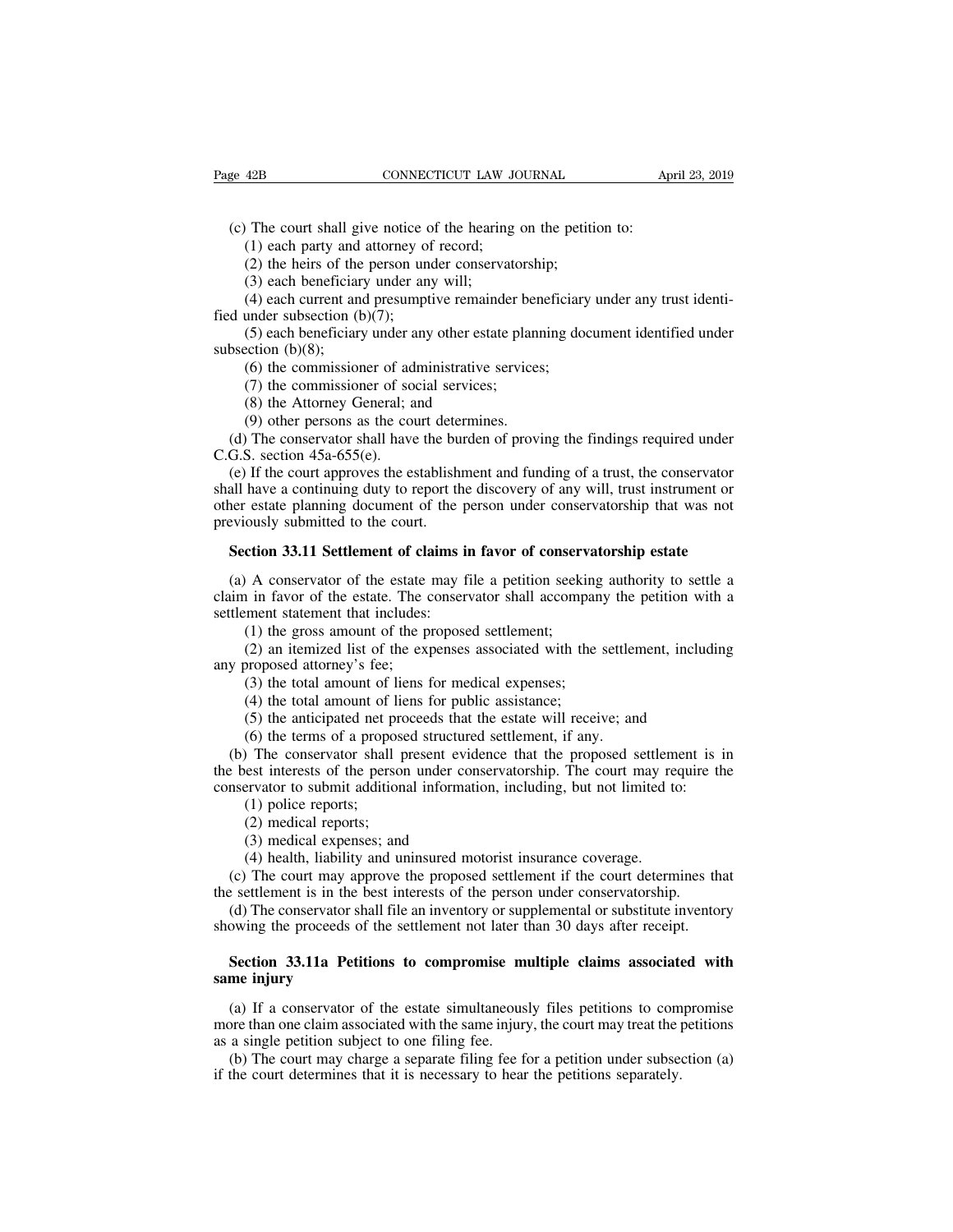**Section 33.12 Sale of real property from conservatorship estate**<br>
(a) A conservator of the estate may file a petition seeking authority to sell reports by print to a set The conservator shall accomment the action with a s (a) A conservator of the estate may file a petition seeking authority to sell real<br>perty by private sale. The conservator shall accompany the petition with a copy<br>the contract of sale and, if not previously filed, an inven Page 43B<br> **Section 33.12 Sale of real property from conservatorship estate**<br>
(a) A conservator of the estate may file a petition seeking authority to sell real<br>
property by private sale. The conservator shall accompany the Social Mapril 23, 2019<br>
Section 33.12 Sale of real property from conservatorship estate<br>
(a) A conservator of the estate may file a petition seeking authority to sell real<br>
property by private sale. The conservator shall a Section 33.12 Sale of real property from conservatorship estate<br>
(a) A conservator of the estate may file a petition seeking authority to sell re<br>
property by private sale. The conservator shall accompany the petition with Section 33.12 Sale of real property from conservatorship estate<br>(a) A conservator of the estate may file a petition seeking authority to sell real<br>operty by private sale. The conservator shall accompany the petition with a

**Section 33.12 Sale of real property from conservatorship estate**<br>(a) A conservator of the estate may file a petition seeking authority to sell real<br>property by private sale. The conservator shall accompany the petition w (a) A conservator of the estate may file a petition seeking authority to sell real<br>property by private sale. The conservator shall accompany the petition with a copy<br>of the contract of sale and, if not previously filed, an (a) A conservation<br>property by private of the contract of the contract of the substitute inventor<br>(b) The conserved property. The countains approach the property.<br>(c) Notice of heat unless the court d (b) perty by private sate. The conservator sharm accompany the petition with a copy the contract of sale and, if not previously filed, an inventory or supplemental or bstitute inventory that lists the property and includes of the contract of sale and, it not previously fried, an inventory of supplemental of substitute inventory that lists the property and includes a copy of the deed.<br>
(b) The conservator shall present evidence regarding the Substitute inventory that first at<br>
(b) The conservator shall pre<br>
property. The court may requin<br>
analysis, appraisal, municipal a<br>
the property.<br>
(c) Notice of hearing on the pe<br>
unless the court determines that<br>
the int (d) The conservator shall present evidence regarding the ran market value of the opperty. The court may require the conservator to submit a comparative market alysis, appraisal, municipal assessment or other information a

property. The contrinsipal assessment or other information about the value of<br>the property.<br>(c) Notice of hearing on the petition shall not be required to be made by publication<br>unless the court determines that notificatio anaysis, appraisar, municipal assessment of outer information about the value of<br>the property.<br>(c) Notice of hearing on the petition shall not be required to be made by publication<br>unless the court determines that notifica (c) Notice of hearing on the petition shall not be required to be made by publication unless the court determines that notification of the public is necessary to protect the interests of the estate.<br>
(d) The court may app (c) Notice of heating of the pertition start not be<br>unless the court determines that notification of<br>the interests of the estate.<br>(d) The court may approve the sale of the pr<br>the sale is in the best interests of the perso extract the extreme intertuning that intertuning that interests of the estate.<br>
(d) The court may approve the sale of the property if the court determines that<br>
exale is in the best interests of the person under conservato independent in the state.<br>
(d) The court may approve the sale of the property if the court determines that<br>
the sale is in the best interests of the person under conservatorship, as required by<br>
C.G.S. section 45a-164 and

(a) The court may approve the sale of the property if the contractementes that the sale is in the best interests of the person under conservatorship, as required by C.G.S. section 45a-164 and, if the conservator was appoi the sate is in the best interests of the person under conservatorship, as required by C.G.S. section 45a-164 and, if the conservator was appointed in an involuntary proceeding, that the sale is necessary or the conserved p  $e$ . (3.3. section  $+3a-10+$  and proceeding, that the sale is a sequired by C.G.S. sectio<br>(e) If a prospective purce indicates a willingness to p<br>the contract of sale, the co<br>take other action as the counder conservatorsh (f) If the property is specifically devised under the will of the person of the restant, required by C.G.S. section 45a-656b(a).<br>
(e) If a prospective purchaser other than the buyer identified in the petition dicates a wil conservatorship, the conservator shall segregate the sale proceeds from other estates.<br>
Section 33.129 Positions to sell multiple persons of real proceeds from other action as the court may deny the petition and order a p **Section 33.12a Petitions to sell multiple parcels of real property**<br> **Section 33.12a Petitions to sell multiple parcels of the person under servatorship.**<br> **Section 33.12a Petitions to sell multiple parcels of real proper** 

assets.

der conservatorship.<br>
(f) If the property is specifically devised under the will of the person under<br>
nservatorship, the conservator shall segregate the sale proceeds from other estate<br>
sets.<br> **Section 33.12a Petitions to** (f) If the property is specifically devised under the will of the person under<br>conservatorship, the conservator shall segregate the sale proceeds from other estate<br>assets.<br>**Section 33.12a Petitions to sell multiple parcel** conservatorship, the conservatorship, the conservatorship, the conservator<br>assets.<br>(a) If a conservator parcels of real property<br>to one filing fee.<br>(b) The court may c if the court determines (b) The court may charge a separate filing fee for a property<br>(a) If a conservator of the estate simultaneously files petitions to sell multiple<br>reels of real property, the court may treat the petitions as a single petitio Section 33.12a Petitions to sell multiple parcels of real property<br>
(a) If a conservator of the estate simultaneously files petitions to sell multip<br>
parcels of real property, the court may treat the petitions as a single (a) If a conservator of the estate simultaneously files petitions to sell multiple reels of real property, the court may treat the petitions as a single petition subject one filing fee.<br>
(b) The court may charge a separat

Free section 35.7(f).<br>
See section 33.13 Release of<br>
Section 33.13 Release of<br>
See section 35.7(f).<br>
Section 33.14 When con

## **estate** (b) The court may charge a separate filing fee for a petition under subsection (a) the court determines that it is necessary to hear the petitions separately.<br> **Section 33.13 Release of funds from restricted account in co**

Section 33.13 Release of funds from restricted account in conservatorship<br>state<br>See section 35.7(f).<br>Section 33.14 When conservator to submit financial report or account<br>(a) A conservator of the estate shall submit an ann Section 35.15 Release of funds from restricted account in conservatorship<br>estate<br>See section 35.7(f).<br>Section 33.14 When conservator to submit financial report or account<br>(a) A conservator of the estate shall submit an an **See section 35.7(f).**<br> **Section 33.14 When conservator to submit financial report or account**<br>
(a) A conservator of the estate shall submit an annual financial report or account<br>
for the first year following the conservat See section 35.7(f).<br> **Section 33.14 When c**<br>
(a) A conservator of the<br>
for the first year follow<br>
approval, for the first ye<br>
behalf of the estate.<br>
(b) After submitting the<br>
(a), the conservator shall Section 33.14 When conservator to submit financial report or account<br>(a) A conservator of the estate shall submit an annual financial report or account<br>r the first year following the conservator's appointment or, with pri Section 33.14 When conservator to submit financial report or account<br>(a) A conservator of the estate shall submit an annual financial report or account<br>for the first year following the conservator's appointment or, with pr (a) A conservator of the estate shall submit an annual financial report or account<br>for the first year following the conservator's appointment or, with prior court<br>approval, for the first year following the conservator's fi

accounts.<br>(c) Except as provided in section 33.17, a conservator shall submit a final financial (a) the first year following the conservator's appointment of, while provided proval, for the first year following the conservator's first receipt of funds on half of the estate.<br>
(b) After submitting the first annual fina deprival, for the first year following the conservator's first feelipt of funds on<br>behalf of the estate.<br>(b) After submitting the first annual financial report or account under subsection<br>(a), the conservator shall thereaf (b) After submitting the first annual financial report or account under subsectival, (a), the conservator shall thereafter submit a periodic financial report or account least once during each three-year period, unless the (d) Arter submitting the first annuar financial report of account under subsection, the conservator shall thereafter submit a periodic financial report or account at as to mee during each three-year period, unless the cour

(a), the conservator shall filecated submit a periodic mantelar report of account at least once during each three-year period, unless the court directs more frequent accounts.<br>
(c) Except as provided in section 33.17, a c decounts.<br>
(c) Except as provided in section 33.17, a conservator shall submit a final financial<br>
report or account when the conservatorship is terminated, the person under conserva-<br>
torship dies or the conservator seeks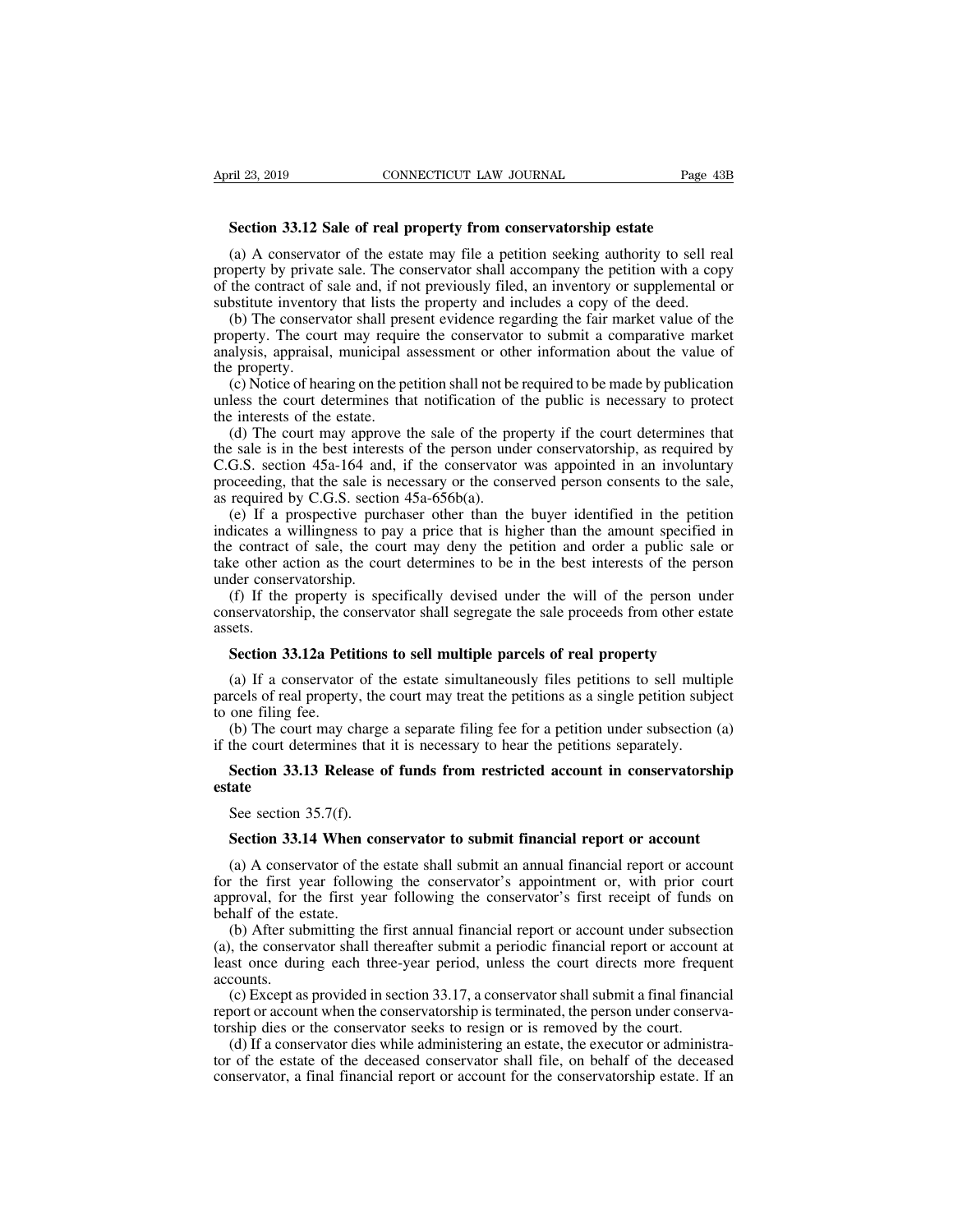Page 44B<br>
CONNECTICUT LAW JOURNAL<br>
executor or administrator has not been appointed for the estate of the deceased<br>
conservator, a successor conservator may file, on behalf of the deceased conservator,<br>
a final financial r Page 44B<br>
consecretive transference conservator conservator may file, on behalf of the estate of the deceased<br>
conservator, a successor conservator may file, on behalf of the deceased conservator,<br>
a final financial report Page 44B<br>
cONNECTICUT LAW JOURNAL<br>
executor or administrator has not been appointed for the estate of t<br>
conservator, a successor conservator may file, on behalf of the deceased<br>
a final financial report or account for the EXECTICUT LAW JOURNAL April 23, 2019<br>
Secutor or administrator has not been appointed for the estate of the deceased<br>
nservator, a successor conservator may file, on behalf of the deceased conservator,<br>
Financial report or executor or admin<br>conservator, a succ<br>a final financial re<br>**Section 33.15 Re**<br>**Section 33.15 Re**<br>See rules 36 three Secutor or administrator has net<br>network a successor conservational financial report or account<br>Secution 33.15 Required contenents<br>state<br>See rules 36 through 38.<br>Section 33.16 When conserva

# meervator, a successor conservator may file, on behalf of the deceased conservator,<br>
final financial report or account for the conservatorship estate.<br> **Section 33.15 Required contents of financial report or account of con** Section 33.15 Required c<br>estate<br>See rules 36 through 38.<br>Section 33.16 When cons<br>See section 35.7(e).<br>Section 33.17 Periodic

# **See rules 36 through 38.**<br> **Section 33.16 When conservator of estate to verify restricted account in force**<br>
See section 35.7(e).<br> **Section 33.17 Periodic or final financial report or account excused when**<br> **Section 33.17** See rules 36 through 38.<br> **Section 33.16 When conservator of estate to verify restri**<br>
See section 35.7(e).<br> **Section 33.17 Periodic or final financial report or ac**<br> **person under conservatorship is Title 19 recipient**<br>
(

Section 33.16 When conservator of estate to verify restricted account in force<br>See section 35.7(e).<br>Section 33.17 Periodic or final financial report or account excused when<br>rson under conservatorship is Title 19 recipient<br> Section 35.16 When conservator of estate to verify restricted account in force<br>See section 35.7(e).<br>Section 33.17 Periodic or final financial report or account excused when<br>person under conservatorship is Title 19 recipie See section 35.7(e).<br>
Section 33.17 Periodic or final financial report or account excused when<br>
person under conservatorship is Title 19 recipient<br>
(a) A conservator of the estate may petition the court to terminate the c Section 33.17 Periodic or final financial report or account excused when<br>person under conservatorship is Title 19 recipient<br>(a) A conservator of the estate may petition the court to terminate the conservator-<br>ship of the **Section 33.17 Periodic or final finar person under conservatorship is Title 1**<br>(a) A conservator of the estate may petitiship of the estate and waive the requirem<br>if the Department of Social Services has de<br>torship is eli (1) a conservatorship is Title 19 recipient<br>
(A conservator of the estate may petition the court to terminate the conservator-<br>
of the estate and waive the requirement of a final financial report or account<br>
Department of (a) A conservator of the estate may petition ship of the estate and waive the requirement if the Department of Social Services has detern torship is eligible for Medicaid under Title conservator's petition shall include:<br>( A conservator of the estate may petrion the contribute the conservator-<br>of the estate and waive the requirement of a final financial report or account<br>Department of Social Services has determined that the person under cons sinp of the estate and wave the requirement of a final inflancial report of account<br>if the Department of Social Services has determined that the person under conserva-<br>torship is eligible for Medicaid under Title 19 of the Expansion of social services has determined that the person under conserva-<br>ip is eligible for Medicaid under Title 19 of the Social Security Act. The<br>rvator's petition shall include:<br>(1) a copy of the determination letter

conservator's petition shows<br>conservator's petition shows (1) a copy of the de and approved spend-dow<br>(2) the manner in wh<br>tor fees, attorney's fees (3) the name of the arranged; and<br>(4) the amount of function is patient Tryator s petrition shan include.<br>
(1) a copy of the determination letter from the Department of Social Services<br>
approved spend-down plan, if any;<br>
(2) the manner in which the conservator satisfied the obligation to pay c (a) the manner in which the conservator satisfied the obligation to pay conserva-<br>
(b) the manner in which the conservator satisfied the obligation to pay conserva-<br>
(3) the name of the funeral home at which a prepaid fune (3) the name of the funeral home at which a prepaid funeral has been ged; and (4) the amount of funds transferred to the person under conservatorship or the m's patient account.<br>
The court may excuse the requirement that (4) the amount of funds transferred to the person under conservatorship or  $m$ 's patient account.<br>The court may excuse the requirement that the conservator submit a f<br>cial report or account if the court determines that:<br>(1

(1) a copy of the determined<br>and approved spend-down plan<br>(2) the manner in which the<br>tor fees, attorney's fees and pi<br>(3) the name of the fun<br>arranged; and<br>(4) the amount of funds to<br>person's patient account.<br>(b) The cour (2) the manner in which the conservator satisfied the onight<br>tor fees, attorney's fees and probate fees when executing the<br>(3) the name of the funeral home at which a prepare<br>arranged; and<br>(4) the amount of funds transfer For the Tarranged; and<br>
(4) the amount of funds<br>
person's patient account.<br>
(b) The court may excuse<br>
financial report or account if<br>
(1) no assets remain in th<br>
by a Title 19 recipient;<br>
(2) the conservatorship (3) submi (4) the amount of funts transferred to the person under conservatorship of the<br>m's patient account.<br>The court may excuse the requirement that the conservator submit a final<br>cial report or account if the court determines t

purpose.

(b) The court may excuse the requirement that the conservator shomm a mian ancial report or account if the court determines that:<br>
(1) no assets remain in the estate other than the amount permitted to be retained<br>
a Title and the person of account in the contribution that.<br>
(1) no assets remain in the estate other than the amount permitted to be retained<br>
by a Title 19 recipient;<br>
(2) the conservatorship of the estate should be terminated; by a Title 19 recipient;<br>
(2) the conservatorship of the estate should be terminated; and<br>
(3) submission of a final financial report or account would serve no useful<br>
purpose.<br>
(c) If the court determines that the conserv by a Thic 19 technomic,<br>
(2) the conservatorship of the estate should be terminated; and<br>
(3) submission of a final financial report or account would serve no useful<br>
purpose.<br>
(c) If the court determines that the conserva (2) the conservatorship of the estate should be defininated, and<br>
(3) submission of a final financial report or account would serve no useful<br>
purpose.<br>
(c) If the court determines that the conservatorship of the estate s (3) subfirming that the conservatorship of decount would serve not asset purpose.<br>
(c) If the court determines that the conservatorship of the estate should continuate<br>
after the person under conservatorship becomes eligib (c) If the court determines that the conserver the person under conservatorship becoment<br>the conservator to file, in lieu of a<br>py of the documentation required by the<br>e person's continued eligibility for Title<br>nfirming tha Figure 1.1 The conservator to file, in lieu of a periodic financial report or account, a<br>py of the documentation required by the Department of Social Services to verify<br>e person's continued eligibility for Title 19 and the

copy of the documentation required by the Department of Social Services to verify<br>the person's continued eligibility for Title 19 and the letter from the department<br>confirming that the person under conservatorship continue the person's continued eligibility for Title 19 and the letter from the department<br>confirming that the person under conservatorship continues to be eligible.<br>**Section 33.18 Sterilization**<br>If a conservator of the person pet confirming that the person under conservatorship continues to be eligible.<br> **Section 33.18 Sterilization**<br>
If a conservator of the person petitions for approval of a sterilization procedure<br>
under C.G.S. section 45a-698, e Section 33.18 Sterilization<br>If a conservator of the person<br>under C.G.S. section 45a-698, ead<br>under C.G.S. section 45a-695 sha<br>conservatorship is able to give in<br>best interests of the person.<br>Section 33.19 Reimbursement<br>of If a conservator of the person petitions for approval of a sterilization procedure<br>der C.G.S. section 45a-698, each member of the interdisciplinary team appointed<br>der C.G.S. section 45a-695 shall file a report indicating w If a conservator of the person<br>under C.G.S. section 45a-698, ea<br>under C.G.S. section 45a-695 sha<br>conservatorship is able to give in<br>best interests of the person.<br>**Section 33.19 Reimbursemen**<br>of estate proceeding<br>On motion der C.G.S. section 45a-695 shall file a report indicating whether the person under<br>mservatorship is able to give informed consent and whether sterilization is in the<br>st interests of the person.<br>**Section 33.19 Reimbursement** 

conservatorship is able to give informed consent and whether sterilization is in the best interests of the person.<br> **Section 33.19 Reimbursement of probate fees to petitioner in conservatorship**<br> **of estate proceeding**<br>
On best interests of the person.<br> **Section 33.19 Reimbursement of probate fees to petitioner in conservatorship**<br>
of **estate proceeding**<br>
On motion of a party or on the court's own motion, the court may order a<br>
conservator o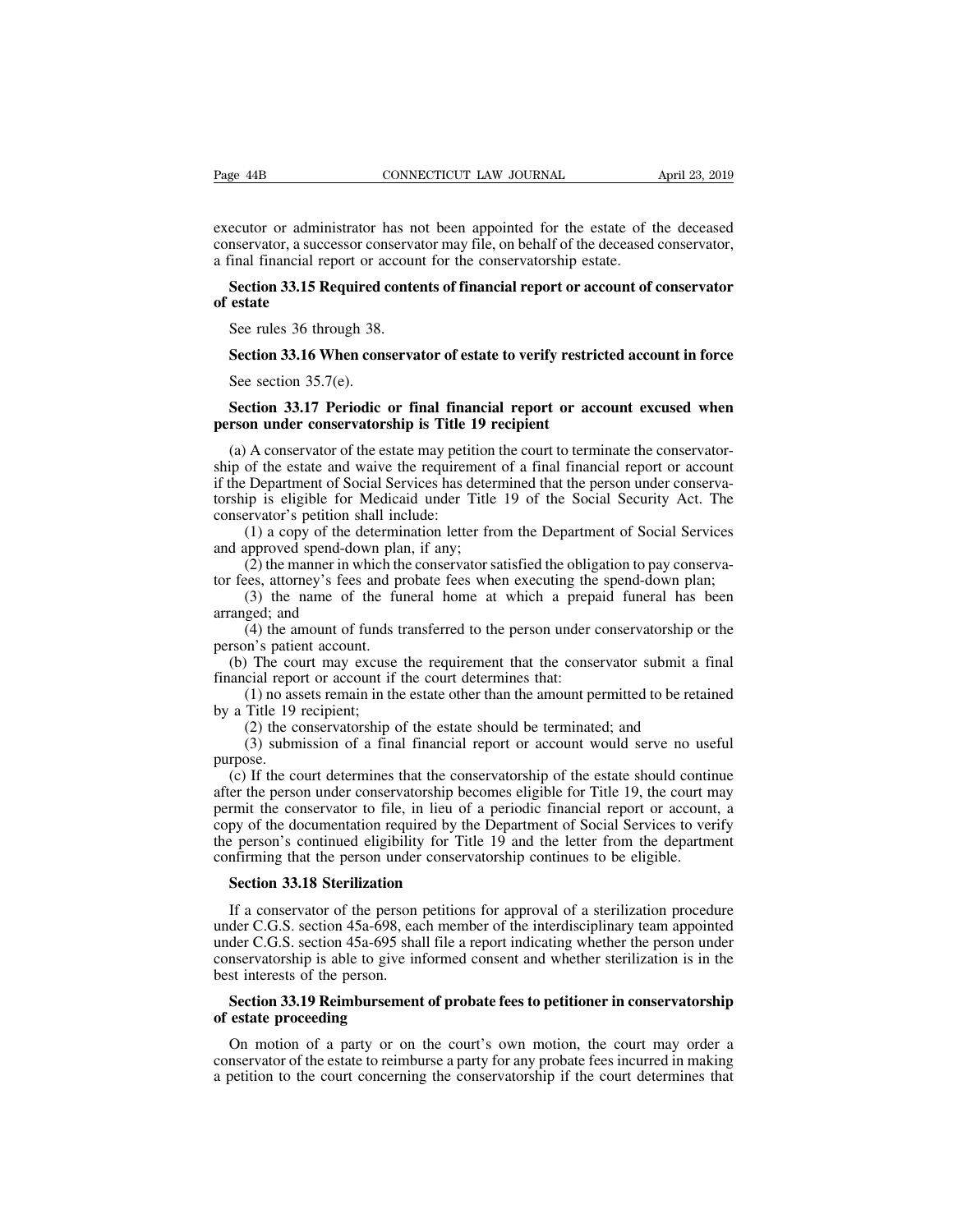April 23, 2019 CONNECTICUT LAW JOURNAL Page 45B<br>reimbursement of the fees is equitable. The court may act without notice and hearing.<br>If the court determines that reimbursement of the fees is equitable, but the court<br>previ April 23, 2019 CONNECTICUT LAW JOURNAL Page 45B<br>
reimbursement of the fees is equitable. The court may act without notice and hearing.<br>
If the court determines that reimbursement of the fees is equitable, but the court<br>
pr April 23, 2019 CONNECTICUT LAW JOURNAL Page 45B<br>reimbursement of the fees is equitable. The court may act without notice and hearing.<br>If the court determines that reimbursement of the fees is equitable, but the court<br>previ April 23, 2019 CONNECTICUT LAW JOURNAL Page 45B<br>reimbursement of the fees is equitable. The court may act without notice and hearing.<br>If the court determines that reimbursement of the fees is equitable, but the court<br>previ reimbursement of the fees is equitable. The court may act without notice and hearing<br>If the court determines that reimbursement of the fees is equitable, but the cour<br>previously waived the petitioning party's fees under C. mbursement of the fees is equitable. The court may act without notice and hearing.<br>the court determines that reimbursement of the fees is equitable, but the court<br>eviously waived the petitioning party's fees under C.G.S. s the court determines that reimbursement of the fees is equitable, but the court<br>eviously waived the petitioning party's fees under C.G.S. section 45a-111(c),<br>e conservator shall remit payment to the probate court administr previously waived the petitioning party's fees under C.G.S. section 45a-111(c),<br>the conservator shall remit payment to the probate court administration fund. The<br>reimbursed fees shall be paid from the estate as an administ

is the conservator shall remit payment to the probate court administration fund. The reimbursed fees shall be paid from the estate as an administration expense.<br> **Section 33.20 Petition to determine title relating to conse Section 33.20 Petition to determine title relating to conservatorship**<br>If the court declines jurisdiction to hear a petition concerning title to property<br>ating to a conservatorship of the estate under C.G.S. section 45a-9

If the court declines jurisdiction to hear a petition concerning title to property<br>ating to a conservatorship of the estate under C.G.S. section 45a-98a(a), the court<br>all send written notice of the declination to each part If the court declines jurisdiction to hear a petition concerning title to property<br>relating to a conservatorship of the estate under C.G.S. section 45a-98a(a), the court<br>shall send written notice of the declination to each relating to a conservatorship of the estate under C.G.S. section 45a-98a(a), the court<br>shall send written notice of the declination to each party and attorney of record.<br>**Section 33.21 Notice of termination of voluntary co Section 33.21 Notice of the decimation to cach party and attorney of record.**<br>**Section 33.21 Notice of termination of voluntary conservatorship under C.G.S.**<br>ction 45a-647, the court shall notify each party and attorney o **compared 33.21 Notice of termination of voluntary conservatorship**<br>
On receipt of a notice to terminate a voluntary conservatorship under C.G.S.<br>
section 45a-647, the court shall notify each party and attorney of record t

On receipt of a notice to terminate a voluntary conservatorship under C.G.S.<br>
ction 45a-647, the court shall notify each party and attorney of record that the<br>
tice has been received and the date on which the conservatorsh section 45a-647, the court shall notify each party and attorney of record that the notice has been received and the date on which the conservatorship will terminate.<br> **Section 33.22 Petitions to change residence, sell real** notice has been received and the date on which the conservatorship will terminate.<br> **Section 33.22 Petitions to change residence, sell real property or household**<br> **contents or terminate tenancy**<br>
(a) If a conservator simu Section 33.22 Petitions to change residence, sell real property or household<br>contents or terminate tenancy<br>(a) If a conservator simultaneously files petitions to change the residence of a<br>person under conservatorship, plac Section 33.22 Petitions to change residence, sell real property or household<br>ntents or terminate tenancy<br>(a) If a conservator simultaneously files petitions to change the residence of a<br>rson under conservatorship, place t **CONTERT CONTERT CONTERT:** (a) If a conservator simultaneously files petitions to change the residence of person under conservatorship, place the person in a facility for long-term care, separate person's real property or ly files petitions to cha<br>the person in a facility<br>hold goods or terminate<br>a single petition subject<br>te filing fee for a petitie<br>essary to hear the petiti<br>**Rule 34**<br>of Estates of Minon or simultaneously files petitions to change the rest<br>atorship, place the person in a facility for long-terr<br>perty or household goods or terminate the person<br>ne petitions as a single petition subject to one filin<br>charge a s

Section

- 34.2 Hearing to review duties of guardian of estate of minor proceeding<br>34.2 Hearing to review duties of guardians of Estate of Minors<br>34.2 Hearing to review duties of guardian of estate ceeding<br>Hearing to review duties of guardian of estate **144**<br> **144**<br> **144**<br> **14.1**<br> **14.1**<br> **14.2**<br> **14.2**<br> **14.3**<br> **14.3**<br> **14.3**<br> **14.3**<br> **14.3**<br> **14.3**<br> **14.4**<br> **14.4**<br> **14.4**<br> **14.4**<br> **14.4**<br> **14.4**<br> **14.4**<br> **14.4**<br> **14.4**<br> **14.4**<br> **14.4**<br> **14.4**<br> **14.4**<br> **14.4**<br> **14.4**<br> Section<br>
34.1 When streamline notice procedure may be used in estate of minor pro<br>
ceeding<br>
34.2 Hearing to review duties of guardian of estate<br>
34.3 Guardian of estate to send copy of inventory, financial report, are<br>
acc 34.1 When streamline notice procedure may be used in estate<br>ceeding<br>34.2 Hearing to review duties of guardian of estate<br>34.3 Guardian of estate to send copy of inventory, finance<br>account and affidavit of closing to each pa
- 
- **Guardians of Estates of Minors**<br>
Section<br>
34.1 When streamline notice procedure may be used in estate of minor pro-<br>
ceeding<br>
34.2 Hearing to review duties of guardian of estate<br>
34.3 Guardian of estate to send copy of in **Guardians of Estates of Minors**<br>When streamline notice procedure may be used in estate of minor pro-<br>ceeding<br>Hearing to review duties of guardian of estate<br>Guardian of estate to send copy of inventory, financial report, a 34.1 When steamline hotte procedure may be used in estate of initial report<br>ceeding<br>34.2 Hearing to review duties of guardian of estate<br>34.3 Guardian of estate to send copy of inventory, financial report, and<br>account <u>and </u> 34.2 Hearing to review duties of guardian of estate<br>34.3 Guardian of estate to send copy of inventory,<br>account <u>and affidavit of closing</u> to each party and<br>34.4 Restriction on use of estate of minor for support<br>34.5 Settle 34.3<br>
34.3 Guardian of estate to send copy of inventory, financial<br>
account and affidavit of closing to each party and attorney<br>
34.4 Restriction on use of estate of minor for support obligation.<br>
34.5 Settlement of claims 34.3 Statement of estate of solid copy of myency, mathed report,<br>account <u>and affidavit of closing</u> to each party and attorney<br>Restriction on use of estate of minor for support obligations<br>34.5 Settlement of claims in favo
- 
- 
- 34.4 Restriction on use of estate of minor for support obligations<br>34.5 Settlement of claims in favor of estate of minor<br>34.5 Petitions to compromise multiple claims associated with same injury<br>34.6 Sale of real property f 34.5 Settlement of claims in favor of estate of minor<br>34.5 Settlement of claims in favor of estate of minor<br>34.6 Petitions to compromise multiple claims associated with same injury<br>34.6 Sale of real property from estate of
- 
- 
- 
- 
- 34.7 Release of funds from restricted account in estate of minor<br>34.3 When guardian of estate to submit financial report or accou<br>34.9 Required contents of financial report or account of guardiar<br>34.10 When guardian of est
- 
- 
- 34.5a Petitions to compromise multiple claims associated with same injury<br>34.5a Petitions to compromise multiple claims associated with same injury<br>34.6a Petitions to sell multiple parcels of real property<br>34.7 Release of 34.6 Sale of real property from estate of minor<br>34.6 Sale of real property from estate of minor<br>34.6 Petitions to sell multiple parcels of real property<br>34.7 Release of funds from restricted account in estate of minor<br>34.8 34.6a Petitions to sell multiple parcels of real property<br>
34.6 Petitions to sell multiple parcels of real property<br>
34.7 Release of funds from restricted account in estate of minor<br>
34.8 When guardian of estate to submit
- 
- 

## 34.8 When guardian of estate to submit fina<br>34.9 Required contents of financial report of<br>34.10 When guardian of estate to verify rest<br>34.11 When estate assets fall below statutory<br>34.12 Reimbursement of probate fees to pe **Section 34.1 When streamline notice procedure may be used in estate of**<br> **Section 34.11** When estate assets fall below statutory threshold for guardianship<br>
34.12 Reimbursement of probate fees to petitioner in estate of m 34.10 When guardian of<br>34.11 When estate assets<br>34.12 Reimbursement of<br>34.13 Petition to determi<br>34.14 Criminal backgrou<br>**Section 34.1 When stream**<br>**minor proceeding**<br>See rule 8.6. 34.12 Rei<br>
34.13 Peti<br>
<u>34.14 Cri</u><br> **Section 34.1**<br> **Section 34.1**<br>
See rule 8.6.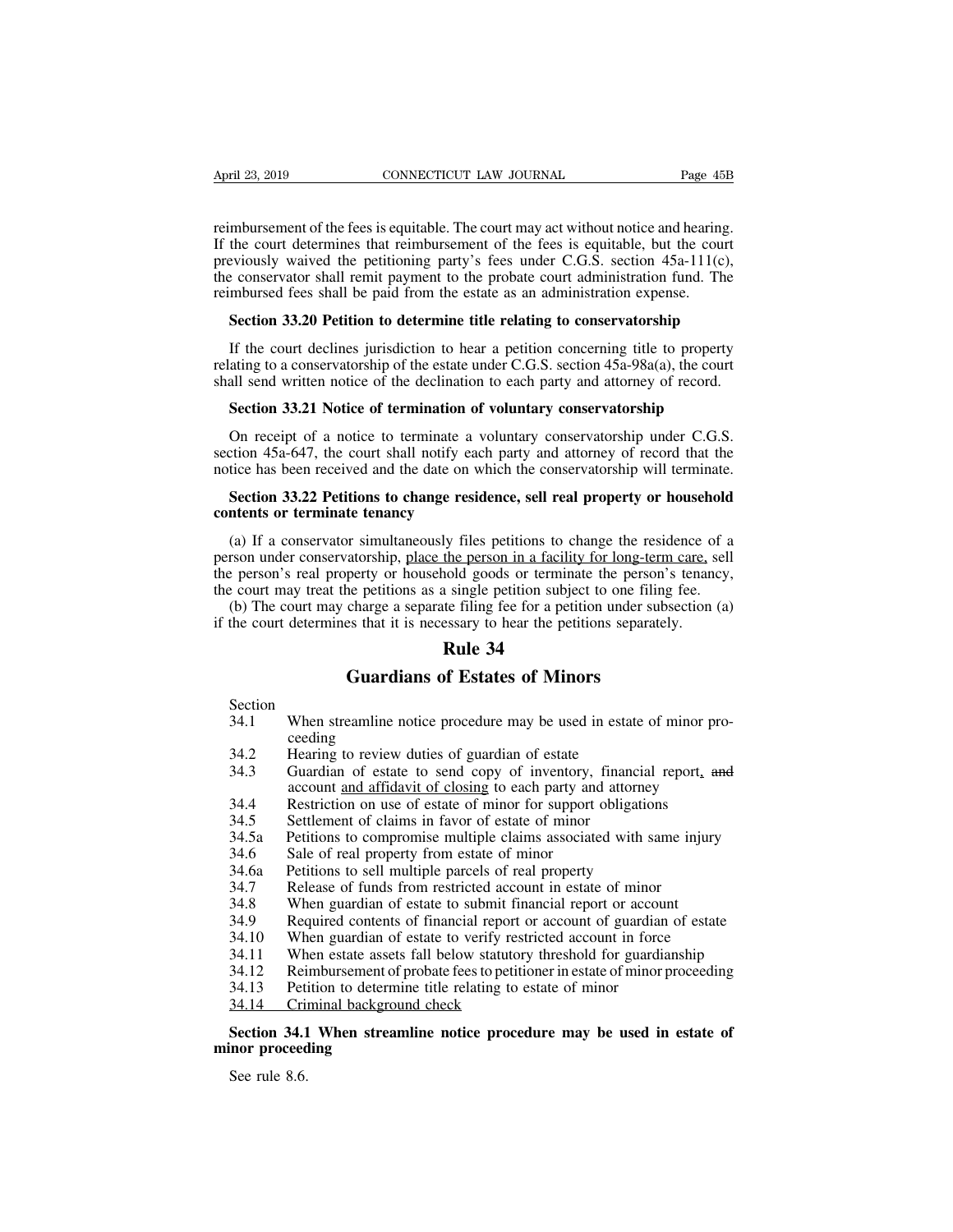EXTERT SECTION SECTION CONNECTICUT LAW JOURNAL April<br> **Section 34.2 Hearing to review duties of guardian of estate**<br>
Before authorizing the guardian of the estate of a minor to take control Section 34.2 Hearing to review duties of guardian of estate<br>Before authorizing the guardian of the estate of a minor to take control of the<br>sets of the estate, the court shall require the guardian to attend a hearing to re Fage 46B **CONNECTICUT LAW JOURNAL** April 23, 2019<br> **Section 34.2 Hearing to review duties of guardian of estate**<br>
Before authorizing the guardian of the estate of a minor to take control of the<br>
assets of the estate, the c Section 34.2 Hearing to review duties of guardian of estate<br>Before authorizing the guardian of the estate of a minor to take control of the<br>assets of the estate, the court shall require the guardian to attend a hearing to **Section 34.2 Hearing to review duties of guardian of estate**<br>Before authorizing the guardian of the estate of a minor to take control of the<br>assets of the estate, the court shall require the guardian to attend a hearing Section 34.2 Hearing to review duties of guardian of estate<br>Before authorizing the guardian of the estate of a minor to take control of<br>assets of the estate, the court shall require the guardian to attend a hearing to revi Before authorizing the guardian of the estate of a minor to take control of the sets of the estate, the court shall require the guardian to attend a hearing to review  $e$  duties of the guardian. If the guardian has execute Before authorizing the guardian of the estate of a minor to take control of assets of the estate, the court shall require the guardian to attend a hearing to reverthe duties of the guardian. If the guardian has executed a

Exercise of the guardian. If the guardian has executed a form published by the obate court administrator to acknowledge and agree to perform the duties of a ardian, the court may excuse attendance of the guardian at the he probate court administrator to acknowledge and agree to perform the duties of a guardian, the court may excuse attendance of the guardian at the hearing.<br> **Section 34.3 Guardian of estate to send copy of inventory, financi** guardian, the court may excuse attendance of the guardian at the hearing.<br> **Section 34.3 Guardian of estate to send copy of inventory, financial report,**<br> **A guardian of the estate of a minor shall send a copy of the inven** Section 34.3 Guardian of estate to send copy of inventory, financial report, and account and affidavit of closing to each party and attorney<br>A guardian of the estate of a minor shall send a copy of the inventory and each s **Example 18 account and affidavit of closing to each party and attorney**<br>A guardian of the estate of a minor shall send a copy of the inventory and each<br>pplemental or substitute inventory and each financial report or accou A guardian of the estate of a minor shall send a copy of the inventory and each<br>pplemental or substitute inventory and each financial report or account and the<br>idavit of closing, at the time of filing, to each party and at supplemental or substitute inventory and each financial report or affidavit of closing, at the time of filing, to each party and attorn shall certify to the court that the copy has been sent.<br>Section 34.4 Restriction on us

The guardian of closing, at the time of filing, to each party and attorney of record and all certify to the court that the copy has been sent.<br> **Section 34.4 Restriction on use of estate of minor for support obligations**<br> **Section 34.4 Restriction on use of estate of minor for support obligations**<br>
(a) A guardian of the estate of a minor shall not use the assets of the estate for<br>
support expenses of the minor without prior court approval. **Section 34.4 Restri**<br>(a) A guardian of the<br>support expenses of the<br>(b) On petition of the<br>state for reasonable<br>determines that:<br>(1) no person is 1<br>(2) the minor ha (A) A guardian of the estate of a minor shall not use the assets of the port expenses of the minor without prior court approval.<br>
(O) on petition of the guardian, the court may authorize use of the assets of the minor; or (2) A guardian of the estate of a minor shall not use the assets of the estate for ort expenses of the minor without prior court approval.<br>
(2) On petition of the guardian, the court may authorize use of the assets of the support expenses of the minor without prior court app<br>
(b) On petition of the guardian, the court may auth<br>
estate for reasonable and necessary support expense<br>
determines that:<br>
(1) no person is legally liable for support (b) On petition of the gial and, the court hay additional take of the assets tate for reasonable and necessary support expenses of the minor if the termines that:<br>
(1) no person is legally liable for support of the minor;

(1) no person is legally liable for support of the minor; or<br>
(2) the minor has a parent who has a support obligation, but the proposed<br>
penditure is in the best interests of the minor.<br> **Section 34.5 Settlement of claims** (1) no person is legally hable for support of the minor; or<br>
(2) the minor has a parent who has a support obligation, but the proposed<br>
expenditure is in the best interests of the minor.<br> **Section 34.5 Settlement of claim** (2) the minor has a parent who has a support obligation, but the proposed expenditure is in the best interests of the minor.<br> **Section 34.5 Settlement of claims in favor of estate of minor**<br>
(a) If a petitioner simultaneo expenditure is i<br> **Section 34.5**<br>
(a) If a petitiof<br>
the estate of<br>
of the estate, the<br>
filing fee.<br>
(b) The petition<br>
statement that i **Section 34.5 Settlement of claims in favor of estate of minor**<br>
(a) If a petitioner simultaneously files petitions seeking appointment as guardian<br>
the estate of a minor and authority to settle a disputed or doubtful cla (a) If a petitioner simultane<br>of the estate of a minor and at<br>of the estate, the court may t<br>filing fee.<br>(b) The petitioner shall acco<br>statement that includes:<br>(1) the gross amount of (2)<br>an itemized list of th If a petitioner simultaneously files petitions seeking a<br>re estate of a minor and authority to settle a disputed or o<br>e estate, the court may treat the petitions as a single p<br>reference in the proposed settlement;<br>(1) the Exercise e estate of a minor and authority to settle a disputed or doubtful claim in favor<br>
e estate, the court may treat the petitions as a single petition subject to one<br>
f fee.<br>
The petitioner shall accompany the petiti of the estate, the court may treat<br>filing fee.<br>(b) The petitioner shall accompar<br>statement that includes:<br>(1) the gross amount of the p<br>(2) an itemized list of the exp<br>any proposed attorney's fee;<br>(3) the total amount of l

(1) the petitioner shall accompany the petition to settle the climent that includes:<br>
(1) the gross amount of the proposed settlement;<br>
(2) an itemized list of the expenses associated with the s<br>
proposed attorney's fee;<br> The petitioner shall accompany the petition to settle the claim with a settlement<br>
(1) the gross amount of the proposed settlement;<br>
(2) an itemized list of the expenses associated with the settlement, includi<br>
proposed at

ment that includes:<br>
(1) the gross amount of the proposed settlement;<br>
(2) an itemized list of the expenses associated with the settler<br>
proposed attorney's fee;<br>
(3) the total amount of liens for medical expenses;<br>
(4) th

(1) the gross amount of the proposed settlement;<br>
(2) an itemized list of the expenses associated with the settlement, including<br>
y proposed attorney's fee;<br>
(3) the total amount of liens for medical expenses;<br>
(4) the an (2) an itemized list of the expenses associated with the settlement, including<br>any proposed attorney's fee;<br>(3) the total amount of liens for medical expenses;<br>(4) the anticipated net proceeds that the estate will receive any proposed attorney's fee;<br>
(3) the total amount of liens for medical ex<br>
(4) the anticipated net proceeds that the est<br>
(5) the terms of a proposed structured settle<br>
(c) The petitioner shall present evidence that<br>
best (3) the total amount of 1<br>(4) the anticipated net p<br>(5) the terms of a propor<br>The petitioner shall printerests of the minor. Th<br>mation, including, but net<br>(1) police reports;<br>(2) medical reports;<br>(3) medical expenses; an (4) the anticipated net pro<br>(5) the terms of a propose<br>The petitioner shall pres<br>interests of the minor. The<br>mation, including, but not<br>(1) police reports;<br>(2) medical reports;<br>(3) medical expenses; and<br>(4) health, liabil (5) the terms of a proposed structure<br>
The petitioner shall present evidence<br>
interests of the minor. The court may i<br>
mation, including, but not limited to:<br>
(1) police reports;<br>
(2) medical reports;<br>
(3) medical expense (4) The petitioner shall present evidence that the proposed settlement<br>interests of the minor. The court may require the petitioner to submit a<br>mation, including, but not limited to:<br>(1) police reports;<br>(2) medical reports

(d) The court may require the petitioner to submit additional<br>
formation, including, but not limited to:<br>
(d) police reports;<br>
(2) medical reports;<br>
(3) medical expenses; and<br>
(4) health, liability and uninsured motorist i

information, including, but not limited to:<br>
(1) police reports;<br>
(2) medical expenses; and<br>
(4) health, liability and uninsured motorist insurance<br>
(d) The court may approve the proposed settlement is<br>
the settlement is i (1) police reports;<br>
(2) medical reports;<br>
(3) medical expenses; and<br>
(4) health, liability and uninsured motorist insurance coverage.<br>
(d) The court may approve the proposed settlement if the court determines that<br>
settl (2) medical reports;<br>
(3) medical expenses; and<br>
(4) health, liability and uninsured motorist insurance coverage.<br>
(d) The court may approve the proposed settlement if the court determin<br>
the settlement is in the best inte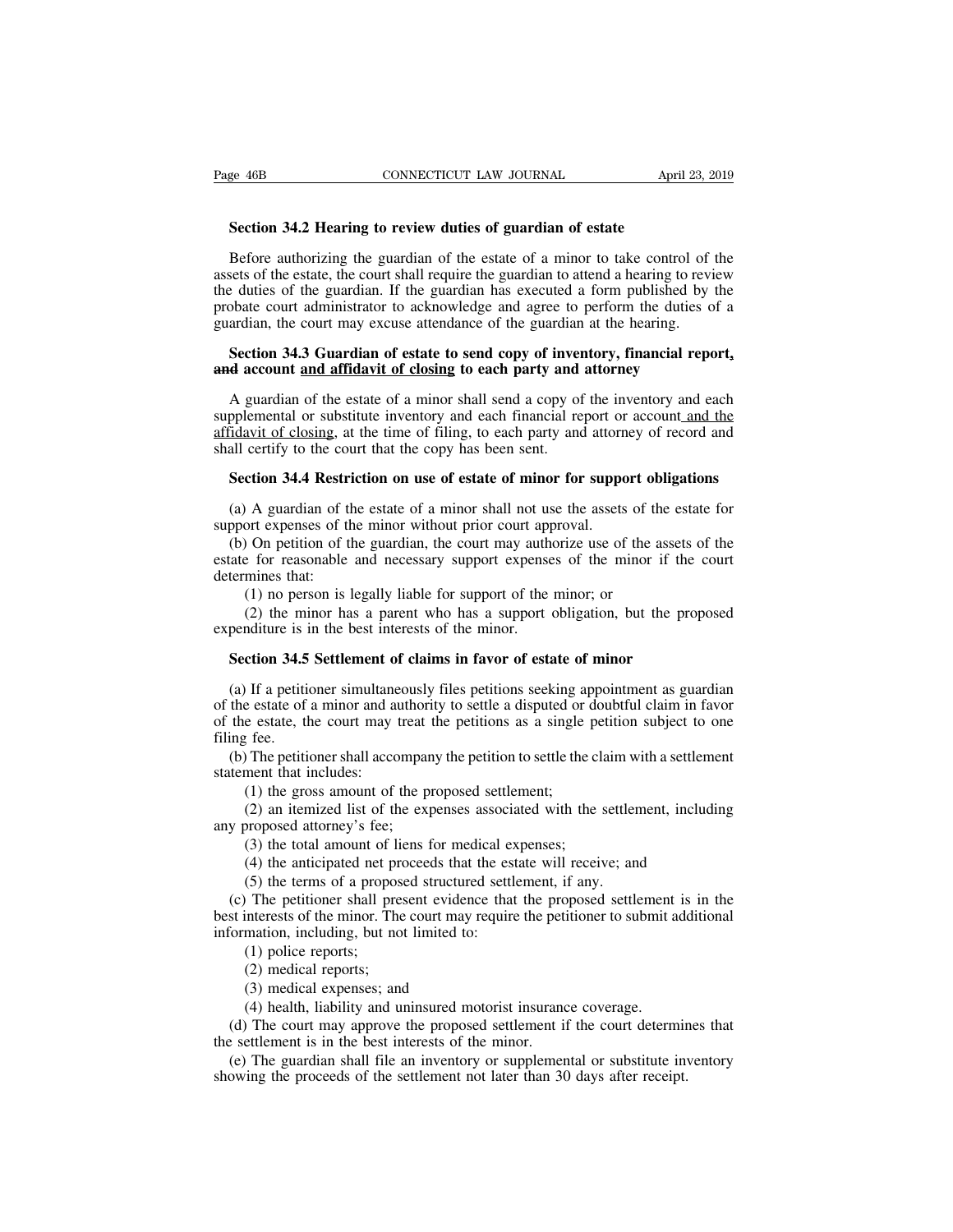## **EXECTIVE SECTION SECTION CONNECTICUT LAW JOURNAL** Page 47B<br> **Section 34.5a Petitions to compromise multiple claims associated with same**<br> **SECUTE 2008 injury**

(a) If a guardian of the estate of a minor simultaneously files petitions to compromise in a guardian of the estate of a minor simultaneously files petitions to compro-<br>se more than one claim associated with the same injur **Section 34.5a Petitions to compromise multiple claims associated with same injury**<br>(a) If a guardian of the estate of a minor simultaneously files petitions to compromise more than one claim associated with the same inju **Section 34.5a Petitions to compromise multiple claims**<br>injury<br>(a) If a guardian of the estate of a minor simultaneously fi<br>mise more than one claim associated with the same injury,<br>petitions as a single petition subject t Section 34.5a Petitions to compromise multiple claims associated with same<br>jury<br>(a) If a guardian of the estate of a minor simultaneously files petitions to compro-<br>se more than one claim associated with the same injury, Section 34.5a Petitions to compromise multiple claims associated with sample in the court of the estate of a minor simultaneously files petitions to compromise more than one claim associated with the same injury, the court (a) If a guardian of the estate of a minor simultaneously files petitions<br>se more than one claim associated with the same injury, the court m<br>titions as a single petition subject to one filing fee.<br>(b) The court may charge

se more than one claim associated with the same injury, the court may treat the<br>titions as a single petition subject to one filing fee.<br>(b) The court may charge a separate filing fee for a petition under subsection (a)<br>the petitions as a single petition subject to one filing fee.<br>
(b) The court may charge a separate filing fee for a petition under subsection (a)<br>
if the court determines that it is necessary to hear the petitions separately.<br> (b) The court may charge a separate filing fee for a petition under subsection (a) if the court determines that it is necessary to hear the petitions separately.<br> **Section 34.6 Sale of real property from estate of minor**<br> if the court determines that it is necessary to hear the petitions separately.<br> **Section 34.6 Sale of real property from estate of minor**<br>
(a) A guardian of the estate of a minor may file a petition seeking authority to<br>
s Section 34.6 Sale of real property from estate of minor<br>(a) A guardian of the estate of a minor may file a petition seeking authority to<br>Il real property by private sale. The guardian shall accompany the petition with<br>opy

Section 34.6 Sale of real property from estate of minor<br>(a) A guardian of the estate of a minor may file a petition seeking authority to<br>sell real property by private sale. The guardian shall accompany the petition with<br>a (a) A guardian of the estate of a minor may file a petition seeking authority to sell real property by private sale. The guardian shall accompany the petition with a copy of the contract of sale and, if not previously file property. (c) Notice of hearing on the petition shall not be required to be made by publi-<br>(b) The guardian shall present evidence regarding the fair market value of the<br>(b) The guardian shall present evidence regarding the fair mar cated by or the contract of state and, in not previously fried, an inventory of supplementation or substitute inventory that lists the property and includes a copy of the deed.<br>
(b) The guardian shall present evidence rega (b) The guardian shall present evidently that has the property. The court may require the guas sis, appraisal, municipal assessment of property.<br>(c) Notice of hearing on the petition cation unless the court determines that (d) The guaranal shall present evidence regalating the fall intitiate of the operty. The court may require the guardian to submit a comparative market analy-<br>
(e) Notice of hearing on the petition shall not be required to

sis, appraisal, municipal assessment or other informations, appraisal, municipal assessment or other information unless the court determines that notification protect the interests of the minor.<br>(d) The court may approve t

(e) If a prospective purchaser other than the buyer identified in the petition unless the court determines that notification of the public is necessary to the interests of the minor.<br>(d) The court may approve the sale of t (c) Notice of hearing on the petition shall not be required to be made by publication unless the court determines that notification of the public is necessary to protect the interests of the minor.<br>
(d) The court may appr (c) Notice of nearing on the petition shall not be required to be made by pair<br>cation unless the court determines that notification of the public is necessary to<br>protect the interests of the minor.<br>(d) The court may appro d) The court mere the minor.<br>
(d) The court may approve the sale of the property if the court determines that<br>
the sale is in the best interests of the minor.<br>
(e) If a prospective purchaser other than the buyer identified (d) The court may approve the sale of the property if the court determines the sale is in the best interests of the minor.<br>
(e) If a prospective purchaser other than the buyer identified in the petitionicates a willingness (e) If a prospective purchaser other than the buyer identified in the petition dicates a willingness to pay a price that is higher than the amount specified in e contract of sale, the court may deny the petition and order indicates a willingness to pay a price that is higher than the amount specified in<br>the contract of sale, the court may deny the petition and order a public sale or take<br>other action as the court determines to be in the bes

the contract of sale, the court if<br>other action as the court deter<br>**Section 34.6a Petitions to**<br>(a) If a guardian of the est<br>multiple parcels of real propert<br>subject to one filing fee.<br>(b) The court may charge a<br>if the cou The court determines to be in the best interests of the minor.<br> **Section 34.6a Petitions to sell multiple parcels of real property**<br>
(a) If a guardian of the estate of a minor simultaneously files petitions to sell<br>
altipl Section 34.6a Petitions to sell multiple parcels of real property<br>
(a) If a guardian of the estate of a minor simultaneously files petitions to s<br>
multiple parcels of real property, the court may treat the petitions as a s (a) If a guardian of the estate of a minor simultaneously files petitions to sell altiple parcels of real property, the court may treat the petitions as a single petition bject to one filing fee.<br>(b) The court may charge a Il tiple parcels of real prop<br>bject to one filing fee.<br>(b) The court may charge<br>the court determines that<br>**Section 34.7 Release of**<br>See section 35.7(f).<br>**Section 34.8 When guar** 

(b) The court may charge a separate filing fee for a petition under subsection (a) the court determines that it is necessary to hear the petitions separately.<br>**Section 34.7 Release of funds from restricted account in esta** 

(a) A guardian of the estate of a minor shall submit financial report or account<br>(a) A guardian of the estate of a minor shall submit financial report or account<br>(a) A guardian of the estate of a minor shall submit an annu Section 34.7 Release of funds from restricted account in estate of minor<br>See section 35.7(f).<br>Section 34.8 When guardian of estate to submit financial report or account<br>(a) A guardian of the estate of a minor shall submit See section 35.7(f).<br>Section 34.8 When guardian of estate to submit financial report or account<br>(a) A guardian of the estate of a minor shall submit an annual financial report<br>or account for the first year following the gu See section 35.7(f).<br>
Section 34.8 When gu<br>
(a) A guardian of the or<br>
or account for the first y<br>
court approval, for the fin<br>
behalf of the estate.<br>
(b) After submitting the<br>
(a), the guardian shall there Section 34.8 When guardian of estate to submit financial report or account (a) A guardian of the estate of a minor shall submit an annual financial report account for the first year following the guardian's appointment or, Section 34.8 When guardian of estate to submit financial report or account<br>
(a) A guardian of the estate of a minor shall submit an annual financial report<br>
or account for the first year following the guardian's appointme (a) A guardian of the estate of a minor shall submit an annual financial report or account for the first year following the guardian's appointment or, with prior court approval, for the first year following the guardian's (a) A guardian of the estate of a finited shall submit an annual final final report account for the first year following the guardian's appointment or, with prior urt approval, for the first year following the guardian's

reaction of the first year following the guardian's depondenced by which provided a behalf of the estate.<br>
(b) After submitting the first annual financial report or account under subsection<br>
(a), the guardian shall thereaf half of the estate.<br>(b) After submitting the first annual financial report or account under subsection<br>, the guardian shall thereafter submit a periodic financial report or account at least<br>ce during each three-year period (b) After submitting the first annual financial report or account under subsection (a), the guardian shall thereafter submit a periodic financial report or account at least once during each three-year period, unless the co

(a), the guardian shall thereafter submit a periodic financial report or accounting each three-year period, unless the court directs mo (c) The guardian shall submit a final financial report or acc reaches age 18 or when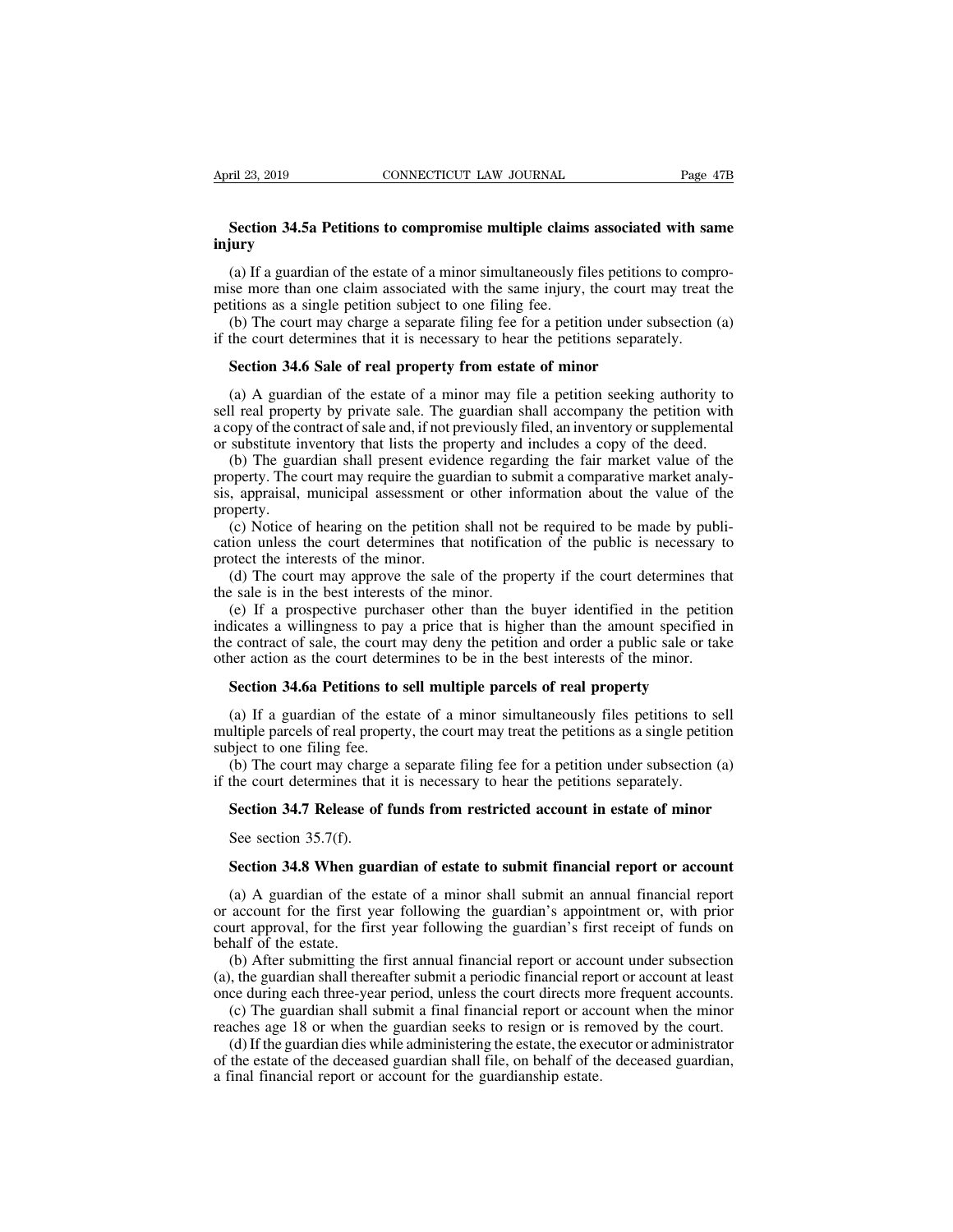## **Section 34.9 Required contents of financial report or account of guardian**<br>
Section 34.9 Required contents of financial report or account of guardian<br>
Securies 26 through 28 Page 48B<br> **Section 34.9 Re**<br> **of estate**<br>
See rules 36 three EVEL EXERCT<br>
Section 34.9 Required content<br>
estate<br>
See rules 36 through 38.<br>
Section 34.10 When guardia **Section 34.9 Required contents of financial report or account of guardian estate**<br>See rules 36 through 38.<br>**Section 34.10 When guardian of estate to verify restricted account in force**<br>See section 35.7(e). Section 34.9 Required c<br>estate<br>See rules 36 through 38.<br>Section 34.10 When gua<br>See section 35.7(e).<br>Section 34.11 When estation

## **Section 34.10 When guardian of estate to verify restricted account in force**<br>
Section 34.10 When guardian of estate to verify restricted account in force<br>
Section 34.11 When estate assets fall below statutory threshold fo **ianship**

Section 34.10 When guardian of estate to verify restricted account in force<br>See section 35.7(e).<br>Section 34.11 When estate assets fall below statutory threshold for guard-<br>nship<br>(a) Except as provided in subsection (b), t Section 34.10 When guardian of estate to verify restricted account in force<br>See section 35.7(e).<br>Section 34.11 When estate assets fall below statutory threshold for guard-<br>ianship<br>(a) Except as provided in subsection (b), See section 35.7(e).<br>
Section 34.11 When estate assets fall below statutory threshold for guard-<br>
ianship<br>
(a) Except as provided in subsection (b), the court shall retain jurisdiction over<br>
the estate of a minor for whic **Section 34.11 When estate assets fall below statutory threshold for guardianship**<br>(a) Except as provided in subsection (b), the court shall retain jurisdiction over<br>the estate of a minor for which a guardian of the estat Section 34.11 When estate assets fall below statutory threshold for guard-<br>aship<br>(a) Except as provided in subsection (b), the court shall retain jurisdiction over<br>e estate of a minor for which a guardian of the estate ha **EXECUTE:** (a) Except as provided in subsection (b), the court shall retain jurisdiction over the estate of a minor for which a guardian of the estate has been appointed even if the value of the estate falls below the max (a) Except as provided in subsection (b), the court shall retain jurisdiction over<br>the estate of a minor for which a guardian of the estate has been appointed even if<br>the value of the estate falls below the maximum amount **Section 34.12 Reimbursement of probate fees to petitioner in estate of minor conditions and the person may hold without a guardianship under C.G.S. section 45a-631.<br>
(b) On petition of the guardian, the court may authoriz** 

### **proceeding**

(b) On petition of the guardian, the court may authorize the guardian to transfer of the state to a custodian under the Connecticut Uniform Transfers to inors Act if the court finds that the requirements of C.G.S. section funds from the estate to a custodian under the Connecticut Uniform Transfers to<br>Minors Act if the court finds that the requirements of C.G.S. section 45a-558c are met.<br>Section 34.12 Reimbursement of probate fees to petitio Minors Act if the court finds that the requirements of C.G.S. section 45a-558c are met.<br> **Section 34.12 Reimbursement of probate fees to petitioner in estate of minor**<br> **proceeding**<br>
(a) On motion of a party or on the cou **Example 1 and Solutions and the requirements of crossisted in the foother in extate of minor proceeding**<br>
(a) On motion of a party or on the court's own motion, the court may order a<br>
guardian of the estate of a minor to **Section 34.12 Reimbursement of probate fees to petitioner in estate of minor**<br>**proceeding**<br>(a) On motion of a party or on the court's own motion, the court may order a<br>guardian of the estate of a minor to reimburse a par proceeding<br>(a) On motion of a party or on the court's own motion, the court may order a<br>guardian of the estate of a minor to reimburse a party for any probate fees incurred<br>in making a petition to the court concerning the (a) On motion of a party or on the court's own motion, the court may order a guardian of the estate of a minor to reimburse a party for any probate fees incurred in making a petition to the court concerning the guardiansh (a) On motion of a party or on the court's own motion, the court may order a guardian of the estate of a minor to reimburse a party for any probate fees incurred in making a petition to the court concerning the guardiansh atural of the estate of a filmot to removals a party for any probate recs incurred<br>making a petition to the court concerning the guardianship if the court determines<br>at reimbursement of the fees is equitable. The court may In making a pethon to the collect concerning the guardiansinp if the court determines<br>that reimbursement of the fees is equitable. The court may act without notice and<br>hearing. If the court determines that reimbursement of that remodiscinent of the<br>hearing. If the court detern<br>court previously waived the<br>the guardian shall remit preimbursed fees shall be p<br>(b) If the court determin<br>to maintain the minor's elig<br>under subsection (a).<br>**Section** urt previously waived the petitioning party's fees under C.G.S. section 45a-111(c),<br>
E guardian shall remit payment to the probate court administration fund. The<br>
mbursed fees shall be paid from the estate as an administra

If the court declines in the proton to determine and annihistation expense.<br>
(b) If the court determines that expenditures from the estate must be restricted maintain the minor's eligibility for public assistance, the cou relating to the court determines that expenditures from the estate must be restricted to maintain the minor's eligibility for public assistance, the court may deny a motion under subsection (a).<br> **Section 34.13 Petition to** to maintain the minor's eligibility for public assistance, the court may deny a motion<br>under subsection (a).<br>**Section 34.13 Petition to determine title relating to estate of minor**<br>If the court declines jurisdiction to hea der subsection (a).<br> **Section 34.13 Petition to determine title relating to es**<br>
If the court declines jurisdiction to hear a petition conce<br>
ating to the estate of a minor under C.G.S. section 45a<br>
and written notice of t Section 34.13 Petition to determine title relating to estate of minor<br>If the court declines jurisdiction to hear a petition concerning title to property<br>ating to the estate of a minor under C.G.S. section 45a-98a(a), the If the court declines jurisdiction to hear a petition concerning title to property<br>relating to the estate of a minor under C.G.S. section 45a-98a(a), the court shall<br>send written notice of the declination to each party and to hear a petition conce<br>der C.G.S. section 45a<br>n to each party and atte<br>und check<br>elating to guardianship<br>round check of a guardia<br>**Rule 35**<br>bate Bonds

r under C.G.S. section 45a-9<br>hation to each party and attor<br>kground check<br>mg relating to guardianship of<br>ackground check of a guardian<br>**Rule 35**<br>**Probate Bonds**<br>required At any time during a proceeding relating to guardicular court may obtain a criminal background check of a<br> **Rule 35**<br> **Probate Bonds**<br>
Section<br>
35.1 When probate bond required<br>
35.2 Probate bond to be filed before appoint:

- Section<br>35.1 When probate bond required 35.1 When probate bond require<br>35.2 Probate bond to be filed<br>35.3 Corporate surety require<br>35.4 Form of probate bond<br>35.5 Probate bond to secure p<br>35.6 Amount of probate bond<br>35.7 Restricted account<br>35.8 Fiduciary to repor
- **EXECUTE AT ALL SET ALL STARK CONTEX CONTEX CONTINUES SECTION**<br>35.1 **Probate Bonds**<br>35.2 Probate bond to be filed before appointment<br>35.3 Corporate surety required<br>35.4 Form of probate bond **25.1**<br> **25.3**<br> **25.1**<br> **25.1**<br> **25.1**<br> **25.2**<br> **25.2**<br> **25.3**<br> **25.3**<br> **25.3**<br> **25.4**<br> **25.4**<br> **35.4**<br> **35.5**<br> **25.4**<br> **25.4**<br> **25.4**<br> **25.4**<br> **25.4**<br> **25.4**<br> **25.4**<br> **25.4**<br> **25.4**<br> **25.4**<br> **25.4**<br> **25.4**<br> **25.4**<br> **25.4 Probate Be**<br>
Section<br>
35.1 When probate bond required<br>
35.2 Probate bond to be filed before a<br>
35.3 Corporate surety required<br>
35.4 Form of probate bond<br>
35.5 Probate bond to secure performal<br>
35.6 Amount of probate bond Section<br>
35.1 When probate bond required<br>
35.2 Probate bond to be filed before app<br>
35.3 Corporate surety required<br>
35.4 Form of probate bond<br>
35.5 Probate bond to secure performance<br>
35.6 Amount of probate bond<br>
35.7 Rest
- 
- 
- **Probate Bonds**<br>
Section<br>
35.1 When probate bond required<br>
35.2 Probate bond to be filed before appointment<br>
35.3 Corporate surety required<br>
35.4 Form of probate bond<br>
35.5 Probate bond to secure performance of all cofiduc 35.2 Probate bond included<br>35.2 Probate bond to be filed before appointment<br>35.3 Corporate surety required<br>35.4 Form of probate bond<br>35.5 Probate bond<br>35.6 Amount of probate bond<br>35.7 Restricted account<br>35.8 Fiduciary to r
- 
- 
-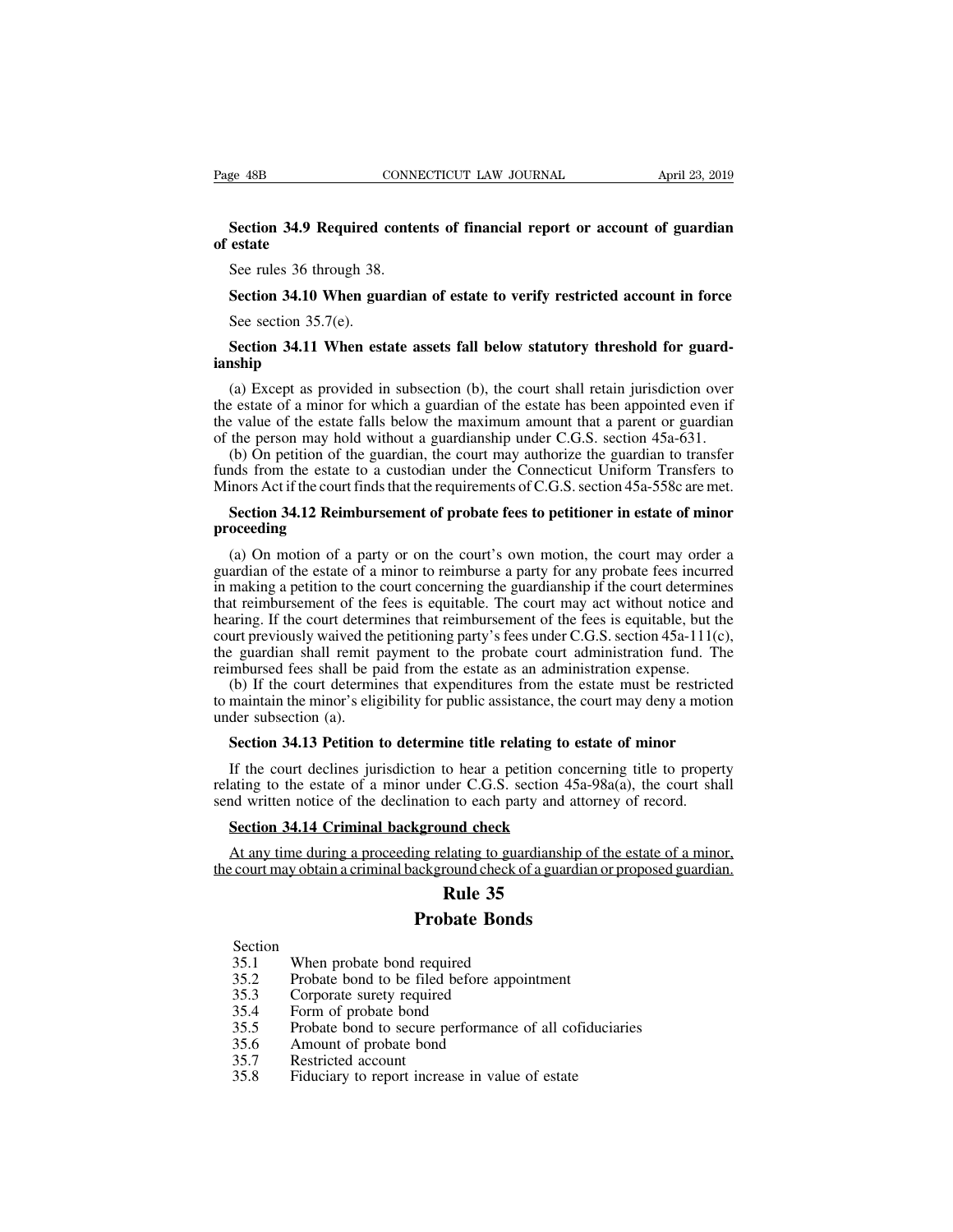<sup>2</sup> Example 23, 2019<br>
35.9 Adjustments to amount of probate bond<br>
35.10 Surety on additional probate bond<br>
35.11 Release of probate bond <sup>21</sup> 23, 2019<br>
<sup>21</sup> 23, 2019<br>
<sup>35.9</sup> Adjustments to amount of probate bond<br>
<sup>35.10</sup> Surety on additional probate bond<br>
<sup>35.11</sup> Release of probate bond<br>
<sup>35.12</sup> Action on probate bond Example 123, 2019<br>
35.9 Adjustments to amount of probate 1<br>
35.10 Surety on additional probate bond<br>
35.11 Release of probate bond<br>
35.12 Action on probate bond <sup>21</sup> 23, 2019<br>
<sup>21</sup> 23, 2019<br>
<sup>35.9</sup> Adjustments to amount of probate<br>
<sup>35.10</sup> Surety on additional probate bond<br>
<sup>35.11</sup> Release of probate bond<br>
<sup>35.12</sup> Action on probate bond required<br> **Section 35.1 When probate bond re** 

- 
- 
- 

**SECUTE:** 35.9 Adjustments to amount of probate bond<br>
35.10 Surety on additional probate bond<br>
35.11 Release of probate bond<br>
35.12 Action on probate bond<br> **Section 35.1 When probate bond required**<br>
(a) Except as otherwise (a) Except as otherwise probate bond<br>
S5.10 Surety on additional probate bond<br>
S5.11 Release of probate bond<br>
Section 35.1 When probate bond required<br>
(a) Except as otherwise provided in this rule, the court shall require Adjustments to amount of probate bond<br>35.10 Surety on additional probate bond<br>35.11 Release of probate bond<br>35.12 Action on probate bond<br>Section 35.1 When probate bond required<br>(a) Except as otherwise provided in this rule 35.10 Surety on additional probate<br>35.11 Release of probate bond<br>35.12 Action on probate bond<br>Section 35.1 When probate bond re<br>(a) Except as otherwise provided in th<br>to submit a probate bond whenever requile<br>(b) The cour (b) The court may excuse the required<br>(a) Except as otherwise provided in this rule, the court shall r<br>submit a probate bond whenever required by statute or by the<br>l or other governing instrument.<br>(b) The court may excuse (1) the value of the probate bond **required**<br>
(1) Except as otherwise provided in this rule, the court shall require a fiduciary<br>
bmit a probate bond whenever required by statute or by the provisions of a<br>
or other govern **Section 35.1 When probate bond required**<br>
(a) Except as otherwise provided in this rule, the court shall require a fiduciary<br>
to submit a probate bond whenever required by statute or by the provisions of a<br>
will or other (2) Except as otherwise provided in this rule, the bmit a probate bond whenever required by sta or other governing instrument.<br>
(2) The court may excuse the requirement of a b (1) the value of the assets of the estate or

bmit a probate bond whenever<br>bmit a probate bond whenever<br>or other governing instrument.<br>The court may excuse the requality<br>(1) the value of the assets of the<br>in a restricted account is less than<br>(2) the fiduciary is a cor other governing instrument.<br>
The court may excuse the requirement of a bond if:<br>
the value of the assets of the estate or the amount of the estate than<br>
a restricted account is less than the amount under C.G.S. section 45a The court may excuse the requirement of a bond if:<br>
the value of the assets of the estate or the amount of the estate that is not<br>
a restricted account is less than the amount under C.G.S. section 45a-139(c);<br>
the fiduciar (1) the value<br>held in a restricte<br>(2) the fidue<br>(3) in a dec<br>(A) the w<br>(B) each l<br>of a bond;<br>(4) in a trus<br>(5) in a volue

in a restricted account is less than the amount under C.G.S. section 45a-139<br>(2) the fiduciary is a corporate fiduciary;<br>(3) in a decedent's estate:<br>(A) the will or other governing instrument excuses bond; or<br>(B) each hei (2) the fiduciary is a corporate fiduciary;<br>
(3) in a decedent's estate:<br>
(A) the will or other governing instrument excuses bond; or<br>
(B) each heir or beneficiary of a decedent's the estate waives the requirement<br>
bond;<br> (3) in a dea<br>
(A) the v<br>
(B) each<br>
of a bond;<br>
(4) in a tru<br>
(5) in a void;<br>
or<br>
(6) in an inexcused bond in (A) the will or other governing instrument excuses bond; (B) each heir or beneficiary of a decedent's the estate waives the requirement bond;<br>(4) in a trust, the will or other governing instrument excuses bond;<br>(5) in a v

(B) each heir or beneficiary of a decedent's the estate waives the requirement<br>of a bond;<br>(4) in a trust, the will or other governing instrument excuses bond;<br>(5) in a voluntary conservatorship, the petitioner waives the (4) in a trust, the will or other governing instrument excuses bond;<br>
(5) in a voluntary conservatorship, the petitioner waives the requirement of a<br>
nd; or<br>
(6) in an involuntary conservatorship, the respondent or conser (4) in a trust, the will or other governing instrument excuses bond;<br>(5) in a voluntary conservatorship, the petitioner waives the requirement of a<br>bond; or<br>(6) in an involuntary conservatorship, the respondent or conserve (5) in a bond is necessary conservatorship, the petitioner waives the requirement of a<br>bond; or<br>(6) in an involuntary conservatorship, the respondent or conserved person<br>excused bond in a written designation of conservato bond; or (6) in a voluntary conservatorship<br>bond; or (6) in an involuntary conservators excused bond in a written designation (6), motion, the court may require a fiducia<br>that a bond is necessary to protect part taxes or (6) in an involuntary conservatorship, the respondent or conservated bond in a written designation of conservator under C.G.S. section (c) Notwithstanding subsection (b), on motion of a party or on the otion, the court may (c) Notwithstanding subsection (b), on motion of a party or on the court's own<br>btion, the court may require a fiduciary to submit a bond if the court determines<br>at a bond is necessary to protect parties or creditors or to

motion, the court may require a fiduciary to submit a bond if the court determines<br>that a bond is necessary to protect parties or creditors or to assure the payment of<br>taxes or administration expenses.<br>**Section 35.2 Probat** that a bond is necessary to protect parties or creditors or to assure the payment of taxes or administration expenses.<br> **Section 35.2 Probate bond to be filed before appointment**<br>
If the court requires a probate bond from taxes or administration expenses.<br>
Section 35.2 Probate bond to be filed before appointment<br>
If the court requires a probate bond from a fiduciary, the court shall not issue a<br>
decree appointing the fiduciary or issue a pr **Section 35.2 Probat**<br>If the court requires<br>decree appointing the fi<br>ment until the fiduciary<br>the court may issue a contention authority.<br>**Section 35.3 Corpo** If the court requires a probate bond from a fiduciary, cree appointing the fiduciary or issue a probate certificate ent until the fiduciary has filed the bond. If necessary te court may issue a decree or fiduciary certific cree appointing the fiduciary or issue a probate certificate evidencing the appoint-<br>ent until the fiduciary has filed the bond. If necessary to obtain the probate bond,<br>e court may issue a decree or fiduciary certificate ment until the fiduciary has filed the bond. If necessary to obtain the probate bond,<br>the court may issue a decree or fiduciary certificate granting the fiduciary limited<br>interim authority.<br>**Section 35.3 Corporate surety r** 

Execut may issue a decree or fiduciary certificate granting the fiduciary limited<br>erim authority.<br>Section 35.3 Corporate surety required<br>(a) A probate bond filed on and after the effective date of this rule shall be<br>cured

interim authority.<br> **Section 35.3 Corporate surety required**<br>
(a) A probate bond filed on and after the effective date of this rule shall be<br>
secured by a corporate surety.<br>
(b) An individual signing a bond on behalf of a Section 35.3 Corporate surety required<br>
(a) A probate bond filed on and after the effective date of this rule shall be<br>
cured by a corporate surety.<br>
(b) An individual signing a bond on behalf of a corporate surety shall p **Section 35.5 Corporate surety required**<br>(a) A probate bond filed on and after the effective date of this rule shall be<br>secured by a corporate surety.<br>(b) An individual signing a bond on behalf of a corporate surety shall (a) A probate bond filed on and after the effective date of this rule shall be secured by a corporate surety.<br>
(b) An individual signing a bond on behalf of a corporate surety shall provide written evidence of the individ (a) A proced some med on and anter the encenve date or ans rate shart be<br>secured by a corporate surety.<br>(b) An individual signing a bond on behalf of a corporate surety shall provide<br>written evidence of the individual's au (b) An individual signing a bond on behalf of a corporate surety shall provide<br>itten evidence of the individual's authority to sign on behalf of the surety.<br>(c) A bond filed before the effective date of this rule, that is

(b) Tim individual signing a bond of behalf of a corporate safety shall provide written evidence of the individual's authority to sign on behalf of the surety.<br>
(c) A bond filed before the effective date of this rule, pro of deeds, appointing the judge of process.<br>
Successors in our contact the secured by a personal surety is deemed to meet the requirements of this rule, provided that a court may require that a corporate surety be substitu (c) A bond included to the encerator date of surety is deemed to meet the requirements of require that a corporate surety be substituted determines that the personal surety does not pro(d) A personal surety under subsecti quire that a corporate surety be substituted for a<br>termines that the personal surety does not provide<br>(d) A personal surety under subsection (c) who is is<br>a careficate, acknowledged before an officer author<br>deeds, appointi (d) A personal surety under subsection (c) who is not a resident of this state shall e a certificate, acknowledged before an officer authorized to take acknowledgements deeds, appointing the judge of probate and the judge file a certificate, acknowledged before of deeds, appointing the judge of p<br>the surety's agent for service of pr<br>**Section 35.4 Form of probate**<br>A probate bond shall be on a for on a substantially similar form.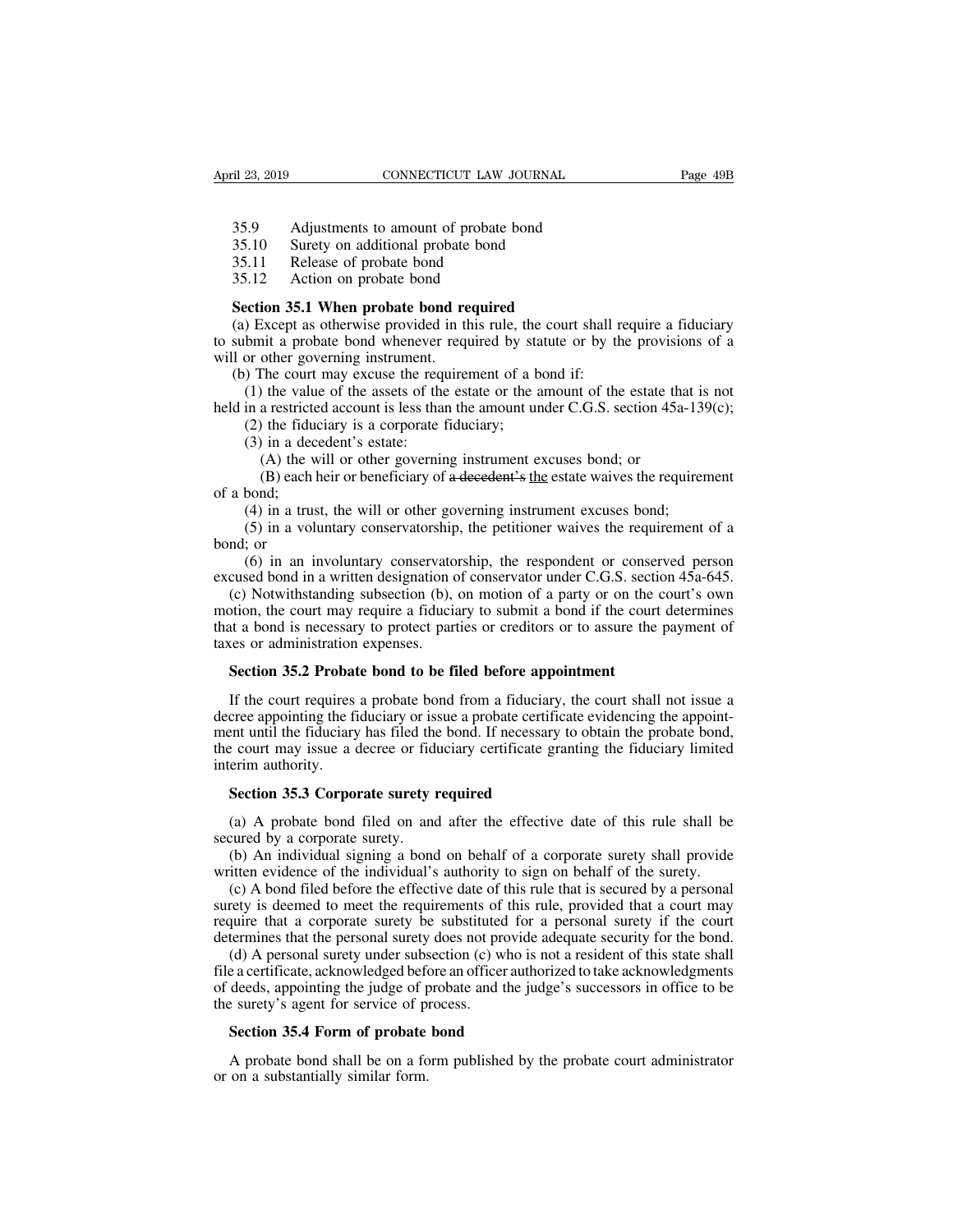**SECTICUS** EXTREMAL **SECTION CONNECTICUT LAW JOURNAL Section 35.5 Probate bond to secure performance of all cofiduciaries**<br>
If an estate has more than one fiduciary, the cofiduciaries shall submit a single Section 35.5 Probate bond to secure performance of all cofiduciaries<br>If an estate has more than one fiduciary, the cofiduciaries shall submit a single<br>and securing the faithful performance of all cofiduciaries.<br>Section 35. Page 50B CONNECTICUT LAW JOURNAL<br> **Section 35.5 Probate bond to secure performance of all cof**<br>
If an estate has more than one fiduciary, the cofiduciaries sha<br>
bond securing the faithful performance of all cofiduciaries.<br> **Section 35.5 Probate bond to secure performance**<br>If an estate has more than one fiduciary, the cofiducial<br>nd securing the faithful performance of all cofiducial<br>**Section 35.6 Amount of probate bond**<br>(a) Except as otherwis

Section 35.5 Probate bond to secure performance of all cofiduciaries<br>If an estate has more than one fiduciary, the cofiduciaries shall submit a single<br>nd securing the faithful performance of all cofiduciaries.<br>Section 35.6 Section 35.5 Probate bond to secure performance of all conductaries<br>If an estate has more than one fiduciary, the cofiduciaries shall submit a single<br>bond securing the faithful performance of all cofiduciaries.<br>Section 35. If an estate has more than one fiduciary, the cofiduciaries shall submit a single<br>bond securing the faithful performance of all cofiduciaries.<br>**Section 35.6 Amount of probate bond**<br>(a) Except as otherwise directed by the additional receipts of income or sasets during the power to sell or mortgage real property,<br>
(a) Except as otherwise directed by the terms of a will or other governing instrument or provided by statute or this section, the (a) Except as otherwise directed by the terms of a will or other governing instru-<br>(a) Except as otherwise directed by the terms of a will or other governing instru-<br>ent or provided by statute or this section, the amount o **COMET ACT CONDEGO EXECT CONDEGO EXECT** EXCEPT AS ONEXCEPT AS otherwise directed by the terms of a will or other governing instru-<br>or provided by statute or this section, the amount of a probate bond shall be<br>to the value (a) Except as otherwise directed by the terms of a will or other governing instrument or provided by statute or this section, the amount of a probate bond shall be equal to the value of the assets under the control of the Except as once wise directed by the terms of a will of once governing instead or provided by statute or this section, the amount of a probate bond shall be 1 to the value of the assets under the control of the fiduciary a the amount of the bond by the value of the assets that are restricted;<br>
(b) The amount of the bond may be less than provided in subsection (a) as f<br>
(b) The amount of the bond may be less than provided in subsection (a) as

(3) if all heirs or all beneficiaries of a decedent's estate, the court may order that if a fiduciary does not have the power to sell or mortgage real property, (1) if the fiduciary does not have the power to sell or mortg

additional receipts of meome of assets during the applicable accounting period.<br>
(b) The amount of the bond may be less than provided in subsection (a) as follows:<br>
(1) if the fiduciary does not have the power to sell or m (1) if the fiduciary does not have the power to sell or mortgage real property, ourt may reduce the amount of the bond by the value of the real property; (2) if the fiduciary deposits assets in a restricted account, the c

(1) It the fiductary does not have the power to sell of indicating the court may reduce the amount of the bond by the value of the real property:<br>
(2) if the fiduciary deposits assets in a restricted account, the court ma out may reduce the amount of the bond by the value of the real property,<br>(2) if the fiduciary deposits assets in a restricted account, the court may reduce<br>mount of the bond by the value of the assets that are restricted;<br> (2) if the funds to the value of the assets that are restricted;<br>the amount of the bond by the value of the assets that are restricted;<br>(3) if all heirs or all beneficiaries of a decedent's estate request bond in a smalle the amount of the bond by the value of the assess that<br>
(3) if all heirs or all beneficiaries of a decedent's es<br>
amount, the court may order bond in an amount equ<br>
(4) if a fiduciary is an heir or beneficiary of a dec<br>
re **Section** 35.7 **Restricted account** (4) if a fiduciary is an heir or beneficial<br>duce the amount of the bond by the fiduce (5) if the court has approved a structur<br>an amount equal to the funds that are an<br>ntrol during the a

(a) The court may authorize a fiduciary is share of the estate; or<br>
(5) if the court has approved a structured settlement, the court may order bond<br>
an amount equal to the funds that are anticipated to come under the fiduc (5) if the court has approved a structured settlement, the court may order bond<br>in an amount equal to the funds that are anticipated to come under the fiduciary's<br>control during the applicable accounting period.<br>**Section 3** Shall deposite all assets and income in the restricted account and amount equal to the funds that are anticipated to come under the fiduciary's control during the applicable accounting period.<br> **Section 35.7 Restricted acc** 

(b) A restricted accounting the applicable accounting period.<br>
Section 35.7 Restricted account<br>
(a) The court may authorize a fiduciary to establish a restricted account to hold<br>
e assets of an estate. Except as specified Section 35.7 Restricted account<br>
(a) The court may authorize a fiduciary to establish a restricted account to hold<br>
the assets of an estate. Except as specified in an order of the court, the fiduciary<br>
shall deposit all as **Section 35.7 Restricted account**<br>
(a) The court may authorize a fiduciary to establish a restricted account to hold<br>
the assets of an estate. Except as specified in an order of the court, the fiduciary<br>
shall deposit all (a) The court may authorize a fiduciary to establish a restricted account to hold<br>the assets of an estate. Except as specified in an order of the court, the fiduciary<br>shall deposit all assets and income in the restricted a (a) The court may authorize a nuuclary to establish a restricted account to note<br>
a sseets of an estate. Except as specified in an order of the court, the fiduciary<br>
all deposit all assets and income in the restricted acco

in a decree appoint is a fiduciary or issue a probate certificate videosity of the count in the exact form published by the probate count administrator under which the fiduciary and a financial institution approved by the Shan deposit an assets and medine in the restricted account inimetatatry on recept.<br>
(b) A restricted account may be established only by execution of an agreement<br>
in the exact form published by the probate court administ (b) A restricted account hray be established only by execution of an agreement<br>in the exact form published by the probate court administrator under which the<br>fiduciary and a financial institution approved by the court agr in the exact form published by the probate contradinimistator under which the fiduciary and a financial institution approved by the court agree that no disbursements may be made except on written approval of the court.<br>
(c (d) If the court required in statution approved by the court agree that no disbutes intensity be made except on written approval of the court.<br>
(c) If the court requires the fiduciary to establish a restricted account, the (c) If the court requires the fiduciary to establish a restricte<br>shall not issue a decree appointing a fiduciary or issue a probate of<br>the appointment until the fiduciary has filed the fully executed ag<br>the restricted acco (e) It in court requires the fiduciary to establish a festicate account, the coard<br>all not issue a decree appointing a fiduciary or issue a <del>probate</del> certificate evidencing<br>e restricted account. If necessary to obtain the

Shall not issue a decree appointing a nuderally of issue a probate ecriticate evidenting<br>the appointment until the fiduciary has filed the fully executed agreement establishing<br>the restricted account. If necessary to obtai the appointment until the inductary has filed the ruly executed agreement establishing<br>the restricted account. If necessary to obtain the restricted account, the court may<br>issue a decree or <del>fiduciary</del> certificate granting the restricted account. It increased y to obtain the restricted account, the court may<br>issue a decree or <del>fiduciary</del> certificate granting the fiduciary limited interim authority.<br>(d) Not later than ten days after receipt o similar decree of HR<br>
(d) Not later that<br>
shall submit proof<br>
(e) Whenever the<br>
the fiduciary shall<br>
and the most rece<br>
be on a form pub<br>
similar form.<br>
(f) On request c<br>
from the restricted (d) Not fact than ich days ance recept of any income of assets, the houctary<br>all submit proof of deposit into the restricted account.<br>(e) Whenever the fiduciary is required to submit a financial report or account,<br>fiduciar shan submit proof of deposit into the restricted account.<br>
(e) Whenever the fiduciary is required to submit a financial report or account,<br>
the fiduciary shall submit verification that the restricted account remains in for

(c) whenever the nuteraly is reducted to submit a miancial report of account, the fiduciary shall submit verification that the restricted account remains in force and the most recent statement for the restricted account. T ment is subject to review in connection with the fiduciary's financial be on a form published by the probate court administrator or on a substantially similar form.<br>
(f) On request of the fiduciary, the court may authorize and the most recent statement for the restricted account. The vertified on a form published by the probate court administrator or on a similar form.<br>
(f) On request of the fiduciary, the court may authorize disbursem<br>
from milar form.<br>
(f) On request of the fiduciary, the court may authorize disbursement of<br>
om the restricted account. The court may act on the request without not<br>
aring. If the court authorizes funds to be disbursed without a A fiduciary from whom a probate bond is required shall file a report listing. If the court authorizes funds to be disbursed without a hearing, the disburse-<br>ent is subject to review in connection with the fiduciary's finan Fractional assets or income or the recognitional assets, income and capital of an asset of an asset if the aggregate amount of the additional assets or income or the recognition of example. Section 35.8 Fiduciary to report

Sale of a and the alternation with the fiduciary's financial report or account covering the period in which the disbursement is made.<br>Section 35.8 Fiduciary to report increase in value of estate<br>A fiduciary from whom a pro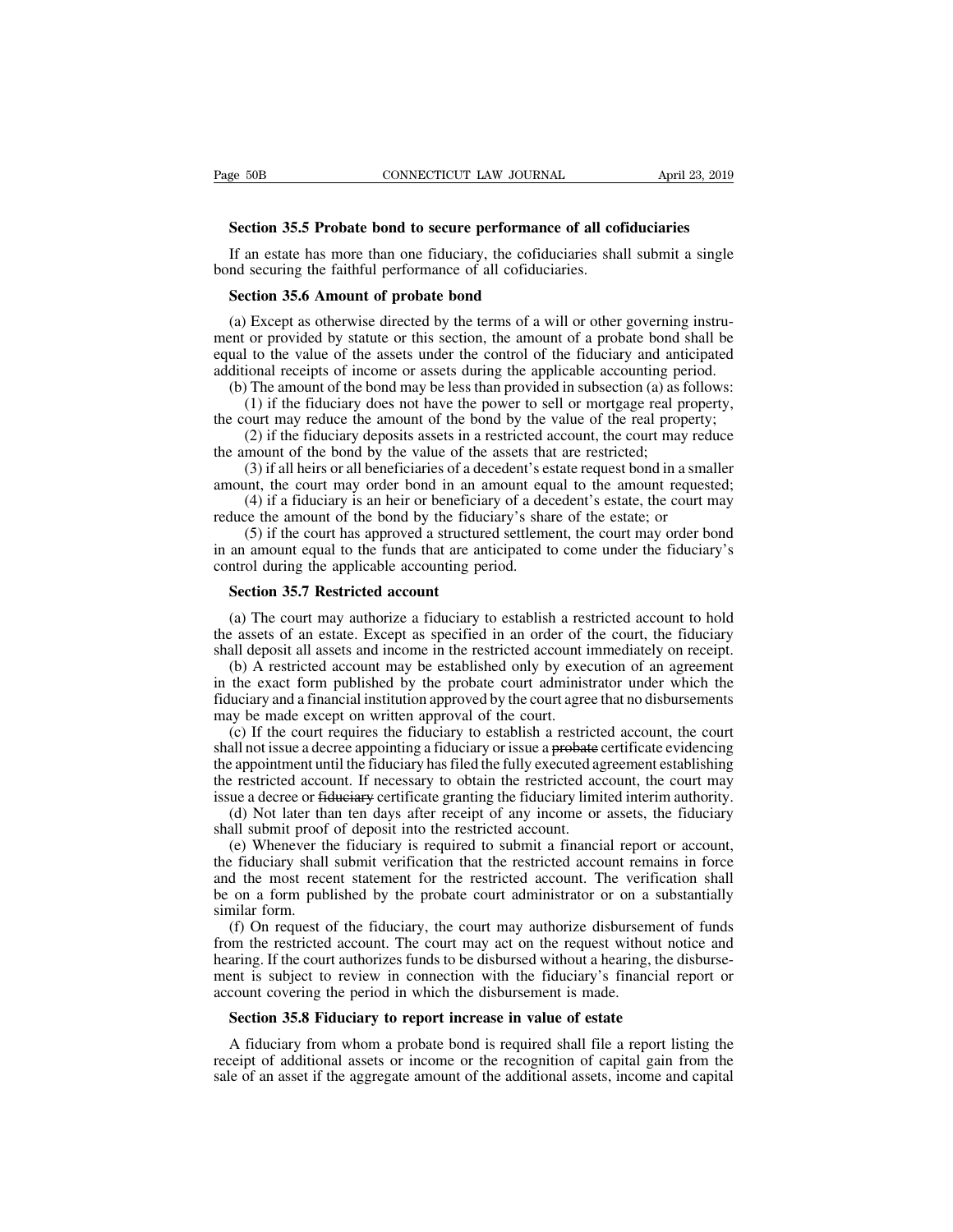April 23, 2019 CONNECTICUT LAW JOURNAL Page 51B<br>gain exceeds ten percent of the amount of the bond or \$50,000, whichever is greater.<br>The fiduciary shall file the report not later than 30 days after the receipt or sale<br>occu April 23, 2019 CONNECTICUT LAW JOURNAL Page 51B<br>gain exceeds ten percent of the amount of the bond or \$50,000, whichever is greater.<br>The fiduciary shall file the report not later than 30 days after the receipt or sale<br>occu April 23, 2019 **CONNECTICUT LAW JOURNAL** Page 51B<br>gain exceeds ten percent of the amount of the bond or \$50,000, whichever is greater.<br>The fiduciary shall file the report not later than 30 days after the receipt or sale<br>oc April 23, 2019 CONNECTICUT LAW JOURNAL Page 51B<br>gain exceeds ten percent of the amount of the bond or \$50,000, whichever is greater.<br>The fiduciary shall file the report not later than 30 days after the receipt or sale<br>occu gain exceeds ten percent of the amount of the bond or<br>The fiduciary shall file the report not later than 30<br>occurs. The court may require the fiduciary to increa<br>accordance with section 35.6 or deposit the addition<br>gain in in exceeds ten percent of the amount of the bond or \$50,000, whicheve<br>ee fiduciary shall file the report not later than 30 days after the rec<br>curs. The court may require the fiduciary to increase the amount of t<br>cordance w is external file the report not later than 30 days after the receipt or sale<br>curs. The court may require the fiduciary to increase the amount of the bond in<br>cordance with section 35.6 or deposit the additional assets, inco

occurs. The court may require the fiduciary to increase the amount of the bond in accordance with section 35.6 or deposit the additional assets, income and capital gain in a restricted account under section 35.7.<br>**Section** accordance with section 35.6 or deposit the additional assets, income and capital<br>gain in a restricted account under section 35.7.<br>**Section 35.9 Adjustments to amount of probate bond**<br>The court may adjust the amount of the gain in a restricted account under sectical<br>Section 35.9 Adjustments to amour<br>The court may adjust the amount of<br>value of the estate in connection with<br>supplemental inventory, account or fir<br>section 35.8 or at any other ti **Section 35.9 Adjustments to amount of probate bond**<br>The court may adjust the amount of the probate bond to reflect<br>lue of the estate in connection with the review of an inventor<br>pplemental inventory, account or financial The court may adjust the amount of the probate bond to reflect a change in the<br>lue of the estate in connection with the review of an inventory, substitute or<br>pplemental inventory, account or financial report, on receipt of

value of the estate in connection with the review of an inventory, substitute or supplemental inventory, account or financial report, on receipt of a report under section 35.8 or at any other time.<br> **Section 35.10 Surety o** supplemental inventory, account or financial report, on receipt of a report under<br>section 35.8 or at any other time.<br>**Section 35.10 Surety on additional probate bond**<br>If the court orders a fiduciary to increase the amount section 35.8 or at any other time.<br>
Section 35.10 Surety on additional probate bond<br>
If the court orders a fiduciary to increase the amount of a probate bond, the<br>
additional amount shall be secured by the same surety as t **Section 35.10 Surety on a**<br>If the court orders a fiduc<br>additional amount shall be see<br>that the court may permit a coriginal surety and different su<br>and additional amounts.<br>**Section 35.11 Release of p** If the court orders a fiduciary to increase the amoditional amount shall be secured by the same surety at the court may permit a different surety for the addiginal surety and different surety agree to joint and several dif ditional amount shall be secured by the same surety as the original bond, except<br>at the court may permit a different surety for the additional amount if both the<br>iginal surety and different surety agree to joint and severa

that the court may permit a different surety for the additional amount if both the original surety and different surety agree to joint and several liability for the original and additional amounts.<br> **Section 35.11 Release** original surety and different surety agree to joint and several liability for the original<br>and additional amounts.<br>**Section 35.11 Release of probate bond**<br>(a) Except as provided under subsection (b) or under C.G.S. section and additional amounts.<br> **Section 35.11 Release of probate b**<br>
(a) Except as provided under subse<br>
and 45a-331(b), the court shall not issue<br>
the court has approved the fiduciary<br>
required, the affidavit of closing.<br>
(b) T Section 35.11 Release of probate bond<br>
(a) Except as provided under subsection (b) or under C.G.S. sections 45a-245<br>
d 45a-331(b), the court shall not issue a certificate releasing a probate bond until<br>
e court has approv **Section 35.11 Release of probate bond**<br>(a) Except as provided under subsection (b) or under C.G.S. sections 45a-245 and 45a-331(b), the court shall not issue a certificate releasing a probate bond until the court has app (a) Except as provided under subsection (b) or und d 45a-331(b), the court shall not issue a certificate re e court has approved the fiduciary's final financial quired, the affidavit of closing.<br>(b) The court may issue a c

Execut has approved the fiduciary's final financial report or account and, if quired, the affidavit of closing.<br>
(b) The court may issue a certificate releasing the bond if the court excuses the quirement of a final financ required, the affidavit of closing.<br>
(b) The court may issue a certificate releasing the bond if the court excuses the<br>
requirement of a final financial report or account under section 32.7 or 33.17.<br> **Section 35.12 Actio** (b) The court may issue a certific<br>requirement of a final financial repo<br>**Section 35.12 Action on probate**<br>The court shall give notice of a h<br>on a probate bond to each party and<br>to the surety by certified mail. France Teleasing the bond intervalse the bond intervalse the section of the section of the addression of the section of the section of the section of the section of the section of the section of the section of the section **Figure 12 Action on probate bond**<br>**Fiduciary Accounting:** General Provisions of a setting on an application a petition to recond to each party and attorney of record. The court shall send not<br>by certified mail.<br>**Rule 36**<br> The surety by certified mail.<br> **Rule 36.1**<br> **Rule 36.1**<br> **Section**<br>
36.1 Methods of accounting: G<br>
36.2 Financial reports distinguished fro<br>
36.3 When account is required instead

Section

- 
- 
- 
- **36.1 Rule 36**<br>**Rule 36.1 Fiduciary Accounting: General Provision**<br>Section<br>36.1 Methods of accounting<br>36.2 Financial reports distinguished from accounts<br>36.3 When account is required instead of financial report<br>36.4 Fi **36.1 Fiduciary Accounting: General Provisions**<br>36.1 Methods of accounting<br>36.2 Financial reports distinguished from accounts<br>36.3 When account is required instead of financial report<br>36.4 Financial reports and accounts to Fiduciary Accounting: General Provisions<br>
36.1 Methods of accounting<br>
36.2 Financial reports distinguished from accounts<br>
36.3 When account is required instead of financial report<br>
36.4 Financial reports and accounts to pr **Fiduciary Accounting: General Provision**<br>Methods of accounting<br>Financial reports distinguished from accounts<br>When account is required instead of financial report<br>Financial reports and accounts to present information<br>and b Section<br>
36.1 Methods of accounting<br>
36.2 Financial reports distinguished from accounts<br>
36.3 When account is required instead of financial report<br>
36.4 Financial reports and accounts to present information in clear manner Methods of accounting<br>Financial reports distinguished from accounts<br>When account is required instead of financial<br>Financial reports and accounts to present inf<br>and be signed under penalty of false statemer<br>Fiduciary to sen 36.2 Financial reports distinguished from accounts<br>36.3 When account is required instead of financial report<br>36.4 Financial reports and accounts to present information in clear manner<br>36.5 Fiduciary to send copy of financi 36.3 When account is required instead of financial report<br>36.3 When account is required instead of financial report<br>36.4 Financial reports and accounts to present information in<br>36.5 Fiduciary to send copy of financial rep 36.3 When account is required instead of miancial report<br>36.4 Financial reports and accounts to present information in clear mann<br>36.5 Fiduciary to send copy of financial report or account and affidavit<br>closing to each par
- Financial reports and accounts to present information in cited<br>and be signed under penalty of false statement<br>36.5 Fiduciary to send copy of financial report or account and aff<br>closing to each party and attorney<br>36.6 When
- 
- 
- 
- 
- 36.5 Fiduciary to send copy of financial report or account and affidavit of closing to each party and attorney<br>36.6 When executor or administrator to submit financial report or account<br>36.7 When trustee to submit financial Platerary to send copy of miancial report<br>closing to each party and attorney<br>When executor or administrator to submit<br>When trustee to submit financial report or<br>When final financial report or account of<br>Periodic or final f 36.6 When executor or administrator to submit financial report or account 36.7 When trustee to submit financial report or account 36.8 When final financial report or account of trustee excused 36.9 When conservator to subm 36.7 When trustee to submit financial report or account<br>36.8 When final financial report or account<br>36.8 When final financial report or account of trustee excused<br>36.9 When conservator to submit financial report or account When final finant<br>When final finant<br>When conservatorship i<br>conservatorship i<br>When guardian of<br>the guardian of<br>report or account
- 
-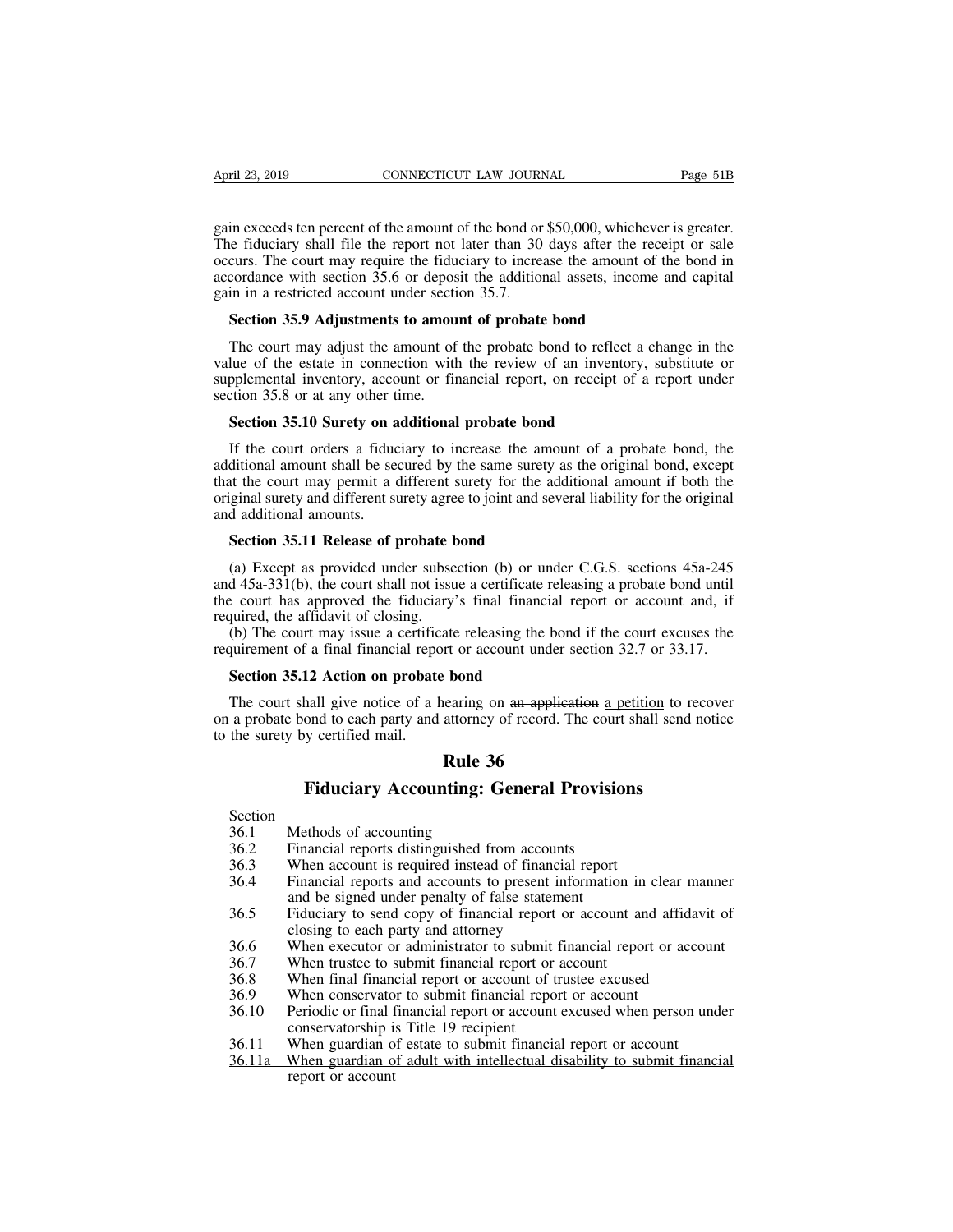## EXEMBED SER THE CONNECTICUT CAW JOURNAL April 23, 2019<br>36.11b When periodic or final financial report or account by guardian of adult<br>36.12 Affidavit of closing CONNECTICUT LAW JOURNAL<br>When periodic or final financial report or acce<br>with intellectual disability excused<br>Affidavit of closing<br>Records to be maintained by fiduciary EXEMELT CONNECTICUT 1<br>
36.11b When periodic or final financia<br>
36.12 Affidavit of closing<br>
36.13 Records to be maintained by fi<br>
36.14 Definition of fiduciary acquisit ge 52B CONNECTICUT LAW JOURNAL<br>
36.11b When periodic or final financial report or account<br>
with intellectual disability excused<br>
36.12 Affidavit of closing<br>
36.13 Records to be maintained by fiduciary<br>
36.14 Definition of 36.11b When periodic or final financial report or account<br>with intellectual disability excused<br>36.12 Affidavit of closing<br>36.13 Records to be maintained by fiduciary<br>36.14 Definition of fiduciary acquisition value<br>Section **S6.11b** When periodic or final financial report with intellectual disability excused<br>36.12 Affidavit of closing<br>36.13 Records to be maintained by fiduciary<br>36.14 Definition of fiduciary acquisition value<br>**Section 36.1 Met**

- 
- 
- 

with intellectual disability excused<br>
36.12 Affidavit of closing<br>
36.13 Records to be maintained by fiduciary<br>
36.14 Definition of fiduciary acquisition value<br> **Section 36.1 Methods of accounting**<br>
Except as provided in se 16.12 Affidavit of closing<br>
36.13 Records to be maintained by fiduciary<br>
36.14 Definition of fiduciary acquisition value<br> **Section 36.1 Methods of accounting**<br>
Except as provided in section 36.3, a fiduciary required or pe 36.13 Records to be maintained by fiduciary<br>36.14 Definition of fiduciary acquisition value<br>**Section 36.1 Methods of accounting**<br>Except as provided in section 36.3, a fiduciary required or permitted to account<br>to the court 36.14 Definition of fiduciary acquisition value<br> **Section 36.1 Methods of accounting**<br>
Except as provided in section 36.3, a fiduciary required or permitted to account<br>
to the court for the management of an estate may sati **Section 36.1 Methods of accounting**<br>Except as provided in section 36.3, a fiduciary required or permitted to account<br>to the court for the management of an estate may satisfy the legal requirements of<br>an account by submitt Section 36.1 Methods of accounting<br>Except as provided in section 36.3, a fiduciary required or p<br>to the court for the management of an estate may satisfy the lean<br>an account by submitting a financial report meeting the req Except as provided in section 36.3, a fiduciary required or permitted to the court for the management of an estate may satisfy the legal require account by submitting a financial report meeting the requirements of ri accou account by submitting a financial report meeting the requirements of rule 37. If<br>account is required instead of a financial report, the fiduciary shall submit an<br>count meeting the requirements of rule 38. Nothing in this r an account is required instead of a financial report, the fiduciary shall submit an account meeting the requirements of rule 38. Nothing in this rule prevents a fiduciary from submitting an account instead of a financial r

account meeting the requirements of rule 38. Not<br>from submitting an account instead of a finan<br>**Section 36.2 Financial reports distinguish**<br>A financial report is a simplified form of acco<br>summary information about the mana submitting an account instead of a financial report.<br> **ction 36.2 Financial reports distinguished from accounts**<br>
financial report is a simplified form of accounting by which a fidular<br>
nary information about the managemen (2) assets may be reported at current fair market value rather than fiduciary provides thangularly information about the management of an estate. A financial report differs an account in the following ways:<br>
(1) principal **Section 36.2 Financial report**<br>A financial report is a simplified<br>summary information about the n<br>from an account in the following<br>(1) principal and income nee<br>(2) assets may be reported<br>acquisition value; and<br>(3) a fina financial report is a simplified form of accounting by which a fiduciary provides<br>mary information about the management of an estate. A financial report differs<br>an account in the following ways:<br>(1) principal and income ne

mmary information about the management of an estate. A financial report diff<br>
om an account in the following ways:<br>
(1) principal and income need not be reported separately;<br>
(2) assets may be reported at current fair mark

(1) principal and income need not be reported separately;<br>
(2) assets may be reported at current fair market value rather than fiduciary<br>
quisition value; and<br>
(3) a financial report need not balance in the manner require

(2) assets may be reported at current fair market value rather than fiduciary acquisition value; and (3) a financial report need not balance in the manner required for an account.<br>**Section 36.3 When account is required in** (3) a financial report need not balance in the manner required for an account.<br> **Section 36.3 When account is required instead of financial report**<br>
(a) A fiduciary shall submit an account rather than a financial report if (3) a financial report need not balance in the manner required for an account.<br> **Section 36.3 When account is required instead of financial report**<br>
(a) A fiduciary shall submit an account rather than a financial report i **Section 36.3 When account is required instead of financial report**<br>
(a) A fiduciary shall submit an account rather than a financial report if the fiduciary<br>
is required to account separately for principal and income unde Section 36.3 When account is required in<br>
(a) A fiduciary shall submit an account rather t<br>
is required to account separately for principal  $\infty$ <br>
(b) On motion of a party or on the court's over<br>
a financial report, the c (a) A fiduciary shall submit an account rather than a financial report if the fiduciary required to account separately for principal and income under section 38.1.<br>
(b) On motion of a party or on the court's own motion mad is required to account separately for principal and income under s<br>(b) On motion of a party or on the court's own motion made be<br>a financial report, the court may require the fiduciary to submit an<br>of a financial report if

Financial report, the court may require the fiduciary to submit an account instead a financial report if the court determines that an account is necessary to review efiduciary's management of the estate.<br>Section 36.4 Finan of a financial report if the court determines that an account is necessary to review<br>the fiduciary's management of the estate.<br>**Section 36.4 Financial reports and accounts to present information in clear<br>manner and be sign** in the fiduciary's management of the estate.<br> **Section 36.4 Financial reports and accounts to present information in clear**<br>
manner and be signed under penalty of false statement<br>
(a) A fiduciary submitting either a financ **Section 36.4 Financial report<br>manner and be signed under<br>(a) A fiduciary submitting ei<br>shall present all required inform<br>and in sufficient detail so that t<br>management of the estate.<br>(b) A fiduciary shall sign a<br>statement.** Section 36.4 Financial reports and accounts to present information in clear<br>anner and be signed under penalty of false statement<br>(a) A fiduciary submitting either a financial report or an account to the court<br>all present (a) A fiduciary submitting either a financial report or an account to the court<br>all present all required information in a concise, clear and understandable manner<br>d in sufficient detail so that the court and the parties ca (a) A indictary submitting cities a financial report of an account to the court<br>shall present all required information in a concise, clear and understandable manner<br>and in sufficient detail so that the court and the parti

statement.

shan pessent an required in<br>and in sufficient detail so<br>management of the estate.<br>(b) A fiduciary shall si<br>statement.<br>(c) A fiduciary may sub<br>the probate court adminis<br>rules 36 through 38.<br>**Section 36.5 Fiduciary** anagement of the estate.<br>
(b) A fiduciary shall sign a financial report or account under penalty of false<br>
tement.<br>
(c) A fiduciary may submit a financial report or account on a form published by<br>
e probate court administr (b) A fiduciary shall sign a financial report or acc<br>statement.<br>(c) A fiduciary may submit a financial report or acc<br>the probate court administrator or in any format that<br>rules 36 through 38.<br>**Section 36.5 Fiduciary to sen** 

(c) A fiduciary may submit a financial report or account on a form published by<br>e probate court administrator or in any format that satisfies the requirements of<br>les 36 through 38.<br>**Section 36.5 Fiduciary to send copy of f** the probate court administrator or in any format that satisfies the requirements of<br>rules 36 through 38.<br>**Section 36.5 Fiduciary to send copy of financial report or account and affida-<br>vit of closing to each party and atto** rules 36 through 38.<br> **Section 36.5 Fiduciary to send copy of financial r**<br> **vit of closing to each party and attorney**<br>
(a) A fiduciary submitting a financial report, accousend a copy, at the time of filing, to each party Section 36.5 Fiduciary to send copy of financial report or account and affida-<br>t of closing to each party and attorney<br>(a) A fiduciary submitting a financial report, account or affidavit of closing shall<br>nd a copy, at the Section 36.5 Fiduciary to send copy of financial report or account and affidavit of closing to each party and attorney<br>
(a) A fiduciary submitting a financial report, account or affidavit of closing shall<br>
send a copy, at vit of closing to each party and attorney<br>
(a) A fiduciary submitting a financial report, account or affidavit of closing shall<br>
send a copy, at the time of filing, to each party and attorney of record and shall<br>
certify t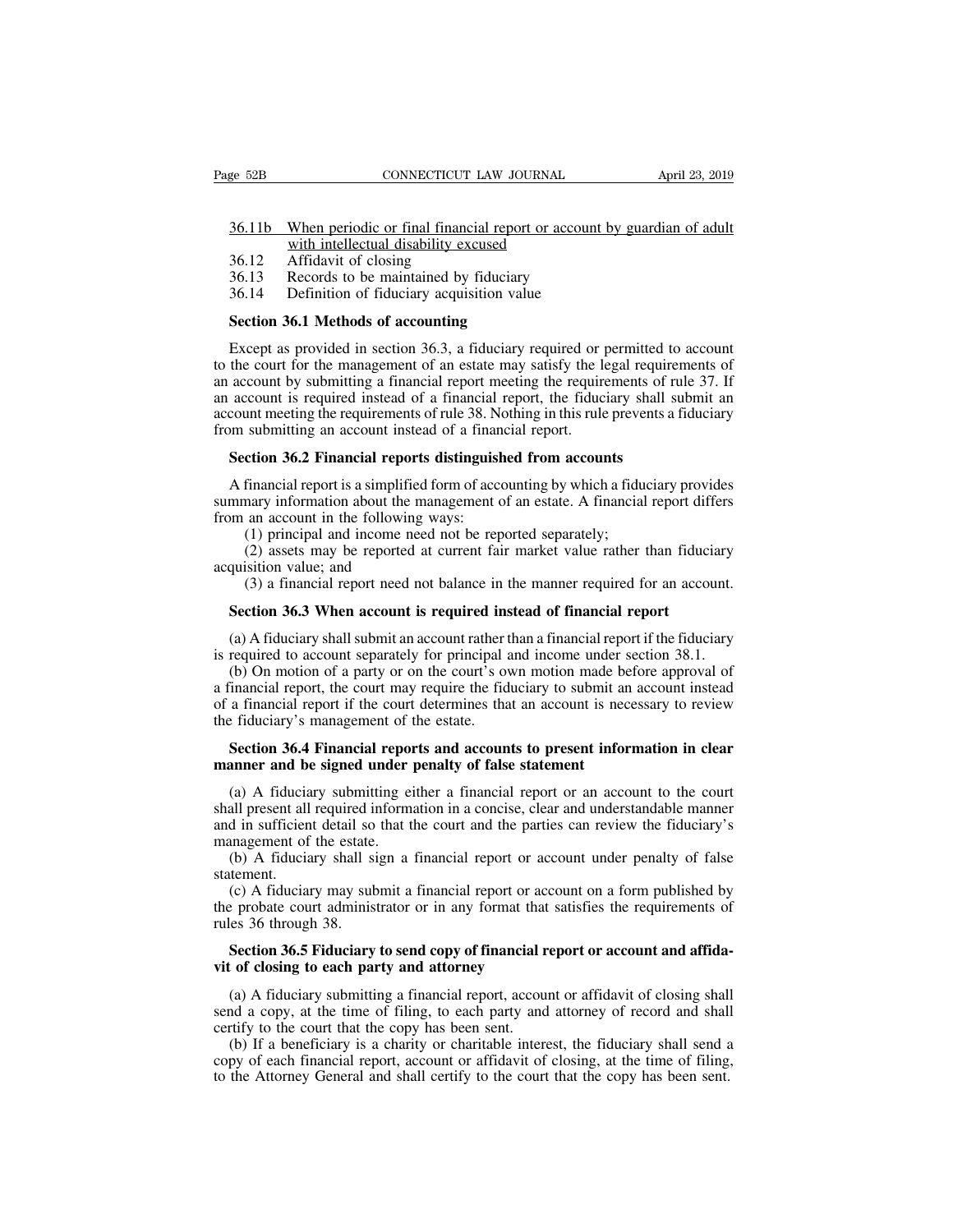**EXECTIVE SECTION CONNECTICUT LAW JOURNAL** Page 53B<br> **Section 36.6 When executor or administrator to submit financial report**<br>
Second the 30.10 **or** April 23, 2019<br>**Section 36.6 W**<br>**See section 30.1** <u>ril 23, 2019</u><br> **Section 36.6 When ex**<br> **account**<br> **See section 30.19.**<br> **Section 36.7 When tru Section 36.6 When executor or administrator to submit financial reacount**<br>See section 30.19.<br>**Section 36.7 When trustee to submit financial report or account**<br>See section 32.5. Section 36.6 When e<br>account<br>See section 30.19.<br>Section 36.7 When tr<br>See section 32.5.<br>Section 36.8 When fil **See section 30.19.**<br>**Section 36.7 When trustee to submit financial report or account**<br>See section 32.5.<br>**Section 36.8 When final financial report or account of trustee excused**<br>See section 32.7.

See section 30.19.<br>Section 36.7 When tr<br>See section 32.5.<br>Section 36.8 When film<br>See section 32.7.<br>Section 36.9 When co Section 36.7 When trustee to submit financial report or account<br>See section 32.5.<br>Section 36.8 When final financial report or account of trustee excused<br>See section 32.7.<br>Section 36.9 When conservator to submit financial r

See section 32.5.<br>
Section 36.8 When final<br>
See section 32.7.<br>
Section 36.9 When cor<br>
See section 33.14.<br>
Section 36.10 Periodic<br>
Theory and a concentrate **Section 36.8 When final financial report or account of trustee excused**<br>See section 32.7.<br>**Section 36.9 When conservator to submit financial report or account**<br>See section 33.14.<br>**Section 36.10 Periodic or final financial** See section 32.7.<br> **person 36.9 When conservator to submit financial rep**<br>
See section 33.14.<br> **person 36.10 Periodic or final financial report or ac**<br> **person under conservatorship is Title 19 recipient**<br>
See section 33.1 Section 36.9 When cor<br>See section 33.14.<br>Section 36.10 Periodic<br>rson under conservato<br>See section 33.17.<br>Section 36.11 When gu See section 33.14.<br> **Section 36.10 Periodic or final financial report or account excused when rson under conservatorship is Title 19 recipient**<br>
See section 33.17.<br> **Section 36.11 When guardian of estate to submit financia** Section 36.10 Periodi<br>
rson under conservat<br>
See section 33.17.<br>
Section 36.11 When g<br>
See section 34.8.<br>
Section 36.11a When

**Section 36.11 When guardian of estate to submit financial report or account**<br>Section 36.11 When guardian of estate to submit financial report or account<br>See section 34.8.<br>Section 36.11a When guardian of adult with intelle See section 33.17.<br> **Section 36.11 When guardian of**<br>
See section 34.8.<br> **<u>Section 36.11a When guardian of</u>inancial report or account**<br>
See section 43.6. Section 36.11 When g<br>See section 34.8.<br>Section 36.11a When<br>ancial report or acco<br>See section 43.6.<br>Section 36.11b When Section 34.8.<br> **Section 36.11a When guardian of adult with intellectual disability to submit<br>
ancial report or account<br>
Sec section 43.6.<br>
Section 36.11b When periodic or final financial report or account by guardian<br>
adul** See section 34.8.<br> **Section 36.11a When guardian of adult with intellect**<br> **financial report or account**<br>
See section 43.6.<br> **Section 36.11b When periodic or final financial report**<br>
of adult with intellectual disability e Section 36.11a When guardian of adult with intellectual disability to submit<br>financial report or account<br>See section 43.6.<br>Section 36.11b When periodic or final financial report or account by guardian<br>of adult with intelle

# See section 43.6.<br> **Section 36.11b When periodic or final financial disability excused**<br> **See section 43.6.**<br> **Section 36.12 Affidavit of closing**<br>
(a) If the court directs the fiduciary to file and all the contract of the

Section 36.11b When periodic or final financial report or account by guardian<br>adult with intellectual disability excused<br>See section 43.6.<br>Section 36.12 Affidavit of closing<br>(a) If the court directs the fiduciary to file a Section 36.110 When periodic or mail manicial report or account by guardian<br>of adult with intellectual disability excused<br>See section 36.12 Affidavit of closing<br>(a) If the court directs the fiduciary to file an affidavit o See section 43.6.<br>See section 43.6.<br>Section 36.12 Affidavit of closing<br>(a) If the court directs the fiduciary to file an at<br>shall file the affidavit in accordance with this sect<br>completing distribution of all assets on han See section 43.6.<br>
Section 36.12 Affidavit of closing<br>
(a) If the court directs the fiduciary to file an affidavit of closing, the fiduciary<br>
all file the affidavit in accordance with this section not later than 30 days af **Section 36.12 Affidavit of closing**<br>
(a) If the court directs the fiduciary to file an affidavit of closing, the fiduciary<br>
shall file the affidavit in accordance with this section not later than 30 days after<br>
completing **Compose 12 Affidavit of closing**<br>(1) If the court directs the fiduciary to file an affidavit of closing, the<br>file the affidavit in accordance with this section not later than 30 c<br>(1) oleting distribution of all assets o If the court directs the fiduciary to file an a<br>file the affidavit in accordance with this sec<br>oleting distribution of all assets on hand.<br>The affidavit of closing shall itemize each<br>unting period of the fiduciary's final If the court directs the inductary to the an armudavit of closing, the inductary<br>file the affidavit in accordance with this section not later than 30 days after<br>oleting distribution of all assets on hand.<br>The affidavit of

metric and and include a statement that section include that 30 days atternate mpleting distribution of all assets on hand.<br>
(b) The affidavit of closing shall itemize each transaction since the end of the counting period ompleting usurbution of an assets on hand.<br>
(b) The affidavit of closing shall itemize each transaction since the end of the<br>
accounting period of the fiduciary's final financial report or account and shall include:<br>
(1) t (b) The amdavit of closing share<br>accounting period of the fiduciary's (1) the reserve shown on the 1<br>(2) income or assets received;<br>(3) amounts disbursed from th<br>(c) The affidavit shall include a<br>have been distributed in a

(1) the reserve shown on the financial report or account and shari include.<br>
(1) the reserve shown on the final financial report or account;<br>
(2) income or assets received; and<br>
(3) amounts disbursed from the reserve and a (1) the reserve shown on the final financial report of account,<br>
(2) income or assets received; and<br>
(3) amounts disbursed from the reserve and additional income and assets.<br>
(c) The affidavit shall include a statement th (2) moome of assets received, and<br>
(3) amounts disbursed from the reserve and additional income and assets.<br>
(c) The affidavit shall include a statement that assets in the fiduciary's control<br>
have been distributed in acc (b) amounts usbursed from the reserve and additional meont<br>(c) The affidavit shall include a statement that assets in the fid<br>have been distributed in accordance with the final financial report<br>that the estate is fully set (e) The affidavit shall include a statement that assets in the Hudelary we been distributed in accordance with the final financial report or acc<br>at the estate is fully settled.<br>(d) Except for amounts shown as reserve on th (d) Except for amounts shown as reserve on the financial report of accept the estate is fully settled.<br>
(d) Except for amounts shown as reserve on the financial report or acceptional income or assets received after the end (d) Except for amounts shown as reserve on the financial report of ditional income or assets received after the end of the accounting idavit shall not modify any item that would alter a beneficial interegudicated in the al Fridavit shall not modify any item that would alter a beneficial interest previously<br>judicated in the allowance of a financial report or account.<br>(e) The affidavit shall be signed under penalty of false statement.<br>(f) The

adjudicated in the allowance of a financial report or account.<br>
(e) The affidavit shall be signed under penalty of false statement.<br>
(f) The court may accept the affidavit without notice and hearing.<br> **Section 36.13 Record**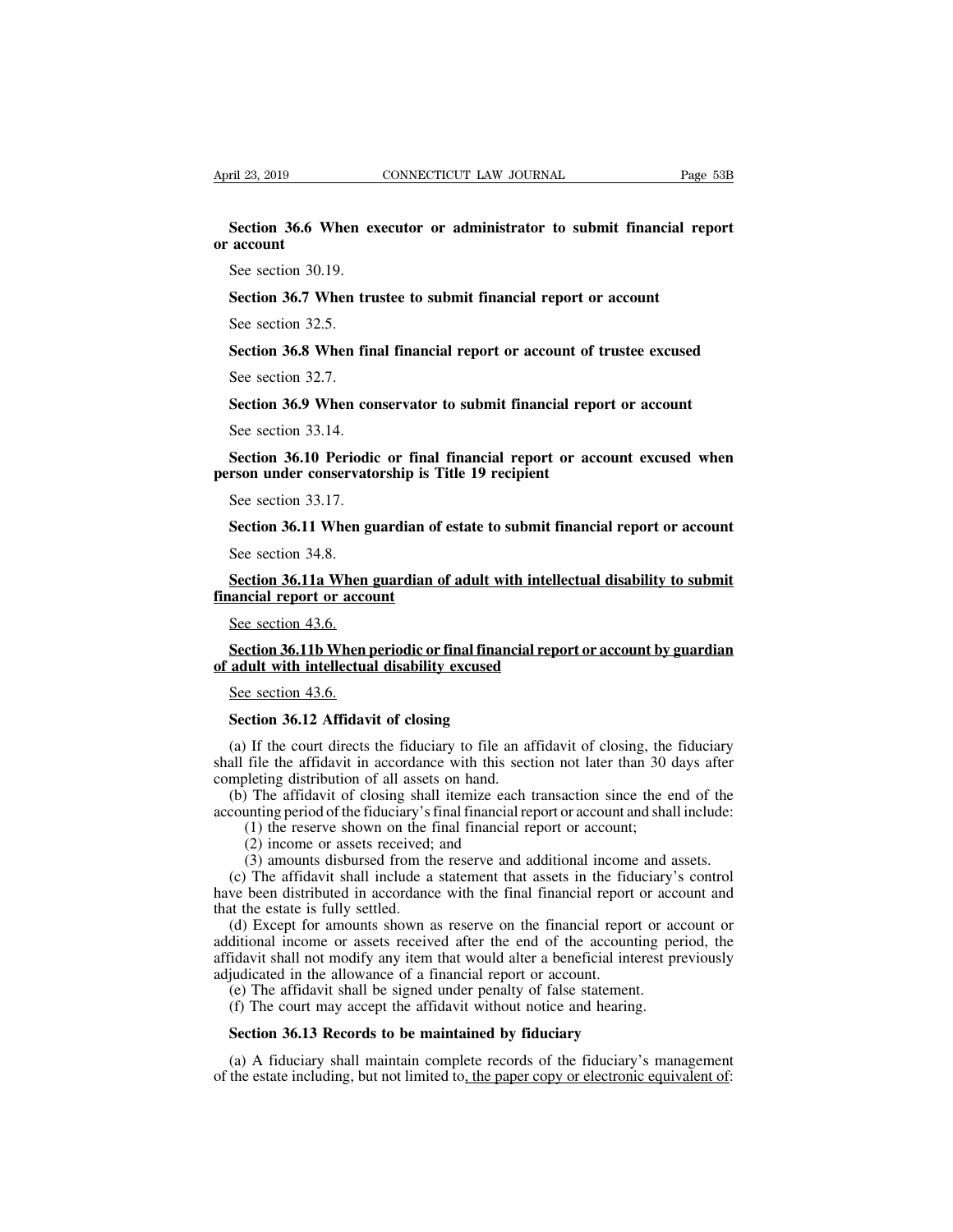(1) each accounting, report, journal or ledger used in managing the estate and electronic equivalent thereof, including all data recorded with accounting vare; Page 54B CONNECTICUT LAW JOURNAL April 23, 2019<br>
(1) each accounting, report, journal or ledger used in managing the estate and<br>
each electronic equivalent thereof, including all data recorded with accounting<br>
software;<br>
( software; (1) each accounting, report, journal or ledger used in managing the estate and electronic equivalent thereof, including all data recorded with accounting vare;<br>(2) each statement and passbook for each bank account, includi (1) each accounting, report, journal or ledger used in managing the estate and each electronic equivalent thereof, including all data recorded with accounting software;<br>
(2) each statement and passbook for each bank accoun (1) each accounting, report, journal or ledger used in managing the estate and electronic equivalent thereof, including all data recorded with accounting vare;<br>(2) each statement and passbook for each bank account, includi (1) each aceach electronic<br>software;<br> $(2)$  each s<br>checking, mone<br> $(3)$  each cannot<br>the bank;<br> $(4)$  each st<br> $(5)$  a recei electronic equivalent thereof, including all data recallectronic equivalent thereof, including all data recallections;<br>(2) each statement and passbook for each bank account;<br>(3) each canceled check or check image for each

vare;<br>(2) each statement and passbook for each bank account, including savings,<br>king, money market, certificates of deposit and other types of accounts;<br>(3) each canceled check or check image for each bank account, if prov (2) each statement and passbook for each ban checking, money market, certificates of deposit and (3) each canceled check or check image for each bank;<br>(4) each statement for each investment account (5) a receipt for each

king, money market, certificates of deposit and other types of accounts;<br>(3) each canceled check or check image for each bank account, if provided by<br>ank;<br>(4) each statement for each investment account;<br>(5) a receipt for e (3) each canceled check or check image for each bank account, if provided by<br>the bank;<br>(4) each statement for each investment account;<br>(5) a receipt for each deposit made into each bank or investment account and<br>supportin ank;<br>(4) each statement for each investment account;<br>(5) a receipt for each deposit made into each bank or<br>orting information relating to the deposit;<br>(6) supporting information relating to each disburseme<br>vestment account (4) each statement for each investment account;<br>(5) a receipt for each deposit made into each bank or<br>orting information relating to the deposit;<br>(6) supporting information relating to each disburseme<br>vestment account, in

(5) a receipt for each deposit made into each bank or investment account and<br>orting information relating to the deposit;<br>(6) supporting information relating to each disbursement made from each bank<br>vestment account, includ supporting information relating to the deposit;<br>
(6) supporting information relating to each disbursement made from each bank<br>
or investment account, including original supporting vendor invoices and receipts;<br>
(7) each st (6) supportin<br>or investment acc<br>(7) each stat<br>(8) each stat<br>(9) supportin<br>store card or del<br>or receipts;<br>(10) support<br>or trust to any he vestment account, including original supporting vendor invoices and receipts;<br>(7) each statement for each credit card account;<br>(8) each statement for each store card account;<br>(9) supporting information relating to each cha (7) each statement for each credit card account;<br>
(8) each statement for each store card account;<br>
(9) supporting information relating to each charge made on each credit card<br>
store card or debit card, including supporting

(8) each statement for each store card account;<br>(9) supporting information relating to each charge made on each credit card,<br>card or debit card, including supporting vendor invoices and charge slips<br>ceipts;<br>(10) supportin (9) supporting information relating to each charge made on each credit card, store card or debit card, including supporting vendor invoices and charge slips or receipts;<br>(10) supporting information relating to each distri store card or debit card, including supporting vendor invoices and charge slips<br>or receipts;<br>(10) supporting information relating to each distribution made from the estate<br>or trust to any heir, beneficiary, conserved perso or receipts;<br>
(10) supporting information relating to each distribution made from the estate<br>
or trust to any heir, beneficiary, conserved person or minor, as applicable;<br>
(11) with respect to a conservatorship of the est 45a-655(e); (11) with respect to a conserved person or minor, as applicable;<br>(11) with respect to a conservatorship of the estate, supporting information<br>ng to each gift or other transfer for less than full consideration made from the (11) with respect to a conservatorship of the estate, supporting information relating to each gift or other transfer for less than full consideration made from the estate to a party other than the conserved person, provid (11) what respect to a conservatorship of the estate, supporting information<br>relating to each gift or other transfer for less than full consideration made from the<br>estate to a party other than the conserved person, provide

Framing to each girt of other transfer for less than if<br>estate to a party other than the conserved person, protor may make gifts and transfers only with prior coor<br>45a-655(e);<br>(12) detailed payroll information for each er<br> (12) detailed payroll information for each employee engaged or paid by the for each pay period, including time reporting records, original payroll registers, (12) detailed payroll information for each employee engaged or p 45a-655(e);<br>
(12) detailed payroll information for each employee engaged or paid by the<br>
estate for each pay period, including time reporting records, original payroll registers,<br>
journals, and reports and copies of all I (12) detailed payroll information for each employee engaged or paid by estate for each pay period, including time reporting records, original payroll regist journals, and reports and copies of all Internal Revenue Service (15) extended payford including time reporting records, original payroll registers, als, and reports and copies of all Internal Revenue Service Forms 941, 942, and W-2 and other payroll tax returns;<br>(13) details of each c

journals, and reports and c<br>W-3 and W-2 and other pa<br>(13) details of each co<br>for each calendar year, incl<br>all Internal Revenue Servic<br>(14) a detailed journa<br>paid to the fiduciary;<br>(15) with respect to a d<br>fiduciary income and W-2 and other payroll tax returns;<br>(13) details of each contracted service provider engaged or paid by the estate<br>ach calendar year, including original invoices from contractors and copies of<br>ternal Revenue Service For (13) details of each contracted service provider engaged or paid by the for each calendar year, including original invoices from contractors and cop all Internal Revenue Service Forms 1096 and 1099 and other tax forms; (1

ach calendar year, including original invoices from contractors and copies of ternal Revenue Service Forms 1096 and 1099 and other tax forms;<br>(14) a detailed journal describing the fiduciary's services and compensation<br>to all Internal Revenue Service Forms 1096 and 1099 and other tax forms;<br>
(14) a detailed journal describing the fiduciary's services and compensation<br>
paid to the fiduciary;<br>
(15) with respect to a decedent's estate or trust (14) a detailed journal describing the fiduciary's services and compensation paid to the fiduciary;<br>
(15) with respect to a decedent's estate or trust, a copy of each state and federal fiduciary income tax return filed by paid to the fiduciary;<br>
(15) with respect to a decedent's estate or trust, a copy of each state and federal<br>
fiduciary income tax return filed by or on behalf of the estate or trust;<br>
(16) with respect to a conservatorship (15) with respect to a decedent's estate or trust, a copy of each state and federal<br>iary income tax return filed by or on behalf of the estate or trust;<br>(16) with respect to a conservatorship of the estate or guardianship fiduciary income tax return filed by or on behalf of the estate or trust;<br>(16) with respect to a conservatorship of the estate or guardianship of the estate<br>of a minor, a copy of each state and federal personal income tax (16) with respect to a conservatorship of the estate or guardianship of the estate minor, a copy of each state and federal personal income tax return filed by or ehalf of the person under conservatorship or minor, includin action of a minor, a copy of each state and federal personal is<br>on behalf of the person under conservatorship or min<br>information received for each tax year used in the con<br>(17) with respect to a conservatorship of the esta

behalf of the person under conservatorship or minor, including each form and<br>
cormation received for each tax year used in the completion of each return;<br>
(17) with respect to a conservatorship of the estate, a copy of eac information received for each tax year used in the completion of each return;<br>(17) with respect to a conservatorship of the estate, a copy of each state and<br>federal gift tax return filed by or on behalf of the person under (17) with respect to a conservatorship of the estate, a copy of each state and federal gift tax return filed by or on behalf of the person under conservatorship; and (18) any other record not specified in this section doc federal gift tax return filed by or on behalf of th<br>(18) any other record not specified in this<br>actions in the management of the trust or estat<br>(b) The fiduciary shall not destroy any esta<br>approves the fiduciary's <del>final</del> (18) any other record not specified in this section documentin<br>tions in the management of the trust or estate.<br>(b) The fiduciary shall not destroy any estate financial record<br>proves the fiduciary's final financial report o (b) The fiduciary shall not destroy any estate financia proves the fiduciary's final financial report or account peal on the report or account, or the termination of any ention requirement, whichever is later.<br>Sec. 36.14 by the fiduciary's final financial report or account, the conclusion of any<br>al <u>on the report or account</u>, or the termination of any other applicable record<br>tion requirement, whichever is later.<br>**c. 36.14 Definition of f**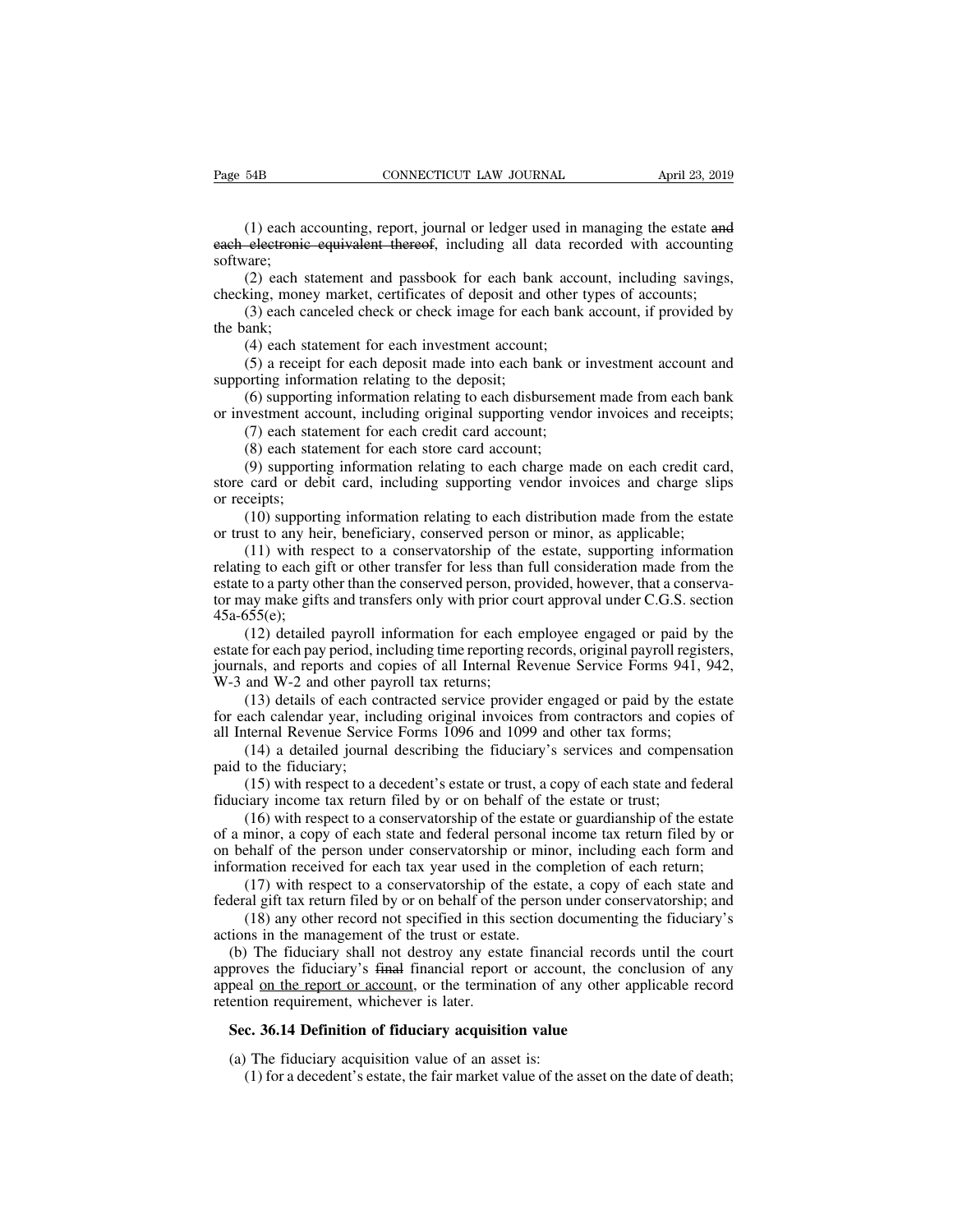(2) for a trust, the fair market value of the asset on the date of death of the coror or settlor or on any other basis for value that the court directs after considering ature of the trust and the manner in which it was fu the same of the trust, the fair market value of the asset on the date of death of the extator or settlor or on any other basis for value that the court directs after considering the nature of the trust and the manner in wh April 23, 2019 CONNECTICUT LAW JOURNAL Page<br>
(2) for a trust, the fair market value of the asset on the date of death of<br>
testator or settlor or on any other basis for value that the court directs after conside<br>
the nature

(2) for a trust, the fair market value of the asset on the date of death of the corror settlor or on any other basis for value that the court directs after considering ature of the trust and the manner in which it was fund (2) for a trust, the fair market value of the asset on the date of death of the testator or settlor or on any other basis for value that the court directs after considering the nature of the trust and the manner in which i (2) for a trust,<br>testator or settlor or c<br>the nature of the tru<br>(3) for a conse<br>this section, the fail<br>first fiduciary.<br>(b) The fiduciary<br>the course of admi

(2) for a trust, the fair market value of the asset on the date of death of the stator or settlor or on any other basis for value that the court directs after considering e nature of the trust and the manner in which it wa (2) for a trust, the ran market value of the asset of the taat of death of the testator or settlor or on any other basis for value that the court directs after considering the nature of the trust and the manner in which i relation of scaling of the trust and the manner in which<br>
(3) for a conservatorship, guardianship c<br>
this section, the fair market value of the asset<br>
first fiduciary.<br>
(b) The fiduciary acquisition value of an ass<br>
the co (3) for a conservatorship, guardianship or any other estate not specified in s section, the fair market value of the asset on the date of appointment of the st fiduciary.<br>
(b) The fiduciary acquisition value of an asset th (3) for a conservatorship, guardianship or any other estate in<br>this section, the fair market value of the asset on the date of apport<br>first fiduciary.<br>(b) The fiduciary acquisition value of an asset that a fiduciary pu<br>th (b) The fiduciary acquisition value of an asset on the date of appointment of the st fiduciary.<br>
(b) The fiduciary acquisition value of an asset that a fiduciary purchases during<br>
e course of administration is the sum of t the course of admin<br>the course of admin<br>expenses directly relations<br>(c) The fiduciary<br>unrealized gain or loss<br>(d) The fiduciary a<br>tions in which:<br>(1) additional in<br>made in an asset; and The inductary acquisition value of an asset that a huddrary purchases during<br>course of administration is the sum of the purchase price of the asset and<br>ness directly related to the purchase.<br>The fiduciary acquisition valu

the couse of administration is<br>expenses directly related to the p<br>(c) The fiduciary acquisition<br>unrealized gain or loss owing to<br>(d) The fiduciary acquisition v:<br>tions in which:<br>(1) additional investments, s<br>made in an ass The fiduciary acquisition value of an asset shall not be changed based on alized gain or loss owing to fluctuations in market value.<br>The fiduciary acquisition value of an asset shall be adjusted to reflect transacin which: (c) The Hudelary acquisition value of an asset shall not be elanged based on<br>unrealized gain or loss owing to fluctuations in market value.<br>(d) The fiduciary acquisition value of an asset shall be adjusted to reflect tran (d) The fiduciary actions in which:<br>(d) The fiduciary actions in which:<br>(1) additional inv<br>made in an asset; and<br>(2) some of the osale of a partial inter<br>promissory note. Extractions in maker values<br>of an asset shall be adj<br>as capital improvement<br>ment is returned to the<br>set or the receipt of pr<br>**Rule 40**<br>cen's Matters: The state of the scapital improvements<br>
L investment is returned to the fidel<br>
an asset or the receipt of princi<br> **Children's Matters:**<br> **Ceneral Provisions** External as capital improvements in<br>an asset or the receipt of princip<br>**Rule 40**<br>**Children's Matters:**<br>**General Provisions**<br>notice procedure may be used in c

- Section<br>40.1 When streamline notice procedure may be used in children's matter **20.1 Rule 40<br>
20.1 Children's Matters:**<br> **40.1** When streamline notice procedure may be used in children's matter<br>
40.2 Appointment of attorney and guardian ad litem for minor<br>
40.3 Immediate temporary custody of a minor **EXECUTE:**<br> **EXECUTE:**<br> **Children's Matters:**<br> **General Provisions**<br>
Section<br>
40.1 When streamline notice procedure may be used in children's main-<br>
40.2 Appointment of attorney and guardian ad litem for minor<br>
40.3 Immedi **Children's Matters:**<br> **General Provisions**<br>
Section<br>
40.1 When streamline notice procedure may be used<br>
40.2 Appointment of attorney and guardian ad litem 1<br>
40.3 Immediate temporary custody of a minor<br>
40.4 Order for imm **EXECUTE:**<br> **CED CORRECTS:**<br> **CED CORRECTS:**<br>
40.1 When streamline notice procedure may be used in children's matter<br>
40.2 Appointment of attorney and guardian ad litem for minor<br>
40.4 Order for immediate temporary custody **General Provisions**<br>
Section<br>
40.1 When streamline notice procedure may be used in chil<br>
40.2 Appointment of attorney and guardian ad litem for mi<br>
40.3 Immediate temporary custody of a minor<br>
40.4 Order for immediate tem Section<br>
40.1 When streamline notice procedure may be used in child<br>
40.2 Appointment of attorney and guardian ad litem for mind<br>
40.3 Immediate temporary custody of a minor<br>
40.4 Order for immediate temporary custody with 40.1 When streamline notice procedure may be used in children'<br>40.2 Appointment of attorney and guardian ad litem for minor<br>40.3 Immediate temporary custody of a minor<br>40.4 Order for immediate temporary custody without not
- 
- 
- 
- 
- 
- 
- 
- 
- 40.2 Appointment of attorney and guardian<br>40.2 Appointment of attorney and guardian<br>40.3 Immediate temporary custody of a m<br>40.4 Order for immediate temporary custodian<br>40.6 Removal and appointment of guardian<br>40.6 Notice 40.3 Immediate temporary custody of a<br>40.3 Immediate temporary custody of a<br>40.4 Order for immediate temporary custodia<br>40.6 Removal and appointment of guard<br>40.6 Notice of hearing on competing rer<br>40.7 Reinstatement as gu 40.3 Inimediate temporary custody or a filmor<br>40.4 Order for immediate temporary custody without notice and hearing<br>40.5 Appointment of temporary custodian on consent<br>40.6 Removal and appointment of guardian on consent<br>40. Solder for infinedate ten<br>Appointment of tempora<br>Removal and appointme<br>Notice of hearing on con<br>Reinstatement as guardia<br>Temporary guardianship<br>Public notice in termina<br>ent unknown<br>Pre-adoption hearing<br>Appointment of out-o 40.5 Appointment of temporary custom<br>40.6 Removal and appointment of guaranties<br>40.6 Notice of hearing on competing<br>40.7 Reinstatement as guardian<br>40.8 Temporary guardianship<br>40.9 Public notice in termination pro<br>ent unkno 40.6 Reinoval and appointment of guardian of consent<br>40.6 Notice of hearing on competing removal petition<br>40.7 Reinstatement as guardian<br>40.8 Temporary guardianship<br>40.9 Public notice in termination proceeding when name or Notice of hearing of competing a<br>Reinstatement as guardian<br>Temporary guardianship<br>Public notice in termination procent<br>unknown<br>Pre-adoption hearing<br>Appointment of out-of-state child<br>give child in adoption<br>Adoption by same 40.7 Reinstatement as guardian<br>
40.8 Temporary guardianship<br>
40.9 Public notice in termination proceeding when na<br>
ent unknown<br>
40.10 Pre-adoption hearing<br>
40.11 Appointment of out-of-state child-placing agenc<br>
give child 40.9 Public notice in termination proceeding when r<br>
40.9 Public notice in termination proceeding when r<br>
40.10 Pre-adoption hearing<br>
40.11 Appointment of out-of-state child-placing agene<br>
give child in adoption<br>
40.12 Ado
- 
- 40.3<br>
Hubit holder in definition proceeding witch hand of form<br>
ent unknown<br>
40.10 Pre-adoption hearing<br>
40.11 Appointment of out-of-state child-placing agency as statu<br>
give child in adoption<br>
40.12 Adoption by same sex m 40.10 Pre-adoption hearing<br>40.11 Appointment of out-of-state child-placi<br>give child in adoption<br>40.12 Adoption by same sex married couple<br>40.13 Notice in adult adoption proceeding<br>40.14 In-court review for possible modific 40.10 Tre-adoption heating<br>40.11 Appointment of out-of-state child-placing agency as statutory parent to<br>give child in adoption<br>40.12 Adoption by same sex married couple<br>40.13 Notice in adult adoption proceeding<br>40.14 In-c
- 
- 
- 
- 
- 
- 40.11 Appointment of out-of-state cinic-pracing agency as statutory parent to<br>give child in adoption<br>40.12 Adoption by same sex married couple<br>40.13 Notice in adult adoption proceeding<br>40.14 In-court review for possible mo
- give cinium adoption<br>Adoption by same sex married c<br>Notice in adult adoption proceed<br>In-court review for possible mod<br>Criminal background check<br>Transfer of contested removal or<br>Appointment of commissioner c<br>custodian or gu 40.12 Adoption by same sex married couple<br>40.13 Notice in adult adoption proceeding<br>40.14 In-court review for possible modification of order<br>40.15 Criminal background check<br>40.16 Transfer of contested removal or terminatio Notice in adult alop<br>In-court review for p<br>Criminal background<br>Transfer of contested<br>Appointment of concustodian or guardia<br>Single petition for sp<br>dren's matter<br>Single petition to ter<br>Single petition for ch 40.15 Criminal background check<br>40.15 Criminal background check<br>40.16 Transfer of contested removal or termination petition to Superior Court<br>40.17 Appointment of commissioner of children and families as temporary<br>custodia
- 
- 
- 40.19 Criminal background click<br>40.16 Transfer of contested removal or termination petition<br>40.17 Appointment of commissioner of children and fam<br>custodian or guardian<br>40.18 Single petition for special immigrant juvenile f 40.17 Appointment of contested relinval of definition pertiod to superformed and the absolution or guardian and families as temporary custodian or guardian and families and related children's matter and is matter and in pr Appointment of commissioner of emailer and families<br>custodian or guardian<br>Single petition for special immigrant juvenile findings and<br>ren's matter<br>Single petition to terminate parental rights and approve a<br>Single petition 40.18 Single petition for special immig<br>dren's matter<br>40.19 Single petition to terminate pare<br>40.19 Single petition for children of sa<br>40.20 Court to advise respondent pare<br>parental rights or appoint perma<br>40.21 Duties of 40.19 Single petition for special immigrant<br>dren's matter<br>40.19 Single petition to terminate parental<br>40.20 Court to advise respondent parent of<br>parental rights or appoint permanent<br>40.21 Duties of family specialist<br>40.22
- 
-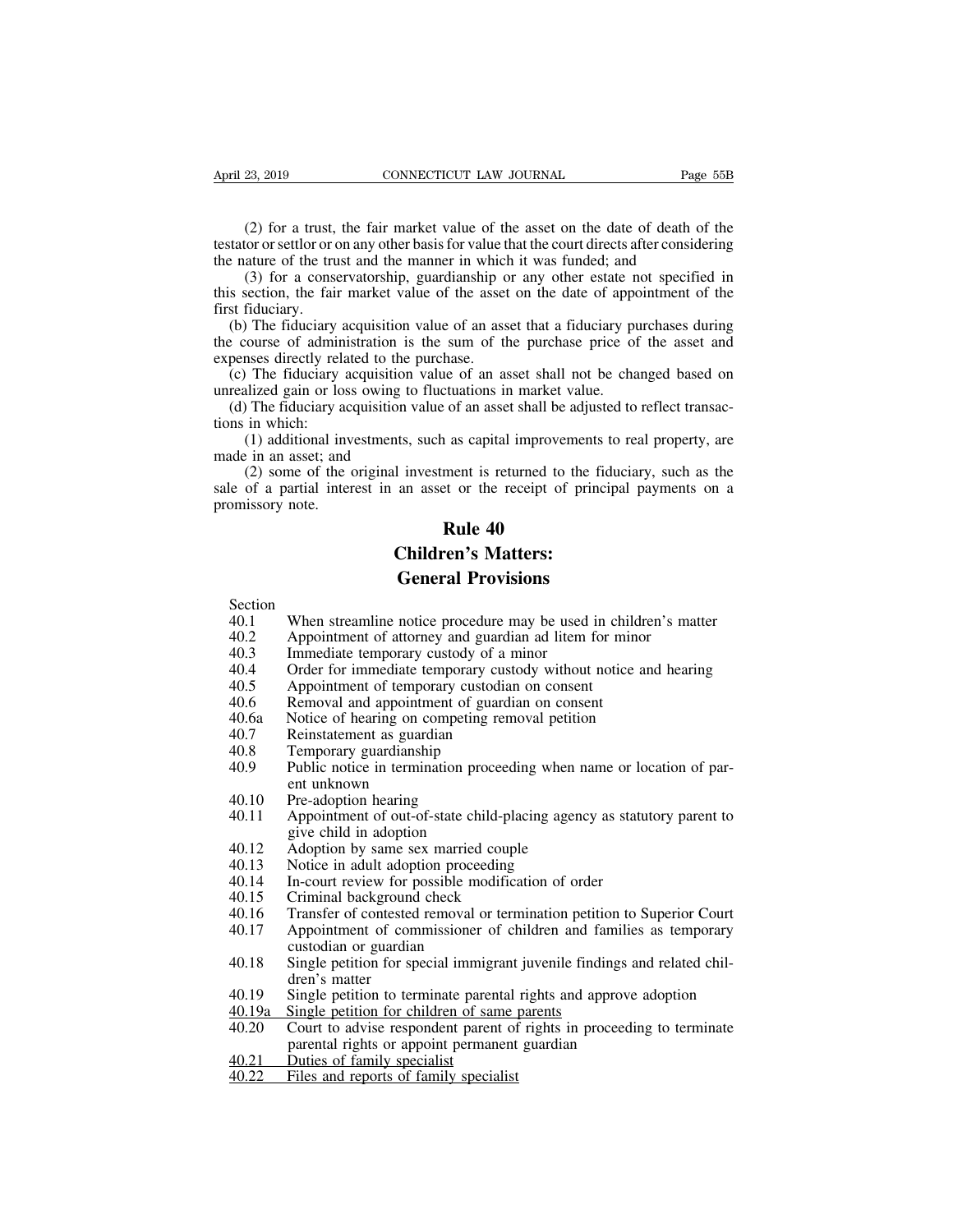## **Section 40.1 When streamline notice procedure may be used in children's**<br>
Section 40.1 When streamline notice procedure may be used in children's<br>
Securie 8.6 **matter** ge 56B<br>Section 40.1 Whe<br>atter<br>See rule 8.6.<br>Section 40.2 App **Section 40.1 When streamline notice procedure may be used in children's**<br>See rule 8.6.<br>**Section 40.2 Appointment of attorney and guardian ad litem for minor**<br>(a) The court may appoint an attorney for a minor under C.G.S.

Section 40.1 When streamline notice procedure may be used in children's<br>steter<br>See rule 8.6.<br>Section 40.2 Appointment of attorney and guardian ad litem for minor<br>(a) The court may appoint an attorney for a minor under C.G. Section 40.1 When streamline notice procedure may be used in children's<br>satter<br>See rule 8.6.<br>Section 40.2 Appointment of attorney and guardian ad litem for minor<br>(a) The court may appoint an attorney for a minor under C.G. See rule 8.6.<br>
Section 40.2 Appointment of attorney and guardian ad litem for minor<br>
(a) The court may appoint an attorney for a minor under C.G.S. section 45a-620.<br>
(b) If the court determines that the minor is unable to See rule 8.6.<br> **Section 40.2 Appoin**<br>
(a) The court may app<br>
(b) If the court detern<br>
to the attorney, the cou<br>
guardian ad litem.<br>
(c) If the court deter<br>
substantial physical, fina

Section 40.2 Appointment of attorney and guardian ad litem for minor<br>(a) The court may appoint an attorney for a minor under C.G.S. section 45a-620.<br>(b) If the court determines that the minor is unable to express his or he **Section 40.2 Appointment of attorney and guardian ad litem for minor**<br>(a) The court may appoint an attorney for a minor under C.G.S. section 45a-620.<br>(b) If the court determines that the minor is unable to express his or (a) The court may appoint an attorney for a minor under C.G.S. section 45a-620.<br>
(b) If the court determines that the minor is unable to express his or her wishes<br>
to the attorney, the court may appoint the attorney to se (a) The court<br>
(b) If the court<br>
to the attorney,<br>
guardian ad lite<br>
(c) If the cous<br>
substantial phys<br>
individual as att<br>
the minor.<br> **Section 40.3** the attorney, the court may appoint the attorney to serve as both a<br>ardian ad litem.<br>(c) If the court determines that the minor's wishes, if followed, c<br>bstantial physical, financial or other harm to the minor, the court m (c) If the court determines that the minor's wishes, if followed, could lead to bstantial physical, financial or other harm to the minor, the court may appoint an dividual as attorney for the minor and another individual

substantial physical, financial or other harm to the minor, the court may appoint an individual as attorney for the minor and another individual as guardian ad litem for the minor.<br>Section 40.3 Immediate temporary custody individual as attorney for the minor and another individual as guardian ad litem for<br>the minor.<br>**Section 40.3 Immediate temporary custody of a minor**<br>(a) A petitioner seeking to remove a parent or other guardian under C.G From the minor.<br> **Section 40.3 Immediate tem**<br>
(a) A petitioner seeking to rem<br>  $45a-613$  or  $45a-614$  or to termin<br>
may petition for immediate tem<br>
petition under this section.<br>
(b) In subsections (c), (d) and<br>
other gua Section 40.3 Immediate temporary custody of a minor<br>
(a) A petitioner seeking to remove a parent or other guardian under C.G.S. section<br>
a-613 or 45a-614 or to terminate parental rights under C.G.S. section 45a-715(a)<br>
ay

**Section 40.3 Immediate temporary custody of a minor**<br>
(a) A petitioner seeking to remove a parent or other guardian under C.G.S. section  $45a-613$  or  $45a-614$  or to terminate parental rights under C.G.S. section  $45a-71$ (a) A petitioner seeking to remove a parent or other guardian under C.G.S. section 45a-613 or 45a-614 or to terminate parental rights under C.G.S. section 45a-715(a) may petition for immediate temporary custody of the min (a) A pethology setting to remove a parent or other guardian under C.G.S. section 45a-613 or 45a-614 or to terminate parental rights under C.G.S. section 45a-715(a) may petition for immediate temporary custody of the mino  $\frac{4}{3}$  a-013 of  $\frac{4}{3}$  a-014 of to term<br>may petition for immediate tem<br>petition under this section.<br>(b) In subsections (c), (d) and<br>other guardian," when used in<br>physical care of the minor at the<br>is filed, not the l (b) In subsections (c), (d) and (e), the phrase "in the custody of the parent or defined in C.G.S. section 45a-607(b), refers to the current ysical care of the minor at the time a petition for immediate temporary custody (b) In subsections (c), (d) and (e), the phrase "in the custody of the parent or other guardian," when used in C.G.S. section 45a-607(b), refers to the current physical care of the minor at the time a petition for immedia (b) in subsections (c), (d) and (c), the pinase in the custody of the parent of other guardian," when used in C.G.S. section 45a-607(b), refers to the current physical care of the minor at the time a petition for immediat for guardian, when used in C.O.S. section 45a-007(0), telers to the current spical care of the minor at the time a petition for immediate temporary custody of ardianship of the minor.<br>(c) Except as provided in <u>subsection</u>

physical cate of the fillmot at the time a petition for fillmotal temporary eustody or guardianship of the minor.<br>
(c) Except as provided in subsection (e) or C.G.S. section 45a-607(b)(2), the court may not grant a petiti as med, not the regal rights of the patent or guardian regarding the cualculariship of the minor.<br>
(c) Except as provided in <u>subsection (e) or</u> C.G.S. section 45a-607(b)<br>
court may not grant a petition for immediate temp (c) Except as provided in <u>subsection (e) or</u> C.G.S. section 45a-607(b)(2), the urt may not grant a petition for immediate temporary custody of the minor on an parte basis if the minor is in the custody of the a parent or

(c) Except as provided in <u>subsection (e) of</u> C.G.S. section 45a-007(0)(2), the court may not grant a petition for immediate temporary custody of the minor on an ex parte basis if the minor is in the custody of a parent o externally not graint a petrition for immediate temporary custody of the filmot of an ex parte basis if the minor is in the custody of a parent or other guardian, the court may grant a petition for immediate temporary cus (d) If the minor is not in the custody of a parent or other guardian, the court may<br>ant a petition for immediate temporary custody of the minor on an ex parte basis<br>provided in C.G.S. sections 45a-607(b)(1) through 45a-60

(e) If the minor is in the custody of a parent or guardian who is the petitioner,<br>court may grant a petition for immediate temporary custody of the minor on an<br>parte basis as provided in C.G.S. sections 45a-607(b)(1) thro the court may grant a petition for immediate temporary<br>ex parte basis as provided in C.G.S. sections  $45a-60$ <br>Section 40.4 Order for immediate temporary<br>hearing<br>(a) The court may act on a petition for immediate te<br>section

### **hearing**

Figure basis as provided in C.G.S. sections  $45a-607(b)(1)$  through  $45a-607(b)(3)$ .<br>Section 40.4 Order for immediate temporary custody without notice and aring<br>(a) The court may act on a petition for immediate temporary cust **Section 40.4 Order for immediate temporary custody without notice and hearing**<br>(a) The court may act on a petition for immediate temporary custody under C.G.S.<br>section 45a-607(b) without notice and hearing.<br>(b) If the co Section 40.4 Order for immediate temporary custody without notice and<br>hearing<br>(a) The court may act on a petition for immediate temporary custody under C.G.S.<br>section 45a-607(b) without notice and hearing.<br>(b) If the cour hearing<br>
(a) The court may act on a petition for immediate temporary custody under C.G.S.<br>
section 45a-607(b) without notice and hearing.<br>
(b) If the court determines that it is necessary to meet with the petitioner befor (a) The court may act on a petition for immediate temporary custody under C.G.S. section 45a-607(b) without notice and hearing.<br>
(b) If the court determines that it is necessary to meet with the petitioner before deciding (a) The court may act on a petition for immediate temporary custody under C.O.S.<br>section 45a-607(b) without notice and hearing.<br>(b) If the court determines that it is necessary to meet with the petitioner before<br>deciding (b) If the court dete<br>deciding a petition for<br>shall make an audio r<br>the parties. If the cou<br>custody hearing requi<br>who met with the pet<br>custody hearing.<br>(c) In a proceeding<br>background check req (c) In the court determines that it is necessary to meet with the pertrioner before exiding a petition for immediate temporary custody on an ex parte basis, the court all make an audio recording of the meeting. The record declaing a pethod for infiniculate temporary custody of an ex parte basis, the contributed shall make an audio recording of the meeting. The recording shall be available to the parties. If the court grants immediate tempor shan make an addo recolong of the incernig. The recolong shan be avariable to<br>the parties. If the court grants immediate temporary custody and the temporary<br>custody hearing required by C.G.S. section  $45a-607(b)(3)$  is cont

in the court grants immediate temporary<br>custody hearing required by C.G.S. section 45a-6<br>who met with the petitioner shall be disqualified<br>custody hearing.<br>(c) In a proceeding under this section, the court<br>background check (a) a proposed temporary custom 45<br>
met with the petitioner shall be disqualify<br>
dy hearing.<br>
In a proceeding under this section, the control of the proposed temporary custodian;<br>
(1) a proposed temporary custodian;<br>
(2) (2) an individual living in the household of the proposed temporary (3) any other permine in the household of the proposed temporary custodian; (2) an individual living in the household of the proposed temporary custodian; (3) In a proceeding under this section, the court may, in addition to the c<br>ground check required under section 40.15, obtain a search of the reg<br>ction orders to determine whether there have been any orders protec<br>ining an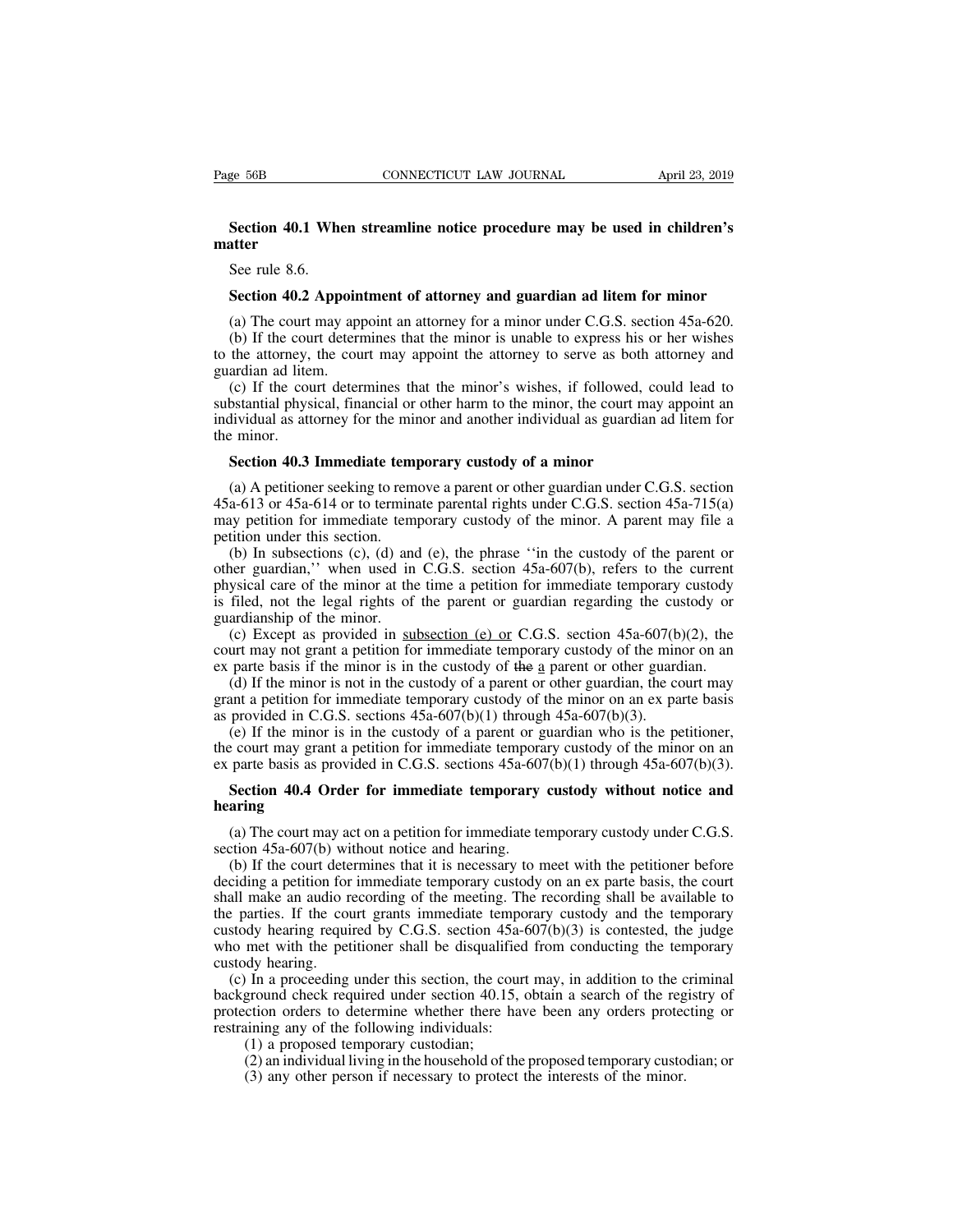**EXECTICUS EXECTICUS CONNECTICUT LAW JOURNAL**<br> **Section 40.5 Appointment of temporary custodian on consent**<br>
(a) If a parent or guardian of a minor consents to the grant of temporary or (a) If a parent or guardian of a minor consents to the grant of temporary custodian on consent<br>
(a) If a parent or guardian of a minor consents to the grant of temporary custody<br>
connection with a petition that names a pro Section 40.5 Appointment of temporary custodian on consent<br>
(a) If a parent or guardian of a minor consents to the grant of temporary custody<br>
in connection with a petition that names a proposed temporary custodian, the co Section 40.5 Appointment of temporary custodian on co<br>
(a) If a parent or guardian of a minor consents to the grant of<br>
in connection with a petition that names a proposed temporary<br>
shall not appoint another individual as (1) the parent or guardian of temporary custodian on consent<br>
If a parent or guardian of a minor consents to the grant of temporary custody<br>
nection with a petition that names a proposed temporary custodian, the court<br>
not

**ction 40.5 Appointment of temporary custodian on consent**<br>If a parent or guardian of a minor consents to the grant of temporary custody<br>nnection with a petition that names a proposed temporary custodian, the court<br>not ap (a) If a parent or guardian of a minor consents to the grant of temporary custody<br>in connection with a petition that names a proposed temporary custodian, the court<br>shall not appoint another individual as custodian unless (a) If a parent or guardian of a<br>in connection with a petition that<br>shall not appoint another individe<br>(1) the parent or guardian cc<br>(2) the original petition all<br>consent of the parent or guardian<br>C.G.S. section  $45a-607(d$ 

nnection with a petition that names a proposed temporary custodian, the court<br>not appoint another individual as custodian unless:<br>(1) the parent or guardian consents to the appointment of the other individual;<br>(2) the orig shall not appoint another individual as custodian unless:<br>
(1) the parent or guardian consents to the appointment of the other individual;<br>
(2) the original petition alleges grounds for temporary custody other than<br>
conse (1) the parent or guardian<br>
(2) the original petition<br>
consent of the parent or guard<br>
C.G.S. section  $45a-607(d)$ ;<br>
(3) a person authorized un<br>
ate temporary custody, and t<br>
section  $45a-607(b)$ ; or<br>
(4) a person authorize

(2) the original petition alleges grounds for temporary custody other than ent of the parent or guardian, and the court makes the findings required under S. section 45a-607(d);<br>S. section 45a-607(d);<br>(3) a person authoriz consent of the parent or guardian, and the court makes the findings required under C.G.S. section 45a-607(d);<br>
(3) a person authorized under C.G.S. section 45a-614 files a petition for immedi-<br>
ate temporary custody, and C.G.S. section 45a-607(d);<br>
(3) a person authorized under C.G.S. section 45a-614 files a petition for immedi-<br>
ate temporary custody, and the court makes the findings required under C.G.S.<br>
section 45a-607(b); or<br>
(4) a p (3) a person authorized under C.G..<br>ate temporary custody, and the court<br>section 45a-607(b); or<br>(4) a person authorized under C.C<br>petition alleging grounds for tempora<br>hearing in accordance with C.G.S. sect<br>under C.G.S. s Extemporary custody, and the court makes the findings required under C.G.S.<br>ction 45a-607(b); or<br>(4) a person authorized under C.G.S. section 45a-614 files a new or amended<br>tition alleging grounds for temporary custody, a section 45a-607(b); or<br>
(4) a person authorized under C.G.S. section 45a-614 files a new or amended<br>
petition alleging grounds for temporary custody, and the court, after notice and<br>
hearing in accordance with C.G.S. sect (4) a person authorized under<br>petition alleging grounds for temp<br>hearing in accordance with C.G.S.<br>under C.G.S. section  $45a-607(d)$ .<br>(b) If the court grants immediate<br>court shall give notice and conduct<br>C.G.S. section  $45$ 

Ition analysing grounds for temporary custody, and the court, after notice aring in accordance with C.G.S. section 45a-607(c), makes the findings reder C.G.S. section 45a-607(d).<br>(b) If the court grants immediate temporary der C.G.S. section 45a-607(d).<br>
(b) If the court grants immediate temporary custody under subsection (a)(3), the<br>
urt shall give notice and conduct a temporary custody hearing in accordance with<br>
G.S. section 45a-607(b)(3

(b) If the court grants immediate temporary custody under subsection (a)(3), the court shall give notice and conduct a temporary custody hearing in accordance with C.G.S. section 45a-607(b)(3).<br> **Section 40.6 Removal and** court shall give notice and<br>C.G.S. section 45a-607(b<br>**Section 40.6 Removal**<br>If a parent or guardian<br>petition that names a prope<br>as guardian unless:<br>(1) the parent or gua<br>as guardian; (1) the parent or guardian consents to removal as guardian on consent<br>a parent or guardian consents to removal as guardian in connection with a<br>on that names a proposed guardian, the court shall not appoint another indivi **Section 40.6 Re**<br>If a parent or g<br>petition that names<br>as guardian unless<br>(1) the parent<br>as guardian;<br>(2) the origin<br>parent or guardian

(2) the original petition alleges grounds for removal as guardian in connection with a on that names a proposed guardian, the court shall not appoint another individual andian unless:<br>
(1) the parent or guardian consents t If a parent or guardian consents to removal as guardian in connection with a<br>petition that names a proposed guardian, the court shall not appoint another individual<br>as guardian unless:<br>(1) the parent or guardian consents petition that names as<br>as guardian unless:<br>(1) the parent<br>as guardian;<br>(2) the origina<br>parent or guardian,<br>45a-610; or<br>(3) a person a<br>petition alleging gi

in andian unless:<br>
(1) the parent or guardian consents to the appointment of the other individual<br>
inardian;<br>
(2) the original petition alleges grounds for removal other than consent of the<br>
tor guardian, and the court mak (1) the parent or guardian consents to the appointment of the other individual<br>as guardian;<br>(2) the original petition alleges grounds for removal other than consent of the<br>parent or guardian, and the court makes the findi as guardian;<br>
(2) the original petition alleges grounds for removal other than consent of the<br>
parent or guardian, and the court makes the findings required under C.G.S. section<br>
45a-610; or<br>
(3) a person authorized under (2) the original p<br>parent or guardian, an<br> $45a-610$ ; or<br>(3) a person auth<br>petition alleging grou<br>accordance with C.G.'s<br>section  $45a-610$ .<br>**Section 40.6a Notic** relit or guardian, and the court makes the intitings required under C.O.S. section a-610; or<br>a-610; or<br>(3) a person authorized under C.G.S. section 45a-614 files a new or amende<br>tition alleging grounds for removal, and the (3) a person authorized under C.G.S. section  $45a-614$  files a new or amended<br>tition alleging grounds for removal, and the court, after notice and hearing in<br>cordance with C.G.S. section  $45a-609$ , makes the findings requ

petition alleging grounds for removal, and the court, after notice and hearing in accordance with C.G.S. section 45a-609, makes the findings required under C.G.S. section 45a-610.<br>Section 40.6a Notice of hearing on competi accordance with C.G.S. section 45a-609, makes the findings required under C.G.S.<br>section 45a-610.<br>**Section 40.6a Notice of hearing on competing removal petition**<br>If the court has previously given notice of hearing on a pet section 45a-610.<br>
Section 40.6a Notice of hearing on competing removal petition<br>
If the court has previously given notice of hearing on a petition to remove a<br>
parent or other guardian, the court shall give notice of heari Section 40.6a Notice of hearing on competing removal petition<br>If the court has previously given notice of hearing on a petition to remove a<br>parent or other guardian, the court shall give notice of hearing on any subsequent If the court has previously given notice of hearing c<br>rent or other guardian, the court shall give notice of h<br>mpeting removal petition by regular mail to each par<br>d each other person listed in C.G.S. section 45a-609(b)<br>e rent or other guardian, the court shall give notice of hearing on any subsequent<br>mpeting removal petition by regular mail to each party and attorney of record<br>d each other person listed in C.G.S. section 45a-609(b). Delive

competing removal petition by regular mail to each party and attorney of record<br>and each other person listed in C.G.S. section 45a-609(b). Delivery of the notice of<br>the competing removal petition by personal service on the and each other person listed in C.G.S. section  $45a-609(b)$ . Delivery of the notice of<br>the competing removal petition by personal service on the respondent is not required.<br>**Section 40.7 Reinstatement as guardian**<br>Except a frem competing removal petition by personal service on the respondent is not required.<br>
Section 40.7 Reinstatement as guardian<br>
Except as provided under C.G.S. section 45a-611, a parent or guardian who was<br>
removed as guar **Section 40.7 Reinstatement as guardian**<br>Except as provided under C.G.S. section 45a-611, a parent or guardian who was<br>removed as guardian of a minor may file a petition seeking reinstatement as guardian.<br>The petitioner s **Secuon 40.7 Kemstatement as guardian**<br>Except as provided under C.G.S. section 45a-611, a parent or guardian who was<br>removed as guardian of a minor may file a petition seeking reinstatement as guardian.<br>The petitioner sha Except as provided under C.G.S. section 45a-611, a parent or guardian who was<br>removed as guardian of a minor may file a petition seeking reinstatement as guardian.<br>The petitioner shall have the burden of proving that the f Except as provided under C.G.S. section  $45a-611$ , a parent or guardian who was<br>removed as guardian of a minor may file a petition seeking reinstatement as guardian.<br>The petitioner shall have the burden of proving that th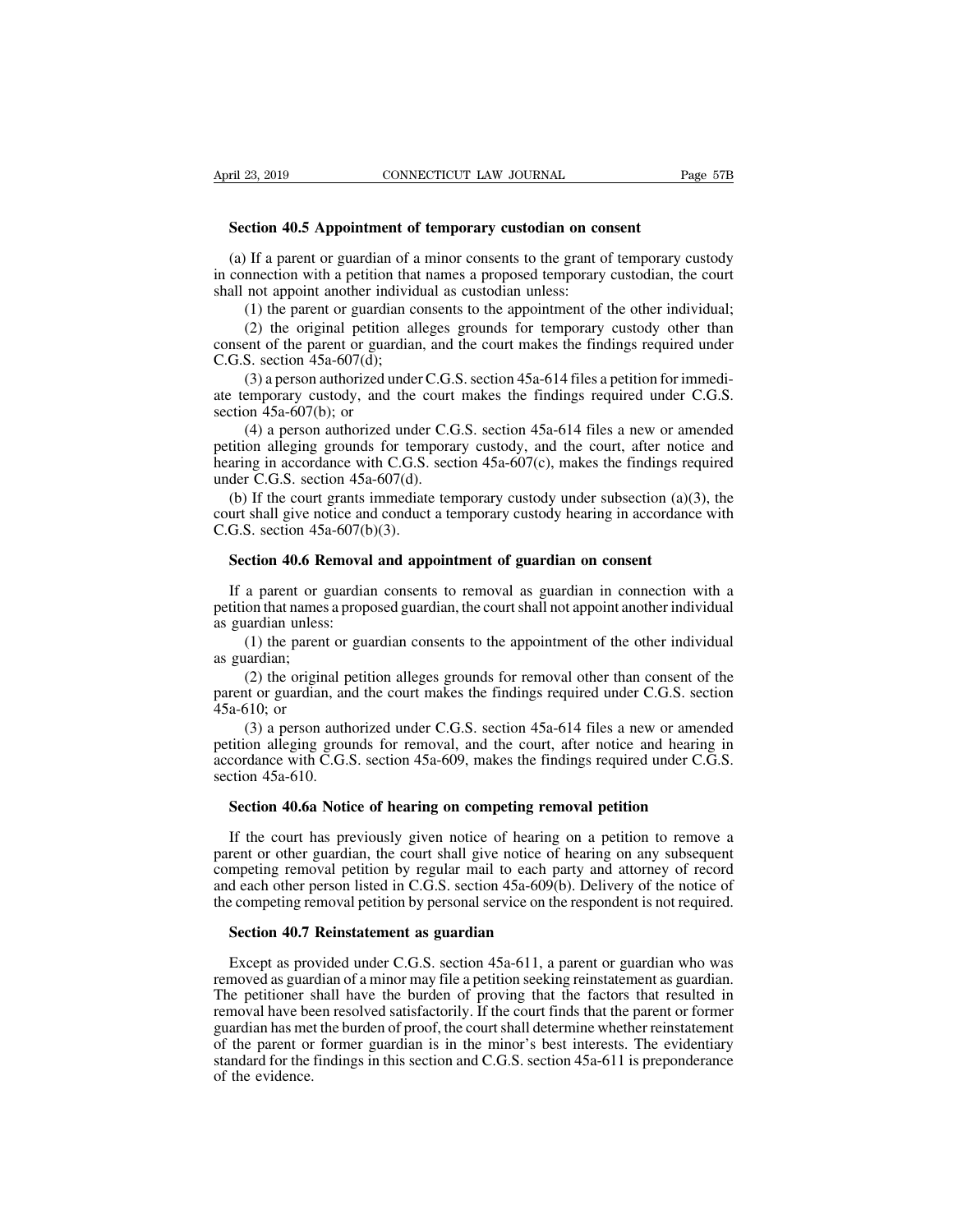**SEP SEP CONNECTICUT LAW JOURNAL**<br> **Section 40.8 Temporary guardianship**<br> **Section 40.8 Temporary guardianship**<br> **SECTION 40.8 Temporary guardianship**<br> **SECTION** 4 temporary and a series of the set of the second series and (a) A parent or guardian may petition to appoint a temporary guardian for a minor<br>
(b) A parent or guardian may petition to appoint a temporary guardian for a minor<br>
thout another parent or guardian joining as copetitioner Example 58B<br>
Section 40.8 Temporary guardianship<br>
(a) A parent or guardian may petition to appoint a temporary guardian for a minor<br>
without another parent or guardian joining as copetitioner. The court shall give<br>
notice notice to each **40.8 Temporary guardianship**<br> **notice to each party of the party suardianship**<br>
(a) A parent or guardian may petition to appoint a temporary guardian for a minor<br>
without another parent or guardian joining **Section 40.8**<br>(a) A parent of<br>without anothe<br>notice to each p<br>of record.<br>(b) If the app<br>accordance with Section 40.8 Temporary guardianship<br>
(a) A parent or guardian may petition to appoint a temporary guardian for a minor<br>
thout another parent or guardian joining as copetitioner. The court shall give<br>
tice to each party, i

**Section 40.8 Temporary guardianship**<br>
(a) A parent or guardian may petition to appoint a temporary guardian for a minor<br>
without another parent or guardian joining as copetitioner. The court shall give<br>
notice to each pa (a) A parent or guardian may petition to appoint a temporary guardian for a minor without another parent or guardian joining as copetitioner. The court shall give notice to each party, including a nonpetitioning parent or given by the temporary and interpret in temporary guardian in the among without another parent or guardian joining as copetitioner. The court shall give notice to each party, including a nonpetitioning parent or guardian, without aboute parent or guardian<br>notice to each party, including a non<br>of record.<br>(b) If the appointing parent or g<br>accordance with C.G.S. section 4<br>attorney of record that the guardian<br>establishing the guardianship.<br>Sect record.<br>
(b) If the appointing parent or guardian terminates a temporary guardianship in<br>
cordance with C.G.S. section 45a-622, the court shall notify each party and<br>
orney of record that the guardianship is terminated. Th (b) If the appointing parent or<br>accordance with C.G.S. section<br>attorney of record that the guard<br>give notice if the temporary guar<br>establishing the guardianship.<br>**Section 40.9 Public notice in**<br>of parent unknown<br>(a) A peti (a) A petitioner seeking to terminate the parental rights of a parent shall make we notice if the temporary guardianship expires on the date specified in the order abilishing the guardianship.<br>Section 40.9 Public notice in

diversion of the temporary guardianship expires on the date specified in the order establishing the guardianship.<br>Section 40.9 Public notice in termination proceeding when name or location<br>of parent unknown<br>(a) A petitione period in the entitial shall period in the video-<br>establishing the guardianship.<br>**Section 40.9 Public notice in termination proceeding when name or location**<br>of parent unknown<br>(a) A petitioner seeking to terminate the pare **Section 40.9 Public notice in termination proceeding**<br>of **parent unknown**<br>(a) A petitioner seeking to terminate the parental righ<br>diligent effort to determine the name and current add<br>petitioner cannot determine the name (1) that the petitioner cannot determine the parent and the parent shall make the entitioner seeking to terminate the parental rights of a parent shall make ent effort to determine the name and current address of the paren (2) A petitioner seeking to terminate the parental rights<br>
ent effort to determine the name and current address<br>
oner cannot determine the name or address, the petition s<br>
d under penalty of false statement indicating:<br>
(1 (3) A petitioner seeking to terminate the parental rights of a parent effort to determine the name and current address of the parent coner cannot determine the name or address, the petition shall include d under penalty of (4) other is example to commate the parent and rights of a parent share matter effort to determine the name and current address of the parent. If the oner cannot determine the name or address, the petition shall include a dingent error to determine<br>petitioner cannot determine<br>signed under penalty of fal<br>(1) that the petitioner<br>(2) the last known add<br>(3) the search efforts t<br>(4) other relevant infor<br>address of the parent.<br>(b) If the name or

(b) If the name or address of a parent is unknown, the court shall publish notice as satement (2) the last known address, if any, of the parent;<br>
(2) the last known address, if any, of the parent;<br>
(3) the search efforts t signed under penaty of raise statement indicating.<br>
(1) that the petitioner cannot determine the name or address of the parent;<br>
(2) the last known address, if any, of the parent;<br>
(3) the search efforts that the petitione (1) that the pethoner cannot determine the hardle or address of the parent,<br>
(2) the last known address, if any, of the parent;<br>
(3) the search efforts that the petitioner has made; and<br>
(4) other relevant information tha (2) the last known address, if any, of the patent,<br>
(3) the search efforts that the petitioner has made; and<br>
(4) other relevant information that might assist in determining the name or<br>
address of the parent.<br>
(b) If the (3) the scalar enors that the pethodic has made, and<br>
(4) other relevant information that might assist in determining the name or<br>
address of the parent.<br>
(b) If the name or address of a parent is unknown, the court shall ( $\rightarrow$ ) offer relevant information that inight assist in determining<br>address of the parent.<br>(b) If the name or address of a parent is unknown, the court shall p<br>of the hearing on the petition to terminate parental rights i (b) If the name or address of a parent is unknow<br>the hearing on the petition to terminate parenta<br>neral circulation where the parent was last known<br>known, in the probate district in which the petitle<br>clude the full name of The court may conduct a pre-adoption hearing of address and a pre-adoption where the parent was last known to reside or, if no such address known, in the probate district in which the petition was filed. The notice shall c where the proposed adoption is known, in the probate district in which the petition was filed. The notice shall include the full name of any known parent, the first name and first initial of the last name of the minor and

is known, in the proced ulstrict in which the peditoric<br>include the full name of any known parent, the first<br>last name of the minor and the minor's date and place<br>**Section 40.10 Pre-adoption hearing**<br>The court may conduct It name of the minor and the minor's date and place of birth.<br> **Section 40.10 Pre-adoption hearing**<br>
The court may conduct a pre-adoption hearing to address any issues associated<br>
th the proposed adoption. The notice of he **Section 40.10 Pre-adoption hearing**<br>The court may conduct a pre-adoption hear<br>with the proposed adoption. The notice of hea<br>will not be finalized at the pre-adoption hearin<br>**Section 40.11 Appointment of out-of-state**<br>pare

The court may conduct a pre-adoption hearing to address any issues associated<br>th the proposed adoption. The notice of hearing shall indicate that the adoption<br>Il not be finalized at the pre-adoption hearing.<br>**Section 40.11** in the proposed adoption. The notice of hearing to state and indicate that the adoption will not be finalized at the pre-adoption hearing.<br>Section 40.11 Appointment of out-of-state child-placing agency as statutory parent will not be finalized at the pre-adoption hearing shall mated that the displacint will not be finalized at the pre-adoption hearing.<br> **Section 40.11 Appointment of out-of-state child-placing agency as statutory** parent to From the set manned at the pre-adeption nearing<br> **Section 40.11 Appointment of out-of-state**<br>
parent to give child in adoption<br>
An out-of-state child-placing agency may pe<br>
parent of a minor whom the agency has placed<br>
Int ction 40.11 Appointment of out-of-stat<br>int to give child in adoption<br>in out-of-state child-placing agency may<br>it of a minor whom the agency has place<br>state Compact on the Placement of Childr<br>atutory parent if the court fin no statutory and in adoption<br>
in out-of-state child-placing agency may petition to be appointed as statutory<br>
in to f a minor whom the agency has placed for adoption in this state under the<br>
state Compact on the Placement (3) the agency may petition to be appointed as statutory<br>to the a minor whom the agency has placed for adoption in this state under the<br>state Compact on the Placement of Children. The court may appoint the agency<br>tuttory p Exercistate Compact on the Placement of Children. The court may<br>statutory parent if the court finds that:<br>(1) the minor is free for adoption;<br>(2) no statutory parent has been appointed for the minor in<br>(3) the agency is li

Families.

(1) the minor is free for adoption;<br>
(2) no statutory parent has been appointed for the minor in this state; and<br>
(3) the agency is licensed or approved by the Department of Children and<br>
milies.<br> **Sec. 40.12 Adoption by** (2) no statutory parent has been appointed for the minor in this state; and<br>
(3) the agency is licensed or approved by the Department of Children and<br>
Families.<br> **Sec. 40.12 Adoption by same sex married couple**<br>
(a) Even The state of the minor in this state, and<br>
(3) the agency is licensed or approved by the Department of Children and<br>
Families.<br> **Sec. 40.12 Adoption by same sex married couple**<br>
(a) Even if both spouses of a same sex marr Families.<br>Sec. 40.12 Adoption by same sex married couple<br>(a) Even if both spouses of a same sex married couple are considered parents of<br>a minor under the law of this state, a spouse may petition under C.G.S. section 45a-Sec. 40.12 Adoption by same sex married couple<br>(a) Even if both spouses of a same sex married couple are considered parents of<br>ninor under the law of this state, a spouse may petition under C.G.S. section 45a-<br>4(a)(2) for Sec. 40.12 Adoption by same sex married couple<br>(a) Even if both spouses of a same sex married couple are considered parents of<br>a minor under the law of this state, a spouse may petition under C.G.S. section 45a-<br>724(a)(2)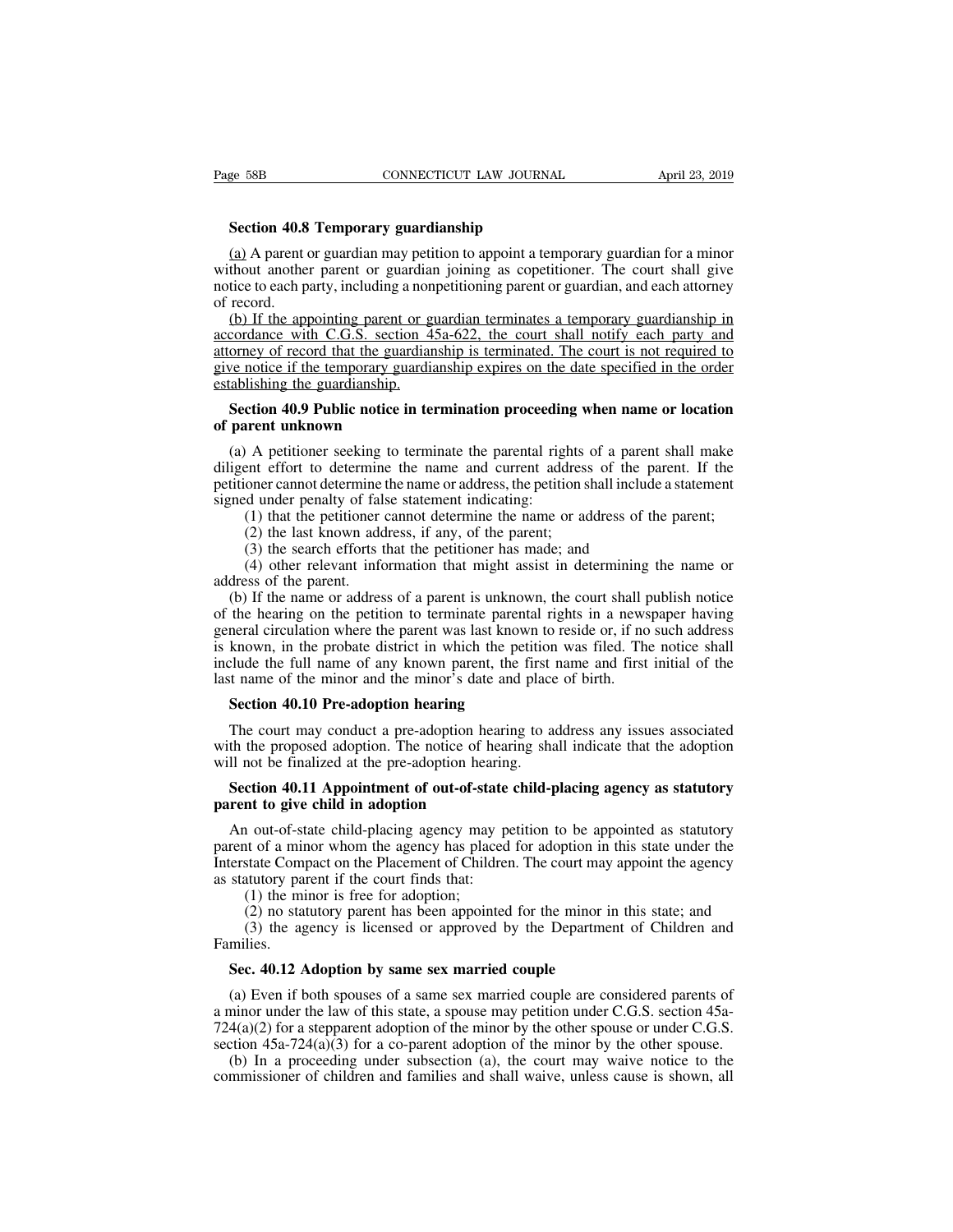Final 23, 2019<br>
Figure 23, 2019<br>
Figure 2019<br>
Figure 2019<br>
Figure 2019<br>
Figure 2019<br>
Figure 2019<br>
Families or by a child-placing agency.<br>
Section 40.13 Notice in adult adoption proceeding Families or by a child-placing agency.<br>Families or by a child-placing agency.<br>**Section 40.13 Notice in adult adoption SECTE AND SECTICUT CONNECTICUT LAW JOURNAL**<br> **Section 40.13 Notice in adult adoption proceeding**<br> **Section 40.13 Notice in adult adoption proceeding**<br>
In a proceeding to approve an adult adoption, the court shall given th

quirements for an investigation and report by the Department of Children and<br>milies or by a child-placing agency.<br>**Section 40.13 Notice in adult adoption proceeding**<br>In a proceeding to approve an adult adoption, the court requirements for an investigation and report by the Department of Children and<br>Families or by a child-placing agency.<br>**Section 40.13 Notice in adult adoption proceeding**<br>In a proceeding to approve an adult adoption, the co in the particular sequirements for an investigation and report by the Department of Children and<br>Families or by a child-placing agency.<br>**Section 40.13 Notice in adult adoption proceeding**<br>In a proceeding to approve an adul Families or by a child-placing age<br>Families or by a child-placing age<br>Section 40.13 Notice in adult<br>In a proceeding to approve an<br>party and attorney of record. The<br>in the welfare of the parties, inclu<br>parent and adopted pe **Section 40.13 Notice in adult adoption proceeding**<br>In a proceeding to approve an adult adoption, the court shall give notice to earty and attorney of record. The court may give notice to other persons interest<br>the welfare In a proceeding to approve an adult adoption, the court shall give notice to each<br>rty and attorney of record. The court may give notice to other persons interested<br>the welfare of the parties, including relatives and friend

In a proceeding to approve an addit atoption, the court shall give hotted to each party and attorney of record. The court may give notice to other persons interested in the welfare of the parties, including relatives and f party and attority of record. The court may give notice to other persons interested<br>in the welfare of the parties, including relatives and friends of the proposed adoptive<br>parent and adopted person.<br>**Section 40.14 In-court** m the weitare of the parties, including relatives and friends<br>parent and adopted person.<br>**Section 40.14 In-court review for possible modificat**<br>On motion of a party or on the court's own motion, t<br>in-court review to consid **Section 40.14 In-court review for possible modificatio**<br>On motion of a party or on the court's own motion, the<br>court review to consider possible modification of an orde<br>stody, guardianship or visitation. The notice of hea (a) On motion of a party or on the court's own motion, the court may conduct an court review to consider possible modification of an order of the court regarding stody, guardianship or visitation. The notice of hearing for

In motion of a party of off the court sown motion, the court may conduct an in-court review to consider possible modification of an order of the court regarding custody, guardianship or visitation. The notice of hearing fo m-court review to consider possible modification of an order of the court regarding<br>custody, guardianship or visitation. The notice of hearing for the in-court review<br>shall specify the order that is the subject of review.<br> custody, guardianship or visitation. The notice of hearing for the in-court review<br>shall specify the order that is the subject of review.<br>**Section 40.15 Criminal background check**<br>(a) Unless an immediate appointment is nec Section 40.15 Criminal background check<br>
(a) Unless an immediate appointment is necessary to ensure the safety of a<br>
nor, the court shall obtain a criminal background check of a proposed temporary<br>
stodian, guardian of the **Section 40.15 Criminal background check**<br>(a) Unless an immediate appointment is necessary to ensure the safety of a<br>minor, the court shall obtain a criminal background check of a proposed temporary<br>custodian, guardian of (a) Unless an immediate appointment is necessary to ensure the safety of a minor, the court shall obtain a criminal background check of a proposed temporary custodian, guardian of the person, temporary guardian or coguardi (a) Oness an immediate appointment is inceeding to ensure the safety of a<br>nor, the court shall obtain a criminal background check of a proposed temporary<br>stodian, guardian of the person, temporary guardian or coguardian of

minor, the court shan obtain a crimini<br>custodian, guardian of the person, ter-<br>before issuing a decree appointing the<br>(b) If the requirement of a criminia<br>appointment under subsection (a), t<br>check as soon as reasonably pos between the person, temporary guardian of<br>e issuing a decree appointing the fiduciary.<br>If the requirement of a criminal background check<br>intment under subsection (a), the court shall obtain<br>as as soon as reasonably possibl (2) an individual background check is waived at the time of intment under subsection (a), the court shall obtain a criminal background ck as soon as reasonably possible after issuing the decree making the appointment. At a (b) If the requirement und<br>appointment und<br>check as soon as i<br>(c) At any tim<br>criminal backgro<br>(1) an indiv<br>(2) an indiv<br>reside; or<br>(3) any othe<br>Section 40 16

munent under subsection (a), the court shart obtain a criminal background chases as soon as reasonably possible after issuing the decree making the appointment At any time during a proceeding concerning a minor, the court (c) At any time during a proceeding concerning a minor, the court may obtain a<br>minal background check of:<br>(1) an individual providing care to the minor;<br>(2) an individual living in the household in which the minor resides criminal backgrous<br>
(1) an individ<br>
(2) an individ<br>
reside; or<br>
(3) any other<br> **Section 40.16 T**<br> **rior Court**<br>
(a) A party may<br>
to remove a person

(1) an individual living in the household in which the minor resides or will<br>ide; or<br>(3) any other person if necessary to protect the interests of the minor.<br>**Section 40.16 Transfer of contested removal or termination pet** to remove a parent or other guardian or termination petition to Superior Court<br>
(a) A party may file a motion in the Probate Court to transfer a contested petition<br>
to remove a parent or other guardian or termination peti Court for Juvenile Matters. Unless the Probate Court to transfer a contested petition of Superior Court<br>
(a) A party may file a motion in the Probate Court to transfer a contested petition<br>
to remove a parent or other gua **Section 40.16 Transfer of contested removal or termination petition to Superior Court**<br>
(a) A party may file a motion in the Probate Court to transfer a contested petition<br>
to remove a parent or other guardian or termina **Section 40.16 Transfer of contested remorior Court**<br>(a) A party may file a motion in the Probatto<br>to remove a parent or other guardian or term<br>Court for Juvenile Matters. Unless the Probatto<br>file, the party shall file the (a) A party may file a motion in the Probate Court to transfer a contested petition remove a parent or other guardian or terminate parental rights to the Superior wurt for Juvenile Matters. Unless the Probate Court grants (a) A party may file a motion in the Probate Court to transfer a contested petition<br>to remove a parent or other guardian or terminate parental rights to the Superior<br>Court for Juvenile Matters. Unless the Probate Court gra (a) A party may file a 1<br>to remove a parent or ot<br>Court for Juvenile Matte<br>to file, the party shall file<br>the petition for removal (b) The party moving<br>motion to each party and<br>copy has been sent.<br>(c) If the motion to trar Ferrove a parent of other guardian of defining parental rights to the superior<br>ourt for Juvenile Matters. Unless the Probate Court grants an extension of time<br>file, the party shall file the motion at least three days befor

For removal or termination, the court shall, without notice and hearting on the petition for removal or termination.<br>
(b) The party moving for transfer under subsection (a) shall send a copy of the motion to each party and to file, the party shall file the motion at least three days before the first hearing on<br>the petition for removal or termination.<br>(b) The party moving for transfer under subsection (a) shall send a copy of the<br>motion to ea (b) The party moving for transfer under subsection (a) shall send a copy of the otion to each party and attorney of record and shall certify to the court that the py has been sent.<br>(c) If the motion to transfer is filed by (b) The party inoving for dansier dider subsection (a) shart send a copy of the motion to each party and attorney of record and shall certify to the court that the copy has been sent.<br>
(c) If the motion to transfer is fil motion to each party and attorned<br>copy has been sent.<br>(c) If the motion to transfer is<br>for removal or termination, the<br>transfer not later than five days<br>(d) If the motion to transfer is<br>termination, the court shall hear a<br> (c) If the motion to transfer is filed by a party other than the party who petitioned<br>
r removal or termination, the court shall, without notice and hearing, grant the<br>
nsfer not later than five days after receipt of the

(c) If the motion to transfer is filed by a party other than the party who p<br>for removal or termination, the court shall, without notice and hearing,<br>transfer not later than five days after receipt of the motion.<br>(d) If t If the court appoints the commissioner of children and families as temporary<br> **Section** 40.17 Appointment of commissioner of children and hearing<br> **Section 40.17 Appointment of commissioner of children and families as tem-**(d) If the motion to transfer is filed by the<br>termination, the court shall hear and decide th<br>on removal or termination.<br>(e) On the court's own motion and with<br>transfer a petition for removal or terminatio<br>**Section 40.17 A** 

If the court shall head and decide the hotton before conducting the hearing<br>
(e) On the court's own motion and without notice and hearing, the court may<br>
nsfer a petition for removal or termination to the Superior Court.<br> (e) On the court's own motion and without notice and hearing, the court may transfer a petition for removal or termination to the Superior Court.<br> **Section 40.17 Appointment of commissioner of children and families as tem-**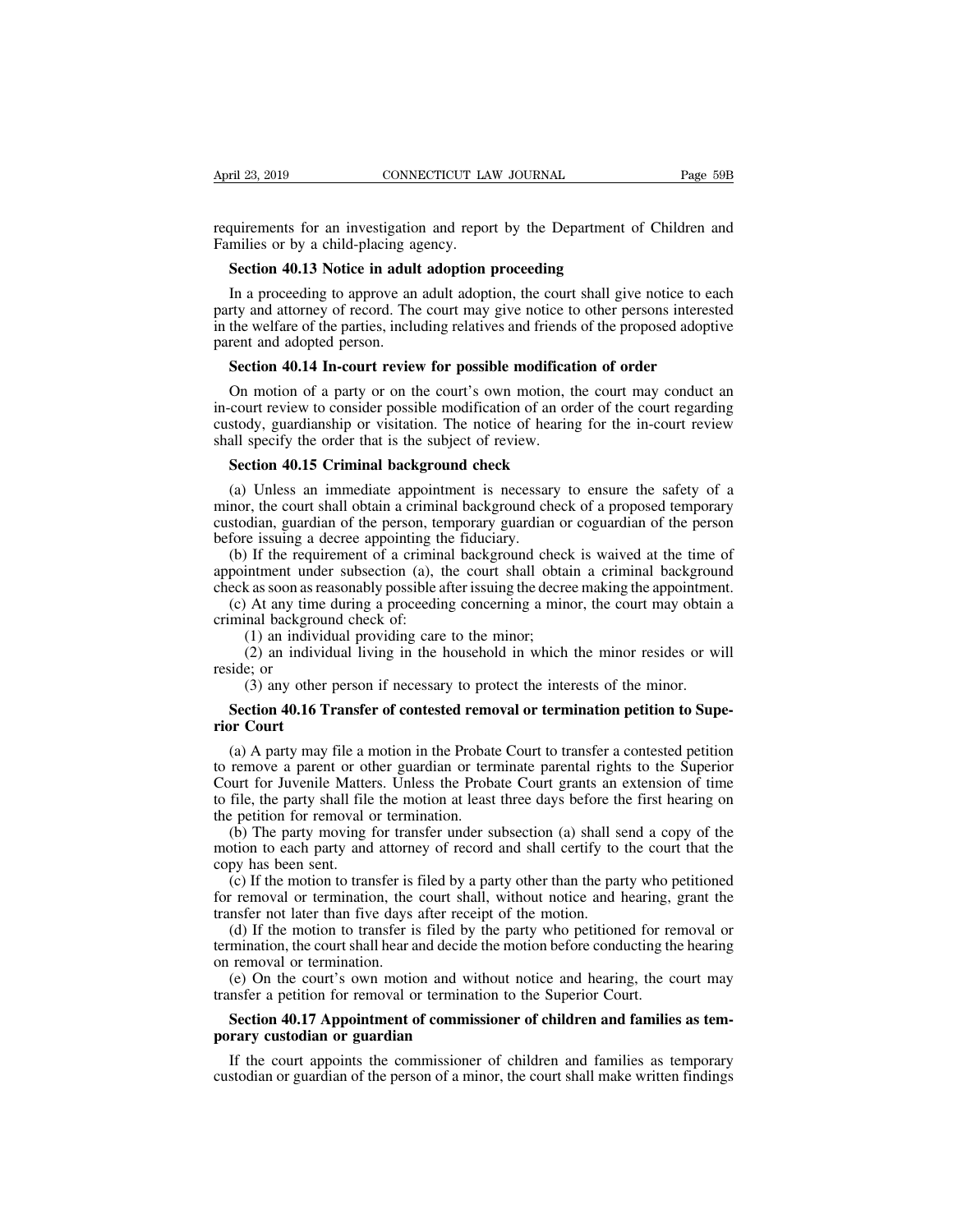The Fage 60B<br>
CONNECTICUT LAW JOURNAL<br>
to indicate whether the commissioner made reasonable efforts to maintain the minor<br>
in the home and whether continuation in the home is contrary to the best interests<br>
of the minor. Page 60B CONNECTICUT LAW JOURNAL April 23, 2019<br>to indicate whether the commissioner made reasonable efforts to maintain the minor<br>in the home and whether continuation in the home is contrary to the best interests<br>of the m Page 60B<br>to indicate whether<br>in the home and w<br>of the minor.<br>Section 40.18 s **Section 40.18 Single petition for special immigrant juvenile findings and**<br> **Section 40.18 Single petition for special immigrant juvenile findings and**<br> **Section 40.18 Single petition for special immigrant juvenile findin** to indicate whether the commissioner<br>in the home and whether continuation<br>of the minor.<br>**Section 40.18 Single petition for related children's matter**<br>(a) If a petitioner simultaneously

indicate whether the commissioner made reasonable efforts to maintain the minor<br>the home and whether continuation in the home is contrary to the best interests<br>the minor.<br>**Section 40.18 Single petition for special immigran** in the home and whether continuation in the home is contrary to the best interests<br>of the minor.<br>**Section 40.18 Single petition for special immigrant juvenile findings and<br>related children's matter<br>(a) If a petitioner simu** of the minor.<br> **Section 40.18 Single petition for special imrelated children's matter**<br>
(a) If a petitioner simultaneously files a petition<br>
findings with any one of the following petitions, t<br>
as a single petition subject **Section 40.18 Single petition for special immigrant juvenile findings and related children's matter**<br>(a) If a petitioner simultaneously files a petition for special immigrant juvenile findings with any one of the followi (2) applement of a guardian or special immigranced children's matter<br>
If a petitioner simultaneously files a petition for s<br>
ngs with any one of the following petitions, the co<br>
single petition subject to one filing fee:<br> **ed children's matter**<br>
If a petitioner simultaneously files a petiti<br>
ngs with any one of the following petitions<br>
single petition subject to one filing fee:<br>
(1) removal of a guardian;<br>
(2) appointment of a guardian or c If a petitioner simultaneously fil<br>ngs with any one of the following<br>single petition subject to one filin<br>(1) removal of a guardian;<br>(2) appointment of a guardian or<br>(3) termination of parental rights;<br>(4) approval of an a (a) If a petitioner simulatiously files a petition to special filing and juvenic<br>dings with any one of the following petitions, the court may treat the petitions<br>a single petition subject to one filing fee:<br>(1) removal of

- 
- 
- 
- 

if the court and single per court in the court of a guardian;<br>
(1) removal of a guardian;<br>
(2) appointment of a guardian or coguardian;<br>
(3) termination of parental rights; or<br>
(4) approval of an adoption.<br>
(b) The court m

## (1) removal of a guardian;<br>
(2) appointment of a guardian or coguardian;<br>
(3) termination of parental rights; or<br>
(4) approval of an adoption.<br>
(b) The court may charge a separate filing fee for a petition under subsectio **adoption**

(4) approval of an adoption.<br>
(b) The court may charge a separate filing fee for a petition under subsection (a) the court determines that it is necessary to hear the petitions separately.<br> **Section 40.19 Single petition** (b) The court may charge a separate filing fee for a petition under subsection (a) if the court determines that it is necessary to hear the petitions separately.<br> **Section 40.19 Single petition to terminate parental right** if the court determines that it is necessary to hear the petitions separately.<br> **Section 40.19 Single petition to terminate parental rights and appr**<br> **adoption**<br>
(a) If a petitioner simultaneously files a petition to term Section 40.19 Single petition to terminate parental rights and approve<br>option<br>(a) If a petitioner simultaneously files a petition to terminate parental rights and<br>petition to approve an adoption of the child under C.G.S. **Section 40.19 Single petition to terminate parental rights and approachly adoption**<br>(a) If a petitioner simultaneously files a petition to terminate parental rights a<br>a petition to approve an adoption of the child under (a) If a petitioner simultaneously files a petition to terminate parental relation to approve an adoption of the child under C.G.S. section 45a-72 urt may treat the petitions as a single petition subject to one filing fee.

betition to approve an adoption of the child under C.G.S. section 45a-724(b), the<br>urt may treat the petitions as a single petition subject to one filing fee.<br>(b) The court may charge a separate filing fee for a petition un court may treat the petitions as a single petition subject to one filing fee.<br>
(b) The court may charge a separate filing fee for a petition under subsection (a)<br>
if the court determines that it is necessary to hear the pe (b) The court may charge a separate filing fee for a petition under subsection (a) if the court determines that it is necessary to hear the petitions separately.<br> **Section 40.19a Single petition for children of same paren** (1) court determines that it is n<br> **ction 40.19a Single petition**<br>
If a petitioner simultaneous<br>
ore minors having the same<br>
ourt may treat the petitions a<br>
(1) temporary custody;<br>
(2) removal of a guardian;<br>
(3) appointme **ction 40.19a Single petition for**<br>If a petitioner simultaneously five minors having the same pare<br>ourt may treat the petitions as a<br>(1) temporary custody;<br>(2) removal of a guardian;<br>(3) appointment of a guardian or<br>(4) a (3) apple **2013** a Single petition for children of same<br>in If a petitioner simultaneously files petitions seekinc<br>ore minors having the same parents in any of the f-<br>ourt may treat the petitions as a single petition subje If a petitioner simultaneously files petitions se<br>ore minors having the same parents in any of th<br>ourt may treat the petitions as a single petition<br>(1) temporary custody;<br>(2) removal of a guardian;<br>(3) appointment of a te The permonder simultaneously lies permons se<br>ore minors having the same parents in any of th<br>ourt may treat the petitions as a single petition (1)<br>temporary custody;<br>(2) removal of a guardian;<br>(3) appointment of a temporar (6) out may treat the petitions as a single petition<br>(1) temporary custody;<br>(2) removal of a guardian;<br>(3) appointment of a guardian or coguardian;<br>(4) appointment of a temporary guardian;<br>(5) appointment of a parent or gu

(1) temporary custody;<br>(2) removal of a guardian;<br>(3) appointment of a guardian or cogual<br>(3) appointment of a temporary guardia<br>(5) appointment of a permanent guardia<br>(6) reinstatement of a parent or guardia<br>(7) terminat (2) removal of a guardian;<br>(2) removal of a guardian;<br>(3) appointment of a guardian or coguardian;<br>(4) appointment of a temporary guardian;<br>(5) appointment of a parent or guardian;<br>(6) reinstatement of a parent or guardia (2) conoval of a guardian,<br>
(3) appointment of a guardian or c<br>
(4) appointment of a temporary gu<br>
(5) appointment of a parent or gu<br>
(6) reinstatement of a parent or gu<br>
(7) termination of parental rights;<br>
(8) appointme

(3) appointment of a guardial (4) appointment of a temporary (5) appointment of a permance (6) reinstatement of a parent (7) termination of parental right) (8) appointment of a statutor (9) approval of an adoption; (10) e (4) appointment of (5) appointment of (6) einstatement of (6) reinstatement of (7) termination of p<br>(8) appointment of (8) appointment of (9) approval of an a (10) emancipation; (11) paternity. The court determines the co (b) depointment of a permanent guatural,<br>
(b) reinstatement of a parent or guardian;<br>
(d) termination of parental rights;<br>
(e) approval of an adoption;<br>
(l) emancipation; or<br>
(l) mancipation; or<br>
(l) The court may charge (b) termination of parental rights:<br>
(c) termination of parental rights:<br>
(e) approval of an adoption:<br>
(b) emancipation: or<br>
(l) emancipation: or<br>
(l) Datermines that it is necessary to hear the petition under subsection **Section 40.20** Court to advise parent of rights in proceeding to terminate (10) emancipation; or (11) paternity.<br>
(b) The court may charge a separate filing fee for a petition under subsection (a) the court determines tha (9) approval of an adoption;<br>
(10) emancipation; or<br>
(11) paternity.<br>
(b) The court may charge a separate filing fee for a petition if<br>
if the court determines that it is necessary to hear the petitions<br> **Section 40.20 Cou** 

(11) paternity.<br>
(b) The court may charge a separate filing fee for a petition under subsection (a) the court determines that it is necessary to hear the petitions separately.<br> **Section 40.20 Court to advise parent of rig** (b) The court may charge a separate filing fee for a petition under subsection (a) if the court determines that it is necessary to hear the petitions separately.<br> **Section 40.20 Court to advise parent of rights in proceed** if the court de<br> **Section 40.**<br> **parental right**<br>
(a) In a proco<br>
of a minor, the<br>
(b):<br>
(1) on the<br>
(2) at the (1) on the first occasion, if any, that the parent specifical divise the parent specifical rights or appoint a permanent guardian minor, the court shall canvass a respondent parent in accordance with subsection.<br>
(1) on th (1) at the beginning of the parent of rights in proceeding to terminate intal rights or appoint permanent guardian<br>
In a proceeding to terminate parental rights or appoint a permanent guardian<br>
minor, the court shall canv **rental rights or appoint permanent guardian**<br>(a) In a proceeding to terminate parental rights or appoint a permanent guardian<br>a minor, the court shall canvass a respondent parent in accordance with subsec-<br>in (b):<br>(1) on In a proceeding to terminate parental rights or appoint a permanent guardian minor, the court shall canvass a respondent parent in accordance with subsec-<br>(b):<br>(1) on the first occasion, if any, that the parent attends a h of a minor, the court shall canvass a respondent parent in accordance with subsection (b):<br>
(1) on the first occasion, if any, that the parent attends a hearing; and<br>
(2) at the beginning of the hearing on the merits, if t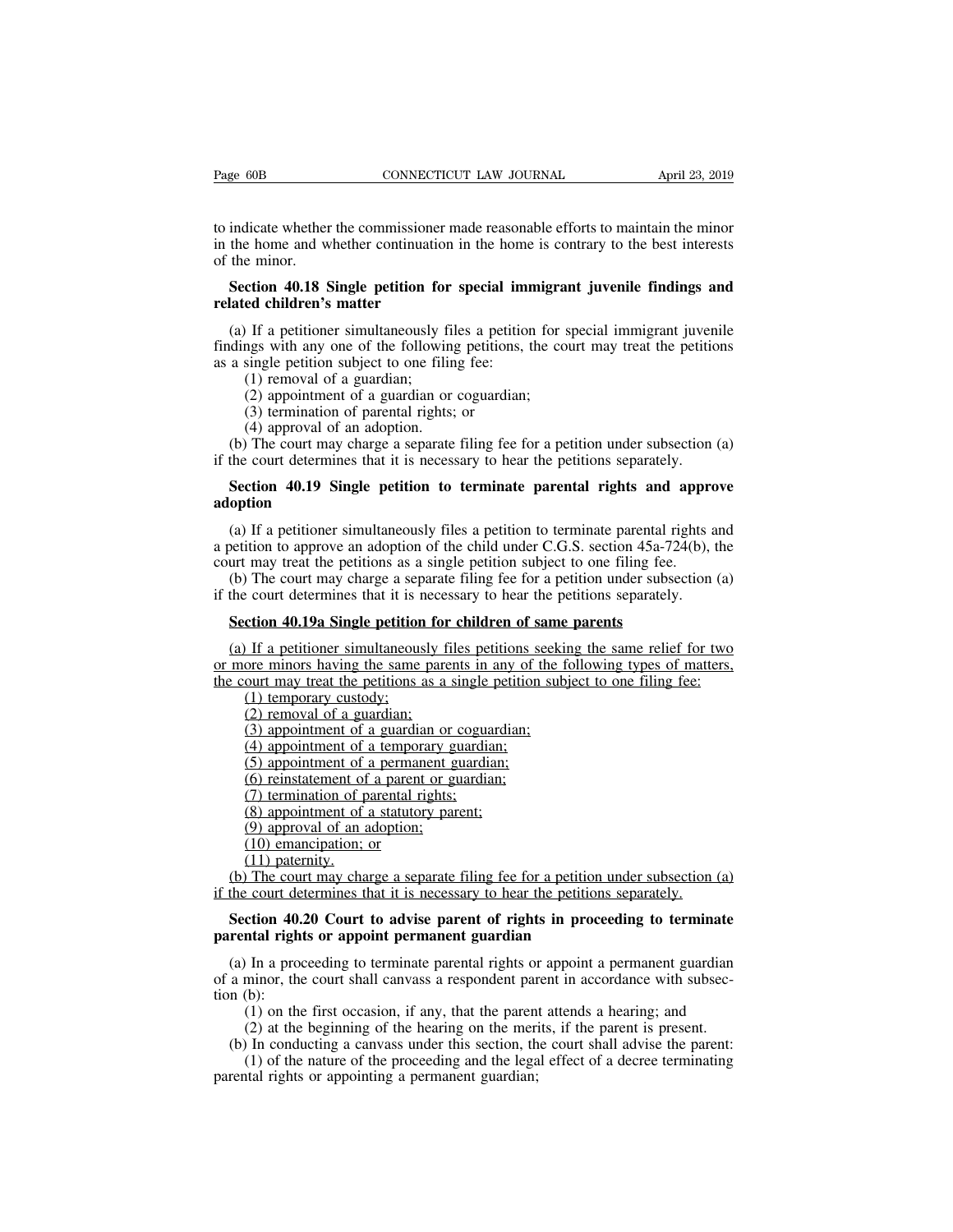23, 2019<br>
23, 2019<br>
(2) of the parent's right to:<br>
(A) defend against the allegatio<br>
(B) confront and cross-examin (2019) CONNECTICUT LAW JOURNAL<br>
(A) defend against the allegations in the petition;<br>
(B) confront and cross-examine witnesses;<br>
(C) object to the admission of exhibits; 2019 CONNECTICUT LAW JOURNAL<br>
(A) defend against the allegations in the petition<br>
(B) confront and cross-examine witnesses;<br>
(C) object to the admission of exhibits;<br>
(D) present evidence opposing the allegations; (2019) CONNECTICUT LAW JOURN<br>
(6) of the parent's right to:<br>
(6) defend against the allegations in the petit<br>
(6) confront and cross-examine witnesses;<br>
(C) object to the admission of exhibits;<br>
(D) present evidence opposi (A) defend against the allegations in the petition;<br>(B) confront and cross-examine witnesses;<br>(C) object to the admission of exhibits;<br>(D) present evidence opposing the allegations;<br>(E) be represented by an attorney;<br>(F) t (2) of the parent's right to:<br>
(A) defend against the allegations in the petition;<br>
(B) confront and cross-examine witnesses;<br>
(C) object to the admission of exhibits;<br>
(D) present evidence opposing the allegations;<br>
(E)

(A) defend against the allegations in the peti(B) confront and cross-examine witnesses;<br>(C) object to the admission of exhibits;<br>(C) object to the admission of exhibits;<br>(D) present evidence opposing the allegation<br>(E) be (A) defend against the allegations in the petition;<br>
(B) confront and cross-examine witnesses;<br>
(C) object to the admission of exhibits;<br>
(D) present evidence opposing the allegations;<br>
(E) be represented by an attorney;<br>

(B) confront and cross-examine witnesses;<br>
(C) object to the admission of exhibits;<br>
(D) present evidence opposing the allegations;<br>
(E) be represented by an attorney;<br>
(F) testify on the parent's own behalf;<br>
(3) that, if (C) object to the admission of exhibits;<br>
(D) present evidence opposing the allegations;<br>
(E) be represented by an attorney;<br>
(F) testify on the parent's own behalf;<br>
(3) that, if the parent does not testify, the court ma (D) present evidence opposing the allegations;<br>
(E) be represented by an attorney;<br>
(F) testify on the parent's own behalf;<br>
(3) that, if the parent does not testify, the court may conclude that the testimony<br>
would not h (E) be represented by an attorney;<br>
(F) testify on the parent's own behalf;<br>
(3) that, if the parent does not testify, the court m<br>
would not have been helpful to the parent's case; an<br>
(4) that, if the parent does not te (F) testiry on the parent s own benair;<br>
(3) that, if the parent does not testify, the court n<br>
uuld not have been helpful to the parent's case; an<br>
(4) that, if the parent does not testify, present w<br>
ject to exhibits or build not have been helpful to the parent's case; and<br>
(4) that, if the parent does not testify, present witnesses on the parent's behalf,<br>
ject to exhibits or cross-examine witnesses, the court will decide the matter base (4) that, if the parent does not testify, present witnesses on the parent's behalf,<br>t to exhibits or cross-examine witnesses, the court will decide the matter based<br>e other evidence presented at the hearing.<br>**ction 40.21 D** 

object to exhibits or cross-examine witnesses, the court will decide the matter<br>on the other evidence presented at the hearing.<br>Section 40.21 Duties of family specialist<br>The court may assign a family specialist to perform (2) facilitate development of the family specialist<br>
(1) conduct conferences with the parties and their attorneys, representatives of<br>
(1) conduct conferences with the parties and their attorneys, representatives of<br>
Depar (3) factor 40.21 Duties of family specialist<br>
(1) conduct conferences with the parties and their att<br>
(1) conduct conferences with the parties and their att<br>
lepartment of Children and Families and social serv<br>
(2) facilit (1) conduct conferences with the parties and their attorneys, representatives of<br>(1) conduct conferences with the parties and their attorneys, representatives of<br>Department of Children and Families and social service provi The court may assign a family spe<br>
(1) conduct conferences with the<br>
the Department of Children and Fam<br>
(2) facilitate development of the<br>
(3) facilitate development of a v<br>
(4) coordinate with the Departr<br>
thorough revie

(1) conduct conferences with the parties and their attorneys, representatives of<br>Department of Children and Families and social service providers;<br>(2) facilitate development of the family's plan for the care of the minor;<br> the Department of C<br>
(2) facilitate de<br>
(3) facilitate de<br>
(4) coordinate<br>
thorough review of<br>
(5) assess whet<br>
best interests;<br>
(6) assist the fa<br>
(7) testify at he (2) facilitate development of the family's plan for the care (3) facilitate development of a visitation plan;<br>(4) coordinate with the Department of Children and Family<br>ugh review of the matter;<br>(5) assess whether the fami (3) facilitate development of a visitati(4) coordinate with the Department (4) coordinate with the Department (5) assess whether the family's plan for interests; (6) assist the family in engaging com (7) testify at hearin (4) coordinate with the Department of Children and Far<br>ugh review of the matter;<br>(5) assess whether the family's plan for the care of the min<br>interests;<br>(6) assist the family in engaging community services;<br>(7) testify at

thorough review of the matter;<br>
(5) assess whether the family's plan for the care of the minor is in the minor's<br>
best interests;<br>
(6) assist the family in engaging community services;<br>
(7) testify at hearings; and<br>
(8) co (6) assist the family in engaging community services;<br>
(7) testify at hearings; and<br>
(8) conduct follow-up regarding orders of the court.<br> **Section 40.22 Files and reports of family specialist**<br>
(a) A family specialist sha (6) assist the family in engaging community services;<br>
(7) testify at hearings; and<br>
(8) conduct follow-up regarding orders of the court.<br> **Section 40.22 Files and reports of family specialist**<br>
(a) A family specialist sh (7) testify at hearings; and<br>
(8) conduct follow-up regarding orders of the court.<br> **Section 40.22 Files and reports of family specialist**<br>
(a) A family specialist shall maintain all notes, correspondence, reports and oth (8) conduct follow-up regarding orders of the court.<br> **Section 40.22 Files and reports of family specialist**<br>
(a) A family specialist shall maintain all notes, correspondence, re<br>
materials gathered or created in the scop Section 40.22 Files and reports of family specialist<br>
(a) A family specialist shall maintain all notes, correspondence, reports and other<br>
terials gathered or created in the scope of the family specialist's duties in a fil

spection 40.22 Files and reports of family specialist<br>
(a) A family specialist shall maintain all notes, correspondence, reports and other<br>
materials gathered or created in the scope of the family specialist's duties in a (a) A family specialist shall maintain all notes, correspondence, reports and other materials gathered or created in the scope of the family specialist's duties in a file separate from the court file. Except as provided i (a) A ranny specialist shall manual an hotes, correspondence, reports and only materials gathered or created in the scope of the family specialist's duties in a file separate from the court file. Except as provided in sub materials gamered of created in the scope<br>separate from the court file. Except as proteined to any person of review materials in the file unless adm<br>(b) Except as provided in C.G.S. sectifically specialist's file in a proc (b) Except as provided in C.G.S. section 45a-754, all materials in the family ecialist's file in a proceeding for removal of parent as guardian, termination of rental rights, appointment of statutory parent, adoption, temp (b) Except as provided in C.G.S. section 45a-754, all materials in the family specialist's file in a proceeding for removal of parent as guardian, termination of parental rights, appointment of statutory parent, adoption, Example 1524-754, all 1<br>
<u>Rue 1524-754</u>, all 1<br>
<u>Rue 1624</u><br>
<u>Rule 16</u><br> **Rule 41**<br> **Rule 41**<br> **Rule 41**<br> **Rule 41 Contract Control Control Control Control Control Control Control Control Control Control Control Control Control Control Control Control Control Control Control Control Control Control Control Control Control Control Cont** 

F a minor are confidential and not open to public inspect<br>sed to any person.<br>cheduled hearing on a matter, the family specialist shall f<br>f each report prepared by the family specialist.<br>**Rule 41**<br>**Children's Matters:**<br>**Reg** Scheduled hearing on a matter, the family specialist shall<br>of each report prepared by the family specialist.<br> **Rule 41**<br> **Children's Matters:**<br> **Regional Children's Probate Courts**<br>
[Repealed effective<br>
]

**Section** 

**Example 12.1 Concident Courts**<br> **Example 12.1 Concident Courts**<br> **Example 12.1 Concident Court**<br>
41.1 Transfer of children's matter to Regional Children's Probate Court<br>
41.2 Duties of probate court officer<br>
41.3 Files an Regional Children's Prol<br>
[Repealed effective<br>
Section<br>
41.1 Transfer of children's matter to Regio<br>
41.2 Duties of probate court officer<br>
41.3 Files and reports of probate court offi **Example 12.1 Files Accepts Accepts**<br> **Example 25.4 Files and reports of probate court officer**<br>
41.3 Files and reports of probate court officer<br>
41.3 Files and reports of probate court officer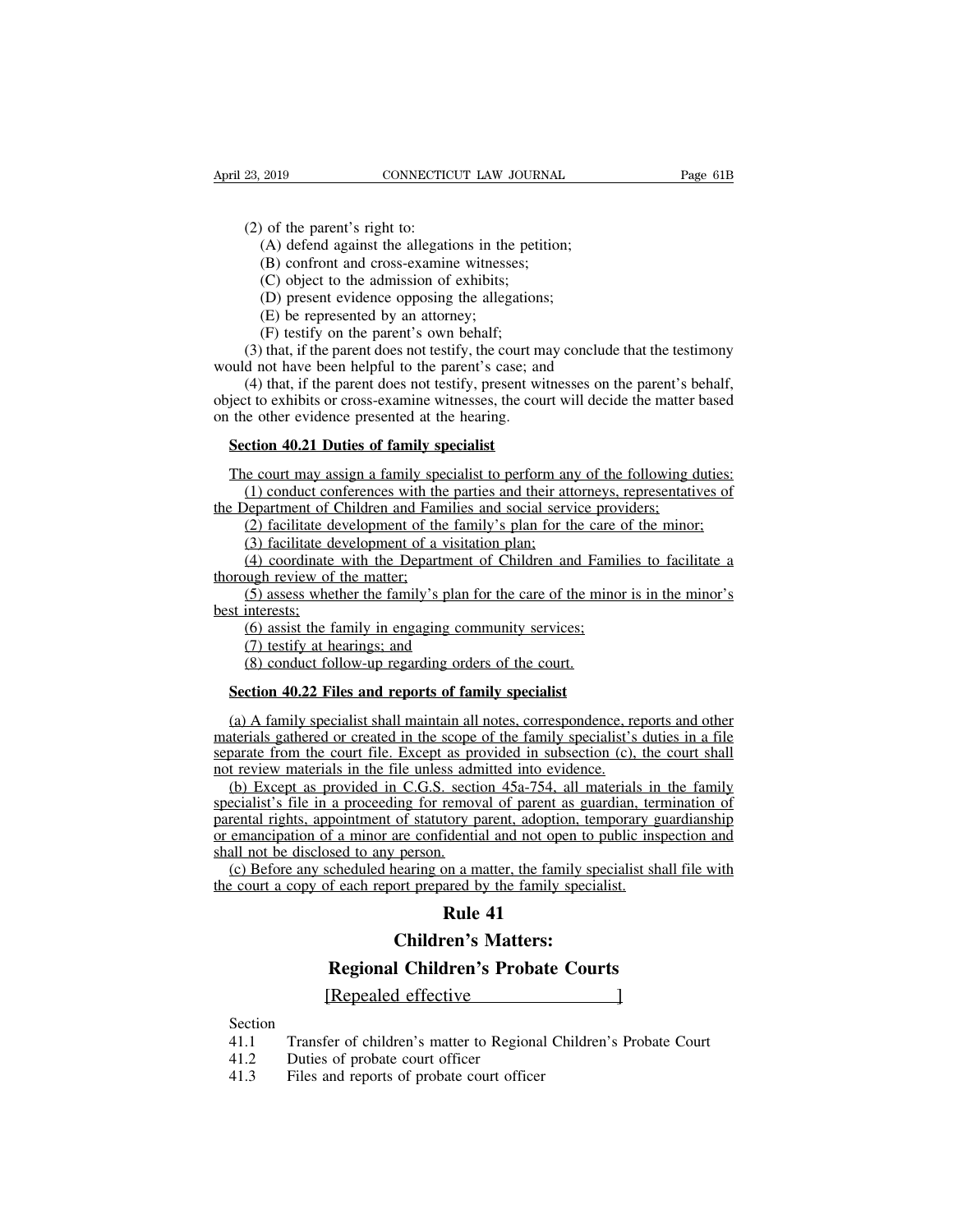## **Section 41.1 Transfer of children's matter to Regional Children's Probate**<br> **Section 41.1 Transfer of children's matter to Regional Children's Probate**<br> **Section 41.1 is repealed offective** (*Transferred* to action 18.5) **Court** Section 41.1 Transfer of children's matter to Regional Children's Probate<br>Section 41.1 Transfer of children's matter to Regional Children's Probate<br>Section 41.1 is repealed effective ... (Transferred to section 18.5)<br>Secti **Section 41.1 Transfer of children's matter to Region<br>
Section 41.1 is repealed effective (Transference)**<br>
Section 41.2 Duties of probate court officer<br>
Section 41.2 is repealed effective Section 41.1 Transfer of children's matter to Regional Children's Probate<br>
Section 41.1 is repealed effective ... (Transferred to section 18.5)<br>
Section 41.2 Duties of probate court officer<br>
...(Transferred to section 21)<br>

40.21) Section 41.1 is repealed effective (Transferred to<br> **Section 41.2 Duties of probate court officer**<br>
Section 41.2 is repealed effective (Transferre<br> **Section 41.3 Files and reports of probate court officer**<br>
Section 41.3 is Section 41.2 Duties of probate court officer<br>
Section 41.2 is repealed effective ... (Transferred to section<br>
...21)<br>
Section 41.3 Files and reports of probate court officer<br>
Section 41.3 is repealed effective ... (Transfe ourt officer<br>
e<br>
f probate court officer<br>
e<br> **Rule 42**<br>
cen's Matters:<br>
<sub>n e</sub> Levi distinctive Effective (Transference)<br>
ports of probate court officer<br>
effective (Transference)<br> **Children's Matters:<br>
rlapping Jurisdiction in** 

40.22) **nd reports of probate court officer<br>
aled effective Court Court (Transferred to<br>
<b>Children's Matters:**<br> **Overlapping Jurisdiction in**<br> **Court for Juvenile Matter** Transferred to section<br>
(Transferred to section<br>
(Probate Court and Superior Court for Juvenile Matters<br>
(Probate Court and Superior Court for Juvenile Matters<br>
(Probate Court and Superior Court for Juvenile Matters<br>
(Prio

- Section<br>42.1 Prior pending matter in Superior Court for Juvenile Matters
- **EXECUTE:**<br> **Children's Matters:**<br> **Court and Superior Court for Juvenile Matters**<br>
Section<br>
42.1 Prior pending matter in Superior Court <u>for Juvenile Matters</u><br>
42.2 Petition in Superior Court when prior matter Prior pendi **EXAMPLE 12.2**<br> **COVERT COUTE:**<br> **COVERT AND SUPERIOR COURT COURT FOR JUVENIE MATTERS**<br>
Section<br>
Prior pending matter in Superior Court <u>for Juvenile Matters</u><br>
42.2 Petition in Superior Court when prior matter Prior pendin **Solution Coverlant Court and S**<br>Prior pending matter<br>Petition in Superior<br>Probate Court<br>Petition in Superior<br>guardianship to com **Probate Court and Superior Court for Juvenile Matters**<br>Section<br>42.1 Prior pending matter in Superior Court <u>for Juvenile Matters</u><br>42.2 Petition in Superior Court when prior matter Prior pending matter in<br>Probate Court<br>42.
- 
- ate Court and Superior Court for Juvenile Matter<br>Prior pending matter in Superior Court <u>for Juvenile Matters</u><br>Petition in Superior Court when prior matter Prior pending m<br>Probate Court<br>Petition in Superior Court when When Section<br>
42.1 Prior pending matter in Superior Court for Juvenile Matters<br>
42.2 Petition in Superior Court when prior matter Prior pending matter in<br>
Probate Court<br>
42.3 Petition in Superior Court when When Probate Court g Prior pending matter in Superior Court <u>for Juvenile</u><br>
Petition in Superior Court when prior matter Prior<br>
Probate Court<br>
Petition in Superior Court when When Probate Court<br>
guardianship to commissioner of children and fam 42.2 Petition in Superior Court when probate Court<br>42.3 Petition in Superior Court when probate Court<br>42.3 Petition in Superior Court when Wh<br>guardianship to commissioner of ch<br>42.4 Emergency action by the commissi<br>prior m Probate Court<br>
42.3 Petition in Superior Court when When Probate Court grants custody or<br>
guardianship to commissioner of children and families when<br>
42.4 Emergency action by the commissioner of children and families when<br>
- 

IF a matter concerning in the Superior Court for Juvenile Matters<br>
42.4 Emergency action by the commissioner of children and families when<br>
prior matter pending matter in Probate Court<br>
42.5 Safety and service agreement<br>
S 42.4 Emergency action by the commissioner of children and families when<br>prior matter pending <u>matter</u> in Probate Court<br>42.5 Safety and service agreement<br>**Section 42.1 Prior pending matter in Superior Court <u>for Juvenile Ma**</u> Probate Court<br>prior matter pending matter in Pro<br>42.5 Safety and service agreement<br>Section 42.1 Prior pending matter in Sup<br>If a matter concerning a minor is pending<br>Matters before a petition is filed in a Probate (<br>Probat 42.5 Safety and service agreement<br> **Section 42.1 Prior pending matter in Superior Court <u>for Juvenile Matters</u><br>
If a matter concerning a minor is pending in the Superior Court for Juvenile<br>
atters before a petition is file Section 42.1 Prior pending m**<br>If a matter concerning a mino<br>Matters before a petition is filed in<br>Probate Court shall dismiss the p<br>**Section 42.2 Petition in Supe**<br>**matter in Probate Court**<br>(a) If a matter concerning a mi

If a matter concerning a minor is pending in the Superior Court for Juvenile<br>atters before a petition is filed in a Probate Court concerning the same minor, the<br>obate Court shall dismiss the petition.<br>**Section 42.2 Petitio** Matters before a petition is filed in a Probate Court concerning the same minor, the<br>Probate Court shall dismiss the petition.<br>Section 42.2 Petition in Superior Court when prior matter Prior pending<br>matter in Probate Court Probate Court shall dismiss the petition.<br> **Section 42.2 Petition in Superior Court when prior matter Prior pending**<br> **Section 42.2 Petition in Superior Court when prior matter Prior pending**<br>
(a) If a matter concerning a Section 42.2 Petition in Superior Court when prior matter Prior pending<br>matter in Probate Court<br>(a) If a matter concerning a minor is pending in a Probate Court before the filing<br>of a petition in the Superior Court for Juv Section 42.2 Petition in Superior Court when prior matter Prior pending<br>matter in Probate Court<br>(a) If a matter concerning a minor is pending in a Probate Court before the filing<br>of a petition in the Superior Court for Juv atter in Probate Court<br>
(a) If a matter concerning a minor is pending in a Probate Court before the filing<br>
a petition in the Superior Court for Juvenile Matters concerning the same minor,<br>
be commissioner of children and (a) If a matter concerning a minor is pending in a Probate Court before the filing<br>of a petition in the Superior Court for Juvenile Matters concerning the same minor,<br>the commissioner of children and families and any party

(a) If a matter concerning a minor is pentuing in a Probate Court before the ring<br>of a petition in the Superior Court for Juvenile Matters concerning the same minor,<br>the commissioner of children and families and any party or a petition in the superior Court for Juvenine Matters concerning the same innior, the commissioner of children and families and any party having knowledge of the pending matters shall immediately notify the Superior Cou and method whether the dismissal should be without prejudice. The courts and make a preding matters shall immediately notify the Superior Court and the Probate Court give written notice to each court that the matter is mat pending matters sian infined actly notify the sup-<br>give written notice to each court that the matter is i<br>(b) On notification that the Superior Court ha<br>child minor for whom there was a prior pendin<br>judges of the Superior-(b) On notification that the Superior Court has a pending m from courts.<br>
(b) On notification that the Superior Court has a pending matter concerning a<br>
idd minor for whom there was a prior pending matter in a Probate Cou (b) On nonneation that the superior Court has a pending matter concerning a<br>child minor for whom there was a prior pending matter in a Probate Court, the<br>judges of the Superior Court and Probate Court <u>two</u> courts shall c

entry in the superior Court and Probate Court two courts shall communicate to determine which court should proceed, and which court should dismiss the matter and whether the dismissal should be without prejudice. The court diately of the communication and granted access to the audio recording or transcript of the communication.<br>
Communication and whether the dismissal should be without prejudice. The courts may allow the parties to participa and whether the dismissal should be without prejudice. The courts may allow the parties to participate in the communication.<br>
(c) The Superior Court and the Probate Court courts shall make arrange for an audio recording or and whence the using<br>parties to participate in<br>(c) The Superior Ce<br>audio recording or arra<br>communication made to<br>on payment of applicat<br>of the communication.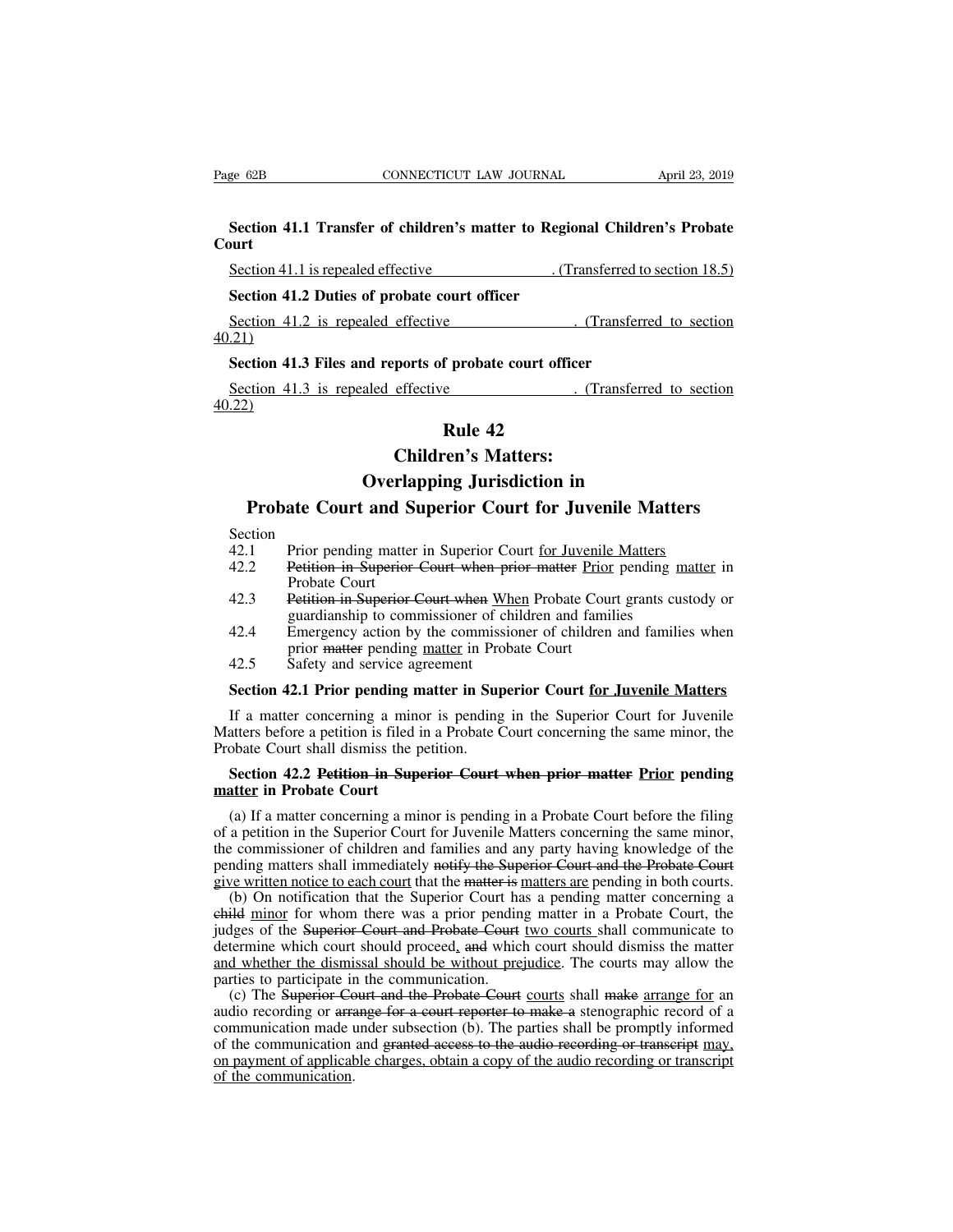(d) The courts may communicate on scheduling, calendars, court records and<br>ear administrative issues without making a record and without informing the<br>rties of the communication. April 23, 2019 CONNECTICUT LAW JOURNAL Page 63B<br>
(d) The courts may communicate on scheduling, calendars, court records and<br>
other administrative issues without making a record and without informing the<br>
parties of the com April 23, 2019 CONNECT<br>
(d) The courts may communicate<br>
other administrative issues withous<br>
parties of the communication.<br>
Section 42.3 Petition in Superi-<br>
custody or quardianship to comm ril 23, 2019 **CONNECTICUT LAW JOURNAL** Page 63B<br>
(d) The courts may communicate on scheduling, calendars, court records and<br>
ner administrative issues without making a record and without informing the<br> **Section 42.3 Petiti** (d) The courts may communicate on scheduling, calendars, court records<br>other administrative issues without making a record and without informing<br>parties of the communication.<br>**Section 42.3 Petition in Superior Court when W** 

(d) The courts may communicate on scheduling, calendars, court records and<br>ner administrative issues without making a record and without informing the<br>reties of the communication.<br>**Section 42.3 Petition in Superior Court w** (d) The courts may communicate on schedumig, calendars, court lecords and<br>other administrative issues without making a record and without informing the<br>parties of the communication.<br>**Section 42.3 Petition in Superior Court** outer administrative issues without making a record and without informing the<br>parties of the communication.<br>**Section 42.3 Petition in Superior Court when When Probate Court grants**<br>custody or guardianship to commissioner o parties of the communication.<br>
Section 42.3 Petition in Superior Court when When Probate Court grants<br>
custody or guardianship to commissioner of children and families<br>
If a Probate Court appoints the commissioner of child Section 42.3 Petition in Superior Court when When Probate Court grants<br>custody or guardianship to commissioner of children and families<br>If a Probate Court appoints the commissioner of children and families as temporary<br>cus custody or guardianship to commissioner of children and families<br>If a Probate Court appoints the commissioner of children and families as t<br>custodian or guardian of the person of a minor, the commissioner shall im<br>file a p If a Probate Court appoints the commissioner of children and families as temporary<br>stodian or guardian of the person of a minor, the commissioner shall immediately<br>e a petition under C.G.S. section 46b-129 in the Superior custodian or guardian of the person of a minor, the commissione<br>file a petition under C.G.S. section 46b-129 in the Superior<br>Matters and notify the Probate Court of the filing. The Superior<br>jurisdiction. The Probate Court E a petition under C.O.S. section 400-129 in the superior Court for Juvenne<br>atters and notify the Probate Court of the filing. The Superior Court shall assume<br>isdiction. The Probate Court shall defer further action and dis

States and holdy the Frobate Court of the Hing. The Superior Court shall assume<br>jurisdiction. The Probate Court shall defer further action and dismiss the matter on<br>issuance of a Superior Court order regarding custody of t jurisdiction. The Frobate Court shall defer future action and distinss the matter on<br>issuance of a Superior Court order regarding custody of the minor.<br>**Section 42.4 Emergency action by the commissioner of children and fam** issuance of a superior Court order regarding custody of the filmor.<br> **Section 42.4 Emergency action by the commissioner of children and families**<br>
when prior <del>matter</del> pending matter in Probate Court<br>
(a) If the commissione **Section 42.4 Emergency action by the commissioner of children and families**<br>when prior matter pending matter in Probate Court<br>(a) If the commissioner of children and families determines that exigent circum-<br>stances necess when prior **matter pending matter in Probate Court**<br>(a) If the commissioner of children and families determines that exigent circum-<br>stances necessitate a 96-hour hold or a motion for an order of temporary custody<br>in the S (a) If the commissioner of children and families determines that exigent circum-<br>mces necessitate a 96-hour hold or a motion for an order of temporary custody<br>the Superior Court for Juvenile Matters for a minor for whom a (a) If the commissioner of emidler and families determines that extra<br>stances necessitate a 96-hour hold or a motion for an order of tempo<br>in the Superior Court for Juvenile Matters for a minor for whom a matter<br>in a Proba the Superior Court for Juvenile Matters for a minor for a Probate Court, the commissioner shall immediate the commissioner's action and report to the Probate mporary custody hearing in the Superior Court unde (b) If the Su

a Frobate Court, the commissioner shart inhinedately houry the Frobate Court<br>the commissioner's action and report to the Probate Court the outcome of the<br>nporary custody hearing in the Superior Court under C.G.S. section 4 of the commissioner s action and report to the Frobate Court the outcome of the<br>temporary custody hearing in the Superior Court under C.G.S. section 46b-129.<br>(b) If the Superior Court grants the motion for an order of temp temporary custody hearing in the superior Court under C.G.S. section 400-129.<br>
(b) If the Superior Court grants the motion for an order of temporary custody<br>
under subsection (a), the Probate Court shall dismiss the matter (b) If the superior Court grains the motion for an order of temporary custody<br>under subsection (a), the Probate Court shall dismiss the matter.<br>**Section 42.5 Safety and service agreement**<br>(a) If the Probate Court becomes Section 42.5 Safety and service agreement<br>
(a) If the Probate Court becomes aware that a family member has entered into a<br>
safety and service agreement with the commissioner of children and families for a<br>
minor for whom t **Section 42.5 Safety and service agree**<br>(a) If the Probate Court becomes aware<br>safety and service agreement with the con<br>minor for whom the court has a pending<br>worker or supervisor in the Department<br>whether the commissione (a) If the Probate Court becomes aware that a family member has entered into a<br>fety and service agreement with the commissioner of children and families for a<br>nor for whom the court has a pending matter, the court shall co (a) If the Frobate Court becomes aware that a family inember has entered into a<br>safety and service agreement with the commissioner of children and families for a<br>minor for whom the court has a pending matter, the court sha saicty and service agreement what if<br>minor for whom the court has a p<br>worker or supervisor in the Depar<br>whether the commissioner intends<br>Superior Court for Juvenile Matters<br>(b) If the commissioner indicates<br>to hear and dec (c) If the commissioner indicates that the commissioner sphering that the perior Court for Juvenile Matters.<br>
(b) If the commissioner intends to file a petition regarding the minor in the perior Court for Juvenile Matters.

worket of supervisor in the Expansion of Cinduci and Tamines to determine<br>whether the commissioner intends to file a petition regarding the minor in the<br>Superior Court for Juvenile Matters.<br>(b) If the commissioner indicate Superior Court for Juvenile Matters.<br>
(b) If the commissioner indicates that the commissioner does not plan to file a<br>
petition regarding the minor in the Superior Court, the Probate Court shall proceed<br>
to hear and decide Superior Court for Juverine Matters.<br>
(b) If the commissioner indicates that the commissioner does not plan to file a<br>
petition regarding the minor in the Superior Court, the Probate Court shall proceed<br>
to hear and decide (b) If the commissioner mateates that the commissioner does not plan to the a<br>petition regarding the minor in the Superior Court, the Probate Court shall proceed<br>to hear and decide the matter.<br>(c) If the commissioner indic from the Superior Court. The Superior Court, the Frobate Court shan proceed<br>to hear and decide the matter.<br>(c) If the commissioner indicates that the commissioner plans to file a petition<br>in the Superior Court, the commiss (c) If the commissioner indicates that the commissioner plans to file a petition<br>in the Superior Court, the commissioner shall file the petition not later than eight<br>days after informing the Probate Court of the intended a (c) If the Commissioner indicates that the commissioner plans to the a p<br>in the Superior Court, the commissioner shall file the petition not later than<br>days after informing the Probate Court of the intended action and noti the superior Court, the commissioner shart the the petition not fater than eight<br>ys after informing the Probate Court of the intended action and notify the Probate<br>curt of the filing. The Probate Court may hear and decide days after morning the Frobate Court of the intention data non and nonly the Frobate<br>Court of the filing. The Probate Court may hear and decide a pending petition for<br>temporary custody before receipt of notification that t Court of the Hing. The<br>temporary custody before<br>the Superior Court, the Pro<br>Superior Court, the Pro<br>on issuance of a Superi<br>(d) If the commissior<br>Probate Court of the in<br>decide the matter. but may near and decide a pend<br>f notification that the petition h<br>otification that the petition has b<br>thall defer further action and dis<br>der regarding custody of the mile a petition within eight days<br>le, the Probate Court pt of notification that the petition l<br>Court shall defer further action and<br>purt order regarding custody of the<br>ils to file a petition within eight da<br>in to file, the Probate Court shall<br>**Rule 42A**<br>**Children's Matters:**<br>**r** 

bate Court shall defer further action and dismiss to<br>or Court order regarding custody of the minor.<br>her fails to file a petition within eight days of infor<br>tention to file, the Probate Court shall proceed to<br>**Rule 42A**<br>**Ch** the commissioner fails to file a petition within eight days of informing the<br>
Court of the intention to file, the Probate Court shall proceed to hear and<br>
he matter.<br> **Probate Court and Superior Court-Family Division**<br> **Pr** 

Section<br>42A.1 Duty to notify courts Chi<br>
<u>Overlay</u><br>
<u>Probate Court and<br>
Section</u><br>
42A.1 Duty to notify courts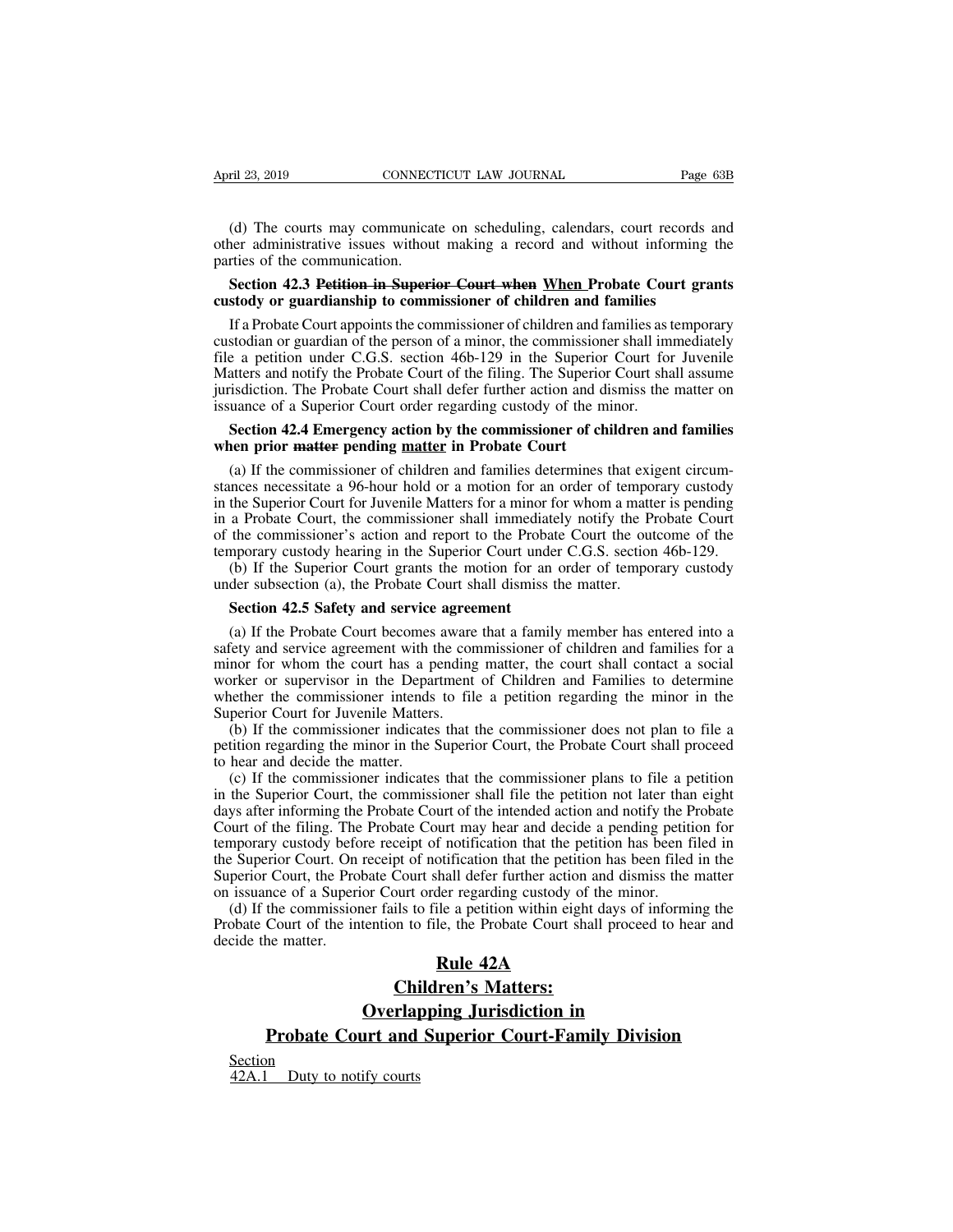42A.2 Guardianship or termination of parental rights matter in Probate Court<br>42A.3 Visitation matter in Probate Court<br>42A.4 When Probate Court may defer action EXTREE CONNECTICUT LAW JOUR<br>
42A.2 Guardianship or termination of parental<br>
42A.3 Visitation matter in Probate Court<br>
42A.4 When Probate Court may defer action<br>
42A.5 Communication between Probate Cour

EXECUTE EXECUTE:<br>
42A.2 Guardianship or termination of parental rights may 42A.3 Visitation matter in Probate Court<br>
42A.4 When Probate Court may defer action<br>
42A.5 Communication between Probate Court and Su<br>
Division EXECUTE SAN EXECUTE THE SUITE OF SAID THE SAN APPILE 23, 2019<br>
42A.2 Guardianship or termination of parental rights matter in Probate Court<br>
42A.3 Visitation matter in Probate Court<br>
42A.4 When Probate Court may defer acti Division **SECTION 42A.2 Constrainship or termination of paremails 42A.3 Visitation matter in Probate Court 42A.4 When Probate Court may defer action 42A.5 Communication between Probate C Division Section 42A.1 Duty to notify courts** 

 $\frac{42A.3}{42A.4}$  Visitation matter in Probate Court<br> $\frac{42A.4}{42A.4}$  When Probate Court may defer action<br> $\frac{42A.5}{42A.5}$  Communication between Probate Court and Superior Court-Family<br>Division<br>Section 42A.1 Duty to not minor in both the Probate Court may defer action<br>
42A.5 Communication between Probate Court and Superior Court-Family<br>
Division<br>
Section 42A.1 Duty to notify courts<br>
Upon becoming aware of existing orders or pending matte Shall immediately notify court and Superior Court-Family<br>
Division<br>
Section 42A.1 Duty to notify courts<br>
Upon becoming aware of existing orders or pending matters concerning the same<br>
minor in both the Probate Court and th **Section 42A.1 Duty to notify courts**<br>
Upon becoming aware of existing orders or pending matters concerning the same<br>
nor in both the Probate Court and the Superior Court-Family Division, a party<br>
all immediately notify, i **Section 42A.1 Duty**<br>
Upon becoming awa<br>
minor in both the Prob<br>
shall immediately notif<br> **Probate Court**<br>
Except as provided in the probations act for

Upon becoming aware of existing orders or pending matters concerning the same<br>nor in both the Probate Court and the Superior Court-Family Division, a party<br>all immediately notify, in writing, each court in which a matter i of the petitions set forth during the period of periods of periods of periods in the period minor in both the Probate Court and the Superior Court-Family Division, a party shall immediately notify, in writing, each court i order or pending matter in the Superior Court-Family Division, a party-<br>shall immediately notify, in writing, each court in which a matter is pending.<br>**Section 42A.2 Guardianship or termination of parental rights matter in** shall immediately notify, in writing, each court in which a matter is pending.<br> **Section 42A.2 Guardianship or termination of parental rights matter in**<br> **Probate Court**<br>
Except as provided in section 42A.4, the Probate Co **component 42A.2 Guardianship or**<br> **ate Court**<br>
cept as provided in section 42A.4<br>
e petitions set forth below conce<br>
or pending matter in the Super<br>
(1) removal of a guardian;<br>
(2) appointment of a guardian, c<br>
(3) termi (2) appointment of a guardian, coguardian or permanent guardian; the appendice any e-petitions set forth below concerning a minor notwithstanding an existing or pending matter in the Superior Court-Family Division concerni (3) termination of the section 42A.4, the H<br>
interpretions set forth below concerning<br>
Concerning matter in the Superior C<br>
(1) removal of a guardian;<br>
(2) appointment of a guardian, coguard<br>
(3) termination of parental ri the petitions set forth below concerning a minor notwiths<br>
der or pending matter in the Superior Court-Family Divis<br>
me minor:<br>
(1) removal of a guardian;<br>
(2) appointment of a guardian, coguardian or permanent<br>
(3) termin

(1) Except as provided in subsections (b) and in section 42A.4, the Probate<br>
(a) Except as provided in subsections (b) and (c) and in section 42A.4, the Probate<br>
(a) Except as provided in subsections (b) and (c) and in sec (1) removal of a guardian;<br>
(2) appointment of a guardian, coguardian or permanent guardian; or<br>
(3) termination of parental rights.<br> **Section 42A.3 Visitation matter in Probate Court**<br>
(a) Except as provided in subsectio (2) appointment of a guardian, coguardian or permanent guardian; or<br>
(3) termination of parental rights.<br> **Section 42A.3 Visitation matter in Probate Court**<br>
(a) Except as provided in subsections (b) and (c) and in sectio Configuration of a guardantic concerning (3) termination of parental rights.<br>Section 42A.3 Visitation matter in Probate Court<br>(a) Except as provided in subsections (b) and (c) and in<br>Court may hear and decide a petition un Section 42A.3 Visitation matter in Probate Court<br>
(a) Except as provided in subsections (b) and (c) and in section 42A.4, the Probate<br>
uurt may hear and decide a petition under C.G.S. section 45a-612 for visitation<br>
a min Section 42A.3 Visitation matter in Proba<br>
(a) Except as provided in subsections (b) and<br>
Court may hear and decide a petition under<br>
of a minor notwithstanding an existing orde<br>
Court-Family Division concerning the same<br>
( Except as provided in subsections (b) and (c) and in section 42A.4, the Probate<br>t may hear and decide a petition under C.G.S. section 45a-612 for visitation<br>minor notwithstanding an existing order or pending matter in the Transport and decide a petition under C.G.S. section 45<br>t may hear and decide a petition under C.G.S. section 45a-<br>minor notwithstanding an existing order or pending matter<br>t-Family Division concerning the same minor.<br>The The may hear and decide a perform under C.O.S. section 45a-012 for visitation<br>minor notwithstanding an existing order or pending matter in the Superior<br>t-Family Division concerning the same minor.<br>The Probate Court shall d of a minor notwithstanding an existing order or pending matter in the Superior<br>Court-Family Division concerning the same minor.<br>(b) The Probate Court shall dismiss a person's petition for visitation if a pending<br>visitation

(1) concerns an existing Superior Court order for visitation by the sa<br>
(2) was commenced under C.G.S. section 46b-59; or<br>
(3) was commenced by a person who lacks standing to seek visita<br>
boate Court.<br>
(c) The Probate Cour

(b) The Probate Court shall dismiss a person's petition for visitation if a pending<br>itation matter in the Superior Court:<br>(1) concerns an existing Superior Court order for visitation by the same person;<br>(2) was commenced u wisitation matter in the Superior Court:<br>(1) concerns an existing Superior Court order for visitation by th<br>(2) was commenced under C.G.S. section 46b-59; or<br>(3) was commenced by a person who lacks standing to seek v<br>Proba

(3) was commenced by a person who lacks standing to seek visitation in the obate Court.<br>
(c) The Probate Court shall not issue an order concerning visitation that conflicts th a Superior Court order for visitation by the Probate Court.<br>
(c) The Probate Court shall not issue an order concerning visitation that conflicts<br>
with a Superior Court order for visitation by the same person.<br> **Section 42A.4 When Probate Court may defer action**<br>
The **Probate Court shall not issue an order concerning visitation that confidential a Superior Court order for visitation by the same person.**<br> **Section 42A.4 When Probate Court may defer action**<br>
The Probate Court may defer (a) a Superior Court-Family of the same person.<br>
a Superior Court order for visitation by the same person.<br>
e Probate Court-may defer action<br>
e Probate Court-may defer action<br>
e Probate Court-may defer action<br>
(a) a guardi Section 42A.4 When Probate Court may defer action<br>The Probate Court may defer action on a petition for removary<br>appointment of a guardian, co-guardian or permanent guardian, o<br>parental rights concerning a minor if the Prob (2) pending periods and the Probate Court may defer action<br>
intment of a guardian, co-guardian or permanent guardian, or termination of<br>
that rights concerning a minor if the Probate Court determines that:<br>
(1) a pending p The Probate Court may defer action on<br>appointment of a guardian, co-guardian or<br>parental rights concerning a minor if the Pro<br>(1) a pending petition in the Superior<br>same minor seeks relief not available in the<br>(2) pending (3) the period is a matrix of a guardian, co-guardian or permanent guardian, or termination of trail rights concerning a minor if the Probate Court determines that:<br>
(1) a pending petition in the Superior Court-Family Divi

appointment of a guardian, co-guardian of perm<br>parental rights concerning a minor if the Probate<br>(1) a pending petition in the Superior Court<br>same minor seeks relief not available in the Prob<br>(2) pending petitions in the P

(1) a pending petition in the Probate Court determines that.<br>
(1) a pending petition in the Superior Court-Family Division concerning the<br>
minor seeks relief not available in the Probate Court;<br>
(2) pending petitions in th

same minor seeks relief not available in the Probate Court;<br>
(2) pending petitions in the Probate Court and the Superior Court seek conflict-<br>
ing relief concerning the same minor;<br>
(3) the Superior Court has relevant info

(a) On notification of existing orders or pending matters concerning a minor in ing relief concerning the sam<br>
(3) the Superior Court h<br>
readily available to the Proba<br>
(4) the petition in the Proba<br>
of forum shopping or delayin<br> **Section 42A.5 Communic<br>
Family Division**<br>
(a) On notification of exiss<br> (3) the Superior Court has relevant information or evidence at its disposal not<br>ddily available to the Probate Court; or<br>(4) the petition in the Probate Court is frivolous or was filed for the purpose<br>forum shopping or de readily available to the Probate Court; or<br>
(4) the petition in the Probate Court is frivolous or was filed for the purpose<br>
of forum shopping or delaying another proceeding.<br> **Section 42A.5 Communication between Probate C** (4) the petition in the Probate Court is frivolous or was filed for the purpose<br>of forum shopping or delaying another proceeding.<br>**Section 42A.5 Communication between Probate Court and Superior Court-**<br>**Family Division**<br>(a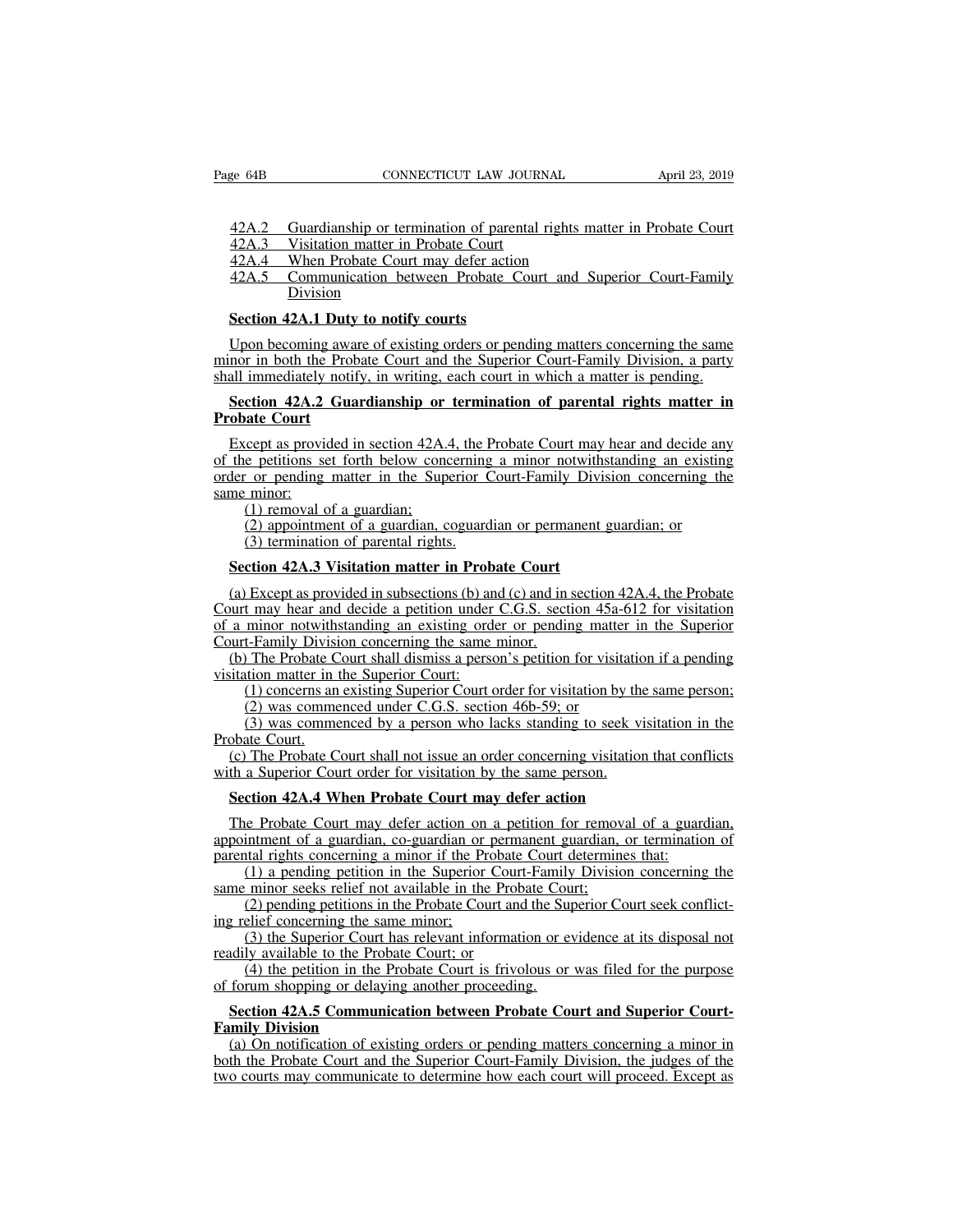April 23, 2019<br>
CONNECTICUT LAW JOURNAL<br>
provided in subsection (b), the courts shall arrange for an audio recording or steno-<br>
graphic record. Subject to the law governing confidentiality of the matter in the<br>
Probate Cou April 23, 2019 CONNECTICUT LAW JOURNAL Page 65B<br>provided in subsection (b), the courts shall arrange for an audio recording or steno-<br>graphic record. Subject to the law governing confidentiality of the matter in the<br>Probat April 23, 2019 CONNECTICUT LAW JOURNAL Page 65B<br>provided in subsection (b), the courts shall arrange for an audio recording or steno-<br>graphic record. Subject to the law governing confidentiality of the matter in the<br>Probat April 23, 2019 CONNECTICUT LAW JOURNAL Page 65B<br>provided in subsection (b), the courts shall arrange for an audio recording or steno-<br>graphic record. Subject to the law governing confidentiality of the matter in the<br>Probat provided in subsection (b), the courts s<br>graphic record. Subject to the law go<br>Probate Court, the courts may allow th<br>and, on payment of applicable charges<br>transcript of the communication.<br>(b) The courts may communicate on by ided in subsection (b), the courts shall arrange for an audio recording or steno-<br>aphic record. Subject to the law governing confidentiality of the matter in the<br>obate Court, the courts may allow the parties to particip provided in subsection (b), the courts shall arrange for an audio recording or steno-<br>graphic record. Subject to the law governing confidentiality of the matter in the<br>Probate Court, the courts may allow the parties to par provided in subsection (b)<br>graphic record. Subject t<br>Probate Court, the courts<br>and, on payment of appli<br>transcript of the commun<br>dministrative issues with<br>the communication. Final analysis of an addressing confidential<br>the parties to participate<br>the parties to participate<br>ges, to obtain a copy of<br>n scheduling, calendars,<br>a a record and without i<br>**Rule 43**<br>with Intellectual

burt, the courts may allow the parties to participate in the communication<br>
syment of applicable charges, to obtain a copy of the audio recording or<br>
f the communication.<br>
courts may communicate on scheduling, calendars, c Example and Solution Communication.<br> **243.1 Criminal background check**<br>
43.1 Criminal background check<br>
43.2 Sterilization<br>
43.3 When streamline notice procedure may

Section

- 
- 
- From Multimation.<br>
Guardians of Adul<br>
Section<br>
43.1 Criminal background c<br>
43.2 Sterilization<br>
<u>43.3 When streamline notice</u><br>
with intellectual disabi **43**<br> **43.4**<br> **43.1**<br> **43.1**<br> **43.1**<br> **43.2**<br> **43.2**<br> **43.3**<br> **43.3**<br> **43.4**<br> **43.4**<br> **43.4**<br> **43.4**<br> **43.4**<br> **43.4**<br> **43.4**<br> **43.4**<br> **43.4**<br> **43.4**<br> **43.4**<br> **43.4**<br> **43.4**<br> **43.4**<br> **43.4**<br> **43.4**<br> **43.4**<br> **43.4**<br> **43.4**<br>
- **Guardians of Adults with Intellectual I**<br>Criminal background check<br>Sterilization<br>When streamline notice procedure may be used in<br>with intellectual disability proceeding<br>Guardian with authority to manage finances to se<br>fin Guardians of Adults with Intellectual Disability<br>Section<br>43.1 Criminal background check<br>43.2 Sterilization<br>43.3 When streamline notice procedure may be used in guardianship of adult<br>with intellectual disability proceeding<br> Criminal background check<br>Sterilization<br>When streamline notice procedure may be used in guardianship of adult<br>with intellectual disability proceeding<br>Guardian with authority to manage finances to send copy of inventory.<br>fi 43.1 Criminal background check<br>
43.2 Sterilization<br>
43.3 When streamline notice procedure may be used in guardianship of adult<br>
with intellectual disability proceeding<br>
43.4 Guardian with authority to manage finances to se Erifization<br>Sterilization<br>When streamline notice processity<br>with intellectual disability p<br>Guardian with authority to r<br>financial report, account and Release of funds from restrict<br>to manage finances<br>When guardian to submi 43.3 When streamline notice procedure may be used in guardians<br>
with intellectual disability proceeding<br>
43.4 Guardian with authority to manage finances to send copy of<br>
financial report, account and affidavit of closing t 43.3 When steamline holes procedure may be used in guardianship or additional with intellectual disability proceeding<br>43.4 Guardian with authority to manage finances to send copy of inventory, financial report, account and with included us aboutly procedured in<br>Guardian with authority to man<br>financial report, account and affile<br>Release of funds from restricted<br>to manage finances<br>When guardian with authority<br>account in force
- 43.4 Cuardian with authority to manage mances to send copy of inventory,<br>financial report, account and affidavit of closing to each party and attorney<br>43.5 Release of funds from restricted account in guardianship with auth miancial report, account and<br>
Release of funds from rest<br>
to manage finances<br>
When guardian to submit<br>
Required contents of finances<br>
When guardian with auther<br>
account in force<br>
3.1 Criminal backgroun
- 
- 
- **SECUTE:** When guardian to submit financial report or a<br>
43.7 Required contents of financial report or account<br>
ity to manage finances<br>
43.8 When guardian with authority to manage financial<br>
account in force<br> **Section 43.1**

At any time during a proceeding concerning the guardianship of an adult with<br>education 43.1 Criminal background check<br>At any time during a proceeding concerning the guardianship of an adult with<br>ellectual disability, the c If the manage infinites<br>
43.8 When guardian with authority to manage finances to verify restricted<br>
account in force<br> **Section 43.1 Criminal background check**<br>
At any time during a proceeding concerning the guardianship of (a) when guardian whil additionly to main<br>account in force<br>ction 43.1 Criminal background check<br>any time during a proceeding concerning th<br>ectual disability, the court may obtain a crim<br>(1) the guardian or proposed guardia (2) an individual background check<br>(2) any time during a proceeding concerning the guardianship of<br>ectual disability, the court may obtain a criminal background<br>(1) the guardian or proposed guardian;<br>(2) an individual prov (3) an individual background check<br>any time during a proceeding concerning the guardianship of an adult wi<br>ectual disability, the court may obtain a criminal background check of:<br>(1) the guardian or proposed guardian;<br>(2) (4) any time during a proceeding concerning the guardianship of an adult with ectual disability, the court may obtain a criminal background check of:<br>(1) the guardian or proposed guardian;<br>(2) an individual providing care At any time during a proceeding concellectual disability, the court may obta (1) the guardian or proposed guardia (2) an individual providing care to t (3) an individual living in the house (4) any other person if necessar

- 
- 
- 
- 

(1) the guardian or proposed guardian;<br>
(2) an individual providing care to the protected person;<br>
(3) an individual living in the household of the protected person; or<br>
(4) any other person if necessary to protect the in (2) an individual providing care to the protected person;<br>
(3) an individual living in the household of the protected person; or<br>
(4) any other person if necessary to protect the interests of the protected person.<br> **Secti** (3) an individual living in the household of the protected person; or<br>
(4) any other person if necessary to protect the interests of the protected person.<br> **Section 43.2 Sterilization**<br>
If a guardian of an adult with inte (4) any other person if necessary to protect the interests of the protected person.<br> **Section 43.2 Sterilization**<br>
If a guardian of an adult with intellectual disability petitions for approval of a<br>
sterilization procedur Section 43.2 Sterilization<br>
If a guardian of an adult with intellectual d<br>
sterilization procedure under C.G.S. section 45a<br>
plinary team appointed under C.G.S. section 4<br>
whether the protected person is able to give info<br> If a guardian of an adult with intellectual disability petitions for approval of a rilization procedure under C.G.S. section 45a-698, each member of the interdiscinary team appointed under C.G.S. section 45a-695 shall file It a guardian of an adult with intellectual disability peut<br>sterilization procedure under C.G.S. section 45a-698, each me<br>plinary team appointed under C.G.S. section 45a-695 shall<br>whether the protected person is able to gi mary team appoint<br>
nether the protected<br>
in is in the best int<br>
Section 43.3 Whe<br>
adult with intelle<br>
See rule 8.6.<br>
Section 43.4 Gua

**Section 43.3 When streamline notice procedure may be used in guardianship adult with intellectual disability proceeding<br>See rule 8.6.<br>Section 43.4 Guardian with authority to manage finances to send copy<br>inventory, financi Section 43.3 When streamline notice procedure may be used in guardianship**<br>of adult with intellectual disability proceeding<br>See rule 8.6.<br>Section 43.4 Guardian with authority to manage finances to send copy<br>of inventory, **Section 43.3 When strain**<br>of adult with intellectual<br>Section 43.4 Guardia<br>of inventory, financial<br>and attorney<br>A guardian with author See rule 8.6.<br>Section 43.4 Guardian with authority to manage finances to send copy<br>inventory, financial report, account and affidavit of closing to each party<br>d attorney<br>A guardian with authority to manage the finances of See rule 8.6.<br>Section 43.4 Guardian with authority to manage finances to send copy<br>of inventory, financial report, account and affidavit of closing to each party<br>and attorney<br>A guardian with authority to manage the finance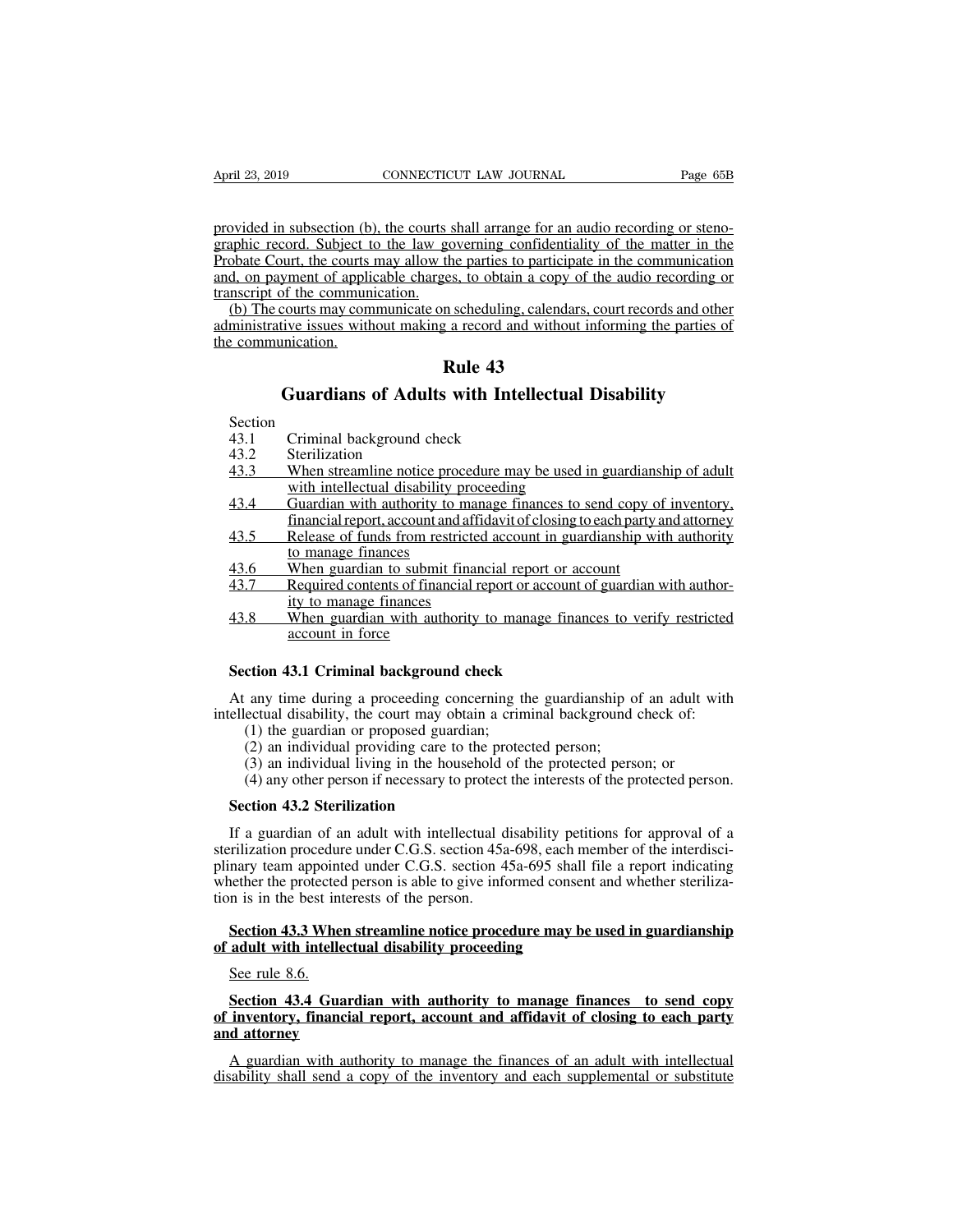Page 66B<br>
CONNECTICUT LAW JOURNAL<br>
inventory, each financial report or account and the affidavit of closing, at the time<br>
of filing, to each party and attorney of record and shall certify to the court that the<br>
copy has be Page 66B CONNECTICUT LAW JOURNAL April 23, 2019<br>inventory, each financial report or account and the affidavit of closing, at the time<br>of filing, to each party and attorney of record and shall certify to the court that the<br> Page 66B<br>inventory, each financial<br>of filing, to each party and<br>copy has been sent.<br>Section 43.5 Release **Section 43.5 Release of funds from restricted account in guardianship with**<br>Section 43.5 Release of funds from restricted account in guardianship with<br>thority to manage finances inventory, each financial report or accord filing, to each party and attorney of r<br>copy has been sent.<br>**Section 43.5 Release of funds from**<br>**authority to manage finances**<br>See section 35.7(f). ventory, each financial re<br>filing, to each party and<br>py has been sent.<br>Section 43.5 Release of<br>thority to manage finan<br>See section 35.7(f).<br>Section 43.6 When guar

# **Section 43.5 Release of funds from restricted account in guardianship withority to manage finances**<br>
Section 43.5 Release of funds from restricted account in guardianship withority to manage finances<br>
See section 35.7(f).

Section 43.5 Release of funds from restricted account in guardianship with<br>thority to manage finances<br>See section 35.7(f).<br>Section 43.6 When guardian to submit financial report or account<br>(a) A guardian with authority to Section 43.5 Release of funds from restricted account in guardianship with<br>authority to manage finances<br>See section 35.7(f).<br>Section 43.6 When guardian to submit financial report or account<br>(a) A guardian with authority t See section 35.7(f).<br>See section 35.7(f).<br>Section 43.6 When guardian to submit financial report<br>(a) A guardian with authority to manage the finances of an<br>disability shall submit an annual financial report or account for<br> See section 35.7(f).<br>
Section 43.6 When guardian to submit financial report or account<br>
(a) A guardian with authority to manage the finances of an adult with intellectual<br>
sability shall submit an annual financial report o Section 43.6 When guardian to submit financial report or account<br>
(a) A guardian with authority to manage the finances of an adult with intellectual<br>
disability shall submit an annual financial report or account for the f Section 43.6 When guardian to submit financial report or account<br>
(a) A guardian with authority to manage the finances of an adult with intellectual<br>
disability shall submit an annual financial report or account for the fi

(a) A guardian with authority to manage the finances of an adult with intellectual<br>ability shall submit an annual financial report or account for the first year following<br>e date on which the guardian is given the authorit (a) A guatural with authority to manage the mances of an addit with interlectual disability shall submit an annual financial report or account for the first year following the date on which the guardian is given the autho disability shall subfinit an annual infinited report of account for the date on which the guardian is given the authority.<br>
(b) After submitting the first annual financial report or acco<br>
(a), the guardian shall thereafter

(b) After submitting the first annual financial report or account under subsection<br>t, the guardian shall thereafter submit a periodic financial report or account at least<br>ce during each three-year period, unless the court (a) Anti- submining the rist annual miancial report of account untier subsection<br>(a), the guardian shall thereafter submit a periodic financial report or account at least<br>once during each three-year period, unless the cour (a), the guardian shall dicterate should a periodic infinite and perform at least<br>once during each three-year period, unless the court directs more frequent accounts.<br>(c) A guardian shall submit a final financial report or once during each direct-year period, unless the contributed strict requent accounts.<br>
(c) A guardian shall submit a final financial report or account when the guardian-<br>
ship or the authority to manage finances is terminat ship or the authority to manage finances is terminated, the protected person dies or<br>the guardian seeks to resign or is removed by the court.<br>(d) If a guardian dies while managing a protected person's finances, the executo Explorate and seeks to resign or is removed by the court.<br>
(d) If a guardian seeks to resign or is removed by the court.<br>
(d) If a guardian dies while managing a protected person's finances, the executor<br>
administrator of (a) If a guardian dies while managing a protected person's imances, the executor<br>administrator of the estate of the deceased guardian shall file, on behalf of the<br>ceased guardian, a final financial report or account. If an or administrator of the estate of the deceased<br>deceased guardian, a final financial report or a<br>has not been appointed for the estate of the de<br>may file, on behalf of the deceased guardian,<br>(e) The court may excuse any fin S not been appointed for the estay file, on behalf of the decease (e) The court may excuse any 1<br>Section 43.7 Required conte<br>th authority to manage financy See rules 36 through 38.<br>Section 43.8 When guardiancy

# **Figure 13.7 Required contents of Section 43.7 Required contents of Sec rules 36 through 38.**<br>See rules 36 through 38.<br>Section 43.8 When guardian wit restricted account in force See section 35.7(e).

## **Solution 43.7 Required contents of financial report or account required by this section.**<br> **Section 43.7 Required contents of financial report or account of guardian**<br> **Section 43.8 When guardian with authority to manage** Section 43.7 Required C<br>th authority to manage<br>See rules 36 through 38.<br>Section 43.8 When gua<br>stricted account in force<br>See section 35.7(e). of financial report of<br>ith authority to mana<br>Rule 44<br>tment of Psychiatr The subset of through 28.<br> **Commitment in force**<br> **Commitment for Treatment of Psychiatric Disability**<br>
Commitment for Treatment of Psychiatric Disability<br>
Confidentiality of psychiatric commitment proceeding

# See section 35.7(e).<br> **Rule 44**<br> **Commitment for Treatment of Psychiatric Disability**<br>
Section<br>
44.1 Confidentiality of psychiatric commitment proceeding<br>
44.2 Audio recording of psychiatric commitment proceeding<br>
44.3 Not **EXECUTE:**<br> **Rule 44**<br> **Commitment for Treatment of Psychiatric Disability**<br>
Section<br>
44.1 Confidentiality of psychiatric commitment proceeding<br>
44.2 Audio recording of psychiatric commitment proceeding<br>
44.3 Notice and pr

- Section<br>44.1 Confidentiality of psychiatric commitment proceeding
- 
- 
- 
- **244**<br> **244**<br> **244**<br> **244.1**<br> **244.1**<br> **244.2**<br> **244.2**<br> **24.3**<br>
Notice and procedures in probable cause hearing<br> **44.4**<br> **24.4**<br> **24.4**<br> **24.4**<br> **24.4**<br> **24.4**<br> **24.4**<br> **24.4**<br> **24.4**<br> **24.5**<br> **24.7**<br> **24.7**<br> **24.7**<br> **24. Commitment for Treatment of Psychiatric 1**<br>Section<br>44.1 Confidentiality of psychiatric commitment proceedi<br>44.2 Audio recording of psychiatric commitment proceed<br>44.3 Notice and procedures in probable cause hearing<br>44.4 N **Commitment for Treatment of Psychiatric Disability**<br>Section<br>44.1 Confidentiality of psychiatric commitment proceeding<br>44.2 Audio recording of psychiatric commitment proceeding<br>44.3 Notice and procedures in probable cause hospital 44.1 Confidentiality of psychiatric commitment proceeding<br>44.2 Audio recording of psychiatric commitment proceeding<br>44.3 Notice and procedures in probable cause hearing<br>44.4 Notice of hearing on psychiatric commitment<br>44.5 44.2 Audio recording of psychiatric communicant proceding<br>44.2 Audio recording of psychiatric commitment proceeding<br>44.4 Notice of hearing on psychiatric commitment<br>44.5 Warrant for examination of individual 16 years or ol 44.2 Addio recolong of psychiatric commitment proceeding<br>44.3 Notice and procedures in probable cause hearing<br>44.4 Notice of hearing on psychiatric commitment<br>44.5 Warrant for examination of individual 16 years or older at A4.4 Notice of hearing on psychiatric commitment<br>
44.5 Warrant for examination of individual 16 years or older at general<br>
44.6 Warrant for examination of child at general hospital<br>
44.7 Warrant for court to examine indivi
- 
- 
- 

The court shall exclude a person who is not a party or an attorney for a party<br>
A4.6 Warrant for examination of child at general hospital<br>
44.7 Warrant for court to examine individual 16 years or older<br>
44.8 Voluntary admi 44.6 Warrant for examination of child at general hospital<br>44.7 Warrant for court to examine individual 16 years or older<br>44.8 Voluntary admission of person under conservatorship<br>**Section 44.1 Confidentiality of psychiatric** 44.7 Warrant for court to examine individual 16 years or older<br>44.8 Voluntary admission of person under conservatorship<br>**Section 44.1 Confidentiality of psychiatric commitment proceeding**<br>The court shall exclude a person w 44.7 Warrant for court to examine individual 16 years or older<br>44.8 Voluntary admission of person under conservatorship<br>**Section 44.1 Confidentiality of psychiatric commitment proceeding**<br>The court shall exclude a person w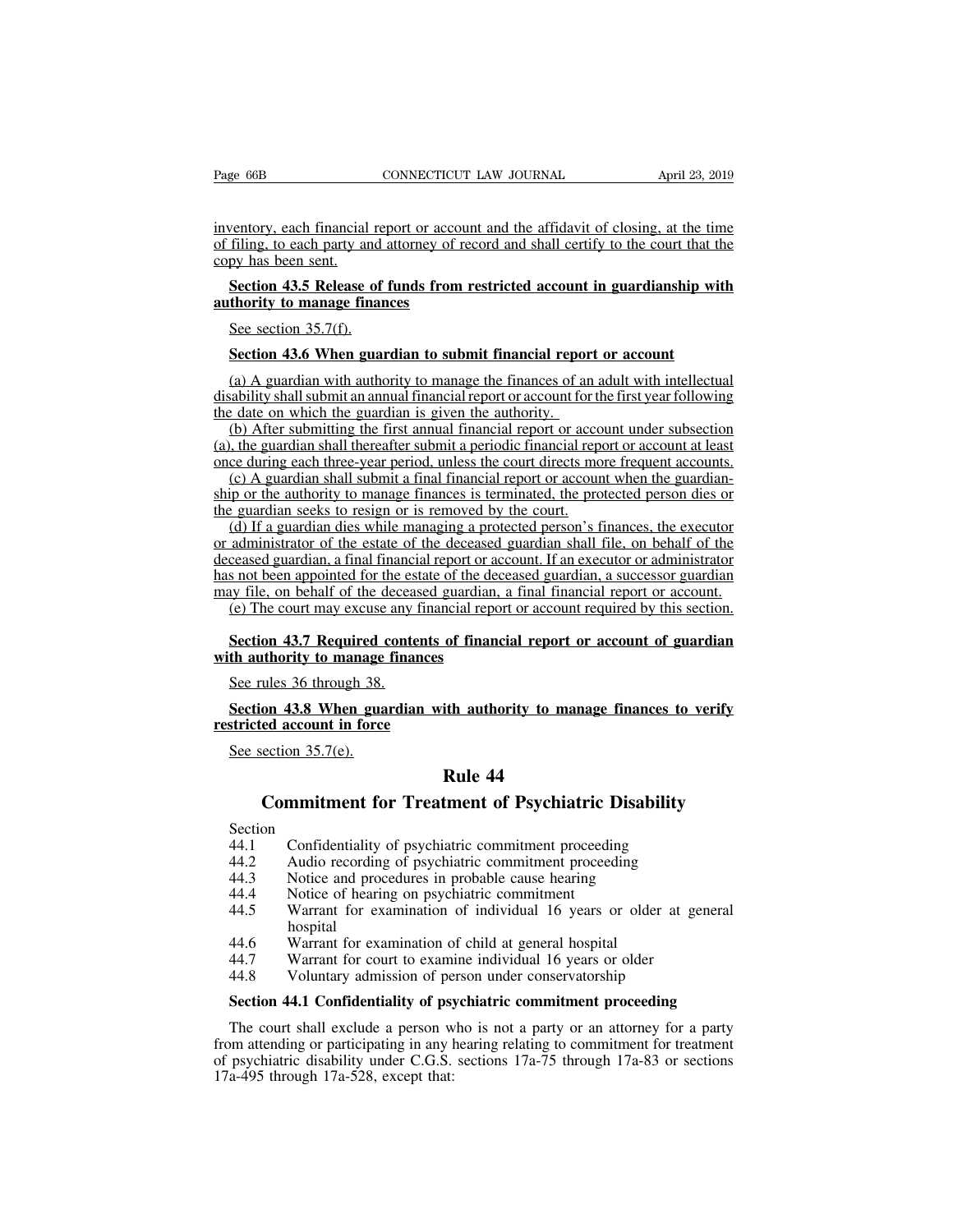(1) a parent of a respondent who is under the age of 16 may participate in the ng; and (2) the court may: April 23, 2019<br>
(1) a parent of a re<br>
hearing; and<br>
(2) the court may:<br>
(A) on request of 23, 2019 CO<br>
(1) a parent of a respond<br>
ng; and<br>
(2) the court may:<br>
(A) on request of the re<br>
(B) after considering (A) on request of the respondent who is under the age of 16 may participate in the respondent who is under the age of 16 may participate in the respondent and the court may:<br>(A) on request of the respondent, permit a perso

(B) a parent of a respondent who is under the age of 16 may participate in the court may:<br>
(A) on request of the respondent, permit a person to participate in the hearing;<br>
(B) after considering any objection of the respon (1) a parent of a respondent who is under the age of 16 may participate in the hearing; and (2) the court may: (A) on request of the respondent, permit a person to participate in the hearing; (B) after considering any obj (1) a parent of a re<br>hearing; and<br>(2) the court may:<br>(A) on request of<br>(B) after consider<br>friend who is intereste<br>hearing; and<br>(C) permit a wit (A) on request of the respondent, permit a person to participate (A) on request of the respondent, permit a person to participate (B) after considering any objection of the respondent, permit who is interested in the welfa (A) on request of the respondent, permit a person to participate in the hearing;<br>
(B) after considering any objection of the respondent, permit a relative or<br>
end who is interested in the welfare of the respondent to parti

(B) atter constdering any objection of the respondent, permit a relative or<br>end who is interested in the welfare of the respondent to participate in the<br>aring; and<br>(C) permit a witness to attend any part of the hearing.<br> friend who is interested in the weirare of the respondent to participate in the hearing; and (C) permit a witness to attend any part of the hearing.<br> **Section 44.2 Audio recording of psychiatric commitment proceeding**<br>
The nearing; and<br>
(C) permit a witness to attend any p<br> **Section 44.2 Audio recording of psych**<br>
The court shall make an audio recording<br>
for treatment of psychiatric disability under<br>
or sections 17a-495 through 17a-528.<br> **Se Section 44.2 Audio recording of psychiatric commitment proceeding**<br>The court shall make an audio recording of each hearing relating to commitm<br>retreatment of psychiatric disability under C.G.S. sections 17a-75 through 17a

The court shall make an audio recording of each hearing relating to commitment<br>t treatment of psychiatric disability under C.G.S. sections 17a-75 through 17a-83<br>sections 17a-495 through 17a-528.<br>**Section 44.3 Notice and p** The court shall make an audio recording of each hearing relating to commitment<br>for treatment of psychiatric disability under C.G.S. sections 17a-75 through 17a-83<br>or sections 17a-495 through 17a-528.<br>**Section 44.3 Notice** for treatment of psychiatric disability under C.G.S. sections  $17a-75$  through  $17a-83$  or sections  $17a-495$  through  $17a-528$ .<br> **Section 44.3 Notice and procedures in probable cause hearing**<br>
(a) The court shall give no or sections  $17a-495$  thro<br> **Section 44.3 Notice**:<br>
(a) The court shall gi<br>  $17a-78(d)$ ,  $17a-502(d)$ <br>
confined. The notice ma<br>
reasonable means.<br>
(b) If the respondent which the respondent is Section 44.3 Notice and procedures in probable cause hearing<br>(a) The court shall give notice of a probable cause hearing under C.G.S. section<br>a-78(d), 17a-502(d) or 17a-506(e) to the facility in which the respondent is<br>nf (a) The court shall give notice of a probable cause hearing under C.G.S. section 17a-78(d), 17a-502(d) or 17a-506(e) to the facility in which the respondent is confined. The notice may be given by telephone, electronic co (a) The court s<br>17a-78(d), 17a-56<br>confined. The not<br>reasonable means<br>(b) If the respon<br>which the respon<br>the hearing.<br>(c) The facility<br>continue the confi (a), 17a-502(d) or 17a-506(e) to the facility in which the respondent is infined. The notice may be given by telephone, electronic communication or other assonable means.<br>(b) If the respondent wishes to attend the probabl

confined. The notice may be given by telephone, electronic communication or other<br>reasonable means.<br>(b) If the respondent wishes to attend the probable cause hearing, the facility at<br>which the respondent is confined shall reasonable means.<br>(b) If the respondent wishes to attend the probable cause hearing, the facility at which the respondent is confined shall arrange for the respondent's presence at the hearing.<br>(c) The facility shall have (b) If the respondent wishes to attend the probable cause hearing, the facility at which the respondent is confined shall arrange for the respondent's presence at the hearing.<br>
(c) The facility shall have the burden of pro which the respondent is c<br>the hearing.<br>(c) The facility shall have<br>continue the confinement.<br>The facility shall have<br>the time of the hearing, the<br>continuing treatment.<br>Section 44.4 Notice of l E mearing.<br>
(c) The facility shall have the burden of proving that there is probab<br>
intinue the confinement. The facility shall present medical evidence at<br>
ncerning the condition of the respondent at the time of the admis ntinue the confinement. The facility shall present medical evidence at the hearing<br>ncerning the condition of the respondent at the time of the admission and at<br>e time of the hearing, the effects of medication, if any, and

concerning the condition of the respondent at the time of the admission and at<br>the time of the hearing, the effects of medication, if any, and the advisability of<br>continuing treatment.<br>**Section 44.4 Notice of hearing on ps** the time of the hearing, the effects of medication, if any, and the advisability of<br>continuing treatment.<br>Section 44.4 Notice of hearing on psychiatric commitment<br>(a) The court shall give notice of a hearing on the commitm **Section 44.4 Notice of hearing on psychiatric commitment**<br>
(a) The court shall give notice of a hearing on the commitment of an individual<br>
16 years of age or older under C.G.S. section  $17a-498$  to the respondent by per **Section 44.4 Notice of hearing on psychiatric commitment**<br>(a) The court shall give notice of a hearing on the commitment of an individual<br>16 years of age or older under C.G.S. section  $17a-498$  to the respondent by perso Section 44.4 Notice of nearing on psychiatric commitment<br>
(a) The court shall give notice of a hearing on the commitment of an individual<br>
16 years of age or older under C.G.S. section 17a-498 to the respondent by persona (a) The court shall give notice of a hearing on the commitment of an individual 16 years of age or older under C.G.S. section 17a-498 to the respondent by personal service. The court shall give notice of the hearing to th (a) The court shall give holded of a healing on the communicant of all hidrographs of age or older under C.G.S. section 17a-498 to the respondent by personal service. The court shall give notice of the hearing to the faci Fo years of age of other under C.G.S. section 17a-4-98 to the respondent by personal service. The court shall give notice of the hearing to the facility in which the respondent is confined by certified mail, except that t service. The court shall give notice of the hearing to the facility in which the respondent is confined by certified mail, except that the court may give notice to the facility by regular mail if the facility is the petiti Facility by regular mail if the facility is the petitioner. The court shall give notice the hearing and to other persons as the court directs under section 44.1 by regular ail or other reasonable means. The court shall gi the hearing and to other persons as the court directs under section 44.1 by regular mail or other reasonable means. The court shall give notice of a review hearing under C.G.S. section 17a-498(g) or 17a-510 to the respond

or the respondent child give notices and the respondent and the facility in mail or other reasonable means. The court shall give notice of a review hearing under C.G.S. section 17a-498(g) or 17a-510 to the respondent and man of other reasonator measurements. The coard similar extends the facility in which the respondent is confined by certified mail and to other persons as the court directs under section 44.1 by regular mail or other reas which the respondent is confined by certified mail and to other persons as the court<br>directs under section 44.1 by regular mail or other reasonable means.<br>(b) The court shall give notice of a hearing on the commitment of is the court shall give notice of the hearing on the court shall during the court shall give notice of a hearing on the commitment of a child under the age of 16 under C.G.S. section 17a-77 to the respondent child and to (b) The court shall give notice of a hearing on the commitment of a child under the age of 16 under C.G.S. section 17a-77 to the respondent child and to the parents or guardians of the respondent child by personal service (b) The court shall give hotice of a healing of the commitment of a clind under<br>the age of 16 under C.G.S. section 17a-77 to the respondent child and to the parents<br>or guardians of the respondent child by personal service. ince age of 10 under C.G.3. section 17a-77 to the respondent child and to the parents or guardians of the respondent child by personal service. The court shall give notice of the hearing to the facility in which the respon or guardians of the respondent child by personal service. The court shall give notice<br>of the hearing to the facility in which the respondent is confined by certified mail,<br>except that the court may give notice to the facil of the nearing to the factify in which the respondent is comined by certified in<br>except that the court may give notice to the facility by regular mail if the faci<br>is the petitioner. The court shall give notice of the heari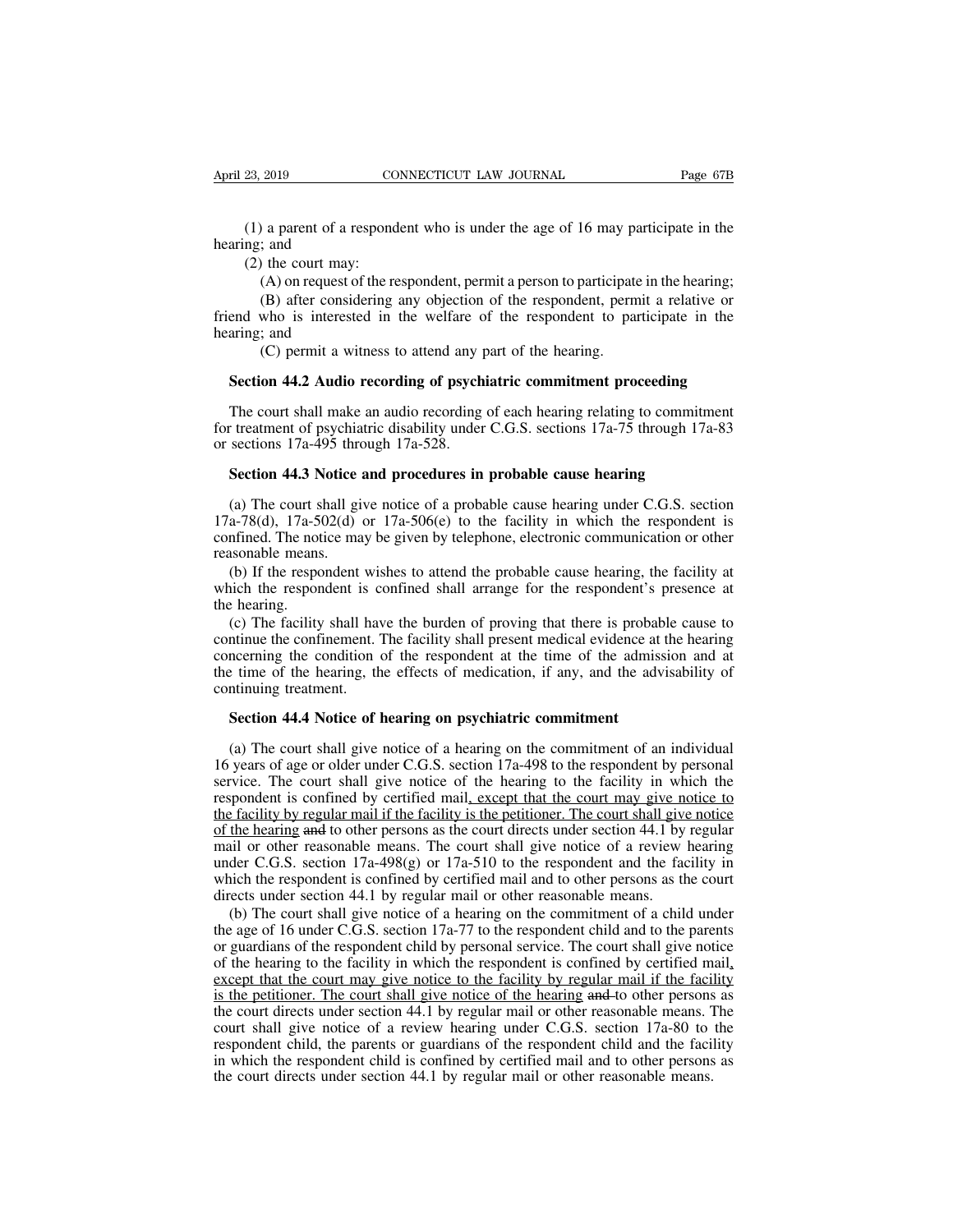# **Section 44.5 Warrant for examination of individual 16 years or older at** Page 68B<br>**Section 44.5 Warra**<br>**general hospital**<br>(a) If an individual 1

(a) If an individual 16 years of age or older in a commitment proceeding under at the set in a commitment proceeding under (a) If an individual 16 years of age or older in a commitment proceeding under G.S. section 17a-498 Section 44.5 Warrant for examination of individual 16 years or older at general hospital<br>(a) If an individual 16 years of age or older in a commitment proceeding under<br>C.G.S. section 17a-498 refuses to be examined by the c Section 44.5 Warrant for examination of individual 16 years or older at general hospital<br>(a) If an individual 16 years of age or older in a commitment proceeding under<br>C.G.S. section 17a-498 refuses to be examined by the c **Section 44.5 Warrant for examination of individual 16 years or older at general hospital**<br>(a) If an individual 16 years of age or older in a commitment proceeding under C.G.S. section 17a-498 refuses to be examined by the **general hospital**<br>
(a) If an individual 16 years of age or older in a<br>
C.G.S. section 17a-498 refuses to be examined by<br>
a party may petition the court to issue a warrant f<br>
and transport the respondent to a general hosp (a) If an individual 16 years of age or older in a commitment proceeding under G.S. section 17a-498 refuses to be examined by the court-appointed physicians, party may petition the court to issue a warrant for a police of (a) If an individual 16 years of age or older in a commitment proceeding under C.G.S. section 17a-498 refuses to be examined by the court-appointed physicians, a party may petition the court to issue a warrant for a polic C.G.S. section 17a-<br>a party may petition<br>and transport the re<br>issue the warrant w<br>(b) If, after exan<br>certificate under C<br>ment petition.<br>(c) If, after exan<br>shall send their reno

batty may petition the court to issue a warrant for a poince officer to apprenent d transport the respondent to a general hospital for examination. The court may ue the warrant without notice and hearing.<br>
(b) If, after ex shall send the respondent to a general hospital for examination. The court hay<br>issue the warrant without notice and hearing.<br>(b) If, after examination, the respondent is hospitalized under an emergency<br>certificate under C. Solution in Warrant W<br>
(b) If, after exameterificate under C<br>
ment petition.<br>
(c) If, after exametering their report<br>
shall send their report<br> **Section 44.6 Wa** 

rtificate under C.G.S. section 17a-502(a), the court shall dismiss the comment petition.<br>
(c) If, after examination, the respondent is released, the examining physic<br>
all send their reports to the court, and the court shal

(c) If, after examination, the respondent is released, the examining physicians<br>all send their reports to the court, and the court shall hear and decide the commit-<br>ent petition.<br>Section 44.6 Warrant for examination of chi shall send their reports to the court, and the court shall hear and decide the commit-<br>ment petition.<br>Section 44.6 Warrant for examination of child at general hospital<br>(a) If a child under the age of 16 in a commitment pro ment petition.<br>
Section 44.6 Warrant for examination of child at general hospital<br>
(a) If a child under the age of 16 in a commitment proceeding under C.G.S.<br>
section 17a-77 refuses to be examined by the court-appointed ph Section 44.6 Warrant for examination of child at general hospital<br>
(a) If a child under the age of 16 in a commitment proceeding under C.G.S.<br>
section 17a-77 refuses to be examined by the court-appointed physicians, a part **Section 44.6 Warrant for examination of child**<br>(a) If a child under the age of 16 in a commi<br>section 17a-77 refuses to be examined by the cour<br>may petition the court to issue a warrant for a p<br>transport the respondent ch (a) If a child under the age of 16 in a commitment proceeding under C.G.S.<br>ction 17a-77 refuses to be examined by the court-appointed physicians, a party<br>ay petition the court to issue a warrant for a police officer to ap (a) If a child under the age of 16 in a commitment proceeding under C.G.S.<br>section 17a-77 refuses to be examined by the court-appointed physicians, a party<br>may petition the court to issue a warrant for a police officer to section 17a-77 refuses to b<br>may petition the court to<br>transport the respondent ch<br>issue the warrant without r<br>(b) If, after examination,<br>or diagnostic certificate une<br>commitment petition.<br>(c) If, after examination,<br>shall s

(b) If, after examination, the respondent child is hospitalized under an emergency diagnostic certificate under C.G.S. section 17a-78(a), the court shall dismiss the minitment petition.<br>(c) If, after examination, the respo

Frank shall send their reports to the court, and the court shall hear and decide the committent petition.<br>
(b) If, after examination, the respondent child is hospitalized under an emergency<br>
or diagnostic certificate under issue the warrant w<br>
(b) If, after exam<br>
or diagnostic certific<br>
commitment petitio<br>
(c) If, after examinshall send their report<br>
ment petition.<br>
Section 44.7 Wa diagnostic certificate under C.G.S. section 17a-78(a), the court shall dismiss the<br>mmitment petition.<br>(c) If, after examination, the respondent child is released, the examining physicians<br>all send their reports to the cour

(c) If, after examination, the respondent child is released, the examining physicians<br>all send their reports to the court, and the court shall hear and decide the commit-<br>ent petition.<br>Section 44.7 Warrant for court to ex shall send their reports to the court, and the court shall hear and decide the commit-<br>ment petition.<br>Section 44.7 Warrant for court to examine individual 16 years or older<br>(a) On petition of a person alleging that an indi ment petition.<br>Section 44.7 Warrant for court to examine individual 16 years or older<br>(a) On petition of a person alleging that an individual 16 years of age or older<br>has a psychiatric disability and is dangerous to himsel **Section 44.7 Warrant for court to examine individual 16 years or older**<br>(a) On petition of a person alleging that an individual 16 years of age or older<br>has a psychiatric disability and is dangerous to himself or herself **Section 44.7 Warrant for court to examine individual 16 years or older**<br>(a) On petition of a person alleging that an individual 16 years of age or older<br>has a psychiatric disability and is dangerous to himself or herself (a) On petition of a person alleging that an individual<br>has a psychiatric disability and is dangerous to himself or<br>disabled, the court may issue a warrant under C.G.S. sect<br>officer to apprehend and bring the respondent be (a) On petition of a person alleging that an individual 16 years of age or older<br>s a psychiatric disability and is dangerous to himself or herself or others or gravely<br>sabled, the court may issue a warrant under C.G.S. se has a psychiatric disability and is dangerous to him<br>disabled, the court may issue a warrant under C.G<br>officer to apprehend and bring the respondent bef<br>the respondent should be brought to a general hc<br>may issue the warran (c) If the court may issue a warrant under C.O.S. section 17a-505(b) for a point-<br>ficer to apprehend and bring the respondent before the court to determine whether<br>e respondent should be brought to a general hospital for e

of the respondent should be brought to a general hospital for examination. The court<br>the respondent should be brought to a general hospital for examination. The court<br>may issue the warrant without notice and hearing.<br>(b) T respondent should be bought to a general hospital for examination. The court<br>may issue the warrant without notice and hearing.<br>(b) The court may conduct the hearing under this section at any location suitable<br>to facilitate 17a-502(a). facilitate participation of the respondent.<br>
(c) If the court orders that the respondent be taken to a general hospital for<br>
amination, the examining physicians shall determine whether to confine the<br>
spondent under an eme amination, the examining physicians shall determine whether to confine the<br>spondent under an emergency certificate in accordance with C.G.S. section<br>a-502(a).<br>Section 44.8 Voluntary admission of person under conservatorshi

respondent under an emergency certificate in accordance with C.G.S. section 17a-502(a).<br> **Section 44.8 Voluntary admission of person under conservatorship**<br>
On receipt of the report of a psychiatrist under C.G.S. section 1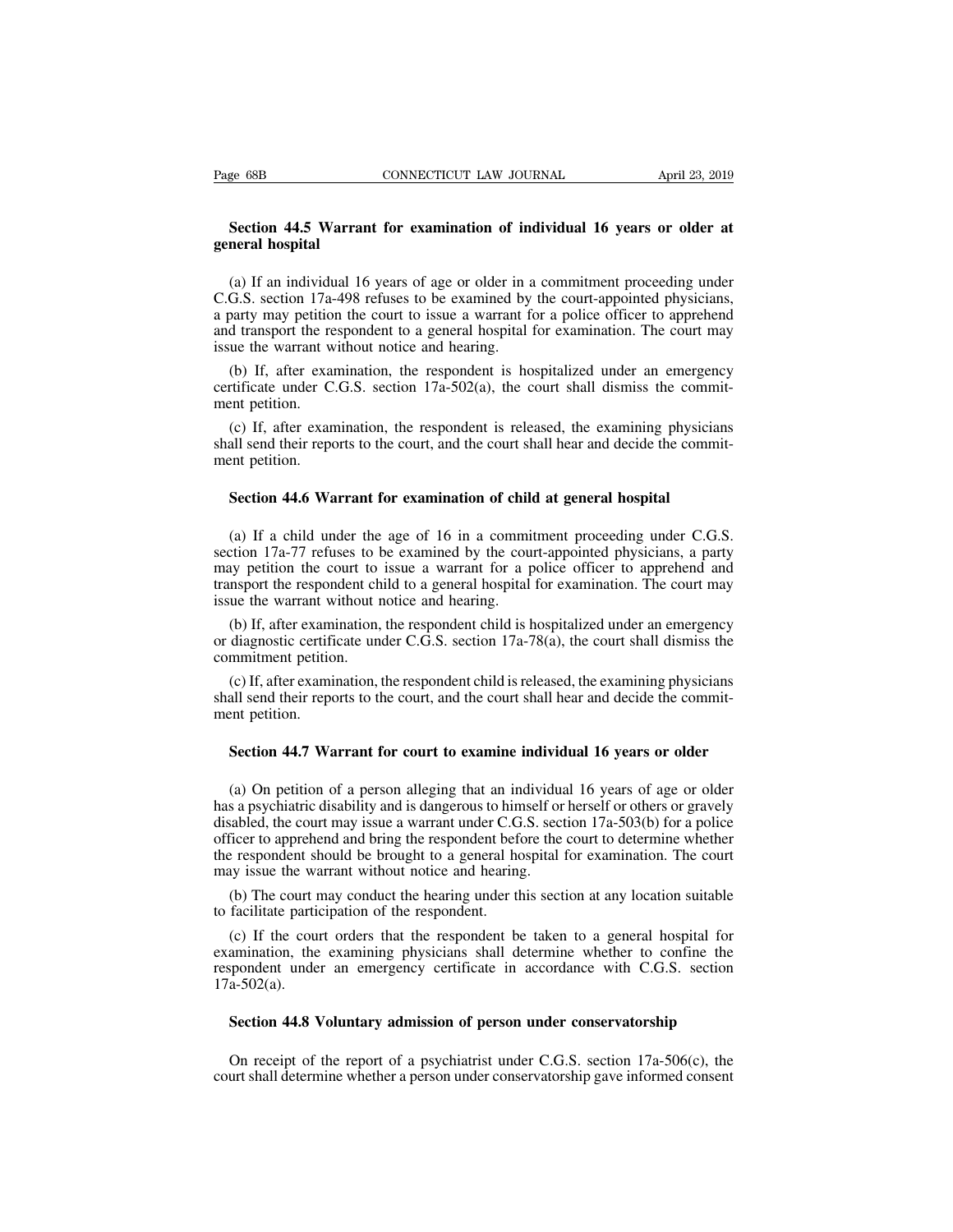April 23, 2019 CONNECTICUT LAW JOURNAL Page 69B<br>to voluntary admission to a hospital for psychiatric disabilities. The court may issue<br>its decision without notice and hearing. The court shall send a copy of the decree to<br>t April 23, 2019 CONNECTICUT LAW JOURNAL Page 69B<br>to voluntary admission to a hospital for psychiatric disabilities. The court may issue<br>its decision without notice and hearing. The court shall send a copy of the decree to<br>t April 23, 2019 CONNECTICUT LAW JOURNAL Page 69B<br>to voluntary admission to a hospital for psychiatric disabilities. The court may issue<br>its decision without notice and hearing. The court shall send a copy of the decree to<br>t **Rule 12 ANDEL EXECUTE LAW JOURNAL**<br>
For psychiatric disabilition<br> **Rule 45**<br> **Rule 45**<br> **Rule 45 Proceedings for Medication and**<br> **Proceedings for Medication and**<br> **Proceedings for Medication and**<br> **Proceedings for Medication and**<br> **Proceedings for Medication and**<br> **Proceedings for Medication and** STR INTER THE CONTROVERT ISSNET THE COULD INTERNATION INTERNATION IN THE COULD INTERNATIONAL THE USE OF PROCEEDING **THE PROCEEDING SET PROCEEDING THE PROCEEDING SET PROCEEDING THE PROCEEDING THE PROCEEDING THE PROCEEDING** 

Section

- **EXECUTE:**<br> **EXECUTE:**<br> **EXECUTE:**<br> **EXECUTE:**<br> **EXECUTE:**<br> **EXECUTE:**<br> **EXECUTE:**<br> **EXECUTE:**<br> **EXECUTE:**<br>
Confidentiality of proceeding for shock therapy or medication to treat<br>
psychiatric disability<br>
Audio recording of
- **Proceedings for M<br>Treatment of Psych**<br>Confidentiality of proceeding for<br>psychiatric disability<br>Audio recording of proceeding for **Example 15.3** Proceedings for Medication and<br>Treatment of Psychiatric Disability<br>Section<br>45.1 Confidentiality of proceeding for shock therapy or medication to treat<br>psychiatric disability<br>45.3 Where to file petition for m Treatment of Psych<br>Confidentiality of proceeding for<br>psychiatric disability<br>Audio recording of proceeding for<br>psychiatric disability<br>Where to file petition for medic<br>Notice of hearing on petition for Freatment of Psychiatric Disability<br>
45.1 Confidentiality of proceeding for shock therapy or medication to treat<br>
psychiatric disability<br>
45.2 Audio recording of proceeding for shock therapy or medication to treat<br>
psychia Section<br>
45.1 Confidentiality of proceeding for shock therapy or medication to treat<br>
psychiatric disability<br>
45.2 Audio recording of proceeding for shock therapy or medication to treat<br>
psychiatric disability<br>
45.3 Where 45.1 Confidentiality of proceeding for show psychiatric disability<br>45.2 Audio recording of proceeding for shops psychiatric disability<br>45.3 Where to file petition for medication<br>45.4 Notice of hearing on petition for media psychiatric disability<br>45.2 Audio recording of proceeding for shock therapy or medication to treat<br>psychiatric disability<br>45.3 Where to file petition for medication to treat psychiatric disability<br>45.4 Notice of hearing on
- 
- 
- 

# 45.2 Audio recording of proceeding<br>psychiatric disability<br>45.3 Where to file petition for med<br>45.4 Notice of hearing on petition for<br>45.5 Petition for shock therapy<br>**Section 45.1 Confidentiality of proces**<br>**to treat psychi**

45.3 Where to file petition for medication to treat psychiatric disability<br>45.4 Notice of hearing on petition for medication to treat psychiatric disability<br>45.5 Petition for shock therapy<br>**Section 45.1 Confidentiality of** 45.4 Notice of hearing on petition for medication to treat psychiatric disability<br>45.5 Petition for shock therapy<br>**Section 45.1 Confidentiality of proceeding for shock therapy or medication**<br>**to treat psychiatric disabili** 45.5 Petition for shock therapy<br> **Section 45.1 Confidentiality of proceeding for shock therapy or medication**<br> **to treat psychiatric disability**<br>
The court shall exclude a person who is not a party or attorney for a party **174.643** Section 45.1 Confidentiality of proceeding for shock therapy or medication<br>to treat psychiatric disability<br>The court shall exclude a person who is not a party or attorney for a party from<br>attending or participat **Section 45.1 Confidentiality of procto**<br>to treat psychiatric disability<br>The court shall exclude a person who<br>attending or participating in a hearing or<br>a psychiatric disability under C.G.S. sec<br> $17a-543a$  or a hearing on eat psychiatric disability<br>
e court shall exclude a person who is not a party or attorney for a party from<br>
ding or participating in a hearing on a petition for medication for treatment of<br>
chiatric disability under C.G.S e court shall exclude a person who is not a party or attorney for a party from<br>ding or participating in a hearing on a petition for medication for treatment of<br>chiatric disability under C.G.S. section 17a-543(e), 17a-543(f The court shall exclude a person who is not a party of adolney for a party from<br>attending or participating in a hearing on a petition for medication for treatment of<br>a psychiatric disability under C.G.S. section 17a-543(e ding of participating in a hearing of a petrition for incurreductive chiatric disability under C.G.S. section 17a-543(e), 17a-543<br>543a or a hearing on a petition for shock therapy under C.<br>2), except that the court may:<br>(1 a-543a or a hearing on a petition for shock therapy under C.G.S. section 17a-<br>3(c), except that the court may:<br>(1) on request of the patient, permit a person to participate in the hearing;<br>(2) after considering any objecti

# 543(c), except that the court may:<br>
(1) on request of the patient, permit<br>
(2) after considering any objection combined who is interested in the welfare of the pata<br>
(3) permit a witness to attend any patients of the pati

(2) after considering any objection of the patient, permit a relative or friend<br>no is interested in the welfare of the patient to participate in the hearing; and<br>(3) permit a witness to attend any part of the hearing.<br>**Se** who is interested in the welfare of the patient to participate in the hearing; and (3) permit a witness to attend any part of the hearing.<br> **Section 45.2 Audio recording of proceeding for shock therapy or medication**<br> **to** (3) permit a witness to attend any part of the hearing.<br> **Section 45.2 Audio recording of proceeding for shock therapy or medication**<br> **to treat psychiatric disability**<br>
The court shall make an audio recording of each hea Section 45.2 Audio recording of pr<br>to treat psychiatric disability<br>The court shall make an audio record<br>tion for treatment of a psychiatric disab<br>543(f), 17a-543(g) and 17a-543a and e<br>under C.G.S. section 17a-543(c).<br>Sect **Section 45.3 Where to file petition for medication to treat psychiatric disability under C.G.S. sections 17a-543(e), 17a-3(f), 17a-543(g) and 17a-543a and each hearing on a petition for shock therapy der C.G.S. section 17** In for treatment of a psychiatric disability under C.G.S. sections  $17a-543(e)$ ,  $17a-3(f)$ ,  $17a-543(g)$  and  $17a-543(a)$  and each hearing on a petition for shock therapy der C.G.S. section  $17a-543(c)$ .<br>**Section 45.3 Where t** 

### **ability**

543(f), 17a-543(g) and 17a-543a and each hearing on a petition for shock therapy<br>under C.G.S. section 17a-543(c).<br>**Section 45.3 Where to file petition for medication to treat psychiatric dis-**<br>ability<br>(a) A petition under under C.G.S. section 17a-543(c).<br> **Section 45.3 Where to file petition for medication to treat psychiatric dis-**<br> **ability**<br>
(a) A petition under C.G.S. section 17a-543(e) alleging that a patient in a facility<br>
is incapab **Section 45.3 Where to file petition for medication to treat psychiatric disability**<br>
(a) A petition under C.G.S. section 17a-543(e) alleging that a patient in a facility<br>
is incapable of giving informed consent to medica Section 45.3 Where to file petition<br>ability<br>(a) A petition under C.G.S. section 1<br>is incapable of giving informed consen<br>disability and seeking appointment of a<br>a court having jurisdiction of an involu<br>under C.G.S. section ility<br>(a) A petition under C.G.S. section 17a-543(e) alleging that a patient in a facility<br>incapable of giving informed consent to medication for treatment of a psychiatric<br>ability and seeking appointment of a conservator (a) A petition under C.G.S. section 17a-543(e) alleging that a patient in a facility<br>is incapable of giving informed consent to medication for treatment of a psychiatric<br>disability and seeking appointment of a conservator (a) A petition under C.O.3. section 17a-543(e) and a patch in a racing<br>is incapable of giving informed consent to medication for treatment of a psychiatric<br>disability and seeking appointment of a conservator for the patie

is incapable of giving informed consent to included<br>disability and seeking appointment of a conservator for<br>a court having jurisdiction of an involuntary conservator<br>under C.G.S. section  $45a-648(a)$ .<br>(b) A petition under In thaving jurisdiction of an involuntary conservator for the<br>
Intr having jurisdiction of an involuntary conservatorship<br>
r C.G.S. section 45a-648(a).<br>
A petition under C.G.S. section 17a-543(e) alleging the<br>
apable of gi It having jurisdiction of an involutionary conservatorsing peritoric C.G.S. section 45a-648(a).<br>
A petition under C.G.S. section 17a-543(e) alleging that a patie appable of giving informed consent to medication for treatme (b) A petition under C.G.S. section 17a-543(e) alleging that a patient in a facility incapable of giving informed consent to medication for treatment of a psychiatric ability and requesting that a previously appointed con (b) A petition under C.G.S. section 17a 3-5(c) alreging that a patient in a racinty is incapable of giving informed consent to medication for treatment of a psychiatric disability and requesting that a previously appointe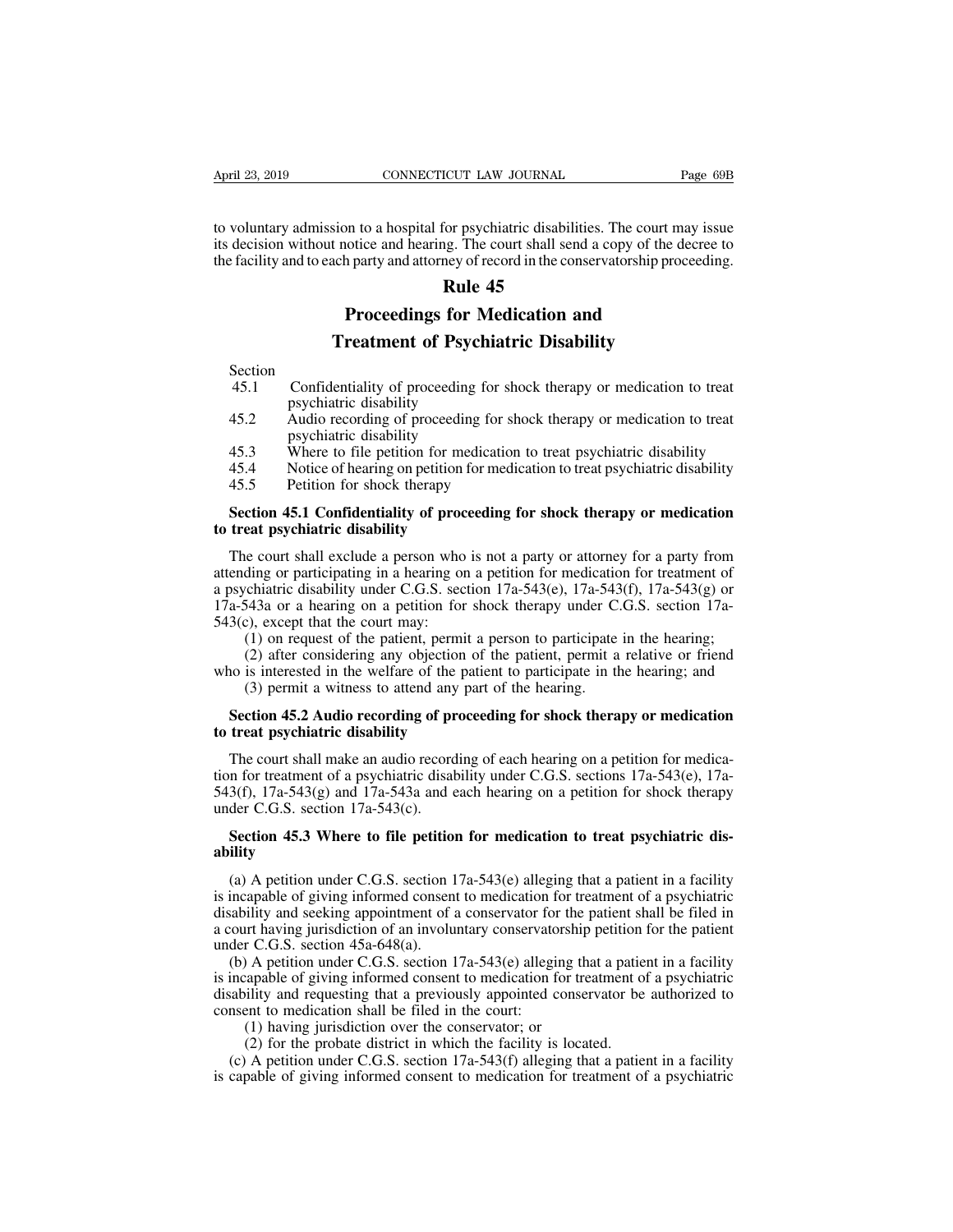Page 70B<br>
CONNECTICUT LAW JOURNAL<br>
disability but refuses to consent shall be filed in the court for the probate district<br>
in which the facility is located.<br>
(d) A patient seeking a hearing under C.G.S. section 17a-543(g) Page 70B CONNECTI<br>disability but refuses to consent shal<br>in which the facility is located.<br>(d) A patient seeking a hearing<br>medication for treatment of a psychia

(d) dee TOB<br>
(d) A patient seeking a hearing under C.G.S. section 17a-543(g) concerning<br>
(d) A patient seeking a hearing under C.G.S. section 17a-543(g) concerning<br>
edication for treatment of a psychiatric disability shall medication for treatment of a psychiatric disability shall file the probate district<br>
in which the facility is located.<br>
(d) A patient seeking a hearing under C.G.S. section 17a-543(g) concerning<br>
medication for treatment disability but refuses to consent shall be filed in the court in which the facility is located.<br>
(d) A patient seeking a hearing under C.G.S. section 1 medication for treatment of a psychiatric disability shall file to the Substituted that the facility is located.<br>
(d) A patient seeking a hearing under C.G.S. section 17a-543(g) concerning<br>
dication for treatment of a psychiatric disability shall file the petition in the court<br>
r the probate disability but relases to<br>in which the facility is let<br>(d) A patient seeking<br>medication for treatment<br>for the probate district in<br>**Section 45.4 Notice c**<br>**ric disability**<br>The court shall give n

(d) A patient seeking a hearing under C.G.S. section  $17a-543(g)$  concerning<br>edication for treatment of a psychiatric disability shall file the petition in the court<br>r the probate district in which the facility is located. medication for treatment of a psychiatric disability shall file the petition in the court<br>for the probate district in which the facility is located.<br>**Section 45.4 Notice of hearing on petition for medication to treat psych** for the probate district in which the facility is located.<br> **Section 45.4 Notice of hearing on petition for medication to treat psychiat-**<br> **The court shall give notice of hearing on a petition for medication for treatmen Section 45.4 Notice of hearing on petition for medication to treat psychiat-**<br>ric disability<br>The court shall give notice of hearing on a petition for medication for treatment<br>of a psychiatric disability under C.G.S. sect **Section 45.4 Notice or nearing on petition for medication to treat psychiat-**<br> **ric disability**<br>
The court shall give notice of hearing on a petition for medication for treatment<br>
of a psychiatric disability under C.G.S. The court shall give notice of hearing on a petition for medication for treatment<br>of a psychiatric disability under C.G.S. section 17a-543(e), 17a-543(f) or 17a-543(g)<br>to the patient and the facility in which the patient The court shall give notice of hearing on a petition for medication for tree<br>of a psychiatric disability under C.G.S. section 17a-543(e), 17a-543(f) or 17a-<br>to the patient and the facility in which the patient is being tre a psychiatric disability under C.G.S. section 17a-543(<br>the patient and the facility in which the patient is beid to other persons as the court directs under section 4<br>asonable means, except that, <u>the court may give notice</u> (a) A petition for shock therapy under C.G.S. section 17a-543(c) shall be filed the court shall give notice in accordance with C.G.S. section 45a-649.<br>Section 45.5 Petitioner. if If the petition seeks appointment of a cons reasonable means, except that, the court may give notice to the facility by regula<br>if the facility is the petitioner. if If the petition seeks appointment of a conser<br>the court shall give notice in accordance with C.G.S.

The fact that is the petitioner. Here is a conservator, the court shall give notice in accordance with C.G.S. section 45a-649.<br> **Section 45.5 Petition for shock therapy**<br>
(a) A petition for shock therapy under C.G.S. sect Section 45.5 Petition for shock therapy<br>
(a) A petition for shock therapy<br>
(a) A petition for shock therapy under C.G.S. section 17a-543(c) shall be filed<br>
in the court for the probate district in which the patient is hos **Section 45.5 Petition for shock therapy**<br>
(a) A petition for shock therapy under C.G.S. section  $17a-543(c)$  shall be filed<br>
in the court for the probate district in which the patient is hospitalized.<br>
(b) The court shall **Example 4**<br> **Runder C.G.S.** section 17<br> **Rule 7**<br> **Rule 47**<br> **Rule 47**<br> **Rule 47**<br> **Rule 47** rapy under C.G.S. section 17a-54<br>strict in which the patient is hosp-<br>te of hearing on the petition to the<br>ice of the hearing to the petitioner a<br>ion 45.1 by regular mail or other<br>**Rule 47**<br>**Change of Name** the court directs under section 45.1 by i<br> **Rule**<br> **Change of**<br>
Section<br>
47.1 Change of name of adult<br>
47.2 Change of name of minor<br>
47.3 Single petition for change of name

Section

- 
- 
- **Example 41<br>
Change of 1**<br>
Section<br>
47.1 Change of name of adult<br>
47.2 Change of name of minor<br>
47.3 Single petition for change of name 47.4 Criminal background and sex of
- **Change of Name**<br>
Section<br>
47.1 Change of name of adult<br>
47.2 Change of name of minor<br>
47.3 Single petition for change of name for family<br>
47.4 Criminal background and sex offender and deadly wear<br>
registry checks; notific **Change of Name**<br>
47.1 Change of name of adult<br>
47.2 Change of name of minor<br>
47.3 Single petition for change of name for family<br>
47.4 Criminal background and sex offender and deadly weapon offender<br>
registry checks; notif Change of name of adult<br>Change of name of minor<br>Single petition for change of name for family<br>Criminal background and sex offender and deadly weapon offender<br>registry checks; notification to Department of Emergency Service Change of name of adult<br>Change of name of minor<br>Single petition for change of<br>Criminal background and s<br>registry checks; notification<br>Public Protection<br>7.1 Change of name of adu 47.2 Change of name of minor<br>47.3 Single petition for change of name for<br>47.4 Criminal background and sex offend<br>registry checks; notification to Departr<br>Public Protection<br>**Section 47.1 Change of name of adult**<br>(a) An indi (47.3 Single petition for change of name for family<br>
47.4 Criminal background and sex offender and deadly weapon offender<br>
registry checks; notification to Department of Emergency Services and<br>
Public Protection<br>
Section 4 47.4 Criminal background and sex offender and deadly weapon offender<br>registry checks; notification to Department of Emergency Services and<br>Public Protection<br>Section 47.1 Change of name of adult<br>(a) An individual 18 years o

registry checks; notification to Departm<br>Public Protection<br>Section 47.1 Change of name of adult<br>(a) An individual 18 years of age or older seek<br>all file a petition in the court for the probate distric<br>(b) The petition shal (1) an individual 18 years of age or older seeking to change his or her name file a petition in the court for the probate district in which the individual resides.<br>The petition shall be accompanied by:<br>(1) an affidavit on (2) a certified copy of the petitioner's long-form birth certified apetition in the court for the probate district in which the individual resides.<br>The petition shall be accompanied by:<br>(1) an affidavit on a form published (a) An individual 18 years of age or older seeking to change his or her na shall file a petition in the court for the probate district in which the individual resid (b) The petition shall be accompanied by:<br>
(1) an affida An individual 18 years of age or older seeking the file a petition in the court for the probate district in w<br>
(1) an affidavit on a form published by the probate<br>
(2) a eertified copy of the petitioner's long-form b<br>
acce

all file a petition in the court for the probate district in which the individual resides.<br>
(b) The petition shall be accompanied by:<br>
(1) an affidavit on a form published by the probate court administrator;<br>
(2) a eertifi (b) The petition shall be accompanied by:<br>
(1) an affidavit on a form published by the probate court administrator;<br>
(2) a eertified copy of the petitioner's long-form birth certificate, unless the<br>
court accepts other ev (1) an affidavit on a form published by the probate court adminisi<br>
(2) a eertified copy of the petitioner's long-form birth certificate<br>
court accepts other evidence of the birth name of the petitioner; and<br>
(3) other inf

(2) a eertified copy of the petitioner's long-form birth certificate, unless the urt accepts other evidence of the birth name of the petitioner; and (3) other information if required by the court.<br>(c) The court shall send court accepts other evidence of the birth name of the petitioner; and<br>
(3) other information if required by the court.<br>
(c) The court shall send notice of the hearing on the petition to the petitioner and<br>
the petitioner's (3) other information if required by the court.<br>
(c) The court shall send notice of the hearing on the petition to the petitioner and<br>
the petitioner's spouse, except that the court may excuse notice to the spouse if<br>
noti (c) The court shall send notice of the hearing or<br>the petitioner's spouse, except that the court ma<br>notice to the spouse might jeopardize the safety (<br>(d) Unless otherwise directed by the court, the<br>and present two forms o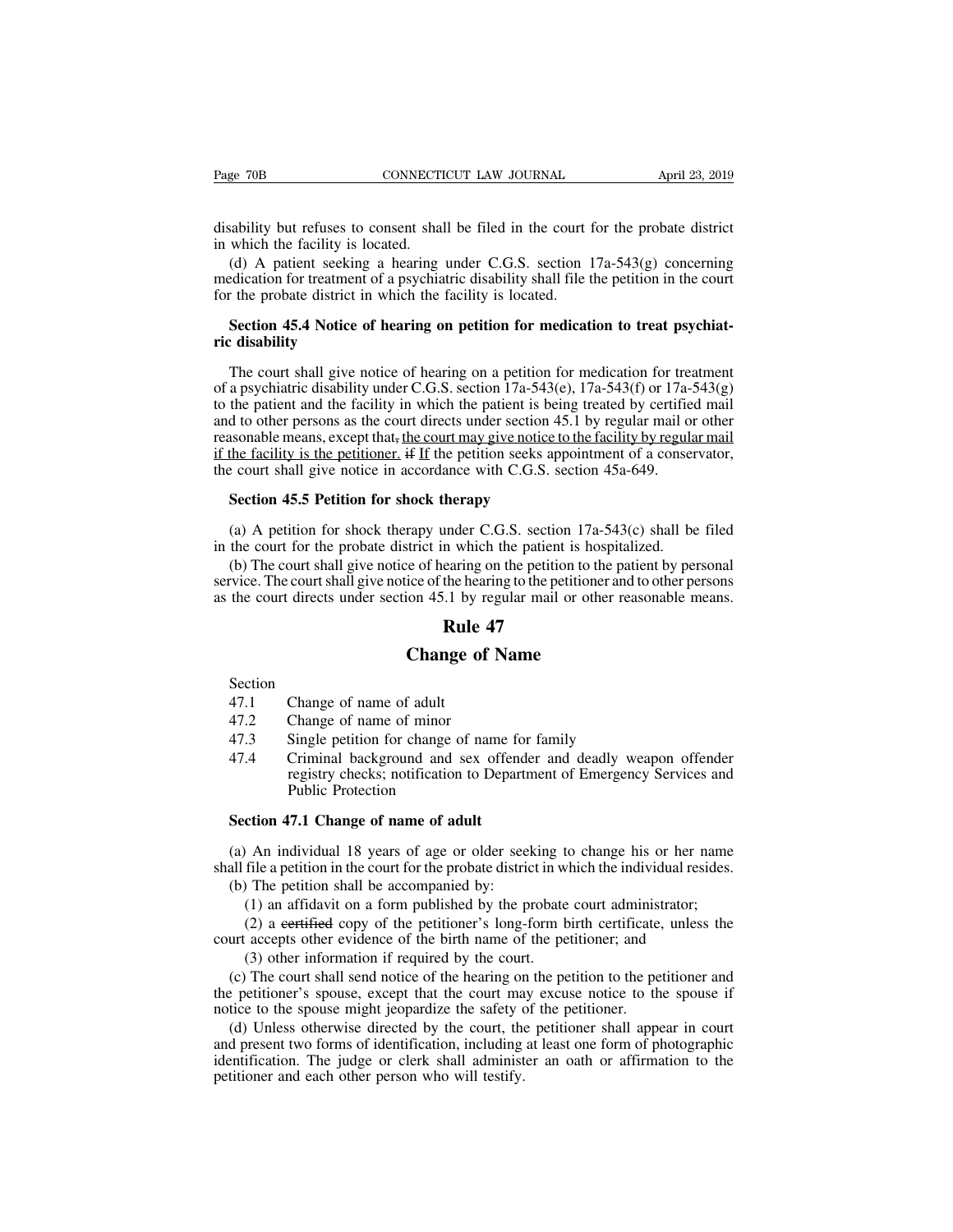**FILE 23, 2019**<br>**Section 47.2 Change of name of minor**<br>(a) A petition to change the name of a minor may (a) A petition to change the name of a minor may be initiated only by a next<br>end as petition to change the name of a minor may be initiated only by a next<br>end as petitioner. A parent or guardian of the minor or other perso Friend as petitioner. A parent or guardian of the minor and the minimal or a part or guardian of the minor or other person permitted by the court may act as next friend.<br>
(b) The petitioner shall file the petition in the c **Section 47.2 Change of name of minute Section 47.2 Change of name of minute (a)** A petition to change the name of  $\mathbf{f}$  friend as petitioner. A parent or guardian by the court may act as next friend. (b) The petitione Section 47.2 Change of name of minor<br>
(a) A petition to change the name of a minor may be initiated only by a next<br>
end as petitioner. A parent or guardian of the minor or other person permitted<br>
the court may act as next **Section 47.2 Change of name of minor**<br>
(a) A petition to change the name of a minor may be initiated only by a next<br>
friend as petitioner. A parent or guardian of the minor or other person permitted<br>
by the court may act Section 47.2 Change of name of minor<br>
(a) A petition to change the name of a minor in<br>
end as petitioner. A parent or guardian of the r<br>
the court may act as next friend.<br>
(b) The petitioner shall file the petition in the (1) A petition to change the name of a minor may be initiated only by a next<br>d as petitioner. A parent or guardian of the minor or other person permitted<br>e court may act as next friend.<br>The petitioner shall file the petiti The petition is entailed to the minor and density of the minor of the minor of the perition permitted e court may act as next friend.<br>
The petitioner shall file the petition in the court for the probate district in the mi

by the court may act as next friend.<br>
(b) The petitioner shall file the petition in the court for the probat<br>
which the minor resides.<br>
(c) The petition shall be accompanied by:<br>
(1) an affidavit on a form published by the (3) or the petitioner shall file the petition in the court<br>therefore shall file the petition in the court<br>therefore information shall be accompanied by:<br>(1) an affidavit on a form published by the probate<br>(2) a eertified c (c) The petitioner shall the use petition in the court for the probate distinction the minor resides.<br>
(c) The petition shall be accompanied by:<br>
(1) an affidavit on a form published by the probate court administrator;<br>
( The petition shall 1<br>(1) an affidavit on a<br>(2) a eertified copy<br>(3) other evidence of<br>(3) other information<br>(3) other information<br>(1) petitioner;<br>(2) parents of the m<br>(3) guardian of the 1 (1) an affidavit on a form published by the probate (2) a certified copy of the minor's long-form birth c ots other evidence of the birth name of the minor; a (3) other information if required by the court. The court shal (2) a eertified copy of the minor's long-form birth certificate, us other evidence of the birth name of the minor; and (3) other information if required by the court.<br>The court shall send notice of the hearing on the peti

(4) difference of the birth name of the 1<br>(3) other evidence of the birth name of the 1<br>(3) other information if required by the court shall send notice of the hearing<br>(1) petitioner;<br>(2) parents of the minor, if not the (3) other information if required by the court.<br>
(d) The court shall send notice of the hearing on the petition to the:<br>
(1) petitioner;<br>
(2) parents of the minor, if not the petitioner;<br>
(3) guardian of the minor, if not (d) The court shall send notice of the hearing on the petition to the:<br>
(1) petitioner;<br>
(2) parents of the minor, if not the petitioner;<br>
(3) guardian of the minor, if not the petitioner; and<br>
(4) minor, if 12 years of a (1) petitioner;<br>
(2) parents of the minor, if not the petitioner;<br>
(3) guardian of the minor, if not the petitioner; and<br>
(4) minor, if 12 years of age or older.<br>
(e) The petitioner shall appear in court. The judge or cle

(3) guardian of the minor, if not the petitioner; and<br>
(4) minor, if 12 years of age or older.<br>
(e) The petitioner shall appear in court. The judge or clerk shall administer an<br>
th or affirmation to the petitioner and eac (4) minor, if 12 years of age or older.<br>
(e) The petitioner shall appear in court. The judge or clerk shall administer an<br>
oath or affirmation to the petitioner and each other person who will testify.<br> **Section 47.3 Singl** (e) The petitioner shall appear in court. The judge or clerk shall administer an oath or affirmation to the petitioner and each other person who will testify.<br> **Section 47.3 Single petition for change of name for family**<br> oath or affirmation to the petitioner and each other per<br> **Section 47.3 Single petition for change of name for**<br>
(a) If petitions for change of name of spouses, parer<br>
same family living at the same residence are filed sim Section 47.3 Single petition for change of name for family<br>
(a) If petitions for change of name of spouses, parents or minor children of the<br>
me family living at the same residence are filed simultaneously, the court may<br> **Section 47.3 Single petition for change of name for family**<br>(a) If petitions for change of name of spouses, parents or minor children of t<br>same family living at the same residence are filed simultaneously, the court m<br>tr (a) If petitions for change of name of spouses, parents or minor children of the<br>me family living at the same residence are filed simultaneously, the court may<br>at the petitions as a single petition subject to one filing fe same family living at the same residence are filed simultaneously, the court may<br>treat the petitions as a single petition subject to one filing fee. The court shall issue<br>a separate decree for each member of the family.<br>(b

# treat the petitions as a single petition<br>a separate decree for each member<br>(b) The court may charge a separ<br>if the court determines that it is nee<br>**Section 47.4 Criminal backgroven**<br>**offender registry checks; notifica**<br>**an**

(b) The court may charge a separate filing fee for a petition under subsection (a) the court determines that it is necessary to hear the petitions separately.<br>Section 47.4 Criminal background and sex offender and deadly we if the court determines that it is necessary to hear the petitions separately.<br> **Section 47.4 Criminal background and sex offender and deadly weapon**<br> **offender registry checks; notification to Department of Emergency Serv** Section 47.4 Criminal background and sex offender and deadly weapon<br>offender registry checks; notification to Department of Emergency Services<br>and Public Protection<br>(a) If the court has reason to believe that an individual Section 47.4 Criminal background and sex offender and deadly wea<br>offender registry checks; notification to Department of Emergency Serv<br>and Public Protection<br>(a) If the court has reason to believe that an individual seekin (a) If the court has reason to believe that an individual seeking to change his or (a) If the court has reason to believe that an individual seeking to change his or name has a pending charge, conviction or other criminal

and Public Protection<br>(a) If the court has reason to believe that an individual seeking to change his or<br>her name has a pending charge, conviction or other criminal record, the court shall<br>obtain a criminal background chec (a) If the court has reason to believe that an individual seeking to change his or<br>her name has a pending charge, conviction or other criminal record, the court shall<br>obtain a criminal background check of the individual. T (a) If the court has reason to believe that an intervidual secking to change ins of<br>her name has a pending charge, conviction or other criminal record, the court shall<br>obtain a criminal background check of any individual net hanne has a pentang enarge, conviction of other entired<br>obtain a criminal background check of the individual.<br>criminal background check of any individual seeking a (b) If an individual 18 years of age or older seeks to dant a criminal background crick of the marvidual. The court may botant a<br>minal background check of any individual seeking a change of name.<br>(b) If an individual 18 years of age or older seeks to change his or her name, th criminal background check of any marvidual secking a change of name.<br>
(b) If an individual 18 years of age or older seeks to change his or her name, the<br>
court shall search the registries of sexual offenders and of offende

(b) It all matividual to years of age of onder secks to enalige ins of net name, the court shall search the registries of sexual offenders and of offenders convicted of crimes with a deadly weapon. If the individual is a r Follo  $\epsilon_0$ <br>
Count shall scale the registives of sexual offenders and of offenders convicted of<br>
crimes with a deadly weapon. If the individual is a registered sex offender or<br>
registered offender convicted of a crime wi department for the town where the offense occurred.<br>
Rule 60<br>
Rule 60<br>
Rule 60<br>
Rule 60<br>
Rule 60<br>
Rule 60<br>
Rule 60 France with a deadly were<br>crime with a deadly weetion 45a-99.<br>name to a registered se<br>deadly weapon, or any<br>ecord, the court shall se<br>ervices and Public Pro<br>offense occurred.<br>**Rule 60**<br>ss before the Cour With C.G.S. section 45a-99.<br>
Its a change of name to a registered sex offende<br>
a crime with a deadly weapon, or any other ind<br>
re a criminal record, the court shall send a copy<br>
Emergency Services and Public Protection as<br> France Conferences<br>
Section<br>
Section<br>
Section<br>
60.1 Status conference<br>
60.2 Hearing management confe

## Section<br>60.1

Rule 6<br>
Rule 6<br>
Conferences beform<br>
Section<br>
60.1 Status conference<br>
60.2 Hearing management conference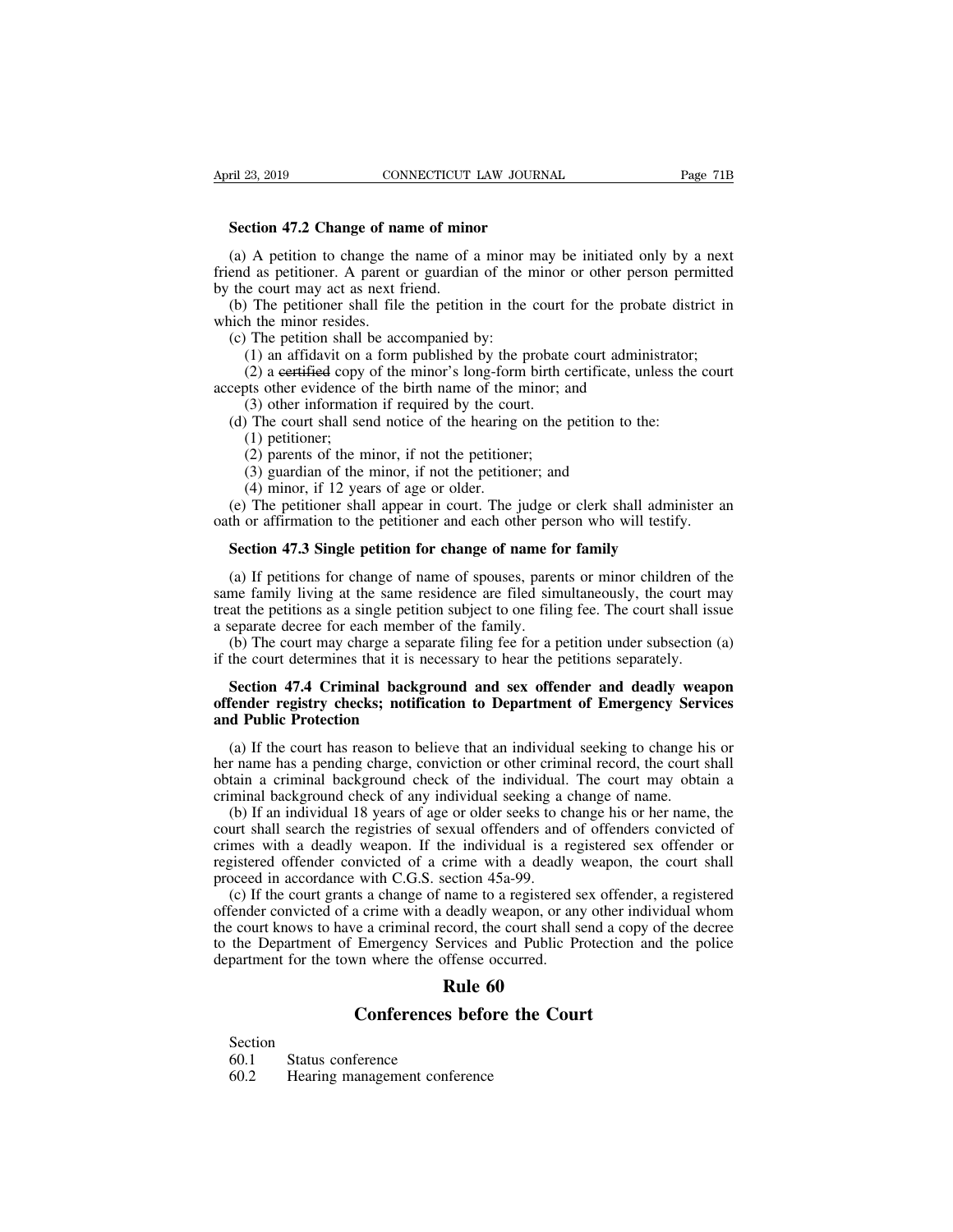**SECTION SECTION SECTION**<br> **Section 60.1 Status conference**<br>
(a) On request of a party or on the court' (a) On request of a party or on the court's own motion, the court may order a<br>
(a) On request of a party or on the court's own motion, the court may order a<br>
tus conference to facilitate the progress of a matter that is no Status conference<br>Section 60.1 Status conference<br>(a) On request of a party or on the court's own motion, the court may order<br>status conference to facilitate the progress of a matter that is not contested.<br>(b) At the conclu Section 60.1 Status conference<br>
(a) On request of a party or on the court's own motion, the court may order a<br>
tus conference to facilitate the progress of a matter that is not contested.<br>
(b) At the conclusion of a statu (1) complements of a party or on the court's own motion,<br>s conference to facilitate the progress of a matter that if<br>a deadline for completion of a task;<br>(2) provide guidance to a fiduciary;<br>(3) memorialize an agreement of **ction 60.1 Status conference**<br>
On request of a party or on the court's<br>
s conference to facilitate the progress of a<br>
At the conclusion of a status conference<br>
(1) establish a deadline for completion of<br>
(2) provide guida **component COMET COMET CONTECT**<br>(3) On request of a party or on the court's own motion,<br>s conference to facilitate the progress of a matter that if<br>(4) At the conclusion of a status conference, the court ma<br>(1) establish (4) on request of a party or on the court's own motion, the court may orde<br>s conference to facilitate the progress of a matter that is not contested.<br>At the conclusion of a status conference, the court may issue an order t

(a) On request of a party of on the court s own motion, the court may ofter a<br>tus conference to facilitate the progress of a matter that is not contested.<br>(b) At the conclusion of a status conference, the court may issue datas coincrence to<br>
(b) At the conclu-<br>
(1) establish a<br>
(2) provide gui<br>
(3) memorializ<br>
(4) address any<br>
(c) Except as period fact or law.<br> **Section 60.2 Hea** (1) establish a deadline for completion of a task;<br>
(2) provide guidance to a fiduciary;<br>
(3) memorialize an agreement of the parties; or<br>
(4) address any other topic that facilitates the progress (c) Except as permitted

(3) memorialize an agreement of the parties; or<br>
(4) address any other topic that facilitates the progress of the matter.<br>
(c) Except as permitted under section 69.1, the court shall not decide any issue<br>
fact or law.<br> **S** (4) address any other topic that facilitates the progress of the matter.<br>
(c) Except as permitted under section 69.1, the court shall not decide any issue<br>
of fact or law.<br> **Section 60.2 Hearing management conference**<br>
(a Except as permitted under section 69.1, the court<br>ct or law.<br>**ction 60.2 Hearing management conference**<br> $\theta$  On request of a party or on the court's own mo<br>order a hearing management conference to addres<br> $(1)$  identificat (2) contracts of a party or on the court's own motion, the court may, a order a hearing management conference to address any of the followin (1) identification of factual and legal issues;<br>(2) whether the court will author **Section 60.2 Hearing management conference**<br>
(a) On request of a party or on the court's own motion, the court may, at any<br>
time, order a hearing management conference to address any of the following:<br>
(1) identification (4) deadlines for depositions and other discovery, the court may, at any order a hearing management conference to address any of the following:<br>
(1) identification of factual and legal issues;<br>
(2) whether the court will On request of a party or on the court's own motion, the court may, at any<br>order a hearing management conference to address any of the following:<br>(1) identification of factual and legal issues;<br>(2) whether the court will a (6) referral to a party of on the court s own motion, the court may, at any order a hearing management conference to address any of the following:<br>
(1) identification of factual and legal issues;<br>
(2) whether the court wi

(1) identification of factual and legal issues;<br>(2) whether the court will authorize discovery under section 61.1;<br>(3) access to medical records;<br>(4) deadlines for depositions and other discovery, disclosures and<br>(5) refe (1) disclosure of actual and legal issues,<br>
(2) whether the court will authorize discovery under sec<br>
(3) access to medical records;<br>
(4) deadlines for depositions and other discovery, discloses<br>
(5) referral to a probate (2) whether the court win admorted the<br>
(3) access to medical records;<br>
(4) deadlines for depositions and other c<br>
(5) referral for mediation under rule 21 c<br>
(6) referral to a probate magistrate or att<br>
(7) distribution (3) access to included records,<br>
(4) deadlines for depositions and other discovery, discl<br>
(5) referral for mediation under rule 21 or other alternat<br>
(6) referral to a probate magistrate or attorney probate<br>
(7) distribu

(4) dealines for depth<br>
(5) referral for mediat<br>
(6) referral to a proba<br>
(7) distribution of fili<br>
(8) disclosure of fact<br>
(9) disclosure of expe<br>
(10) issuance of subp<br>
(40)(11) briefs;<br>
(41)(12) stipulation of (42)(13) (5) ferental to incurred interference (6) referral to a probate magistrate (7) distribution of filings to parties (8) disclosure of fact witnesses; in (9) disclosure of expert witnesses; (10) issuance of subpoenas to com

(7) distribution of filings to parties and attorneys<br>(7) distribution of filings to parties and attorneys<br>(8) disclosure of fact witnesses, including experts<br>(9) disclosure of expert witnesses;<br>(10) issuance of subpoenas (*1*) distribution of finity to partics and attomlys of fiecting<br>
(8) disclosure of fact witnesses; including experts;<br>
(9) disclosure of expert witnesses;<br>
(10) issuance of subpoenas to compel testimony;<br>
(40)(11) briefs (b) disclosure of <u>ract</u> whilesses, <del>including experts</del>,<br>(9) disclosure of expert witnesses;<br>(10) issuance of subpoenas to compel testimony;<br>(+4)(11) briefs;<br>(+4)(12) stipulation of facts;<br>(+3)(14) admissibility of sworn (9) disclosure of expert whilesses,<br>
(10) issuance of subpoenas to com<br>  $(10)(11)$  briefs;<br>  $(1+)(12)$  stipulation of facts;<br>  $(12)(13)$  exchange and marking of<br>  $(13)(14)$  admissibility of sworn sta<br>  $(14)(15)$  appointment of (16) issuance of subpoental to comper testimony,<br>
(16)(11) briefs;<br>
(14)(12) stipulation of facts;<br>
(14)(13) exchange and marking of exhibits;<br>
(14)(15) appointment of a stenographer to make a record of the<br>
S. sections 5  $(14)(12)$  stipulation of facts;<br> $(12)(13)$  exchange and marking of exhibit<br> $(13)(14)$  admissibility of sworn statements<br> $(14)(15)$  appointment of a stenographer to<br>S. sections 51-72 and 51-73;<br> $(15)(16)$  anticipated duration

(12)(13) exchange and marking of exhibits;<br>(12)(13) exchange and marking of exhibits;<br>(14)(15) appointment of a stenographer to make a record of the hearing.<br>S. sections 51-72 and 51-73;<br>(15)(16) anticipated duration of t ( $\frac{1}{2}$ ) Collarge and marking of exhibits,<br>
( $\frac{1}{3}$ )( $\frac{1}{4}$ ) admissibility of sworn statements or depositions;<br>
( $\frac{1}{4}$ )( $\frac{15}{15}$ ) appointment of a stenographer to make a record of the hearing under<br>
G.S. s (14)(15) appointment of a stenographer to make a record of<br>C.G.S. sections 51-72 and 51-73;<br>(15)(16) anticipated duration of testimony and argument;<br>(16)(17) hearing schedule; and<br>(17)(18) any other topic related to manag (1+7)(12) appointment of a succepture in make a record of the hearing under<br>
G.S. sections 51-72 and 51-73;<br>
(1+3)(16) anticipated duration of testimony and argument;<br>
(1+7)(18) any other topic related to management of th 2.6.3. sections  $51-72$  and  $51-75$ ,<br>  $(15)(16)$  anticipated duration of tes<br>  $(16)(17)$  hearing schedule; and<br>  $(17)(18)$  any other topic related to<br>
(b) At the conclusion of a hearing man order concerning any of the topics Example 1 as a set in the set in the set in the set in the set in the set of the set of the set of the set of the set of the set of the set of the set of the set of the set of the set of the set of the set of the set of th

### **Discovery**

### Section<br>61.1

- 
- (e) on request of a party of on the coart s own motion,<br>order issued under this section.<br>**Rule 61**<br>Section<br>61.1 When permission of court is required<br>61.2 When interrogatories, request for production and<br>permitted **EXECUTE:**<br> **EXECUTE:**<br> **EXECUTE:**<br> **EXECUTE:**<br> **EXECUTE:**<br> **SECUTE:**<br> **SECUTE:**<br> **SECUTE:**<br> **SECUTE:**<br> **SECUTE:**<br> **SECUTE:**<br> **SECUTE:**<br> **SECUTE:**<br> **SECUTE:**<br> **SECUTE:**<br> **SECUTE:**<br> **SECUTE:**<br> **SECUTE:**<br> **SECUTE:**<br> **SECUTE:** permitted<br>Taking deposition **Disc**<br> **Section**<br>
61.1 When permission of court is<br>
61.2 When interrogatories, request<br>
permitted<br>
61.3 Taking deposition<br>
61.4 Interrogatories<br>
61.5 Request for production, inspe Section<br>61.1 When permission of cc<br>61.2 When interrogatories, r<br>61.3 Taking deposition<br>61.4 Interrogatories<br>61.5 Request for production<br>61.6 Request for admission Section<br>61.1 When permission of court is required<br>61.2 When interrogatories, request for production and request for ad<br>for a Taking deposition<br>61.4 Interrogatories<br>61.5 Request for production, inspection and examination<br>61 61.1 When permission of court is request<br>61.2 When interrogatories, request for<br>61.3 Taking deposition<br>61.4 Interrogatories<br>61.5 Request for production, inspectio<br>61.6 Request for admission<br>61.7 Answer to discovery request 61.2 When interrogatories, request for p<br>formal of the interrogatories, request for p<br>formal discovery request<br>formal discovery request<br>formal discovery request<br>formal discovery request<br>formal discovery request<br>formal disc Figure 1.2<br>
Formative during deposition<br>
61.3 Taking deposition<br>
61.5 Request for production, inspection an<br>
61.6 Request for admission<br>
61.7 Answer to discovery request<br>
61.8 Continuing duty to disclose<br>
61.9 Objection to
- 
- 
- 
- 
- 61.3 Taking deposition<br>61.4 Interrogatories<br>61.5 Request for production, inspec<br>61.6 Request for admission<br>61.7 Answer to discovery request<br>61.8 Continuing duty to disclose<br>61.9 Objection to discovery request
- 
-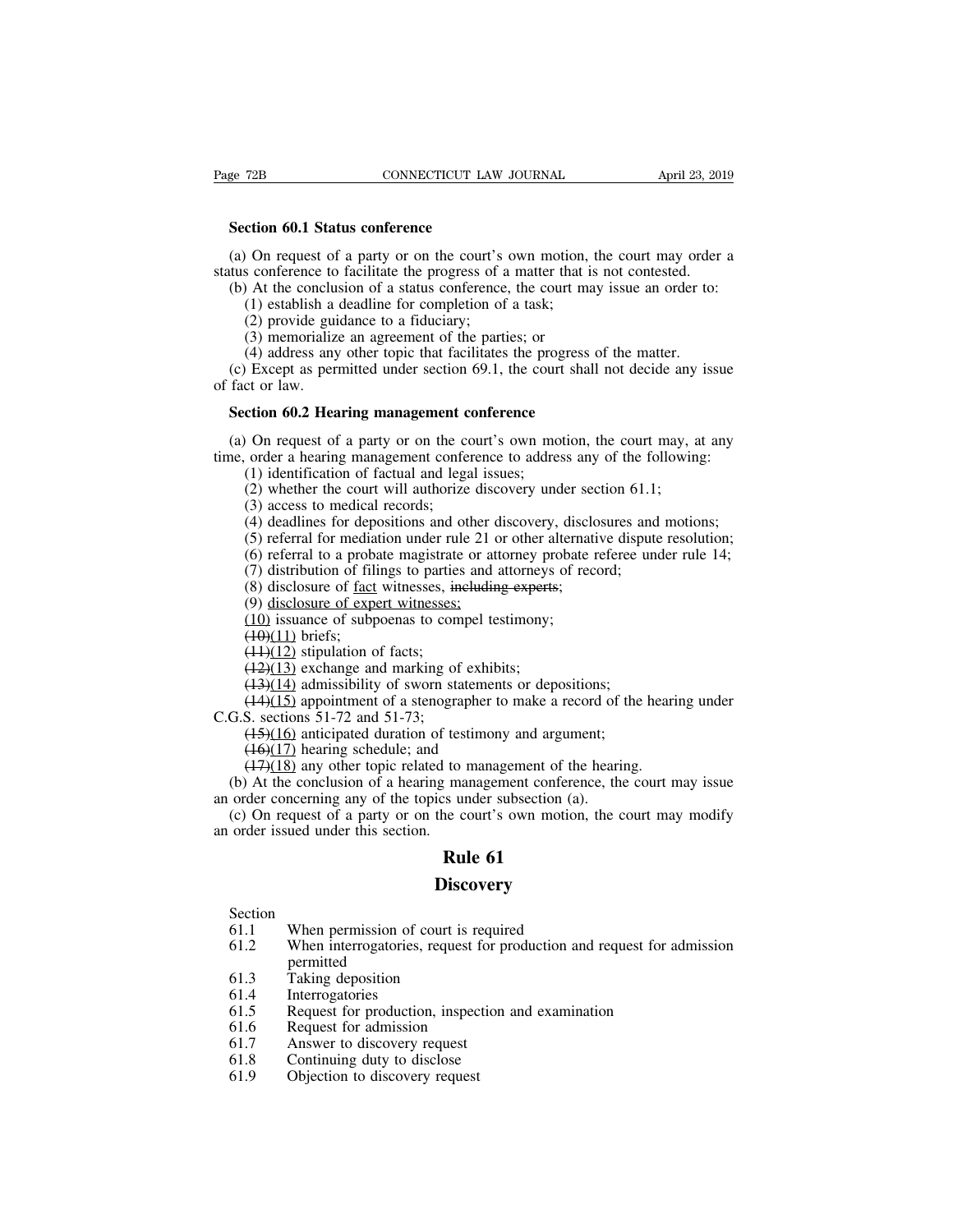ril 23, 2019<br>
61.10 Order for compliance<br>
61.11 Summons to testify<br>
61.12 Order to obtain medical records ril 23, 2019<br>61.10 Order for compliance<br>61.11 Summons to testify<br>61.12 Order to obtain medical record

# ril 23, 2019<br>61.10 Order for compliance<br>61.11 Summons to testify<br>61.12 Order to obtain medical records<br>Section 61.1 When permission of court is requi

**SECTION CONNECTICUT LAW JOURNAL**<br> **SECTION 61.10** Order for compliance<br> **Section 61.1 When permission of court is required**<br> **Section 61.1 When permission of court is required**<br> **Section 61.1 When permission of court is r** (a) Except as provided in subsection<br>
(a) Except as provided in subsection (b), a party shall obtain permission from<br>
(a) Except as provided in subsection (b), a party shall obtain permission from<br>  $\frac{1}{2}$  court before s 61.10 Order for compliance<br>61.11 Summons to testify<br>61.12 Order to obtain medical records<br>**Section 61.1 When permission of court is required**<br>(a) Except as provided in subsection (b), a party shall obtain permission from<br> 61.11 Summo<br>61.12 Order to<br>**Section 61.1 WI**<br>(a) Except as pr<br>the court before see<br>ing methods:<br>(1) interrogato<br>(2) request for (12) Order to obtain medical records<br> **ction 61.1 When permission of court is re**<br>
Except as provided in subsection (b), a pa<br>
ourt before seeking discovery of information<br>
nethods:<br>
(1) interrogatories under section 61.4 (2) required<br>
(2) Except as provided in subsection (b), a party shall obtain permission from<br>
ourt before seeking discovery of information from another party by the follow-<br>
(1) interrogatories under section 61.4;<br>
(2) req **ction 61.1 When permission of court is required**<br>( $\beta$ ) Except as provided in subsection (b), a party shourt before seeking discovery of information from a<br>nethods:<br>(1) interrogatories under section 61.4;<br>(2) request for (a) Except as provided in subsection (b), a party shall obtain permission from<br>e court before seeking discovery of information from another party by the follow-<br>g methods:<br>(1) interrogatories under section 61.4;<br>(2) reque

(a) Except as provided in subsection (b), a party shari obtain permission from<br>the court before seeking discovery of information from another party by the follow-<br>ing methods:<br>(1) interrogatories under section 61.4;<br>(2) r the court before seeking discovery of information from another party by<br>ing methods:<br>(1) interrogatories under section 61.4;<br>(2) request for production, inspection and examination under sectio<br>(3) request for admission und (1) interrogatories under section 61.4;<br>
(2) request for production, inspection and examination under section 61.5; and<br>
(3) request for admission under section 61.6.<br>
(b) Without obtaining permission of the court, a part (2) request for production, in<br>
(3) request for admission und<br>
(b) Without obtaining permissic<br>
any person by deposition and ma<br>
tangible things at the deposition in<br> **Section 61.2 When interrogat<br>
admission permitted**<br>
(

(b) Without obtaining permission of the court, a party may take the testimony of y person by deposition and may request the person to produce documents and gible things at the deposition in accordance with section 61.3. S any person by deposition and may request the person to produce documents and<br>tangible things at the deposition in accordance with section 61.3.<br>**Section 61.2 When interrogatories, request for production and request for<br>adm** tangible things at the deposition in accordance with section 61.3.<br> **Section 61.2 When interrogatories, request for production and request for**<br> **admission permitted**<br>
(a) A party may request permission to conduct discove **Section 61.2 When interrogatories, request for production and request for admission permitted**<br>(a) A party may request permission to conduct discovery using a method under<br>61.1(a) by submitting a summary describing the i ference. mission permitted<br>
(a) A party may request permission to conduct discovery using a method under<br>  $.1(a)$  by submitting a summary describing the information sought. Unless other-<br>
se directed by the court, the requesting pa (a) A party may request permission to conduct discovery using a method under  $61.1(a)$  by submitting a summary describing the information sought. Unless otherwise directed by the court, the requesting party shall not file (a) A party may request permission to conduct uscovery using a method under  $61.1(a)$  by submitting a summary describing the information sought. Unless otherwise directed by the court, the requesting party shall not file i

se directed by the court, the requesting party<br>cuments. The court may hear a request for disc<br>ence.<br>(b) The court may grant a request for discove<br>in part, if it finds that the requested discover<br>and to admissible evidence (b) The court may grant a request for discovery under subsection (a), in whole<br>in part, if it finds that the requested discovery appears reasonably calculated to<br>id to admissible evidence and would not be unduly burdensome (b) The court may grant a request for discovery<br>or in part, if it finds that the requested discovery ap<br>lead to admissible evidence and would not be undu<br>**Section 61.3 Taking deposition**<br>(a) A party may take the testimony

in part, if it finds that the requested discovery appears reasonably calculated to<br>id to admissible evidence and would not be unduly burdensome or expensive.<br>**Section 61.3 Taking deposition**<br>(a) A party may take the testim lead to admissible evidence and would not be unduly burdensome or expensive.<br> **Section 61.3 Taking deposition**<br>
(a) A party may take the testimony of any person by deposition in accordance<br>
with C.G.S. sections 52-148a thr **Section 61.3 Taking deposition**<br>
(a) A party may take the testimony of any person by deposition in accordance<br>
with C.G.S. sections 52-148a through 52-159.<br>
(b) A party may compel another party to testify at a deposition sition. (a) A party may take the testimony of any person by deposition in accordance th C.G.S. sections 52-148a through 52-159.<br>
(b) A party may compel another party to testify at a deposition by giving notice the deposition in a (a) A party may take the testhology of any person by deposition in accordance with C.G.S. sections 52-148a through 52-159.<br>
(b) A party may compel another party to testify at a deposition by giving notice of the depositio whit C.O.S. sections  $32-148a$  diloted  $32-139$ .<br>
(b) A party may compel another party to testify at a deposition by giving notice<br>
of the deposition in accordance with C.G.S. section 52-148b. The notice may include<br>
a re (b) A party may compet another party to testify at a deposition by giving notice the deposition in accordance with C.G.S. section 52-148b. The notice may include equest for the other party to produce documents and tangibl

of the deposition in accordance with C.O.S. section 52-1460. The hottee may include<br>a request for the other party to produce documents and tangible things at the depo-<br>sition.<br>(c) An attorney for a party may compel any per a request for the other party to produce<br>sition.<br>(c) An attorney for a party may comp<br>issuing a subpoena under C.G.S. section<br>request for the person to produce docure<br>(d) On motion of a self-represented p<br>testify at a depo (c) An attorney for a party may compel any person to testify at a deposition by uing a subpoena under C.G.S. section 52-148e. The subpoena may include a quest for the person to produce documents and tangible things at the

(c) An attorney for a party may<br>issuing a subpoena under C.G.S.<br>request for the person to produce (d) On motion of a self-represe<br>testify at a deposition by issuing a be<br>paid by the party requesting it.<br>(e) A party or atto (d) A person to produce documents and tangible things at the deposition.<br>
(d) On motion of a self-represented party, the court may compel any person to<br>
tify at a deposition by issuing a subpoena. The cost of serving the request for the person to produce documents and tangual<br>
(d) On motion of a self-represented party, the court<br>
testify at a deposition by issuing a subpoena. The cost of<br>
be paid by the party requesting it.<br>
(e) A party or

(g) On motion of a scri-represented party, the court may comper any person to trify at a deposition by issuing a subpoena. The cost of serving the subpoena shall paid by the party requesting it.<br>(e) A party or attorney fo shall govern the party in the party may use a deposition in a proceeding in the party of a deposition is sought under subsection (b), (c) or (d) may move to quash or modify the notice or subpoena.<br>
(g) C.G.S. section 52-14 be paid by the party requesting it.<br>
(e) A party or attorney for the party shall send no<br>
party and attorney of record.<br>
(f) A person whose deposition is sought under su<br>
move to quash or modify the notice or subpoena.<br>
(g (c) A party or attorney for the party shall send holted or a deposition to each<br>rty and attorney of record.<br>(f) A person whose deposition is sought under subsection (b), (c) or (d) may<br>we to quash or modify the notice or s (f) A person whose deposition is sought under subsection (b), (c) or (d) move to quash or modify the notice or subpoena.<br>
(g) C.G.S. section 52-148e and section 13-30 of the Connecticut Practice I shall govern the conduct move to quash or modify the notice or subpoena.<br>
(g) C.G.S. section 52-148e and section 13-30 of the Connecticut Practice Book<br>
shall govern the conduct of a deposition under this rule and the procedure for<br>
resolution of all govern the conduct of a deposition under this rule and the procedure for solution of a dispute related to the deposition.<br>(h) A party or attorney for the party may use a deposition in a proceeding in the numer provided

resolution of a dispute related to the deposition.<br>
(h) A party or attorney for the party may use a deposition in a proceed<br>
manner provided under section 13-31 of the Connecticut Practice Book.<br> **Section 61.4 Interrogator**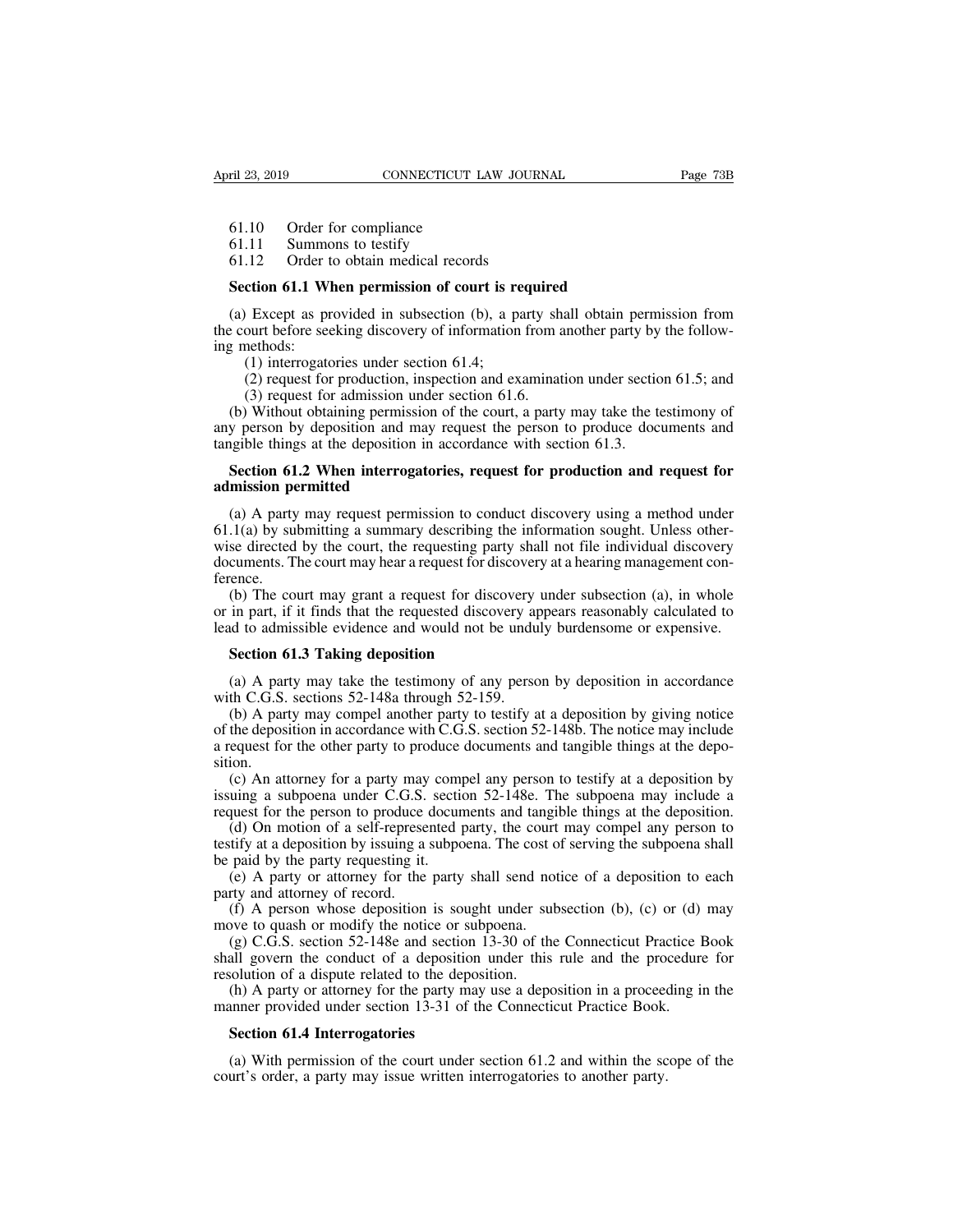(b) Unless otherwise permitted by the court, a party may not issue more than 25<br>errogatories, including each discrete subpart. The court may hear a request to<br>ue additional interrogatories at a ease <u>hearing</u> management co Fage 74B CONNECTICUT LAW JOURNAL April 23, 2019<br>
(b) Unless otherwise permitted by the court, a party may not issue more than 25<br>
interrogatories, including each discrete subpart. The court may hear a request to<br>
issue add Fage 74B CONNECTICUT LAW JOURNAL April 23, 2<br>
(b) Unless otherwise permitted by the court, a party may not issue more than<br>
interrogatories, including each discrete subpart. The court may hear a request<br>
issue additional i (b) Unless otherwise permitted by the court, a party may not issue more than 25<br>
(b) Unless otherwise permitted by the court, a party may not issue more than 25<br>
errogatories, including each discrete subpart. The court may (b) Unless otherwise permit<br>interrogatories, including each<br>issue additional interrogatories<br>(c) Answers to interrogatorie<br>by the rules of evidence.<br>**Section 61.5 Request for p** (b) Unless otherwise permitted by the court, a party may not issue more than 25 errogatories, including each discrete subpart. The court may hear a request to use additional interrogatories at a e<del>ase hearing</del> management c (b) omess once wise permitted by the court, a party may not issue inote than 2.5 errogatories, including each discrete subpart. The court may hear a request to ue additional interrogatories at a ease <u>hearing</u> management

metrogatories, including each district subpate. The court may hear a requissue additional interrogatories at a ease hearing management conference.<br>
(c) Answers to interrogatories may be used in a proceeding to the extent p (additional interrogatories at a ease <u>idealing</u> management conference.)<br>
Answers to interrogatories may be used in a proceeding to the extent permitted<br>
e rules of evidence.<br> **ction 61.5 Request for production, inspection** by the rules of evidence.<br> **Section 61.5 Request for production, inspection and examination**<br>
With permission of the court under section 61.2 and within the scope of the<br>
court's order, a party may make a written request Section 61.5 Reques<br>With permission of<br>court's order, a party m<br>(1) inspect, copy,<br>but not limited to, writ<br>and photographs;<br>(2) inspect and cc<br>control of the party to (2) inspection of the court under section of 1.2 and within the scope of the correlation of the court under section 61.2 and within the scope of the correlation of the court are a written request to another party to:<br>
(1) With permission of the court under section 61.2 and within court's order, a party may make a written request to another part (1) inspect, copy, photograph or otherwise reproduce documbut not limited to, writings, drawings, (3) permission of the contributed section 01.2 and within the scope of the<br>
3's order, a party may make a written request to another party to:<br>
(1) inspect, copy, photograph or otherwise reproduce documents, including,<br>
in Figure 3 offers, a party may make a written 1<br>
(1) inspect, copy, photograph or other<br>
but not limited to, writings, drawings, grap<br>
and photographs;<br>
(2) inspect and copy or test a tangib<br>
control of the party to whom the t not limited to, writings, drawings, graphs, chard photographs;<br>
(2) inspect and copy or test a tangible thing<br>
ntrol of the party to whom the request is made; a<br>
(3) permit entry on property for the purpose of ins<br>
otogr

(2) inspect and copy or test a tangible thing in the possession, custody or ntrol of the party to whom the request is made; and (3) permit entry on property for the purpose of inspecting, measuring, surveying, otographing (2) inspect and copy of test a tanguote timig in the possession, eastody of control of the party to whom the request is made; and (3) permit entry on property for the purpose of inspecting, measuring, surveying, photograp (3) permit entry of whom the request is matter, and<br>
(3) permit entry on property for the purpose of inspecting, measuring, surveying,<br>
photographing or testing the property.<br> **Section 61.6 Request for admission**<br>
(a) Wit (5) permit entry on property for the parpose of inspecting, measuring, surveying, photographing or testing the property.<br> **Section 61.6 Request for admission**<br>
(a) With permission of the court under section 61.2 and withi **Section 61.6 Request for admission**<br>
(a) With permission of the court under section 61.2 and within the scope of the<br>
court's order, a party may issue to another party a written request for the admission<br>
of the truth of **Section 61.6 F**<br>(a) With permi<br>court's order, a p<br>of the truth of a<br>the application of<br>party shall provid<br>other party.<br>(b) Except as p<br>conclusively esta (a) With permission of the court under section 61.2 and within the scope of the urt's order, a party may issue to another party a written request for the admission the truth of a matter. The request shall relate to a stat (a) while permission of the contributed section (court's order, a party may issue to another party a of the truth of a matter. The request shall relate to the application of law to fact. If the request relate party shall p In the truth of a party may issue to another party a written request for the admission<br>the truth of a matter. The request shall relate to a statement of fact, opinion or<br>e application of law to fact. If the request relates of the train of a matter. The request shall relate to a statement<br>the application of law to fact. If the request relates to a docu<br>party shall provide a copy of the document unless it is other<br>other party.<br>(b) Except as pr (1) the party who requested the admission fails to establish that the withdrawal (2) the party who requested the admission, the court may permit the merits of a party who made an admission, the court may permit the thing p

party shan provide a copy of<br>other party.<br>(b) Except as provided in s<br>conclusively establishes the r<br>(c) On motion of a party<br>admitting party to withdraw (1) the withdrawal or an<br>of the matter; and<br>(2) the party who reques

party.<br>
Except as provided in subsections (c) and (d), an admission under this section<br>
lusively establishes the matter admitted.<br>
On motion of a party who made an admission, the court may permit the<br>
tting party to withdr (b) Except as provided in subsections (conclusively establishes the matter admit<br>(c) On motion of a party who made<br>admitting party to withdraw or amend the<br>(1) the withdrawal or amendment wi<br>of the matter; and<br>(2) the par (c) On motion of a party who made an admission, the court may permit the mitting party to withdraw or amend the admission if:<br>
(1) the withdrawal or amendment will facilitate the presentation of the merits the matter; and<br>

(1) the withdrawal or amendment will facilitate the presentation of the merits<br>the matter; and<br>(2) the party who requested the admission fails to establish that the withdrawal<br>amendment will cause prejudice.<br>(d) An admiss (2) the party who requested the admission fails to amendment will cause prejudice.<br>
(d) An admission of a party under this section do<br>
try to object to the admission on the grounds of co<br>
(e) An admission of a party under

(c) On motion or a party who made an admission, the court may permit the admitting party to withdraw or amendment will facilitate the presentation of the merits of the matter; and (2) the party who requested the admission (1) the windraw<br>of the matter; and<br>(2) the party who<br>or amendment will c:<br>(d) An admission<br>party to object to the<br>(e) An admission<br>ing proceeding.<br>**Section 61.7** Answ

(d) An admission of a party under this section does not waive the right of the<br>rty to object to the admission on the grounds of competency or relevancy.<br>(e) An admission of a party under this section may be used only in t

(a) An admission of a party under this section does<br>party to object to the admission on the grounds of con<br>(e) An admission of a party under this section may<br>ing proceeding.<br>**Section 61.7 Answer to discovery request**<br>(a) U (e) An admission of a party under this section may be used only in the pend-<br>g proceeding.<br>**Section 61.7 Answer to discovery request**<br>(a) Unless otherwise directed by the court, a person responding to a discovery<br>quest sha Section 61.7 Answer to discovery request<br>
(a) Unless otherwise directed by the court, a person responding to a discovery<br>
request shall not file the response with the court.<br>
(b) The party to whom a request for discovery **Section 61.7 Answer to discovery request**<br>(a) Unless otherwise directed by the court, a<br>request shall not file the response with the cour<br>(b) The party to whom a request for discov<br>shall respond in writing and under oath **ction 61.7 Answer to discovery request**<br>
Unless otherwise directed by the court, a person responding to a discovery<br>
set shall not file the response with the court.<br>
The party to whom a request for discovery under sectio Unless otherwise directed by the court, a person responding to a dest shall not file the response with the court.<br>
The party to whom a request for discovery under section 61.1(a) respond in writing and under oath. The part (a) Omess onlet wise unected by the court, a person responding to a discovery quest shall not file the response with the court.<br>
(b) The party to whom a request for discovery under section 61.1(a) is made<br>
all respond in request shall not the the response with the court.<br>
(b) The party to whom a request for discovery under shall respond in writing and under oath. The party shall res<br>
days after issuance of the request unless:<br>
(1) on motio all respond in writing and under oath. The party sha<br>ys after issuance of the request unless:<br>(1) on motion by the party, the court directs a sha<br>(2) the party files an objection in accordance with<br>(c) If a party files an

(1) on motion by the party, the court directs a shorter or longer time; or<br>
(2) the party files an objection in accordance with section 61.9.<br>
(c) If a party files an objection under section 61.9, the party shall respond (1) on motion by the party, the coard directs a shot (2) the party files an objection in accordance with (c) If a party files an objection under section 61.9, the part of the request to which an objection is not made.<br>Sec (2) the party files an objection in accordance with section 01.9.<br>If a party files an objection under section 61.9, the party shall respond to the<br>of the request to which an objection is not made.<br>**ction 61.8 Continuing d** 

(2) that information previously disclosed is not true or is no longer true.<br>
(2) that information previously disclose.<br>
(1) new or additional information within the scope of the request; and<br>
(2) that information previousl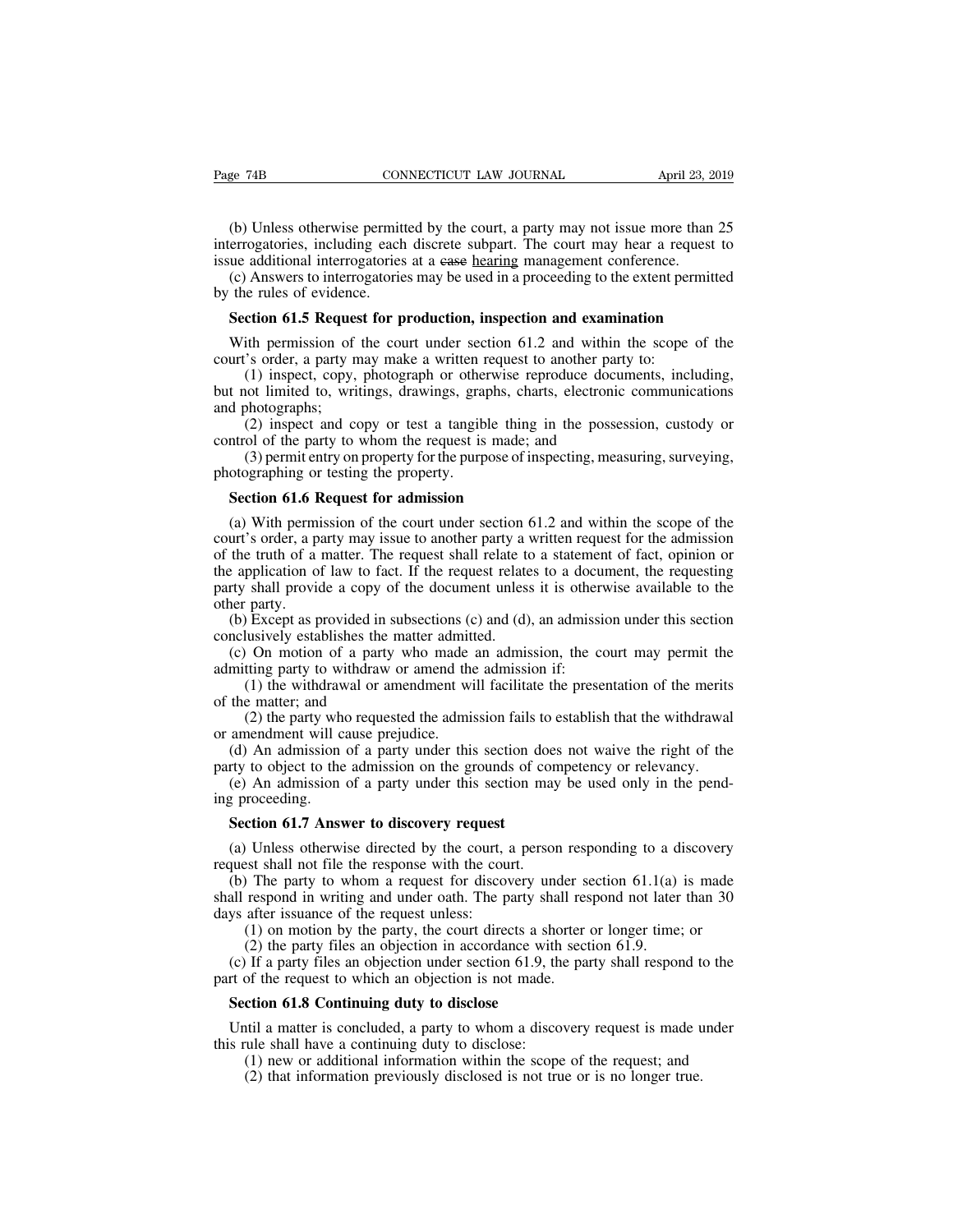**FREE 23, 2019**<br>**Section 61.9 Objection to discovery request**<br>(a) A party who objects to a request for discovery und (a) A party who objection to discovery request<br>
(a) A party who objects to a request for discovery under section 61.1(a) shall file<br>
written objection setting forth the grounds for the objection and the proposed<br>
medy and April 23, 2019 CONNECTICUT LAW JOURNAL Page 75B<br> **Section 61.9 Objection to discovery request**<br>
(a) A party who objects to a request for discovery under section 61.1(a) shall file<br>
a written objection setting forth the gro **EXECT AND SURVEY SURVEY SURVEY THE EFTOM SECTOR SECTOM CONNECTIC LAW JOURNAL** Fage 150 Fage 150 Section 61.9 Objection to discovery request<br>
(a) A party who objects to a request for discovery under section 61.1(a) shall **Section 61.9 Objection to discovery**<br>(a) A party who objects to a request f<br>a written objection setting forth the g<br>remedy and describing the efforts made to<br>concerning the discovery request.<br>(b) The party shall file the Section 61.9 Objection to discovery request<br>
(a) A party who objects to a request for discovery under section 61.1(a) shall file<br>
written objection setting forth the grounds for the objection and the proposed<br>
medy and des Section 61.9 Object<br>
(a) A party who object<br>
a written objection sett<br>
remedy and describing the<br>
concerning the discover<br>
(b) The party shall fi<br>
discovery request.<br>
(c) The party shall section and certify to the (a) A party who objects to a request for discovery under section 61.1(a) shall file<br>written objection setting forth the grounds for the objection and the proposed<br>medy and describing the efforts made to resolve the differ record and describing forth the grounds for the objection<br>remedy and describing the efforts made to resolve the differences b<br>concerning the discovery request.<br>(b) The party shall file the objection not later than 30 days medy and describing the efforts made to resolve the differences between the parties<br>norening the discovery request.<br>(b) The party shall file the objection not later than 30 days after issuance of the<br>icovery request.<br>(c) T

(1) The party shall file the objection not later than 30 days after issuance of the wery request.<br>
The party shall send a copy of the objection to each party and attorney of d and certify to the court that the copy has bee

France oncerning the discovery r<br>concerning the discovery r<br>(b) The party shall file t<br>discovery request.<br>(c) The party shall send<br>record and certify to the c<br>(d) The court may issued discovery:<br>(1) seeks information<br>cover The party shall send a copy of the objection to each party and attorney of d and certify to the court that the copy has been sent.<br>
The court may issue an order under subsection (e) if it finds that the steed discovery:<br>
( d and certify to the court that the copy has been sent.<br>
) The court may issue an order under subsection (e)<br>
sted discovery:<br>
(1) seeks information that is privileged or otherwise protec<br>
(3) does not appear to be reasona The court may issue an order under subsection (e) if it<br>steed discovery:<br>(1) seeks information that is privileged or otherwise protected l<br>y;<br>(2) does not appear to be reasonably calculated to lead to admi<br>(3) would be und

covery; (1) seeks information that is privileged or otherwise protected by law from dis-<br>very;<br>(2) does not appear to be reasonably calculated to lead to admissible evidence;<br>(3) would be unduly burdensome or expensive; or<br>(4) wil (1) seeks information that is privileged or otherwise protected by law from dis-<br>covery;<br>(2) does not appear to be reasonably calculated to lead to admissible evidence;<br>(3) would be unduly burdensome or expensive; or<br>(4)

(2) does not appear to be rea<br>(3) would be unduly burder<br>(4) will cause annoyance, e<br>If the court finds one or m<br>order such relief as justice r<br>(1) limited or denied;<br>(2) conducted on specified<br>(3) conducted by an alterna (2) does not appear to be reasonably calculated to lead to ad (3) would be unduly burdensome or expensive; or (4) will cause annoyance, embarrassment or oppression. If the court finds one or more of the grounds under subs

(3) would be unduly burdensome or expensiv<br>(4) will cause annoyance, embarrassment or or<br>If the court finds one or more of the grounds<br>order such relief as justice requires, including<br>(1) limited or denied;<br>(2) conducted (4) will cause annoyance, embarrassment or oppression.<br>
(e) If the court finds one or more of the grounds under subsection (d), the court<br>
ay order such relief as justice requires, including that the requested discovery b (e) If the court finds one or more of the grounds under subsection (d), the court<br>may order such relief as justice requires, including that the requested discovery be:<br>(1) limited or denied;<br>(2) conducted on specified ter may order such relief as justice requires, including that the requeste (1) limited or denied;<br>(2) conducted on specified terms and conditions; or (3) conducted by an alternative method.<br>(f) If the court overrules the objec (1) Influed or denied;<br>
(2) conducted on specified terms and conditio<br>
(3) conducted by an alternative method.<br>
(f) If the court overrules the objection to the d<br>
spond to the request not later than 20 days after<br>
quest of

(3) conducted by an alternative method.<br>
(f) If the court overrules the objection to the discovery request, the party shall<br>
spond to the request not later than 20 days after the court's ruling is mailed. On<br>
quest of a p (f) If the court overrules the objection to the discovery request, the party shall<br>respond to the request not later than 20 days after the court's ruling is mailed. On<br>request of a party, the court may extend the response respond to the request not later than 20 days after the court's ruling is mailed. On<br>request of a party, the court may extend the response period.<br>**Section 61.10 Order for compliance**<br>(a) If a person fails to comply with a request of a party, the court<br> **Section 61.10 Order for**<br>
(a) If a person fails to con<br>
may file a motion seeking an<br>
discovery request that is the :<br>
if any, fails to comply.<br>
(b) If the court finds that<br>
discovery and th Section 61.10 Order for compliance<br>(a) If a person fails to comply with a request for discovery, the requesting party<br>ay file a motion seeking an order for compliance. The motion shall set forth the<br>scovery request that is **Section 61.10 Order for compliance**<br>(a) If a person fails to comply with a request for discovery, the requesting party<br>may file a motion seeking an order for compliance. The motion shall set forth the<br>discovery request t (a) If a person<br>may file a motion<br>discovery request<br>if any, fails to cc<br>(b) If the cour<br>discovery and tha<br>court may:<br>(1) award the<br>45a-109 and a re The a motion seeking an order for compliance. The motion shall set forth the overy request that is the subject of the motion and the reason why the response, y, fails to comply.<br>
If the court finds that the person has fai

may the ambient state at is the subject of the motion<br>discovery request that is the subject of the motion<br>if any, fails to comply.<br>(b) If the court finds that the person has faid<br>iscovery and that the discovering party the (3) prohibit a party who failed to comply from introducing designated matters of the procedures of the matter of the discovery and that the discovery is permitted under sections 61.3 through 61.6, the may:<br>
(1) award the d (b) If the court finds that the p<br>discovery and that the discovery is<br>court may:<br>(1) award the discovering part<br>45a-109 and a reasonable attorney<br>(2) order that the subject mat<br>purposes of the proceeding;<br>(3) prohibit a pa very and that the discovery is permitted under sections 61.3 through 61.6, the may:<br>
(1) award the discovering party the expenses of the motion under C.G.S. section<br>
(09 and a reasonable attorney's fee;<br>
(2) order that the

court may:<br>
(1) award the discoveriant<br>
45a-109 and a reasonable a<br>
(2) order that the subje<br>
purposes of the proceeding;<br>
(3) prohibit a party wh<br>
in evidence; and<br>
(4) make any other ord<br>
(c) Unless a timely writte

(1) award the discovering party the expenses of the motion under C.G.S. section 45a-109 and a reasonable attorney's fee;<br>
(2) order that the subject matter of the discovery request is established for the purposes of the p (c) and a reasonable attorney's fee;<br>
(2) order that the subject matter of the discovery request is established for the<br>
rposes of the proceeding;<br>
(3) prohibit a party who failed to comply from introducing designated mat (2) order that the subject matter of the discovery request is established for the<br>purposes of the proceeding;<br>(3) prohibit a party who failed to comply from introducing designated matters<br>in evidence; and<br>(4) make any oth purposes of the proceeding;<br>
(3) prohibit a party who failed to comply from introducin<br>
evidence; and<br>
(4) make any other order that justice requires.<br>
(c) Unless a timely written objection has been filed under<br>
may not ex (3) pronibit a party who railed to comply free<br>
evidence; and<br>
(4) make any other order that justice require<br>
(c) Unless a timely written objection has been<br>
ay not excuse a failure to comply with a discover<br>
urt would hav (4) make any other order that justice requires.<br>
(c) Unless a timely written objection has been filed under section 61.9, the court<br>
ay not excuse a failure to comply with a discovery request on the ground that the<br>
urt w (c) Unless a timely written objection has been filed may not excuse a failure to comply with a discovery court would have granted relief under section 61.9(e)<br>**Section 61.11 Summons to testify**<br>(a) An attorney for a party

(b) on motion of a self-represented party, the court may issue a subpoena under C.G.S. section 52-143<br>(a) An attorney for a party may issue a subpoena under C.G.S. section 52-143<br>summon a person to testify before the court court would have granted relief under section 61.9(e).<br> **Section 61.11 Summons to testify**<br>
(a) An attorney for a party may issue a subpoena under C.G.S. section 52-143<br>
to summon a person to testify before the court.<br>
(b) Section 61.11 Summons to testify<br>
(a) An attorney for a party may issue a subpoena under C.G.S. section<br>
to summon a person to testify before the court.<br>
(b) On motion of a self-represented party, the court may issue a sub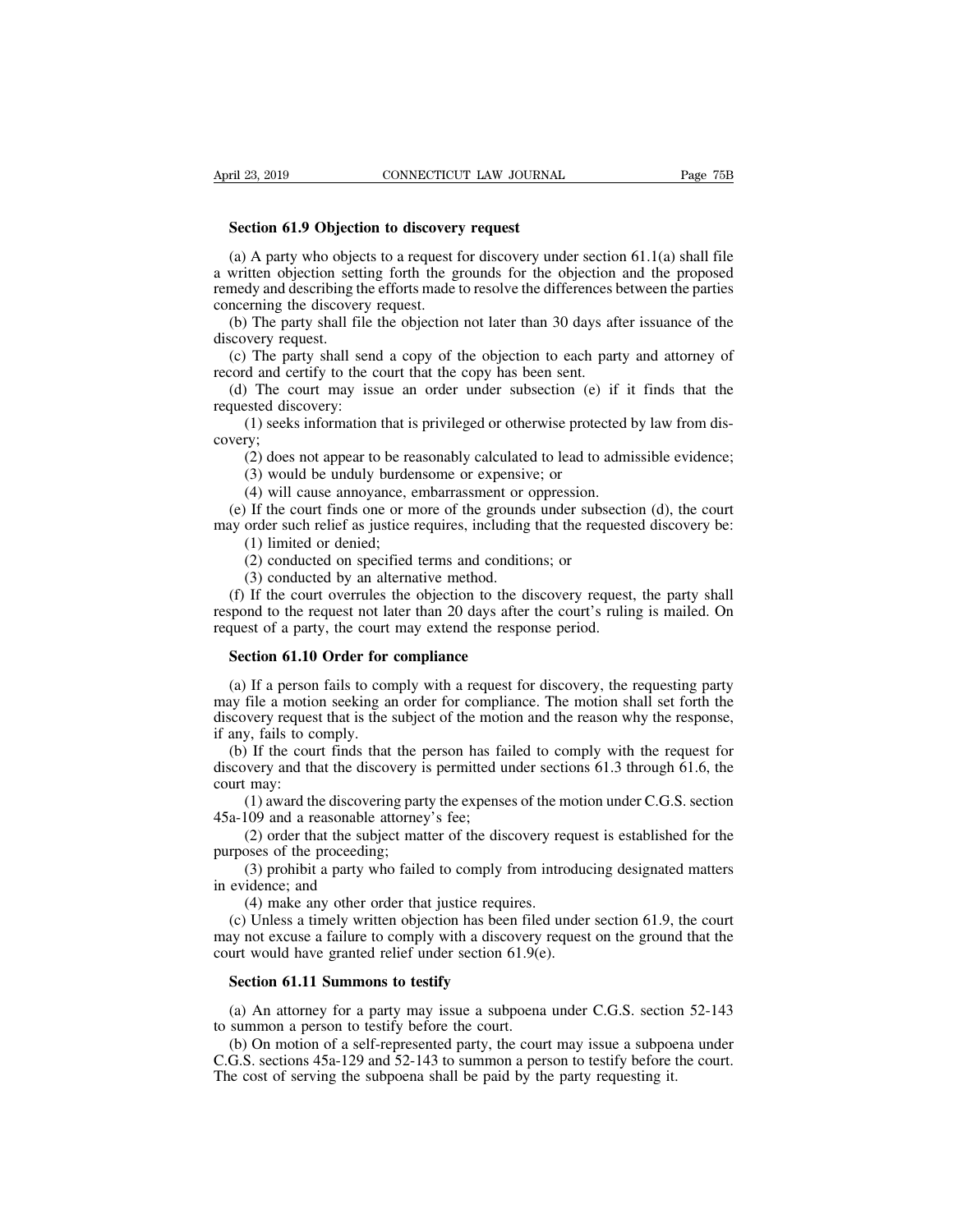### EXTERNAL CONNECTICUT LAW JOURNAL<br> **Section 61.12 Order to obtain medical records**<br>
See C.G.S. section 45a-98b. EXECT<br>Section 61.12 Order to obtain n<br>See C.G.S. section 45a-98b.

### **Exhibits**

Section

- 
- See C.G.S. section 45a-98b.<br> **Rule 64**<br> **Exhibit**<br>
ction<br>
64.1 Exhibits to be marked<br>
64.2 Retention of exhibits Permanent 64.3 Exhibits in matter appealed to Su **Rule 64<br>
Exhibits<br>
Exhibits<br>
Exhibits<br>
Cion<br>
64.1 Exhibits to be marked<br>
64.2 Retention of exhibits Permanent official record<br>
64.3 Exhibits in matter appealed to Superior Court<br>
64.4 Disposition of exhibits Exhibits<br>
Exhibits<br>
64.1** Exhibits to be marked<br>
64.2 Retention of exhibits Permanent official record<br>
64.3 Exhibits in matter appealed to Superior Court<br>
64.4 Disposition of exhibits<br>
Section 64.1 Exhibits to be marked Exhib<br>
tion<br>
64.1 Exhibits to be marked<br>
64.2 Retention of exhibits Permanen<br>
64.3 Exhibits in matter appealed to 3<br>
64.4 Disposition of exhibits<br>
Section 64.1 Exhibits to be marked
- 
- 

EXHIBITS<br>
64.1 Exhibits to be marked<br>
64.2 Retention of exhibits Permanent official<br>
64.3 Exhibits in matter appealed to Superior<br>
64.4 Disposition of exhibits<br> **Section 64.1 Exhibits to be marked**<br>
The court shall mark ea 64.1 Exhibits to be marked<br>64.2 Retention of exhibits Permanent official record<br>64.3 Exhibits in matter appealed to Superior Court<br>64.4 Disposition of exhibits<br>Section 64.1 Exhibits to be marked<br>The court shall mark each e Exhibits in matter appealed to Superior Court<br>64.3 Exhibits in matter appealed to Superior Court<br>64.4 Disposition of exhibits<br>**Section 64.1 Exhibits to be marked**<br>The court shall mark each exhibit not marked in advance of list of exhibits marked for identification or admitted into evidence. The list shall 64.4 Disposition of<br> **Section 64.1 Exhibits t**<br>
The court shall mark e<br>
marking shall identify the<br>
list of exhibits marked for<br>
be part of the record.<br> **Section 64.2 Retention Section 64.1 Exhibits to be marked**<br>The court shall mark each exhibit not marking shall identify the exhibit and the party<br>of exhibits marked for identification or adipart of the record.-<br>**Section 64.2 Retention of exhibi** The court shall mark each exhibit not marked in advance of a hearing. The rking shall identify the exhibit and the party offering it. The court shall keep a of exhibits marked for identification or admitted into evidence. marking shall identify the exhibit and the party offering it. The court shall keep a<br>list of exhibits marked for identification or admitted into evidence. The list shall<br>be part of the record.<br>**Section 64.2 Retention of ex** 

First diversion in the list of exhibits in<br>the part of the receptor of the recept as properties of example and the section of the recept as properties.<br>Section 64.2 models part of the record.<br> **Section 64.2 Retention of exhibits**<br>
Except as provided in section 64.3, the court shall-<br>
ered or admitted into evidence until the decision is is:<br>
<del>/</del> appeal.<br> **Section 64.2 Permanent official recor** Section 64.2 Retention of exhibits<br>
Except as provided in section 64.3, the court shall retain each exhibit that is<br>
ered or admitted into evidence until the decision is issued and the conclusion of<br>
(a) The court shall in Except as provid<br>offered or admitted in<br>any appeal.<br>Section 64.2 Per<br>(a) The court shal<br>official record.<br>(b) The court is no<br>unless the court deter

(a) The court shall include the list of exhibits under section 4.1 in the permanent official record<br>(a) The court shall include the list of exhibits under section 64.1 in the permanent icial record.<br>(b) The court is not r any appeal.<br> **Section 64.2 Permanent official record**<br>
(a) The court shall include the list of exhibits under section 64.1 in the permanent<br>
official record.<br>
(b) The court is not required to include an exhibit in the perm Section 64.2 Pe<br>
(a) The court shape<br>
official record.<br>
(b) The court is in unless the court detail<br>
of the matter.<br>
Section 64.3 Ex **Section 64.2 Permanent official record**<br> **Section 64.1 in the picial record.**<br> **(b)** The court is not required to include an exhibit in the permanent officies<br>
set to court determines that the exhibit is necessary to prov (b) The court is not required to include an exhibit in the permanent official record<br>ess the court determines that the exhibit is necessary to provide a complete record<br>the matter.<br>**Section 64.3 Exhibits in matter appealed** (b) The court is not required to include an exhibit in the permanent offici-<br>unless the court determines that the exhibit is necessary to provide a comple<br>of the matter.<br>**Section 64.3 Exhibits in matter appealed to Superio** (b) If an appeal will be heard on the recordance with C.G.S. section 45a-186a.<br>
Section 64.3 Exhibits in matter appealed to Superior Court<br>
(a) If an appeal will be heard de novo, the Probate Court, on request, shall retu

**Section 64.3 Exhibits in matter appealed**<br>(a) If an appeal will be heard de novo, the lest<br>h exhibit to the attorney or self-represente<br>(b) If an appeal will be heard on the rece<br>the exhibit to the Superior Court in accor

exhibits in matter appealed to Superior Court<br>
(a) If an appeal will be heard de novo, the Probate Court, on request, shall return<br>
each exhibit to the attorney or self-represented party who offered it.<br>
(b) If an appeal w

(a) If an appeal will be heard de novo, the Probate Court, on request, shall return<br>th exhibit to the attorney or self-represented party who offered it.<br>(b) If an appeal will be heard on the record, the Probate Court shal by the court shall, on request and sections of any who offered it.<br>
(b) If an appeal will be heard on the record, the Probate Court shall transmit<br>
each exhibit to the Superior Court in accordance with C.G.S. section 45a-1 (b) If an appeal will be heard on the record, the Probate Court shall transmit each exhibit to the Superior Court in accordance with C.G.S. section  $45a-186a$ .<br>Sec. 64.4 Disposition of exhibits<br>Except as required under se each exhibit to the Superior Court in accordance with C.G.S. section 45a-186a.<br> **Sec. 64.4 Disposition of exhibits**<br>
Except as required under <del>sections 64.2 and</del> <u>section</u> 64.3 or otherwise directed<br>
by the court, the cou Sec. 64.4 Disposition of exhibits<br>Except as required under sections 64.2 and <u>section</u> 64.3 or otherwis<br>by the court, the court shall, on request, return each exhibit to the attorre<br>represented party who offered it. If no **Rule 72**<br> **Rule 72**<br> **Rule 72**<br> **Rule 72**<br> **Rule 72**<br> **Rule 72**<br> **Rule 72**<br> **Rule 72** Fr sections 64.2 and <u>section</u> 64.3 or oth<br>
I, on request, return each exhibit to the a<br>
red it. If no request is received within fo<br>
the conclusion of any appeal date on y<br>
may destroy an exhibit without notice.<br> **Rule 72** Extends the decree, the court may destroy an exhibit with<br> **Rule 72**<br> **Rule 72**<br> **Rule 72**<br> **Rule 72**<br> **Rule 72**<br> **Rule 72**<br> **PERENTE ANDE 12**<br> **RENTE 22**<br> **PERENTE ANDE 22**<br>
News media coverage permitted<br>
T2.2 News media

Section<br>72.1

- 
- 
- 12.1 Mews Media Coverage<br>
12.2 News Media Coverage<br>
12.2 News media coverage permitted<br>
12.2 News media coverage permitted<br>
12.2 News media coverage not permitted<br>
12.3 Conference to establish conditions of news media 272. **12.3 Conference Theory Conference to establish conditions of news media coverage**<br> **12.2** News media coverage permitted<br>
12.2 Conference to establish conditions of news media coverage<br>
12.4 Objection to news media coverag **12.4 Section**<br>
72.1 News media coverage permitted<br>
72.2 News media coverage permitted<br>
72.3 Conference to establish conditions of news r<br>
72.4 Objection to news media coverage<br>
72.5 Recording and photographic equipment
- 
- **News Media Cover:**<br>
T2.1 News media coverage permitted<br>
T2.2 News media coverage not permitted<br>
T2.3 Conference to establish conditions of n<br>
T2.4 Objection to news media coverage<br>
T2.5 Recording and photographic equipmen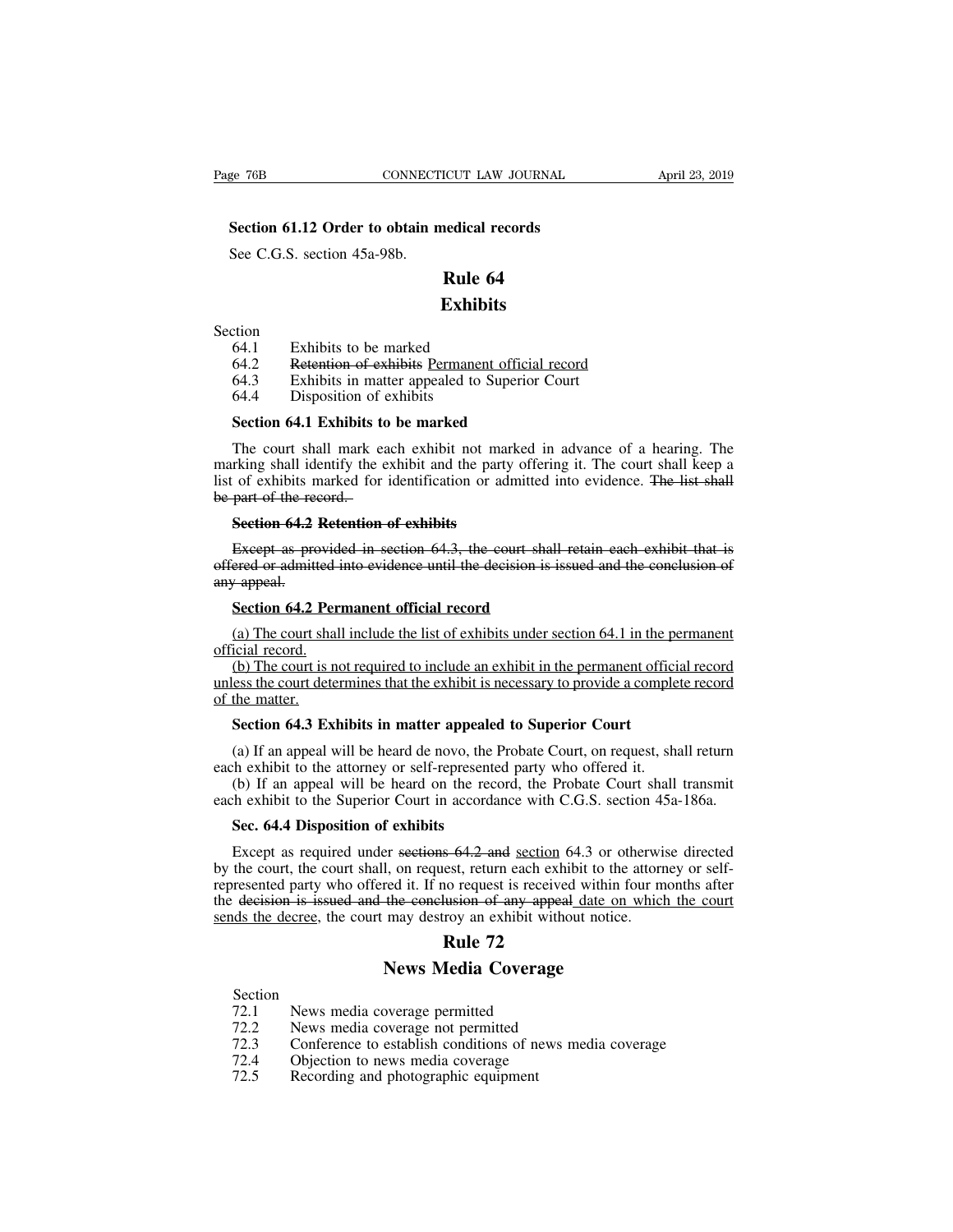- <sup>21</sup> 23, 2019<br>
<sup>21</sup> 23, 2019<br>
<sup>22.6</sup> Pooling arrangement for news media<br>
<sup>72.7</sup> Public comment by attorney
- 

# <sup>21</sup> 23, 2019<br>
<sup>21</sup> 23, 2019<br>
<sup>72.6</sup> Pooling arrangement for news media<br>
<sup>72.7</sup> Public comment by attorney<br> **Section 72.1 News media coverage permitted**

**SECTE AT A FORTIGAL EXAMPLE 123, 2019**<br> **Section 72.1 Pooling arrangement for news media 72.7 Public comment by attorney**<br> **Section 72.1 News media coverage permitted**<br> **Except as provided in sections 72.2 through 72.** Factor Pooling arrangement for news media<br>
Factor 72.1 News media coverage permitted<br>
Except as provided in sections 72.2 through 72.4, the court shall permit news<br>
dia coverage.<br>
Section 72.2 News media coverage net neuri 72.6 Pooling a<br>72.7 Public con<br>**Section 72.1 News**<br>Except as provided<br>media coverage.<br>**Section 72.2 News** Fraction 72.1 News media coverage permitted<br>Except as provided in sections 72.2 through 72.4, the court shadia coverage.<br>**Section 72.2 News media coverage not permitted**<br>(a) Except as provided in subsection (b), news media Section 72.1 News media coverage permitted<br>Except as provided in sections 72.2 through 72.4, the court shall permit news<br>dia coverage.<br>Section 72.2 News media coverage not permitted<br>(a) Except as provided in subsection (b) Except as provided in sections 72.2<br>media coverage.<br>**Section 72.2 News media coverage**<br>(a) Except as provided in subsection<br>in the following <u>types of</u> matters:<br>(1) involuntary placement of a per:<br>(2) commitment for treat (1) involuted in sections 72.2 through 72.4, the court shall permit<br>a coverage.<br> **Subsetion 72.2 News media coverage not permitted**<br>
(1) Except as provided in subsection (b), news media coverage is not per<br>
e following typ

(2) a coverage.<br>
(2) except as provided in subsection (b), news media coverage<br>
(b) Except as provided in subsection (b), news media coverage<br>
(d) involuntary placement of a person with intellectual disability;<br>
(2) commit ection 72.2 News media coverage not per<br>
(b) Except as provided in subsection (b), nevertilly following types of matters:<br>
(1) involuntary placement of a person with<br>
(2) commitment for treatment of psychiatric<br>
(3) admini (4) examples a sprovided in subsection (b), news media coverage following types of matters:<br>
(1) involuntary placement of a person with intellectual disa<br>
(2) commitment for treatment of psychiatric disability;<br>
(3) admini (5) approvided in subsection (b), news media cover following types of matters:<br>
(1) involuntary placement of a person with intellectual<br>
(2) commitment for treatment of psychiatric disability;<br>
(3) administration of shock (1) commitment for treatment of drug and alcohol dependency;<br>
(1) involuntary placement of a person with intellectual disability;<br>
(2) commitment for treatment of psychiatric disability;<br>
(3) administration of shock thera

(1) involuntary placement of a person with intellect<br>(2) commitment for treatment of psychiatric disabili<br>(3) administration of shock therapy;<br>(4) medication for treatment of psychiatric disability<br>(5) appointment of a sp

(3) administration of a<br>
(3) administration of s<br>
(4) medication for trea<br>
(5) appointment of a s<br>
(6) commitment for tr<br>
(7) commitment of a g<br>
(9) sterilization;<br>
(10) removal of paren<br>
(11) temporary guardi

(2) an intertually protection of a performant of psychiatric disability;<br>
(3) administration of shock therapy;<br>
(4) medication for treatment of psychiatric disability;<br>
(5) appointment of a special limited conservator;<br>
( (4) medication for treatment of psychiatric<br>(5) appointment of a special limited consection<br>(6) commitment for treatment of drug and<br>(7) commitment for treatment of tubercule<br>(8) appointment of a guardian of an adult<br>(9) (6) appointment of a special initial condensity (6) commitment for treatment of drug an (7) commitment for treatment of tubercu (8) appointment of a guardian of an adul (9) sterilization;<br>(10) removal of parent as guardia (7) commitment for treatment of angle and<br>
(7) commitment for treatment of tuberculosis<br>
(8) appointment of a guardian of an adult wi<br>
(9) sterilization;<br>
(10) removal of parent as guardian;<br>
(11) temporary guardianship;<br>

(1) included to the detailed of psycosometric (5) appointment of a special limited (6) commitment for treatment of draw (7) commitment of a guardian of a (9) sterilization;<br>(10) removal of parent as guardian; (11) tempora

(8) appointment of a<br>(8) appointment of a<br>(9) sterilization;<br>(10) removal of pare<br>(11) temporary guare<br>(12) termination of  $(13)$  appointment of<br>(14) adoption;<br>(15) emancipation of (16) a hearing or component (9) sterilization;<br>(9) sterilization;<br>(10) removal of parent as guardian;<br>(11) temporary guardianship;<br>(12) termination of parental rights;<br>(13) appointment of a statutory pare<br>(14) adoption;<br>(15) emancipation of a minor; (10) removal of parent as guardian;<br>
(11) temporary guardianship;<br>
(12) termination of parental rights;<br>
(13) appointment of a statutory parent;<br>
(14) adoption;<br>
(15) emancipation of a minor;<br>
(16) a hearing or conference

(10) temporary<br>
(11) temporary<br>
(12) termination<br>
(13) appointme<br>
(14) adoption;<br>
(15) emancipation<br>
(16) a hearing of under rule 16;<br>
(17) a request underly (11) emporary galaxianship,<br>
(12) termination of parental rights;<br>
(13) appointment of a statutory parent;<br>
(14) adoption;<br>
(15) emancipation of a minor;<br>
(16) a hearing or conference or part of a hearing or conference th ability; (14) adoption;<br>
(14) adoption;<br>
(15) emancipation of a minor;<br>
(16) a hearing or conference or part of a<br>
r rule 16;<br>
(17) a request under C.G.S. section 45a-10<br>
y;<br>
(18) a mediation session; and<br>
(19) any other hearing o (1-) alopton,<br>
(15) emancipation of a minor;<br>
(16) a hearing or conference or part of a hearing or conference that is close<br>
r rule 16;<br>
(17) a request under C.G.S. section 45a-100 for relief from federal firearms dis<br>
y; (17) a nearing of conference of part of a healing of conference<br>under rule 16;<br>(17) a request under C.G.S. section 45a-100 for relief from fea<br>ability;<br>(18) a mediation session; and<br>(19) any other hearing or conference tha

(15) emanchpation of a minor,<br>
(16) a hearing or conference or part of a hearing or conference that is closed<br>
der rule 16;<br>
(17) a request under C.G.S. section 45a-100 for relief from federal firearms dis-<br>
ility;<br>
(18) (17) a request under C.G.S. section 45a-100 for relief from federal firearms dis-<br>ility;<br>(18) a mediation session; and<br>(19) any other hearing or conference that is confidential under statute.<br>(b) The court may allow news (18) a mediation session; and<br>
(19) any other hearing or conference that is confidential under statute.<br>
(b) The court may allow news media coverage of a hearing or conference in a<br>
<u>be of</u> matter listed in subsection (a) (b) The court may allow news media coverage of a hearing or conference in a<br><u>be of</u> matter listed in subsection (a) if all parties consent.<br>(c) News media shall not operate any type of recording or photographic equipment<br>

ability;<br>  $(18)$  a mediation session; and<br>  $(19)$  any other hearing or court<br>  $(19)$  any other hearing or court<br>  $(19)$  any other hearing or court<br>  $(2)$  News media shall not operate<br>
in the court during a recess.<br>  $(3)$  (19) any other hearing or conf<br>
(19) any other hearing or conf<br>
(b) The court may allow news no<br>
type of matter listed in subsection (<br>
(c) News media shall not operate a<br>
in the court during a recess.<br>
(d) News media cove (b) The court may allow hews media coverage or a healing of<br>type of matter listed in subsection (a) if all parties consent.<br>(c) News media shall not operate any type of recording or photogra<br>in the court during a recess.<br>( (c) News media shall not operate any type of recording or photographic equipment<br>the court during a recess.<br>(d) News media coverage of any communication between an attorney and the<br>orney's client is prohibited.<br>(e) News me

(d) News media coverage of any communication between an attorney and the orney's client is prohibited.<br>(e) News media coverage is prohibited in areas immediately adjacent to the urtroom during a hearing or conference or du attorney's client is prohibited.<br>
(e) News media coverage is prohibited in areas immediately adjacent to the<br>
courtroom during a hearing or conference or during a recess.<br> **Section 72.3 Conference to establish conditions o** (e) News media coverage is prohibited in areas immediately adjacent to the courtroom during a hearing or conference or during a recess.<br> **Section 72.3 Conference to establish conditions of news media coverage**<br>
On request courtroom during a hearing or conference or during a recess.<br> **Section 72.3 Conference to establish conditions of news media coverage**<br>
On request of a party or member of the news media or on the court's own motion,<br>
the c Section 72.3 Conference to establish conditions of news media c<br>On request of a party or member of the news media or on the court's of<br>the court may conduct a conference concerning news media coverage of<br>At the conclusion On request of a party or member of the news media or on the e court may conduct a conference concerning news media co<br>the conclusion of the conference, the court may issue an on<br>miditions of news media coverage. The court Exercise court may conduct a conference concerning news media coverage of a hearing.<br>the conclusion of the conference, the court may issue an order establishing the<br>nditions of news media coverage. The court shall not limi At the conclusion of the conference, the court may issue an order establishing the conditions of news media coverage. The court shall not limit or prohibit news media coverage unless the requirements of section 72.4 have b

conditions of news media coverage. The court shall not limit or prohibit new<br>coverage unless the requirements of section 72.4 have been met.<br>**Section 72.4 Objection to news media coverage**<br>(a) A party who seeks to limit or